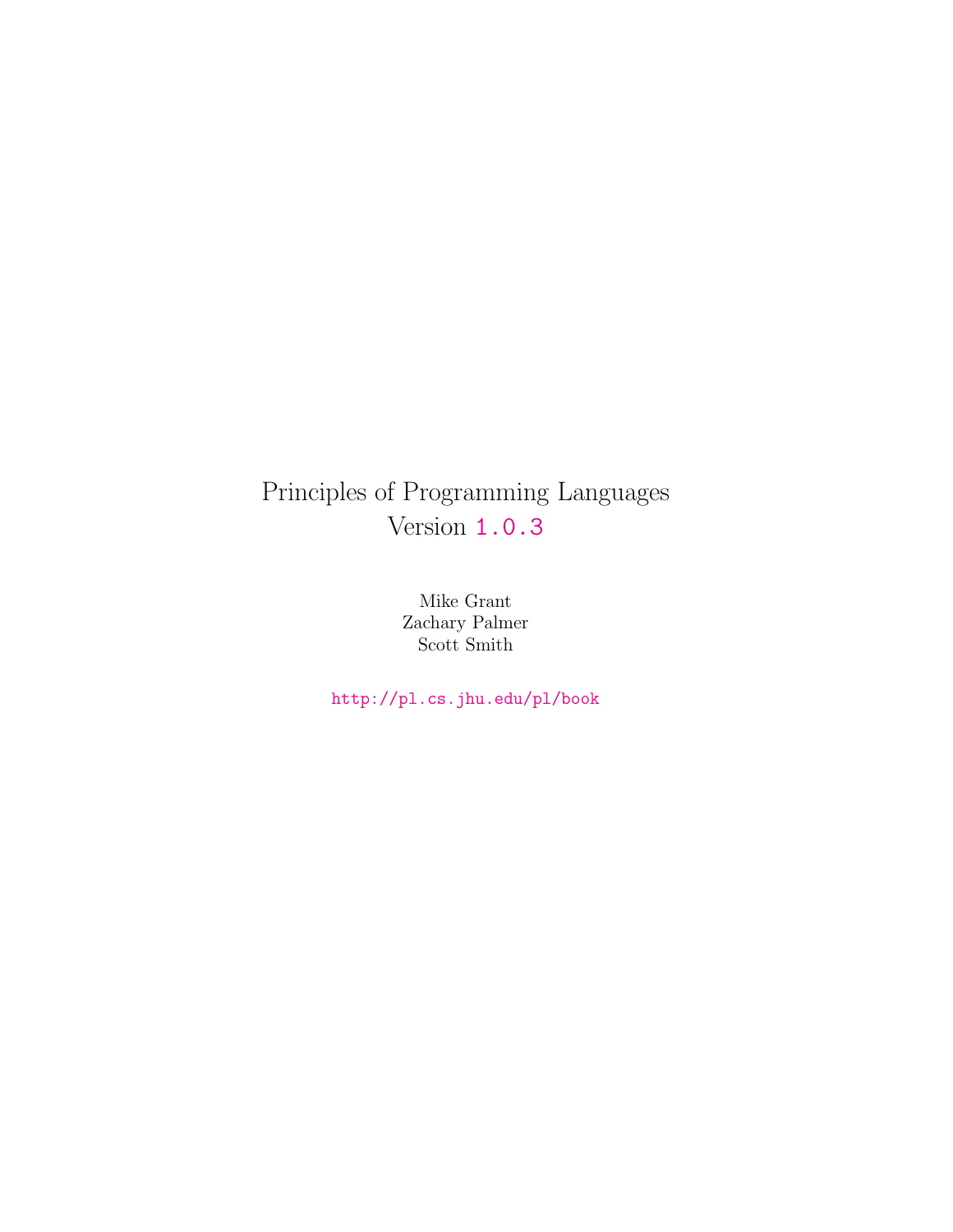Copyright © 2002-2020 Scott F. Smith.

This work is licensed under the Creative Commons Attribution-Share Alike 3.0 United States License. To view a copy of this license, visit

<http://creativecommons.org/licenses/by-sa/3.0/us/> or send a letter to Creative Commons, 171 Second Street, Suite 300, San Francisco, California, 94105, USA.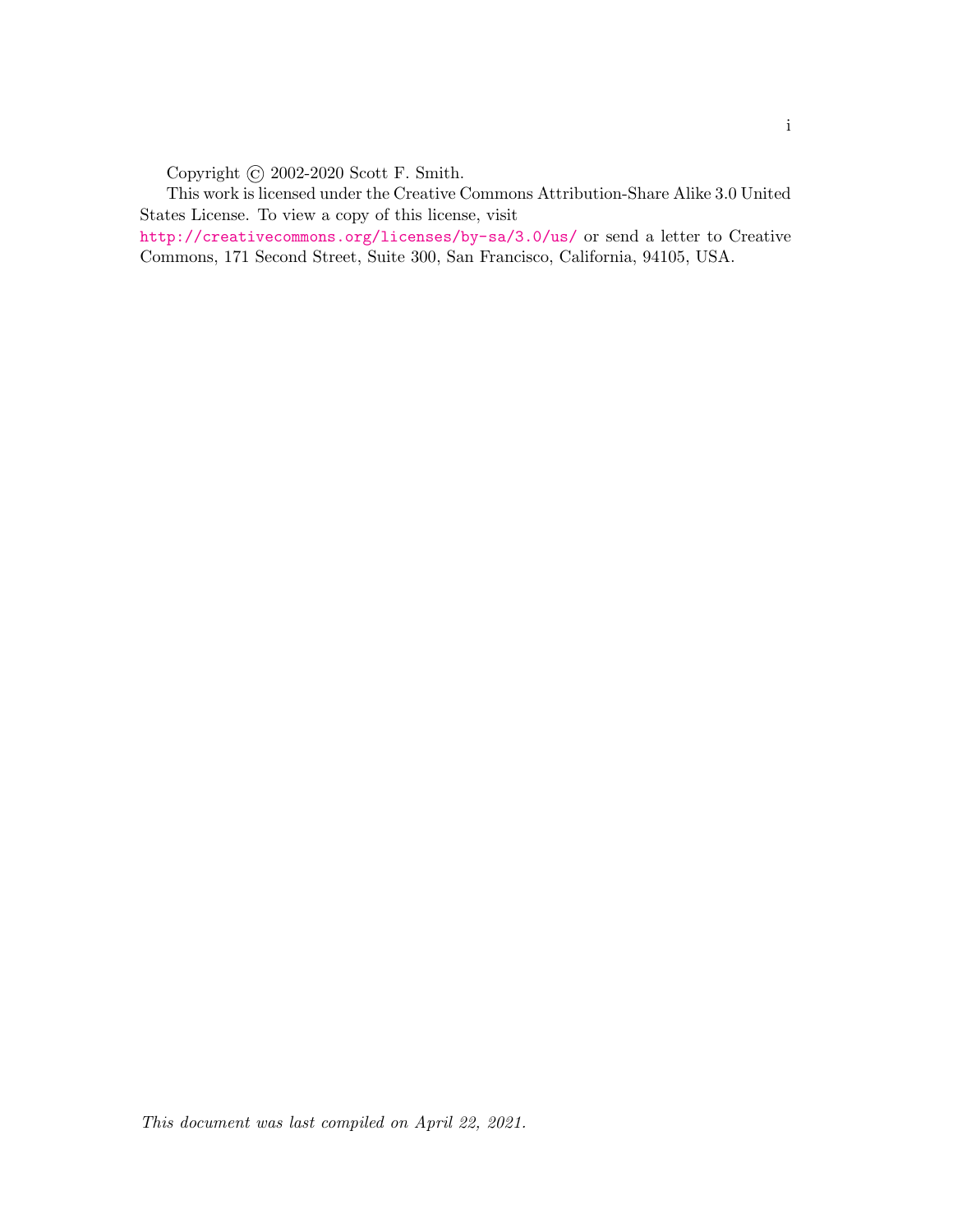# **Contents**

| 1                       | <b>Introduction</b>                             |       |                                                                                             |                |  |  |
|-------------------------|-------------------------------------------------|-------|---------------------------------------------------------------------------------------------|----------------|--|--|
| $\overline{\mathbf{2}}$ |                                                 |       | <b>Operational Semantics</b>                                                                | $\bf{3}$       |  |  |
|                         | 2.1                                             |       |                                                                                             | 3              |  |  |
|                         | 2.2                                             |       |                                                                                             | $\overline{4}$ |  |  |
|                         |                                                 | 2.2.1 | Operational Semantics for Logic Expressions                                                 | $\overline{5}$ |  |  |
|                         |                                                 | 2.2.2 |                                                                                             | 9              |  |  |
|                         |                                                 | 2.2.3 | Operational Semantics and Interpreters                                                      | 12             |  |  |
|                         | 2.3                                             |       |                                                                                             | 14             |  |  |
|                         |                                                 | 2.3.1 |                                                                                             | 15             |  |  |
|                         |                                                 | 2.3.2 |                                                                                             | 16             |  |  |
|                         |                                                 | 2.3.3 |                                                                                             | 20             |  |  |
|                         |                                                 | 2.3.4 |                                                                                             | 28             |  |  |
|                         |                                                 | 2.3.5 | Russell's Paradox and Encoding Recursion                                                    | 32             |  |  |
|                         |                                                 | 2.3.6 |                                                                                             | 38             |  |  |
|                         |                                                 | 2.3.7 |                                                                                             | 39             |  |  |
| 2.4                     |                                                 |       |                                                                                             |                |  |  |
|                         |                                                 | 2.4.1 | Defining Operational Equivalence                                                            | 43             |  |  |
|                         |                                                 | 2.4.2 | Properties of Operational Equivalence                                                       | 45             |  |  |
|                         |                                                 | 2.4.3 | Examples of Operational Equivalence                                                         | 46             |  |  |
|                         |                                                 | 2.4.4 |                                                                                             | 48             |  |  |
| $\bf{3}$                |                                                 |       | Tuples, Records, and Variants                                                               | 49             |  |  |
|                         | 3.1                                             |       |                                                                                             | 49             |  |  |
|                         | 3.2                                             |       |                                                                                             | 50             |  |  |
|                         |                                                 | 3.2.1 |                                                                                             | 51             |  |  |
|                         |                                                 | 3.2.2 | The $F\flat R$ Language $\ldots \ldots \ldots \ldots \ldots \ldots \ldots \ldots \ldots$    | 52             |  |  |
|                         | 3.3                                             |       |                                                                                             | 53             |  |  |
|                         |                                                 | 3.3.1 |                                                                                             | 54             |  |  |
|                         |                                                 | 3.3.2 | The $F\ntriangleright V$ Language $\ldots \ldots \ldots \ldots \ldots \ldots \ldots \ldots$ | 54             |  |  |
| $\blacktriangle$        | <b>Side Effects: State and Exceptions</b><br>57 |       |                                                                                             |                |  |  |
|                         | 4.1                                             |       |                                                                                             | 57             |  |  |
|                         |                                                 | 4.1.1 |                                                                                             | 58             |  |  |
|                         |                                                 | 4.1.2 |                                                                                             | 63             |  |  |
|                         |                                                 | 4.1.3 | The "Normal" Kind of State                                                                  | 65             |  |  |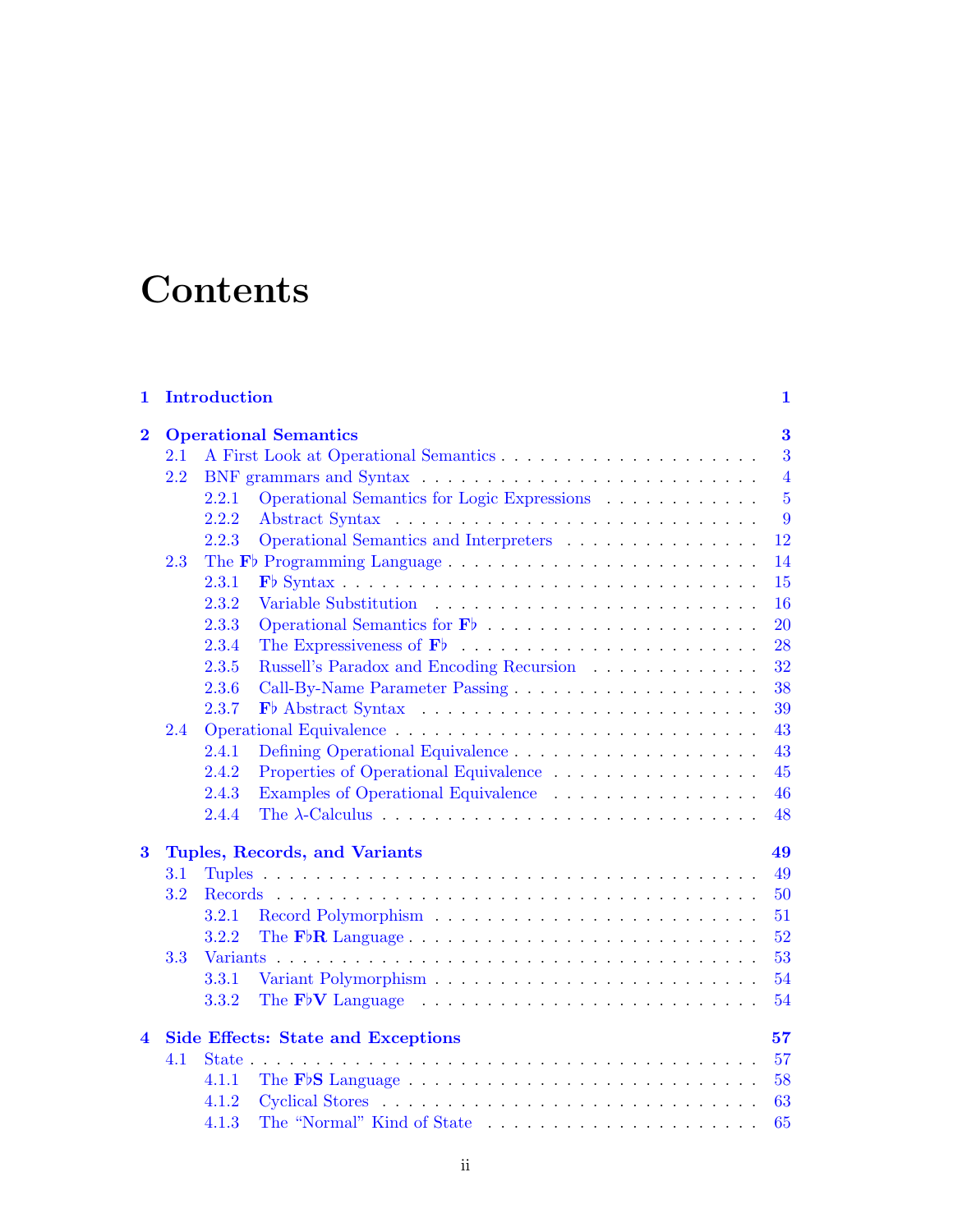|                  |         | 65<br>414                                                                                                           |
|------------------|---------|---------------------------------------------------------------------------------------------------------------------|
|                  | 4.2     | 66<br>Environment-Based Interpreters                                                                                |
|                  | 4.3     | 67<br>The F <sub>b</sub> SR Language $\ldots \ldots \ldots \ldots \ldots \ldots \ldots \ldots \ldots \ldots \ldots$ |
|                  |         | 68<br>4.3.1                                                                                                         |
|                  |         | 69<br>4.3.2                                                                                                         |
|                  | 4.4     | 72                                                                                                                  |
|                  |         | 73<br>4.4.1                                                                                                         |
|                  |         | 75<br>4.4.2                                                                                                         |
|                  |         | 76<br>4.4.3                                                                                                         |
| $\bf{5}$         |         | <b>Object-Oriented Language Features</b><br>78                                                                      |
|                  | 5.1     | 81                                                                                                                  |
|                  |         | 81<br>5.1.1                                                                                                         |
|                  |         | 83<br>5.1.2                                                                                                         |
|                  |         | 84<br>5.1.3                                                                                                         |
|                  |         | 86<br>5.1.4                                                                                                         |
|                  |         | 87<br>5.1.5                                                                                                         |
|                  |         | 88<br>5.1.6                                                                                                         |
|                  |         | 90<br>5.1.7                                                                                                         |
|                  | 5.2     | 91                                                                                                                  |
|                  |         | 92<br>5.2.1                                                                                                         |
|                  |         | 5.2.2<br>93                                                                                                         |
|                  |         | 5.2.3<br>95                                                                                                         |
| $\boldsymbol{6}$ |         | <b>Type Systems</b><br>98                                                                                           |
|                  | 6.1     | 99                                                                                                                  |
|                  | 6.2     |                                                                                                                     |
|                  |         | 6.2.1                                                                                                               |
|                  |         | 6.2.2                                                                                                               |
|                  | 6.3     |                                                                                                                     |
|                  | 6.4     | Types for an Advanced Language: TFbSRX 108                                                                          |
|                  | 6.5     |                                                                                                                     |
|                  |         | 6.5.1                                                                                                               |
|                  |         | The STF <sub>b</sub> R Type System: TF <sub>b</sub> with Records and Subtyping 113<br>6.5.2                         |
|                  |         | Implementing an $STF\flat R$ Type Checker 114<br>6.5.3                                                              |
|                  |         | 6.5.4                                                                                                               |
|                  | $6.6\,$ |                                                                                                                     |
|                  |         | Type Inference and Polymorphism 115<br>6.6.1                                                                        |
|                  |         | An Equational Type System: EFb 115<br>6.6.2                                                                         |
|                  |         | PEFb: EFb with Let Polymorphism 120<br>6.6.3                                                                        |
|                  | 6.7     |                                                                                                                     |
| 7                |         | <b>Concurrency</b><br>126                                                                                           |
|                  | 7.1     | Overview                                                                                                            |
|                  |         | 7.1.1                                                                                                               |
|                  | 7.2     |                                                                                                                     |
|                  |         |                                                                                                                     |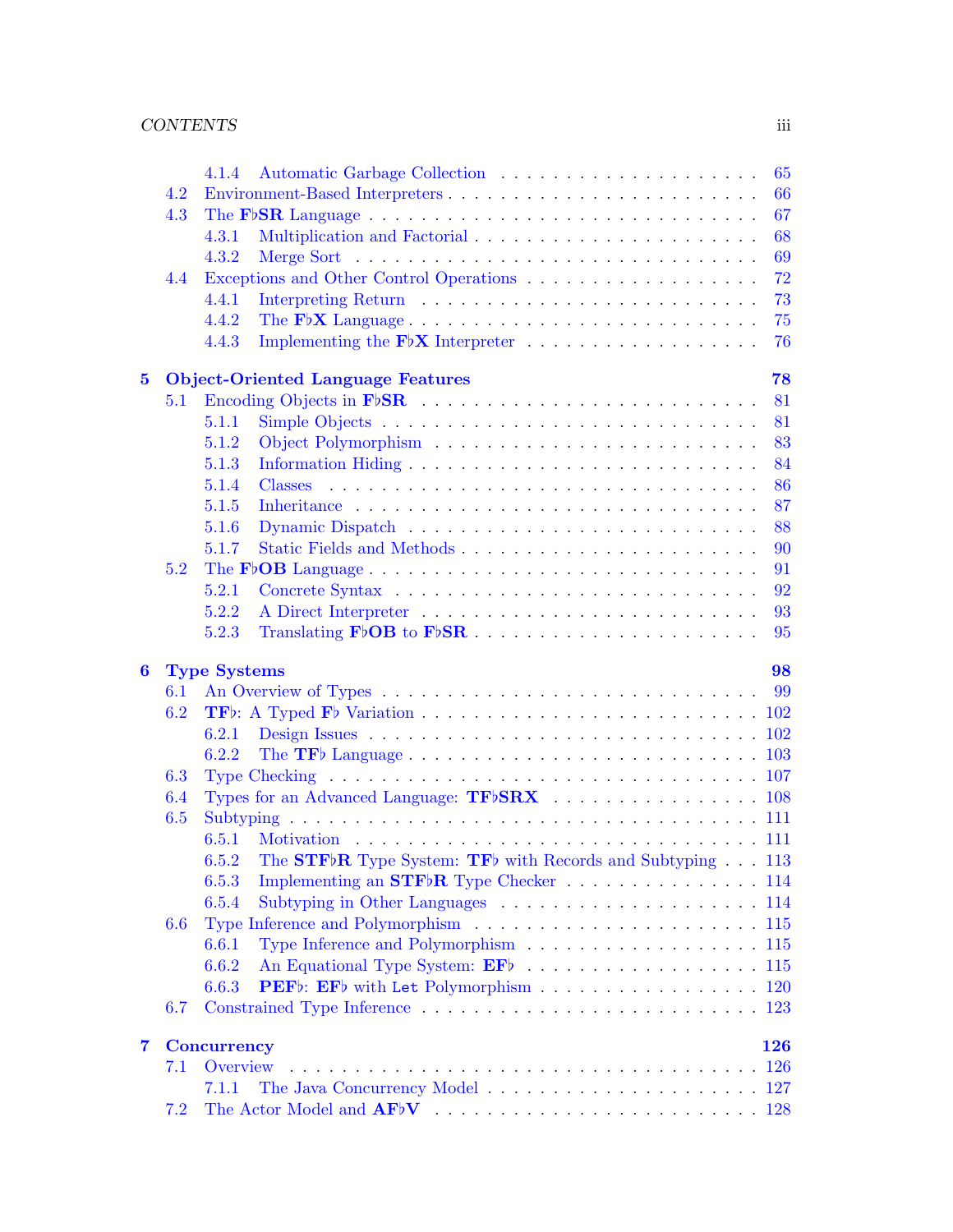|   |     | 7.2.1                                                                                                                                                                                                                                  |
|---|-----|----------------------------------------------------------------------------------------------------------------------------------------------------------------------------------------------------------------------------------------|
|   |     | 7.2.2<br>An Example (Aller Contract Library Contract Library Contract Library Contract Library Contract Library Contract Library Contract Library Contract Library Contract Library Contract Library Contract Library Contract Library |
|   |     | 7.2.3                                                                                                                                                                                                                                  |
|   |     | 7.2.4<br>The Local Rules $\ldots \ldots \ldots \ldots \ldots \ldots \ldots \ldots \ldots \ldots \ldots 131$                                                                                                                            |
|   |     | 7.2.5                                                                                                                                                                                                                                  |
|   |     | 7.2.6                                                                                                                                                                                                                                  |
| 8 |     | <b>Compilation by Program Transformation</b><br>133                                                                                                                                                                                    |
|   | 8.1 |                                                                                                                                                                                                                                        |
|   |     | 8.1.1                                                                                                                                                                                                                                  |
|   | 8.2 |                                                                                                                                                                                                                                        |
|   |     | 8.2.1                                                                                                                                                                                                                                  |
|   | 8.3 |                                                                                                                                                                                                                                        |
|   | 8.4 | Translation to $C_1, \ldots, C_n, \ldots, C_n, \ldots, C_n, \ldots, C_n$                                                                                                                                                               |
|   |     | 8.4.1                                                                                                                                                                                                                                  |
|   |     | 8.4.2                                                                                                                                                                                                                                  |
|   |     | 8.4.3                                                                                                                                                                                                                                  |
|   | 8.5 |                                                                                                                                                                                                                                        |
|   | 8.6 |                                                                                                                                                                                                                                        |
|   | 8.7 |                                                                                                                                                                                                                                        |
|   |     | <b>Bibliography</b><br>155                                                                                                                                                                                                             |

 $\int_0^\infty 157$  $\int_0^\infty 157$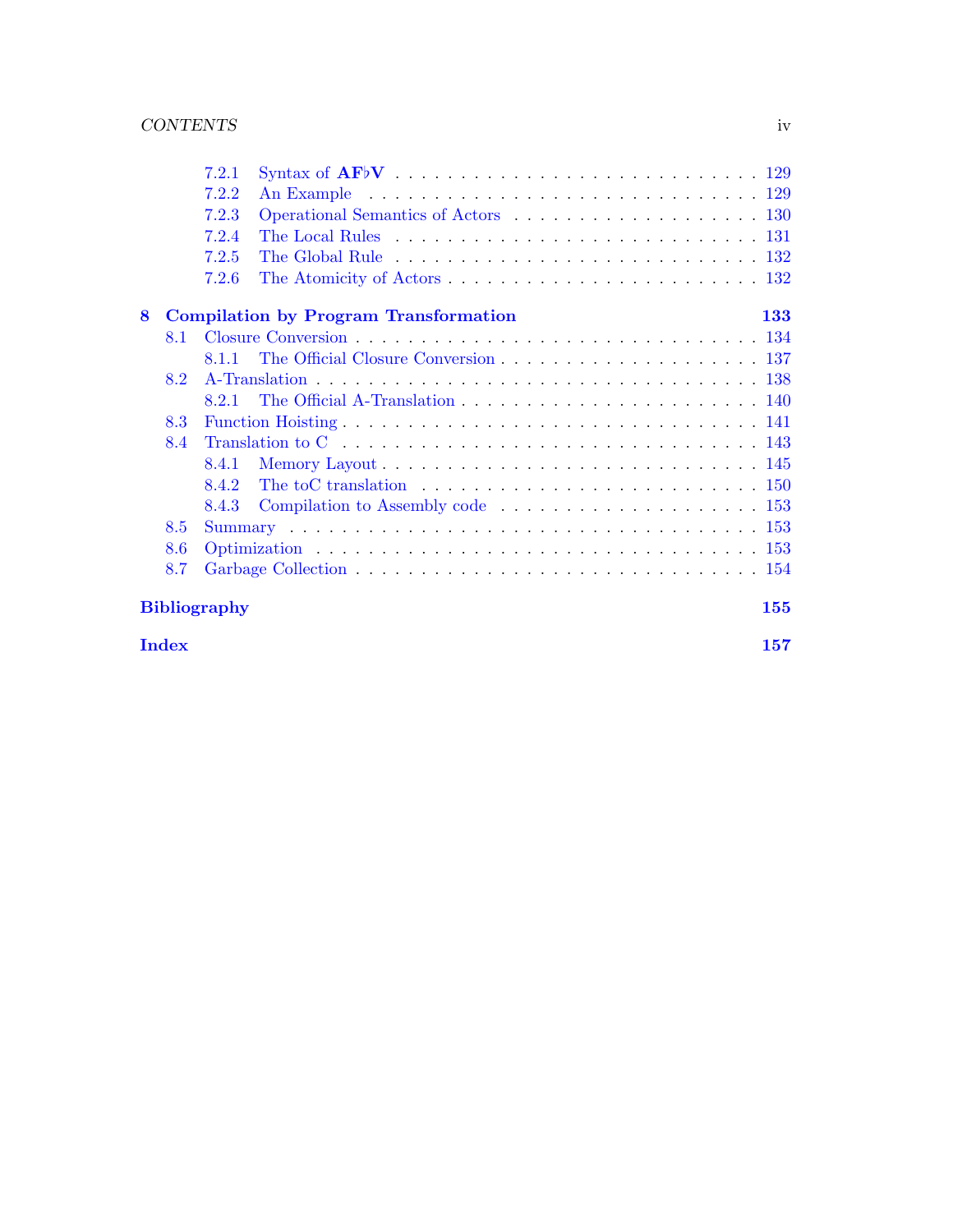# <span id="page-5-0"></span>Chapter 1 Introduction

In this book, our goal is to study the fundamental concepts in programming languages, as opposed to learning a range of specific languages. Languages are easy to learn, it is the concepts behind them that are difficult. The basic features we study in turn include higher-order functions, data structures in the form of records and variants, mutable state, exceptions, objects and classes, and types. We also study language implementations, both through language interpreters and language compilers. Throughout the book we write small interpreters for toy languages, and in Chapter [8](#page-137-0) we write a principled compiler. We define type checkers to define which programs are well-typed and which are not. We also take a more precise, mathematical view of interpreters and type checkers, via the concepts of operational semantics and type systems. These last two concepts have historically evolved from the logician's view of programming.

The material has evolved from lecture notes used in a programming languages course for juniors, seniors, and graduate students at Johns Hopkins University [\[21\]](#page-160-0).

While the book uses formal mathematical techniques such as operational semantics and type systems, it does not emphasize proofs of properties of these systems. We will nonetheless sketch the intuitions of some proofs.

# The OCaml Language

The OCaml programming language [\[15\]](#page-160-1) is used throughout the book, and assignments related to the book should be written in OCaml. OCaml is a modern dialect of ML which has the advantages of being reliable, fast, free, and available on just about any platform through <http://ocaml.org>.

# The FbDK

Complementing the book is the  $\mathbf{F}$  Development Kit, FbDK. It is a set of OCaml utilities and interpreters for designing and experimenting with the toy  $\mathbf{F}^{\flat}$  and  $\mathbf{F}^{\flat}$  anguages defined in the book. It is available from the book homepage at  $http://pl.cs.jhu.edu/$ [pl/book](http://pl.cs.jhu.edu/pl/book).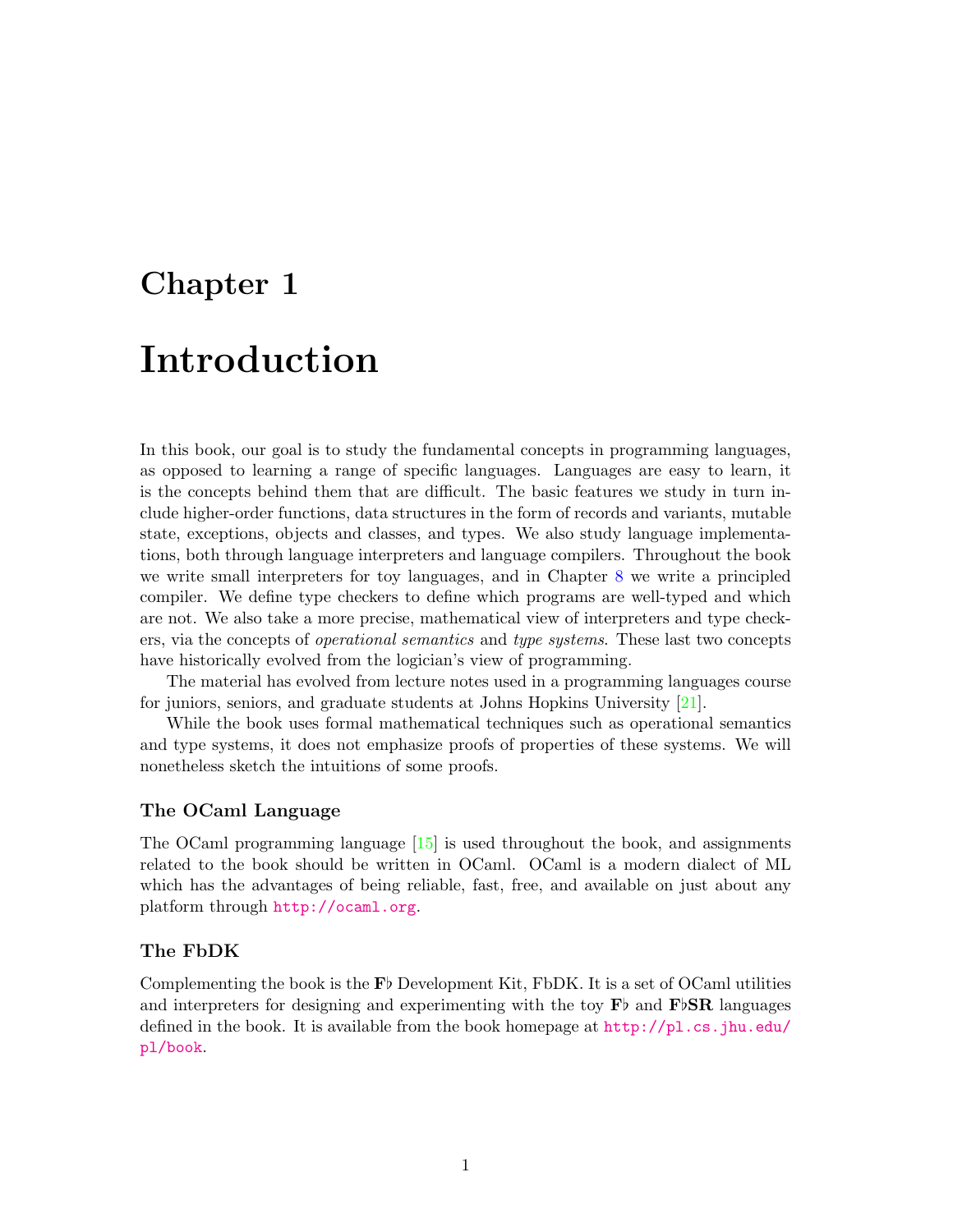# Background Needed

The book assumes familiarity with the basics of OCaml, including the module system (but not the objects, the "O" in OCaml). Beyond that there is no absolute prerequisite, but knowledge of C, C++, and Java is helpful because many of the topics in this book are implemented in these languages. The compiler presented in chapter [8](#page-137-0) produces C code as its target, and so a basic knowledge of C will be needed to implement the compiler. More nebulously, a certain "mathematical maturity" greatly helps in understanding the concepts, some of which are deep. for this reason, previous study of mathematics, formal logic and other foundational topics in Computer Science such as automata theory, grammars, and algorithms will be a great help.

Now, make sure your seat belts are buckled, sit back, relax, and enjoy the ride. . .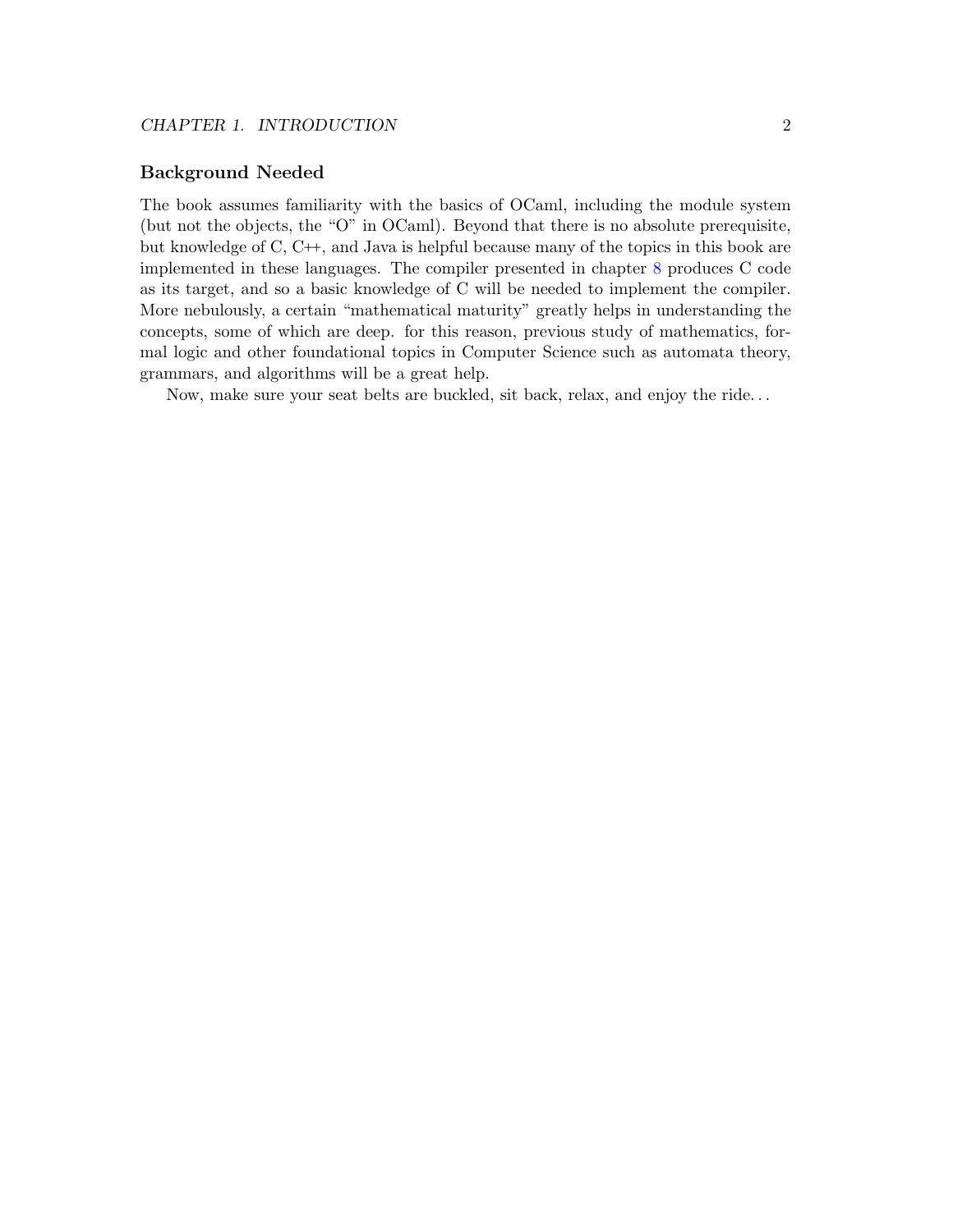# <span id="page-7-0"></span>Chapter 2

# Operational Semantics

# <span id="page-7-1"></span>2.1 A First Look at Operational Semantics

The syntax of a programming language is the set of rules governing the formation of expressions in the language. The **semantics** of a programming language is the *meaning* of those expressions.

There are several forms of language semantics. Axiomatic semantics is a set of axiomatic truths in a programming language. Denotational semantics involves modeling programs as static mathematical objects, namely as set-theoretic functions with specific properties. We, however, will focus on a form of semantics called operational semantics.

An operational semantics is a mathematical model of programming language execution. It is, in essence, an interpreter defined mathematically. However, an operational semantics is more precise than an interpreter because it is defined mathematically, and not based on the meaning of the programming language in which the interpreter is written. This might sound sound like a pedantic distinction, but interpreters interpret e.g. a language's if statements with the if statement of the language the interpreter is written in. This is in some sense a circular definition of if. Formally, we can define operational semantics as follows.

**Definition 2.1** (Operational Semantics). An **operational semantics** for a programming language is a mathematical definition of its computation relation,  $e \Rightarrow v$ , where e is a program in the language.

 $e \Rightarrow v$  is mathematically a 2-place relation between expressions of the language, e, and values of the language, v. Integers and booleans are values. Functions are also values because they don't compute to anything.  $e$  and  $v$  are **metavariables**, meaning they denote an arbitrary expression or value, and should not be confused with the (regular) variables that are part of programs.

An operational semantics for a programming language is a means for understanding in precise detail the meaning of an expression in the language. It is the formal specification of the language that is used when writing compilers and interpreters, and it allows us to rigorously verify things about the language.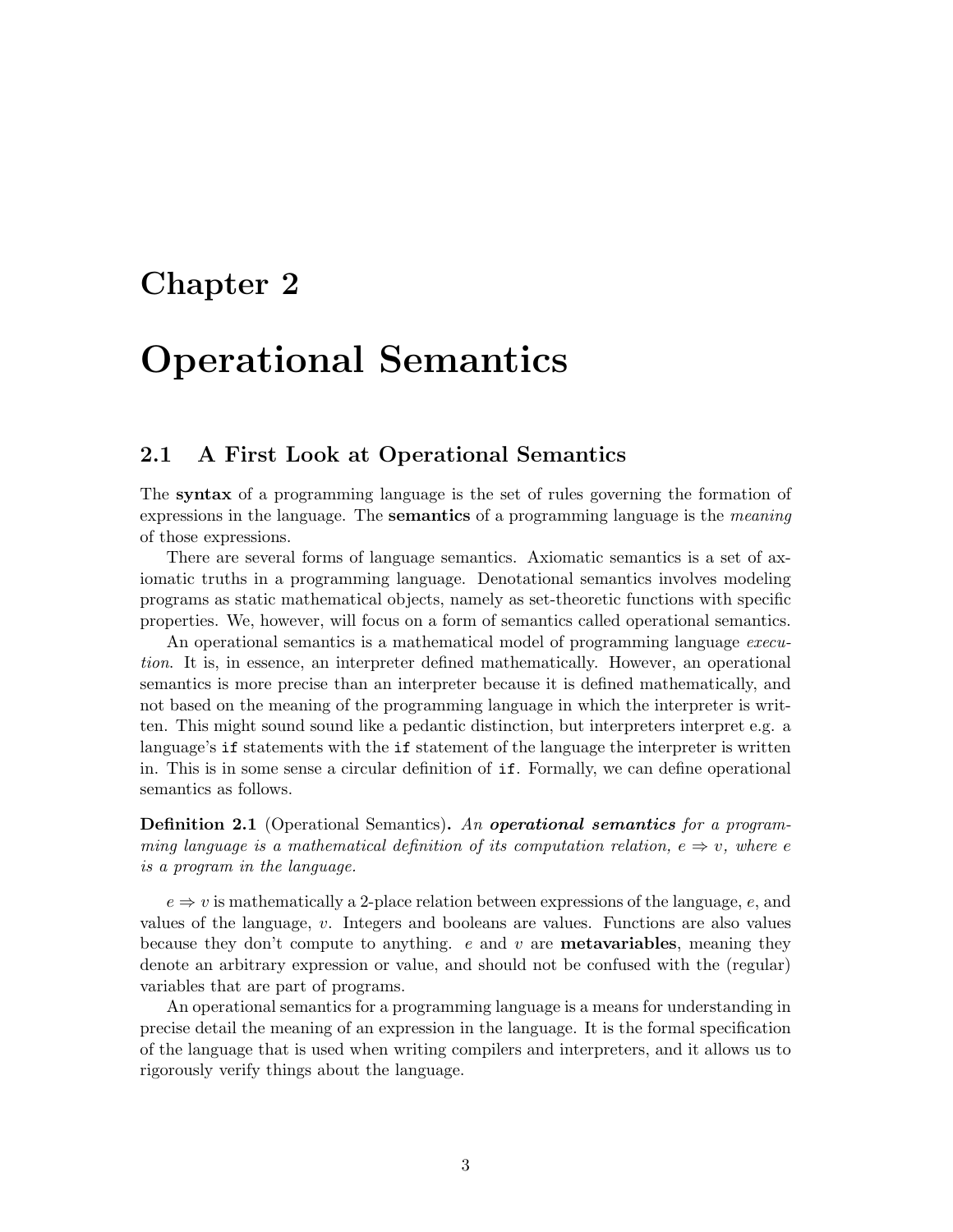# <span id="page-8-0"></span>2.2 BNF grammars and Syntax

Before getting into meaning we need to take a step back and first precisely define language syntax. This is done with formal grammars. Backus-Naur Form  $(BNF)$  is a standard grammar formalism for defining language syntax. You could well be familiar with BNF since it is often taught in introductory courses, but if not we provide a brief overview. All BNF grammars comprise terminals, nonterminals (aka syntactic categories), and production rules. Terminals are traditionally identified using lower-case letters; nonterminals are identified using upper-case letters. Production rules describe how nonterminals are defined. The general form of production rules is:

$$
\langle
$$
nonterminal $\rangle$  ::=  $\langle$ form 1 $\rangle$   $| \cdots | \langle$ form n $\rangle$ 

where each "form" above describes a particular language form  $-$  that is, a string of terminals and non-terminals. A *term* in the language is a string of terminals which matches the description of one of these rules (traditionally the first).

For example, consider the language Sheep. Let  $\{S\}$  be the set of nonterminals,  $\{a, b\}$ be the set of terminals, and the grammar definition be:

$$
S ::= b \mid Sa
$$

Note that this is a recursive definition. Examples of terms in Sheep are

$$
b, ba, baa, baaa, baaaa, \dots
$$

That is, any string starting with the character b and followed by zero or more a characters is a term in Sheep. The following are examples that are not terms in SHEEP:

- a: Terms in Sheep must start with a b.
- *bbaaa*: Sheep does not allow multiple b characters in a term.
- baah:  $h$  is not a terminal in Sheep.
- $Saaa: S$  is a non-terminal in Sheep. Terms may not contain non-terminals.

Another way of expressing a grammar is by the use of a syntax diagram. Syntax diagrams describe the grammar visually rather than in a textual form. For example, the following is a syntax diagram for the language Sheep:



The above syntax diagram describes all terms of the Sheep language. To generate a form of S, one starts at the left side of the diagram and moves until one reaches the right. The rectangular nodes represent non-terminals while the rounded nodes represent terminals. Upon reaching a non-terminal node, one must construct a term using that non-terminal to proceed.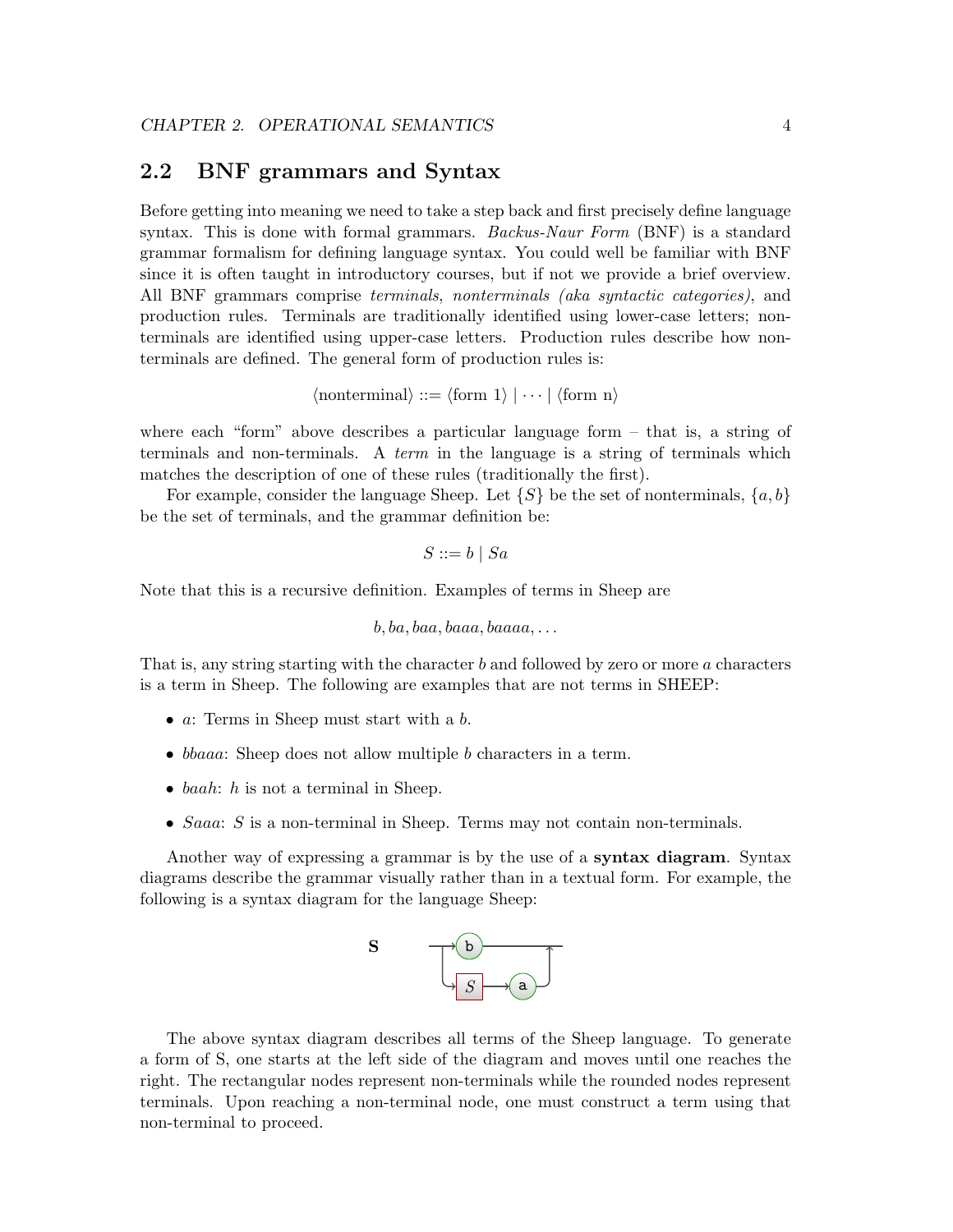As another example, consider the language Frog. Let  $\{F, G\}$  be the set of nonterminals,  $\{r, i, b, t\}$  be the set of terminals, and the grammar definition be:

$$
F ::= rF | iG
$$
  

$$
G ::= bG | bF | t
$$

Note that this is a mutually recursive definition. Note also that each production rule defines a syntactic category. Terms in FROG include:

 $i bit, ribbit, r i bibi bib.$ ...

The following terms are not terms in Frog:

- *rbt*: When a term in Frog starts with r, the following non-terminal is F. The non-terminal F may only be exapnded into  $rF$  or  $iG$ , neither of which start with b. Thus, no string starting with  $rb$  is a term in Frog.
- *rabbit: a* is not a terminal in Frog.
- $rrrrrrF$ : F is a non-terminal in Frog; terms may not contain non-terminals.
- bit: The only forms starting with b appear as part of the definition of G. As F is the first non-terminal defined, terms in Frog must match  $F$  (which does not have any forms starting with  $b$ ).

The following syntax diagram describes Frog:



## <span id="page-9-0"></span>2.2.1 Operational Semantics for Logic Expressions

In order to get a feel for what an operational semantics is and how it is defined, we will now examine the operational semantics for a very simple language: propositional boolean logic with no variables. The syntax of this language is as follows. An expression  $e$  is recursively defined to consist of the values  $True$  and  $False$ , and the expressions  $e$  And  $e$ , e Or e, e Implies e, and Not  $e^{1}$  $e^{1}$  $e^{1}$  This syntax is known as the concrete syntax,

<span id="page-9-1"></span><sup>1</sup>Throughout the book we use syntax very similar to OCaml in our toy languages, but with the convention of capitalizing keywords to avoid potential conflicts with the OCaml language.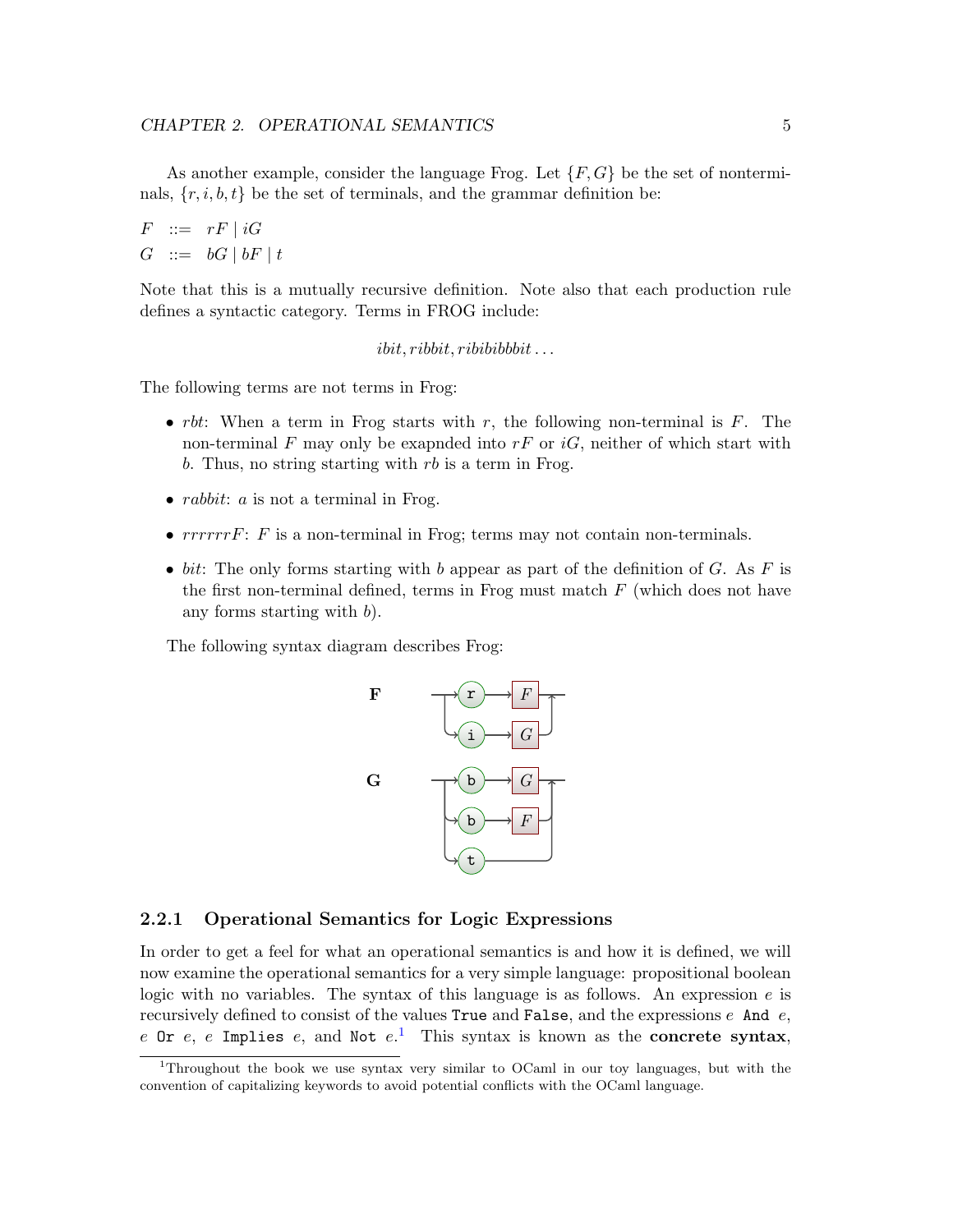because it is the syntax that describes the textual representation of an expression in the language. We can express it in a BNF grammar as follows:

> e ::=  $v \mid$ Not  $e \mid e$  And  $e \mid e$  Or  $e \mid e$  Implies  $e \mid (e)$  expressions  $v$  ::= True | False values

The following is an equivalent syntax diagram:



Note that the syntax above breaks tradition somewhat by using lower-case letters for non-terminals. Terminals are printed in fixed-width font. The rationale for this is consistency with the metavariables we will be using in operational semantics below and will become clear shortly.

We can now discuss the operational semantics of the boolean language. Operational semantics are written in the form of logic rules, which are written as a series of preconditions above a horizontal line and the conclusion below it. For example, the logic rule

$$
(Apple Rule) \qquad \frac{\text{Red}(x) \quad \text{Shiny}(x)}{\text{Apple}(x)}
$$

indicates that if a thing is red and shiny, then that thing is an apple. This is, of course, not true; many red, shiny things exist which are not apples. Nonetheless, it is a valid logical statement. In our work, we will be defining logical rules pertaining to a programming language; as a result, we have control over the space in which the rules are constructed. We need not necessarily concern ourselves with intuitive sense so long as the programming language has a mathematical foundation.

Operational semantics rules discuss how pieces of code evaluate. For example, let us consider the And rule. We may define the following rule for And:

 $(And Rule (Try 1))$ True And False  $\Rightarrow$  False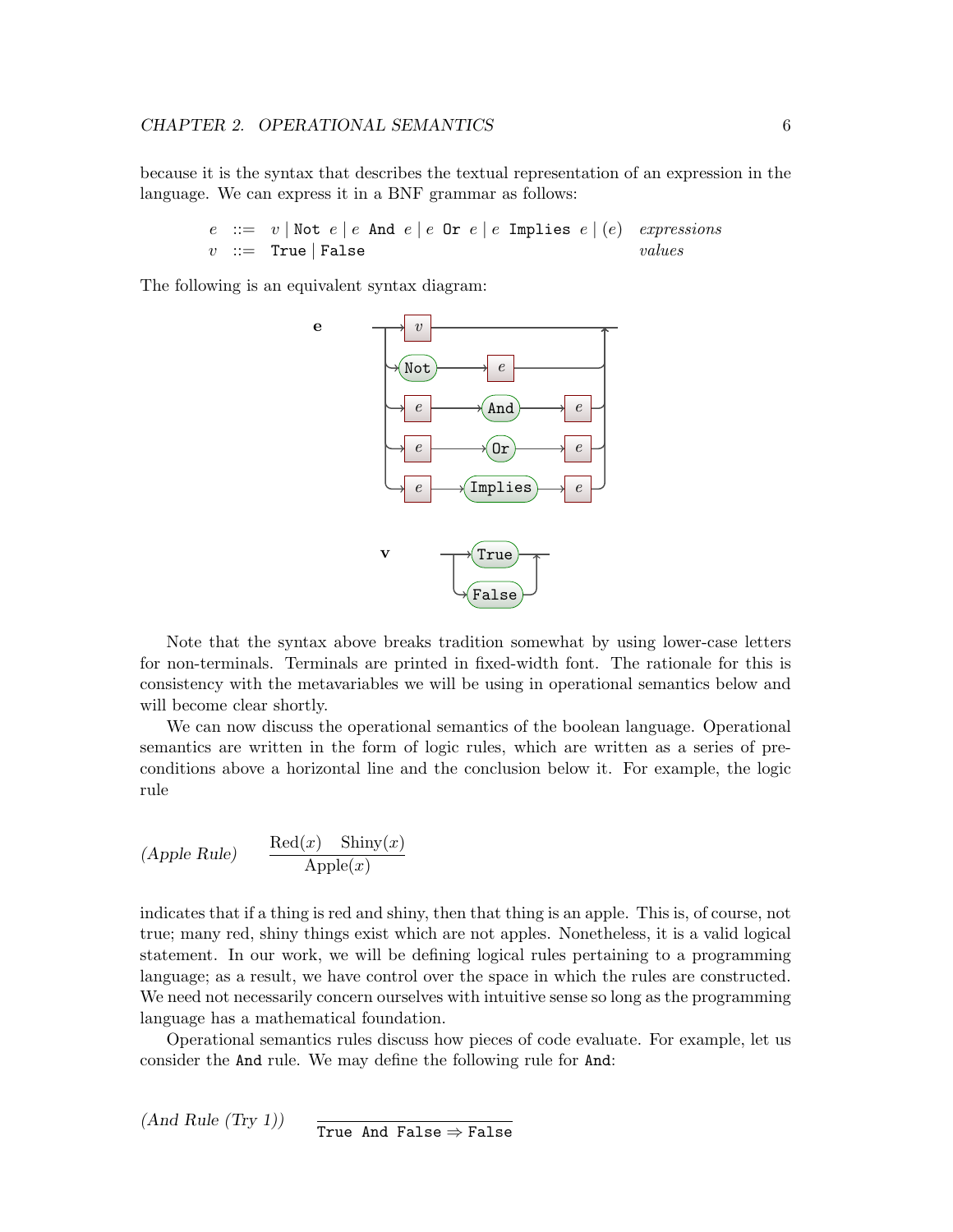This rule indicates that the boolean language code True And False evaluates to False. The absence of any preconditions above the line means that no conditions must be met; this operational semantics rule is always true. Rules with nothing above the line are termed axioms since they have no preconditions and so the conclusion always holds.

As a rule, though, it isn't very useful. It only evaluates a very specific program. This rule does not describe how to evaluate the program True And True, for instance. In order to generalize our rules to describe a full language and not just specific terms within the language, we must make use of metavariables.

To maintain consistency with the above BNF grammar, we use metavariables starting with  $e$  to represent expressions and metavariables starting with  $v$  to represent values. We are now ready to make an attempt at describing every aspect of the And operator using the following new rule:

(And Rule (Try 2))  $v_1$  And  $v_2 \Rightarrow$  the logical and of  $v_1$  and  $v_2$ 

Using this rule, we can successfully evaluate True And False, True and True, and so on. Note that we have used a textual description to indicate the value of the expression  $v_1$  And  $v_2$ ; this is permitted, although most rules in more complex languages will not use such descriptions.

We very quickly encounter limitations in our approach, however. Consider the program True And (False And True). If we tried to apply the above rule to that program, we would have  $v_1$  = True and  $v_2$  = (False And True). These two values cannot be applied to logical and as (False and True) is not a boolean value; it is an expression. Our boolean language rule does not allow for cases in which the operands to And are expressions. We therefore make another attempt at the rule:

$$
(And Rule (Try 3)) \qquad \frac{e_1 \Rightarrow v_1 \quad e_2 \Rightarrow v_2}{e_1 \text{ And } e_2 \Rightarrow \text{the logical and of } v_1 \text{ and } v_2}
$$

This rule is almost precisely what we want; in fact, the rule itself is complete. Intuitively, this rule says that  $e_1$  And  $e_2$  evaluates to the logical and of the values represented by  $e_1$  and  $e_2$ . But consider again the program True And False, which we expect to evaluate to False. We can see that  $e_1$  = True and that  $e_2$  = False, but our evaluation relation does not relate  $v_1$  or  $v_2$  to any value. This is because, strictly speaking, we do not know that  $True \Rightarrow True$ .

Of course, we would like that to be the case and, since we are in the process of defining the language, we can make it so. We simply need to declare it in an operational semantics rule.

(Value Rule)  $v \Rightarrow v$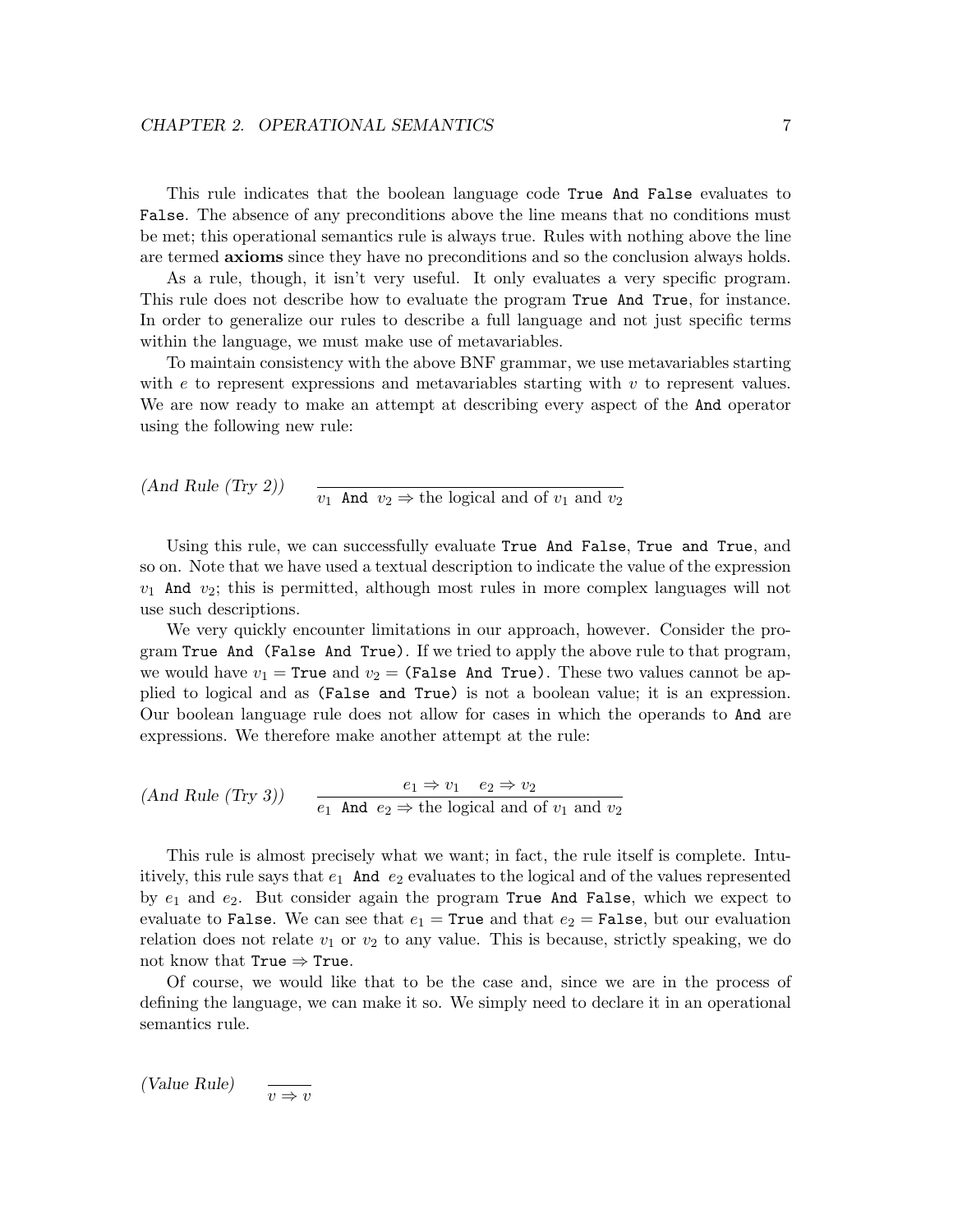#### CHAPTER 2. OPERATIONAL SEMANTICS 8

The value rule above is an axiom declaring that any value always evaluates to itself. This satisfies our requirement and allows us to make use of the And rule. Using this formal logic approach, we can now prove that True And (False And True)  $\Rightarrow$  False as follows:

|                         | False $\Rightarrow$ False True $\Rightarrow$ True |  |
|-------------------------|---------------------------------------------------|--|
| True $\Rightarrow$ True | False And True $\Rightarrow$ False                |  |
|                         | True And (False And True) $\Rightarrow$ False     |  |

One may read the above proof tree as an explanation as to why True And (False And True) evaluates to False. We can choose to read that proof as follows: "True And (False And True) evaluates to False by the And rule because we know True evaluates to True, that False And True evaluates to False, and that the logical and of true and false is false. We know that False And True evaluates to False by the And rule because True evaluates to True, False evaluates to False, and the logical and of true and false is false."

An equivalent and similarly informal format for the above is:

True And (False And True)  $\Rightarrow$  False, because by the And rule True  $\Rightarrow$  True, and (False And True)  $\Rightarrow$  False, the latter because True  $\Rightarrow$  True, and False  $\Rightarrow$  False

The important thing to note about all three of these representations is that they are describing a proof tree. The proof tree consists of nodes which represent the application of logical rules with preconditions as their children. To complete our boolean language, we define the  $\Rightarrow$  relation using a complete set of operational semantics rules:

| (Value Rule) | $v \Rightarrow v$                                                                                                 |
|--------------|-------------------------------------------------------------------------------------------------------------------|
| (Not Rule)   | $e \Rightarrow v$<br>Not $e \Rightarrow$ the negation of v                                                        |
| (And Rule)   | $e_1 \Rightarrow v_1 \quad e_2 \Rightarrow v_2$<br>$e_1$ And $e_2 \Rightarrow$ the logical and of $v_1$ and $v_2$ |

The rules for Or and Implies are left as an exercise to the reader (see Exercise [2.4\)](#page-52-1). These rules form a proof system as is found in mathematical logic. Logical rules express incontrovertible logical truths. A **proof** of  $e \Rightarrow v$  amounts to constructing a sequence of rule applications such that, for any given application of a rule, the items above the line appeared earlier in the sequence and such that the final rule application is  $e \Rightarrow v$ . A proof is structurally a tree, where each node is a rule, and the subtree rules have conclusions which exactly match what the parent's assumptions are. For a proof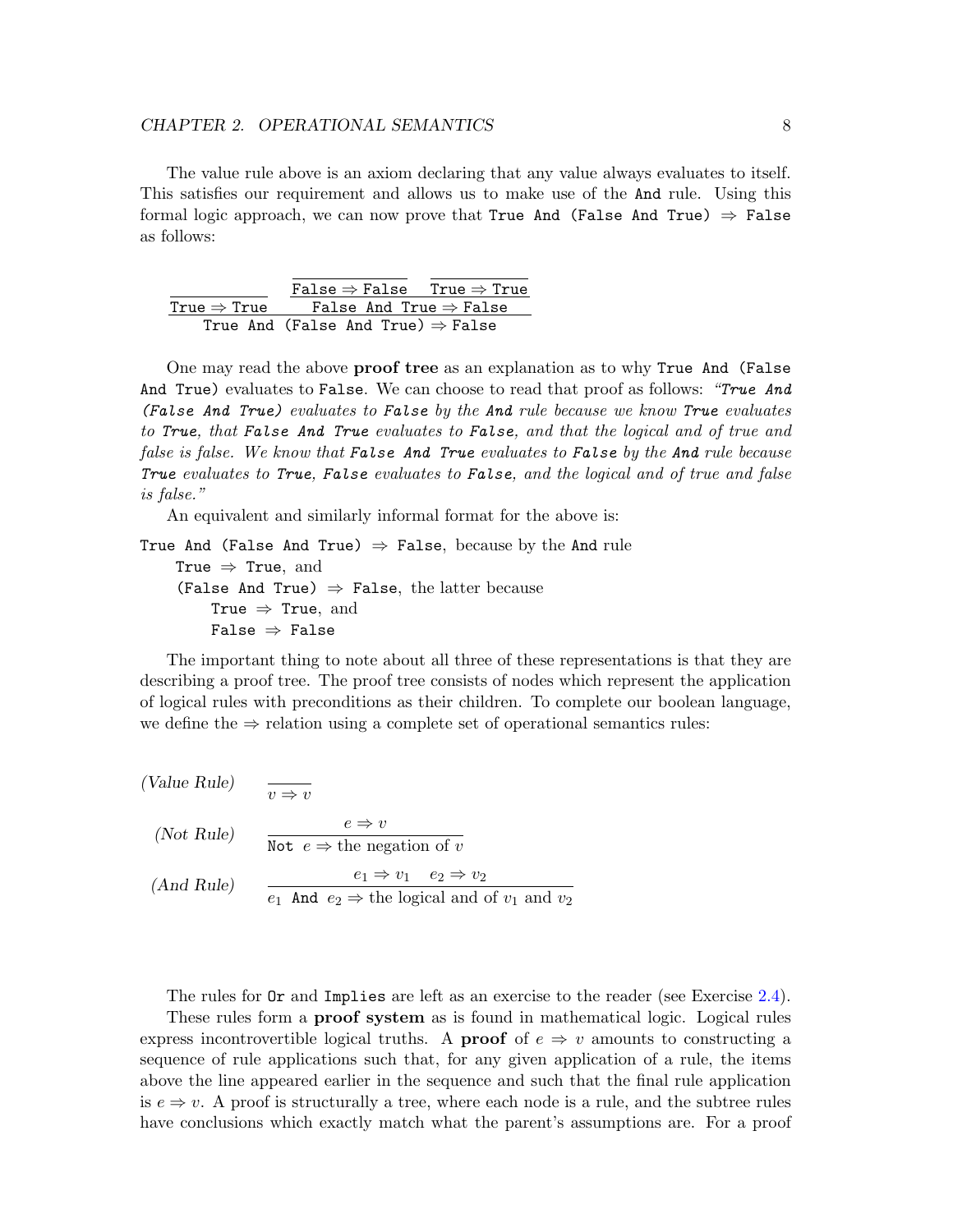tree of  $e \Rightarrow v$ , the root rule has as its conclusion  $e \Rightarrow v$ . Note that *all leaves of a proof* tree must be axioms. A tree with a non-axiom leaf is not a proof.

Notice how the above proof tree is expressing how this logic expression could be computed. Proofs of  $e \Rightarrow v$  corresponds closely to how the execution of e produces the value  $v$  as result. The only difference is that "execution" starts with  $e$  and produces the v, whereas a proof tree describes a relation between e and v, not a function from e to v.

**Lemma 2.1.** The boolean language is **deterministic**: if  $e \Rightarrow v$  and  $e \Rightarrow v'$ , then  $v = v'$ .

Proof. By induction on the height of the proof tree.

**Lemma 2.2.** The boolean language is **normalizing**: For all boolean expressions  $e$ , there is some value v where  $e \Rightarrow v$ .

Proof. By induction on the size of e.

When a proof  $e \Rightarrow v$  can be constructed for some program e, we say that e **converges**. When no such proof exists,  $e$  diverges. Because the boolean language is normalizing, all programs in that language are said to converge. Some languages (such as OCaml) are not normalizing; there are syntactically legal programs for which no evaluation proof exists. An example of a OCaml program which is divergent is let rec  $f \times f = f \times f$  in  $f \circ f$ ;

## <span id="page-13-0"></span>2.2.2 Abstract Syntax

Our operational semantics rules have expressed the evaluation relation in terms of concrete syntax using metavariables. Operators, such as the infix operator And, have appeared in textual format. This is a good representation for humans to read because it appeals to our intuition; it is not, however, an ideal computational representation. We read True And False as "perform a logical and with operands True and False". We read True And (False And True) as "perform a logical and with operands False and True and then perform a logical and with operands True and the result of the last operation." If we are to write programs (such as interpreters) to work with our language, we need a representation which more accurately describes how we think about the program.

The abstract syntax of a language is such a representation. A term in an abstract syntax is represented as a **syntax tree** in which each operation to be performed is a node and each operand to that operation is a child of that node. In order to represent abstract syntax trees for the boolean language, we might use the following OCaml data type:

```
type boolexp =
   True | False |
   Not of boolexp |
   And of boolexp * boolexp |
   Or of boolexp * boolexp |
    Implies of boolexp * boolexp;;
```
To understand how the abstract and concrete syntax relate, consider the following examples:

 $\Box$ 

 $\Box$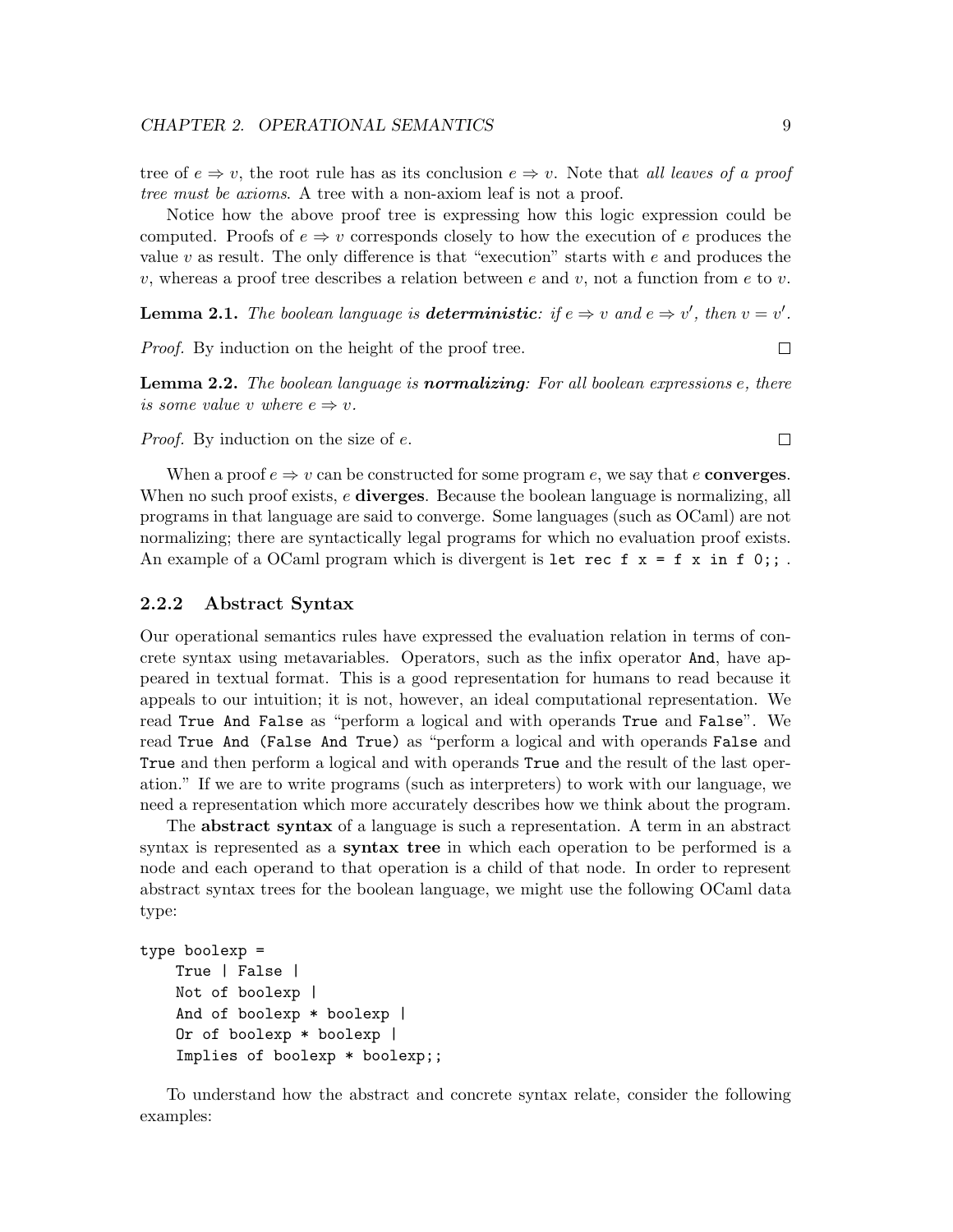

There is a simple and direct relationship between the concrete syntax of a language and the abstract syntax. As mentioned above, the abstract syntax is a form which more directly represents the operations being performed whereas the concrete syntax is the form in which the operations are actually expressed. Part of the process of compiling or interpreting a program is to translate the concrete syntax term (source file) into an abstract syntax term (AST) in order to manipulate it. We define a relation  $\llbracket c \rrbracket = a$ to map concrete syntax form  $c$  to abstract syntax form  $a$  (in this case for the boolean language):

```
\begin{array}{rcl} \text{[True]} & = & \text{True} \ \text{[False]} & = & \text{False} \end{array}\begin{array}{ccc} \llbracket \texttt{False} \rrbracket & = & \texttt{False} \ \llbracket \texttt{Not} \: e \rrbracket & = & \texttt{Not} \: (e) \end{array}\begin{array}{rcl} [\texttt{Not } e] &=& \texttt{Not}(e) \ \lbrack\lbrack e_1 \enspace \texttt{And } e_2 \rbrack \end{array} = \begin{array}{rcl} \texttt{Not}(e) \end{array}\begin{array}{rcl} [e_1 \; \; \texttt{And} \; \; e_2] & = & \texttt{And}(\llbracket e_1 \rrbracket, \; \llbracket e_2 \rrbracket) \[1mm] [e_1 \; \; \texttt{Or} \; \; e_2 \rrbracket & = & \texttt{Or}(\llbracket e_1 \rrbracket, \; \llbracket e_2 \rrbracket) \end{array}[e_1 \t{or} e_2] = \t{or} ([e_1], [e_2])<br>[e_1 \t{Implies} e_2] = \t{Implies} ([e_1],Implies(\llbracket e_1 \rrbracket, \llbracket e_2 \rrbracket)
```
For example, this relation indicates the following: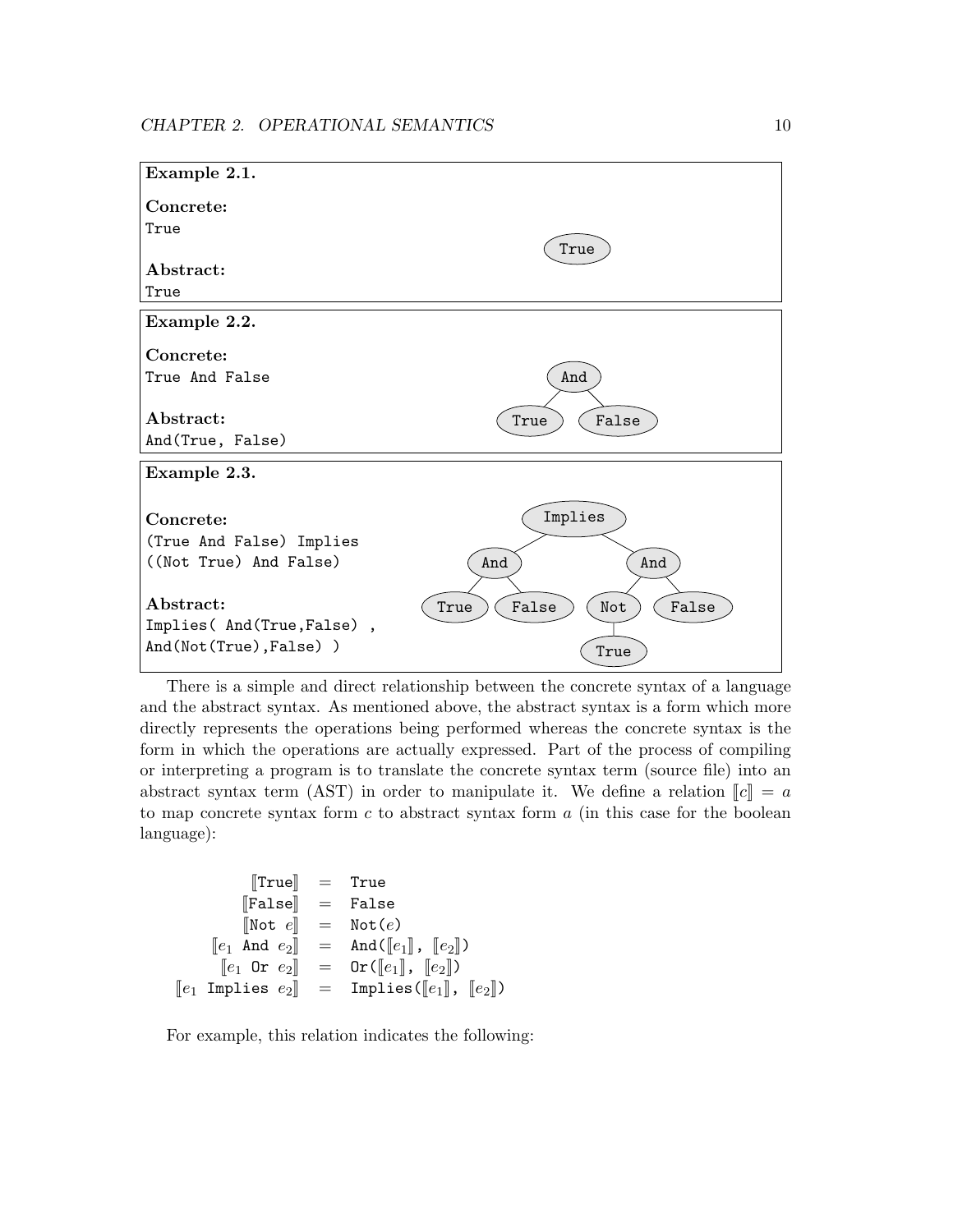```
[[(True And False) Implies ((Not True) And False)]<br>= Implies ([True And False], [ (Not True) And F
   = Implies( [True And False], [(Not True) And False] )<br>= Implies( And([True], [False]), And([Not True], [Fals
   = Implies( And([True], [False]), And([Not True], [False]) )<br>= Implies( And(True, False), And(Not([True]), False) )
   = Implies( And(True, False), And(Not([True]), False) )<br>= Implies( And(True, False), And(Not(True), False) )
          Implies( And(True, False), And(Not(True), False) )
```
The grammar we give is ambiguous in that there are multiple parse trees for some concrete expressions, but we implicitly assume the usual operator precedence applies with And binding tighter than Or binding tighter than Implies. Consider the following examples:

<span id="page-15-0"></span>

<span id="page-15-1"></span>The expression in example [2.4](#page-15-0) will evaluate to False because one must evaluate the Or operation first and then evaluate the And operation using the result. Example [2.5,](#page-15-1) on the other hand, performs the operations in the opposite order. Note that in both examples, though, the parentheses themselves are no longer overtly present in the abstract syntax. This is because they are implicitly represented in the structure of the AST; that is, the AST in example [2.5](#page-15-1) would not have the shape that it has if the parentheses were not present in the concrete syntax of the form.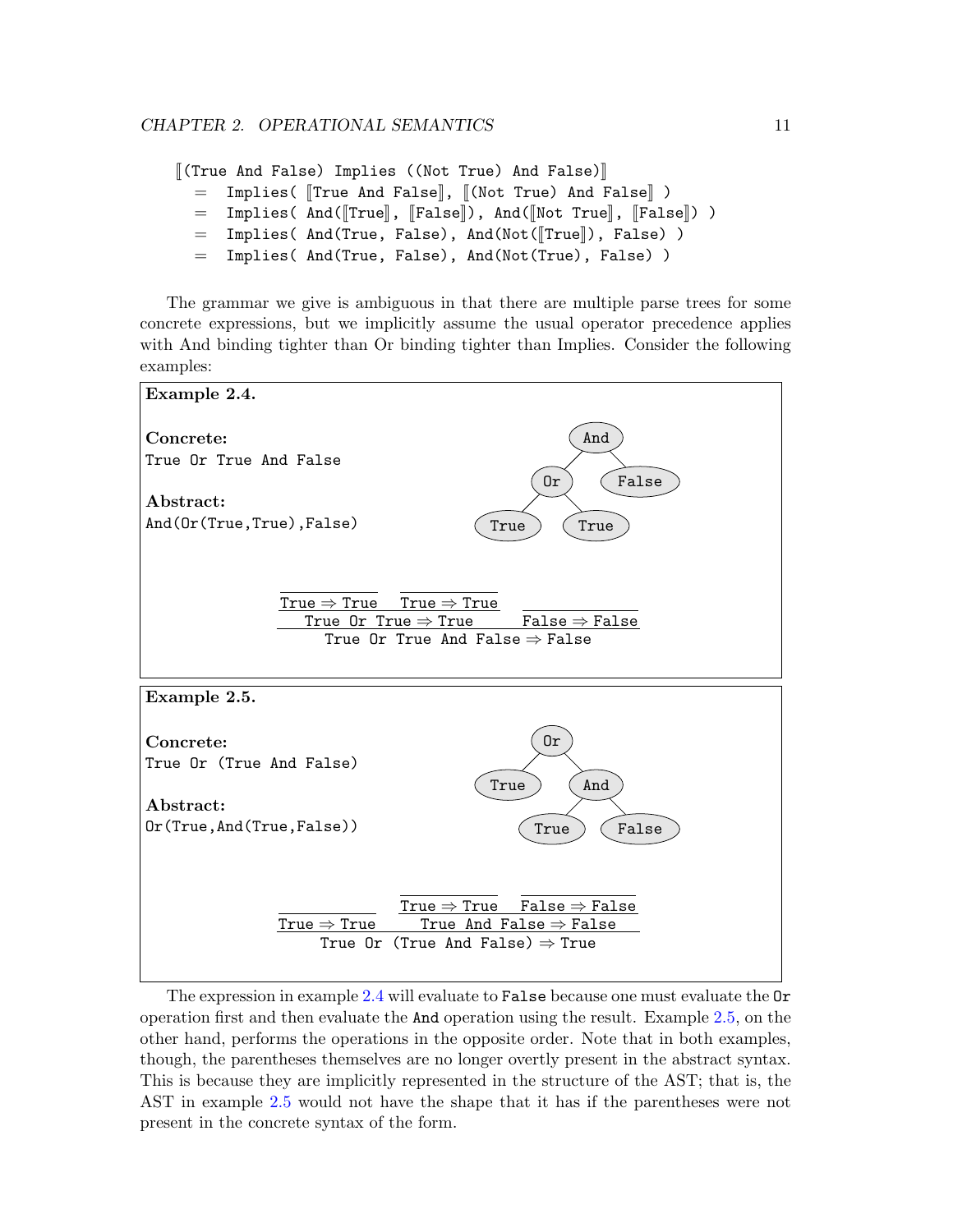In short, parentheses merely change how expressions are grouped. In example [2.5,](#page-15-1) the only rule we can match to the *entire expression* is the  $\text{Or rule}$ ; the And rule obviously can't match because the left parentheses would be part of  $e_1$  while the right parenthesis would be part of  $e_2$  (and expressions with unmatched parentheses make no sense). Similarly but less obviously, example [2.4](#page-15-0) can only match the And rule; the associativity implicitly forces the Or rule to happen first, giving the And operator that entire expression to evaluate. This distinction is clearly and correspondingly represented in the ASTs of the examples, a fact which is key to the applicability of operational semantics.

# <span id="page-16-0"></span>2.2.3 Operational Semantics and Interpreters

As alluded above, there is a very close relationship between an operational semantics and an actual interpreter written in OCaml. Given an operational semantics defined via the relation  $\Rightarrow$ , there is a corresponding (OCaml) evaluator function eval.

Definition 2.2 (Faithful Implementation). A (OCaml) interpreter function eval faithfully implements an operational semantics  $e \Rightarrow v$  if:  $e \Rightarrow v$  if and only if eval( $\llbracket e \rrbracket$ ) returns result  $\llbracket v \rrbracket$ .

To demonstrate this relationship, we will demonstrate the creation of an eval function in OCaml. Our first draft of the function will, for sake of simplicity, only consist of the And rule and the value rule:

```
let eval exp =
 match exp with
    | True -> True
    | False -> False
    | And(exp0,exp1) ->
      begin
        match (exp0, exp1) with
          | (True,True) -> True
          | (_,False) -> False
          | (False,_) -> False
      end
```
At first glance, this function appears to have the behavior we desire. True evaluates to True, False to False, and True And False to False. This is not, however, a complete implementation.

To find out why, consider the concrete term True And True And True. As we have seen before, this translates to the abstract term  $And(And(True, True), True)$ . When the eval function receives that value as its parameter, it matches the value to the case And and defines exp0 and exp1 as And(True,True) and True, respectively. We then enter the inner match, and this match fails! None of the terms can match the tuple (exp0,exp1) because exp0 is an entire expression and not just a value, as the match expression is expecting.

Looking back at our attempts to write the And rule above, we can see why this eval function is flawed: this version of the function does not consider the operands of And to be expressions - it expects them to be values. We can see, then, that the And clause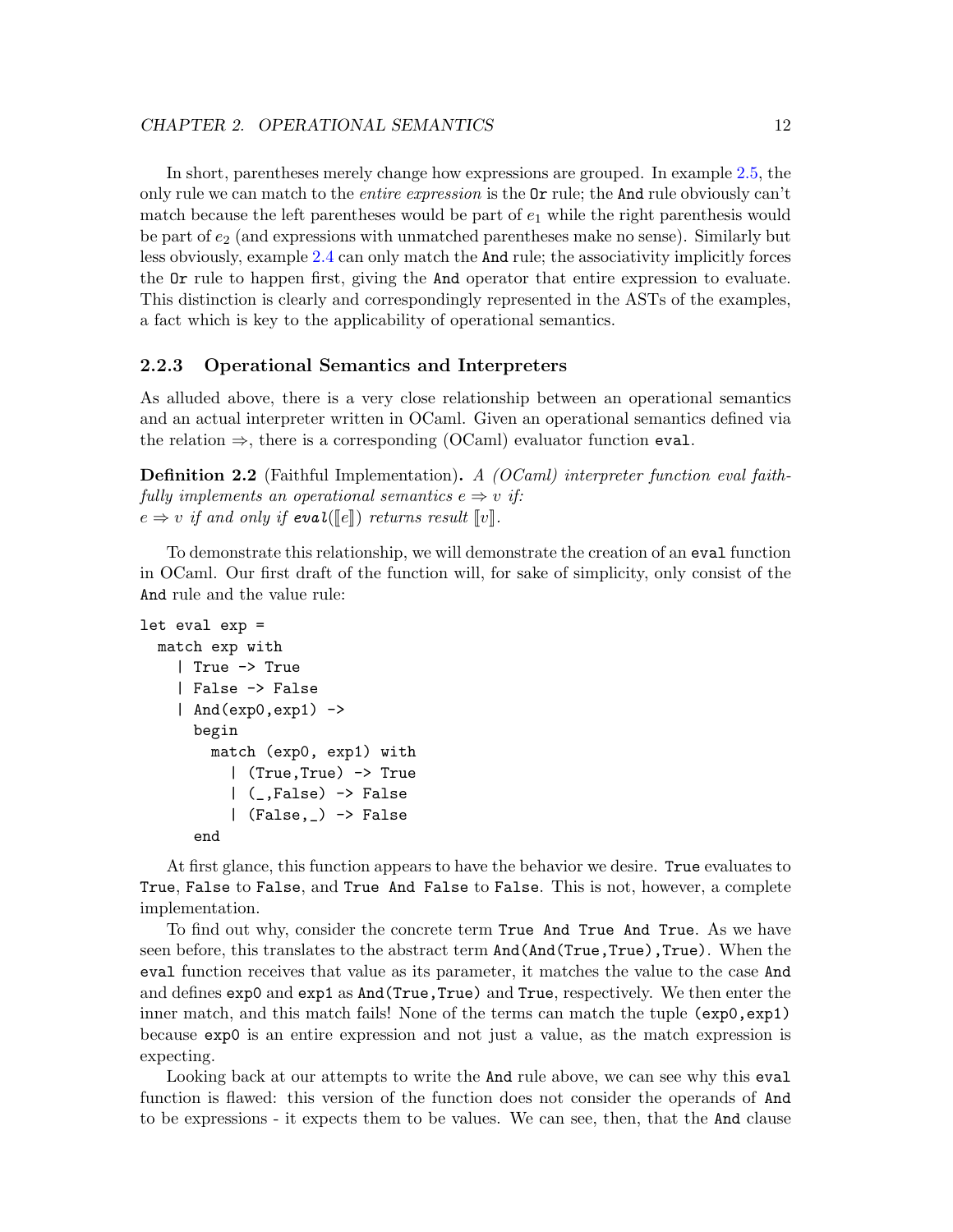in our function is a faithful implementation of  $Try 2$  of our And rule, a rule which we rejected precisely because it could not handle nested expressions.

How can we correct this problem? We are trying to write a faithful implementation of our final And rule, which relies on the evaluation of the And rule's operands. Thus, in our implementation, we must evaluate those operands; we make this possible by declaring our evaluation function to be recursive.

```
let rec eval exp =
 match exp with
    | True -> True
    | False -> False
    | And(exp0,exp1) \rightarrowbegin
        match (eval exp0, eval exp1) with
          | (True,True) -> True
          | (_,False) -> False
          | (False,_) -> False
      end
```

```
Observe that, in the above code, we have changed very little. We modified the eval
function to be recursive. We also added a call to eval for each of the operands to the
And operation. That call alone is sufficient to fix the problem; the process of evaluating
those arguments represents the e_1 \Rightarrow v_1 and e_2 \Rightarrow v_2 preconditions on the And rule, while
the use of the resultings values in the tuple causes the match to be against v_1 and v_2rather than e_1 and e_2. The above code is a faithful implementation of the value rule and
the And rule.
```
We can now complete the boolean language interpreter by continuing the eval fuction in the same form:

```
let rec eval exp =
 match exp with
    True -> True
  | False -> False
  | Not(exp0) -> (match eval exp0 with
      True -> False
    | False -> True)
  | And(exp0,exp1) -> (match (eval exp0, eval exp1) with
      (True,True) -> True
    | (_,False) -> False
    \vert (False, \rangle -> False)
  | Or(exp0,exp1) -> (match (eval exp0, eval exp1) with
      (False,False) -> False
    | (,True) -> True
    \vert (True, \vert) -> True)
  | Implies(exp0,exp1) -> (match (eval exp0, eval exp1) with
      (False, _{\_}) \rightarrow True
```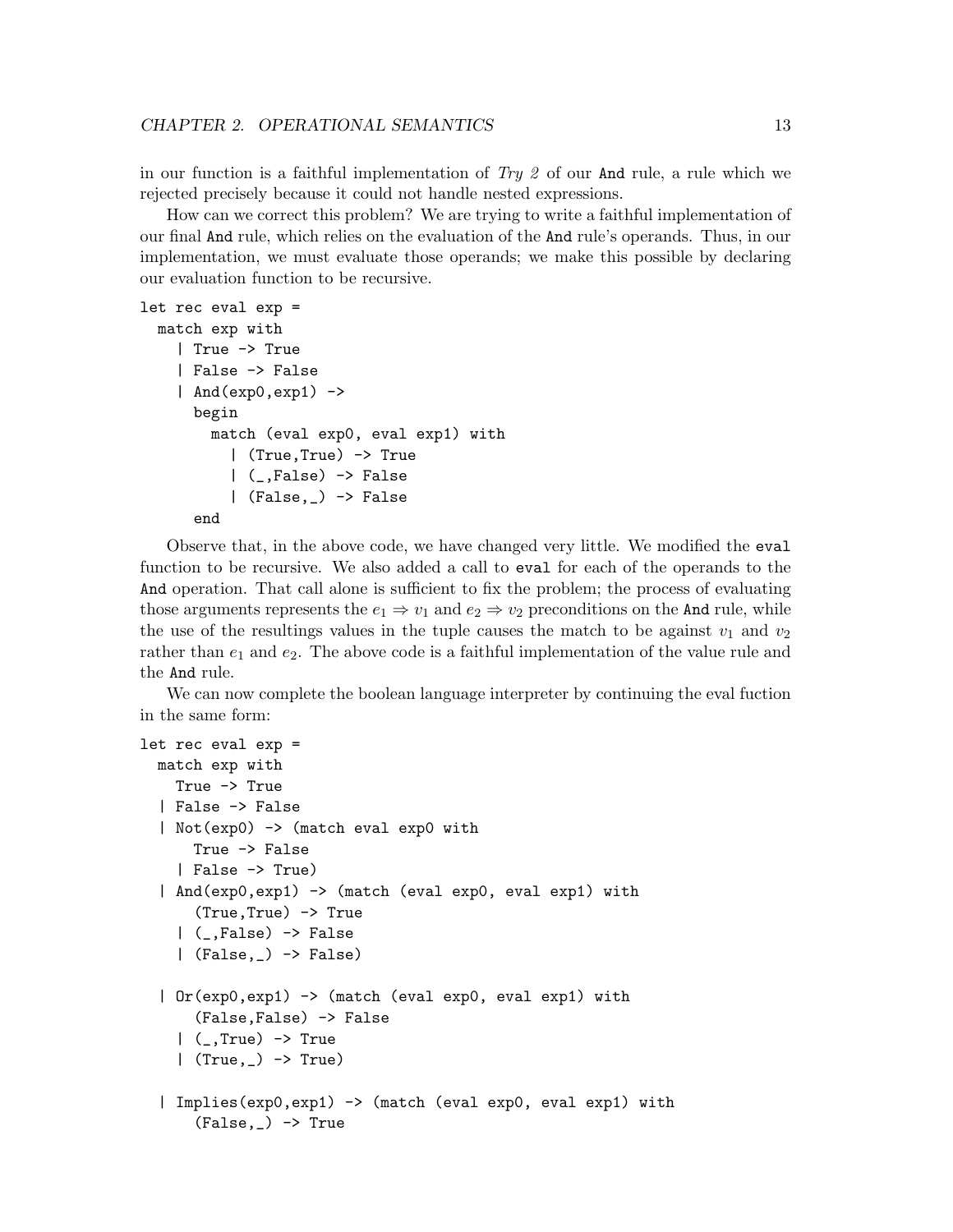| (True,True) -> True | (True,False) -> False)

The only difference between the operational semantics and the interpreter is that the interpreter is a function. We start with the bottom-left expression in a rule, use the interpreter to recursively produce the value(s) above the line in the rule, and finally compute and return the value below the line in the rule.

Note that the boolean language interpreter above faithfully implements its operational semantics:  $e \Rightarrow v$  if and only if evales for evaluation  $[v]$  as result. We will go back and forth between these two forms throughout the book. The operational semantics form is used because it is independent of any particular programming language. The interpreter form is useful because we can interpret real programs for nontrivial numbers of steps, something that is difficult to do "on paper" with an operational semantics.

**Definition 2.3** (Metacircular Interpreter). A metacircular interpreter is an interpreter for (possibly a subset of) a language x that is written in language x.

Metacircular interpreters give you some idea of how a language works, but suffer from the non-foundational problems implied in Exercise [2.5.](#page-52-2) A metacircular interpreter for Lisp (that is, a Lisp interpreter written in Lisp) is a classic programming language theory exercise.

# <span id="page-18-0"></span>2.3 The  $F\flat$  Programming Language

Now that we have seen how to define and understand operational semantics, we will begin to study our first programming language:  $\mathbf{F}$ b.  $\mathbf{F}$ b is a shunk (flattened) pure func*tional* programming language.<sup>[2](#page-18-1)</sup> It has integers, booleans, and higher-order anonymous functions. In most ways  $\mathbf{F}$  is much weaker than OCaml: there are no reals, lists, types, modules, state, or exceptions.

 $\mathbf{F}$  is untyped, and in this way is it actually more powerful than OCaml. It is possible to write some programs in  $\mathbf{F}$  that produce no runtime errors, but which will not typecheck in OCaml. For instance, our encoding of recursion in Section [2.3.5](#page-36-0) is not typeable in OCaml. Type systems are discussed in Chapter [6.](#page-102-0) Because there are no types, runtime errors can occur in  $\mathbf{F}$ , such as the application (5 3).

Although very simplistic,  $\mathbf{F}$  is still **Turing-complete**. The concept of Turingcompleteness has been defined in numerous equivalent ways. One such definition is as follows:

**Definition 2.4** (Turing Completeness). A computational model is **Turing-complete** if every partial recursive function can be expressed within it.

This definition, of course, requires a definition of partial recursive functions (also known as computable functions). Without going into an extensive discussion of foundational material, the following somewhat informal definition will suffice:

<span id="page-18-1"></span><sup>&</sup>lt;sup>2</sup>Also, any readers familiar with the programming language  $C\sharp$  as well as basic music theory should find this at least a bit humorous.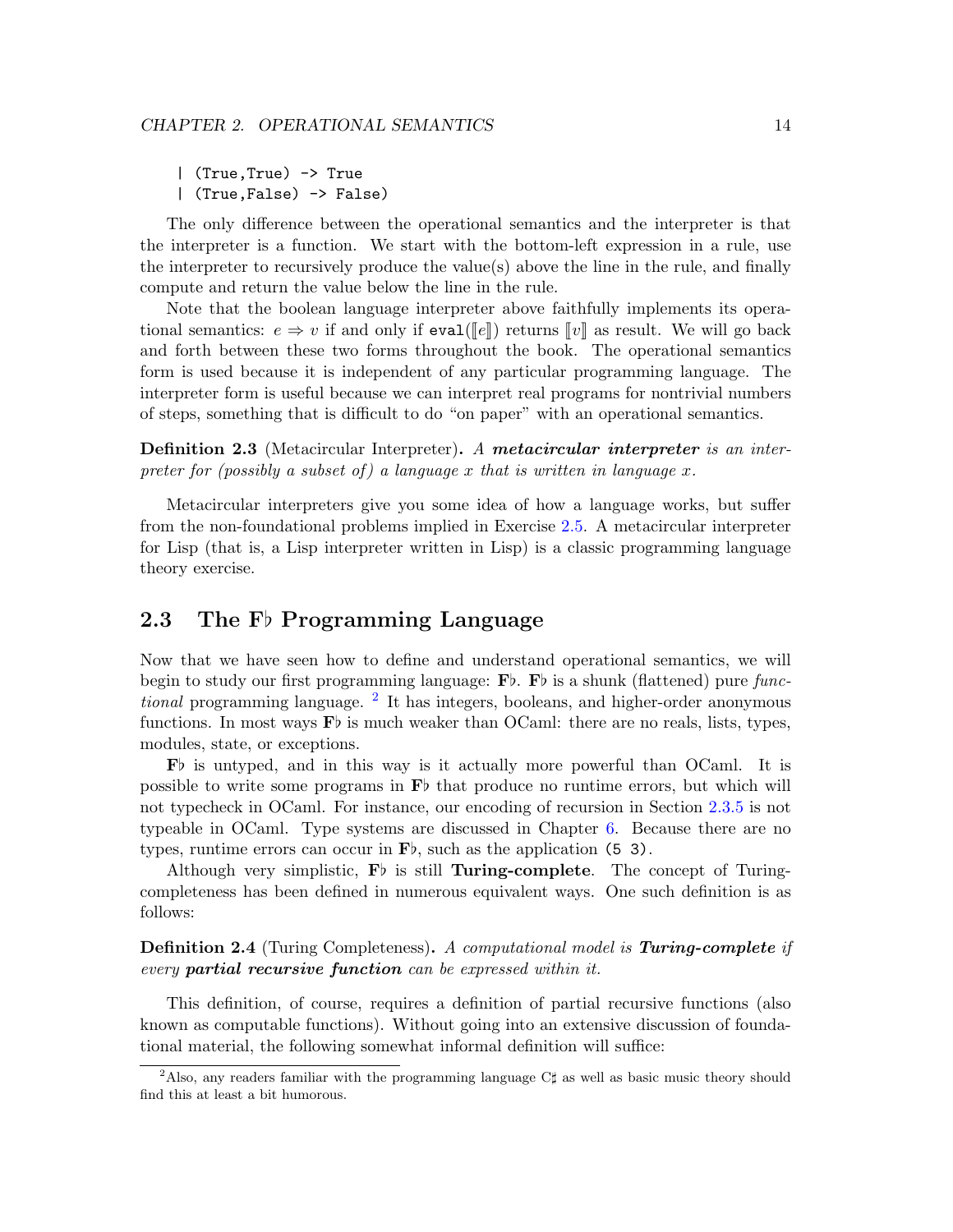**Definition 2.5** (Partial Recursive Function). A function is a partial recursive function if an algorithm exists to calculate it which has the following properties:

- The algorithm must have as its input a finite number of arguments.
- The algorithm must consist of a finite number of steps.
- If the algorithm is given arguments for which the function is defined, it must produce the correct answer within a finite amount of time.
- If the algorithm is given arguments for which the function is not defined, it must either produce a clear error or otherwise not terminate. (That is, it must not appear to have produced an incorrect value for the function if no such value is defined.)

The above definition of a partial recursive function is a mathematical one and thus does not concern itself with execution-specific details such as storage space or practical execution time. No constraints are placed against the amount of memory a computer might need to evaluate the function, the range of the arguments, or that the function terminate before the heat death of the universe (so long as it would eventually terminate for all inputs for which the function is defined).

The practical significance of Turing-completeness is this: there is no computation that could be expressed in another deterministic programming language that cannot be expressed in  $\mathbf{F}^{\dagger}$ .<sup>[3](#page-19-1)</sup> In fact,  $\mathbf{F}^{\dagger}$  is even Turing-complete without numbers or booleans. This language, one with only functions and application, is known as the pure lambda-calculus and is discussed briefly in Section [2.4.4.](#page-52-0) No deterministic programming language can compute more than the partial recursive functions.

# <span id="page-19-0"></span>2.3.1 Fb Syntax

We will take the same approach in defining  $\mathbf{F}$  as we did in defining the boolean language above. We start by describing the grammar of the  $\mathbf{F}$  language to define its concrete syntax; the abstract syntax is deferred until Section [2.3.7.](#page-43-0) We can define the grammar of  $\mathbf{F}$  using the following BNF:

<span id="page-19-1"></span><sup>&</sup>lt;sup>3</sup>This does not guarantee that the  $\mathbf{F}^{\flat}$  representation will be pleasant. Programs written in  $\mathbf{F}^{\flat}$  to perform even fairly simplistic computations such as determining if one number is less than another are excruciating, as we will see shortly.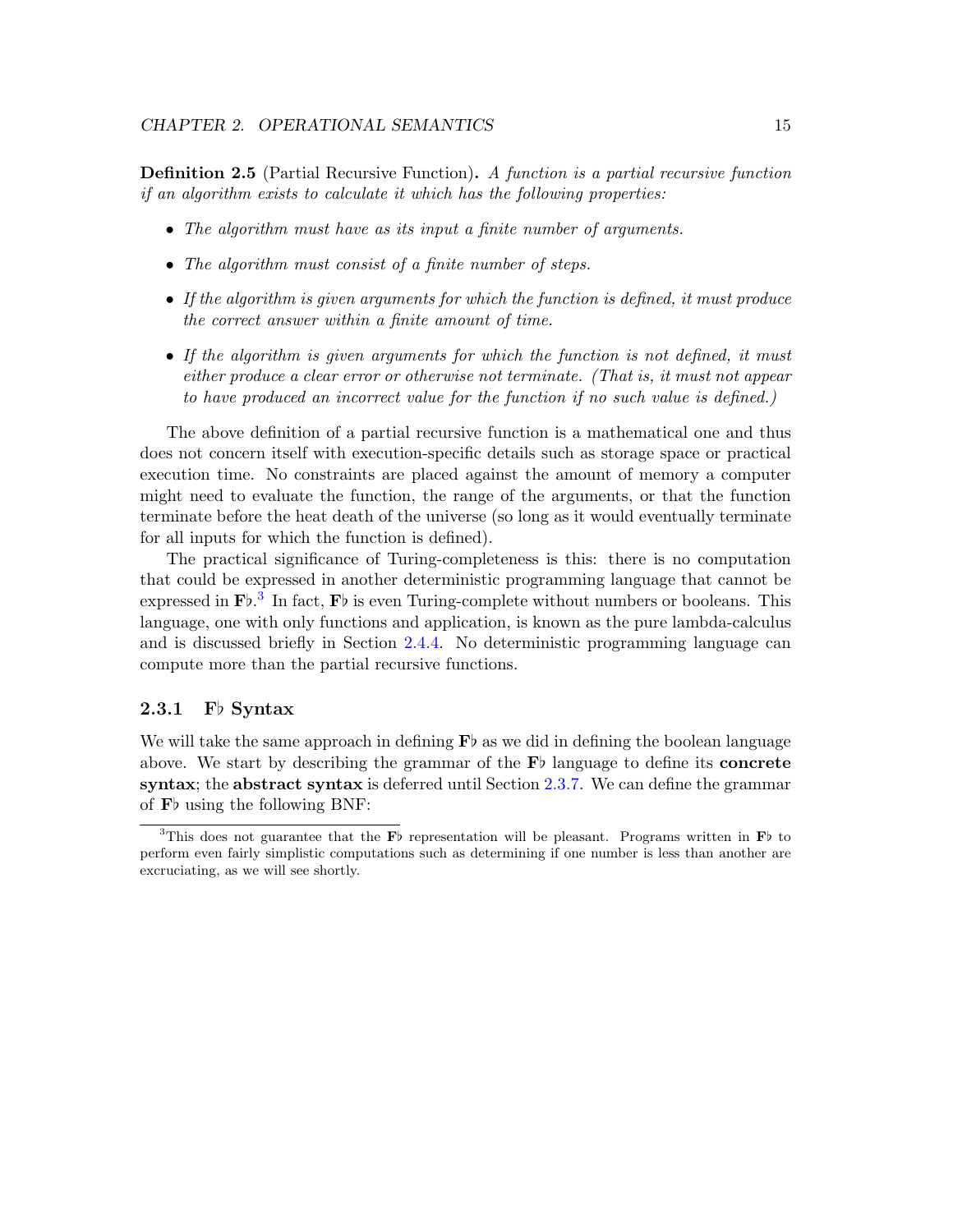```
x := (a | b | ... | z) lower-case letters
       (A | B | \dots | Z capital letters
       |a|b|...|z lower-case letters
       |0|1|...|9 digits
       |\cdot| \cdot | \cdots * \qquad \qquad otherwise other characters
v := x variable values
       | True | False boolean values
       | 0 | 1 | -1 | 2 | -2 | \dots integer values
       | Function x \to e function values
e : = v value expressions
       | (e) parenthesized expressions
       |e \text{ And } e|e \text{ Or } e| Not e \text{ boolean expressions}e + e | e - e | e = e | numerical expression
       | e e application expression
       If e Then e Else e conditional expressions
       | Let x = e In e let expression
       | Let Rec f \, x = e In e recursive let expression
```
Note that in accordance with the above BNF, we will be using metavariables  $e, v$ , and x to represent expressions, values, and variables respectively. Note the last point: the metavariable x refers to an arbitrary  $\mathbf{F}$  variable, not necessarily to the  $\mathbf{F}$  variable x.

Associativity in  $\mathbf{F}^{\flat}$  works in a fashion very similar to OCaml. Function application, for instance, is left associative, meaning that  $a \, b \, c$  has the same meaning as  $(a \, b) \, c$ . As with any language, this associativity is significant in that it affects how source code is parsed into an AST.

# <span id="page-20-0"></span>2.3.2 Variable Substitution

The main feature of  $\mathbf{F}$  is higher-order functions, which also introduces variables. Recall that programs are computed by rewriting them:

```
(Function x \to x + 2)(3 + 2 + 5) \Rightarrow 12
     because
           3 + 2 + 5 \Rightarrow 10because
                      3 + 2 \Rightarrow 5and
                      5 + 5 \Rightarrow 10and
           10 + 2 \Rightarrow 12
```
Note how in this example, the argument is substituted for the variable in the body—this gives us a rewriting interpreter. In other words,  $\mathbf{F}$  functions compute by substituting the actual argument for the for parameter; for example,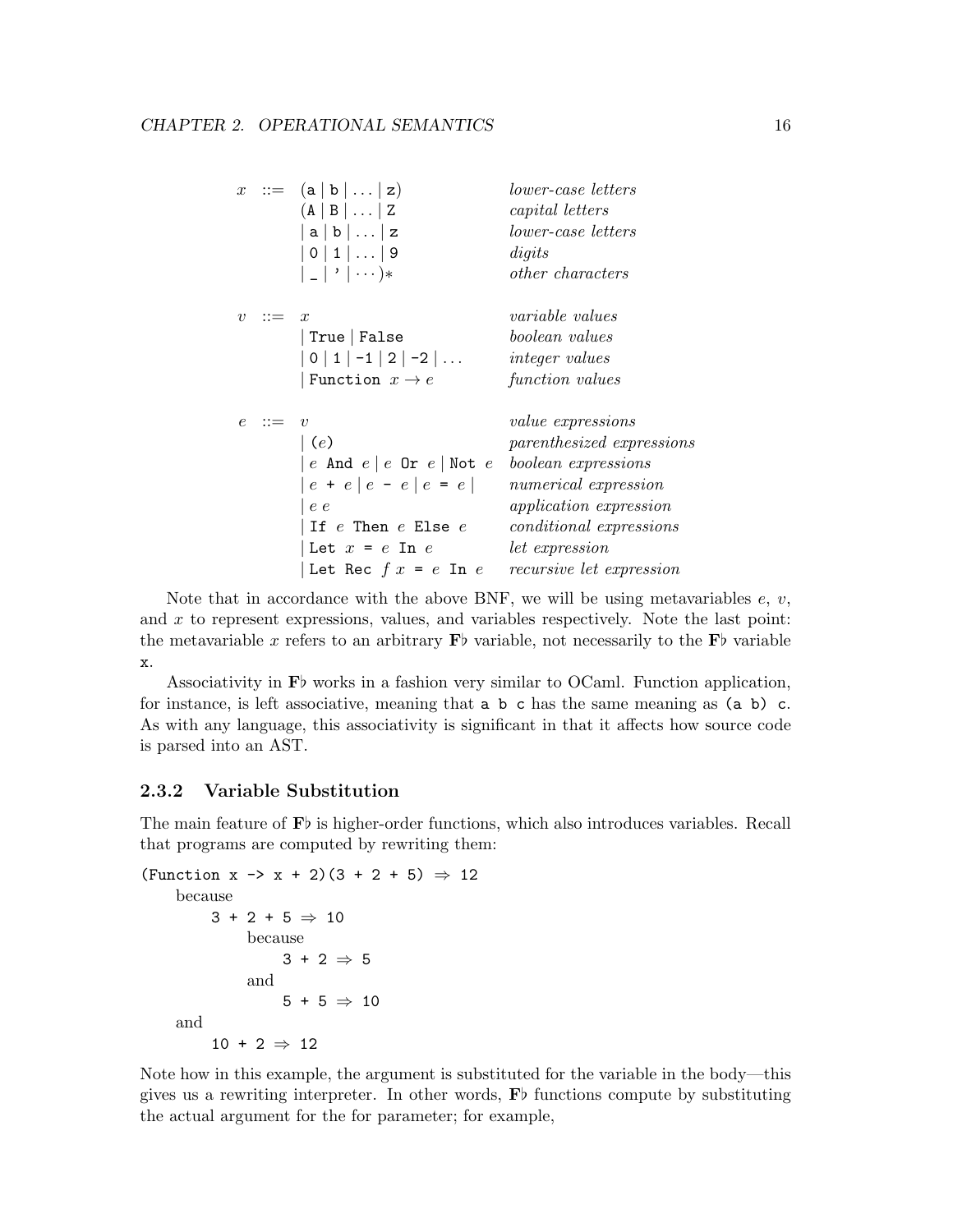(Function  $x \rightarrow x + 1$ ) 2

will compute by substituting 2 for x in the function's body  $x+1$ , i.e. by computing  $2+1$ . This is not a very efficient method of computing, but it is a very simple and accurate description method, and that is what operational semantics is all about – describing clearly and unambiguously how programs are to compute.

Bound and Free Occurrences of Variables We need to be careful about how variable substitution is defined. For instance,

(Function  $x \rightarrow$  Function  $x \rightarrow x$ ) 3

should not evaluate to Function  $x \rightarrow 3$  since the inner x is bound by the inner parameter. To correctly formalize this notion, we need to make the following definitions.

**Definition 2.6** (Variable Occurrence). A variable use x **occurs** in e if x appears somewhere in e. Note we refer only to variable uses, not definitions.

**Definition 2.7** (Bound Occurrence). Any occurrences of variable x in the expression

Function  $x \rightarrow e$ 

are **bound**, that is, any free occurrences of x in e are bound occurrences in this expression. Similarly, in the expression

Let Rec  $f(x) = e_1$  In  $e_2$ 

occurrences of f and x are bound in  $e_1$  and occurrences of f are bound in  $e_2$ . Note that x is not bound in  $e_2$ , but only in  $e_1$ , the body of the function.

**Definition 2.8** (Free Occurrence). A variable x occurs free in e if it has an occurrence in e which is not a bound occurrence.

Let's look at a few examples of bound versus free variable occurrences.

<span id="page-21-1"></span><span id="page-21-0"></span>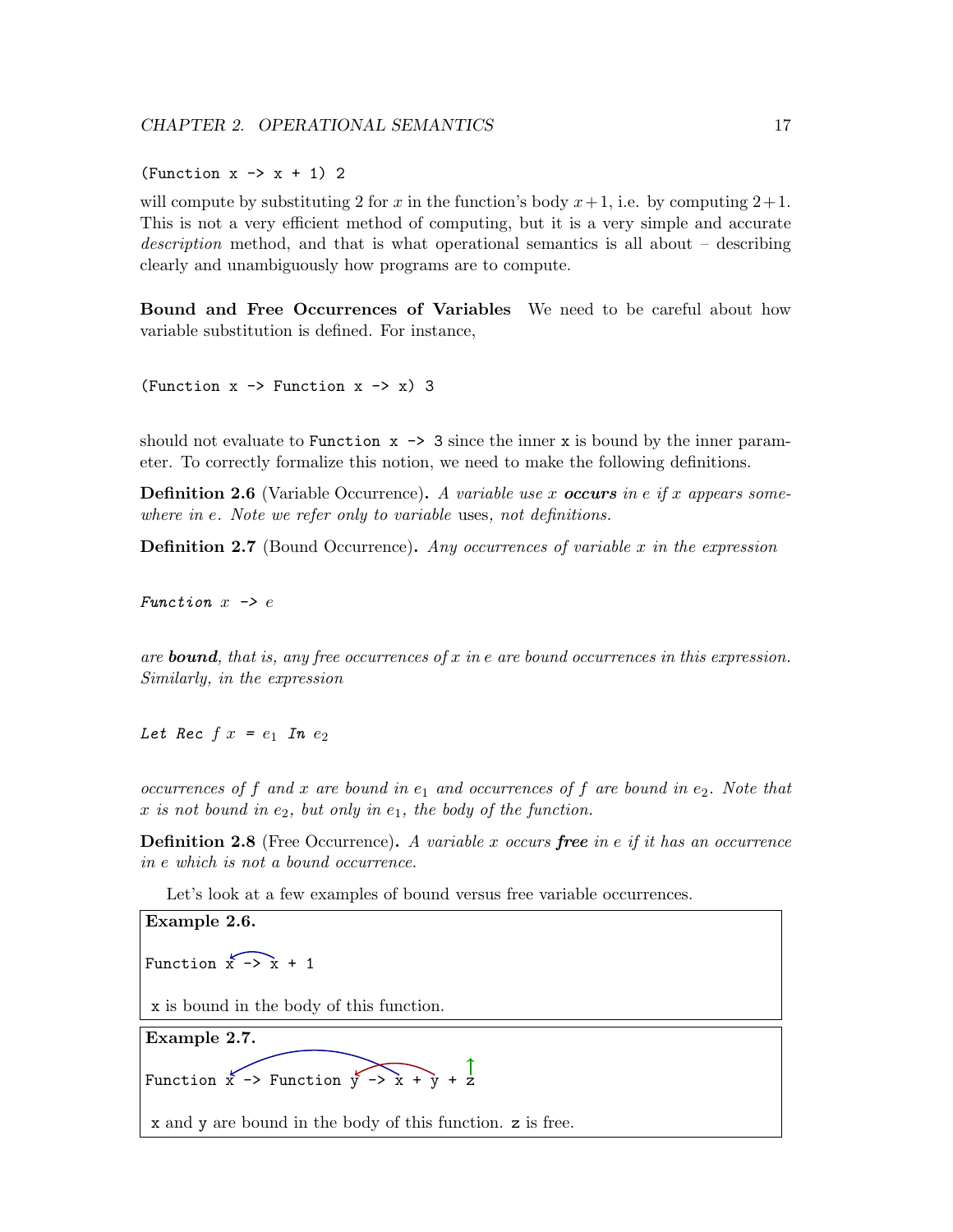<span id="page-22-0"></span>

x, y, and z are all bound in the body of this function. x and y are bound by their respective function declarations, and z is bound by the Let statement. Note that, while  $\mathbf{F}$  contains Let as syntax, it can be defined as a macro (see Section [2.3.4](#page-32-0) below). Binding rules work similarly for Functions and Let statements.

<span id="page-22-1"></span>Example 2.9.

Function  $x \rightarrow$  Function  $x \rightarrow x + x$ 

x is bound in the body of this function. Note that both x usages are bound to the inner variable x.

**Definition 2.9** (Closed Expression). An expression e is closed if it contains no free variable occurrences. All programs we execute are closed (no link-time errors) – nonclosed programs don't diverge, we can't even contemplate executing them because they are not in the domain of the evaluation relation.

Of the examples above, Examples [2.6,](#page-21-0) [2.8,](#page-22-0) and [2.9](#page-22-1) are closed expressions. Example [2.7](#page-21-1) is not a closed expression.

Now that we have an understanding of bound and free variables, we can give a formal definition of variable substitution.

**Definition 2.10** (Variable Substitution). Given a closed expression  $e'$ , the variable substitution of x for e' in e, denoted  $e[e'/x]$ , is the expression resulting from the operation of replacing all free occurrences of  $x$  in  $e$  with  $e'$ .

Here is an equivalent inductive definition of substitution:

```
x[v/x] = vx'[v/x] = xx \neq x'(Function x \to e)[v/x] = (Function x \to e)
(Function x' \to e[x]/x] = (Function x' \to e[x]/x]) x \neq xx \neq x'(Let x = e_1 In e_2)[v/x] = Let x = e_1[v/x] In e_2(Let x' = e_1 In e_2)[v/x] = Let x' = e_1[v/x] In e_2[v/x] x \neq x'n[v/x] = n for n \in \mathbb{Z}True[v/x] = TrueFalse[v/x] = False(e_1 + e_2)[v/x] = e_1[v/x] + e_2[v/x](e_1 \text{ And } e_2)[v/x] = e_1[v/x] \text{ And } e_2[v/x].
                         .
                         .
```
For example, let us consider a simple application of a function: (Function  $x \rightarrow x +$ 1) 2. We know that, to evaluate this function, we simply replace all instances of x in the body with 2. This is written  $(x + 1)[2/x]$ . This would lead us to evaluate 2 + 1, which leads to the result 3.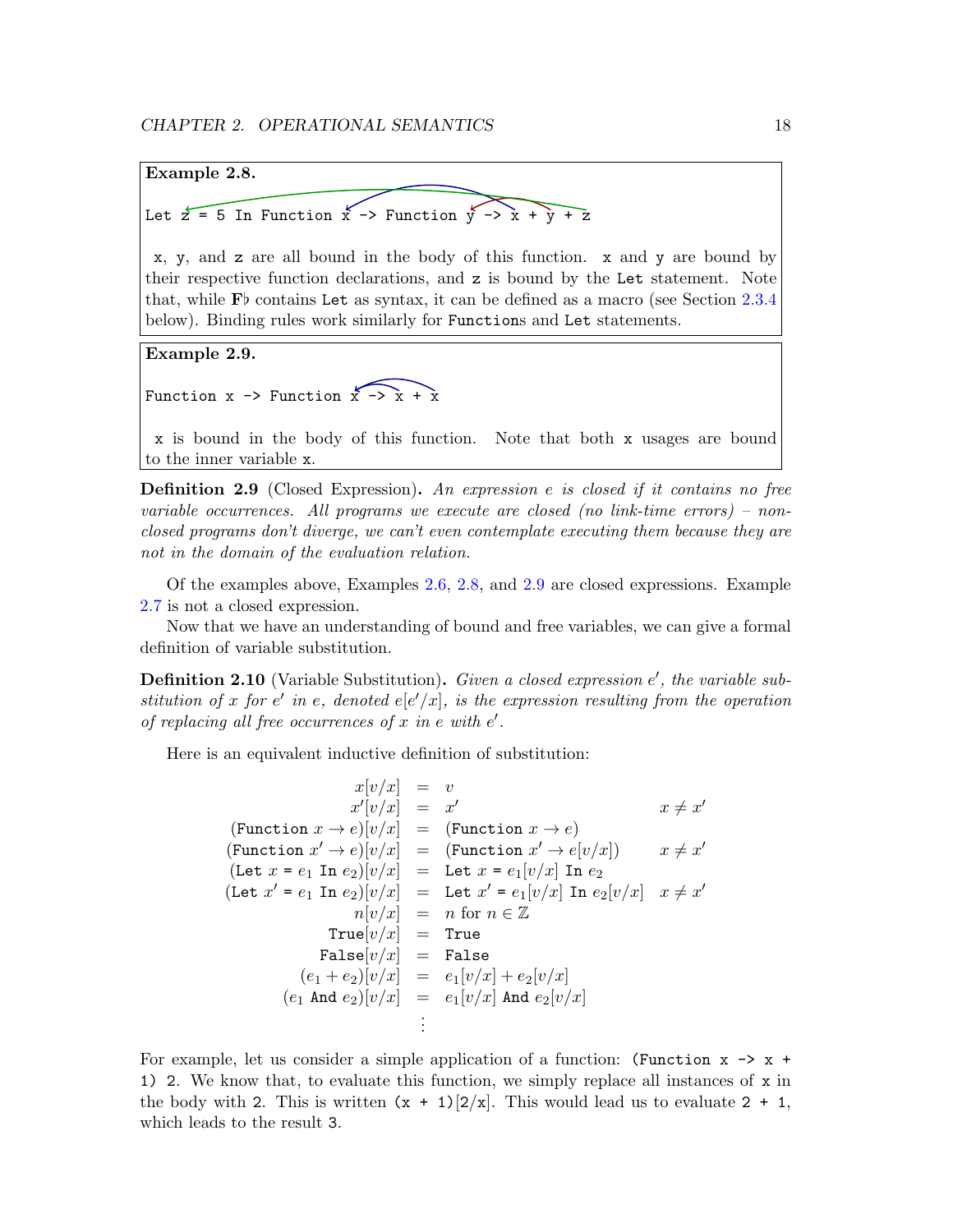While this may not seem like an illuminating realization, the fact that this is mathematically discernable gives us a starting point for more complex subsitutions. Consider the following example.

```
Example 2.10.
Expression:
(Function x \rightarrow Function y \rightarrow (x + x + y)) 5
Substitution:
(Function y \rightarrow (x + x + y))[5/x]= (Function y -> (x + x + y)[5/x])
= Function y -> (x[5/x] + x[5/x] + y[5/x])= Function y \rightarrow (5 + 5 + y)
```
#### $\alpha$ -conversion

In Example [2.9,](#page-22-1) we saw that it is possible for two variables to share the same name. The variables themselves are, of course, distinct and follow the same rules of scope in  $\mathbf{F}^{\flat}$  as they do in OCaml. But reading expressions which make frequent use of the same variable name for different variables can be very disorienting. For example, consider the following expression.

```
Let Rec f \times =If x = 1 Then
          (Function f \rightarrow f (x - 1)) (Function x \rightarrow x)
     Else
          f (x - 1)In f 100
```
How does this expression evaluate? It is a bit difficult to tell simply by looking at it because of the tricky bindings. We can make it much easier to understand by using different names.  $\alpha$ -conversion is the process of replacing a variable definition and all occurrences bound to it with a variable of a different name.

```
Example 2.11.
Function x \rightarrow x + 1becomes
Function \overline{z} \rightarrow \overline{z} + 1
```
Example [2.11](#page-23-0) shows a simple case in which  $x$  is substituted for  $z$ . For cases in which the same variable name is used numerous times, we can use the same approach. Consider Example [2.12](#page-23-1) in which the inner variable x is  $\alpha$ -converted to z.

<span id="page-23-1"></span>Example 2.12. Function  $x \rightarrow$  Function  $x \rightarrow x$ becomes Function  $x \rightarrow$  Function  $z \rightarrow z$ 

Similarly, we could rename the outer variable to z as shown in Example [2.13.](#page-24-1) Note that in this case, the occurrence of  $x$  is not changed, as it is bound by the inner variable and not the outer one.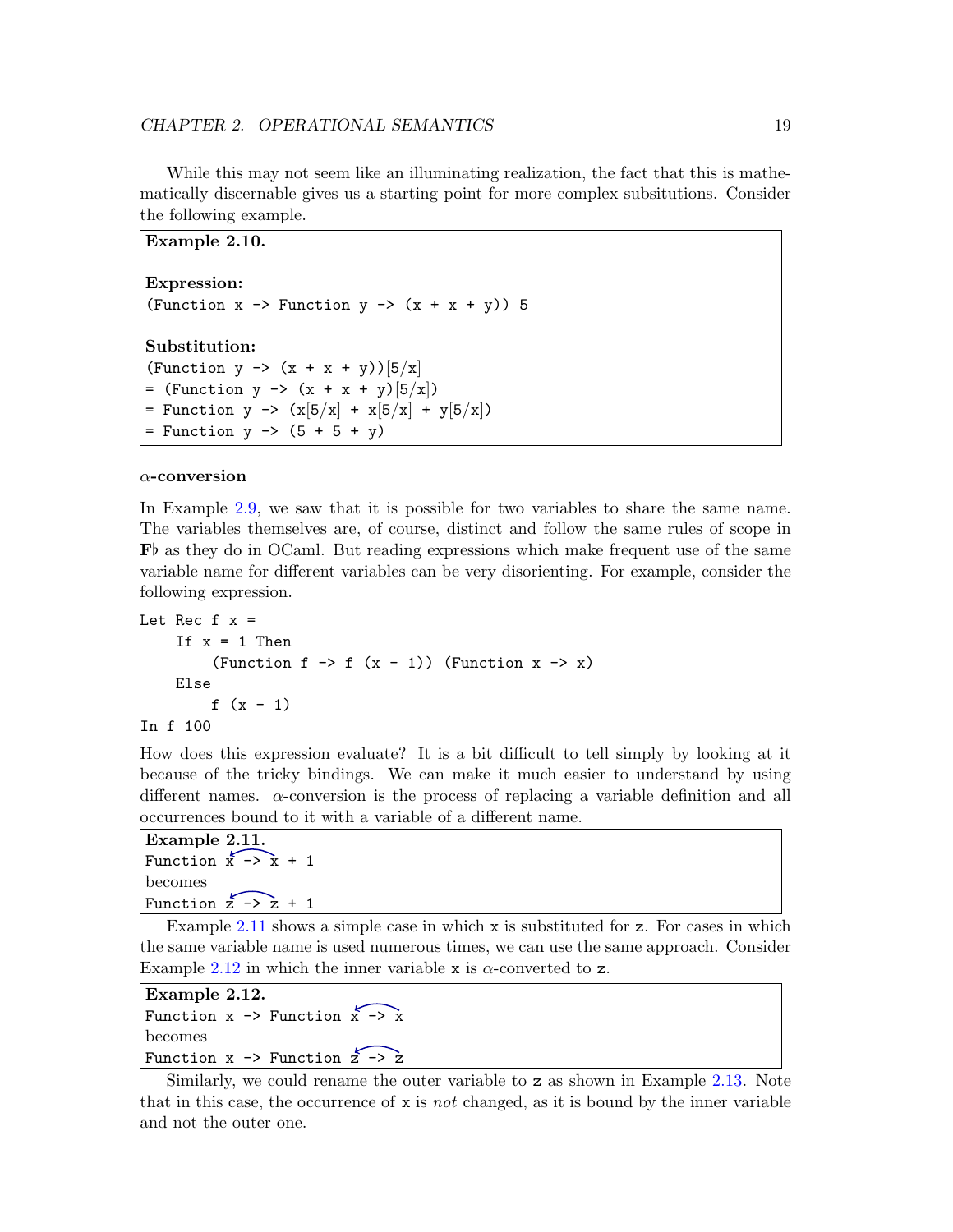```
Example 2.13.
Function (x) \rightarrow Function x \rightarrow xbecomes
Function (2) \rightarrow Function x \rightarrow x
```
Let's figure out what variable occurrences are bound to which function in our previous confusing function and rewrite the function in a clearer way by using  $\alpha$ -conversion. One possible result is as follows:

```
Let Rec f x =If x = 1 Then
        (Function z \rightarrow z (x - 1)) (Function y \rightarrow y)
    Else
       f (x - 1)In f 100
```
Now it's much easier to understand what is happening. If the function f is applied to an integer which is not 1, it merely applies itself again to the argument which is one less than the one it received. Since we are evaluating f 100, that results in f 99, which in turn evaluates f 98, and so on. Eventually, f 1 is evaluted.

When f 1 is evaluated, we explore the other branch of the If expression. We know that x is 1 at this point, so we can see that the evaluated expression is (Function  $z \rightarrow$ z 0) (Function  $y \rightarrow y$ ). Using substitution gives us (Function  $y \rightarrow y$ ) 0, which in turn gives us 0. So we can conclude that the expression above will evaluate to 0.

Observe, however, that we did not formally prove this; so far, we have been treating substitution and other operations in a cavalier fashion. In order to create a formal proof, we need a set of operational semantics which dictates how evaluation works in  $\mathbf{F}$ . Section [2.3.3](#page-24-0) walks through the process of creating an operational semantics for the  $\mathbf{F}$  language and gives us the tools needed to prove what we concluded above.

# <span id="page-24-0"></span>2.3.3 Operational Semantics for  $F\flat$

We are now ready to begin defining operational semantics for  $\mathbf{F}$ . For the same reasons as in our boolean language, we will need a rule which relates values to values in  $\Rightarrow$ :

$$
\text{(Value Rule)} \qquad \frac{ }{v \Rightarrow v}
$$

We can also define boolean operations for  $\mathbf{F}\flat$  in the same way as we did for the boolean language above. Note, however, that not all values in  $\mathbf{F}$  are booleans. Fortunately, our definition of the rules addresses this for us, as there is (for example) no logical and of the values 5 and 3. That is, we know that these rule only apply to  $\mathbf{F}$  boolean values because they use operations which are only defined for  $\mathbf{F}^{\flat}$  boolean values.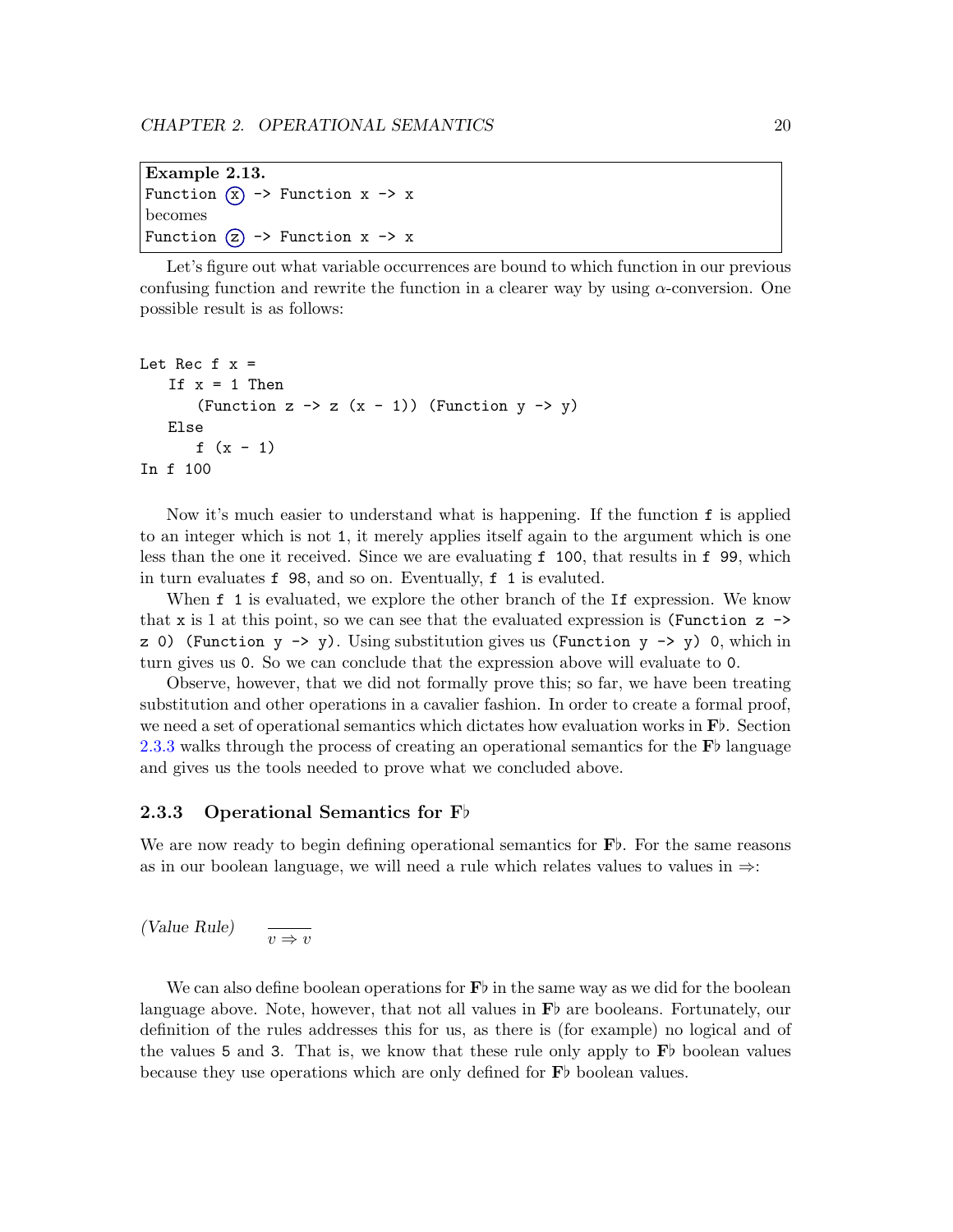(Note Rule)  
\n
$$
\frac{e \Rightarrow v}{\text{Not } e \Rightarrow \text{ the negation of } v}
$$
\n(And Rule)  
\n
$$
\frac{e_1 \Rightarrow v_1 \quad e_2 \Rightarrow v_2}{e_1 \text{ And } e_2 \Rightarrow \text{ the logical and of } v_1 \text{ and } v_2}
$$
\n:  
\n
$$
\vdots
$$

We can also define operations over integers in much the same way. For sake of clarity, we will explicitly restrict these rules such that they operate only on expressions which evaluate to integers.

\n- (
$$
\star
$$
 Rule)
\n- $\frac{e_1 \Rightarrow v_1 \quad e_2 \Rightarrow v_2 \text{ where } v_1, v_2 \in \mathbb{Z}}{e_1 + e_2 \Rightarrow \text{ the integer sum of } v_1 \text{ and } v_2}$
\n- ( $\text{Rule}$ )
\n- $\frac{e_1 \Rightarrow v_1 \quad e_2 \Rightarrow v_2 \text{ where } v_1, v_2 \in \mathbb{Z}}{e_1 - e_2 \Rightarrow \text{ the integer difference of } v_1 \text{ and } v_2}$
\n

As with the boolean rules, observe that these rules allow the  $\Rightarrow$  relation to be applied recursively:  $5 + (4 - 3)$  can be evaluated using the  $+$  rule because  $4 - 3$  can be evaluated using the - rule first.

These rules allow us to write  $\mathbf{F}$  programs containing boolean expressions or  $\mathbf{F}$  programs containing integer expressions, but we currently have no way to combine the two. There are two mechanisms we use to mix the two in a program: conditional expressions and comparison operators. The only comparison operator in  $\mathbf{F}$  is the = operator, which compares the values of integers. We define the = rule as follows.

$$
\text{(= Rule)} \qquad \frac{e_1 \Rightarrow v_1 \quad e_2 \Rightarrow v_2 \text{ where } v_1, v_2 \in \mathbb{Z}}{e_1 \ = e_2 \Rightarrow \text{True if } v_1 \text{ and } v_2 \text{ are identical, else False}}
$$

Note that the = rule is defined only where  $v_1$  and  $v_2$  are integers. Due to this constraint, the expression  $True = True$  is not evaluatable in  $\mathbf{F}b$ . This is, of course, a matter of choice; as a language designer, one may choose to remove that constraint and allow boolean values to be compared directly. To formalize this, however, a change to the rules would be required. A faithful implementation of  $\mathbf{F}$  using the above = rule is required to reject the expression True = True.

An intuitive definition of a conditional expression is that it evalutes to the value of one expression if the boolean is true and the value of the other expression if the boolean is false. While this is true, the particulars of how this is expressed in the rule are vital. Let us consider the following flawed attempt at a conditional expression rule:

(Flawed If Rule)  $e_1 \Rightarrow v_1 \quad e_2 \Rightarrow v_2 \quad e_3 \Rightarrow v_3$ If  $e_1$  Then  $e_2$  Else  $e_3 \Rightarrow v_2$  if  $v_1$  is True,  $v_3$  otherwise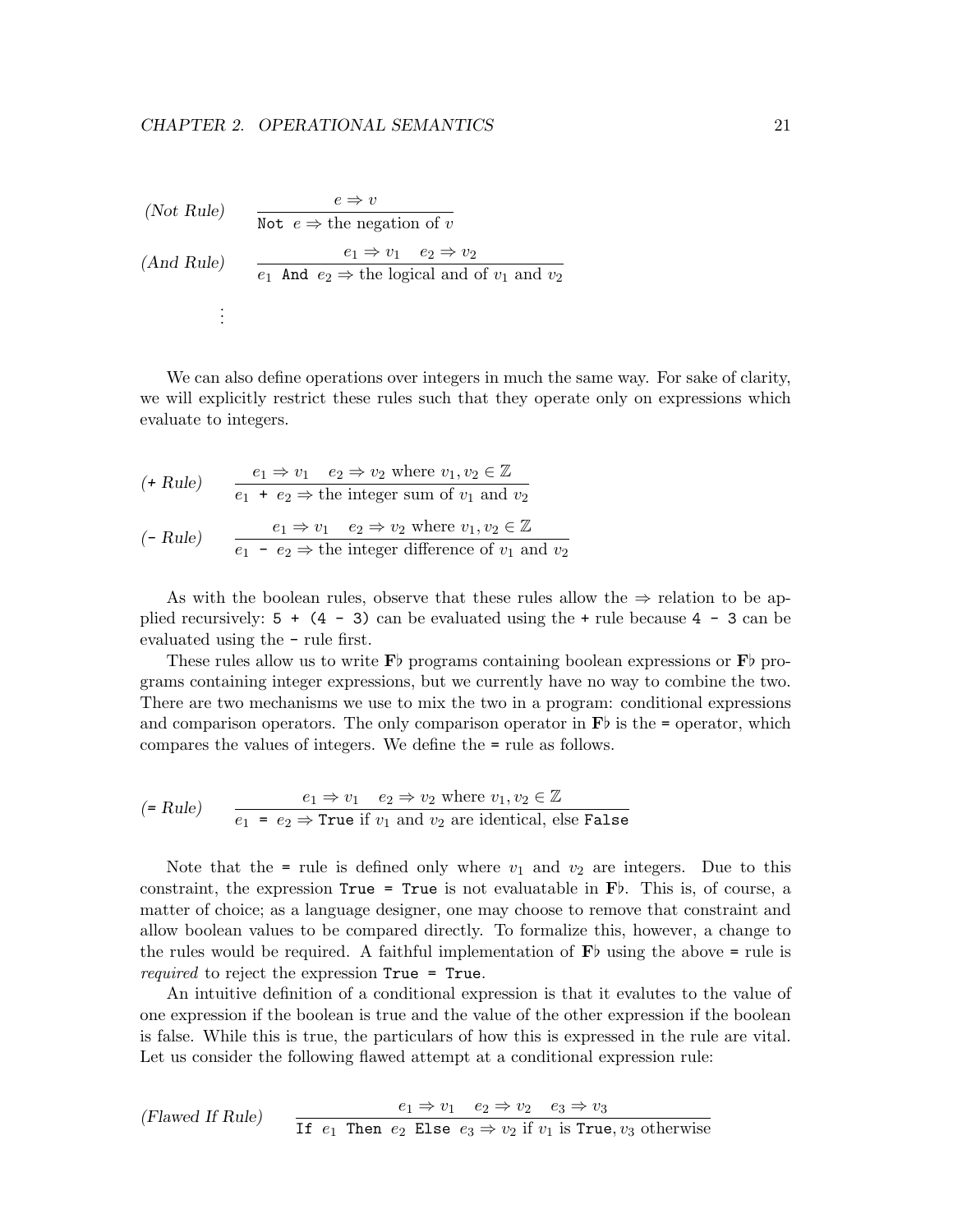It seems that this rule allows us to evaluate many of the conditional expressions we want to evaluate. But let us consider this expression:

### If True Then 0 Else (True + True)

If we attempted to apply the above rule to the previous expression, we would find that the precondition  $e_3 \Rightarrow v_3$  would not hold; there is no rule which can relate True + True  $\Rightarrow$  $v$  for any  $v$  since the  $+$  rule only applies to integers. Nonetheless, we want the expression to evaluate to 0. So how can we achieve this result?

In this case, we have no choice but to write two different rules with distinct preconditions. We can capture all of the relationships in the previous rule and yet allow expressions such as the previous to evaluate by using the following two rules:

| (If True Rule)  | $e_1 \Rightarrow$ True, $e_2 \Rightarrow v_2$  |  |  |  |
|-----------------|------------------------------------------------|--|--|--|
|                 | If $e_1$ Then $e_2$ Else $e_3 \Rightarrow v_2$ |  |  |  |
| (If False Rule) | $e_1 \Rightarrow$ False, $e_3 \Rightarrow v_3$ |  |  |  |
|                 | If $e_1$ Then $e_2$ Else $e_3 \Rightarrow v_3$ |  |  |  |

Again, the key difference between these two rules is that they have different sets of preconditions. Note that the If True rule does not evaluate  $e_3$ , nor does the If False rule evaluate  $e_2$ . This allows the untraveled logic paths to contain unevaluatable expressions without necessarily preventing the expression containing them from evaluating.

#### Application

We are now ready to approach one of the most difficult  $\mathbf{F}$  rules: application. How can we formalize the evaluation of an expression like (Function  $x \rightarrow x + 1$ ) (5 + 2)? We saw in Section [2.3.2](#page-20-0) that we can evaluate a function application by using variable substitution. As we have a mathematical definition for the substitution operation, we can base our function application rule around it.

Suppose we wish to evaluate the above expression. We can view application in two parts: the function being applied and the argument to the function. We wish to know to what the expression evaluates; thus, we are trying to establish that  $e_1e_2 \Rightarrow v$  for some v.

$$
(Application\ Rule\ (Part\ 1))\qquad \frac{?}{e_1\ e_2 \Rightarrow v}
$$

In our boolean operations, we needed to evaluate the arguments before attempting an operation over them (in order to allow recursive expressions). The same is true of our application rule; in (Function  $x \rightarrow x + 1$ ) (5 + 2), we must evaluate 5 + 2 before it can be used as an argument.<sup>[4](#page-26-0)</sup> We must do likewise with the function we are applying.

<span id="page-26-0"></span><sup>&</sup>lt;sup>4</sup> Actually, some languages would perform substitution before evaluating the expression, but  $\mathbf{F}$  and most traditional languages do not. Discussion of this approach is handled in Section [2.3.6.](#page-42-0)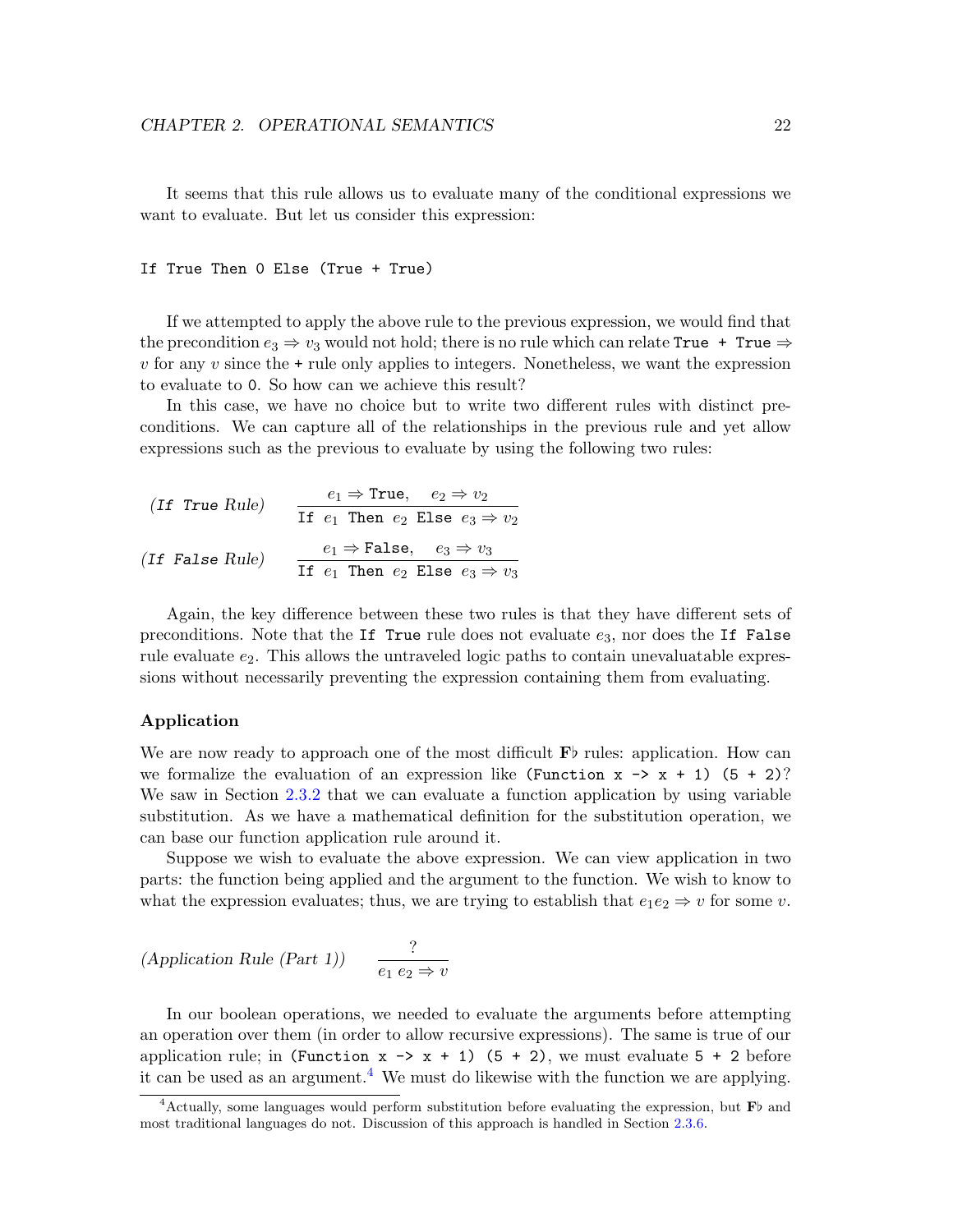$$
(Application\ Rule\ (Part\ 2)) \qquad \frac{e_1 \Rightarrow v_1 \quad e_2 \Rightarrow v_2 \quad ?}{e_1 \ e_2 \Rightarrow v}
$$

We obviously aren't finished, though, as we still don't have any preconditions which allow us to relate  $v$  to something. Additionally, we know we will need to use variable substitution, but we have no metavariables representing  $\mathbf{F}$  variables in the above rule. We can fix this by reconsidering how we evaluate the first argument; we know that the application rule only works when applying functions. In restricting our rule to applying functions, we can name some metavariables to describe the function's contents.

$$
(Application\ Rule\ (Part\ 3)) \qquad \frac{e_1 \Rightarrow \text{Function } x \to e \quad e_2 \Rightarrow v_2 \quad ?}{e_1 \ e_2 \Rightarrow v}
$$

In the above rule,  $x$  is the metavariable representing the function's variable while e represents the function's body. Now that we have this information, we can define function application in terms of variable substitution. When we apply Function  $x \rightarrow$ x + 1 to a value such as 7, we wish to replace all instances of x, the function's variable, in the function's body with 7, the provided argument. Formally,

$$
(Application\ Rule) \qquad \frac{e_1 \Rightarrow \text{Function } x \to e \quad e_2 \Rightarrow v_2 \quad e[v_2/x] \Rightarrow v}{e_1 \ e_2 \Rightarrow v}
$$

# Fb Recursion

We now have a very complete set of rules for the  $\mathbf{F}$  language. We do not, however, have a rule for Let Rec. As we will see, Let Rec is not actually necessary in basic  $\mathbf{F}\flat$ ; it is possible to build recursion out of the rules we already have. Later, however, we will create variants of  $\mathbf{F}^{\dagger}$  with type systems in which it will be impossible for that approach to recursion to work. For that reason as well as our immediate convenience, we will define the Let Rec rule now.

Again, we start with an iterative approach. We know that we want to be able to evaluate the Let Rec expression, so we provide metavariables to represent the components of the expression itself.

(Recursive Application Rule (Part 1)) ?

Let Rec  $f \ x = e_1$  In  $e_2 \Rightarrow v$ 

Let us consider what we wish to accomplish. Consider for a moment a recursive approach to the summation of the numbers between 1 and 5: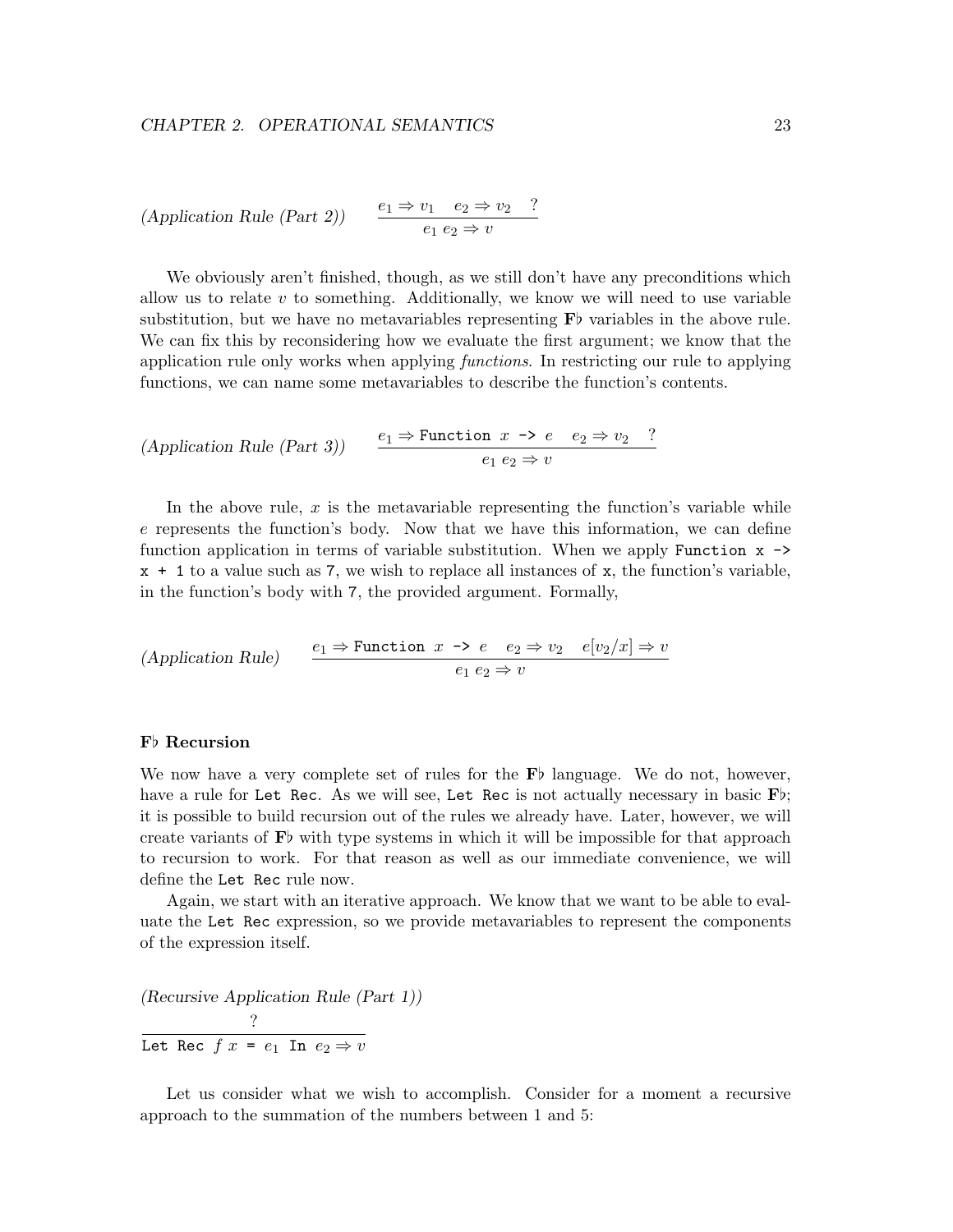```
Let Rec f x =If x = 1 Then
      1
   Else
      f(x - 1) + xIn f 5
```
If we focus on the last line (In f 5), we can see that we want the body of the recursive function to be applied to the value 5. We can write our rule accordingly by replacing f with the function's body. We must make sure to use the same metavariable to represent the function's argument in order to allow the new function body's variable to be captured. We reach the following rule.

(Recursive Application Rule (Part 2))  $e_2[$ (Function  $x$  ->  $e_1$ )/ $f$ ]  $\Rightarrow$   $v$ Let Rec  $f \ x = e_1$  In  $e_2 \Rightarrow v$ 

We can test our new rule by applying it to our recursive summation above.

|                                                                                                                                                |                                                       | ???                                        |  |
|------------------------------------------------------------------------------------------------------------------------------------------------|-------------------------------------------------------|--------------------------------------------|--|
|                                                                                                                                                |                                                       | f $(5-1) \Rightarrow v'$ $5 \Rightarrow 5$ |  |
|                                                                                                                                                | $5 = 1 \Rightarrow$ False f $(5-1) + 5 \Rightarrow v$ |                                            |  |
| Function $x \rightarrow \cdots \Rightarrow$ Function $x \rightarrow \cdots$ 5 $\Rightarrow$ 5 If 5 = 1 Then 1 Else f (5-1) + 5 $\Rightarrow$ v |                                                       |                                            |  |
| (Function x -> If x = 1 Then 1 Else f $(x-1) + x$ ) 5 $\Rightarrow v$                                                                          |                                                       |                                            |  |
| Let Rec f x = If x = 1 Then 1 Else f $(x-1) + x$ In f $5 \Rightarrow v$                                                                        |                                                       |                                            |  |

As foreshadowed by its label above, our recursion rule is not yet complete. When we reach the evaluation of  $f(5-1)$ , we are at a loss; f is not bound. Without a binding for f, we have no way of repeating the recursion.

In addition to replacing the invocation of f with function application in  $e_2$ , we need to ensure that any occurrences of  $f$  in the body of the function itself are bound. To what do we bind them? We could try to replace them with function applications as well, but this leads us down a rabbit hole; each function application would require yet another replacement. We can, however, replace applications of f in  $e_1$  with recursive applications of  $f$  by reintroducing the Let Rec syntax. This leads us to the following application rule:

(Recursive Application Rule (Part 3))

$$
\frac{e_2[\text{Function } x \to e_1[(\text{Let Rec } f x = e_1 \text{ In } f)/f]/f] \to v}{\text{Let Rec } f x = e_1 \text{ In } e_2 \Rightarrow v}
$$

While this makes a certain measure of sense, it isn't quite correct. In Section [2.3.2,](#page-20-0) we saw that substitution must replace a variable with a *value*, while the Let Rec term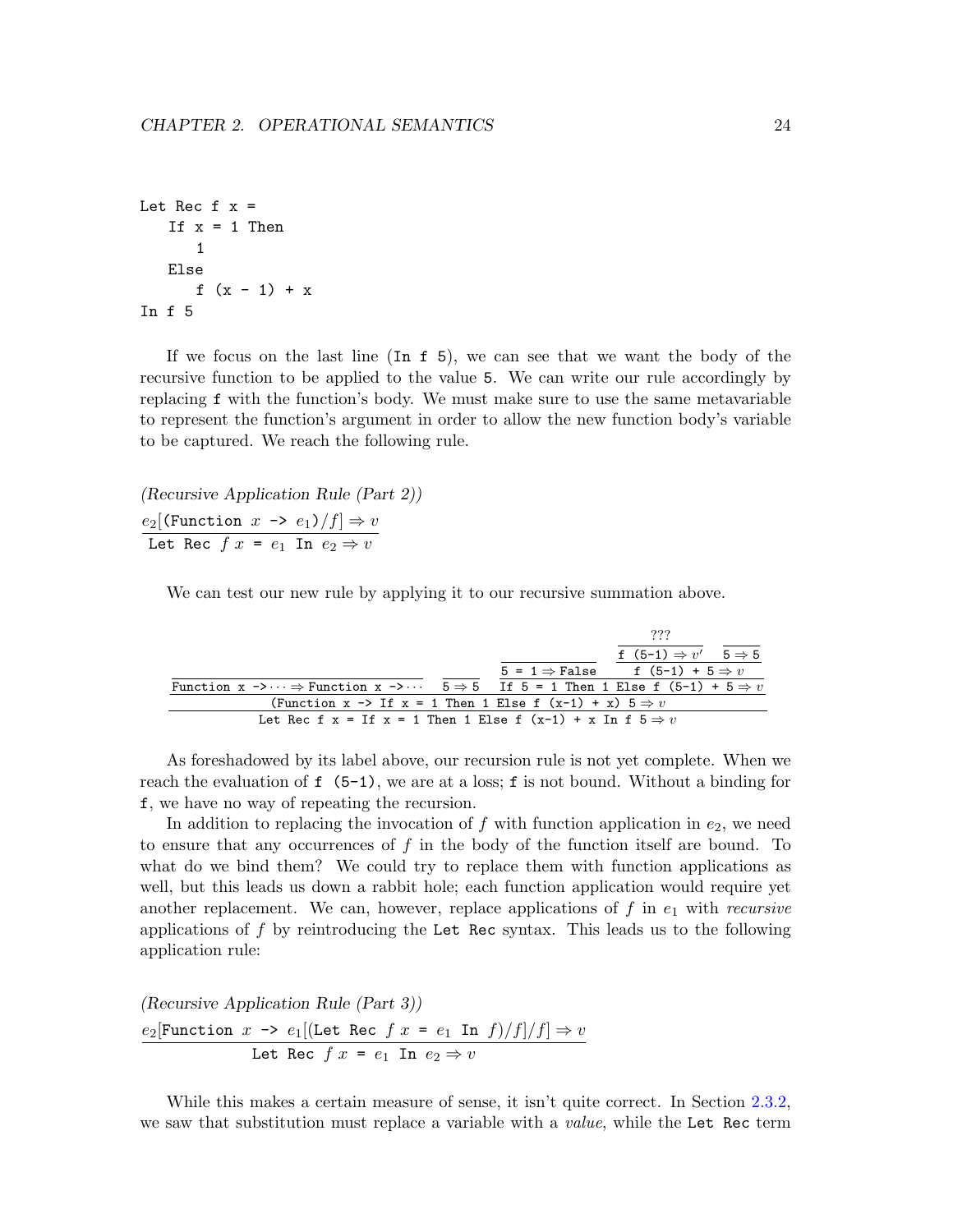above is an expression. Fortunately, we have functions as values; thus, we can put the expression inside of a function and ensure that we call it with the appropriate argument.

(Recursive Application Rule)  $e_2$ [Function  $x \rightarrow e_1$ [(Function  $x \rightarrow$  Let Rec  $f \ x = e_1$  In  $f \ x)/f$ ]/ $f$ ]  $\Rightarrow v$ Let Rec  $f \ x = e_1$  In  $e_2 \Rightarrow v$ 

Now, instead of encountering f (5-1) when we evaluate the summation example, we encounter Let Rec f  $x = If x = 1$  Then 1 Else f  $(x-1) + x$  In f  $(5-1)$ . This allows us to recurse back into the Let Rec rule. Eventually, we may reach a branch which does not evaluate the Else side of the conditional expression, in which case that Let Rec is not expanded (allowing us to terminate). Each application of the rule effectively "unrolls" one level of recursion.

In summary, we can define the operational semantics of  $\mathbf{F}$  as follows:

**Definition 2.11** (F<sub>p</sub> Operational Semantics). The F<sub>p</sub> operational semantics relation  $e \Rightarrow v$  holds if e is closed **F**b expression and a proof exists using the rules of Figure [2.1.](#page-30-0)

Let us consider a few examples of proof trees using the  $\mathbf{F}$ b operational semantics.

```
Example 2.14.
Expression:
If 3 = 4 Then 5 Else 4 + 2Proof:
 3 \Rightarrow 3 \quad 4 \Rightarrow 43 = 4 \Rightarrow False
                      4 \Rightarrow 4 2 \Rightarrow 2
                        4 + 2 \Rightarrow 6If 3 = 4 Then 5 Else 4 + 2 \Rightarrow 6Example 2.15.
Expression:
(Function x \rightarrow If 3 = x Then 5 Else x + 2) 4
Proof:
Function x \rightarrow \cdots \Rightarrow Function x \rightarrow \cdots 4 \Rightarrow 4
                                                                      by Example 2.14
                                                            If 3 = 4 Then 5 Else 4 + 2 \Rightarrow 6(Function x \rightarrow If 3 = x Then 5 Else x + 2) 4 \Rightarrow 6
```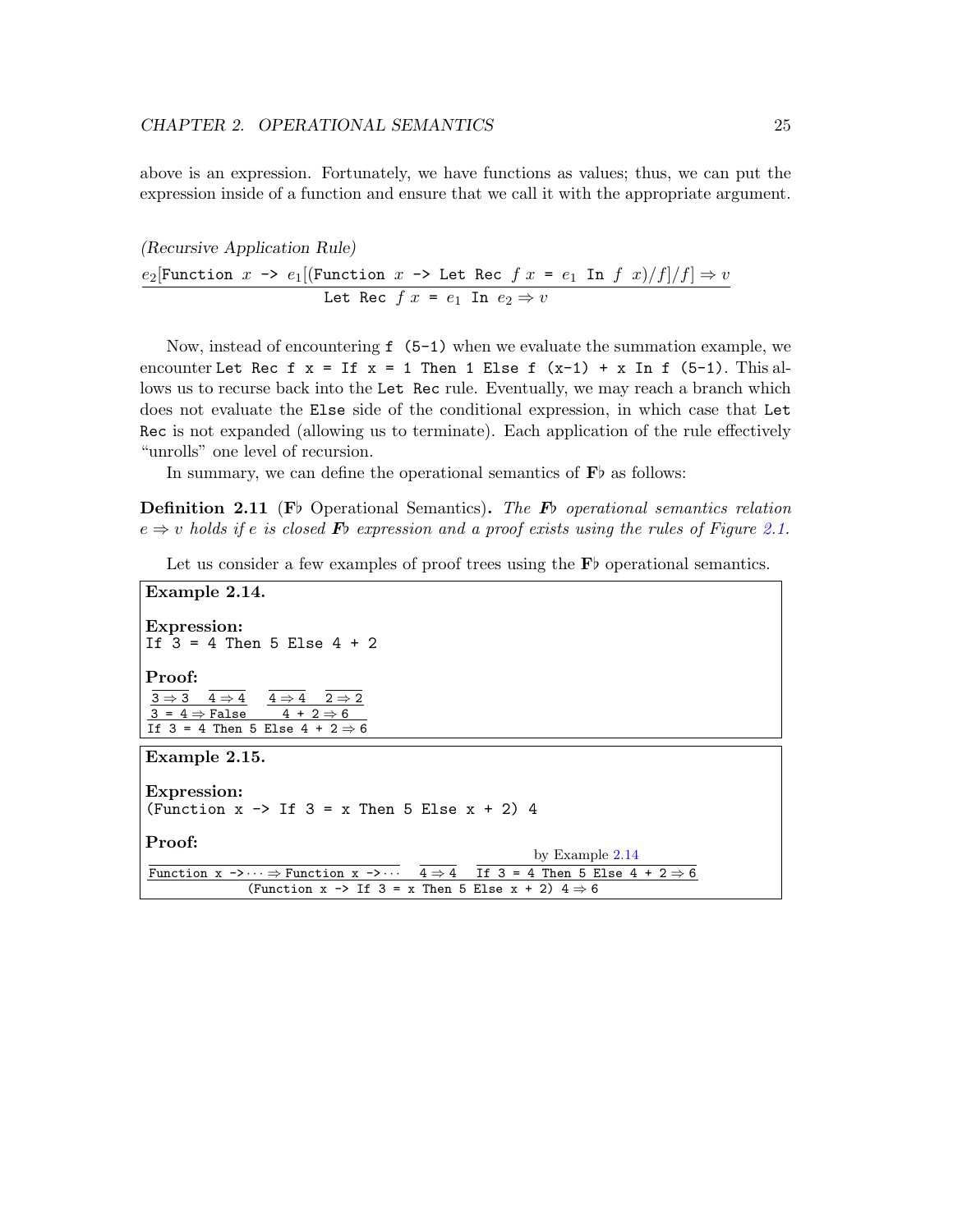(Value Rule) 
$$
\frac{e \Rightarrow v}{v \Rightarrow v}
$$
  
\n(Not Rule)  $\frac{e \Rightarrow v}{\text{Not } e \Rightarrow \text{ the negation of } v}$   
\n(And Rule)  $\frac{e_1 \Rightarrow v_1 \quad e_2 \Rightarrow v_2}{e_1 \text{ And } e_2 \Rightarrow \text{ the logical and of } v_1 \text{ and } v_2}$   
\n(Or Rule)  $\frac{e_1 \Rightarrow v_1 \quad e_2 \Rightarrow v_2}{e_1 \text{ Or } e_2 \Rightarrow \text{ the logical or of } v_1 \text{ and } v_2}$   
\n(+ Rule)  $\frac{e_1 \Rightarrow v_1, \quad e_2 \Rightarrow v_2 \text{ where } v_1, v_2 \in \mathbb{Z}}{e_1 + e_2 \Rightarrow \text{ the integer sum of } v_1 \text{ and } v_2}$   
\n(- Rule)  $\frac{e_1 \Rightarrow v_1, \quad e_2 \Rightarrow v_2 \text{ where } v_1, v_2 \in \mathbb{Z}}{e_1 - e_2 \Rightarrow \text{ the integer difference of } v_1 \text{ and } v_2}$   
\n(= Rule)  $\frac{e_1 \Rightarrow v_1, \quad e_2 \Rightarrow v_2 \text{ where } v_1, v_2 \in \mathbb{Z}}{e_1 = e_2 \Rightarrow \text{True if } v_1 \text{ and } v_2 \text{ are identical, else False}}$   
\n(If True Rule)  $\frac{e_1 \Rightarrow \text{True}}{e_1 \Rightarrow \text{True}} = \frac{e_2 \Rightarrow v_2}{e_1 \Rightarrow \text{True}} = \frac{e_2 \Rightarrow v_2}{e_1 \Rightarrow \text{True}} = \frac{e_2 \Rightarrow v_2}{e_1 \Rightarrow \text{True}} = \frac{e_2 \Rightarrow v_2}{e_1 \Rightarrow \text{True}} = \frac{e_2 \Rightarrow v_2}{e_1 \Rightarrow \text{True}} = \frac{e_2 \Rightarrow v_2}{e_1 \Rightarrow \text{True}} = \frac{e_2 \Rightarrow v_2}{e_1 \Rightarrow \text{True}} = \frac{e_2 \Rightarrow v_2}{e_1 \Rightarrow \text{True}} = \frac{e_2 \Rightarrow v_2}{e_1 \Rightarrow \text{True}} = \frac{e_2 \Rightarrow v_2}{e_1 \Rightarrow \text{True}} = \frac{e_2 \Rightarrow v_2}{e_1 \Rightarrow \text{True}} = \frac{e_2 \Rightarrow v_2}{e_1 \Rightarrow \text{True}} = \frac{e_2 \Rightarrow v_2$ 

(Let Rec)  $e_2[\text{Function}\ \ x\ \texttt{\rightarrow}\ \ e_1[(\text{Function}\ \ x\ \texttt{\rightarrow}\ \texttt{Let}\ \ \texttt{Rec}\ \ f\ \ x\ \texttt{\ =}\ \ e_1\ \ \texttt{In}\ \ f\ \ x)/f]/f] \Rightarrow v$ Let Rec  $f \ x = e_1$  In  $e_2 \Rightarrow v$ 

<span id="page-30-0"></span>Figure 2.1:  $\mathbf{F}$  Operational Semantics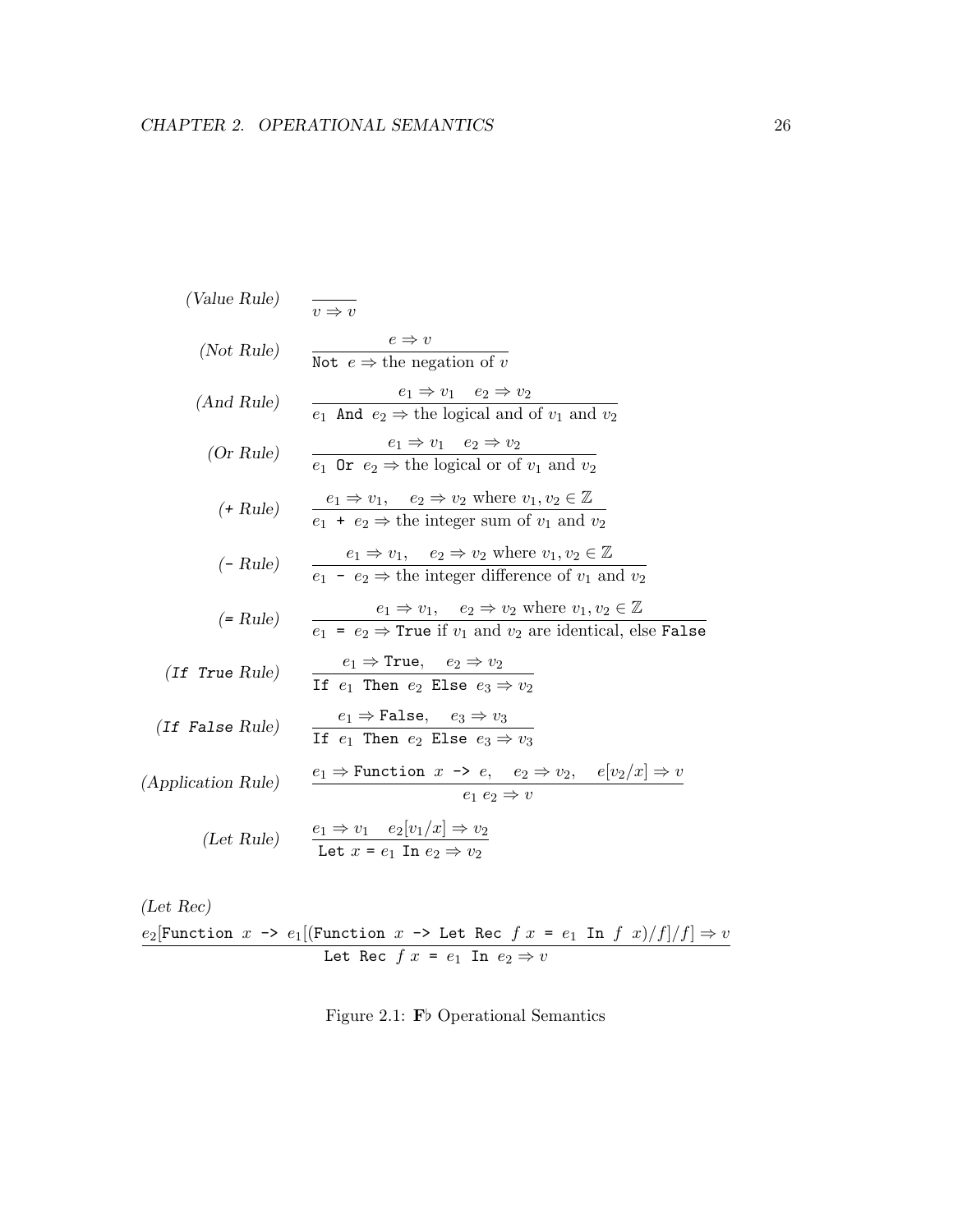# Example 2.16.

# Expression:

(Function f  $\rightarrow$  Function x  $\rightarrow$  f(f x))(Function y  $\rightarrow$  y  $\rightarrow$  1) 4

## Proof:

Due to the size of the proof, it is broken into multiple parts. We use  $v \Rightarrow \bigstar$  as an abbreviation for  $v \Rightarrow v$  (when v is lengthy) for brevity.

#### Part 1:

```
Function f -> Function x \to f(f(x)) \to \star Function y \to y - 1 \to \star (Function x \to f(f(x)) \to f(x)) \to \star(Function f -> Function x -> f(f x))(Function y -> y - 1) \Rightarrow (Function x -> (Function y -> y - 1) ((Function y -> y - 1) x))<br>(Function f -> Function x -> f(f x))(Function y -> y - 1) \Rightarrow (Function x -> (Function y -> y
```
Part 2:



Interact with  $F\flat$ . Tracing through recursive evaluations is difficult, and therefore the reader should invest some time in exploring the semantics of Let Rec. A good way to do this is by using the  $F\flat$  interpreter. Try evaluating the expression we looked at above:

```
# Let Rec f x =If x = 1 Then 1 Else x + f(x - 1)In f 3;;
==> 6
```
Another interesting experiment is to evaluate a recursive function without applying it. Notice that the result is equivalent to a single application of the Let Rec rule. This is a good way to see how the "unwrapping" actually takes place:

```
# Let Rec f x =If x = 1 Then 1 Else x + f(x - 1)In f;;
==> Function x ->
      If x = 1 Then
        1
     Else
       x + (Let Rec f x =If x = 1 Then
            1
          Else
            x + (f) (x - 1)In
          f) (x - 1)
```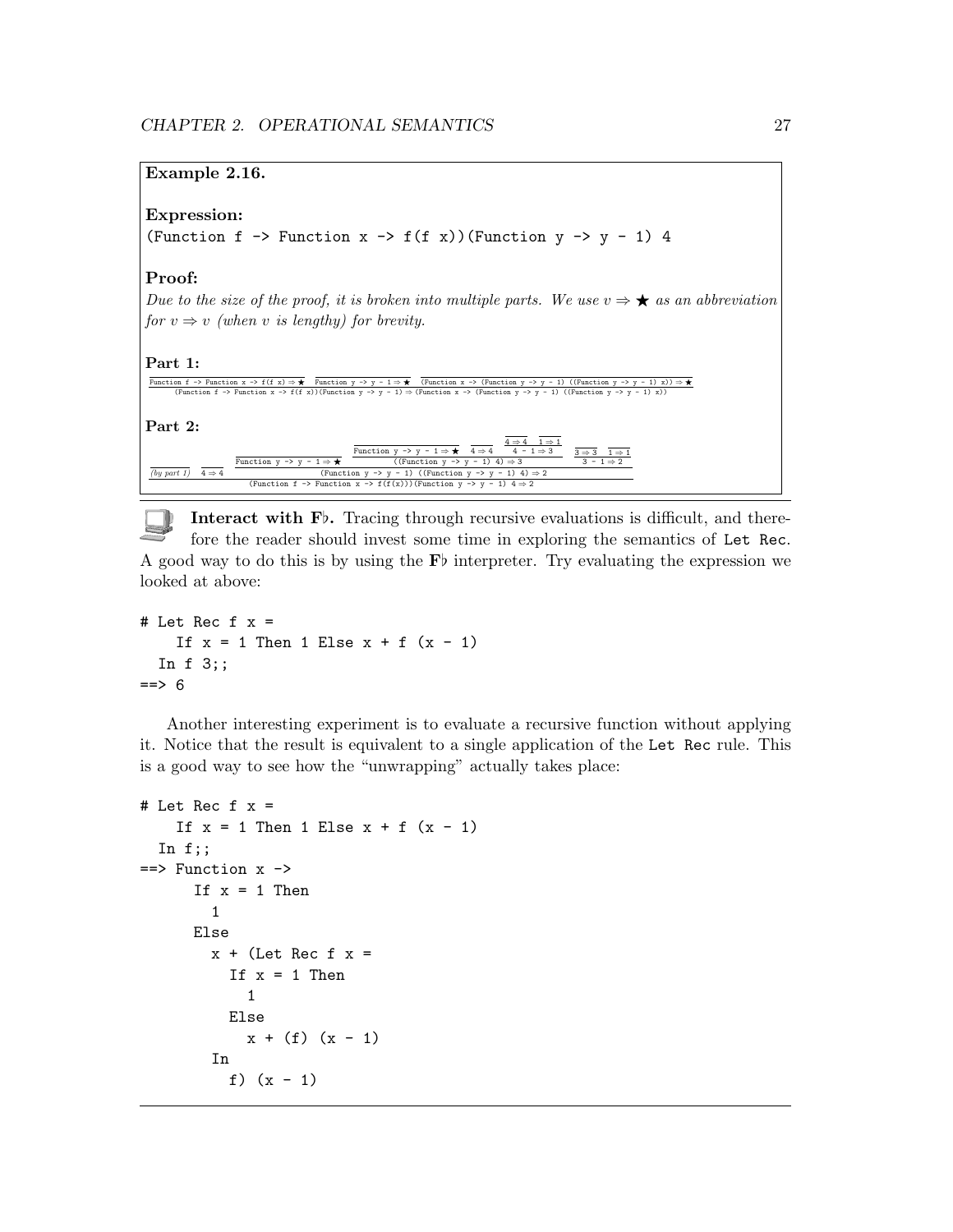#### CHAPTER 2. OPERATIONAL SEMANTICS 28

As we mentioned before, one of the main benefits of defining an operational semantics for a language is that we can rigorously verify claims about that language. Now that we have defined the operational semantics for  $\mathbf{F}$ , we can prove a few things about it.

#### **Lemma 2.3.** Fo is deterministic.

Proof. By inspection of the rules, at most one rule can apply at any time.

#### **Lemma 2.4.** Fo is not normalizing.

*Proof.* To show that a language is not normalizing, we simply show that there is some  $e$ such that there is no v with  $e \Rightarrow v$ . Let e be (Function x -> x x)(Function x -> x x).  $e \neq v$  for any v. Thus,  $\mathbf{F}$  is not normalizing.  $\Box$ 

The expression in this proof is a very interesting one which we will examine in more detail in Section [2.3.5.](#page-36-0) It does not evaluate to a value because each step in its evaluation produces itself as a precondition. This is roughly analogous to trying to prove proposition A by using A as a given.

In this case, the expression does not evaluate because it never runs out of work to do. This is not the only kind of non-normalizing expression which appears in  $\mathbf{F}$ ; another kind consists of those expressions for which no evaluation rule applies. For example, (4 3) is a simpler expression that is non-normalizing. No rule exists to evaluate  $(e_1 \ e_2)$ when  $e_1$  is not a function expression.

Both of these cases look like divergence as far as the operational semantics are concerned. In the case of an interpreter, however, these two kinds of expressions behave differently. The expression which never runs out of work to do typically causes an interpreter to loop infinitely (as most interpreters are not clever enough to realize that they will never finish). The expressions which attempt application to non-functions, on the other hand, cause an interpreter to provide a clear error in the form of an exception. This is because the error here is easily detectable; the interpreter, in attempting to evaluate these expressions, can quickly discover that none of its available rules apply to the expression and respond by raising an exception to that effect. Nonetheless, both are theoretically equivalent.

### <span id="page-32-0"></span>2.3.4 The Expressiveness of  $F\flat$

 $\mathbf{F}^{\dagger}$  doesn't have many features, but we can do much more with it than it might seem.  $\mathbf{F}^{\dagger}$  is Turing complete, which means (among other things) that any computation which is possible in OCaml is possible in  $\mathbf{F}$ . We do so using *encodings*. An encoding is a way of representing a behavior in a system that does not directly support it.

We define these encodings as transformations on source code: before the code is evaluated, we transform all instances of one expression into another. This transformation is not evaluation: it is a modification of the AST as a data structure. We must therefore be careful to preserve variable bindings just as we are in defining variable substitution.

Before we proceed to examples of encodings in  $\mathbf{F}^{\flat}$ , it is important to note that encodings allow a feature to be *expressed* in a language; there is no guarantee that this will be *efficient*. F<sub>p</sub> has no multiplication, but we could encode multiplication with repeated addition. Doing so would give us the ability to express multiplication, but it

 $\Box$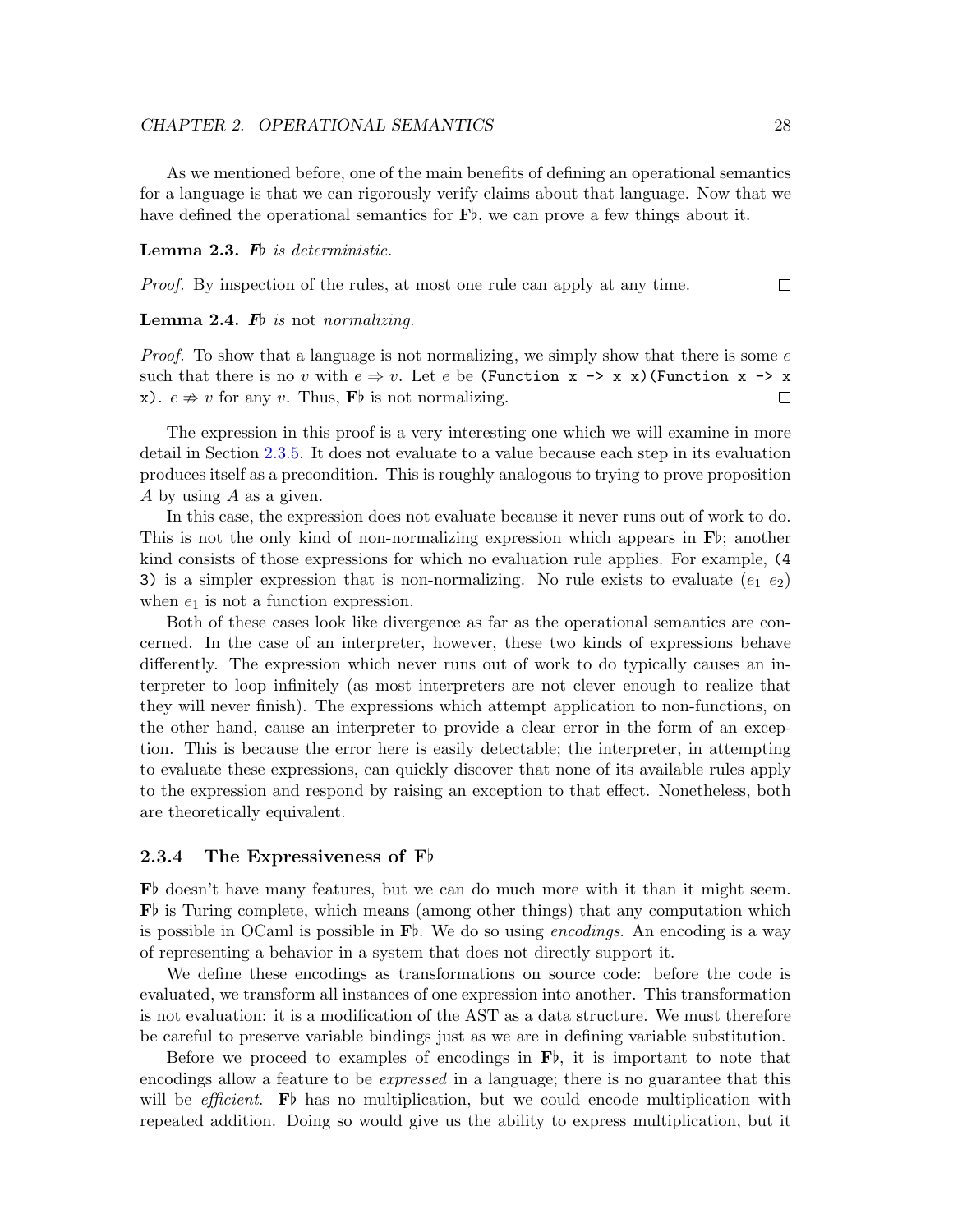run much more slowly than if our language supported multiplication directly and our interpreter could use the multiplication circuitry in our hardware to compute efficiently.

Multi-Parameter Functions For our first example of an encoding, we will consider functions of multiple arguments. In OCaml, we can write fun x  $y \rightarrow x + y$  to represent a function of two parameters:  $x$  and  $y$ . In F<sub>b</sub>, writing Function  $x$   $y \rightarrow x + y$ is a syntax error: the syntax of  $\mathbf{F}^{\flat}$  in Section [2.3.1](#page-19-0) only allows one variable between the Function keyword and the -> symbol. But we can ecode multi-parameter functions using currying as follows:

Function  $x_1$   $x_2$  ...  $x_n$  ->  $e$   $\stackrel{\text{def}}{=}$  Function  $x_1$  -> ... -> Function  $x_n$  ->  $e$ 

This encoding says that an expression like Function  $x \, y \rightarrow x + y$  could be first decoded to Function  $x \rightarrow$  Function  $y \rightarrow x + y$  and then evaluated. This won't work in the  $\mathbf{F}^{\dagger}$  interpreter as that interpreter doesn't have a decoder that supports this syntax. But we could imagine a tool which parses this extended syntax and decodes it into proper  $\mathbf{F}^{\flat}$ ; such a tool could then use an unmodified  $\mathbf{F}^{\flat}$  interpreter to run the program.

Let Expressions Although  $\mathbf{F}^{\flat}$  introduces syntax for Let, it is quite simple to encode:

Let  $x = e_1$  In  $e_2 \stackrel{\text{def}}{=}$  (Function  $x \rightarrow e_2$ )  $e_1$ 

We don't need to do this, but it is interesting to observe that an  $\mathbf{F}$  is not made more expressive by the existence of Let; it is just a convenience for us. An  $\mathbf{F}$ -like language without Let would be just as expressive.

For example, the program

Let  $x = 3 + 2$  In  $x + x$ 

could be rewritten as

(Function  $x \rightarrow x + x$ ) (3 + 2)

and both programs would evaluate to 10.

**Pairs** There are many possible encodings for pairs. The one we select here makes use of functions and booleans. Consider that there are three important operations on a pair: creating the pair, retrieving its first element, and retrieving its second element.

Let us first consider constructing pairs. We will construct a pair using the syntax pr  $e_1$   $e_2$ ; for instance, pr 3 5 represents creating a pair between 3 and 5. Since we have no pairs in  $\mathbf{F}$ , we will represent them using functions that are waiting for an argument describing which element to retrieve.

```
\mathrm{pr}\ \stackrel{\mathrm{def}}{=} Function x -> Function y -> Function b -> If b Then x Else y
```
In this way, our pr 3 5 example becomes

(Function  $x \rightarrow$  Function  $y \rightarrow$  Function  $b \rightarrow$  If b Then x Else  $y$ ) 3 5

which evaluates to

(Function b -> If b Then 3 Else 5)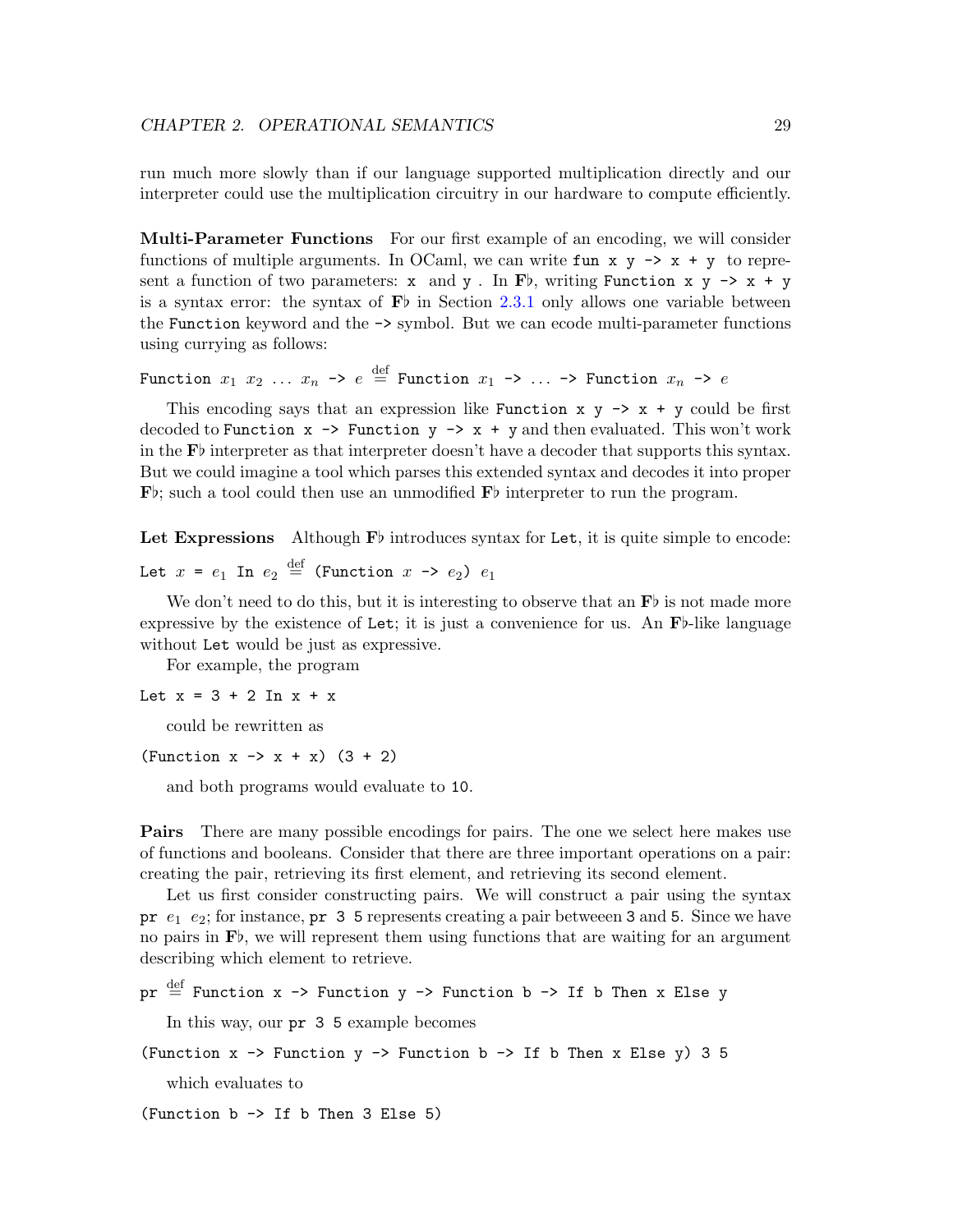Based upon this definition of pr, we can define encodings for projecting the left and right elements of the pair:

left  $\stackrel{\text{def}}{=}$  Function p -> p True right  $\stackrel{\text{def}}{=}$  Function p -> p False

The first function takes a pair (which we expect to be constructed with pr and passes it the value True. When evaluated, this will substitute b with True when the function is called, execute the Then branch of the encoded pair's function body, and thus return the left element of the pair. For instance, we can write  $left ( pr 3 5 \right )$  to mean

(Function p -> p True) ((Function  $x \rightarrow$  Function  $y \rightarrow$  Function  $b \rightarrow$  If b Then  $x$  Else  $y$ ) 3 5) which evaluates to 3.

Tuples — that is, triples, quadruples, and so on — can be encoded in a fashion similar to pairs. We could, for instance, use an integer rather than a boolean to pick which element to retrieve and nest If expressions to return the correct value.

Lists Like pairs, lists can be encoded in a number of ways. One way is to rely upon our encoding of pairs above and create nested pairs to represent the different cases of a list. As with pairs, there are a few definitions of interest:

- empty, which represents the empty list
- cons, which takes an element and adds it to the front of a list (like OCaml's :: operator)
- isEmpty, which determines if a list is empty
- head, which retrieves the first element from a non-empty list
- tail, which drops the first element from a non-empty list, returning the rest of the list

To support these operations, we imagine each list as a pair between a boolean indicating whether it is empty and a value describing the list's contents. For empty lists, this "contents" value has no meaning; we just have it so that empty lists and non-empty lists can both be treated as pairs. For non-empty lists, the "contents" value is itself a pair containing the head element and the rest of the list.

We can encode the above strategy as follows:

 $\texttt{empty} \stackrel{\text{def}}{=} \texttt{pr True}$  0  $\cos \stackrel{\text{def}}{=}$  Function h -> Function t -> pr False (pr h t) isEmpty  $\stackrel{\text{def}}{=}$  Function 1st -> left 1st head  $\stackrel{\text{def}}{=}$  Function 1st -> left (right 1st) tail  $\stackrel{\text{def}}{=}$  Function 1st -> right (right 1st)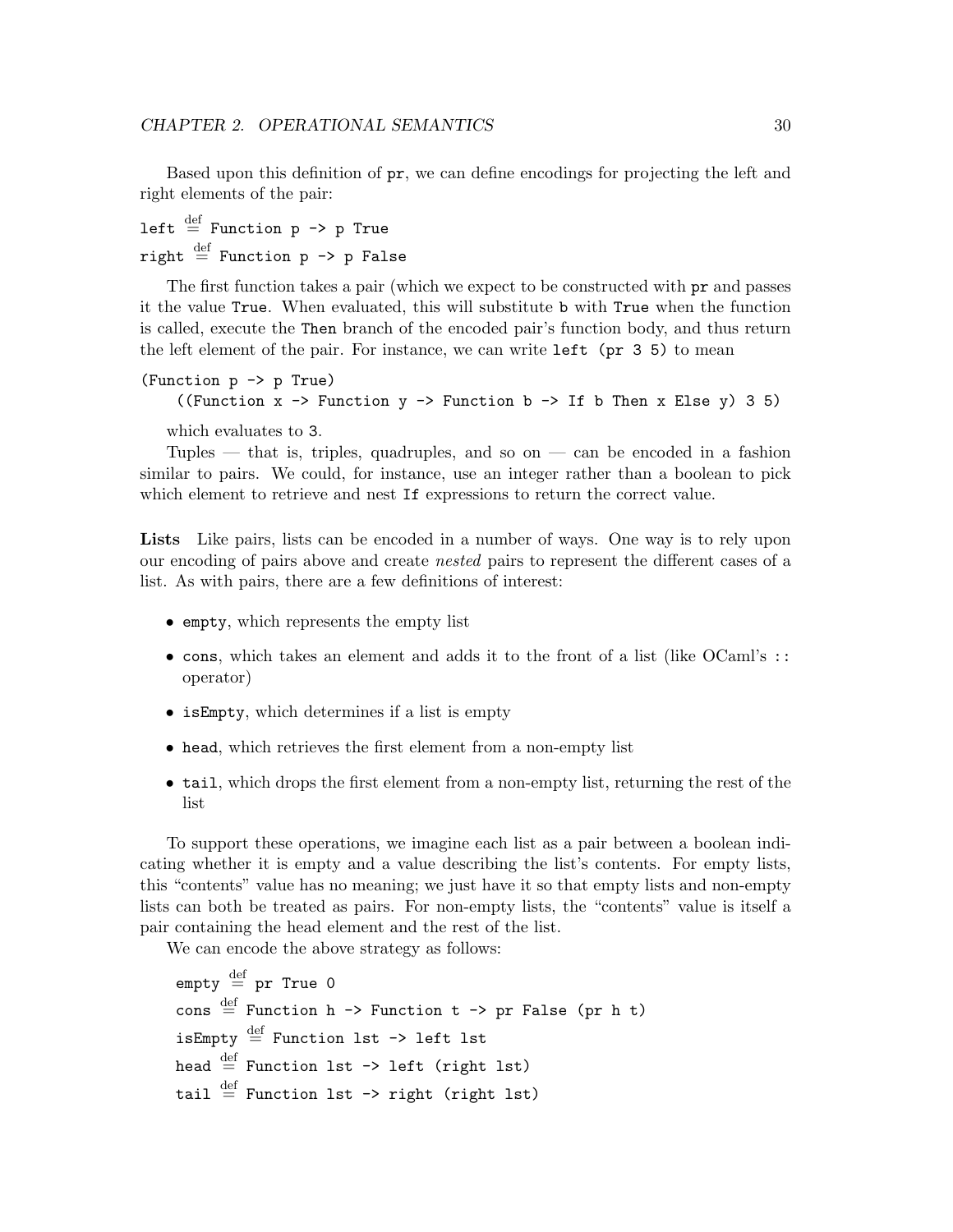

<span id="page-35-0"></span>Figure 2.2: Lists Implemented Using Pairs

As an example, we might write a list of three elements as cons 1 (cons 2 (cons 3 empty)). This creates a pair where the left element is True (to signify a non-empty list) and the right element is itself a pair. In this inner pair, the left element is 1; the right element is the encoded list containing the next two elements. Figure [2.2](#page-35-0) visualises this list. In that diagram, shaded rectangles represent the data in this list; all other parts of the diagram are the encoding. Each empty square is a pair; all other data are either tags (indicating whether a list is empty) or dummy values.

**Sequencing** In OCaml, expressions may be *sequenced* by separating them with a semicolon operator; this allows us to run the side-effects, such as printing, from the first expression before evaluating the second expression. Because  $\mathbf{F}^{\flat}$  is a pure functional language, there is little point to sequencing expressions; writing  $e_1$ ;  $e_2$  is equivalent to writing just  $e_2$  since the result of  $e_1$  never gets used and  $e_1$  cannot have any side effects. Nonetheless, we can define sequencing in  $\mathbf{F}$  in the following manner:

 $e_1$  ;  $e_2 \stackrel{\text{def}}{=}$  (Function  $x \rightarrow e_2$ )  $e_1$ 

where x must be a variable which is not free in  $e_2$ . Evaluating this expression will first evaluate  $e_1$ , then throw the result away (since we substitute x for it in  $e_2$  but  $e_2$  is not free in  $x$ ) and evaluate  $e_2$ . We discuss cases in which sequencing becomes important in Chapter [4.](#page-61-0)

Freezing and Thawing We can stop and re-start computation at will by freezing and thawing.

Freeze  $e \stackrel{\text{def}}{=}$  Function  $x \rightarrow e$ Thaw  $e \stackrel{\rm def}{=} e$  0

where x is a variable not free in  $e$ . Freezee freezes  $e$ , keeping it from being computed. Thawe starts up a frozen computation. As an example, consider:

```
Let x = Freeze (2 + 3) In (Thaw x) + (Thaw x)
```
This expression has same value as the equivalent expression without the freeze and thaw, but the 2 + 3 is evaluated twice. Again, in a pure functional language the only difference is that freezing and thawing is less efficient. In a language with side-effects, if the frozen expression causes a side-effect, then the freeze/thaw version of the function may produce results different from those of the original function, since the frozen side-effects will be applied as many times as they are thawed.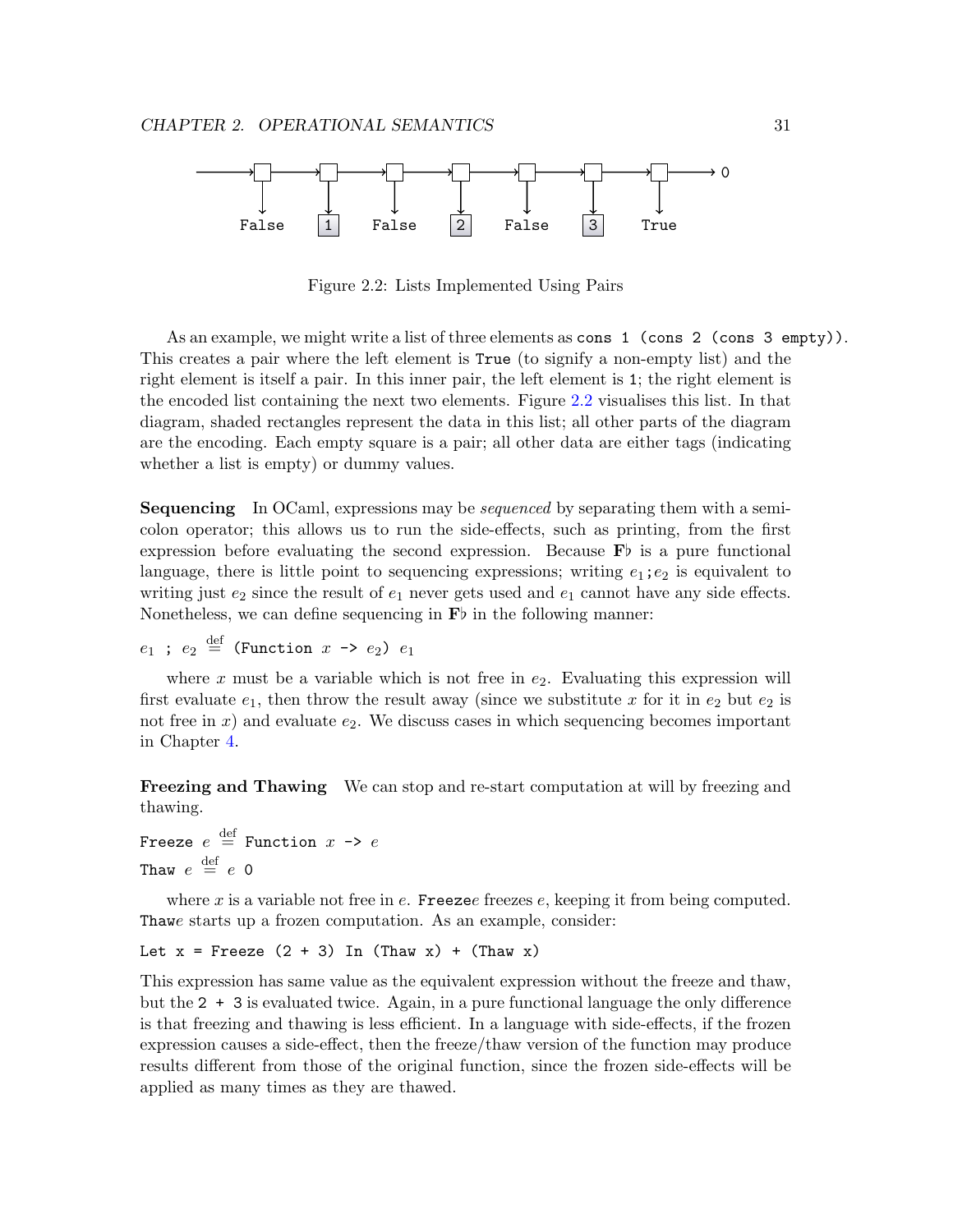Logical Combinators The classic logical combinators, simple functions for recombining data, can be defined in  $\mathbf{F}$  just as a collection of functions.

 $I \stackrel{\text{def}}{=} \text{Function } x \rightarrow x$  $K$   $\stackrel{\text{def}}{=}$  Function x -> Function y -> x  $S \stackrel{\text{def}}{=}$  Function x -> Function y -> Function z -> (x z) (y z)  $D \stackrel{\text{def}}{=}$  Function x -> x x

#### 2.3.5 Russell's Paradox and Encoding Recursion

Although  $\mathbf{F}$  has a built-in Let Rec operation to aid in writing recursive functions, we can write recursive functions even without this rule! This is a fundamental and nonobvious encoding, so we must introduce some background information before we explore it. As we will see, the encoding of recursion is closely related to a famous set-theoretical paradox due to Bertrand Russell.

Let us begin by posing the following question. How can programs compute forever in  $\mathbf{F}_{\mathcal{V}}$  without recursion? The answer to this question comes in the form of a seemingly simple expression:

(Function  $x \rightarrow x$  x) (Function  $x \rightarrow x$  x)

Recall from Lemma [2.2,](#page-13-0) that a corollary to the existence of this expression is that Fb is not normalizing. This computation is odd in some sense.  $(x x)$  is a function being applied to itself. There is a logical paradox at the heart of this non-normalizing computation, namely Russell's Paradox.

#### Russell's Paradox

In Frege's set theory (circa 1900), sets were written as predicates  $P(x)$ . We can view predicates as single-argument functions which return a boolean value: true if the argument is in the set represented by the predicate and false if it is not. Testing membership in a set is done via application of the predicate. For example, consider the predicate

Function  $x \rightarrow (x = 2 \text{ Or } x = 3 \text{ Or } x = 5)$ 

This predicate represents the integer set  $\{2, 3, 5\}$  since it will return True for any of the elements in that set and False for all other arguments. If we were to extend  $\mathbf{F}^{\dagger}$  to include a native integer less-than operator, the predicate

Function  $x \rightarrow x < 2$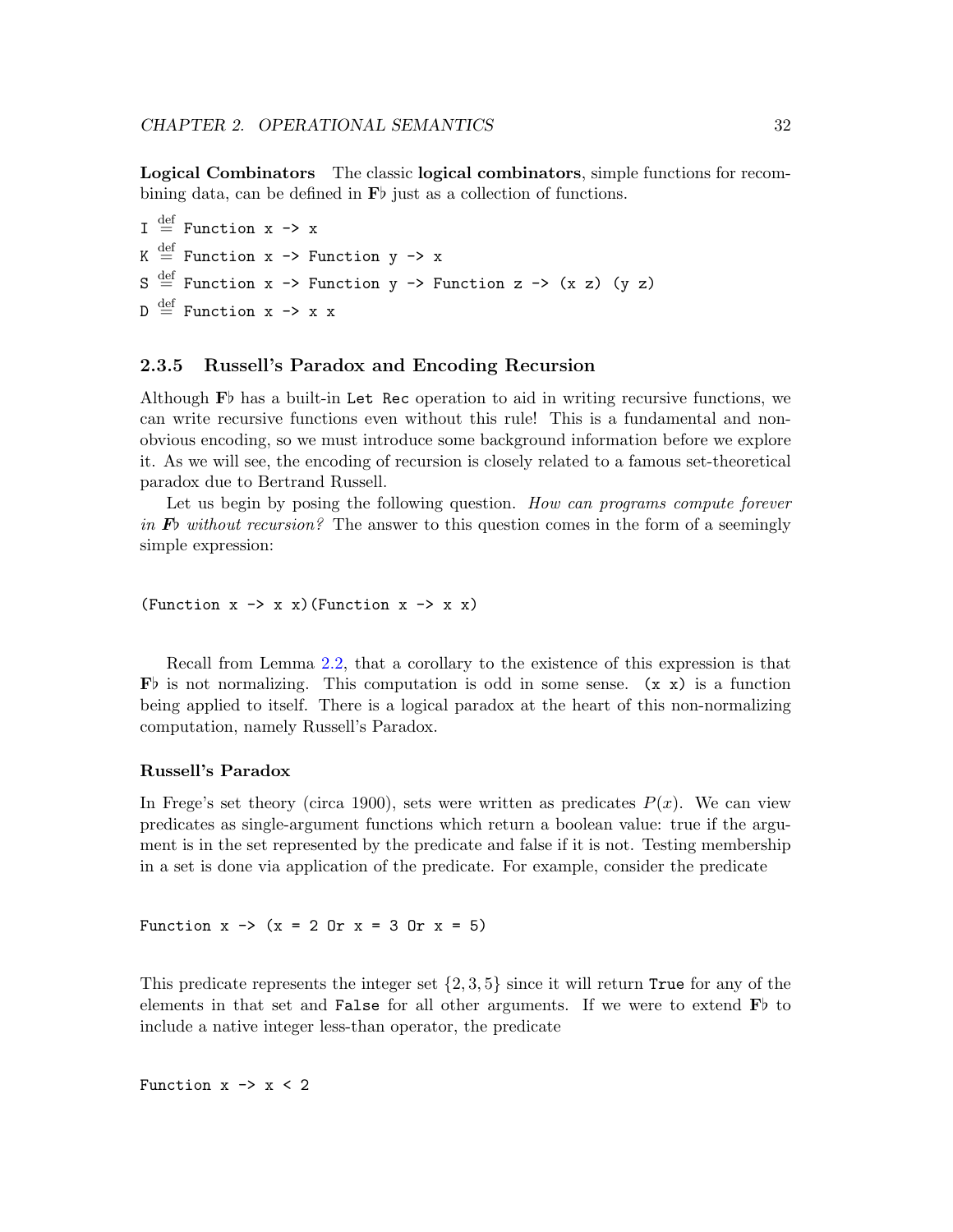would represent an infinitely-sized set containing all integer values less than  $2$  (as  $\overline{F}$  still has no notion of real numbers). In general, given a predicate  $P$  representing a set  $S$ ,

 $e \in S$  iff  $P e \Rightarrow$  True

Russell discovered a paradox in Frege's set theory, and it can be expressed in the following way.

**Definition 2.12** (Russell's Paradox). Let P be the set of all sets that do not contain themselves as members. Is  $P$  a member of  $P$ ?

Asking whether or not a set is a member of itself seems like strange question, but in fact there are many sets that are members of themselves. The infinitely receding set  $\{\{\{\{\ldots\}\}\}\}\$  has itself as a member. The set of things that are not apples is also a member of itself (clearly, a set of non-apples is not an apple). These kinds of sets arise only in "non-well-founded" set theory.

To explore the nature of Russell's Paradox, let us try to answer the question it poses: Does P contain itself as a member? Suppose the answer is yes, and P does contain itself as a member. If that were the case then  $P$  should not be in  $P$ , which is the set of all sets that do *not* contain themselves as members. Suppose, then, that the answer is no, and that P does not contain itself as a member. Then P should have been included in P, since it doesn't contain itself. In other words, P is a member of P if and only if it isn't. Hence Russell's Paradox is indeed a paradox.

This can also be illustrated by using  $\mathbf{F}$  functions as predicates. Specifically, we will write a predicate for  $P$  above. We must define  $P$  to accept an argument (which we know to be a set - a predicate in our model) and determine if it contains itself (pass it to itself as an argument). Thus, our representation of P is Function  $x \rightarrow$  Not(x x). We merely apply  $P$  to itself to get our answer.

Definition 2.13 (Computational Russell's Paradox). Let

 $P\stackrel{{\it def}}{=} \textit{Function}\;\;x\;\rightarrow \;\textit{Not(x}\;\;x).$ 

What is the result of P P? Namely, what is

(Function  $x \rightarrow$  Not(x x)) (Function  $x \rightarrow$  Not(x x))?

If this  $\mathbf{F}$  program were evaluated, it would run forever. We can informally detect the pattern just by looking at a few passes of an evaluation proof:

| Not (Not ((Function x -> Not $(x x)$ )(Function x -> Not $(x x))$ )) |
|----------------------------------------------------------------------|
| Not ((Function x -> Not $(x x)$ ) (Function x -> Not $(x x)$ ))      |
| (Function x -> Not $(x x)$ ) (Function x -> Not $(x x)$ )            |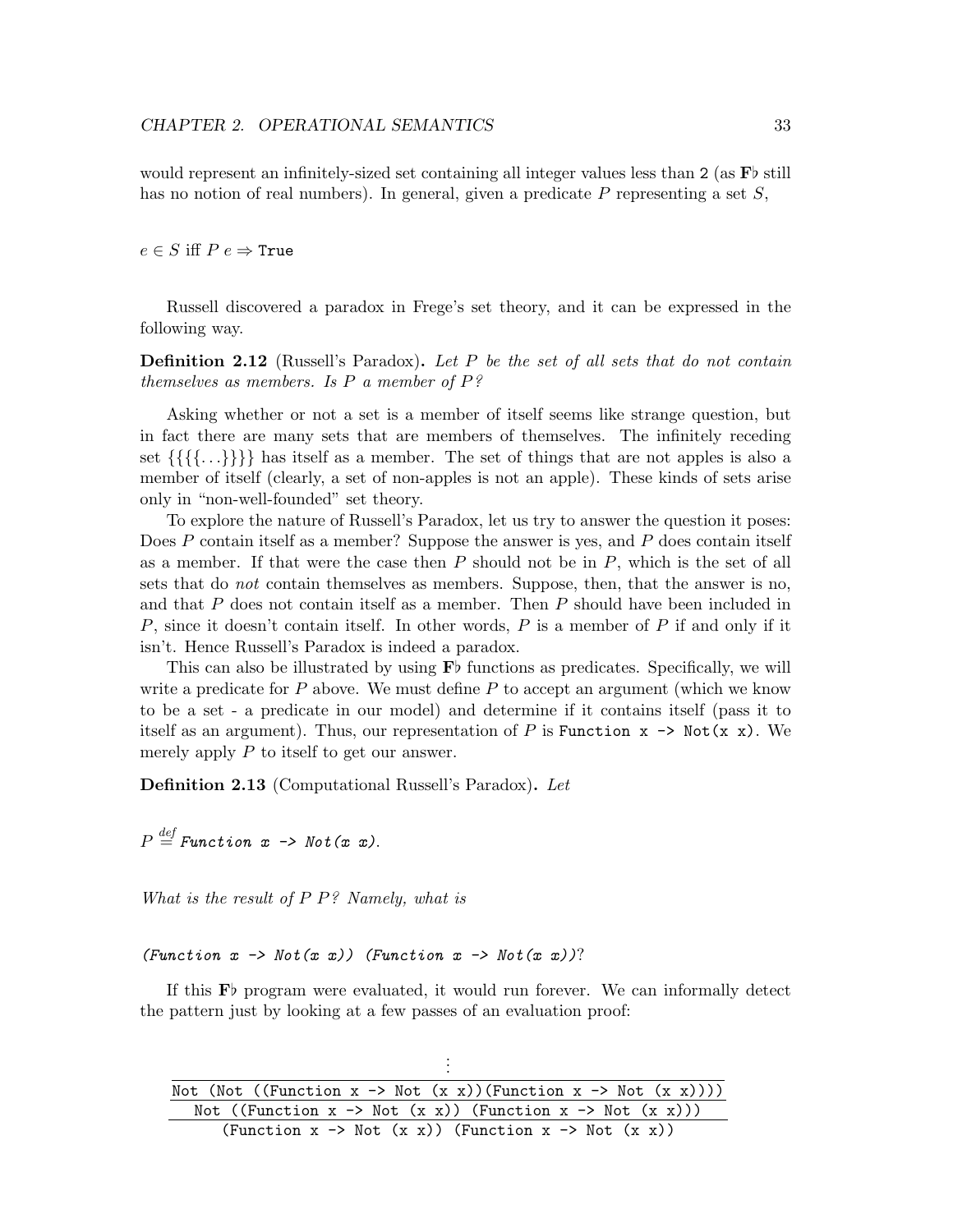We know that Not (Not (e)) evaluates to the same value as  $e$ . <sup>[5](#page-38-0)</sup> We can see that we're going in circles. Again, this statement tells us that  $P P \Rightarrow$  True if and only if  $P P \Rightarrow$  False.

This is not how Russell viewed his paradox, but it has the same core structure; it is simply rephrased in terms of computation, and not set theory. The computational realization of the paradox is that the predicate doesn't compute to true or false, so its not a sensible logical statement. Russell's discovery of this paradox in Frege's set theory shook the foundations of mathematics. To solve this problem, Russell developed his ramified theory of types, which is the ancestor of types in programming languages. The program

(function  $x \rightarrow not(x x)$ ) (function  $x \rightarrow not(x x)$ )

is not typeable in OCaml for the same reason the corresponding predicate is not typeable in Russell's ramified theory of types. Try typing the above code into the OCaml top-level and see what happens.

More information on Russell's Paradox may be found in [\[14\]](#page-159-0).

#### Constructing the Y-combinator

In the logical view, passing a function to itself as argument is a bad thing. From a programming view, however, it can be an extremely powerful tool: passing a function to itself allows recursive functions to be defined without the use of Let Rec. We now show how we can modify the paradoxical combinator to do useful work. In particular we show how a so-called *fixed point combinator*, Y, can be built which allows for easy writing of recursive functions.

We construct Y based on how object-oriented languages such as Python and  $C++$ implement messaging to self: every time an object method is invoked, the object itself is passed as an additional parameter.

We demonstrate this approach by again writing a *summate* function. This time we follow the  $C++$  idea and write the function to accept two arguments:  $arg$ , which is the number to which we will sum, and this, which is the copy of the function we require to be passed in so that recursion may occur. We will name our function summate0 to reflect the fact that it is not quite the summate we want. It can be defined as

```
summate0 \stackrel{\text{def}}{=} Function this -> Function arg ->
    If \arg = 0 Then 0 Else \arg + \text{this this} (\arg - 1)
```
Note the use of this this ( $\arg -1$ ). The first use of this names the function to be applied; the second use of this is one of the arguments to that function. The argument this allows the recursive call to invoke the function again, thus allowing us to recurse as much as we need.

<span id="page-38-0"></span><sup>&</sup>lt;sup>5</sup>In this case, anyway, but not in general. General assertions about the equivalence of expressions are hard to prove. In Section [2.4,](#page-47-0) we will explore a formal means of determining if two expressions are equivalent.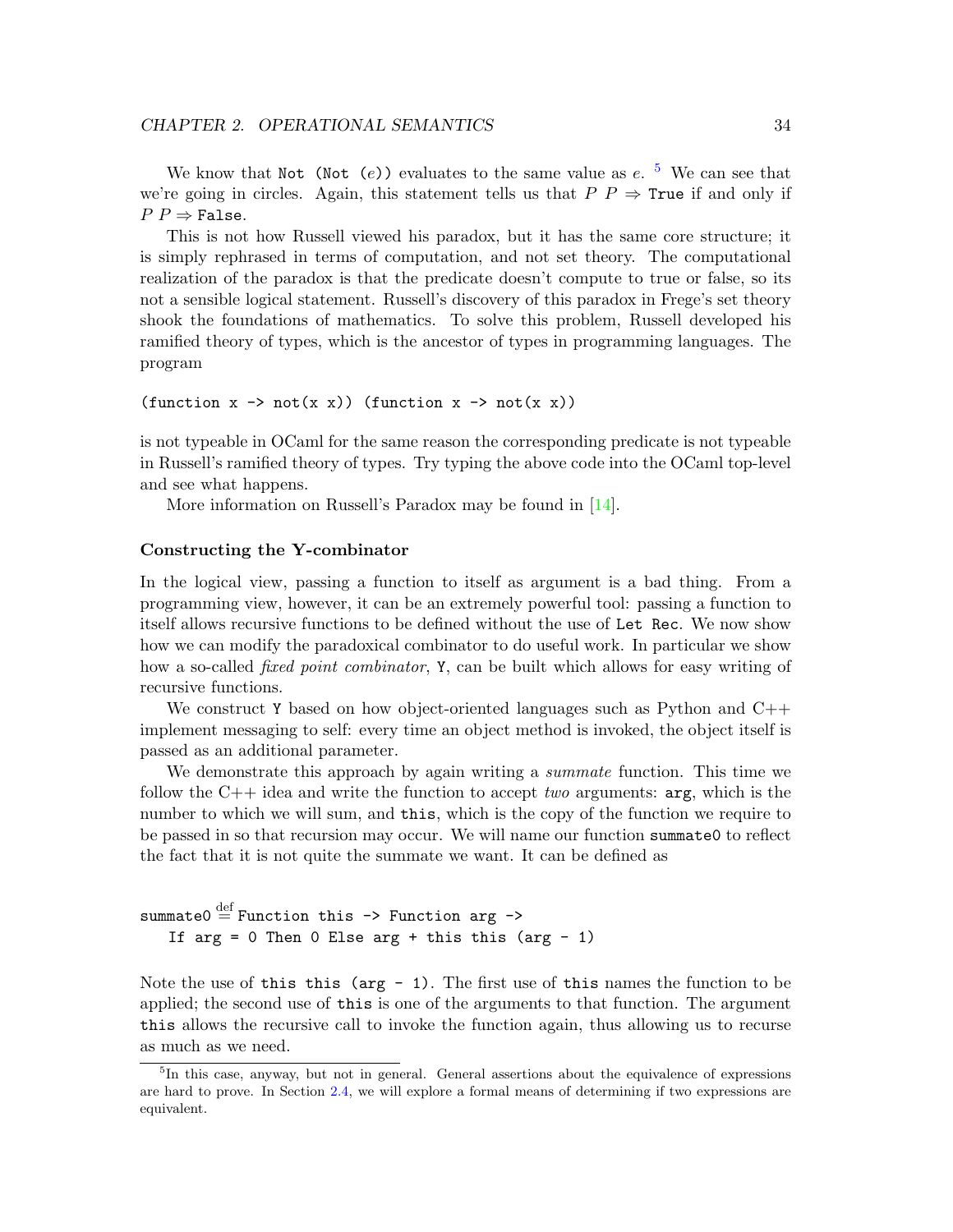We can now sum the integers  $\{0, 1, \ldots, 7\}$  with the expression

#### summate0 summate0 7

summate0 always expects its first argument this to be itself. It can then use one copy for the recursive call (the first this) and pass the other copy on for future duplication. So summate0 summate0 "primes the pump", so to speak, by giving the process an initial extra copy of itself.

Better yet, recall that currying allows us to obtain the inner function without applying it. In essence, a function with multiple arguments could be partially evaluated, with some arguments fixed and others waiting for input. We can use this to our advantage to define the summate function we want:

## $\texttt{summate} \stackrel{\text{def}}{=} \texttt{summate0}$  summate0

This allows us to hide the self-passing from the individual using our summate function, which cleans things up considerably. We can summarize the entire process as follows, recalling that even Let itself could be a macro for a function call:

```
summate \stackrel{\text{def}}{=} Let summ = Function this -> Function arg ->
    If \arg = 0 Then 0 Else \arg + \text{this this} (\arg - 1)
In summ summ
```
We now have a model for defining recursive functions without the use of the Let Rec operator. This means that untyped languages with no built-in recursion can still be Turing-complete. While this is an accomplishment, we can do even better; we can abstract the idea of self-passing almost entirely out of the body of the function itself.

**The Y-Combinator** The Y-combinator is a further abstraction of self-passing. The idea is that the Y -combinator does the self-application with an abstract body of code that is passed in as an argument. We first define a function called almostY, and then revise that definition to arrive at the real Y -combinator.

almostY  $\stackrel{\text{def}}{=}$  Function body -> body body

using almostY, we can define summate as follows.

```
\texttt{summate} \stackrel{\text{def}}{=} \texttt{almostY} (Function this -> Function arg ->
    If \arg = 0 Then 0 Else \arg + \text{this this} (\arg - 1))
```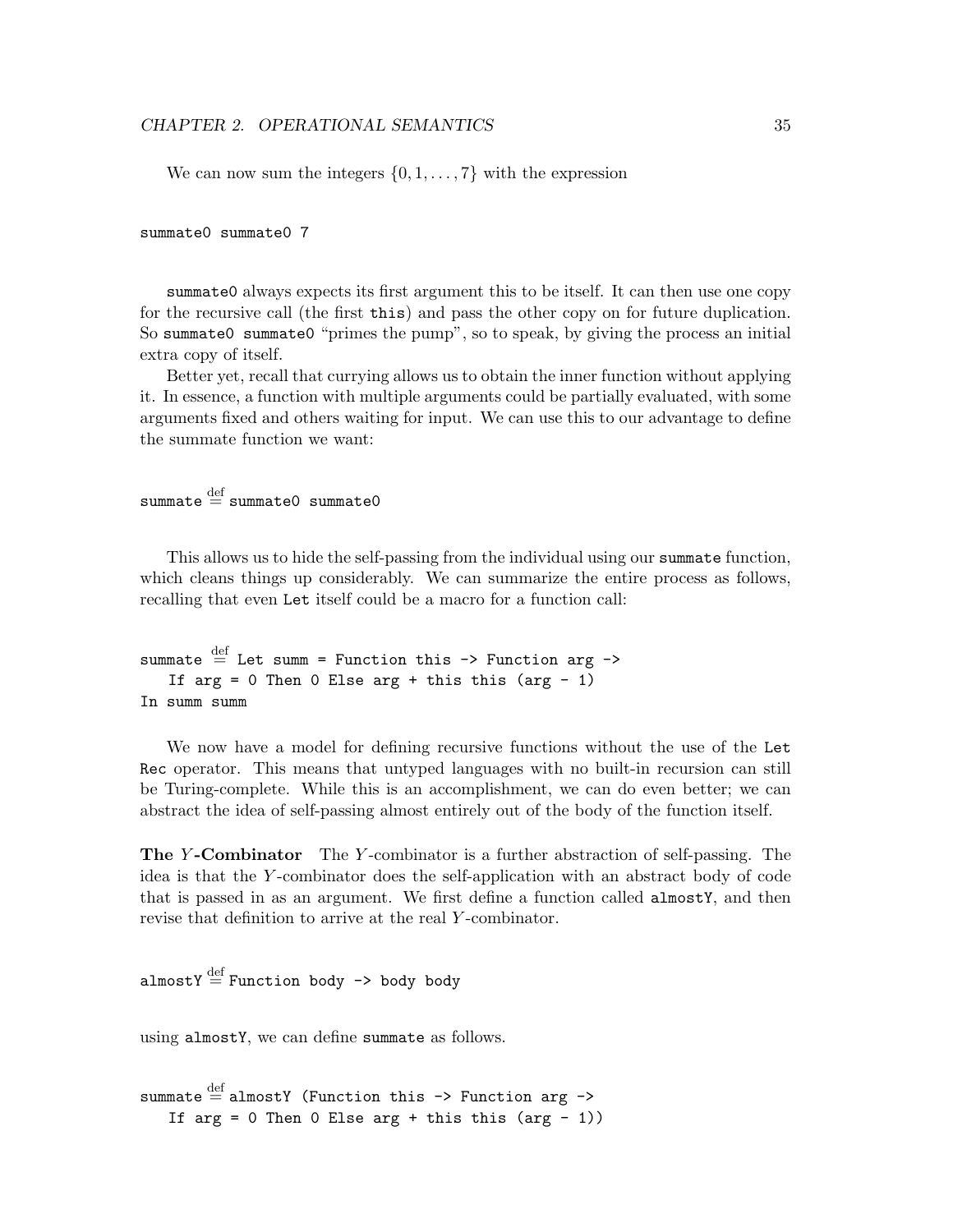The true Y-combinator actually goes one step further and allows us to write recursive calls in the more natural style of just "this ( $\arg -1$ )", avoiding the extra this parameter. To do this, we assume that the body argument is already in this simple form. We then define a new form, wrapper, which replaces this with (this this) in body:

Definition 2.14 (Y-Combinator).

```
\textit{combY} \stackrel{\textit{def}}{=} \textit{Function body} \rightarrowLet wrapper = Function this \rightarrow Function arg \rightarrow body (this this) arg
    In wrapper wrapper
```
This is the same Y as was defined in the previous subsection.

The transformation steps performed in these examples are also good examples of the power of higher-order functional programming: "code surgery" is performed on body to produce wrapper by simply using function abstraction and application. The Y -combinator can then be used to define summate as

```
\texttt{summate} \stackrel{\text{def}}{=} \texttt{combY} (Function this -> Function arg ->
    If \arg = 0 Then 0 Else \arg + \text{this} (\arg - 1))
```
#### Another route to Y: Encoding Recursion by Passing Self

Here is another construction of how Y can be built, based on starting from the logical padarox construction above.

First, let's start with the original Mr. Bad:

(Function  $x \rightarrow$  Not  $(x \times x)$ ) (Function  $x \rightarrow$  Not  $(x \times x)$ )

The first step to making Mr. Bad do some good is rather than making an unbounded number of Nots, Not (Not (Not)...)), lets make an unbounded number of some predefined function F:

(Function  $x \rightarrow F (x x)$ ) (Function  $x \rightarrow F (x x)$ )

Well, that makes unbounded  $F$  ( $F$  ( $F$ ( $\ldots$ )), but this sequence never terminates and so it doesn't do us any good. The next step is to *freeze* the computation at certain points to directly stop it from continuing; recall from our freeze macro above all we need to do is wrap some expression in a Function  $\overline{z} \rightarrow \cdots$ <sup>[6](#page-40-0)</sup> to freeze it:

 $\mathtt{makeFroFs} \stackrel{\text{def}}{=}$ (Function  $x \rightarrow F$  (Function  $- \rightarrow x \ x$ )) (Function  $x \rightarrow F$  (Function  $- \rightarrow x \ x)$ )

<span id="page-40-0"></span> $6$ We use " $\cdot$ " to represent a wildcard pattern, just like in OCaml.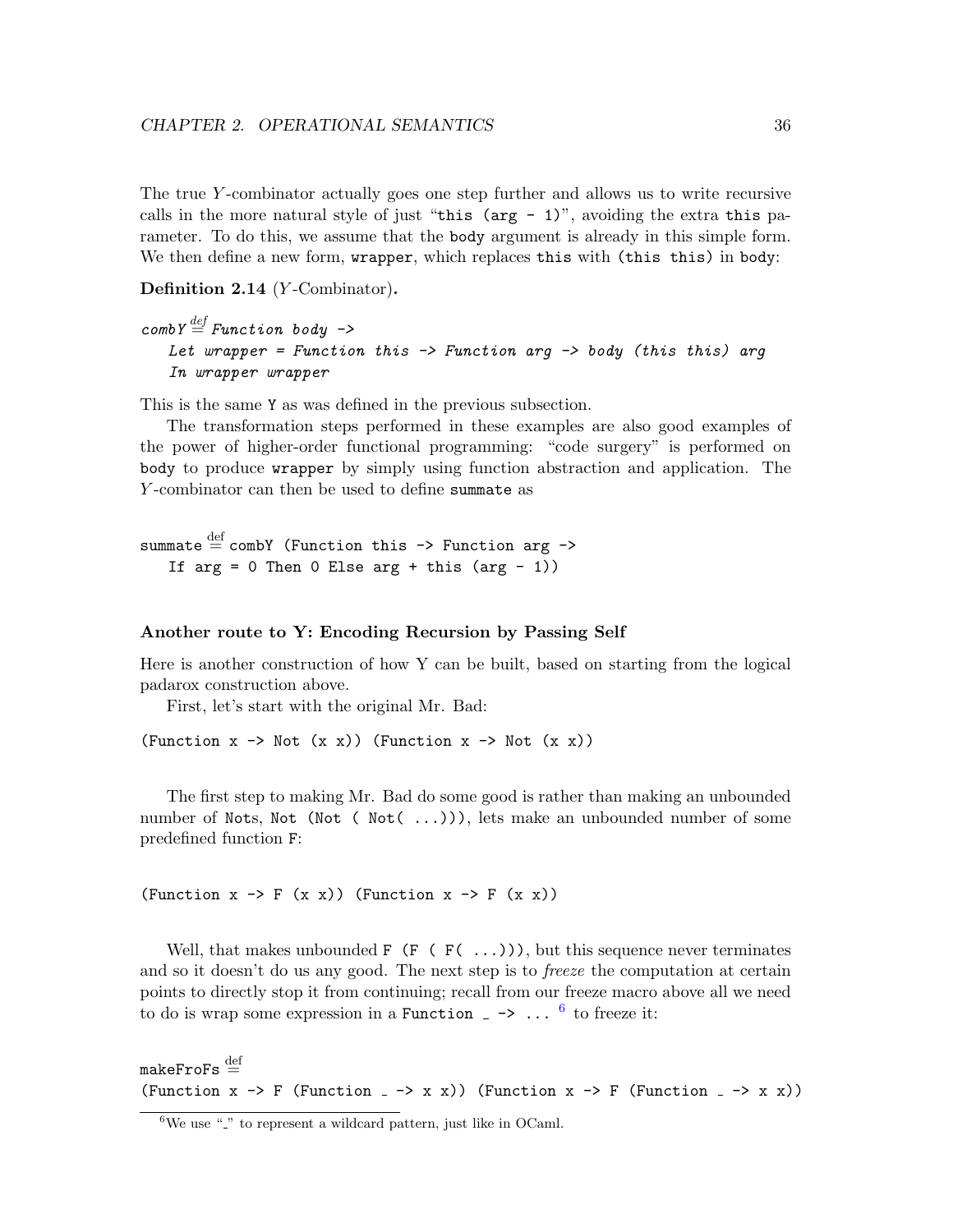Now, we have postponed the infinite execution; supposing F were say

Function froF -> True

the above would compute to

```
F (Function - \rightarrow makeFroFs)
```
and since the F we defined throws away its argument this computation would in turn terminate with value True.

This particular example terminated too well, it threw away all the copies of F we painstakingly made. The way we can get recursion is to make an F which sometimes uses its argument Function  $\overline{\ }$  -> makeFroFs to make recursive calls by *thawing* it. Consider the following revised F, aiming to ultimately be a function that sums the integers  $\{0, 1, \ldots, n\}$  for argument *n*:

 $\texttt{F}\stackrel{\text{def}}{=} \text{Function}$  fro $\texttt{Fs}$  ->  $\texttt{Function}$  n -> If  $n = 0$  Then 0 Else  $n + f$ roFs 0  $(n - 1)$ 

If makeFroFs were to use this F, it would again compute to F (Function  $\rightarrow$ makeFroFs), but the argument Function  $-$  -> makeFroFs is not thrown out by this new F. Consider the computation of makeFroFs 5, by the above it is equivalent to computing

```
(F (Function - > makeFroFs)) 5
```
and so for the above definition of F we see parameter froFs will be instantiated with Function  $z \rightarrow$  make FroFs, and parameter n with 5. Because  $5 = 0$  is False we then compute the else clause which after the above instantiation is

 $5 +$  (Function  $\rightarrow$  makeFroFs) 0 (5-1)

And, to compute the right-hand side of the addition, first the 0 dummy argument is applied to un-freeze makeFroFs, so we are now setting to compute makeFroFs  $(5-1)$ . Look above – this is nearly the exact spot we started at except the argument is one smaller! So, makeFroFs is now a recursive summation function and this example will ultimately compute to 15. We have succeeded in repurposing the paradoxical combinator to write recursive functions.

There are a few minor clean-up steps we can perform on the above. First, since the F we care about are curried functions of two arguments (we need the additional argument e.g. n for the recursive call at a different value), we can make a revised freezer Function  $n \rightarrow F$  n which doesn't need to use 0 as the thawer but can "pun" and use the argument itself to do the thawing. So, we can redo the above definitions as

```
makeFs \stackrel{\text{def}}{=} (Function x -> F' (Function n -> (x x) n))
(Function x \rightarrow F' (Function n \rightarrow (x \ x) \ n))
```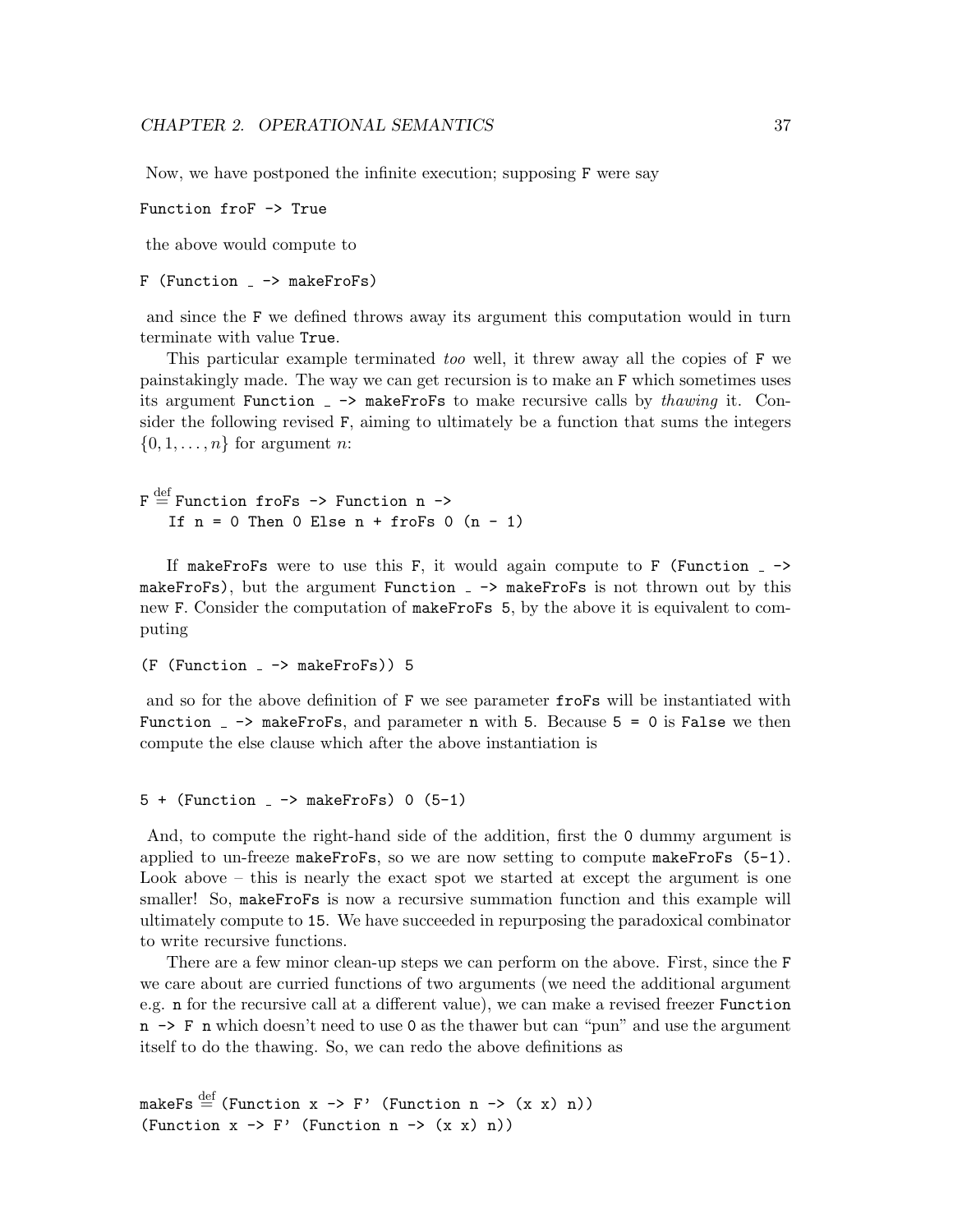```
F' \stackrel{\text{def}}{=} Function fs -> Function n ->
    If n = 0 Then 0 Else n + fs (n - 1)
```
– we can remove the 0 argument from the recursive call here since the  $n-1$  argument is doing the unfreezing work via our pun.

One last refactoring we can do to clean this up is to make a generic recursive-functionmaker, by pulling out the  $F'$  in make  $Fs$  above as an explicit parameter f. This gives us

 $\bm{\Upsilon} \stackrel{\text{def}}{=} \text{Function } \bm{\mathrm{f}} \; \text{--}\bm{\Sigma}$ (Function  $x \rightarrow f$  (Function  $n \rightarrow (x \times n)$ ) (Function  $x \rightarrow f$  (Function  $n \rightarrow (x \ x) \ n$ ))

and we can apply to some concrete  $F$ , e.g.  $Y F'$ , to create our recursive summing function. We call the above expression Y because this recursive function creator was discovered by logicians many years ago and given that name.

#### 2.3.6 Call-By-Name Parameter Passing

In call-by-name parameter passing, the argument to the function is not evaluated at function call time, but rather is only evaluated if it is used. This style of parameter passing is largely of historical interest now; Algol uses it but no modern languages are callby-name by default (The Digital Mars D language does allow parameters to be treated as call-by-name via use of the lazy qualifier). The reason is that it is much harder to write efficient compilers if call-by-name parameter passing is used. Nonetheless, it is worth taking a brief look at call-by-name parameter passing.

Let us define the operational semantics for call-by-name.

$$
(Call-By-Name Application) \qquad \frac{e_1 \Rightarrow \text{Function } x \to e, \quad e[e_2/x] \Rightarrow v}{e_1 \ e_2 \Rightarrow v}
$$

Freezing and thawing, defined in Section [2.3.4,](#page-32-0) is a way to get call-by-name behavior in a call-by-value language. Consider, then, the computation of

(Function  $x \rightarrow$  Thaw  $x +$  Thaw  $x$ ) (Freeze  $(3 - 2)$ )

(3 - 2) is not evaluated until we are inside the body of the function where it is thawed, and it is then evaluated two separate times. This is precisely the behavior of call-byname parameter passing, so Freeze and Thaw can encode it by this means. The fact that (3 - 2) is executed twice shows the main weakness of call by name, namely repeated evaluation of the function argument.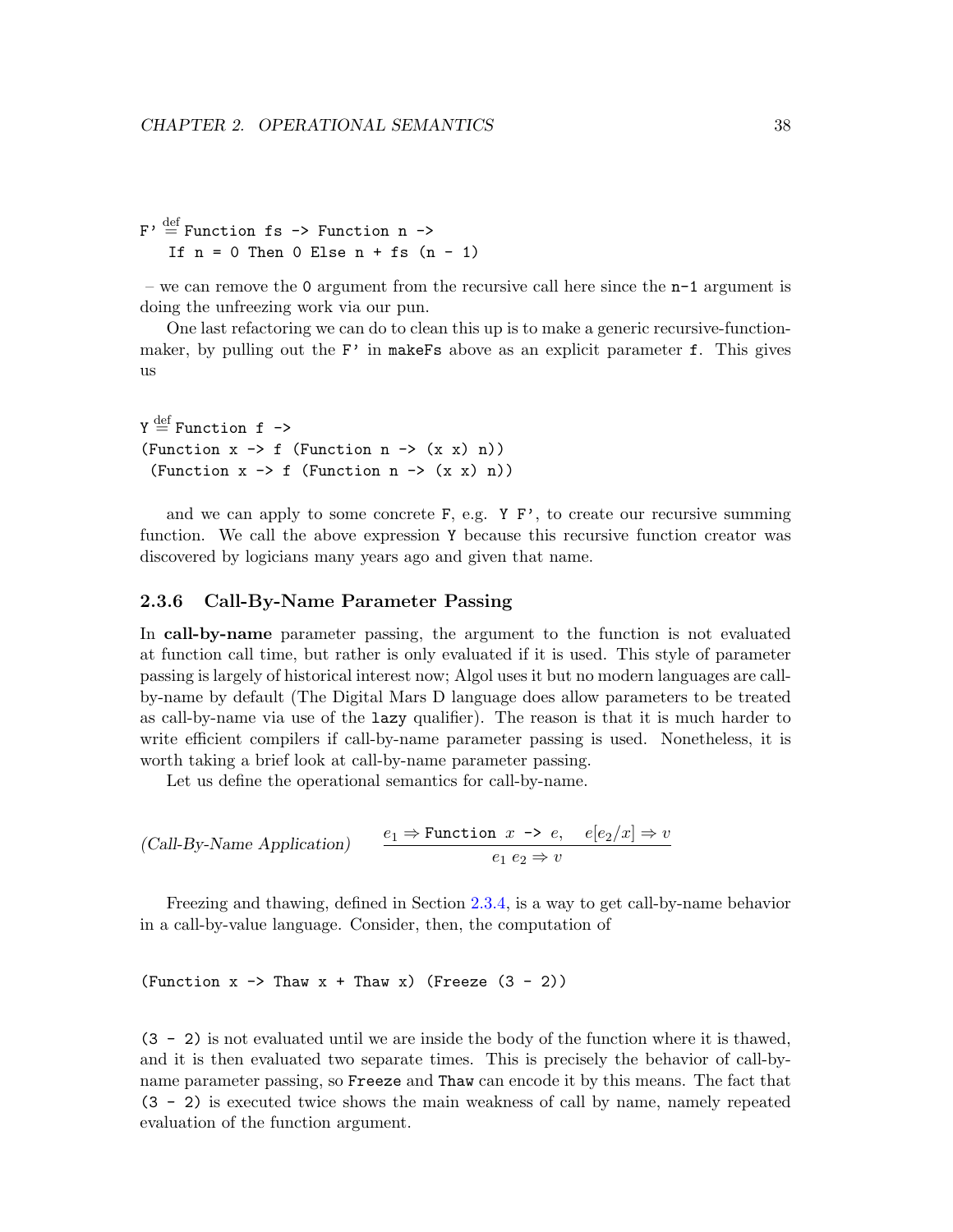Lazy or **call-by-need** evaluation is a version of call-by-name that caches evaluated function arguments the first time they are evaluated so it doesn't have to re-evaluate them in subsequent uses. Haskell [\[13,](#page-159-1) [7\]](#page-159-2) is a pure functional language with lazy evaluation.

#### 2.3.7 Fb Abstract Syntax

The previous sections thoroughly describe the operational semantics of  $\mathbf{F}$  in terms of its concrete syntax. Recall from our boolean language, however, that an interpreter operates over a representation of a program which is more conducive to programmatic manipulation; this representation is termed its **abstract syntax**. To define the abstract syntax of  $\mathbf{F}$  for a OCaml interpreter, we need to define a variant type that captures the expressiveness of  $\mathbf{F}$ . The variant types we will use are as follows.

```
type ident = Ident of string
type expr =
Var of ident | Function of ident * expr | Appl of expr * expr |
Let of ident * expr * expr | LetRec of ident * ident * expr * expr |
Plus of expr * expr | Minus of expr * expr | Equal of expr * expr |
And of expr * expr| Or of expr * expr | Not of expr |
If of expr * expr * expr | Int of int | Bool of bool
type fbtype = TInt | TBool | TArrow of fbtype * fbtype | TVar of string;;
```
One important point here is the existence of the ident type. Notice where ident is used in the expr type: as variable identifiers, and as function parameters for Function and Let Rec. The ident type attaches additional semantic information to a string, indicating that the string specifically represents an identifier.

Note, though, that ident is used in two different ways: to signify the declaration of a variable (such as in Function (Ident " $x$ ",...)) and to signify the use of a variable (such as in Var(Ident "x")). Observe that the use of a variable is an expression and so can appear in the AST anywhere that any expression can appear. The declaration of a variable, on the other hand, is not an expression; variables are only declared in functions. In this way, we are able to use the OCaml type system to help us keep the properties of the AST nodes straight.

For example, consider the following AST:



At first glance, it might appear that this AST represents the  $\mathbf{F}$  expression  $x + 5$ . However, the AST above cannot actually exist using the variants we defined above. The Plus variation accepts two expressions upon construction and Ident is not a variant;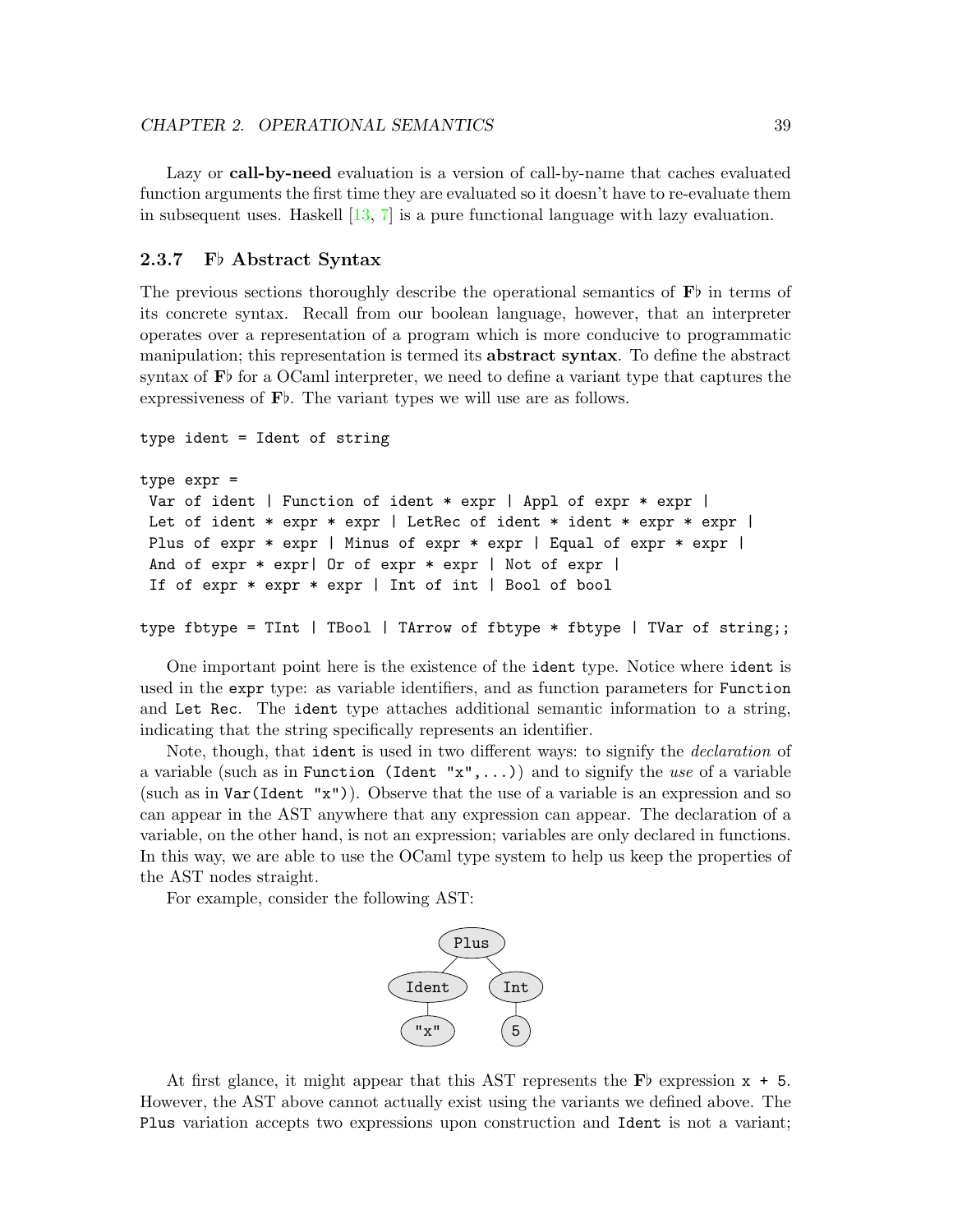thus, the equivalent OCaml code Plus(Ident "x",Int 5) would not even typecheck. The  $\mathbf{F}$  expression  $x + 5$  is represented instead by the AST



which is represented by the OCaml code Plus(Var(Ident "x"), Int 5).

Being able to convert from abstract to concrete syntax and vice versa is an important skill for one to develop, but it takes some time to become proficient at this conversion. Let us look as some examples  $\mathbf{F}$  in pursuit of refining this skill.

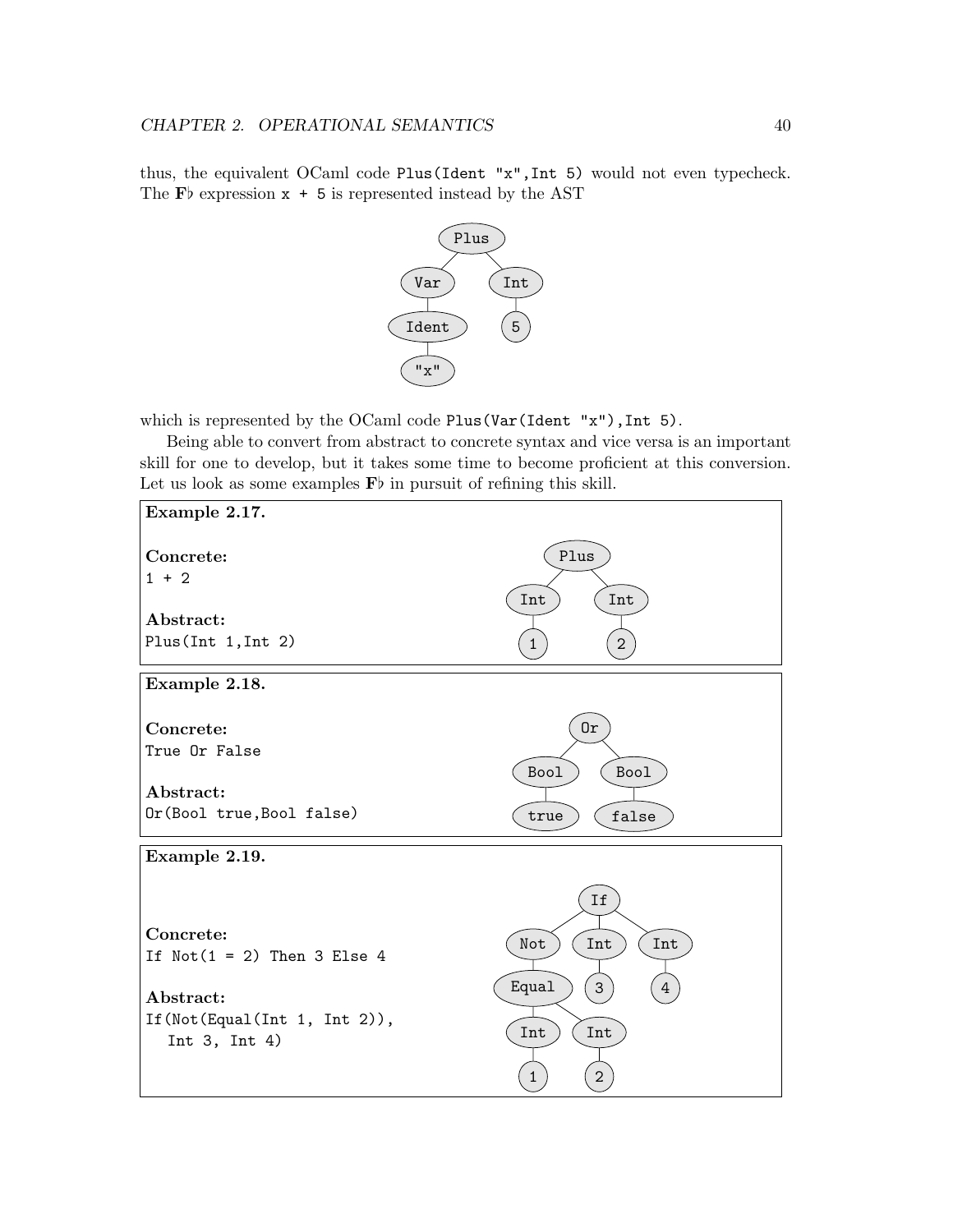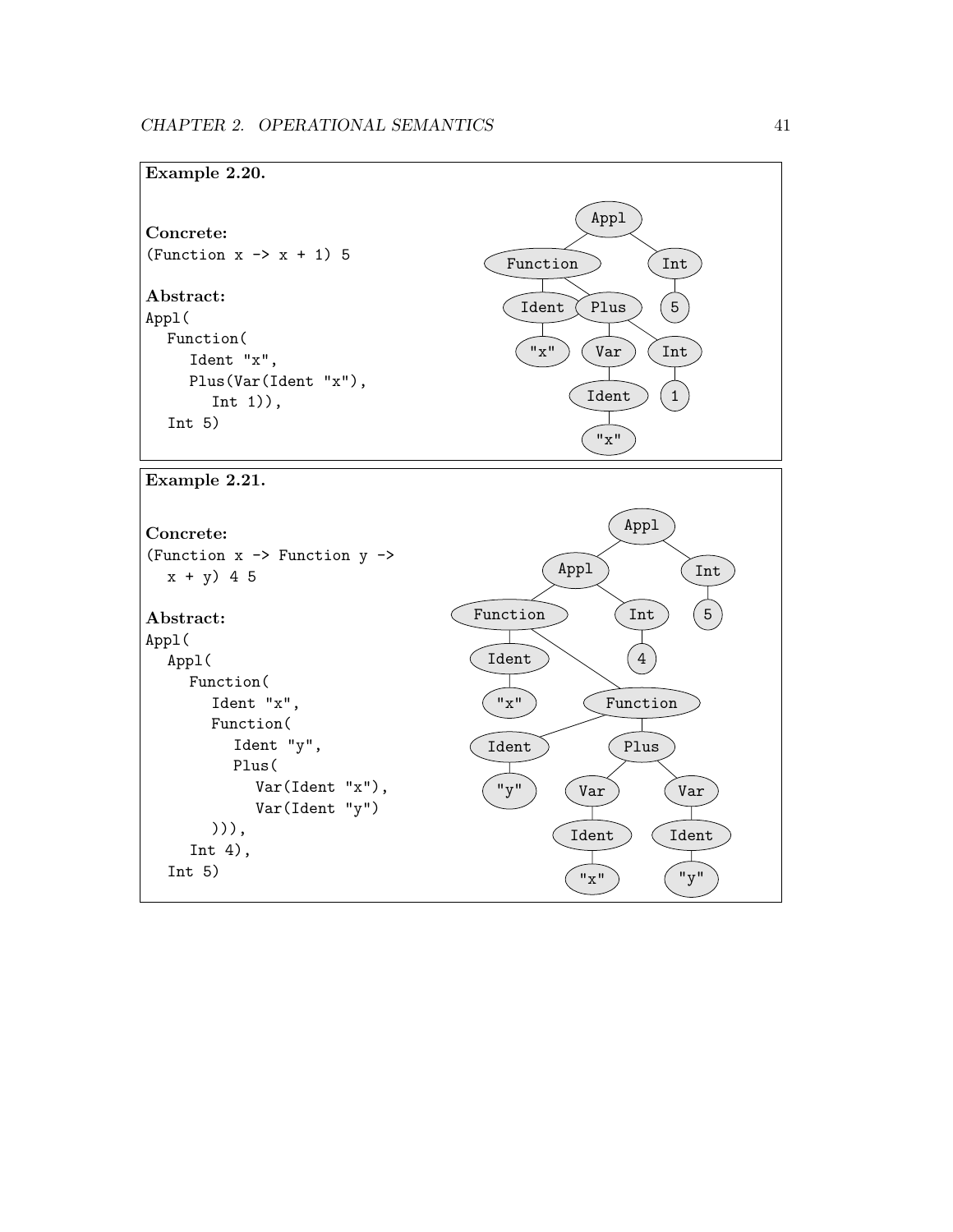

Notice how lengthy even simple expressions can become when represented in the abstract syntax. Review the above examples carefully, and try some additional examples of your own. It is important to be able to comfortably switch between abstract and concrete syntax when writing compilers and interpreters.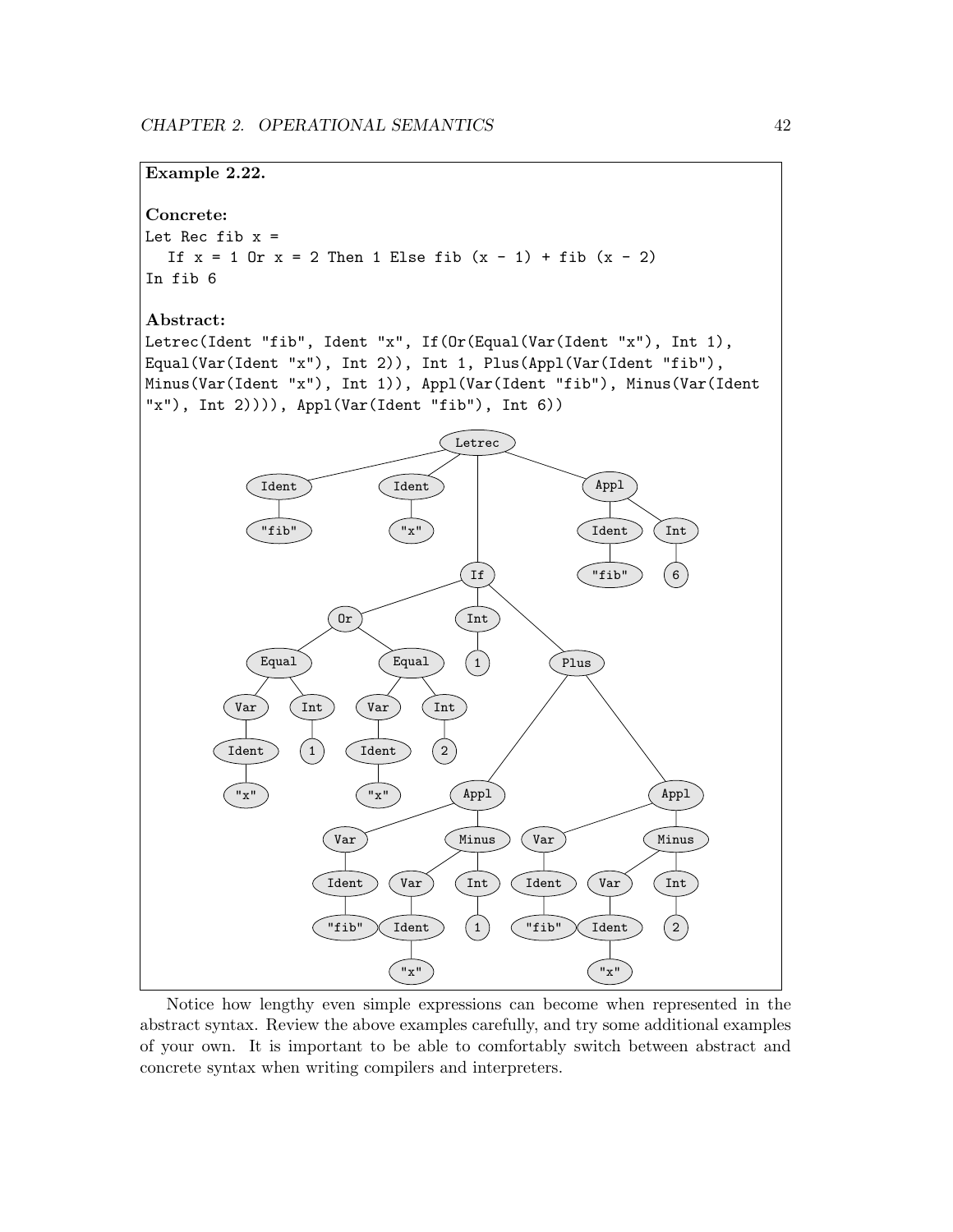## <span id="page-47-0"></span>2.4 Operational Equivalence

One of the most basic operations defined over a space of mathematical objects is the equivalence relation ( $\cong$ ). We have, using operational semantics, defined programs as mathematical entities. As a result, equivalence makes sense for programs too.

First, we are compelled to consider what we mean intuitively by "equivalent" programs. Two things which are equivalent are interchangable; thus, two equivalent programs must do the same thing. It is not necessary that they do so in exactly the same way however. For example, we can easily see that the programs  $(1 + 1 + 1 - 1)$  and (2) are equivalent, but the prior requires more computation to evaluate.

Because two equivalent programs can be substituted for each other but may have different execution-time properties, we can use operational equivalence when optimizing compilers and other such tools. Operational equivalence provides a rigorous and reliable foundation for such work; we do not need to worry about an optimization changing the behavior of an application because we can prove mathematically that such a change is impossible. Operational equivalence also defines the process of refactoring, a process by which developers can change the structure of a program for maintainability or enhancement without changing the program's behavior.

Defining an equivalence relation for programs is actually not as straightforward as one might expect. The initial idea is to define the relation such that two programs are equivalent if they always lead to the same results when used. As we will see, however, this definition is not sufficient, and we will need to do some work to arrive at a satisfactory definition.

Let us begin by looking at a few sample equivalences to get a feel for what they are.  $\eta$ -conversion (or *eta*-conversion) is one example of an interesting equivalence. It is defined as follows.

```
Function x \rightarrow e \congFunction z \rightarrow (Function x \rightarrow e) z, for z not free in e
```
 $\eta$ -conversion is similar to the proxy pattern in object oriented programming [\[12\]](#page-159-3). A closely related law for our freeze/thaw syntax is

Thaw (Freeze  $e \geq e$ 

In both examples, one of the expressions may be replaced by the other without ill effects (besides perhaps changing execution time), so we say they are equivalent. To write formal proofs, however, we will need to develop a more rigorous definition of equivalence.

#### 2.4.1 Defining Operational Equivalence

Let's begin by informally strengthening our definition of operational equivalence. We define equivalence in a manner dating all the way back to Leibniz $[18]$ :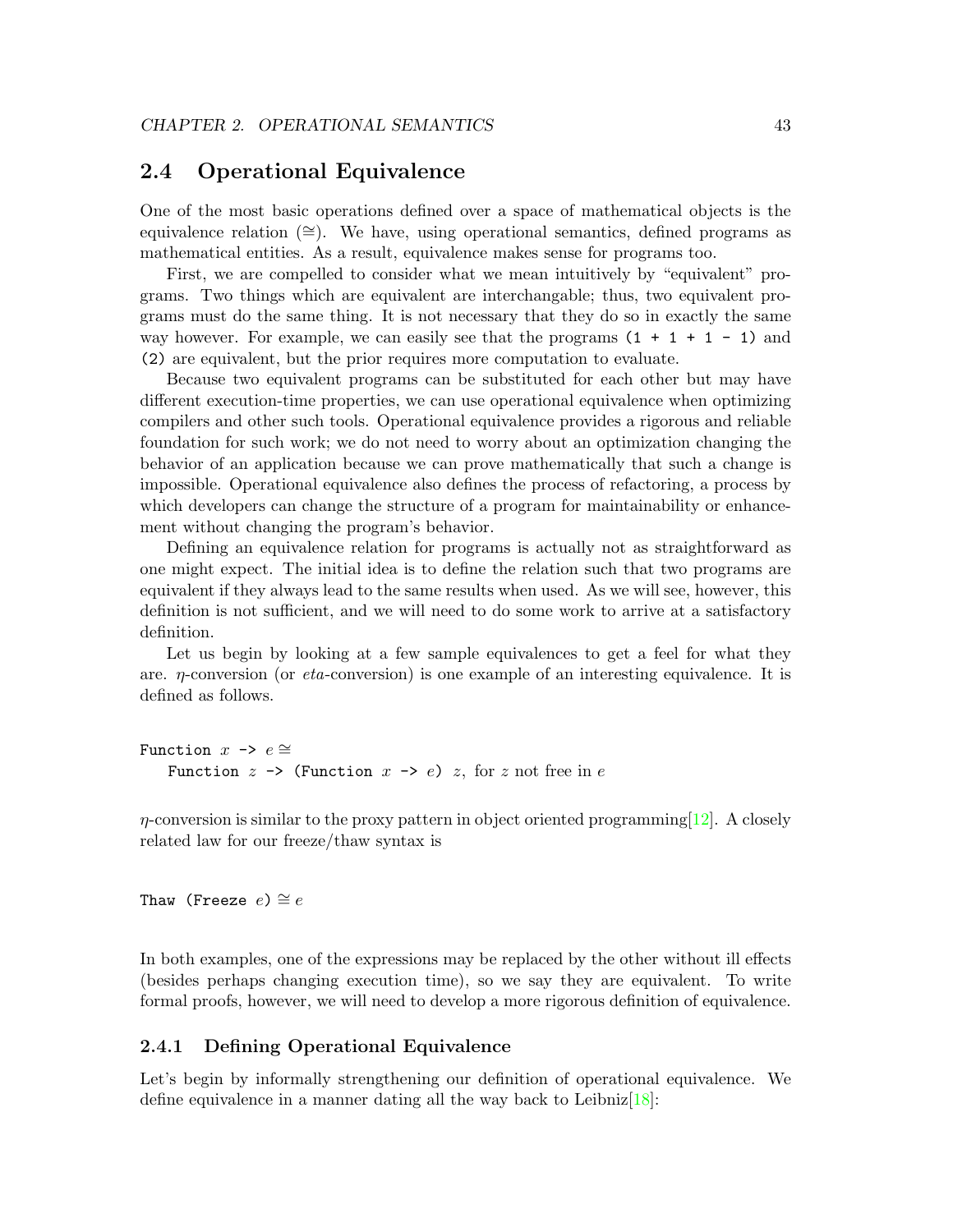**Definition 2.15** (Operational Equivalence (Informal)). Two program expressions are equivalent if and only if one can be replaced with the other at any place, and no external change in behavior will be noticed.

We wish to study equivalence for possibly open programs, because there are good equivalences such as  $x + 1 - 1 \cong x+0$ . We define "at any place" by the notion of a **program** context, which is, informally, a  $\mathbf{F}^{\dagger}$  program with some holes ( $\bullet$ ) in it. Using this informal definition, testing if  $e_1 \cong e_2$  would be roughly equivalent to performing the following steps (for all possible programs and all possible holes, of course).

- 1. Select any program context (that is, program containing a hole).
- 2. Place  $e_1$  in the  $\bullet$  position and run the program.
- 3. Do the same for  $e_2$ .
- 4. If the observable result is different,  $e_1$  is not equivalent to  $e_2$ .
- 5. Repeat steps 1-4 for every possible context. If none of these infinitely many contexts produces different results, then  $e_1$  is equivalent to  $e_2$ .

Now let us elaborate on the notion of a program context. Take an  $\mathbf{F}$  program with some "holes"  $\bullet$  punched in it: replace some subterms of any expression with  $\bullet$ . Then "hole-filling" in this program context C, written  $C[e]$ , means replacing  $\bullet$  with e in C. Hole filling is like substitution, but without the concerns of bound or free variables. It is direct replacement with no conditions.

Let us look at an example of contexts and hole-filling using  $\eta$ -conversion as we defined above. Let

 $C\stackrel{\rm def}{=}$  (Function z -> Function x ->  $\bullet$  ) z

Now, filling the hole with  $x + 2$  is simply written

((Function z -> Function x ->  $\bullet$ ) z) $[x + 2] =$ (Function  $z \rightarrow$  Function  $x \rightarrow x + 2$ ) z

Finally, we are ready to rigorously define operational equivalence.

**Definition 2.16** (Operational Equivalence).  $e \cong e'$  if and only if for all contexts C such that C[e] and C[e'] are both closed expressions, C[e]  $\Rightarrow$  v for some v if and only if  $C[e'] \Rightarrow v'$  for some v'.

Another way to phrase this definition is that two expressions are equivalent if in any possible context,  $C$ , one terminates if the other does. We call this *operational* equivalence because it is based on the interpreter for the language, or rather it is based on the operational semantics. The most interesting, and perhaps nonintuitive, part of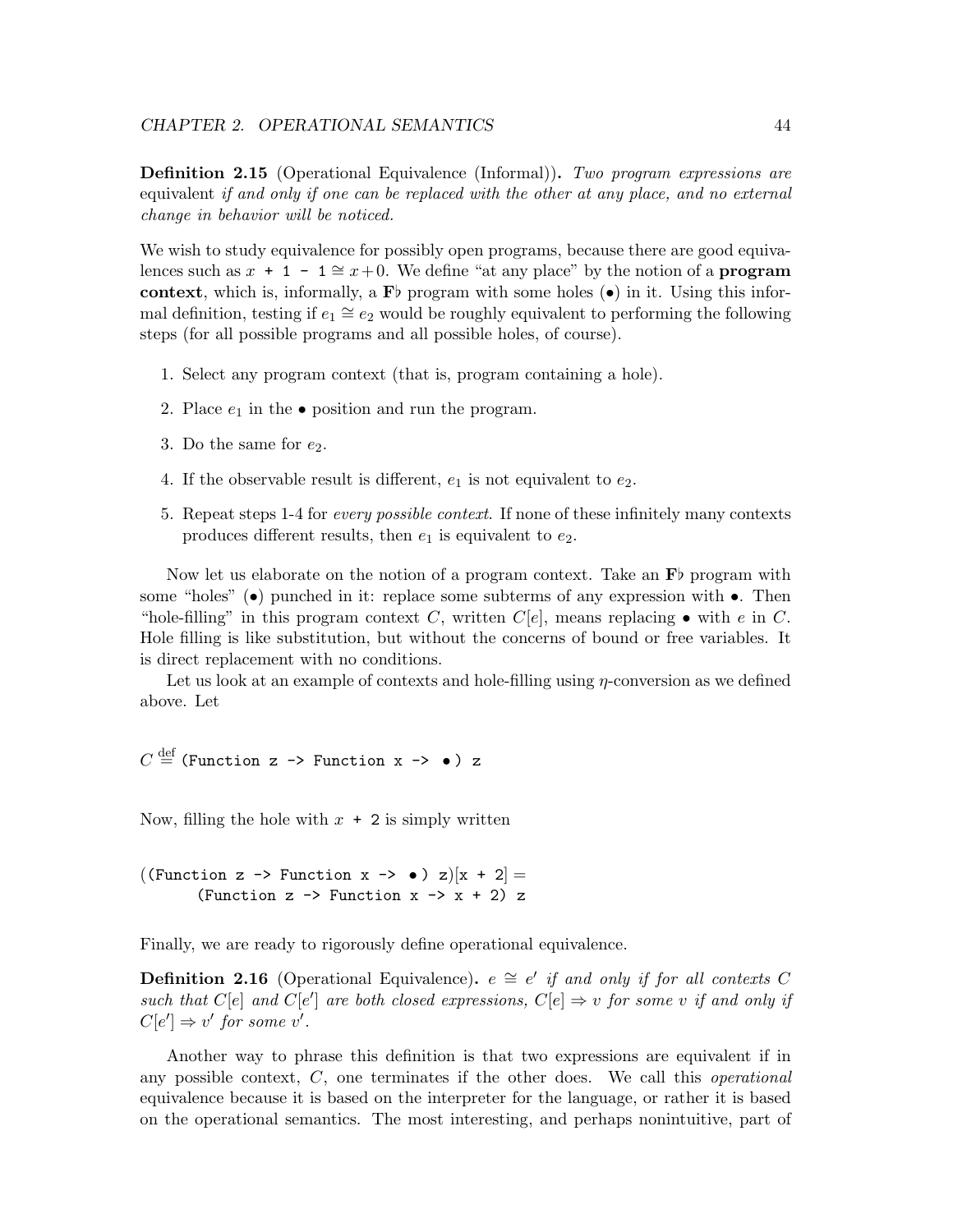this definition is that nothing is said about the relationship between  $v$  and  $v'$ . In fact, they may be different in theory. However, intuition tells us that  $v$  and  $v'$  must be very similar, since equivalence holds for any possible context.

The only problem with this definition of equivalence is its "incestuous" nature—there is no absolute standard of equivalence removed from the language. Domain theory is a mathematical discipline which defines an algebra of programs in terms of existing mathematical objects (complete and continuous partial orders). We are not going to discuss domain theory here, mainly because it does not generalize well to programming languages with side effects.  $[16]$  explores the relationship between operational semantics and domain theory.

#### 2.4.2 Properties of Operational Equivalence

In this section, we present some general equivalence principles for  $\mathbf{F}_b$ .

Definition 2.17 (Reflexivity).

 $e$  ≅  $e$ 

Definition 2.18 (Symmetry).

 $e \cong e'$  if  $e' \cong e$ 

Definition 2.19 (Transitivity).

 $e \cong e''$  if  $e \cong e'$  and  $e' \cong e''$ 

Definition 2.20 (Congruence).

 $C[e] \cong C[e']$  if  $e \cong e'$ 

Definition 2.21 ( $\beta$ -Equivalence).

 $((Function x \rightarrow e) v) \cong (e[v/x])$ 

provided no free variables in v become bound variables in  $e[\nu/x]$  (i.e. no free variables are captured). Note that v being closed is one condition that ensures that no free variables will be captured.

**Definition 2.22** (*η*-Equivalence).

(Function  $x \rightarrow e$ )  $\cong$  (Function  $z \rightarrow$  (Function  $x \rightarrow e$ )  $z$ )

Definition 2.23 ( $\alpha$ -Equivalence).

 $(Function x \rightarrow e) \cong (Function y \rightarrow (e[y/x]))$ 

Definition 2.24.

 $(n + n') \cong$  the sum of n and n'

Similar equations hold for  $-$ , And, Or, Not, and  $=$  applied to concrete integer or boolean values.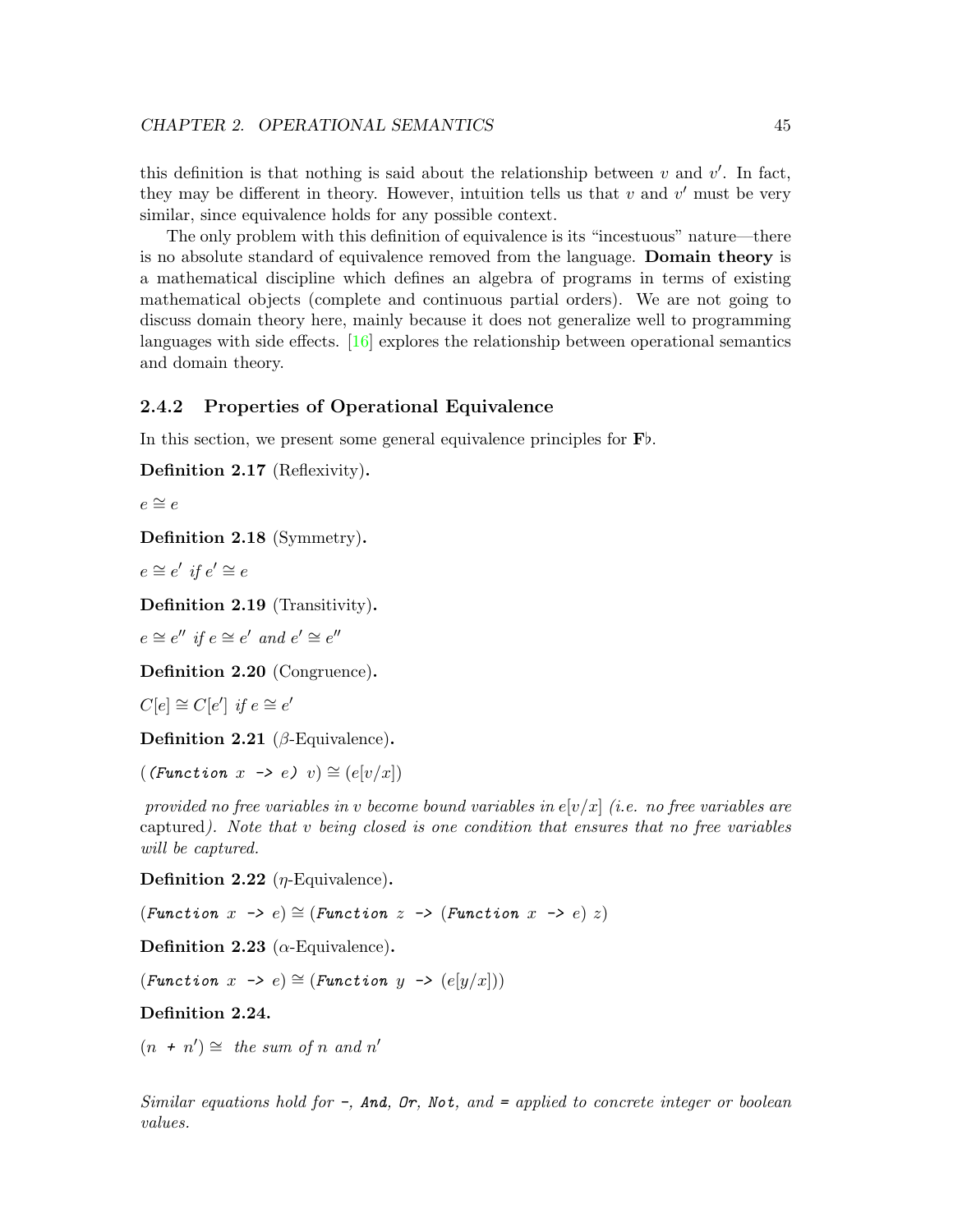Definition 2.25 (Let laws). return Let  $x = e$  In  $x \approx e$ 

- pure functional law Let  $x_1 = e_1$  In Let  $x_2 = e_2$  In  $e_3 \cong$  Let  $x_2 = e_2$  In Let  $x_1 = e_1$  In  $e_3$ provided  $x_1/x_2$  do not occur freely in  $e_1$  or  $e_2$ .
- operation execution ordering  $e_1 \oplus e_2 \cong Let$   $x_1 = e_1$  In Let  $x_2 = e_2$  In  $x_1 \oplus x_2$ provided  $x_1/x_2$  do not occur freely in  $e_1$  or  $e_2$ .  $\oplus$  here is any binary operation, including function application.
- associativity Let  $x_1$  = (Let  $x_2 = e_1$  In  $e_2$ ) In  $e_3 \cong$  Let  $x_2 = e_1$  In Let  $x_1 = e_2$  In  $e_3$ provided  $x_2$  does not occur freely in e<sub>3</sub>.
- Let- $\beta$  Let  $x = v$  In  $e \cong e[v/x]$ provided no free variables in v become bound variables in  $e[v/x]$  (i.e. no free variables are captured).

Let- $\alpha$  Let  $x = e_1$  In  $e_2 \cong$  Let  $y = e_1$  In  $e_2[y/x]$ 

Definition 2.26 (If laws).

(If True Then  $e_1$  Else  $e_2$ )  $\cong$   $e_1$  (If False Then  $e_1$  Else  $e_2$ )  $\cong$   $e_2$ 

#### Definition 2.27.

If  $e \Rightarrow v$  then  $e \cong v$ 

Equivalence transformations on programs can be used to justify results of computations instead of directly computing with the interpreter; it is often easier. An important component of compiler optimization is applying transformations, such as the ones above, that preserve equivalence.

#### 2.4.3 Examples of Operational Equivalence

To solidify the concept of operational equivalence (one which reliably boggles newcomers to programming language theory), we provide a number of examples of equivalent and non-equivalent expressions. We start with a very simple example of two expressions which are not equivalent.

#### <span id="page-50-0"></span>Lemma 2.5.  $2 \ncong 3$

*Proof.* By example. Let  $C \stackrel{\text{def}}{=} \text{If } \bullet = 2 \text{ Then } 0 \text{ Else } (0 \text{ 0}).$   $C[2] \Rightarrow 0 \text{ while } C[3] \not\Rightarrow v$ for any v. Thus, by definition,  $2 \not\cong 3$ .  $\Box$ 

Note that, in the above proof, we used the expression (0 0). This expression cannot evaluate; the application rule applies only to functions. As a result, this expression makes an excellent tool for intentionally making code get stuck when building a proof about operational equivalence. Other similar get-stuck expressions exist, such as True + True, Not 5, and the ever-popular (Function  $x \rightarrow x$  x) (Function  $x \rightarrow x$  x).

It should be clear that we can use the approach in Lemma [2.5](#page-50-0) to prove that any two integers which are not equal are not operationally equivalent. But can we make a statement about a non-value expression?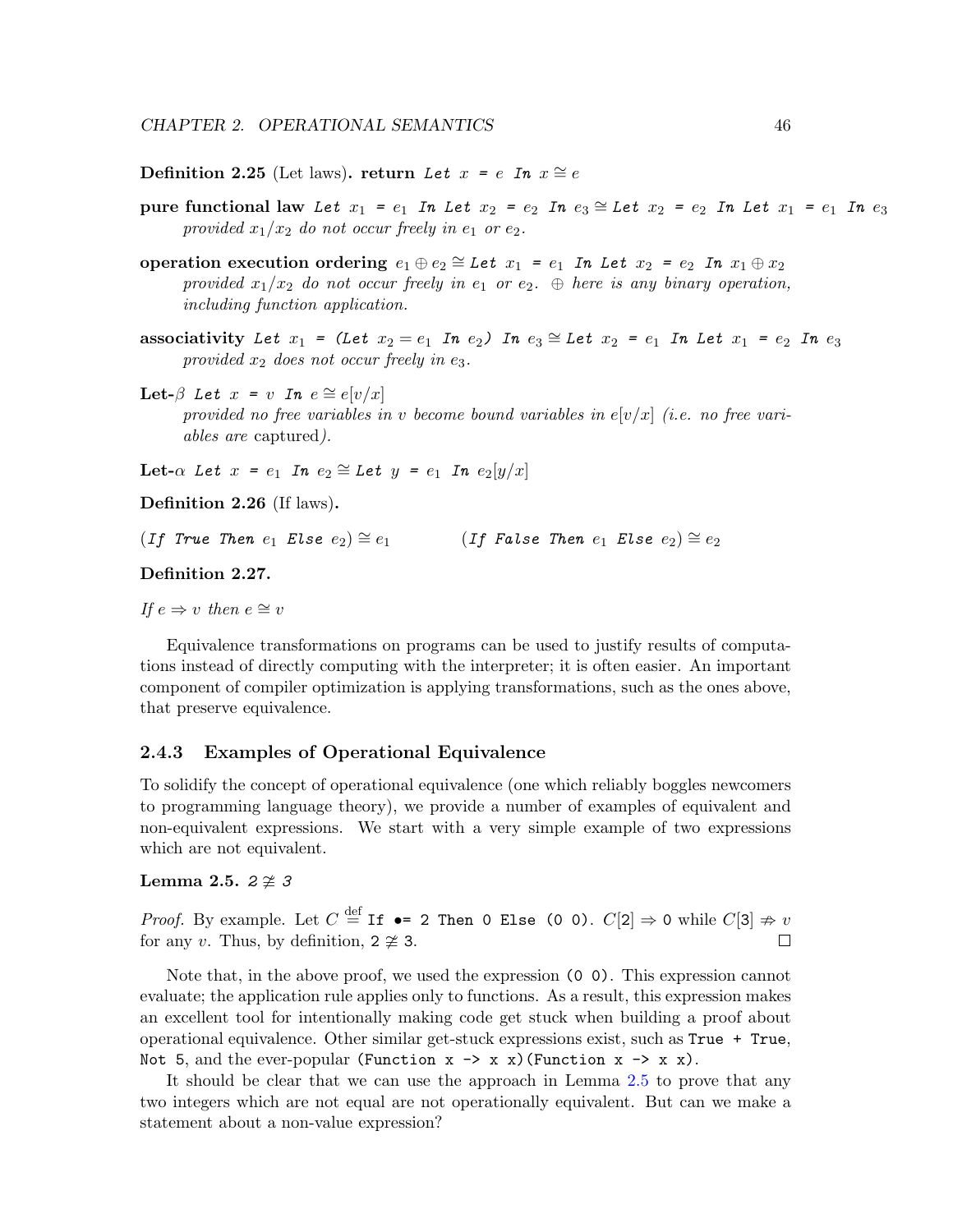Lemma 2.6.  $x \not\cong x + 1 - 1$ .

At first glance, this inequivalence may seem counterintuitive. But the proof is fairly simple:

*Proof.* By example. Let  $C \stackrel{\text{def}}{=}$  (Function x ->  $\bullet$ ) True. Then  $C[\mathbf{x}] \Rightarrow$  True.  $C[\mathbf{x} + 1 - 1] \equiv$ (Function  $x \rightarrow x + 1 - 1$ ) True, which cannot evaluate because no rule allows us to evaluate True  $+1$ . Thus, by definition,  $x \not\cong x + 1 - 1$ .  $\Box$ 

Similar proofs could be used to prove inequivalences such as  $\text{Not}(\text{Not}(e)) \ncong e$ . The key here is that some of the rules in  $\mathbf{F}$  b distinguish between integer values and boolean values. As a result, equivalences cannot hold if one side makes assumptions about the type of value to which it will evaluate and the other side does not.

We have proven inequivalences; can we prove an equivalence? It turns out that some equivalences can be proven but that this process is much more involved. Thus far, our proofs of inequivalence have relied on the fact that they merely need to demonstrate an example context in which the expressions produce different results. A proof of equivalence, however, must demonstrate that no such example exists among infinitely many contexts. For example, consider the following:

<span id="page-51-0"></span>**Lemma 2.7.** If  $e \Rightarrow v$  for any  $v, e' \Rightarrow v'$  for any  $v'$ , and both e and  $e'$  are closed expressions, then  $e \cong e'$ . For example, (0 0)  $\cong$  (Function  $x \to x$  x) (Function  $x \to$  $x(x)$ .

First, we need a definition:

**Definition 2.28** (Touch). An expression is said to **touch** one of its subexpressions if the evaluation of the expression causes the evaluation of that subexpression.

That is, If True Then 0 Else 1 *touches* the subexpression 0 because it is evaluated when the whole expression is evaluated. 1 is not touched because the evaluation of the expression never causes 1 to be evaluated.

We can now prove Lemma [2.7.](#page-51-0)

Proof. By contradiction. Without loss of generalization, suppose that there is some context C for which  $C[e] \Rightarrow v$  while  $C[e'] \Rightarrow v'$  for any v'.

Because e is a closed expression,  $C'[e] \Rightarrow v$  for all v and all contexts C' which touch e. Because  $C[e] \Rightarrow v$ , we know that C does not touch the hole.

Because C does not touch the hole, how the hole evaluates cannot affect the evaluation of C; that is,  $C[e^*] \Rightarrow v^*$  for some  $v^*$  must be true for all  $e^*$  or for no  $e^*$ .

Because  $C[e] \Rightarrow v, C[e^*] \Rightarrow v^*$  for some  $v^*$  for all  $e^*$ . But  $C[e'] \not\Rightarrow v'$  for any  $v'$ . Thus, by contradiction, C does not exist. Thus, by definition,  $e \cong e'$ .  $\Box$ 

The above proof is much longer and more complex than any of the proofs of inequivalence that we have encountered and it isn't even very robust. It could benefit, for example, from a proof that a closed expression cannot be changed by a replacement rule (which is taken for granted above). Furthermore, the above proof doesn't even prove a very useful fact! Of far more interest would be proving the operational equivalence of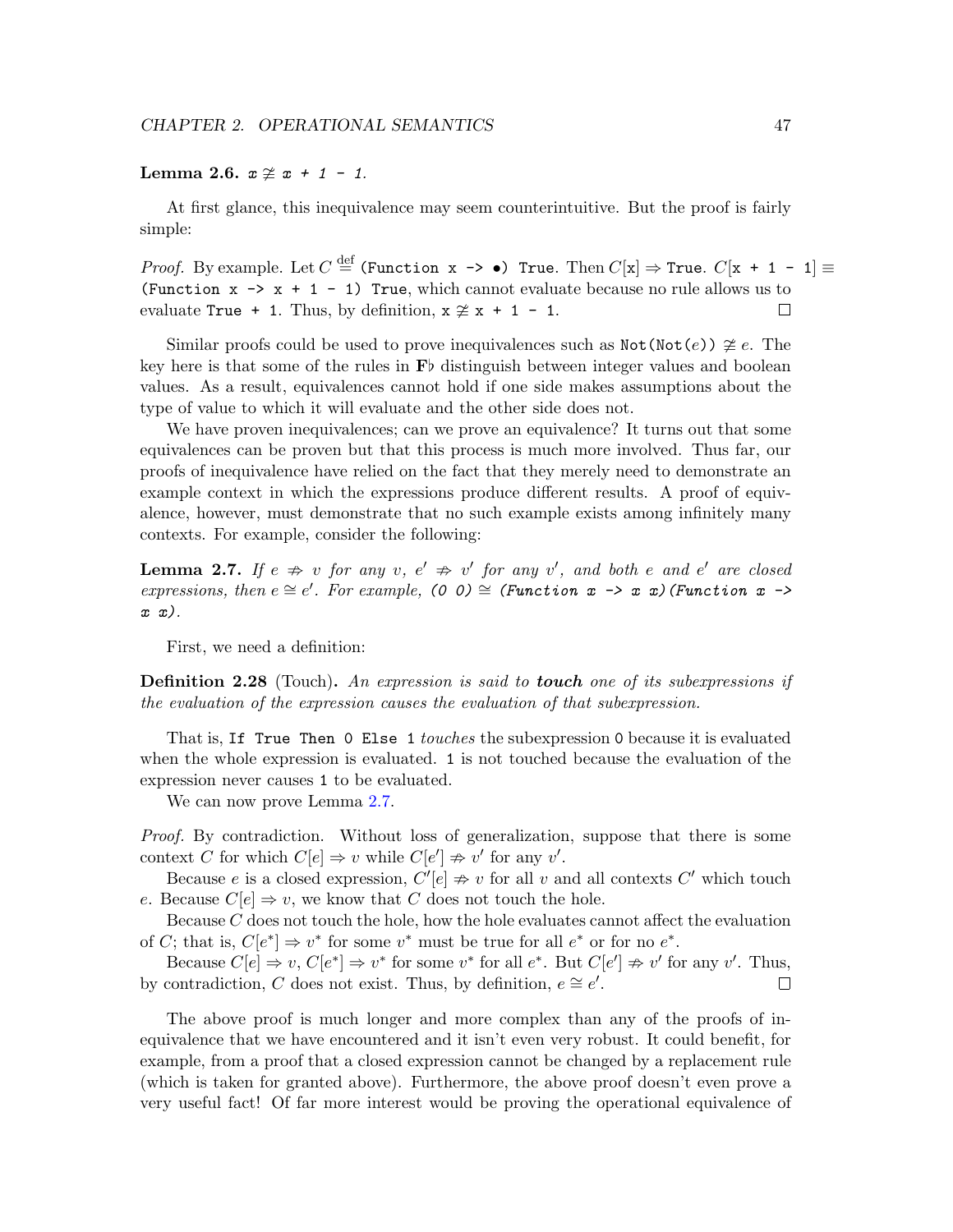two expressions when one of them is executed in a more desirable manner than the other (faster, fewer resources, etc.) in order to motivate compiler optimizations.

Lemma [2.7](#page-51-0) is, however, effective in demonstrating the complexities involved in proving operational equivalence. It is surprisingly difficult to prove that an equivalence holds; even proving 1 + 1  $\cong$  2 is quite challenging. See [\[16\]](#page-160-1) for more information on this topic.

#### 2.4.4 The  $\lambda$ -Calculus

We briefly consider the  $\lambda$ -calculus. In Section [2.3,](#page-18-0) we saw how to encode tuples, lists, Let statements, freezing and thawing, and even recursion in  $\mathbf{F}$ . The encoding approach is very powerful, and also gives us a way to understand complex languages based on our understanding of simpler ones. Even numbers, booleans, and if-then-else statements are encodable, although we will skip these topics. Thus, all that is needed is functions and application to make a Turing-complete programming language. This language is known as the pure  $\lambda$  calculus, because functions are usually written as  $\lambda x.e$  instead of Function  $x \rightarrow e$ .

Execution in  $\lambda$  calculus is extremely straightforward and concise. The main points are as follows.

- Even programs with free variables can execute (or reduce in λ-calculus terminology).
- Reduction can happen anywhere, e.g. inside a function body that hasn't been called yet.
- $(\lambda x.e)e' \Rightarrow e[e'/x]$  is the only reduction rule, called  $\beta$ -reduction. (It has a special side-condition that it must be *capture-free*, i.e. no free variables in  $e'$  become bound in the result. Capture is one of the complications of allowing reduction anywhere.)

This form of computation is conceptually very interesting, but is more distant from how actual computer languages execute and so we do not put a strong focus on it here.

## Exercises

**Exercise 2.1.** How would you change the Sheep language to allow the terms  $bah, baah, \cdots$ without excluding any terms which are already allowed?

**Exercise 2.2.** Is the term it in the Frog language? Why or why not?

**Exercise 2.3.** Is it possible to construct a term in Frog without using the terminal  $t$ ? If so, give an example. If not, why not?

Exercise 2.4. Complete the definition of the operational semantics for the boolean language described in section [2.2.1](#page-9-0) by writing the rules for  $\texttt{Or}$  and Implies.

Exercise 2.5. Why not just use interpreters and forget about the operational semantics approach?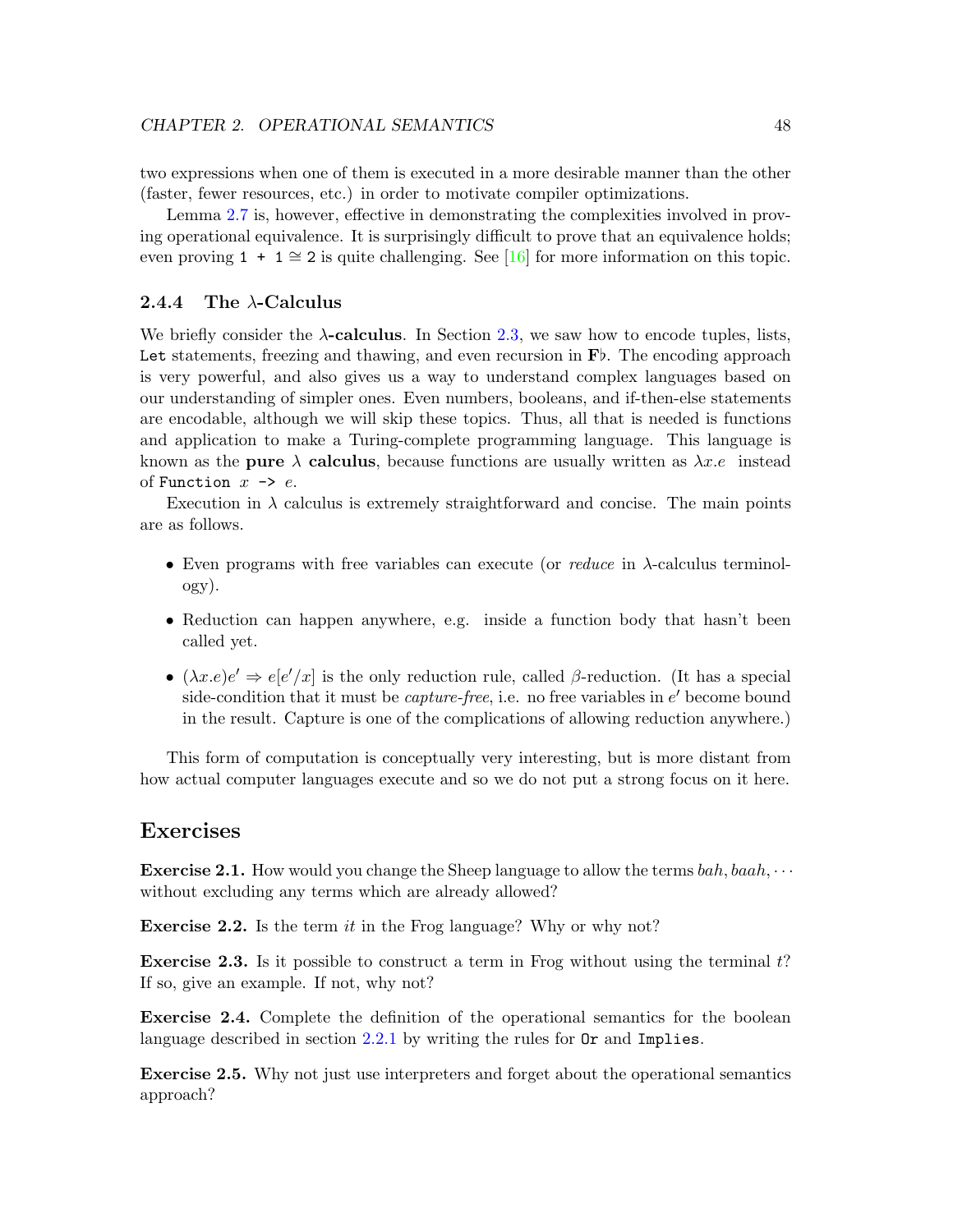## Chapter 3

# Tuples, Records, and Variants

In Chapter [2](#page-7-0) we saw that, using a language with only functions and application, we could represent advanced programming constructs such as tuples and lists. However, we pointed out that these encodings have fundamental problems, such as a low degree of efficiency, and the fact that they necessarily expose their details to the programmer, making them difficult and dangerous to work with in practice. Recall how we could take our encoding of a pair from Chapter [2](#page-7-0) and apply it like a function; clearly the wrong behavior. In this chapter we look at how we can build some of these advanced features into the language, namely tuples and records, and we conclude the chapter by examining variants.

## 3.1 Tuples

One of the most fundamental forms of data aggregation in programming is the notion of pairing. With pairs, or 2-tuples, almost any data structure can be represented. Tripling can be represented as  $(1, (2, 3))$ , and in general *n*-tuples can be represented with pairs in a similar fashion. Records and C-style structs can be represented with sets  $(n$ -tuples) of (label, value)-pairs. Even objects can be built up from pairs, but this is stretching it (just as encoding pairs as functions was stretching it).

In Chapter [2,](#page-7-0) we showed an encoding of pairs based on functions. There were two problems with this representation of pairs. First of all, the representation was inefficient. More importantly, the behavior of pairs was slightly wrong, because we could apply them like functions. To really handle pairs correctly, we need to add them directly to the language. We can add pairs to  $\mathbf{F}$  in a fairly straightforward manner. We show how to add pair functionality to the interpreter, and leave the operational semantics for pairs as an exercise for the reader.

First, we extend the expr type in our interpreter to include the following.

type expr = ... | Pr of expr \* expr | Left of expr | Right of expr

Next, we add the following clauses to our eval function.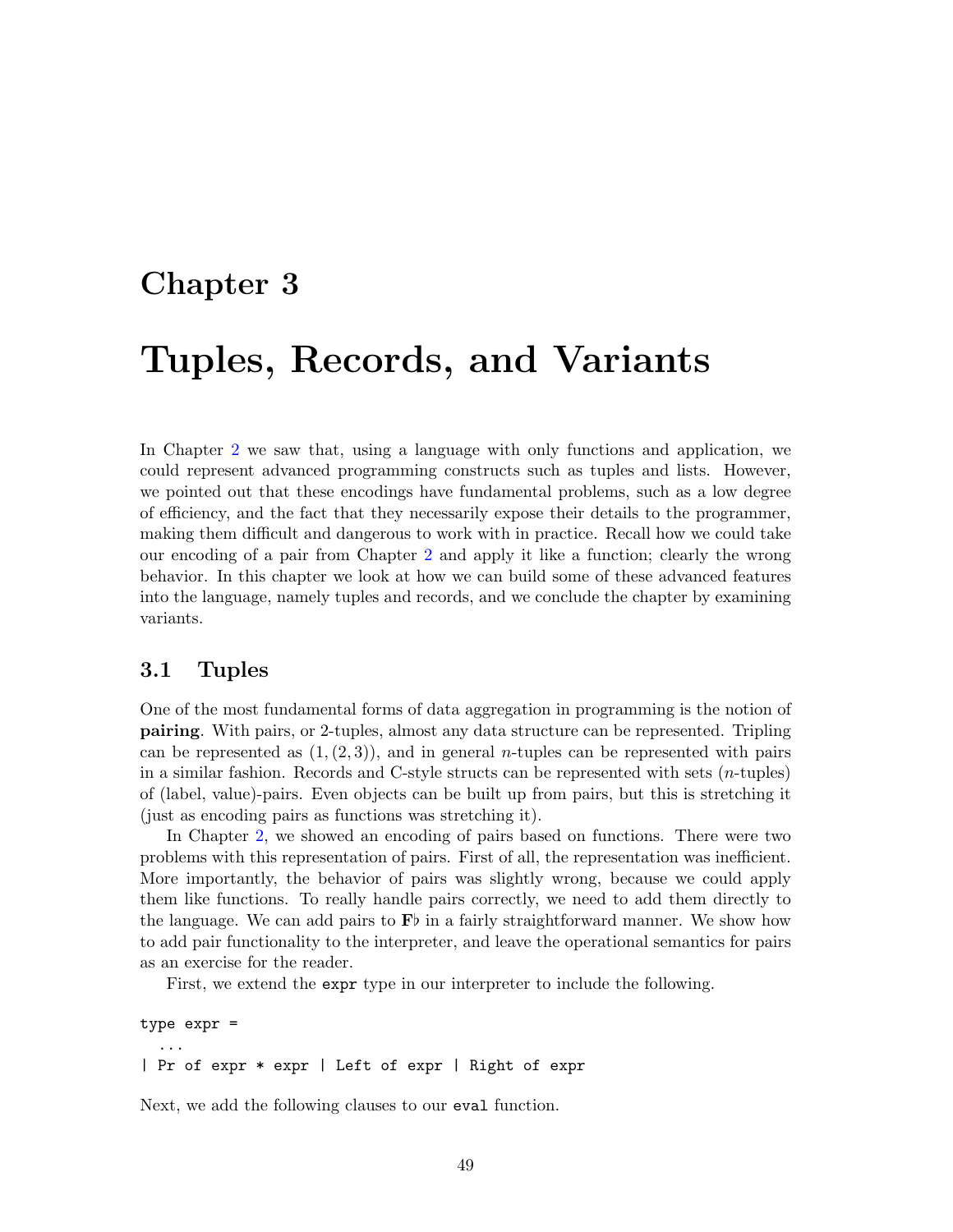```
let rec eval e =
  match e with
    ...
  | Pr(e1, e2) \rightarrow Pr(eval e1, eval e2)
  | Left(expr) -> (match eval expr with
      Pr(e1,e2) \rightarrow e1| _ -> raise TypeMismatch)
  | Right(expr) -> (match eval expr with
      Pr(e1, e2) \rightarrow e2| _ -> raise TypeMismatch)
```
Notice that our pairs are *eager*, that is, the left and right components of the pair are evaluated, and must be values for the pair itself to be considered a value. For example,  $(2, 3+4) \Rightarrow (2, 7)$ . OCaml tuples exhibit this same behavior. Also notice that our space of values is now bigger. It includes:

- numbers  $0, 1, -1, 2, -2, \ldots$
- booleans True, False
- functions Function  $x \rightarrow \ldots$
- pairs  $(v_1, v_2)$

Exercise 3.1. How would we write our interpreter to handle pairs in a non-eager way? In other words, what would need to be in the interpreter so that  $(e_1, e_2)$  was considered a value (as opposed to only  $(v_1, v_2)$  being considered a value)?

Now that we have 2-tuples, encoding 3-tuples, 4-tuples, and  $n$ -tuples is easy. We simply do them as  $(1,(2,(3,(...,n)))$ . As we saw before, lists can be encoded as ntuples.

## 3.2 Records

Records are a variation on tuples in which the fields have names. Records have several advantages over tuples. The main advantage is the named field. From a software engineering perspective, a named field "zipcode" is far superior to "the third element in the tuple." The order of the fields of a record is arbitrary, unlike with tuples.

Records are also far closer to objects than tuples are. We can encode object polymorphism via record polymorphism. Record polymorphism is discussed in Section [3.2.1.](#page-55-0) The motivation for using records to encode objects is that a subclass is composed of a superset of the fields of its parent class, and yet instances of both classes may be used in the context of the superclass. Similarly, record polymorphism allows records to be used in the context of a subset of their fields, and so the mapping is quite natural. We will use records to model objects in Chapter [5.](#page-82-0)

Our  $\mathbf{F}$  records will have the same syntax as OCaml records. That is, records are written as  $\{l_1=e_1; l_2=e_2; \ldots; l_n=e_n\}$ , and selection is written as  $e, l_k$ , which selects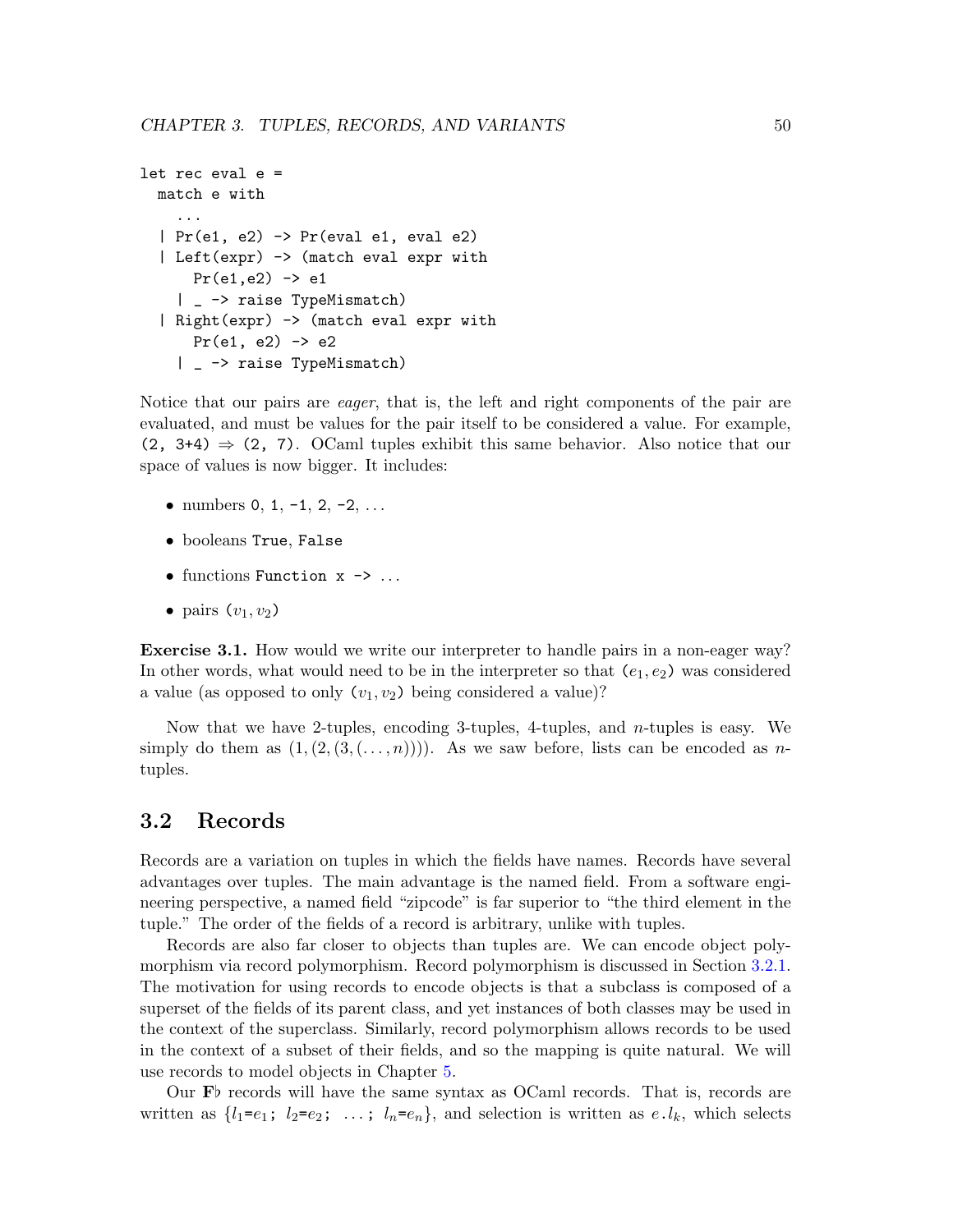the value labeled  $l_k$  from record e. We use l as a metavariable ranging over labels, just as we use e as a metavariable indicating an expression; an actual record is for instance  $\{x=5; y=7; z=6\}$ , so x here is an actual label.

If records are always statically known to be of fixed size, that is, if they are known to be of fixed size at the time we write our code, then we may simply map the labels to integers, and encode the record as a tuple. For instance,

```
{x=5; y=7; z=6} = (5, (7, 6))e \cdot x =Left ee \cdot y = Left (Right e)
e \cdot z =Right (Right e)
```
Obviously, the makes for ugly, hard-to-read code, but for C-style structs, it works. But in the case where records can shrink and grow, this encoding is fundamentally too weak. C++ structs can be subtypes of one another, so fields that are not declared may, in fact, be present at runtime.

On the other hand, pairs can be encoded as records quite nicely. The pair (3, 4) can simply be encoded as the record  $\{1=3; r=4\}$ . More complex pairs, such as those used to represent lists, can also be encoded as records. For example, the pair (3, (4,  $(5, 6)$ , which represents the list  $[3; 4; 5; 6]$ , can be encoded as the record  $\{1=3;$  $r=\{1=4; r=\{1=5; r=6\}\}.$ 

A variation of this list encoding is used in the mergesort example in Section [4.3.2.](#page-73-0) This variation encodes the above list as  $\{1=3; r=\{1=4; r=\{1=6; r=\text{emptylist}\}\}\}.$ This encoding has the nice property that the values are always contained in the l fields, and the rest of the list is always contained in the  $r$  fields. This is much closer to the way real languages such as OCaml, Scheme, and Lisp represent lists (recall how we write statements like let (first::rest) = mylist in  $OCaml$ .

#### <span id="page-55-0"></span>3.2.1 Record Polymorphism

Records do more that just add readability to programs. For instance, if you have {size=10; weight=100} and {weight=10; name="Mike"}, either of these two records can be passed to a function such as

Function  $x \rightarrow x$ . weight.

In scripting languages, this flexibility is informally known as  $\hat{a}$  duck typing – if Function d -> d.quack () does not produce a run-time error when invoked we will assume the d passed to it is a duck since it quacked like a duck.

This form of flexibility is called **subtype polymorphism** in a typed language. In the function above, x can be any record with a weight field. Subtype polymorphism on records is known as record polymorphism. OCaml disallows record polymorphism, so the OCaml version of the above code will not typecheck.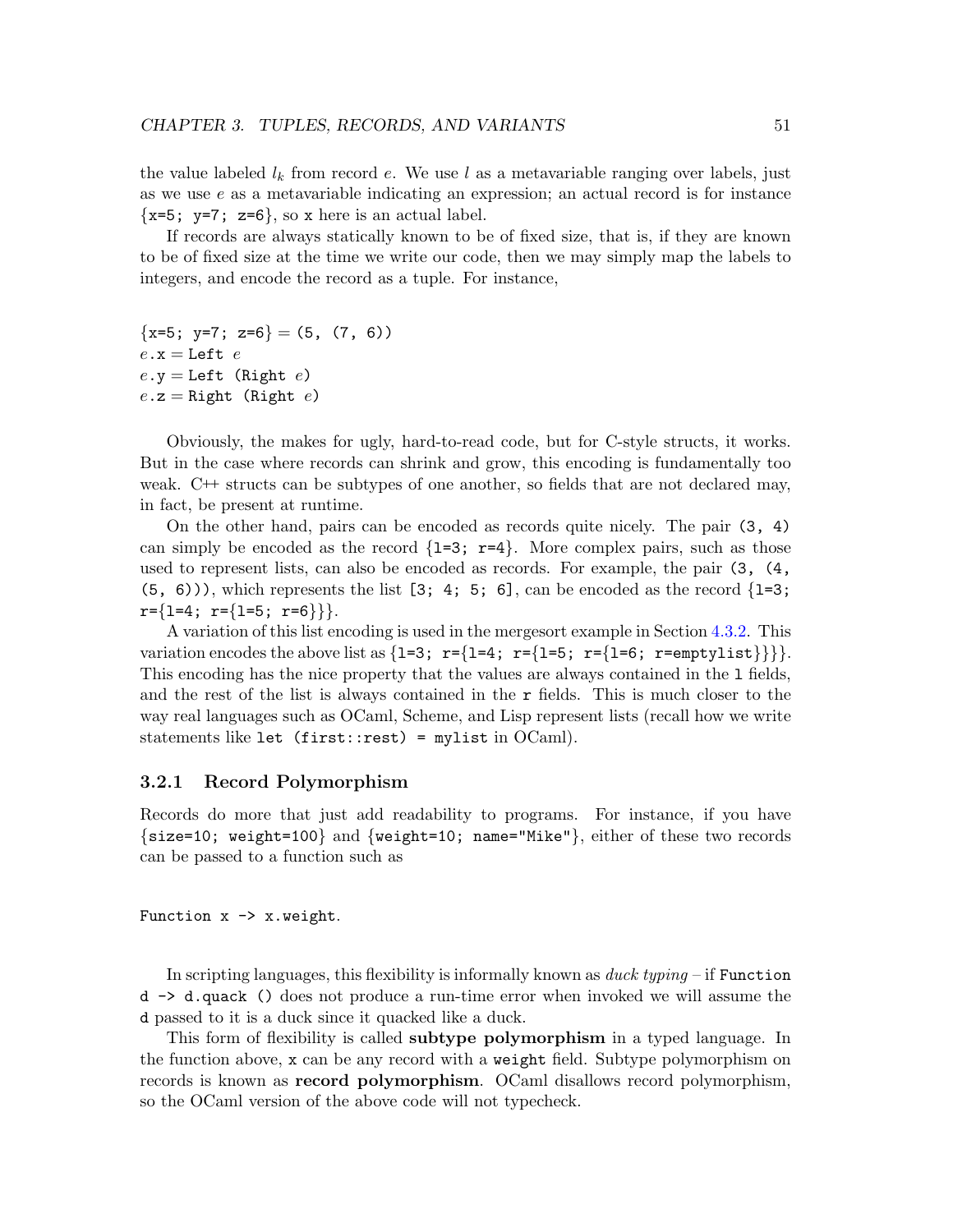In typed object-oriented languages, subtype polymorphism is known as object polymorphism, or, more commonly, as simply *polymorphism*. The latter is, unfortunately, confusing with respect to the parametric polymorphism of OCaml.

#### 3.2.2 The F $\mathbb{R}$  Language

We will now define the  $\mathbf{F} \flat \mathbf{R}$  language:  $\mathbf{F} \flat$  with records. Again, we will concentrate on the interpreter, and leave the operational semantics as an exercise to the reader.

The first thing we need to consider is how to represent record labels. Record labels are symbols, and so we could use our identifiers (Ident "x") as labels, but it is better to think of record labels as a different sort. For instance, labels are never bound or substituted for. So we will define a new type in our interpreter.

```
type label = Lab of string
```
Next, we need a way to represent the record itself. Records may be of arbitrary length, so a list of *(label, expression*)-pairs is needed. In addition, we need a way to represent selection. The  $\mathbf{F} \flat \mathbf{R}$  expr type now looks like the following.

```
type expr = ...| Record of (label * expr) list | Select of expr * label
```
Let's look at some concrete to abstract syntax examples for our new language.

```
Example 3.1.
{size=7; weight=255}Record [(Lab "size", Int 7); (Lab "weight", Int 255)]
Example 3.2.
```
e.size

```
Select(Var(Ident "e"), Lab "size")
```
In addition, our definition of values must now be extended to include records. Specifically,  $\{l_1=v_1; l_2=v_2; \ldots; l_n=v_n\}$  is a value, provided that  $v_1, v_2, \ldots, v_n$  are values.

Finally, we add the necessary rules to our interpreter. Because records can be of arbitrary length, we will have to do a little more work when evaluating them. The let-rec-and syntax in OCaml is used to declare mutually recursive functions, and we use it below.

(\* A function to project a given field \*)

```
let rec lookupRecord body (Lab 1) = match body with
  [] -> raise FieldNotFound
| (Lab l', v)::t -> if l = l' then v else lookupRecord t (Lab 1)
```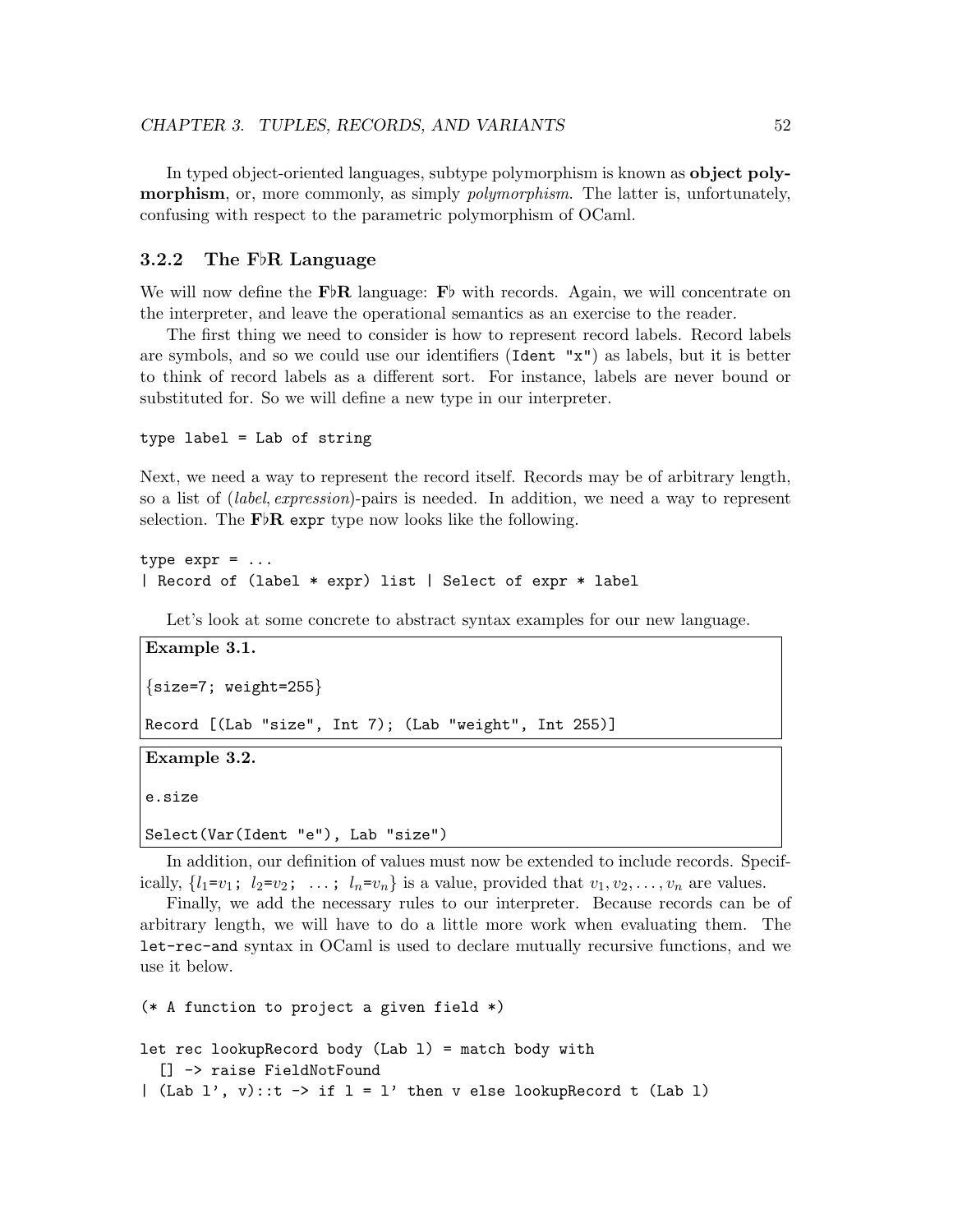```
(* The eval function, with an evalRecord helper *)
let rec eval e = match e with
  ...
| Record(body) -> Record(evalRecord body)
| Select(e, l) -> match eval e with
    Record(body) -> lookupRecord body l
  | _ -> raise TypeMismatch
and evalRecord body = match body with
  [] -> []| (Lab l, e)::t -> (Lab l, eval e)::evalRecord t
```
Notice that our interpreter correctly handles {}, the empty record, by having it compute to the itself since it is, by definition, a value.

Interact with F<sub>b</sub>SR. We can use our F<sub>b</sub>SR interpreter to explore records (F<sub>bSR</sub>) is  $\mathbf{F}^{\flat}$  with records and state, and is introduced in Chapter [4\)](#page-61-0). First, let's try a simple example to demonstrate the eager evaluation of records.

```
# \{one = 1; two = 2;three = 2 + 1; four = (Function x -> x + x) 2};;
== {one=1; two=2; three=3; four=4}
```
Next, let's try a more interesting example, where we use records to encode lists. Note that we define emptylist as  $-1$ . The function below sums all values in a list (assuming it has a list of integers).

```
# Let emptylist = 0 - 1 In
 Let Rec sumlist list =
    If list = emptylist Then
      0
    Else
      (list.l) + sumlist (list.r) In
  sumlist \{l=1; r=\{l=2; r=\{l=3; r=\{l=4; r=emptylist\}\}\};;
== 10
```
## 3.3 Variants

We have been using variants in OCaml, as the types for expressions expr. Now we study untyped variants more closely. OCaml actually has two (incompatible) forms of variant, regular variants and polymorphic variants . In the untyped context we are working in, the OCaml polymorphic variants are more appropriate and we will use that form.

We briefly contrast the two forms of variant in OCaml for readers unfamiliar with polymorphic variants. Recall that in OCaml, regular variants are first declared as types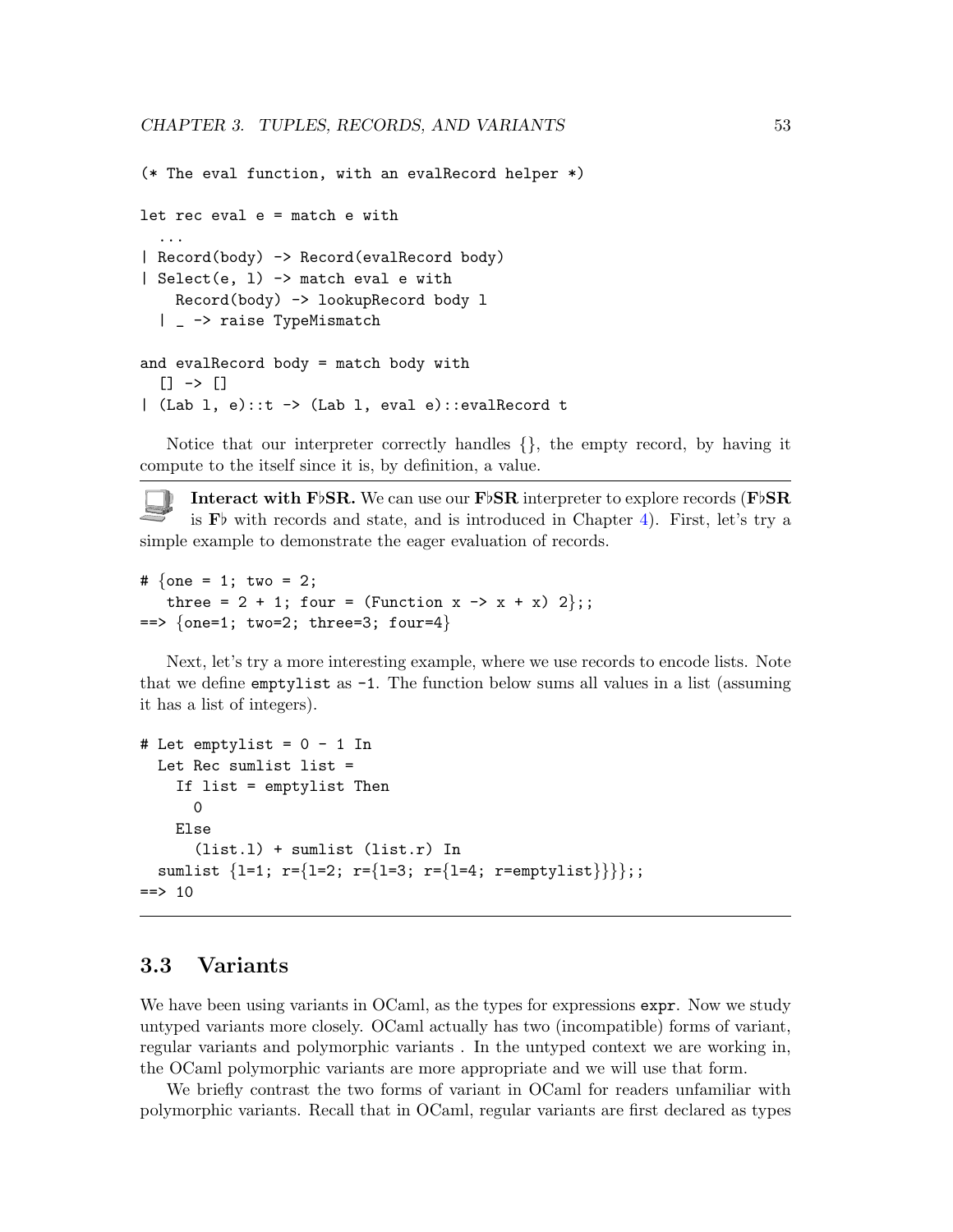```
type feeling =
   Vaguely of feeling | Mixed of feeling * feeling |
   Love of string | Hate of string | Happy | Depressed
```
which allows Vaguely(Happy), Mixed(Vaguely(Happy), Hate("Fred")), etc. Polymorphic variants require no type declaration; thus, for the above we can directly write 'Vaguely('Happy), 'Mixed('Vaguely('Happy),'Hate("Fred")), etc. The ' must be prefixed each variant name, indicating it is a polymorphic variant name.

#### 3.3.1 Variant Polymorphism

Like records, variants are polymorphic. In records, many different forms of record could get through a particular selection (any record with the selected field). In variants, the polymorphism is dual in that many different forms of match statement can process a given variant.

### 3.3.2 The  $F\flat V$  Language

We will now define the  $F\flat V$  language,  $F\flat$  with  $\ldots$  Variants.

The new syntax requires variant syntax and match syntax. Just as we restrict functions to have one argument only, we also restrict variant constructors to take one argument only; multiple- or zero-argument variants must be encoded. In concrete syntax, we construct variants by  $n(e)$  for n a named variant and e its parameter, for example 'Positive(3). Variants are then used via match: Match e With  $n_1(x_1) \rightarrow e_1$  | ...  $\mid n_m(x_m) \rightarrow e_m$ . We don't define a general pattern match as found in OCaml—our Match will matching a single variant field at a time, and won't work on anything besides variants.

The abstract syntax for  $\mathbf{F}^{\dagger}\mathbf{V}$  is as follows. First, each variant needs a name.

```
type name = Name of string
```
The  $F\flat V$  abstract syntax expr type now looks like

```
type expr = ...| Variant of (name * expr)
  | Match of expr * (name * ident * expr) list
```
Let's look at some concrete to abstract syntax examples for our new language.

```
Example 3.3.
'Positive(4)
Variant(Name "Positive", Int 4)
```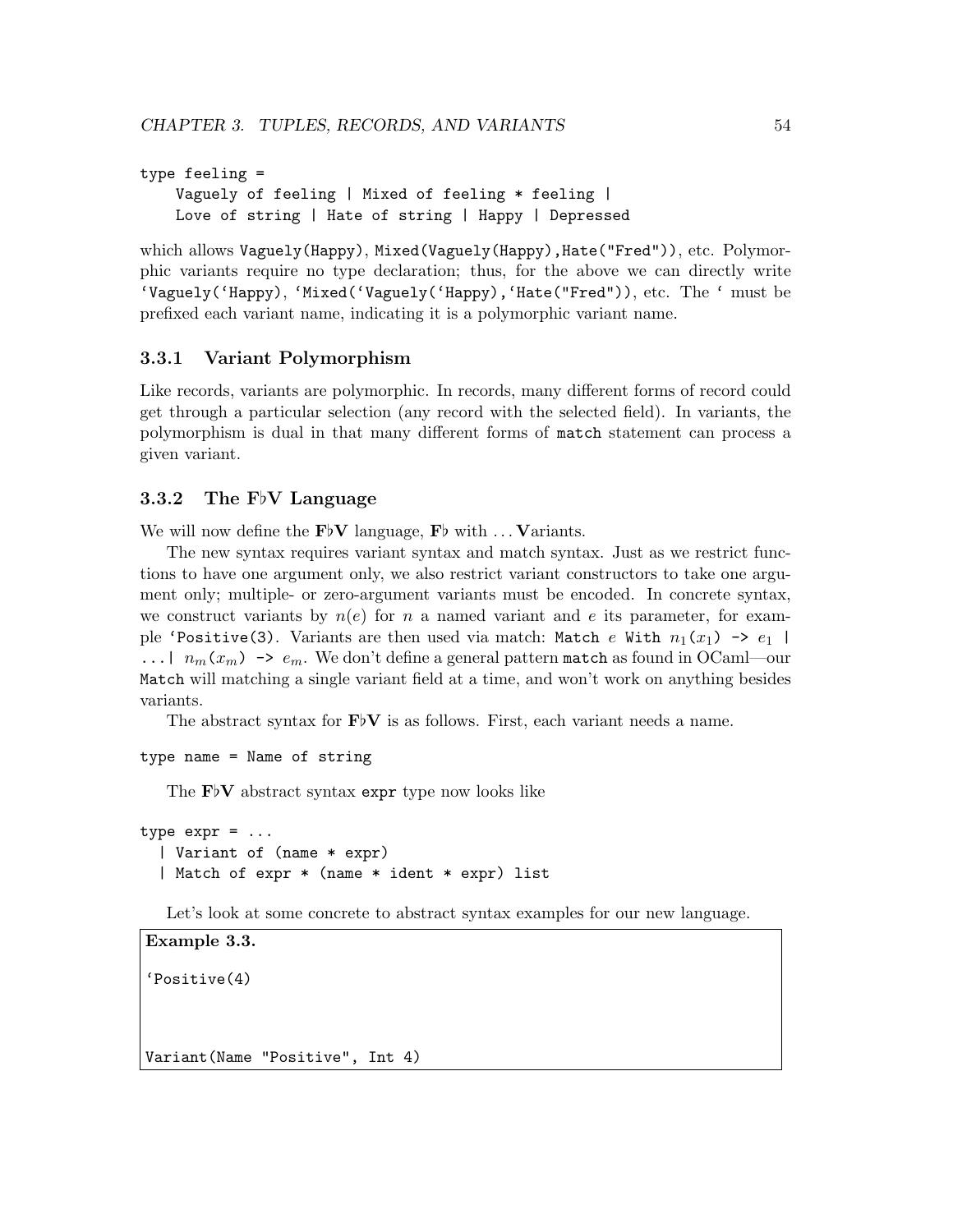```
Example 3.4.
```

```
Match e With
   'Positive(x) \rightarrow 1 | 'Negative(y) \rightarrow -1 | 'Zero(p) \rightarrow 0
Match(Var(Ident("e")),[(Name "Positive",Ident "x",Int 1);
                           (Name "Negative",Ident "y",Int -1);
                           (Name "Zero",Ident "p",Int 0)])
```
Note in this example we can't just have a variant Zero since 0-ary variants are not allowed, and a dummy argument must be supplied. Multiple-argument variants may be encoded by a single argument variant over a pair or record (since we have neither pair or records in  $\mathbf{F}^{\dagger}\mathbf{V}$ , the only recourse is the encoding of pairs used in  $\mathbf{F}^{\dagger}$  in Section [2.3.4\)](#page-32-0).

In addition, our definition of  $F\flat V$  values must also be extended from the  $F\flat$  ones to include variants:  $n(v)$  is a value, provided v is. To define the meaning of  $\mathbf{F}^{\dagger}V$  execution, we extend the operational semantics of  $\mathbf{F}$  with the following two rules:

(Variant Rule) 
$$
\frac{e \Rightarrow v}{n(e) \Rightarrow n(v)}
$$
  
(Match Rule) 
$$
\frac{e \Rightarrow n_j(v_j), e_j[v_j/x_j] \Rightarrow v}{\text{Match } e \text{ With}}
$$

$$
n_1(x_1) \Rightarrow e_1 \mid ... \Rightarrow v
$$

$$
n_j(x_j) \Rightarrow e_j \mid ... \Rightarrow v
$$

$$
n_m(x_m) \Rightarrow e_m
$$

The Variant rule constructs a new variant labeled  $n$ ; its argument is eagerly evaluated to a value, just as in OCaml: 'Positive(3+2)  $\Rightarrow$  'Positive(5). The Match rule first computes the expression e being matched to a variant  $n_i(v_i)$ , and then looks up that variant in the match, finding  $n_j(x_j) \rightarrow e_j$ , and then evaluating  $e_j$  with its variable  $x_j$ given the value of the variant argument.

#### Example 3.5.

Match 'Grilled(3+1) With  $'Stewed(x) \rightarrow 4 + x$  | 'Grilled(y)  $\rightarrow$  2 + y  $\Rightarrow$  6, because 'Grilled(3+1)  $\Rightarrow$  'Grilled(4) and (2 + y)[4/y]  $\Rightarrow$  6

**Exercise 3.2.** Extend the  $F\ntriangleright V$  syntax and operational semantics so the Match expression always has a final match of the form of the form"| -> e". Is this Match strictly more expressive than the old one, or not?

Variants and Records are Duals Here we see how the definition of a record is modeled as a use of a variant, and a use of a record is the definition of a variant.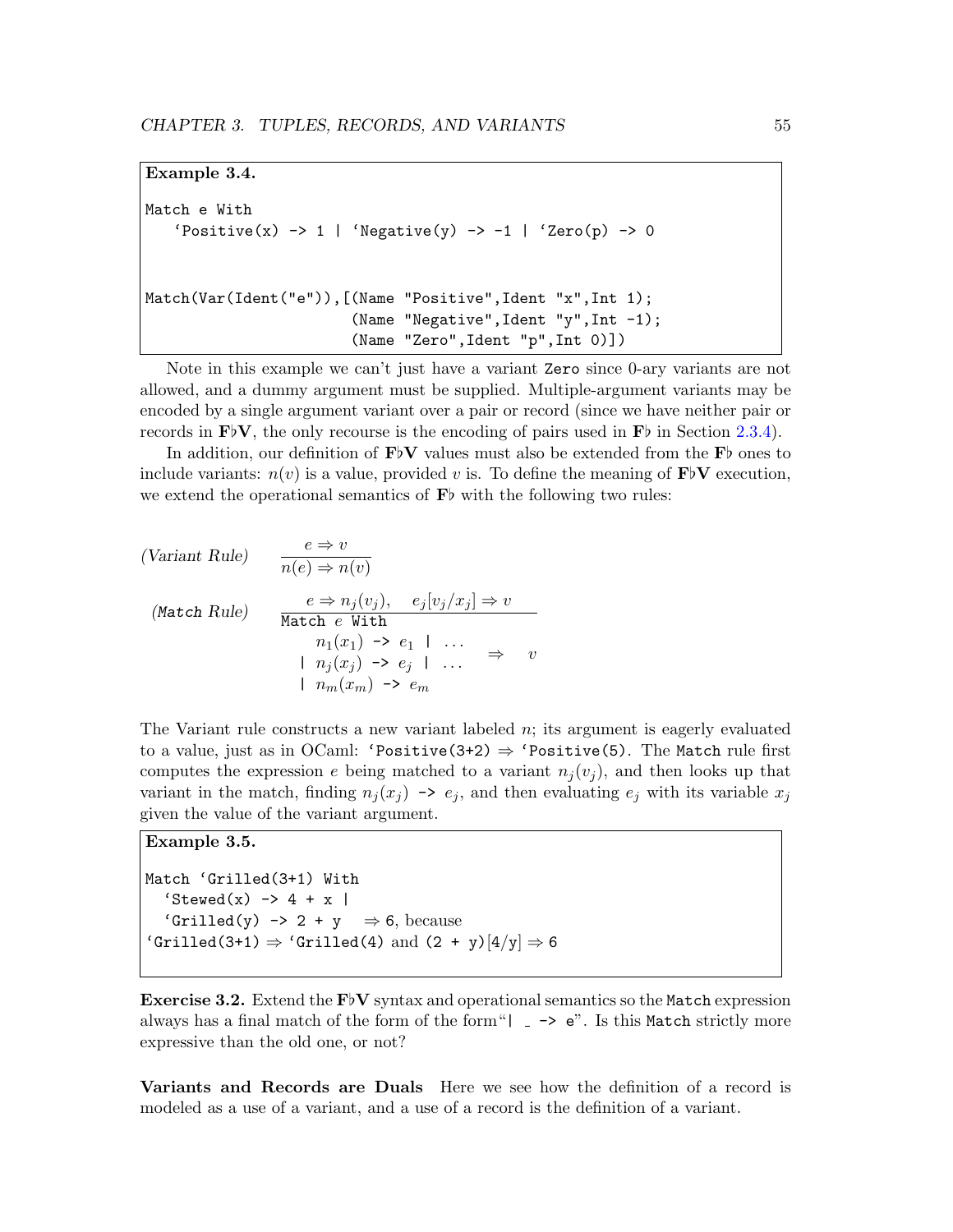Variants are the dual of records: a record is this field and that field and that field; a variant is this field or that field or that field. Since they are duals, defining a record looks something like *using* a variant, and defining a variant looks like using a record.

Variants can directly encode records and vice-versa, in a programming analogy of how DeMorgan's Laws allows logical and to be encoded in terms of or, and vice-versa: p Or  $q = \text{Not}(\text{Not } p$  And Not q); p And  $q = \text{Not}(\text{Not } p$  Or Not q).

Variants can be encoded using records as follows.

```
Match s With 'n_1(x_1) \rightarrow e_1 + \ldots + n_m(x_m) \rightarrow e_m =s\{n_1=Function x_1 \rightarrow e_1; \ldots; n_m=Function x_m \rightarrow e_m\}n(e) = (Function x \rightarrow (Function r \rightarrow r.n x)) e
```
The tricky part of the encoding is that definitions must be turned in to uses and vice-versa. This is done with functions: an injection is modeled as a function which is given a record and will select the specified field.

Here is how records can be encoded using variants.

 ${l_1=e_1; \ldots; l_n=e_n} =$  (Function  $k_1 \rightarrow \ldots$  Function  $k_n \rightarrow$ Function  $s \rightarrow$ Match s With ' $l_1(x) \rightarrow k_1$  | ... | ' $l_n(x) \rightarrow k_n$   $(e_1) \ldots (e_n)$  $e.l_k = e \t l_k(0)$ 

where  $x$  above is any fresh variable.

One other interesting aspect about the duality between records and variants is that both records and variants can encode objects. A variant is a message, and an object is a case on the message. In the variant encoding of objects, it is easy to pass around messages as first-class entities. Using variants to encode objects makes objects that are hard to typecheck, however, and that is why we think of objects as more record-like.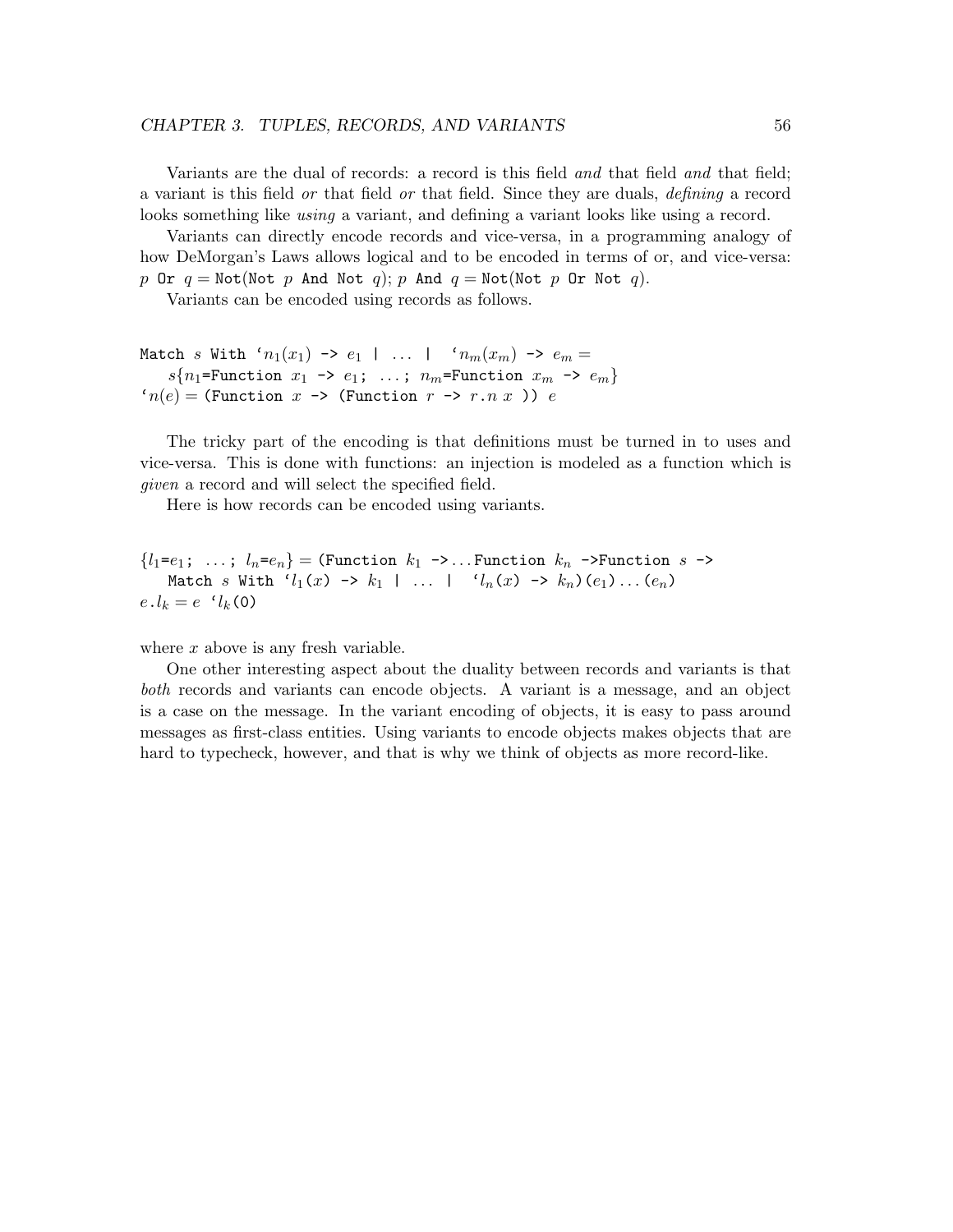## <span id="page-61-0"></span>Chapter 4

# Side Effects: State and Exceptions

We will now leave the world of pure functional programming, and begin considering languages with side-effects. For now we will focus solely on two particular side-effects, state and exceptions. There are, however, many other types of side-effects, including the following.

- Goto-statements or loop-breaks, which are similar to exceptions. Note that loopbreaks require loops, which require state.
- Input and output.
- Distributed message passing.

### 4.1 State

Languages like  $\mathbf{F}\flat$ ,  $\mathbf{F}\flat\mathbf{R}$ , and  $\mathbf{F}\flat\mathbf{V}$  are pure functional languages. Once we add any kind of side-effect to a language it is not pure functional anymore. Side-effects are nonlocal, meaning they can affect other parts of the program. As an example, consider the following OCaml code.

let  $x = ref 9 in$ let  $f z = x := |x + z|$  $x := 5; f 5; !x$ 

This expression evaluates to 10. Even though x was defined as a reference to 9 when f was declared, the last line sets  $x$  to be a reference to 5, and during the application of f, x is reassigned to be a reference to  $(5 + 5)$ , making it 10 when it is finally dereferenced in the last line. Clearly, the use of side effects makes a program much more difficult to analyze, since it is not as declarative as a functional program. When looking at programs with side-effects, one must examine the entire body of code to see which sideeffects influence the outcome of which expressions. Therefore, it is a good programming moral to use side-effects only when they are strongly needed.

Let us begin by informally discussing the semantics of references. In essence, when a reference is created in a program, a cell is created that contains the specified value, and the reference itself is a pointer to that cell. A good metaphor for these reference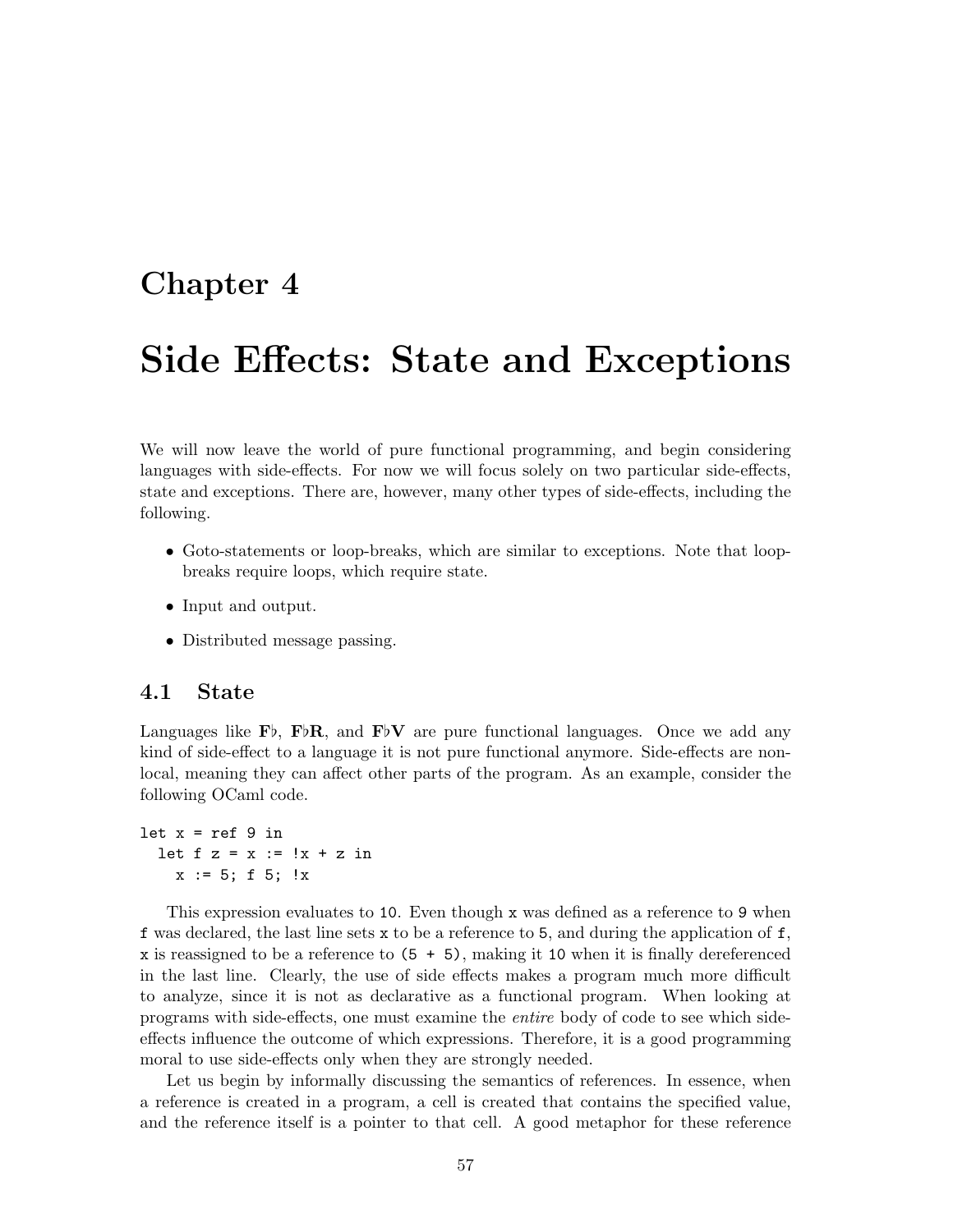

<span id="page-62-0"></span>Figure 4.1: The "junction box" view of reference cells.

cells is to think of each one as a junction box. Then, each assignment is a path into the junction, and each read, or dereference, is a path going out of the junction. The reference cell, or junction, sits to the side of the program, and allows distant parts of the program to communicate with one another. This "distant communication" can be a useful programming paradigm, but again it should be used sparingly. Figure [4.1](#page-62-0) illustrates this metaphor.

In the world of C++ and Java, non-const (or non-final) global variables are the most notorious form of reference. While globals make it easy to do certain tasks, they generally make programs difficult to debug, since they can be altered anywhere in the code.

#### 4.1.1 The F $\beta$ S Language

Adding state to our language involves making significant modifications to the pure functional languages that we've looked at so far. Therefore, we will spend a bit of time developing a solid operational semantics for our state-based language before looking at the interpreter. We will define a language  $\mathbf{F} \flat \mathbf{S}$ :  $\mathbf{F} \flat$  with state.

The most significant departure from the pure functional operational semantics we have looked at so far is that the evaluation relation  $e \Rightarrow v$  is not sufficient to capture the semantics of a state-based language. The evaluation of an expression can now produce side-effects, and our  $\Rightarrow$  rule needs to incorporate this somehow. Specifically, we will need to have someplace to record all these side-effects: a store. In C, a store is a stack and a heap, and memory locations are referenced by their addresses. When we are writing our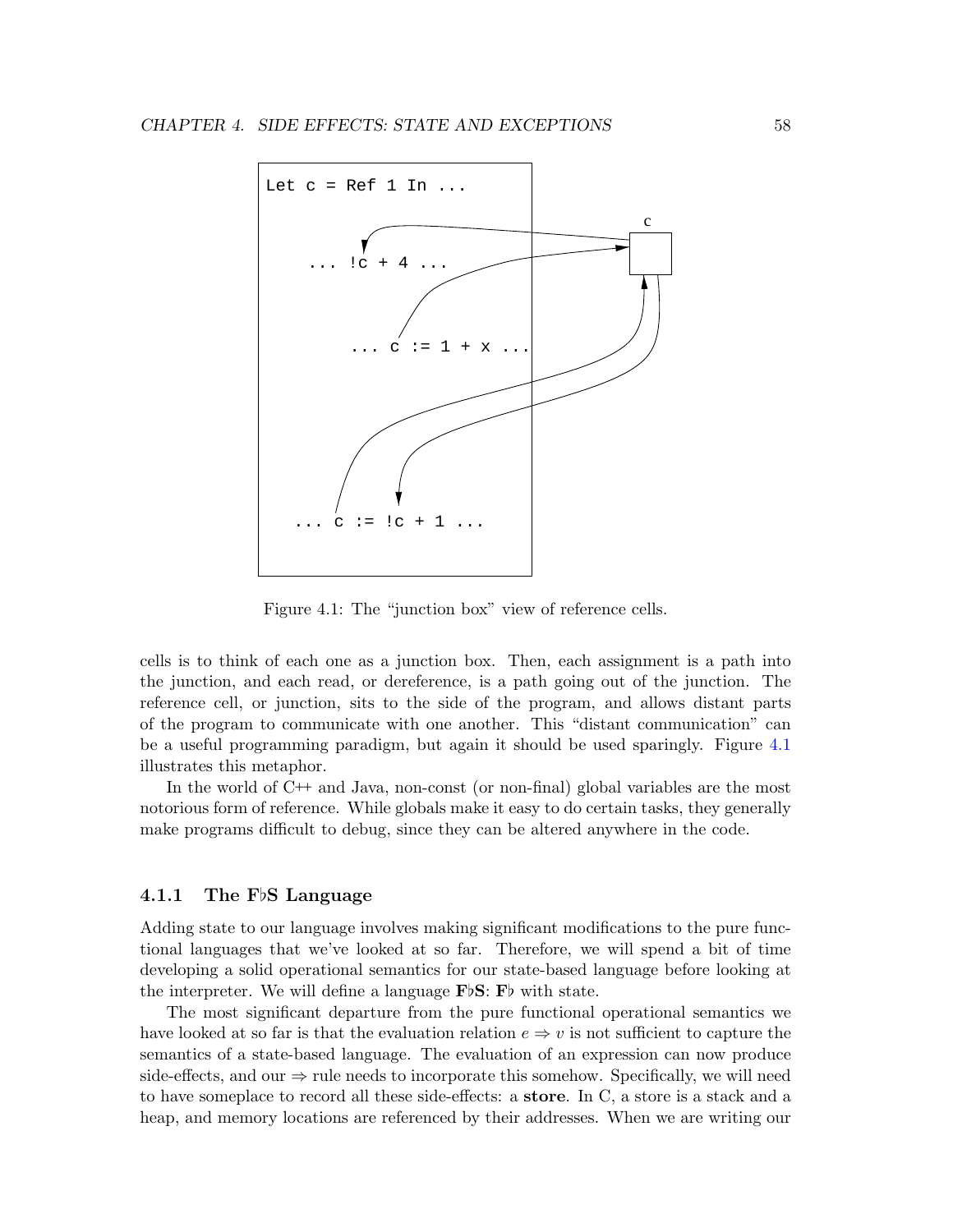interpreter, we will only have access to the heap, so we will need to create an abstract store in which to record side-effects.

#### **Definition 4.1** (Store). A store is a finite map  $c \mapsto v$  of cell names to values.

Cell names are an abstract representation of a memory location. A store is therefore an abstraction of a runtime heap. The C heap is a low-level realization of a store where the cell names are simply numerical memory addresses. A store is also known as a dictionary from a data-structures perspective. We write  $Dom(S)$  to refer the domain of this finite map, that is, the set of all cells that it maps.

Let us begin by extending the concrete syntax of  $\mathbf{F}$  to include  $\mathbf{F}$  expressions. The additions are as follows.

- Referencing, Ref  $e$ .
- Assignment,  $e := e'$ .
- Dereferencing, *!e.*
- Cell names,  $c$ .

We need cell names because Ref  $5$  needs to evaluate to a location,  $c$ , in the store. Because cell names refer to locations in the heap, and the heap is initially empty, programs have no cell names when the execution begins.

Although not part of the  $\text{F} \triangleright \text{S}$  syntax, we will need a notation to represent operations on the store. We write  $S\{c \mapsto v\}$  to indicate the store S extended or modified to contain the mapping  $c \mapsto v$ . We write  $S(c)$  to denote the value of cell c in store S.

Now that we have developed the notion of a store, we can define a satisfactory evaluation relation for  $\mathbf{F}\flat\mathbf{S}$ . Evaluation is written as follows.

$$
\langle e, S_0 \rangle \Rightarrow \langle v, S \rangle,
$$

where at the start of computation,  $S_0$  is initially empty, and where S is the final store when computation terminates. In the process of evaluation, cells,  $c$ , will begin to appear in the program syntax, as references to memory locations. Cells are values since they do not need to be evaluated, so the value space of  $\mathbf{F}\flat\mathbf{S}$  also includes cells, c.

#### Evaluation Rules for  $F\nmid S$

Finally, we are ready to write the evaluation rules for  $F\flat S$ . We will need to modify all of the F<sub>b</sub> rules with the store in mind (recall that our evaluation rule is now  $\langle e, S_0 \rangle \Rightarrow \langle v, S \rangle$ , not simply  $e \Rightarrow v$ ). We do this by **threading** the store along the flow of control. Doing this introduces a great deal more dependency between the rules, even the ones that do not directly manipulate the store. We will rewrite the function application rule for  $F\flat S$ to illustrate the types of changes that are needed in the other rules.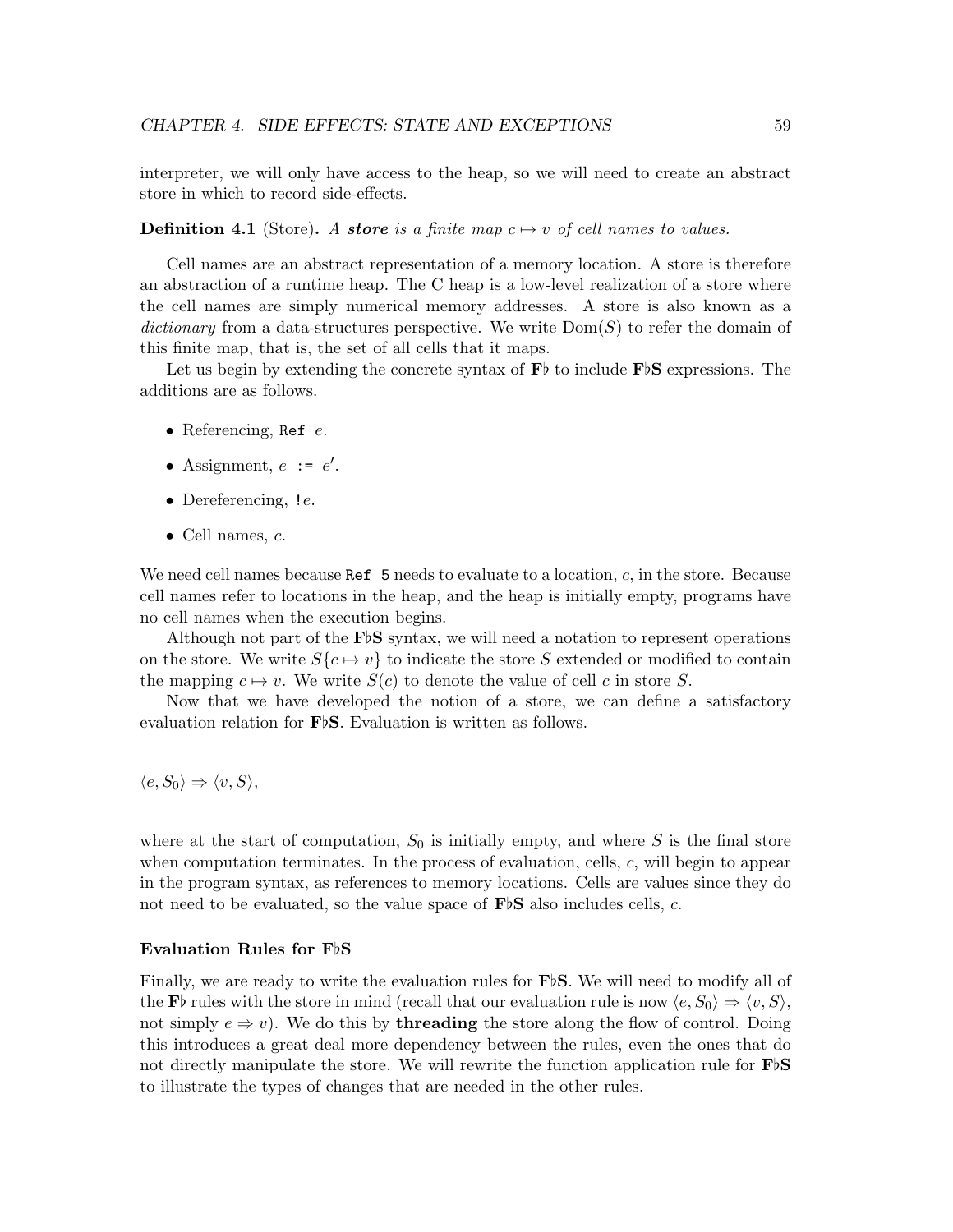(Function Application)  $\langle e_1, S_1\rangle \Rightarrow \langle \text{Function } x \Rightarrow e, S_2\rangle, \quad \langle e_2, S_2\rangle \Rightarrow \langle v_2, S_3\rangle, \quad \langle e[v_2/x], S_3\rangle \Rightarrow \langle v, S_4\rangle$  $\langle e_1 \ e_2, S_1 \rangle \Rightarrow \langle v, S_4 \rangle$ 

Note how the store here is threaded through the different evaluations, showing how changes in the store in one place propagate to the store in other places, and in a fixed order that reflects the indented evaluation order. The rules for our new memory operations are as follows.

(Reference Creation) 
$$
\langle e, S_1 \rangle \Rightarrow \langle v, S_2 \rangle
$$
  
\n $\langle \text{Ref } e, S_1 \rangle \Rightarrow \langle c, S_2 \{c \mapsto v\} \rangle$ , for  $c \notin \text{Dom}(S_2)$   
\n(Decreence)  $\langle e, S_1 \rangle \Rightarrow \langle c, S_2 \rangle$   
\n $\langle 1e, S_1 \rangle \Rightarrow \langle v, S_2 \rangle$ , where  $S_2(c) = v$   
\n(Assignment)  $\frac{\langle e_1, S_1 \rangle \Rightarrow \langle c, S_2 \rangle, \langle e_2, S_2 \rangle \Rightarrow \langle v, S_3 \rangle}{\langle e_1 := e_2, S_1 \rangle \Rightarrow \langle v, S_3 \{c \mapsto v\} \rangle}$ 

These rules can be tricky to evaluate because the store needs to be kept up to date at all points in the evaluation. Let us look at a few example expressions to get a feel for how this works.

#### Example 4.1.

```
!(!(Ref Ref 5)) + 4
\langle \texttt{!} (\texttt{Ref Ref 5)}) + 4 \rangle, \{\} \rangle \Rightarrow \langle 9, \{c_1 \mapsto 5, c_2 \mapsto c_1\} \rangle, \text{ because}\langle!(!(Ref Ref 5)), {}\rightarrow \langle 5, \{c_1 \mapsto 5, c_2 \mapsto c_1\}\rangle, because
               \langle!(Ref Ref 5), {}i \Rightarrow \langle c_1, \{c_1 \mapsto 5, c_2 \mapsto c_1\} \rangle, because
                       \langle \text{Ref } \text{Ref } 5, \{\} \rangle \Rightarrow \langle c_2, \{c_1 \mapsto 5, c_2 \mapsto c_1\} \rangle, because
                               \langle \text{Ref } 5, \{\} \rangle \Rightarrow \langle c_1, \{c_1 \mapsto 5\} \rangle
```
### Example 4.2.

```
(Function y \rightarrow If !y = 0 Then y Else 0) Ref 7
\langle(Function y -> ...) Ref 7, {}\ \Rightarrow \langle 0, \{c_1 \mapsto 7\} \rangle, because
       \langle \text{Ref } 7, {\{\}\rangle \Rightarrow \langle c_1, {\{c_1 \mapsto 7\}\rangle}, \text{ and}\langle (If \ y = 0 \ Then y Else 0)[c_1/y], \{c_1 \mapsto 7\}\rangle \Rightarrow\langle 0, \{c_1 \mapsto 7\}\rangle, because
              \langle !c_1 = 0, \{c_1 \mapsto 7\}\rangle \Rightarrow \langle \texttt{False}, \{c_1 \mapsto 7\}\rangle, because
                     \langle!c_1, \{c_1 \mapsto 7\}\rangle \Rightarrow \langle 7, \{c_1 \mapsto 7\}\rangle
```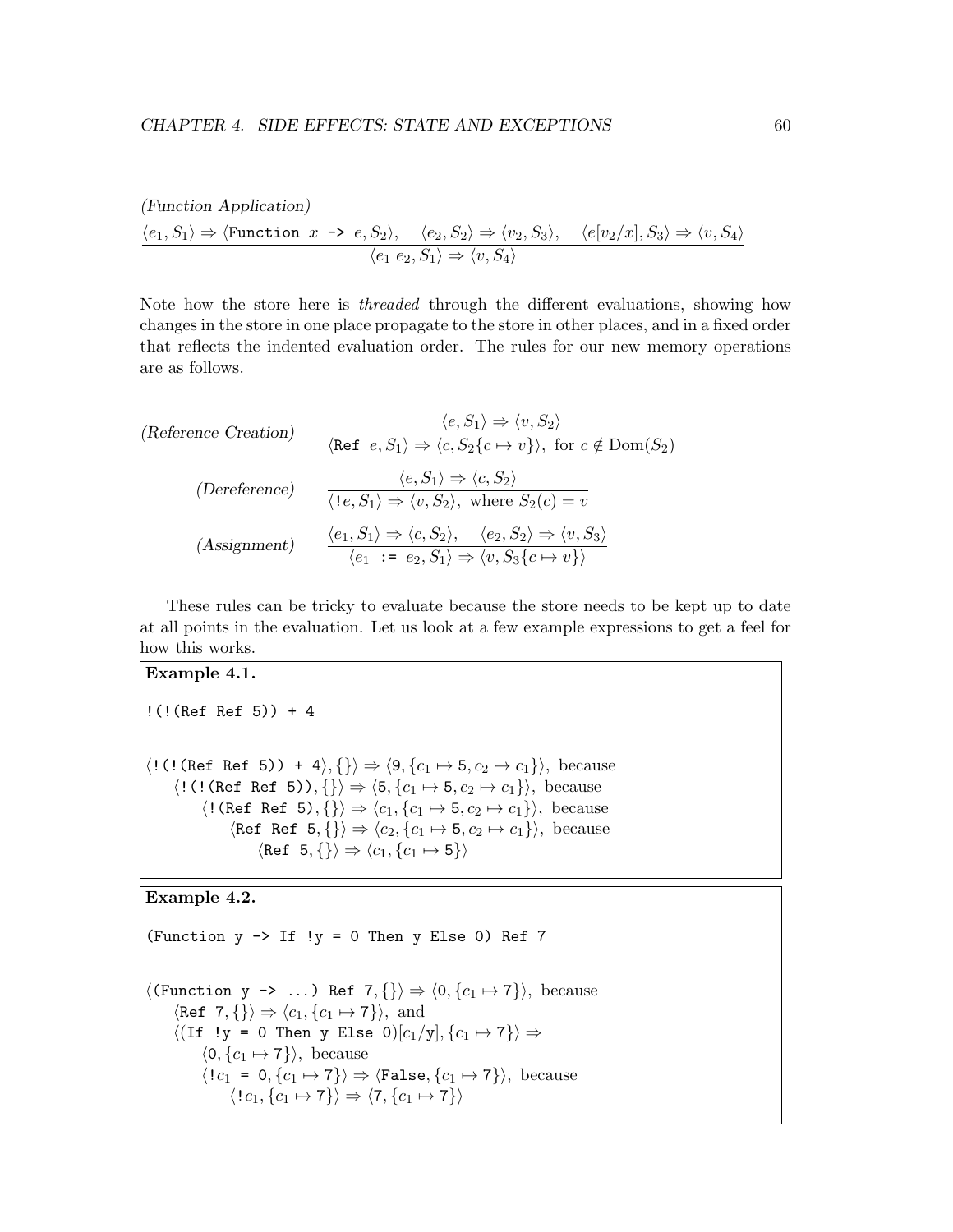#### FbS Interpreters

Just as we had to modify the evaluation relation in our  $\mathbf{F} \flat \mathbf{S}$  operational semantics to support state, writing a  $\text{F}^{\flat}S$  interpreter will also require some additional work. There are two obvious approaches to take, and we will treat them both below. The first approach involves mimicking the operational semantics and defining evaluation on an expression and a store together. This approach yields a *functional* interpreter in which  $eval(e, S_0)$ for expression e and initial state  $S_0$  returns the tuple  $(v, S)$ , where v is the resulting value and  $S$  is the final state.

The second and more efficient design involves keeping track of state in a global, mutable dictionary structure. This is generally how real implementations work. This approach results in more familiar evaluation semantics, namely eval  $e$  returns v. Obviously such an interpreter is no longer functional, but rather, imperative. We would like such an interpreter to faithfully implement the operational semantics of  $\mathbf{F}\flat\mathbf{S}$ , and thus we would ideally want a theorem that states that this approach is equivalent to the first approach. Proving such a theorem would be difficult, however, mainly because our proof would rely on the operational semantics of OCaml, or whatever implementation language we chose. We will therefore take it on good faith that the two approaches are indeed equivalent.

**The Functional Interpreter** The functional interpreter implements a *stateful* language in a functional way. It threads the state through the evaluation, just as we did when we defined our operational semantics. Imperative style programming can be "hacked" into a functional style by threading the state along, and there are regular methods for threading state through any functional programs, namely monads. The threading approach to modeling state functionally was first employed by Strachey in the late 1960's [\[22\]](#page-160-2). Note that an operational semantics is always pure functional, since mathematics is always purely functional.

To implement the functional interpreter, we model the store using a finite mapping of integer keys to values. The skeleton of the implementation is presented below.

```
(* Declare all the expr, etc types globally for convenience. *)
(* The store functionality is a separate module. *)
module type STORE =
  sig
   (* \ldots *)end
(* The Store structure implements a (functional) store. A simple
 * implementation could be via a list of pairs such as
 *
 * [((Cell 2),(Int 4)); ((Cell 3),Plus((Int 5),(Int 4))); ... ]
 *)
module Store : STORE =
```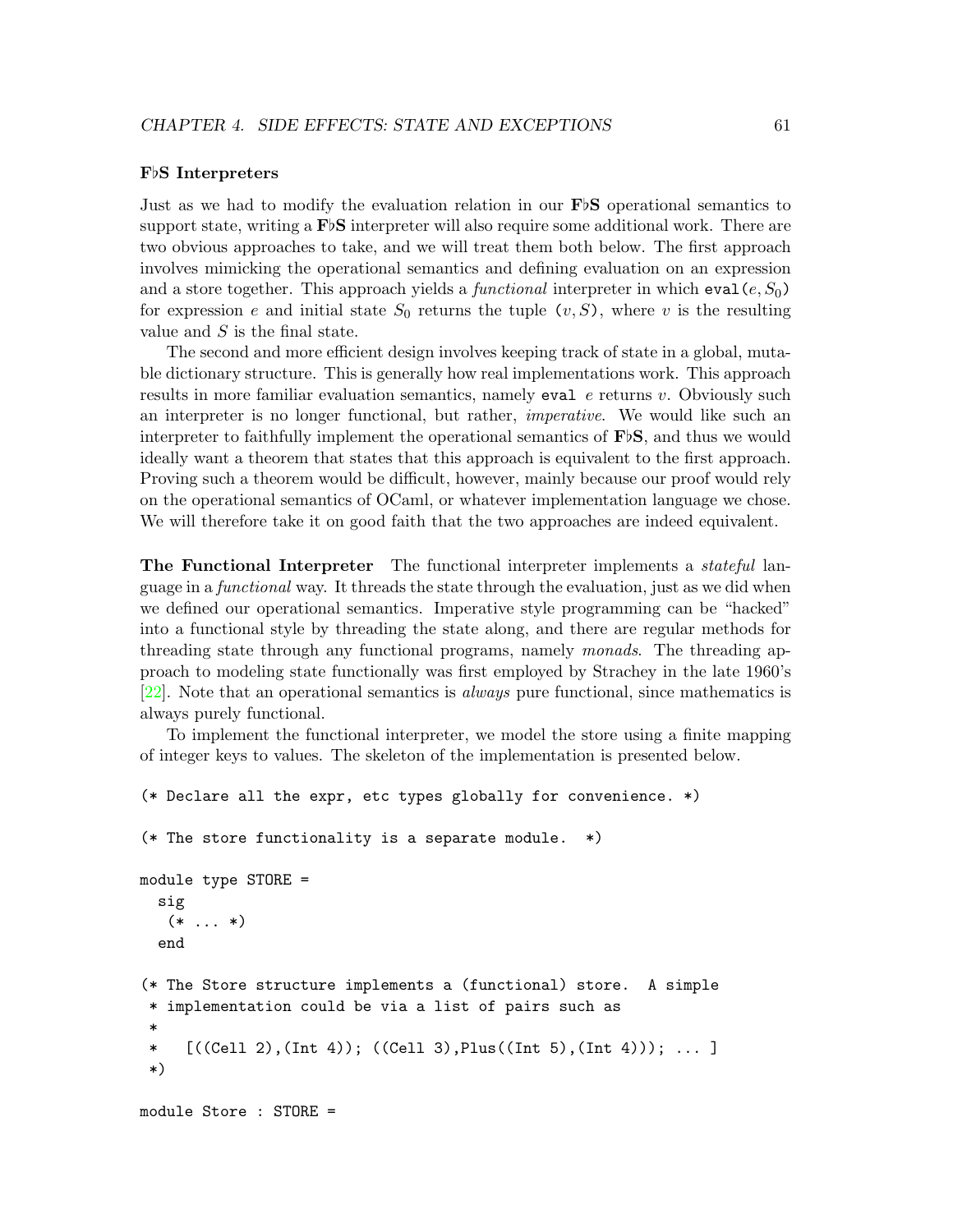```
type store = (* \dots *)struct
  let empty = (* initial empty store *)let fresh = (* returns a fresh Cell name *)let count = ref 0 infunction () \rightarrow ( count := !count + 1; Cell(!count) )
  (* Note: this is not purely functional! It is quite
   * difficult to make fresh purely functional.
   *)
(* Look up value of cell c in store s *)
   let lookup (s, c) = (* ... *)(* Add or modify cell c to point to value v in the store s.
 * Return the new store.
 *)
   let \text{modify}(s, c, v) = (* \dots *)end
(* The evaluator is then a functor taking a store module *)
module FbSEvalFunctor =
  functor (Store : STORE) ->
  struct
    (* \ldots *)let eval (e,s) = match e with
      (Int n) \rightarrow ((Int n),s) (* values don't modify store *)
    | Plus(e,e') \rightarrowlet (int n, s') = eval(e, s) in
        let (int n', s'') = eval(e', s') in
        (int (n+n'), s'')(* Other cases such as application use a similar store
 * threading technique.
 *)
    | Ref(e) \rightarrow let (v,s') = eval(e,s) in
                 let c = Store.fresh() in
                    (c,Store.modify(s',c,v))
    | Get(e) \rightarrow let (Cell(n),s') = eval(e,s) in
      (Store.lookup(Cell(n)),s')
    | Set(e,e') -> (* exercise *)
```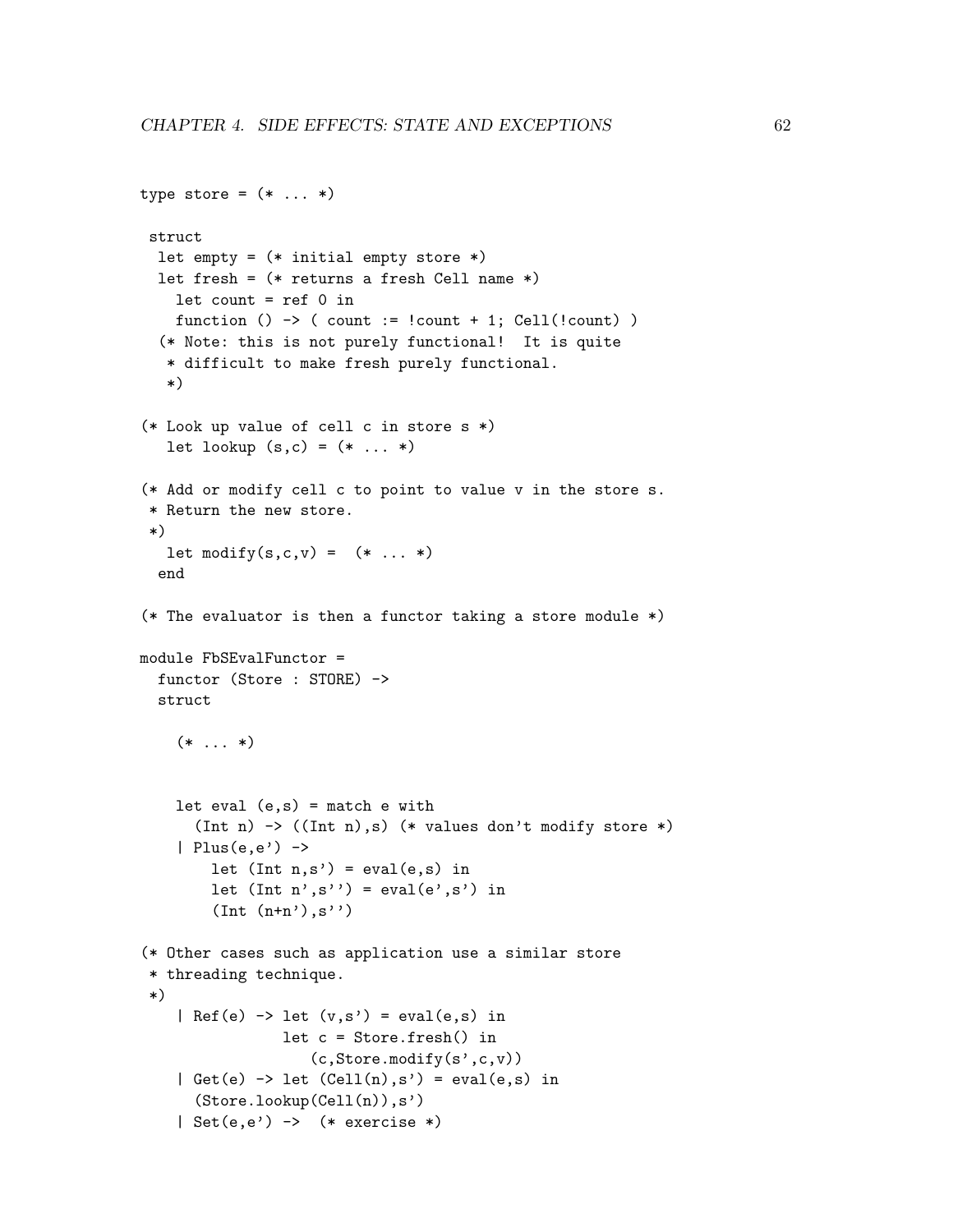#### end

module FbSEval = FbSEvalFunctor(Store)

The Imperative Interpreter The stateful, imperative  $F\flat S$  interpreter is more efficient than its functional counterpart, because no threading is needed. In the imperative interpreter, we represent the store as a dictionary structure (similar to Java's HashMap class or the  $C++$  STL map template). The eval function needs no extra store parameter, provided that it has a reference to the global dictionary. Non-store-related rules such as Plus and Minus are completely ignorant of the store. Only the direct store evaluation rules, Ref, Set, and Get actually extend, update, or query the store. A good evaluator would also periodically garbage collect, or remove unneeded store elements. Garbage collection is discussed briefly in Section [4.1.4.](#page-69-0) The implementation of the stateful interpreter is left as an exercise to the reader.

#### <span id="page-67-1"></span>Side-Effecting Operators

Now that we have a mutable store, our code has properties beyond the value that is returned, namely, side-effects. Operators such as sequencing (;), and While- and For loops now become relevant. These syntactic concepts are easily defined as macros, so we will not add them to the official  $\mathbf{F}\triangleright\mathbf{S}$  syntax. The macro definitions are as follows.

 $e_1$ ;  $e_2$  = (Function x ->  $e_2$ )  $e_1$ While  $e$  Do  $e' =$  Let Rec f  $x =$  If  $e$  Then f  $e'$  Else O In f O

Exercise 4.1. Why are sequencing and loop operations irrelevant in pure functional languages like  $\mathbf{F}$ <sup>2</sup>?

#### 4.1.2 Cyclical Stores

An interesting phenomenon is possible with stateful languages. It is possible to make a cyclical store, that is, a cell whose contents are a pointer to itself. Creating a cyclic store is quite easy:

Let  $x = \text{Ref } 0$  in  $x := x$ 

This is the simplest possible store cycle, where a cell directly points to itself. This type of store is illustrated in Figure [4.2.](#page-68-0)

<span id="page-67-0"></span>Exercise 4.2. In the above example, what does !!!!!!!! x return? Can a store cycle like the one above be written in OCaml? Why or why not? (Hint: What is the type of such an expression?)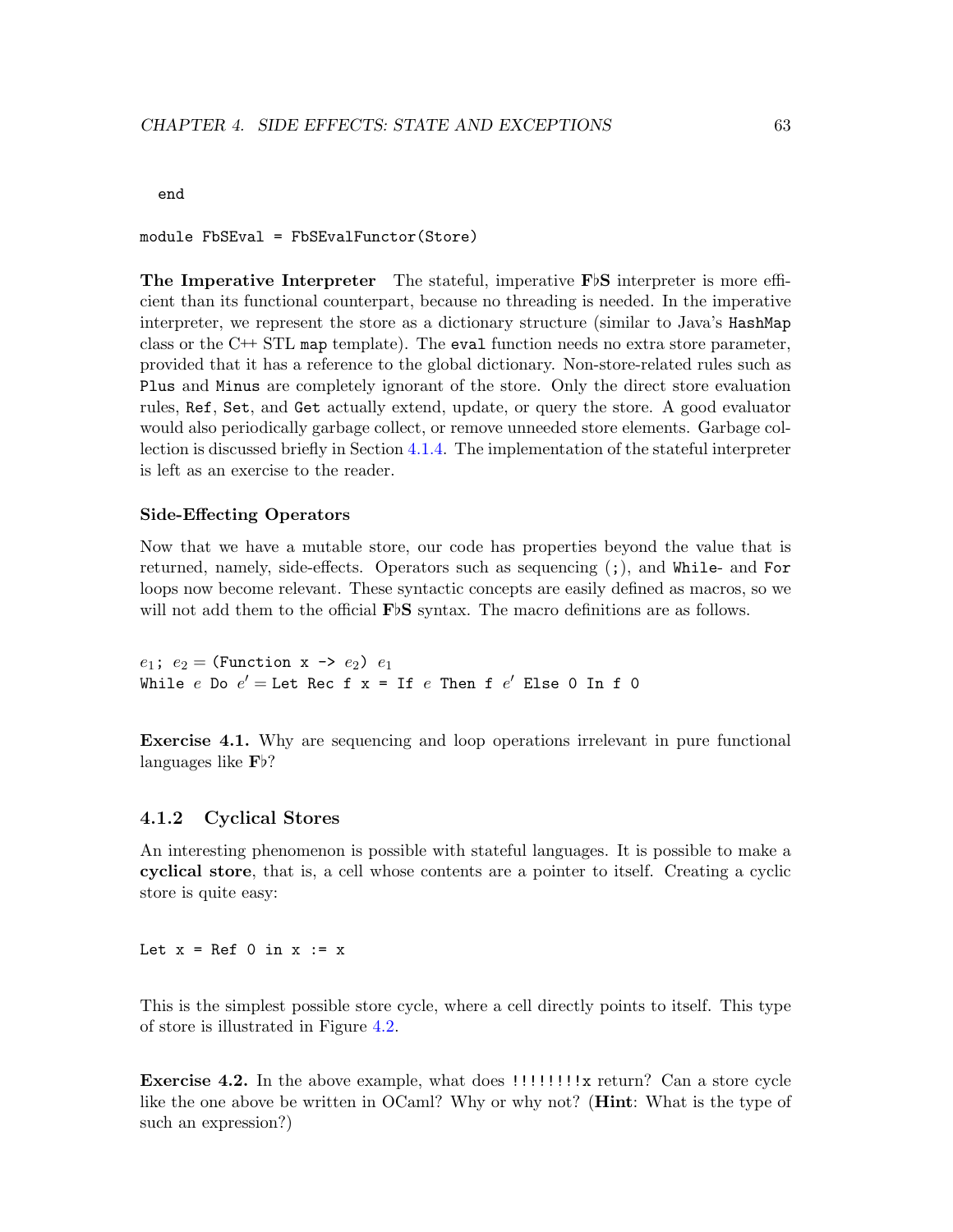

<span id="page-68-0"></span>Figure 4.2: A simple cycle.

A more subtle form of a store cycle is when a function is placed in the cell, and the body of the function refers to that cell. Consider the following example.

```
Let c = \text{Ref } 0 In
   c := (Function x \to If x = 0 Then 0 Else 1 + lc(x-1));
!c(10)
```
Cell c contains a function, which, in turn, refers to c. In other words, the function has a reference to itself, and can apply itself, giving us recursion. This form of recursion is known as tying the knot, and is the method used by most compilers to implement recursion. A similar technique is used to make objects self-aware, although  $C \rightarrow$  explicitly passes self, and is more like the Y -combinator.

Exercise 4.3. Tying the knot can be written in OCaml, but not directly as above. How must the reference be declared for this to work? Why can we create this sort of cyclic store, but not the sort described in Exercise [4.2?](#page-67-0)

**Interact with FbSR.** Let's write a recursive multiplication function in FbSR, first using Let Rec, and then by tying the knot.

```
# Let Rec mult x = Function y \rightarrowIf x = 0 Then
      0
    Else
      y + mult (x - 1) y Inmult 8 9;;
==> 72
```
Now we'll use tying the knot. Because  $\text{F} \text{S} \text{R}$  does not include a sequencing operation, we use the encoding presented in Section [4.1.1.](#page-67-1)

```
# Let mult = Ref 0 In
  (Function dummy -> (!mult) 9 8)
    (mult := (Function x \rightarrow Function y \rightarrowIf x = 0 Then
          \overline{O}Else
          y + (1mult) (x - 1) y);;
== 72
```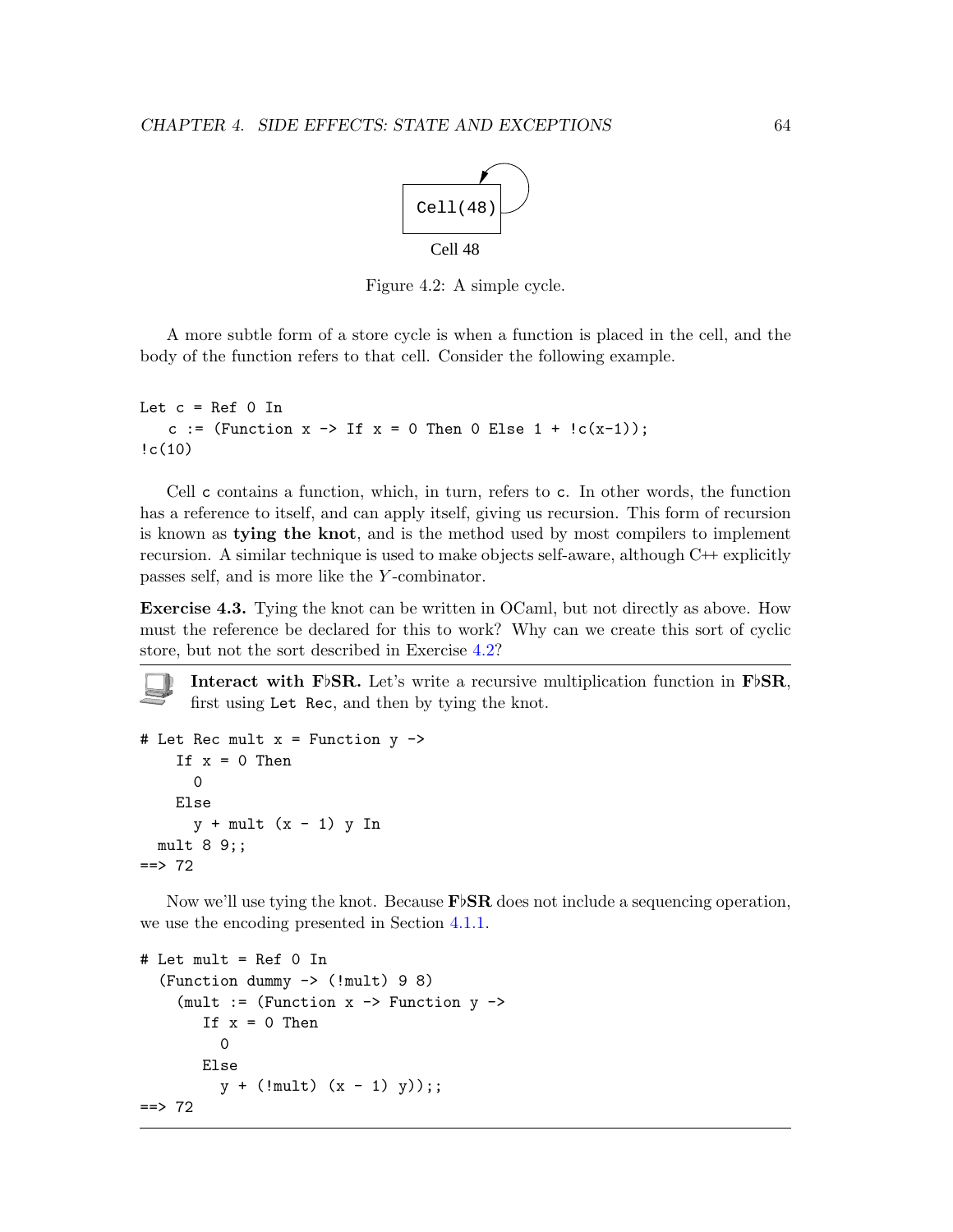#### 4.1.3 The "Normal" Kind of State

Languages like C++, Java, and Scheme have a different form for expressing mutation. There is no need for an explicit dereference (!) operator to get the value of a cell. This form of mutation is more difficult to capture in an interpreter, because variables mean something different depending on whether they are on the left or right side of an assignment operator. An l-value occurs on the left side of the assignment, and represents a memory location. An r-value to the right of an assignment, or elsewhere in the code, and represents an actual value.

Consider the  $C/C+$ /Java assignment statement  $x = x + 1$ . The x on the left of the assignment is an l-value, and the  $x$  in  $x + 1$  is an r-value. In OCaml, we would write a similar expression as  $x := x + 1$ . Thus, OCaml is explicit in which is being referred to, the cell or the value. For a Java l-value, the cell is needed to perform the store operation, and for a Java r-value, the *value* of the cell is needed, which is why, in OCaml, we must write !x.

l-values and r-values are distinct. Some expressions may be both l-values and rvalues, such as x and  $x[3]$ . Other values may only be r-values, such as 5,  $(0 == 1)$ , and sin(3.14159). Therefore, l-values and r-values are expressed differently in the language grammar, specifically, l-values are a subset of r-values. There are some shortcomings to such languages. For example, in OCaml we can say  $f(3) := 1$ , which assigns the value 1 to the cell returned by the function f. Expressions of this sort are invalid in Java, because  $f(3)$  is not an l-value. We could revise the FbS grammar to use this more restrictive notion, where l-values must only be variables, in the following way:

## type expr = ... | Get of expr | Set of ident \* expr | Ref of expr

For the variable on the left side of the assignment, we would need the address, and not the contents, of the variable.

A final issue with the standard notion of state in C and C++ is the problem of uninitialized variables. Because variables are not required to be initialized, runtime errors due to these uninitialized variables are possible. Note that the Ref syntax of  $F\flat S$ and OCaml requires that the variable be explicitly initialized as part of its declaration.

#### <span id="page-69-0"></span>4.1.4 Automatic Garbage Collection

Memory that is allocated may also, at some point, be freed. In C and C<sup>++</sup>, this is done explicitly with free() and delete() respectively. However, Java, OCaml, Smalltalk, Scheme, and Lisp, to name a few, support the automated freeing of unused memory through a garbage collector.

Garbage collection is a large area of research (see  $\left[23\right]$  for a survey), but we will briefly sketch out what an implementation looks like.

First, something triggers the garbage collector. Generally, the trigger is that the store is getting too full. In Java, the garbage collector may be explicitly invoked by the method System.gc(). When the garbage collector is invoked, evaluation is suspended until the garbage collector has completed. The garbage collector proceeds to scan through the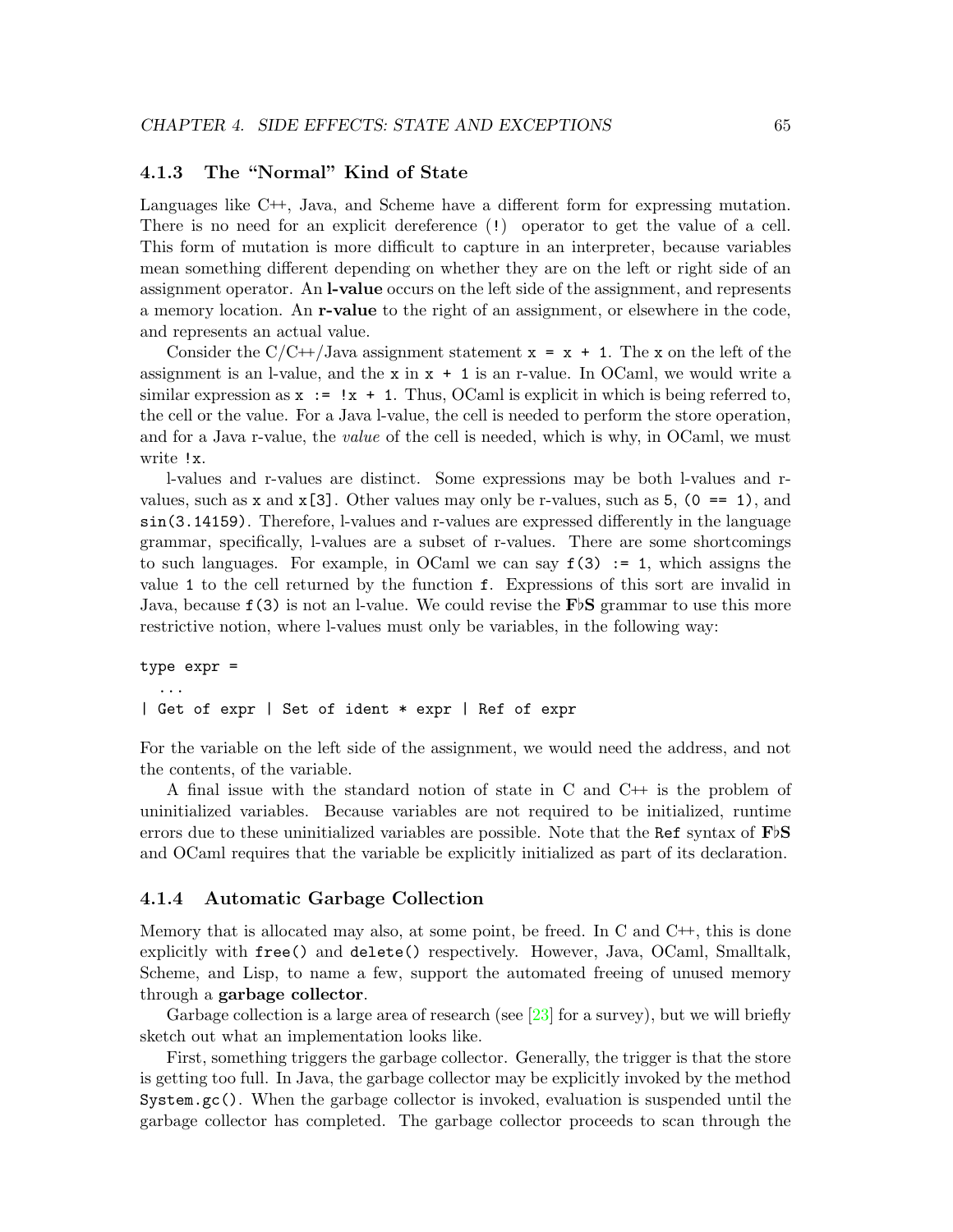current computation to find cells that are directly used. The set of these cells is known as the root set. Good places to look for roots are on the evaluation stack and in global variable locations.

Once the root set is established, the garbage collector marks all cells not in the root set as initially free. Then, it recursively traverses the memory graph starting at the root set, and marks cells that are reachable from the root set as not free, thus at the end of the traversal, all cells that are in a different connected component from any of the cells in the root set are marked free, and these cells may be reused. There are many different ways to reuse memory, but we will not go into detail here.

## 4.2 Environment-Based Interpreters

Now that we have discussed stateful languages, we are going to briefly touch on some efficiency issues with the way we have been defining interpreters. We will focus on eliminating explicit substitutions in function application.

A "low-level" interpreter would never duplicate the function argument for each variable usage. The problem with doing so is that it can severely increase the size of the data that must be maintained by the interpreter. Consider an expression in the following form.

(Function  $x \rightarrow x \times x$ ) (whopping expr)

This expression is evaluated by computing

(whopping expr)(whopping expr)(whopping expr),

tripling the size of the data.

In order to solve this problem, we define an explicit environment interpreter. In an explicit environment interpreter, instead of doing direct variable substitution, we keep track of each variable's value in a runtime environment. The runtime environment is simply a mapping of variables to values. We write environments as  $\{x_1 \mapsto v_1, x_2 \mapsto v_2\}$ , to mean that variable  $x_1$  maps to value  $v_1$  and variable  $x_2$  maps to value  $v_2$ .

Now, to compute

(Function  $x \rightarrow x \times x$ ) (whopping expr)

the interpreter computes  $(x \times x)$  in the environment  $\{x \mapsto$  whopping expr}.

Technically, even the simple substituting interpreters we've looked at don't really make three copies of the data. Rather, they maintain a single copy of the data and three pointers to it. This is because immutable data can always be passed by reference since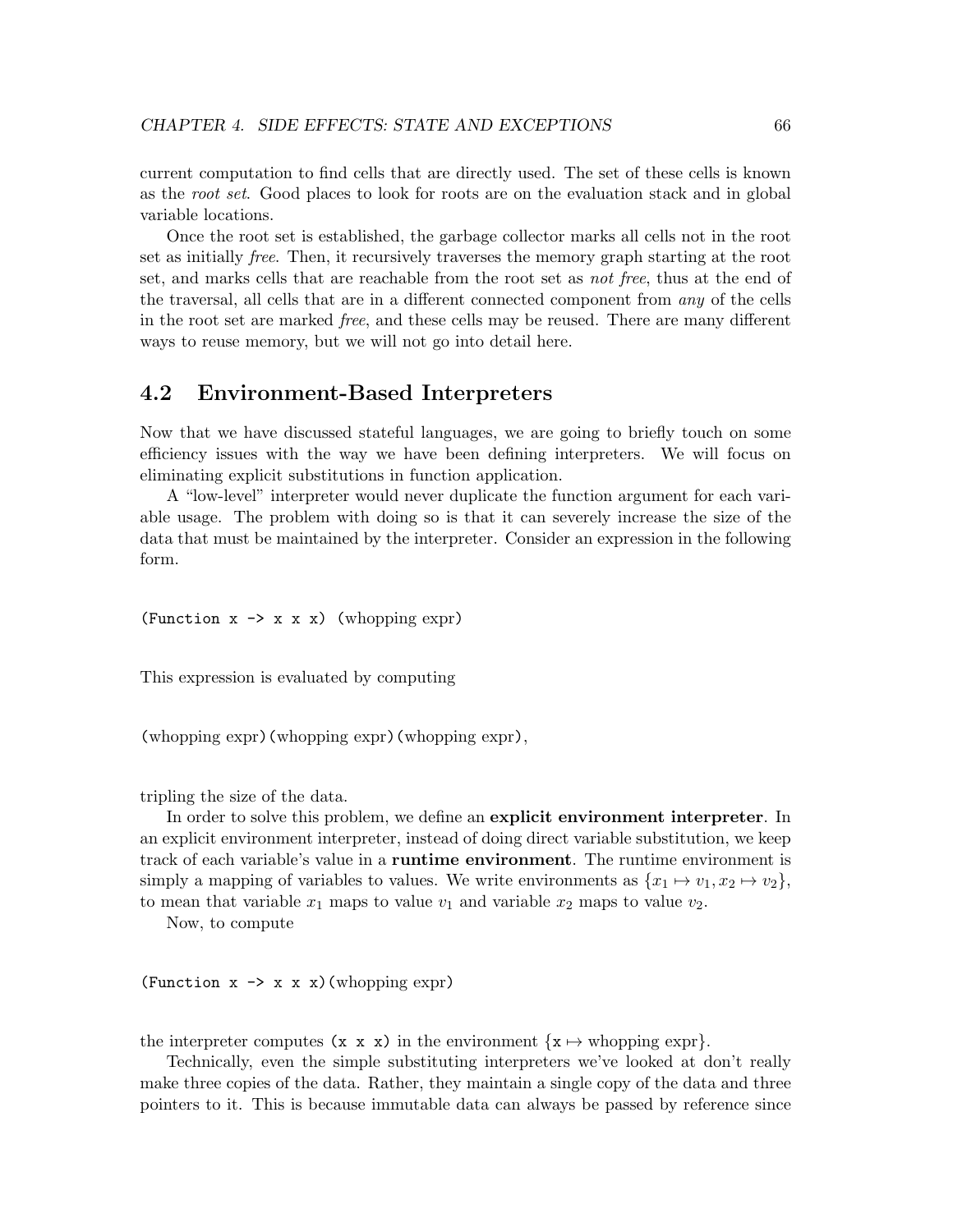it never changes. However, in a compiler the code can't be copied around like this, so a scheme like the one presented above is necessary.

There is a possibility for some anomalies with this approach, however. Specifically, there is a problem when a function is returned as the result of another function application, and the returned function has local variables in it. Consider the following example.

 $f =$  Function x  $\rightarrow$  If x = 0 Then Function  $y \rightarrow y$ Else Function  $y \rightarrow x + y$ 

When  $f(3)$  is computed, the environment binds x to 3 while the body is computed, so the result returned is

Function  $y \rightarrow x + y$ ,

but it would be a mistake to simply return this as the correct value, because we would lose the fact that x was bound to 3. The solution is that when a function value is returned, the *closure* of that function is returned.

**Definition 4.2** (Closure). A **closure** is a function along with an environment, such that all free values in the function body are bound to values in the environment.

For the case above, the correct value to return is the closure

(Function y  $\rightarrow$  x + y, {x  $\rightarrow$  3})

**Theorem 4.1.** A substitution-based interpreter and an explicit environment interpreter for  $\mathbf{F}$  are equivalent: all  $\mathbf{F}$  programs either terminate on both interpreters or compute forever on both interpreters.

This closure view of function values is critical when writing a compiler, since compiler's should not be doing substitutions of code on the fly. Compilers are discussed in Chapter [8.](#page-137-0)

## 4.3 The FbSR Language

We can now define the FbSR language. FbSR is the call-by-value language that included the basic features of  $\mathbf{F}$ , and is extended to include records ( $\mathbf{F} \flat \mathbf{R}$ ), and state ( $\mathbf{F} \flat \mathbf{S}$ ).

In Section [4.4](#page-76-0) and Chapters [5](#page-82-0) and [6,](#page-102-0) we will study the language features missing from  $\mathbf{F}\flat\mathbf{SR}$ , namely objects, exceptions, and types. In Chapter [8,](#page-137-0) we will discuss translations for  $\mathbf{F}$ <sub>b</sub> $\mathbf{S}$ R, but will not include these other language features. The abstract syntax type for  $\mathbf{F} \flat \mathbf{S} \mathbf{R}$  is as follows.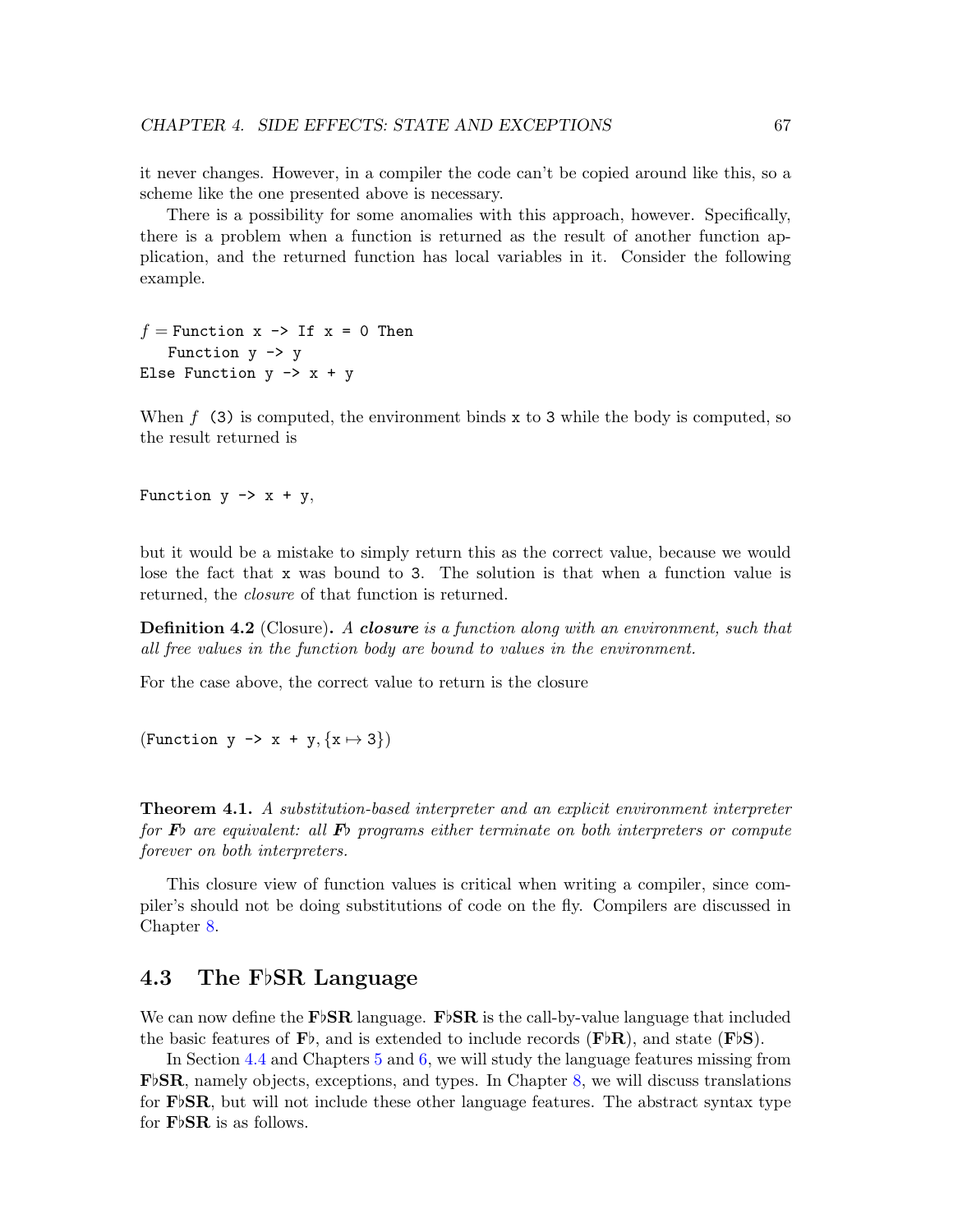```
type label = Lab of string
type ident = Ident of string
type expr =
   Var of ident | Function of ident * expr | Appl of expr * expr |
   LetRec of ident * ident * expr * expr | Plus of expr * expr |
   Minus of expr * expr | Equal of expr * expr |
   And of expr * expr | Or of expr * expr | Not of expr |
   If of expr * expr * expr | Int of int | Bool of bool |
   Ref of expr | Set of expr * expr | Get of expr | Cell of int |
   Record of (label * expr) list | Select of label * expr |
   Let of ident * expr * expr
type fbtype =
   TInt | TBool | TArrow of fbtype * fbtype | TVar of string |
   TRecord of (label * fbtype) list | TCell of fbtype;;
```
In the next two sections we will look at some nontrivial "real-world" FbSR programs to illustrate the power we can get from this simple language. We begin by considering a function to calculate the factorial function, and conclude the chapter by examining an implementation of the merge sort algorithm.

#### 4.3.1 Multiplication and Factorial

The factorial function is fairly easy to represent using  $\mathbf{F} \flat \mathbf{S} \mathbf{R}$ . The main point of interest here is the encoding of multiplication using a curried Let Rec definition. This example assumes a positive integer input.

```
(*
* First we encode multiplication for positive nonnegative
* integers. Notice the currying in the Let Rec construct.
 * Multiplication is encoded in the obvious way: repeated
 * addition.
 *)
Let Rec mult x = Function y \rightarrowIf y = 0 Then
   0
 Else
    x + (mult x (y - 1)) In(*
 * Now that we have multiplication, factorial is easy to
 * define.
*)
Let Rec fact x =If x = 0 Then
```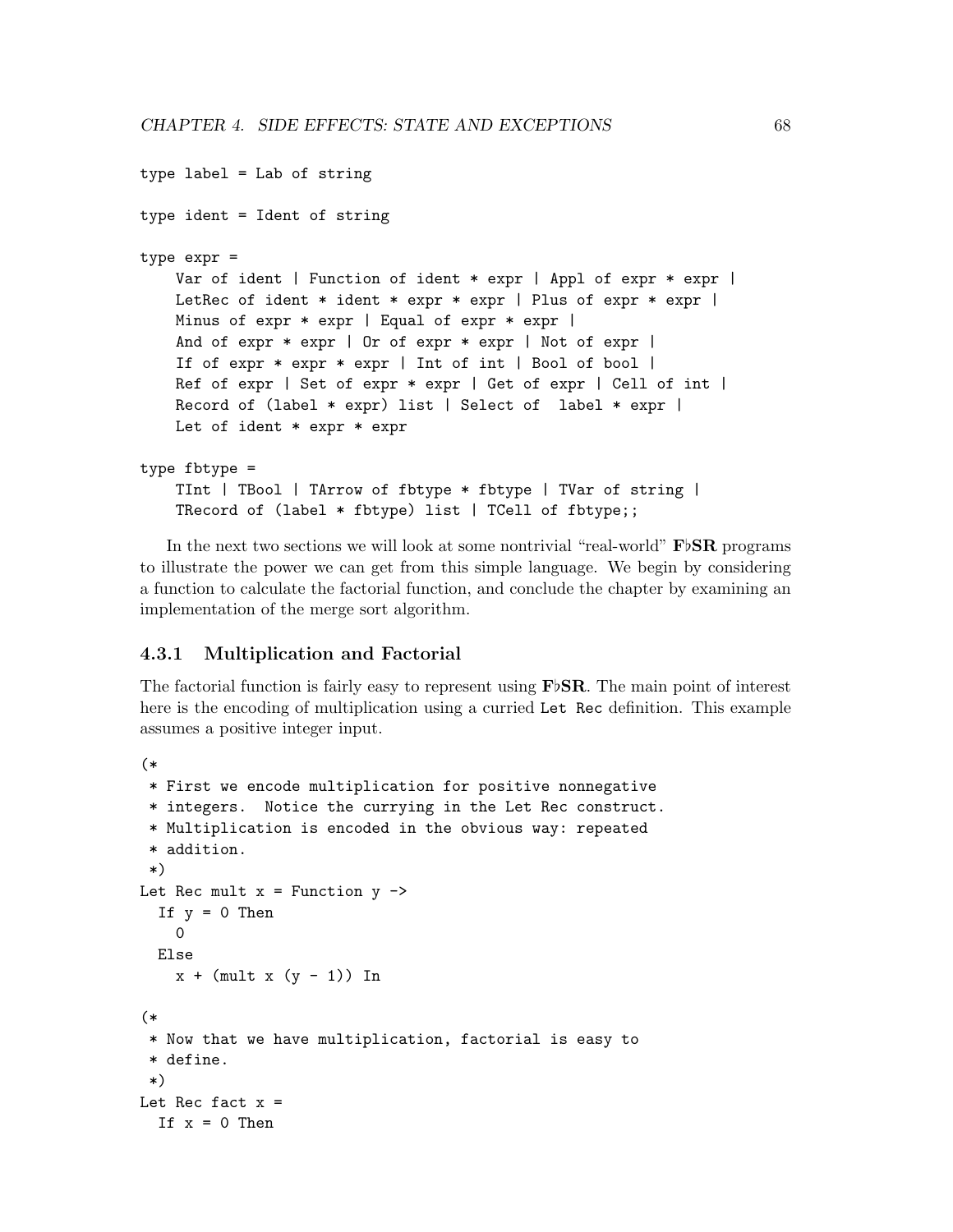```
1
Else
  mult x (fact (x - 1)) In
```
fact 7

#### 4.3.2 Merge Sort

Writing a merge sort in  $\mathbf{F} \flat \mathbf{SR}$  is a fairly comprehensive example. One of the biggest challenges is encoding integer comparisons, i.e.  $\langle , \rangle$ , etc. Let's discuss how this is accomplished before looking at the code.

First of all, given that we already have an equality test,  $=$ , encoding the  $\leq$  operation basically gives us the other standard comparison operations for free. Assuming that we have a lesseq function, the other operations can be trivially encoded as follows.

```
Let lesseq = (* real definition *) In
Let lessthan = (Function x \rightarrow Function y \rightarrow(lesseq x y) And Not (x = y)) In
Let greaterthan = (Function x \rightarrow Function y \rightarrowNot (lesseq x y)) In
Let greatereq = (Function x \rightarrow Function y \rightarrow(greaterthan x y) Or (x = y)) In ...
```
Therefore it suffices to encode lesseq. But how can we do this using only the regular **F**bSR operators? The basic idea is as follows. To test if x is less than or equal to y we compute a z such that  $x + z = y$ . If z is nonnegative, we know that x is less than or equal to y. If z is negative, we know that x is greater than y.

At first glance, we seem to have a "chicken and egg" problem here. How can we tell if  $z$  is negative if we have no comparison operator. And how do we actually compute z to begin with? One idea would be to start with  $z = 0$  and loop, incrementing z by 1 at every step, and it testing if  $x + z = y$ . If we find a z, we stop. We know that z is positive, and we conclude that x is less than or equal to y. If we don't find a z, we start at  $z = -1$  and perform a similar loop, decrementing z by 1 every step. If we find a proper value of z this way, we conclude that x is greater then y.

The flaw in the above scheme should be obvious: if  $x > y$ , the first loop will never terminate. Indeed we would need to run both loops in parallel for this idea to work! Obviously  $\mathbf{F} \flat \mathbf{SR}$  doesn't allow for parallel computation, but there is a solution along these lines. We can interleave the values of  $z$  that are tested by the two loops. That is, we can try the values  $\{0, -1, 1, -2, 2, -3, \ldots\}.$ 

The great thing about this approach is that every other value of z is negative, and we can simply pass along a boolean value to represent the sign of z. If z is nonnegative, the next iteration of the loop inverts it and subtracts 1. If  $z$  is negative, the next iteration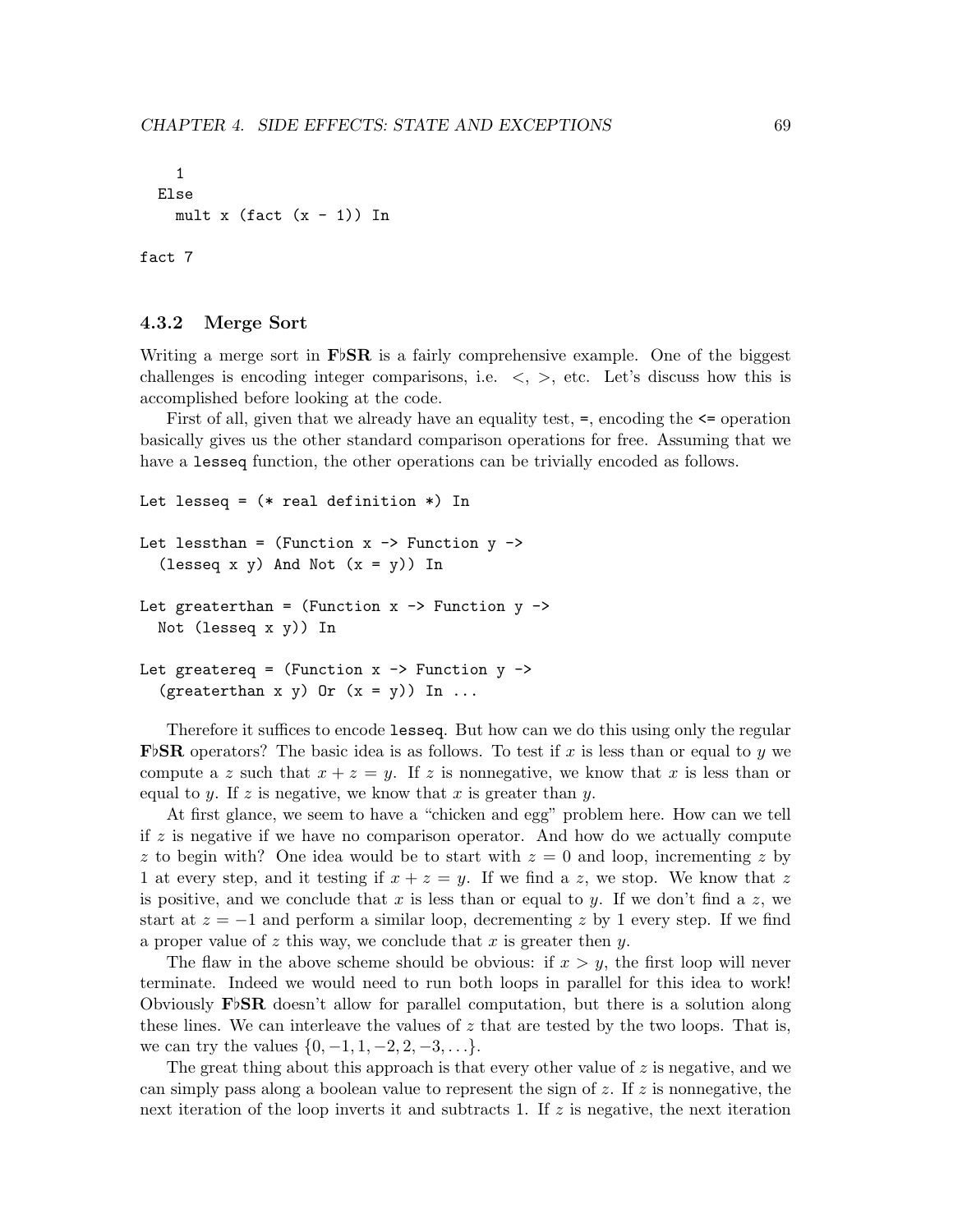simply inverts it. Note that we can invert the sign of an number  $x$  in  $\mathbf{F}\flat\mathbf{SR}$  by simply writing  $0 - x$ . Now, armed with our ideas about lesseq, let us start writing our merge sort.

```
(* We need to represent the empty list somehow. Since we
 * will need to test for it, and since equality is only
 * defined on integers, emptylist will need to be an
 * integer. We define it as -1.
 *)
Let emptylist = (0 - 1) In
(* Next, let's define some list operations, head, tail,
 * cons, and length. There encodings are straightforward,
 * and were covered in the text. Notice that we are
 * encoding lists as records, using \{1,r\} records like
 * pairs.
 *)
Let head = Function seq \rightarrow seq.1 In
Let tail = Function seq \rightarrow seq.r In
Let cons = Function elt -> Function seq -> \{l=elt; r=seq\} In
Let Rec length seq =
   If seq = emptylist Then
     0
   Else
     1 + length (seq.r) In
(* Now, we're ready to define lesseq. Notice how lesseq is
 * a wrapper function that uses le. le passes along the
 * sign of v as an argument, as discussed in the text.
 *)
Let lesseq = Function a \rightarrow Function b \rightarrowLet Rec le x =Function y \rightarrow Function v \rightarrowFunction v_is\_non-neg \rightarrowIf (x + v) = y Then
          v is non neg
        Else
           If v<sub>is</sub> non neg Then
             le x y (0 - v - 1) (Not v_is_non_neg)
          Else
             le x y (0 - v) (Not v_is_non_neg) In
```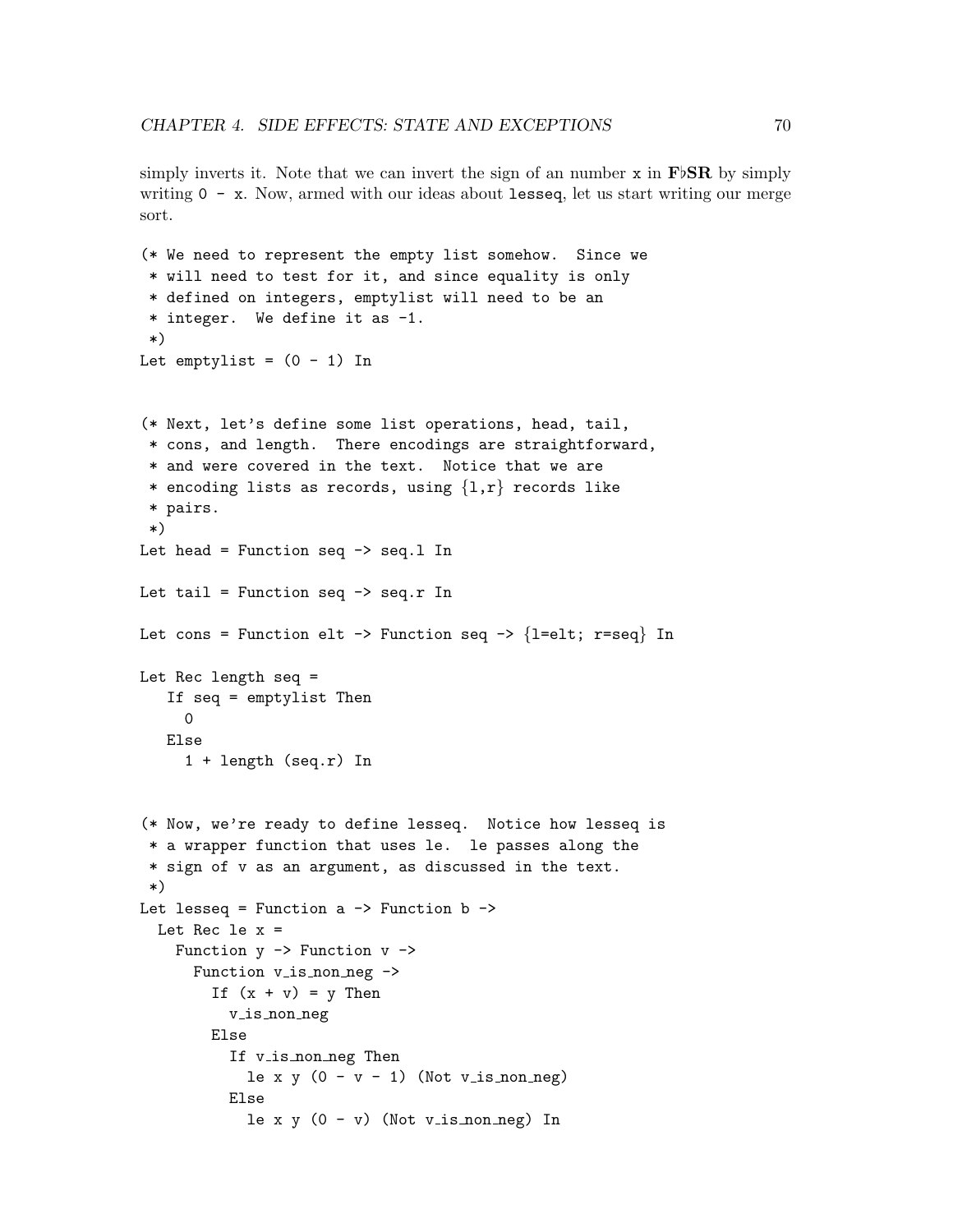le a b 0 True In

```
(* This function takes a list and splits it into nearly
 * equal halves. These halves are returned as a pair
 * (encoded as an {left, right} record).
*)
Let split = Function seq \rightarrowLet Rec splt seq1 = Function seq2 \rightarrowIf lesseq (length seq1) (length seq2) Then
      {left=seq1; right=seq2}
    Else
      splt (tail seq1) (cons (head seq1) seq2) In
  splt seq emptylist In
(* Here is where we merge two sorted lists. We scan through
* each list in parallel, chopping off the smaller of the
* two list heads and appending it to the result. This is
 * where we make use of our lesseq function.
*)
Let Rec merge seq1 = Function seq2 \rightarrowIf seq1 = emptylist Then
    seq2
 Else If seq2 = emptylist Then
    seq1
 Else
    If lesseq (head seq1) (head seq2) Then
      cons (head seq1) (merge (tail seq1) seq2)
    Else
      cons (head seq2) (merge seq1 (tail seq2)) In
(* mergesort sorts a single list by breaking it into two
* smaller lists, recursively sorting those lists, and
* merging the two back into a single list. Recall that
* the base cases of the recursion are a single element list
 * and an empty list, both of which are necessarily in
 * sorted order by definition.
*)
Let Rec mergesort seq =
 If lesseq (length seq) 1 Then
    seq
 Else
    Let halves = split seq In
    merge (mergesort (halves.left))
          (mergesort (halves.right)) In
(* Finally we call mergesort on an actual list. Notice the
```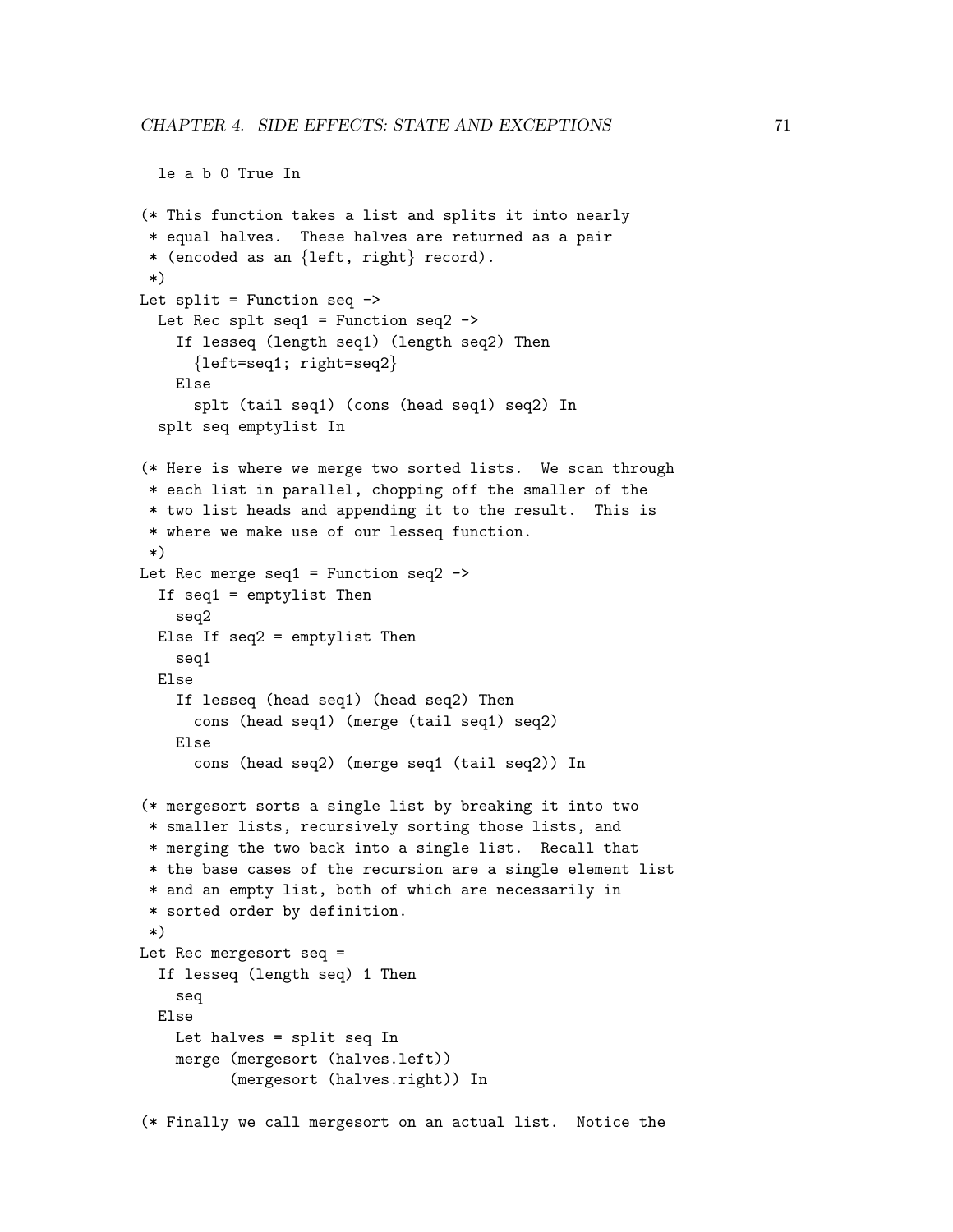```
* record encoding.
 *)
mergesort \{1=5; r={l=6; r=
          \{1=2; r={l=1; r=
          {1=4; r=}{1=7:} r=
          {1=8; r=}{l=10; r=
          {1=9; r={1=3; r=emptylist}{}}{}}}}}}}}
```
## 4.4 Exceptions and Other Control Operations

Until now, expressions have been evaluated by marching through the evaluation rules one at a time. To perform addition, the left and right operands were evaluated to values, after which the addition expression itself was evaluated to a value. This addition expression may have been part of a larger expression, which could then itself have been evaluated to a value, etc.

In this section, we will discuss explicit control operations, concentrating on exceptions. Explicit control operations are operations that explicitly alter the control of the evaluation process. Even simple languages have control operations. A common example is the return statement in C++ and Java.

In  $\mathbf{F}\flat$ , the value of the function is whatever its entire body evaluates to. If, in the middle of some complex conditional loop expression, we have the final result of the computation, it is still necessary to complete the execution of the function. A return statement gets around this problem by immediately returning from the function and aborting the rest of the function computation.

Another common control operation is the loop exit operation, or break in  $C^{++}$  or Java. break is similar to return, except that it exits the current loop instead of the entire function.

These types of control operations are interesting, but in this section, we will concentrate more on two more powerful control operations, namely exceptions and exception handlers. The reader should already be familiar with the basics of exceptions from working with the OCaml exception mechanism.

There are some other control operations that we will not discuss, such as the call/cc, shift/reset, and control/prompt operators.

We will avoid the goto operator in this section, except for the following brief discussion. goto basically jumps to a labeled position in a function. The main problem with goto is that it is too raw. The paradigm of jumping around between labels is not all that useful in the context of functions. It is also inherently dangerous, as one may inadvertently jump into the middle of a function that is not even executing, or skip past variable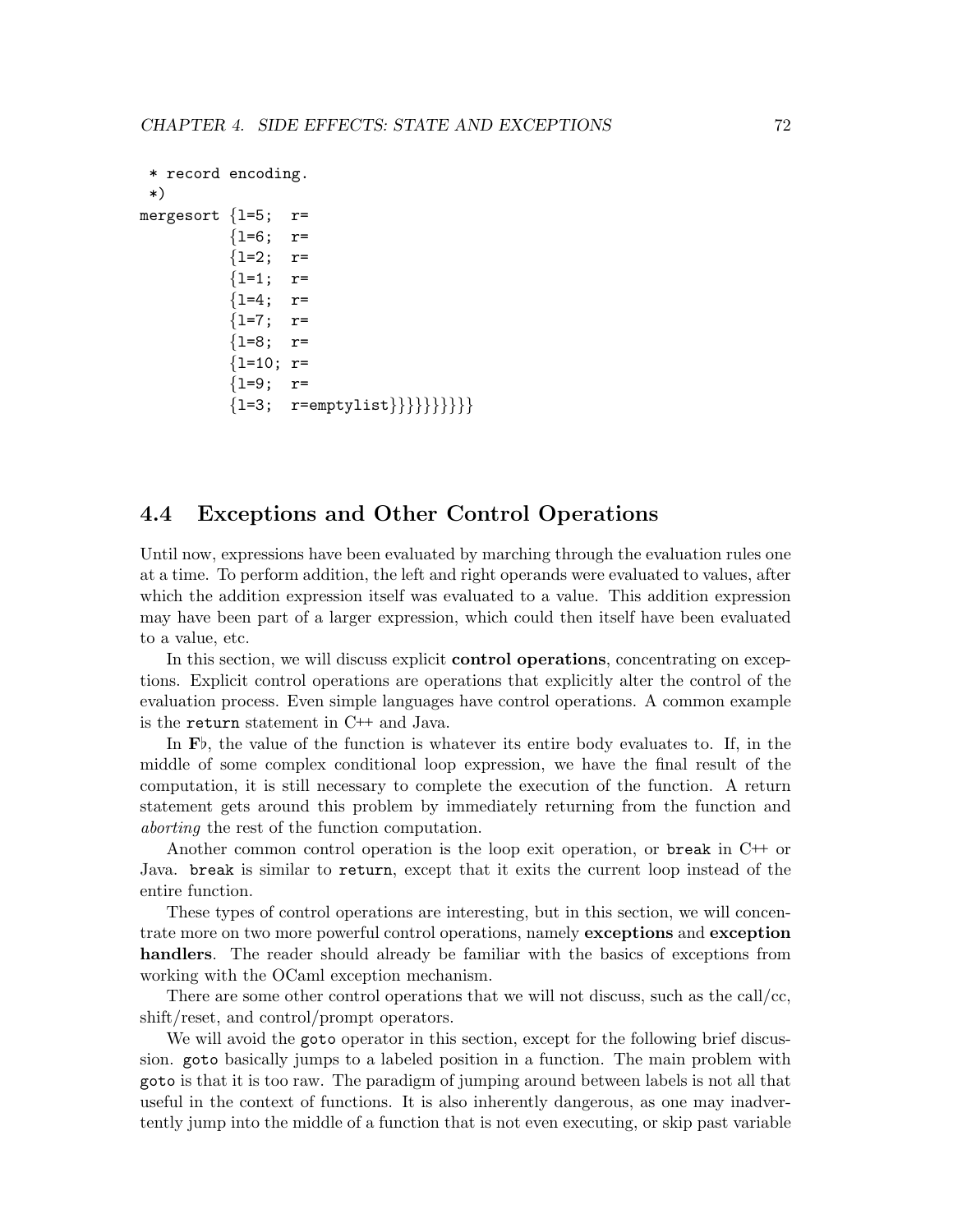initializations. In addition, with a rich enough set of other control operators, goto really doesn't provide any more expressiveness, at least not meaningful expressiveness.

The truth is that control operators are really not needed at all. Recall that  $\mathbf{F}_{\mathcal{P}}$ , and the lambda calculus for that matter, are already Turing-complete. Control operators are therefore just conveniences that make programming easier. It is useful to think of control operators as "meta-operators," that is, operators that act on the evaluation process itself.

#### 4.4.1 Interpreting Return

How are exceptions interpreted? Before we answer this question, we will consider adding a Return operator to  $\mathbf{F}$ , since it is a simpler control operator than exceptions. The trouble with Return, and with other control operators, is that it doesn't fit into the normal evaluation scheme. For example, consider the expression

(Function x -> (If  $x = 0$  Then 5 Else Return  $(4 + x)$ ) - 8) 4

Since x will not be 0 when the function is applied, the Return statement will get evaluated, and execution should stop immediately, not evaluating the "- 8." The problem is that evaluating the above statement means evaluating

(If  $4 = 0$  Then 5 Else Return  $(4 + 4)$ ) - 8,

which, in turn, means evaluating

 $(Return (4 + 4)) - 8.$ 

But we know that the subtraction rule works by evaluating the left and right hand sides of this expression to values, and performing integer subtraction on them. Clearly that doesn't work in this case, and so we need a special rules for subtraction with a Return in one of the subexpressions.

First, we need to add Returns to the value space of  $F\flat$  and provide an appropriate evaluation rule:

 $(Return) \quad \frac{e \Rightarrow v}{\longrightarrow}$ Return  $e \Rightarrow$  Return v

Next, we need the special subtraction rules, one for when the Return is on the left side, and one for when the Return is on the right side.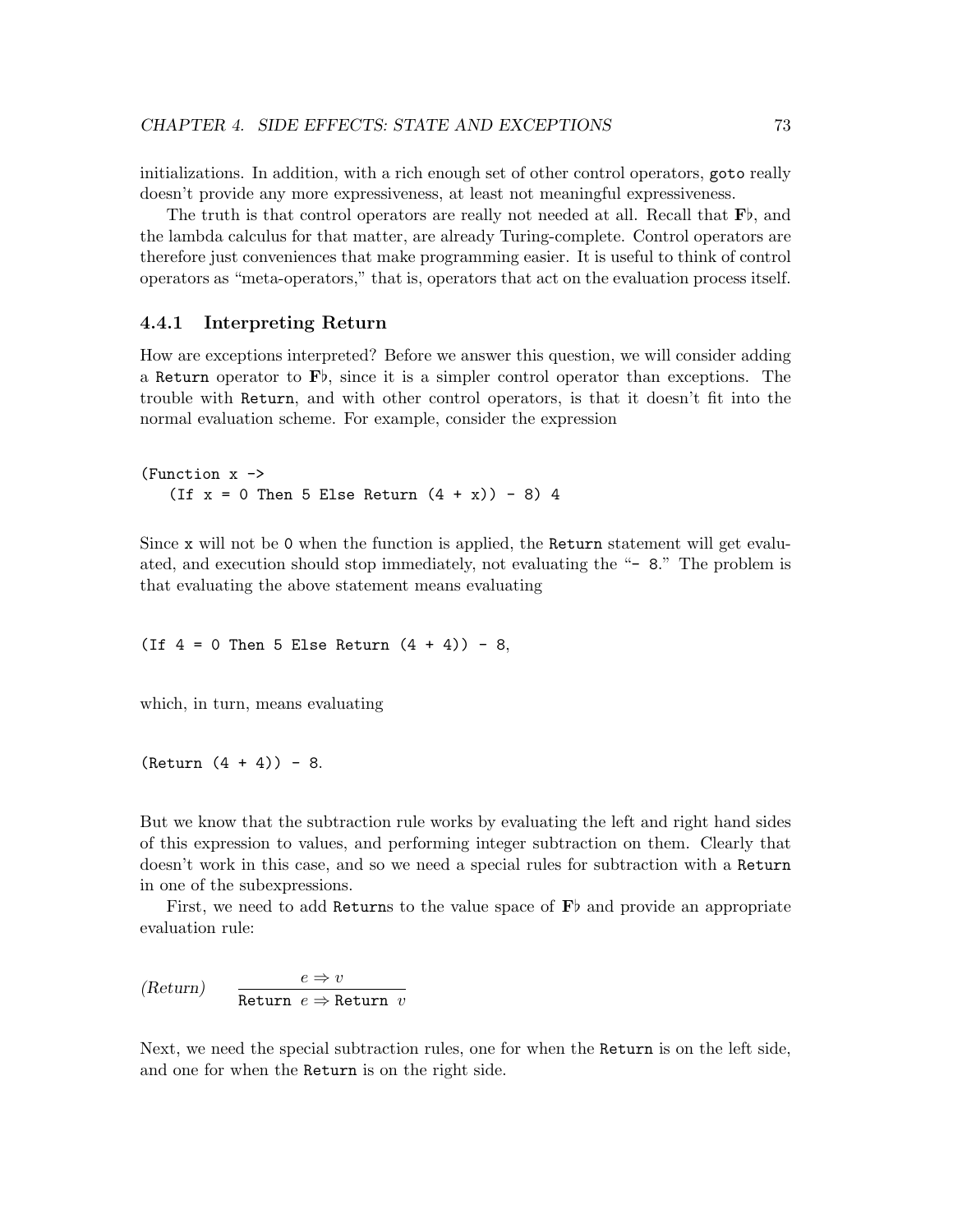$$
\begin{array}{ll}\n(- \text{ Return Left}) & \frac{e \Rightarrow \text{Return } v}{e - e' \Rightarrow \text{Return } v} \\
(\text{ - Return Right}) & \frac{e \Rightarrow v}{e - e' \Rightarrow \text{Return } v'} v \text{ is not of the form Return } v''\n\end{array}
$$

Notice that these subtraction rules evaluate to Return  $v$  and not simply  $v$ . This means that the Return is "bubbled up" through the subtraction operator. We need to define similar return rules for *every*  $\mathbf{F}$  operator. Using these new rules, it is clear that

Return  $(4 + 4) - 8 \Rightarrow$  Return 8.

Of course, we don't want the Return to bubble up indefinitely. When the Return pops out of the function application, we only get the value associated with it. In other words, our original expression,

```
(Function x ->
   (If x = 0 Then 5 Else Return (4 + x)) - 8) 4
```
should evaluate to 8, not Return 8. To accomplish this, we need a special function application rule.

$$
(Appl. Return) \qquad \frac{e_1 \Rightarrow \text{Function } x \to e, \quad e_2 \Rightarrow v_2, \quad e[v_2/x] \Rightarrow \text{Return } v}{e_1 \ e_2 \Rightarrow v}
$$

A few other special application rules are needed for the cases when either the function or the argument itself is a Return.

(Appl. Return Function)

\n
$$
\begin{aligned}\n & e_1 \Rightarrow \text{Return } v \\
 & e_1 \ e_2 \Rightarrow \text{Return } v \\
 & \text{(Appl. Return Arg.)} \\
 & e_1 \Rightarrow v_1, \ e_2 \Rightarrow \text{Return } v \\
 & e_1 \ e_2 \Rightarrow \text{Return } v\n \end{aligned}
$$

Of course, we still need the original function application rule (see Section [2.3.3\)](#page-24-0) for the case that function execution implicitly returns a value by dropping off the end of its execution.

Let us conclude our discussion of Return by considering the effect of Return Return  $e$ . There are two possible interpretations for such an expression. By the above rules, this expression returns from two levels of function calls. Another interpretation would be to add the following rule: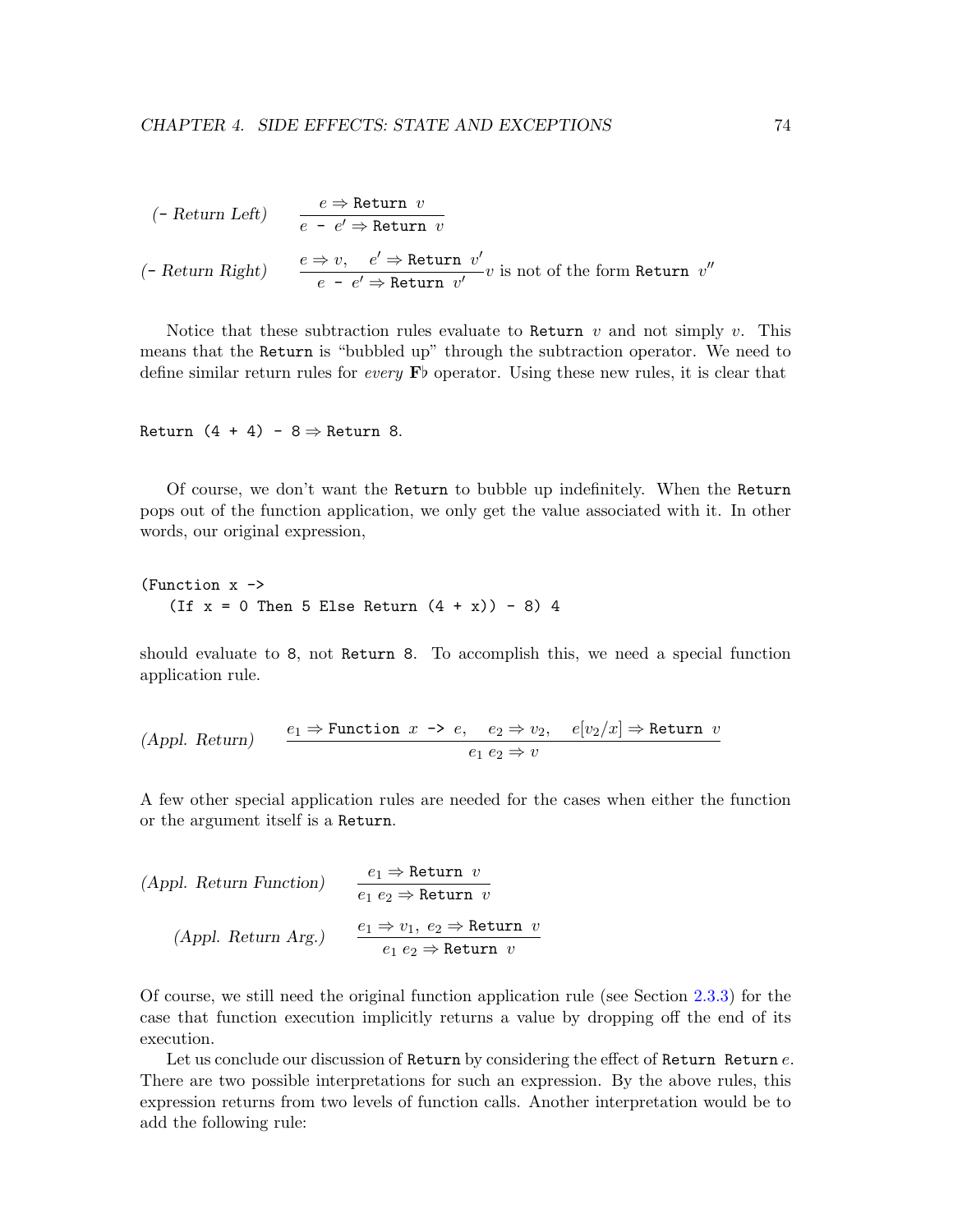```
(Double Return) e \Rightarrow Return v
                       Return e \Rightarrow Return v
```
Of course we would need to restrict the original Return rule to the case where  $v$  was not in the form Return  $v$ . With this rule, instead of returning from two levels of function calls, the second Return actually interrupts and bubbles through the first. Of course, double returns are not a common construct, and these rules will not be used often in practice.

#### 4.4.2 The F $\lambda$  Language

The translation of Return that was given above can easily be extended to deal with general exceptions. We will define a language  $\mathbf{F}\upbeta\mathbf{X}$ , which is  $\mathbf{F}\upbeta$  extended with a OCamlstyle exception mechanism.  $\mathbf{F} \flat \mathbf{X}$  does not have Return (nor does OCaml), but Return is easily encodable with exceptions. For example, the "pseudo-OCaml" expression

(function  $x \rightarrow$  (if  $x = 0$  then 5 else return  $(4 + x)$ ) - 8) 4

can be encoded in the following manner.

```
exception Return of int;;
(function x ->
  try
    (if x = 0 then 5 else raise (Return (4 + x))) - 8
  with
    Return n \rightarrow n) 4;;
```
Return can be encoded in other functions in a similar manner.

Now, let's define our  $\mathbf{F} \flat \mathbf{X}$  language. The basic idea is very similar to the Return semantics that we discussed above. We define a new kind of value,

Raise  $#xn$  v,

which bubbles up the exception  $\#xn$ . This is the generalization of the value class Return v from above.  $\#xn$  is a metavariable representing an exception name. An exception contains two pieces of data: a name, and an argument. The argument can be an arbitrary expression. Although we only allow single-argument exceptions, zero-valued or multi-valued versions of exceptions can be easily encoded by, for example, supplying the exception with a record argument with zero, one, or several fields. We also add to  $\mathbf{F} \upflat \mathbf{X}$  the expression

Try  $e$  With #xn  $x \rightarrow e'$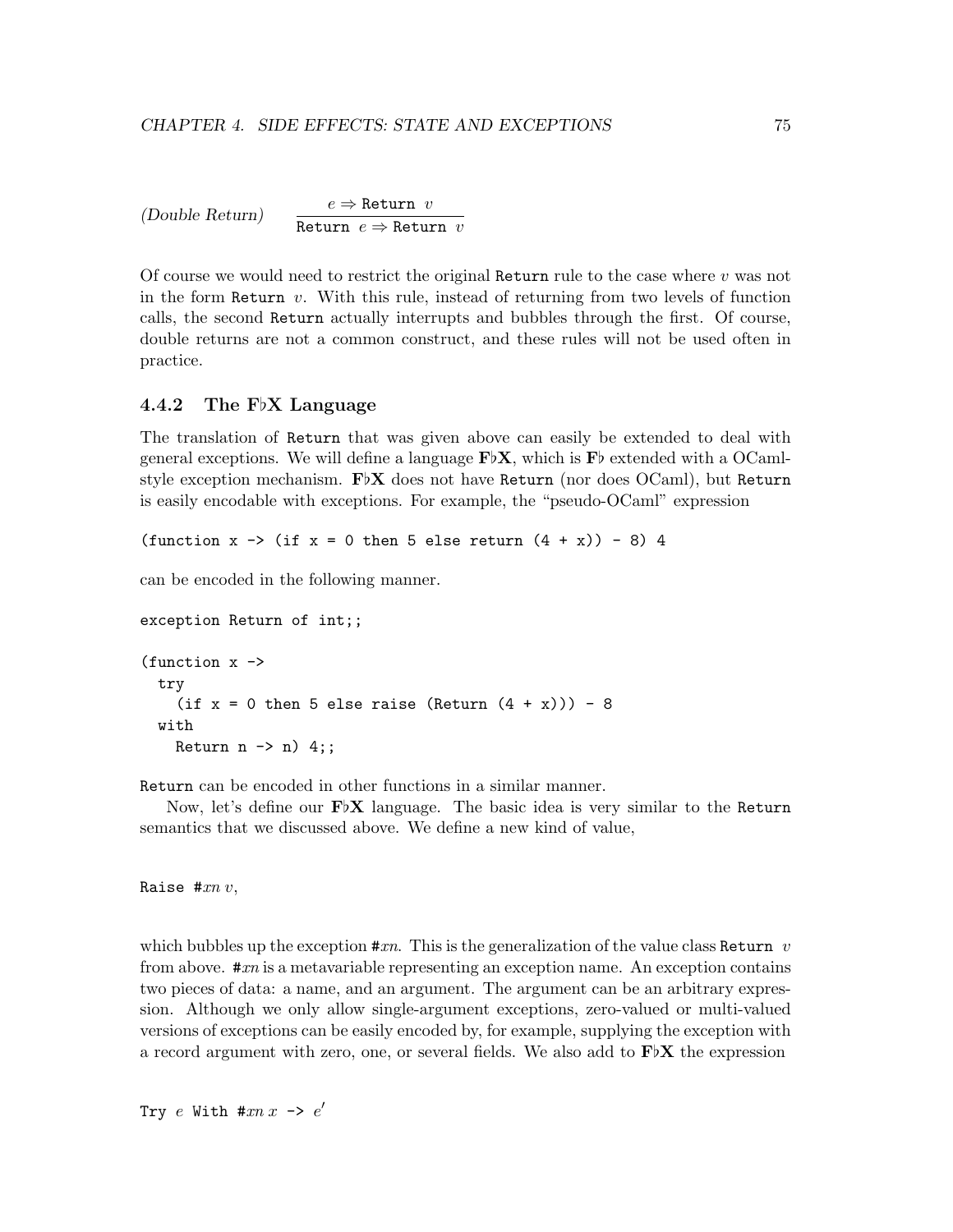Note that Try binds free occurrences of x in  $e'$ . Also notice that the FbX Try syntax differs slightly from the OCaml syntax in that OCaml allows an arbitrary pattern-match expression in the With clause. We allow only a single clause that matches all values of  $\sharp x$ .

 $\mathbf{F}\mathbf{b}\mathbf{X}$  is untyped, so exceptions do not need to be declared. We use the "#" symbol to designate exceptions in the concrete syntax, for example, #MyExn. Below is an example of a  $F\nu X$  expression.

```
Function x \rightarrow Try(If x = 0 Then 5 Else Raise #Return (4 + x)) - 8
With #Return n \rightarrow n) 4
```
Exceptions are side-effects, and can cause "action at a distance." Therefore, like any other side-effects, they should be used sparingly.

#### 4.4.3 Implementing the  $F\nu X$  Interpreter

The abstract syntax type for  $\mathbf{F} \upflat \mathbf{X}$  is as follows.

```
type exnlab = string
type expr =
  ...
| Raise of exnlab * expr
| Try of expr * exnlab * ident * expr
```
The rules for Raise and Try are derived from the return rule and the application return rule respectively. Raise "bubbles up" an exception, just like Return bubbled itself up. Try is the point at which the bubbling stops, just like function application was the point at which a Return stopped bubbling. The operational semantics of exceptions are as follows.

(Raise) 
$$
\frac{e \Rightarrow v, \text{ for } v \text{ not of the form Raise } \dots}{\text{Raise } \# xn \, e \Rightarrow \text{Raise } \# xn \, v}
$$
  
(Try) 
$$
\frac{e \Rightarrow v \text{ for } v \text{ not of the form Raise } \# xn \, v}{\text{Try } e \text{ With } \#xn \, x \to e' \Rightarrow v}
$$
  
(Try Catch) 
$$
\frac{e \Rightarrow \text{Raise } \#xn \, v, \quad e'[v/x] \Rightarrow v'}{\text{Try } e \text{ With } \#xn \, x \to e' \Rightarrow v'}
$$

In addition, we need to add special versions of all of the other  $\mathbf{F}$  rules so that the Raise bubbles up through the computation just as the Return did. For example

$$
(-\text{ Raise Left}) \qquad \frac{e \Rightarrow \text{ Raise } \# xn \ v}{e - e' \Rightarrow \text{ Raise } \# xn \ v}
$$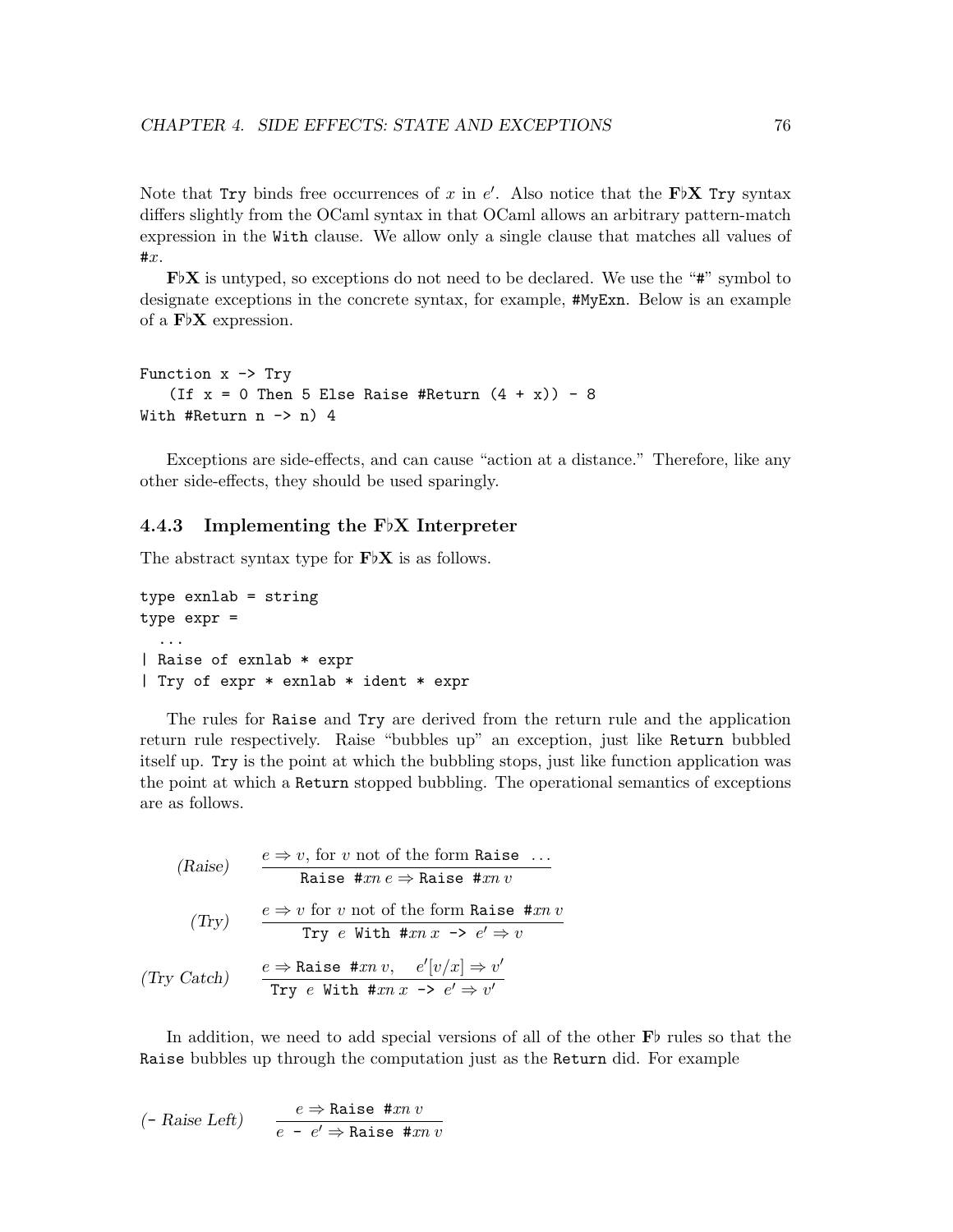Note that we must handle the unusual case of when a Raise bubbles through a Raise, something that will not happen very often in practice. The rule is very much like the "-Raise Left" rule above.

(Raise Raise)  $e \Rightarrow$  Raise #xn v Raise # $xn' e \Rightarrow$  Raise # $xn v$ 

Now, let's trace through the execution of

```
Function x \rightarrow Try(If x = 0 Then 5 Else Raise #Return (4 + x)) - 8
   With #Return n \rightarrow n) 4
```
After the function application and the evaluation of the If statement, we are left with

```
Try (Raise #Return (4 + 4)) - 8
   With #Return n -> n
```
which is

Try (Raise #Return 8) - 8 With #Return n -> n

which by bubbling in the subtraction computes to

Try Raise #Return 8 With #Return n -> n

which by the Try Catch rule returns the value 8, as expected.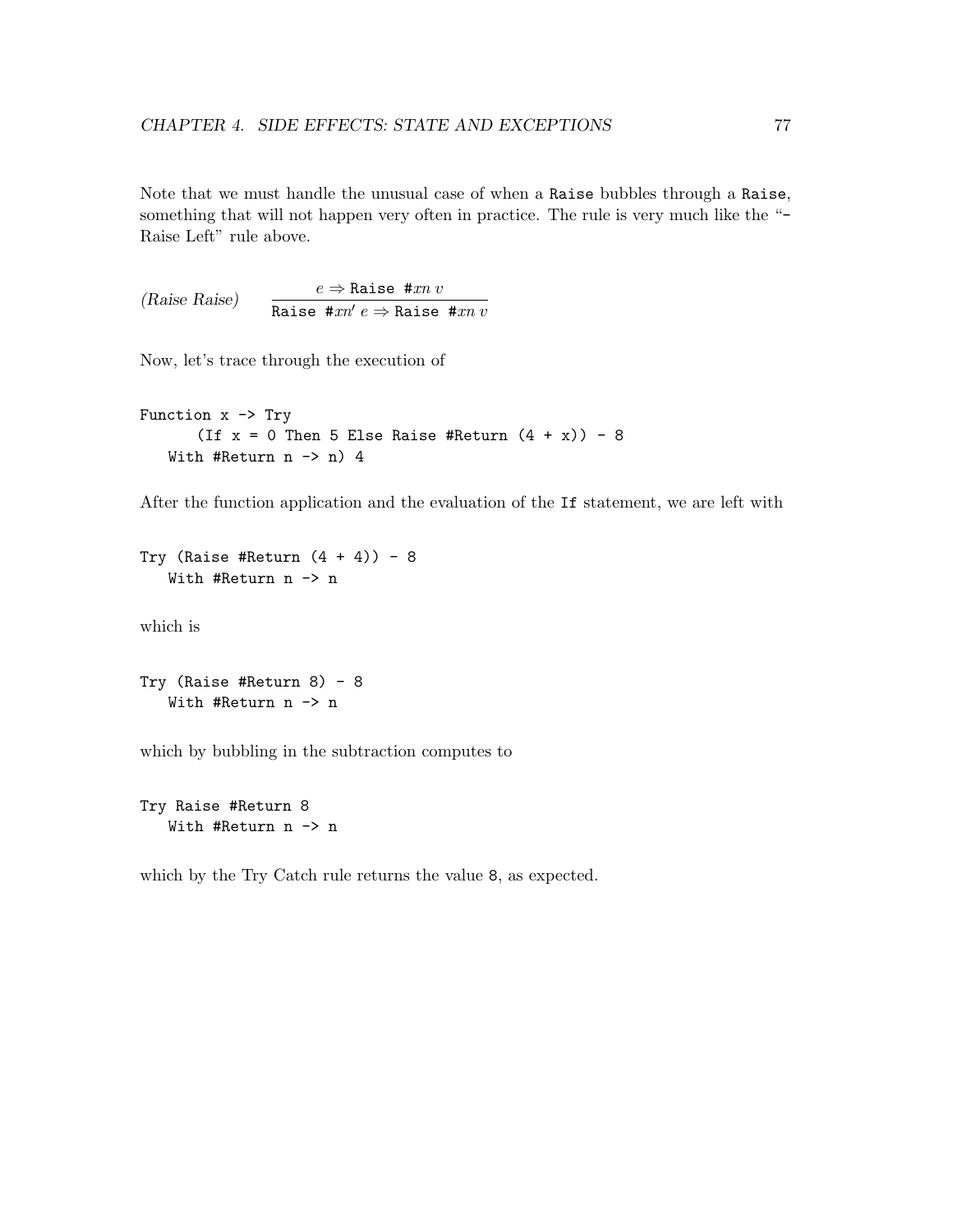# <span id="page-82-1"></span>Chapter 5

# Object-Oriented Language Features

Object-oriented programming has become an industry standard. Yet, object-oriented features do not fundamentally add much to a language. They certainly do not lead to shorter programs. The success of object-oriented programming is due mainly to the fact that it is a style that is appropriate for the human psychology. Humans, as part of their basic function, are highly adept at recognizing and interacting with everyday objects. And, objects in programming are enough like objects in the everyday world that our rich intuitions can apply to them.

Before we discuss the properties of objects in object-oriented programming, let us briefly review some of the more important properties of *everyday* objects that would make them useful for programming.

- Everyday objects are active, that is, they are not fully controlled by us. Objects have internal and evolving *state*. For instance, a running car is an active object, and has a complex internal state including the amount of gas remaining, the engine coolant and transmission fluid levels, the amount of battery power, the oil level, the temperature, the degree of wear and tear on the engine components, etc.
- Everyday objects are communicative. We can send messages to them, and we can get feedback from objects as a result of sending them messages. For example, starting a car and checking the gas gauge can both be viewed as sending messages to the car. $<sup>1</sup>$  $<sup>1</sup>$  $<sup>1</sup>$ </sup>
- Everyday objects are *encapsulated*. They have internal properties that we can not see, although we can learn some of them by sending messages. To continue the car example, checking the gas gauge tells us how much gas is remaining, even though we can't see into the gas tank directly, and we don't know if it contains regular or premium gas.

<span id="page-82-0"></span><sup>&</sup>lt;sup>1</sup>It may, at first, seem unnatural to view checking the gas gauge as sending a message. After all, it is really the car sending a message to us. We view ourselves as the "sender," however, because we *initiated* the check, that is, in a sense, we asked the car how much gas was remaining.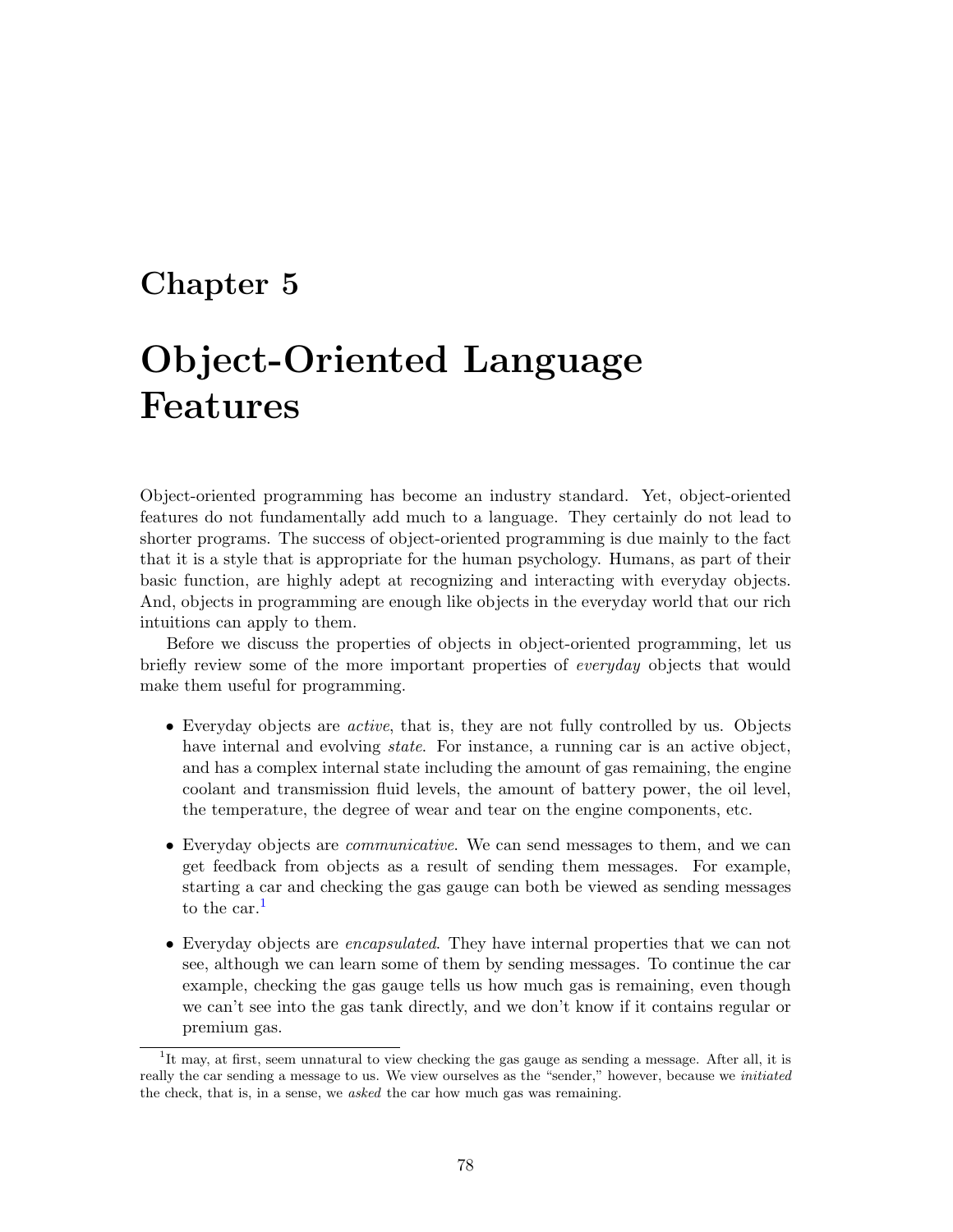- Everyday objects may be *nested*, that is, objects may be made up of several smaller object components, and those components may themselves have smaller components. Once again, a car is a perfect example of a nested object, being made of of smaller objects including the engine and the transmission. The transmission is also a nested object, including an input shaft, an output shaft, a torque converter, and a set of gears.
- Everyday objects are, for the most part, uniquely named. Cars are uniquely named by license plates or vehicle registration numbers.
- Everyday objects may be self-aware, in the sense that they may intentionally interact with themselves, for instance a dog licking his paw.
- Everyday object interactions may be *polymorphic* in that a diverse set of objects may share a common messaging protocol, for example the accelerator/brake/steering wheel messaging system common to all models of cars and trucks.

The objects in object-oriented programming also have these properties. For this reason, object-oriented programming has a natural and familiar feel to most people. Let us now consider objects of the programming variety.

- Objects have an internal state in the form of instance variables or fields. Objects are generally active, and their state is not fully controlled by their callers.
- Objects support messages, which are named pieces of code that are tied to a particular object. In this way objects are communicative, and groups of objects accomplish tasks by sending messages to each other.
- Objects consist of encapsulated code (methods or operations) along with a mutable state (instance variables or fields). Right away it should be clear that objects are inherently non-functional. This mirrors the statefulness of everyday objects.
- Objects are typically organized in a nested fashion. For example, consider an object that represents a graphical web browser. The object itself is frame, but that frame consists of a toolbar and a viewing area. The toolbar is made up of buttons, a location bar, and a menu, while the viewing area is made up of a rendered panel and a scroll bar. This concept is illustrated in Figure [5.1.](#page-84-0) Object nesting is generally accomplished by the outer object storing its inner objects as fields or instance variables.
- Objects have unique names, or *object references*, to refer to them. This is analogous to the naming of real-world objects, with the advantage that object references are always unique whereas real-world object names may be ambiguous.
- Objects are *self aware*, that is, objects contain references to themselves. this in Java and self in Smalltalk are self-references.
- Objects are *polymorphic*, meaning that a "fatter" object can always be passed to a method that takes a "thinner" one, that is, one with fewer methods and public fields.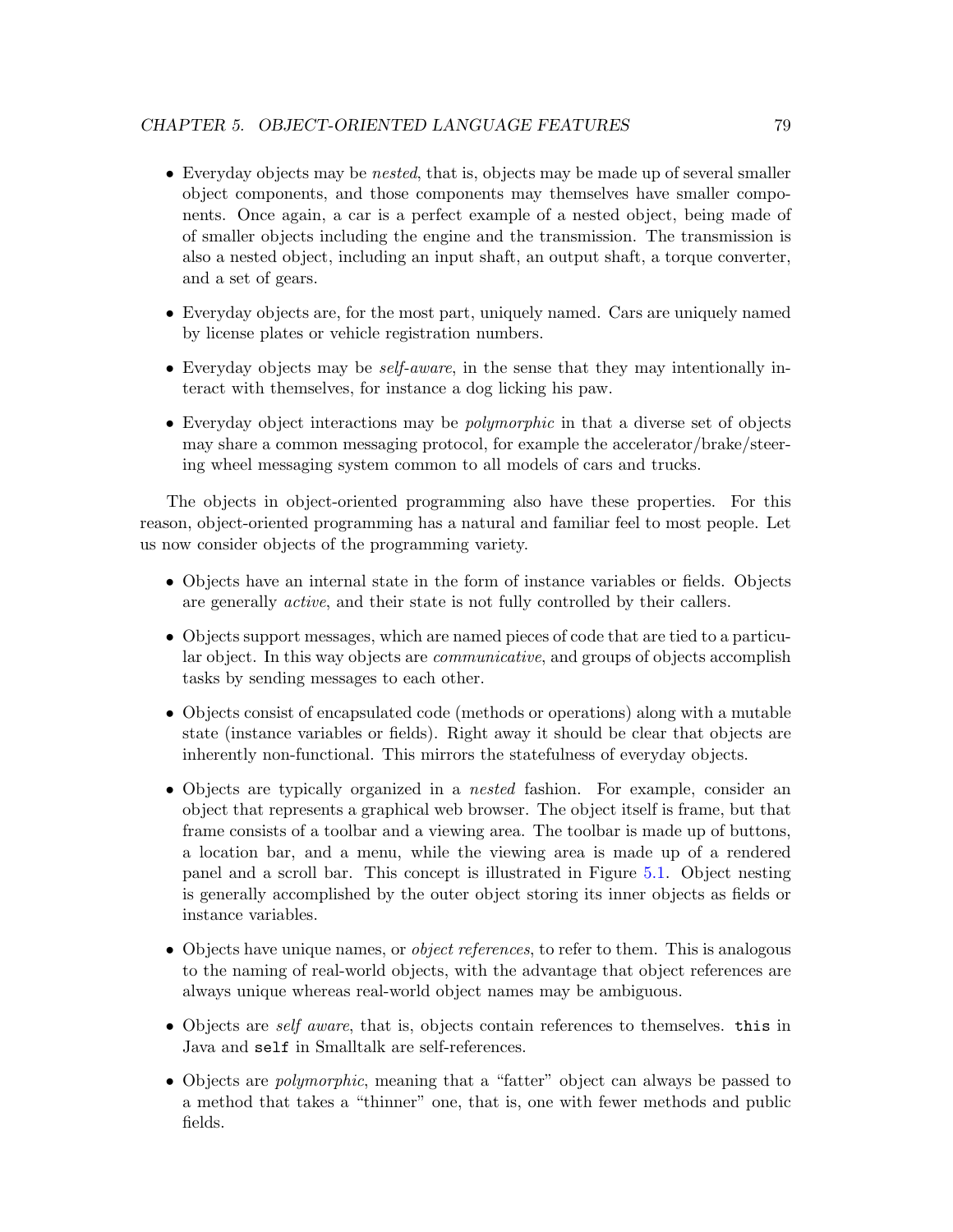

<span id="page-84-0"></span>Figure 5.1: A nested object representing a web browser.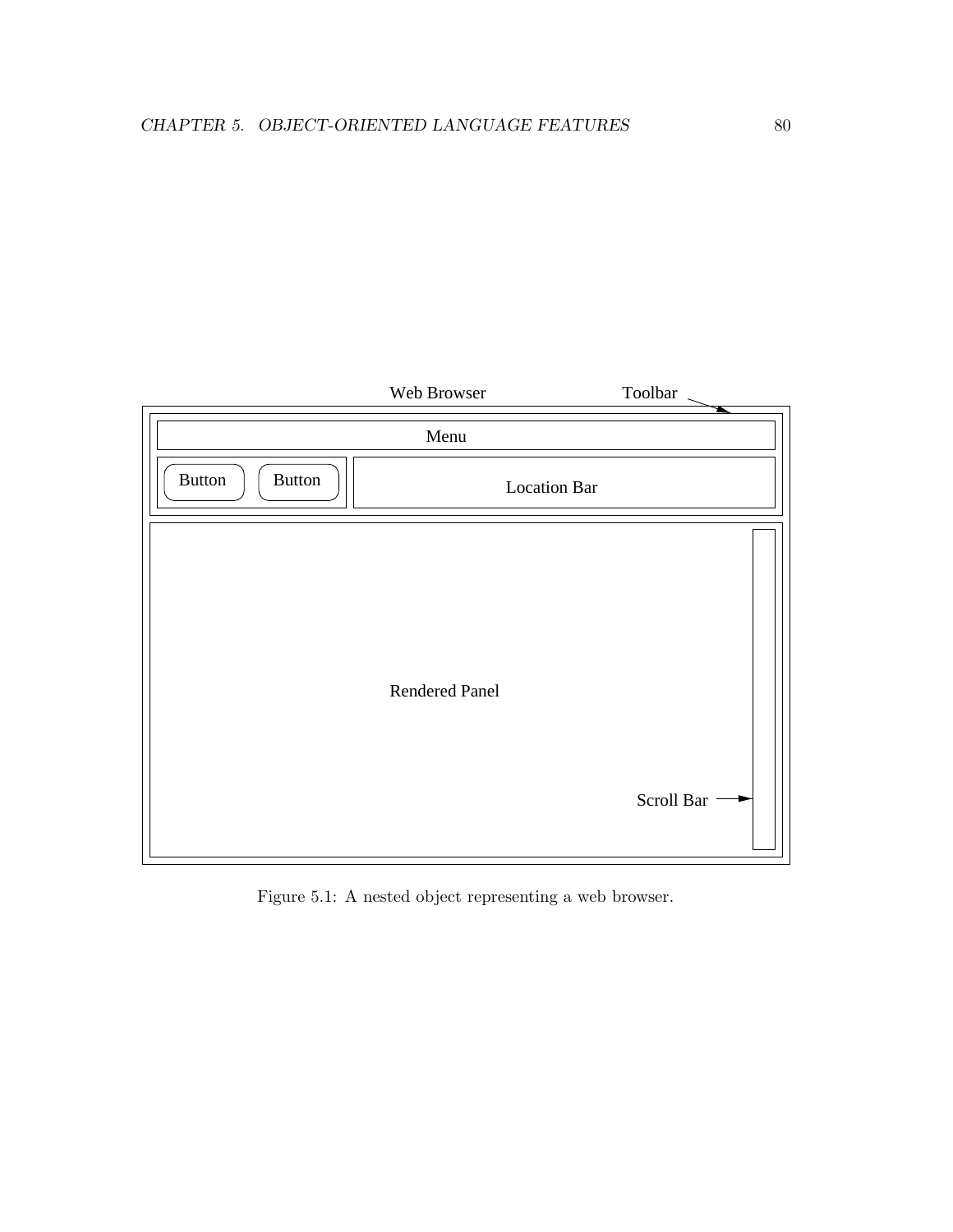There are several additional features objects commonly have. Classes are nearly always present in languages with objects. Classes are not required: it is perfectly valid to have objects without classes. The language Self  $[19, 20, 2]$  $[19, 20, 2]$  $[19, 20, 2]$  $[19, 20, 2]$  has no classes, instead it has prototype objects which are copied that do the duty of classes. JavaScript copied this idea from Self and so now many programmers are using prototype-based objects. Important concepts of classes include creation, inheritance, method overriding, superclass access, and dynamic dispatch. We will address these concepts later.

Information hiding for fields and methods is another feature that most object-oriented languages have, generally in the form of public, private, and protected keywords.

Other aspects of objects include object types and modules. Types are discussed briefly, but modules are beyond the scope of this book. We also ignore method *over*loading, as it is simply syntactic sugar and adds only to readability, not functionality. Recall that overloading a method means there are two methods with the same name, but different type signatures. Overriding means redefining the behavior of a superclass's method in a subclass. Overriding is discussed in Section [5.1.5.](#page-91-0)

## <span id="page-85-1"></span>5.1 Encoding Objects in  $F\flat$ SR

One of the most important aspects of objects is how close they are to existing concepts that we have already discussed. In this section we demonstrate how objects may easily be encoded in  $\mathbf{F}\flat$ SR. We will model objects as records of functions and references. Record labels and values can be thought of as slots for either methods or fields. A slot with a function is a method, and a slot with a reference is a field.

#### 5.1.1 Simple Objects

Consider the object in Figure  $5.2<sup>2</sup>$  $5.2<sup>2</sup>$  $5.2<sup>2</sup>$  $5.2<sup>2</sup>$  that represents a point in two-dimensional space. The object has fields x and y, along with two methods: magnitude and iszero, with obvious functionality. To encode this object as a record, we are going to need a record that has the following structure.

```
Let point = \{x = 4;y = 3;magnitude = Function - \rightarrow ...;iszero = Function - \rightarrow ...
\} In \ldots
```
We can't write the magnitude method yet, because we need to define it in terms of x and y, but there is no way to refer to them in the function body. The solution we will use is the same one that  $C^{++}$  uses behind the scenes: we pass the object itself as an argument to the function. Let's revise our first encoding to the following one (assuming we've defined a sqrt function).

<span id="page-85-0"></span><sup>&</sup>lt;sup>2</sup>We use UML to diagram objects. UML is fully described in  $[11]$ . Although the diagram in Figure [5.2](#page-86-0) is technically a class diagram, for our purposes we will view it simply as the induced object.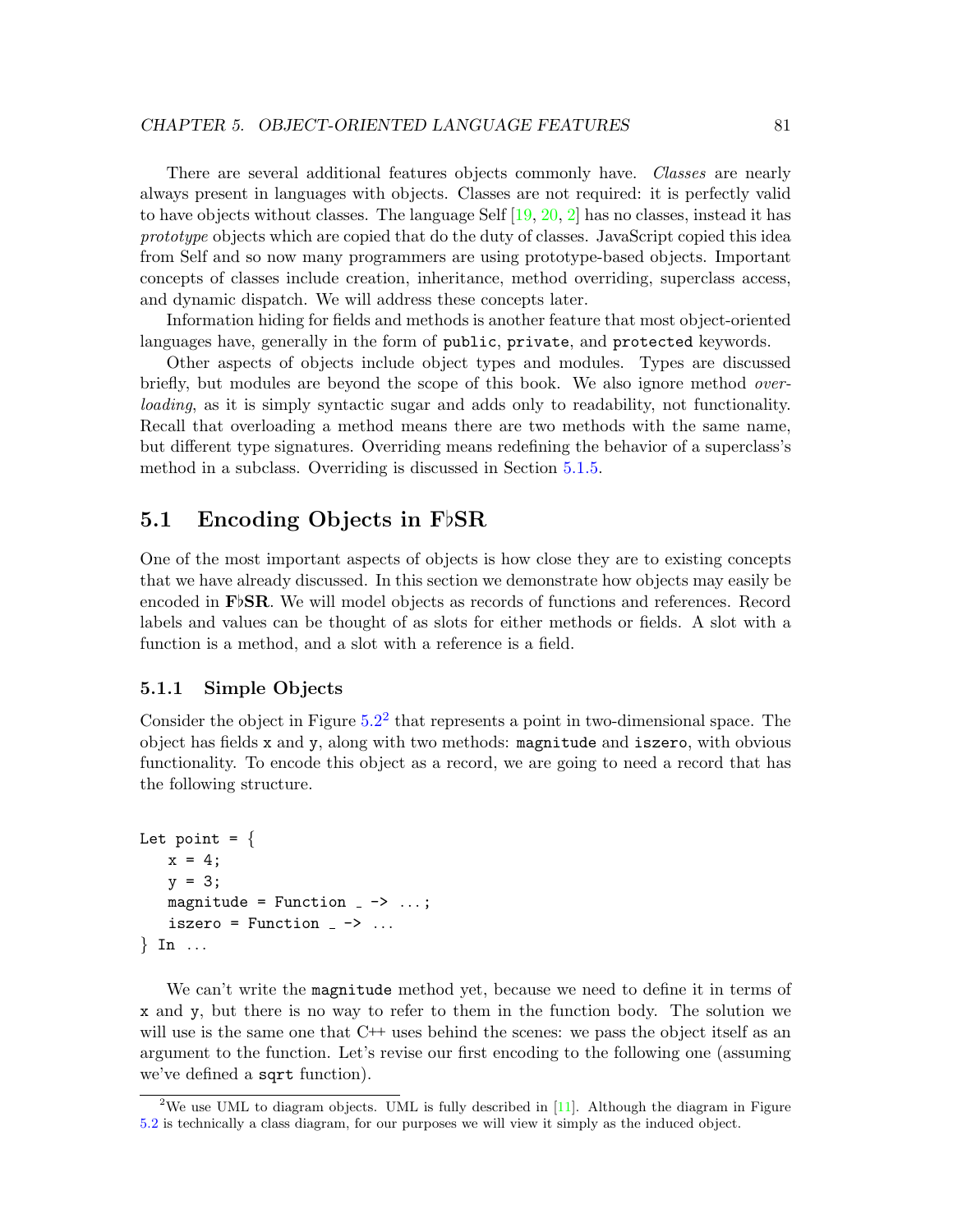| point                                   |
|-----------------------------------------|
| $+x: int$<br>$+y: int$                  |
| +magnitude(): int<br>+iszero(): boolean |

<span id="page-86-0"></span>Figure 5.2: The "point" object.

```
Let point = \{x = 4;y = 3;magnitude = Function this \rightarrow Function \overline{\phantom{a}} \rightarrowsqrt(sqr this.x + sqr this.y);iszero = Function this \rightarrow Function _{-} \rightarrow((this.magnitude) this \{\}) = 0\} In ...
```
There are a few points of interest about the above example. First of all, the object itself needs to be explicitly passed as an argument when we send a message. For example, to send the magnitude message to point, we would write

point.magnitude point {}

For convenience, we can use the abbreviation  $obj \leftarrow method$  to represent the message (obj.method obj).

Even inside the object's methods, we need to pass this along when we call another method. iszero illustrates this point in the way it calls magnitude. This encoding of self-reference is called the self-application encoding. There are a number of other encodings, and we will treat some of them below.

There is a problem with this encoding, though; our object is still immutable. An object with immutable fields can be a good thing in many cases. For example, windows that can't be resized and sets with fixed members can be implemented with immutable fields. In general, though, we need our objects to support mutable fields. Luckily this problem has an easy solution. Consider the following revision of our point encoding, which uses Refs to represent fields.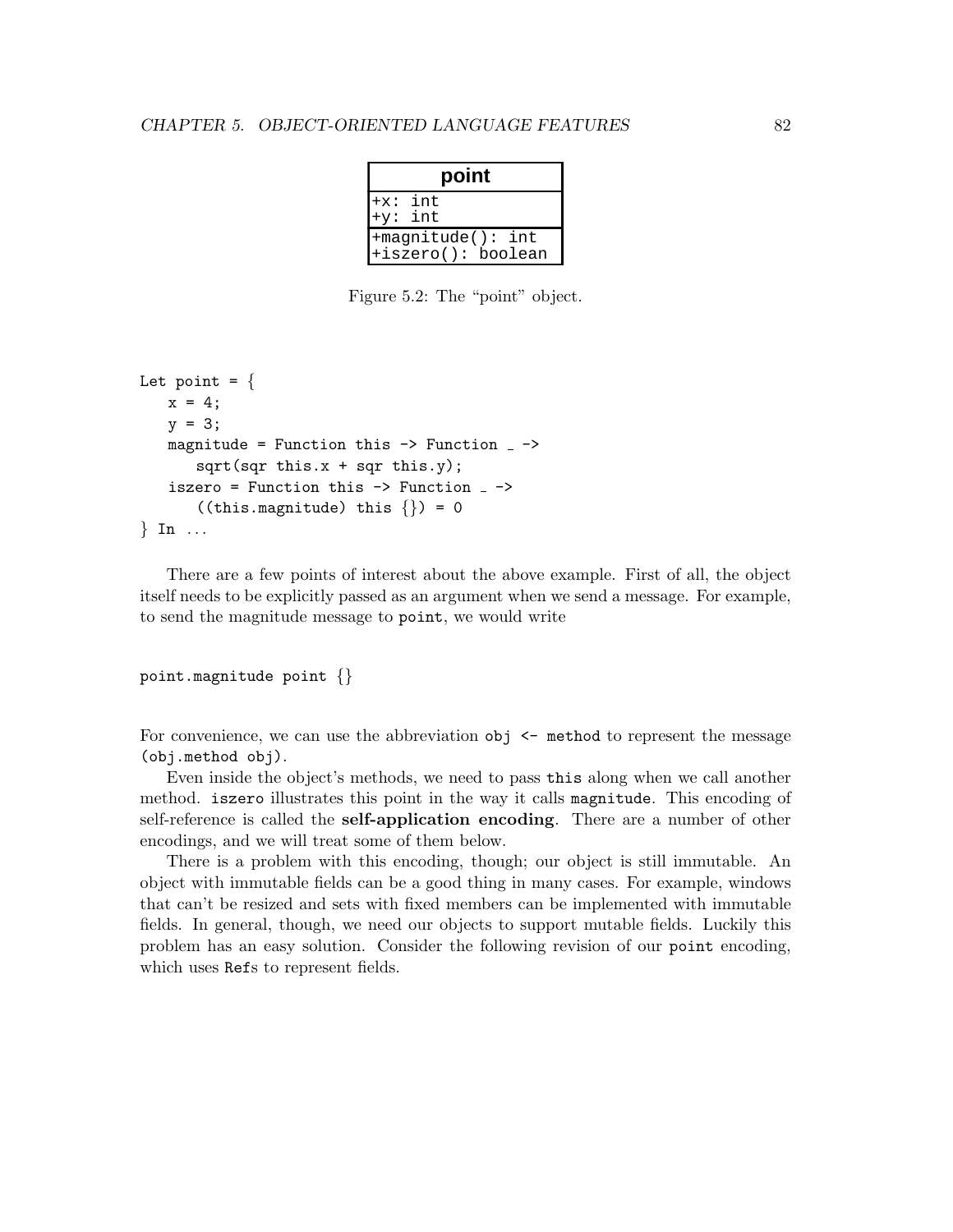```
Let point = \{x = \text{Ref } 4;y = \text{Ref } 3;magnitude = Function this \rightarrow Function \simsqrt(sqr \cdot (this.x) + sqr \cdot (this.y));iszero = Function this \rightarrow Function _{-} \rightarrow(this.magnitude this \{\}) = 0;setx = Function this \rightarrow Function newx \rightarrow this.x := newx;
    sety = Function this \rightarrow Function newy \rightarrow this.y := newy
\} In \ldots
```
To set x to 12, we can write either point  $\leq$  set x 12, or we can directly change the field with (point.x) := 12. To access the field, we now write  $!(point.x)$ , or we could define a getx method to abstract the dereferencing. This strategy gives us a faithful encoding of simple objects. In the next few sections, we will discuss how to encode some of the more advanced features of objects.

#### 5.1.2 Object Polymorphism

Suppose we define the following function.

```
Let tallerThan = Function person1 -> Function person2 ->
   greatereq (person1 <- height) (person2 <- height)
```
If we were to define person objects that supported the height message, we could pass them as arguments to this function. However, we could also create specialized person objects, such as mother, father, and child. As long as these objects still support the height message, they are all valid candidates for the tallerThan function. Even objects like dinosaurs and buildings can be arguments. The only requirement is that any objects passed to tallerThan support the message height. This is known as object polymorphism.

We already encountered a similar concept when we discussed record polymorphism. Recall that a function

Let getheight = Function  $r \rightarrow r$ .height ...

can take any record with a height field:

... In getheight  $\{radians = 4; height = 4; weight = 44\}$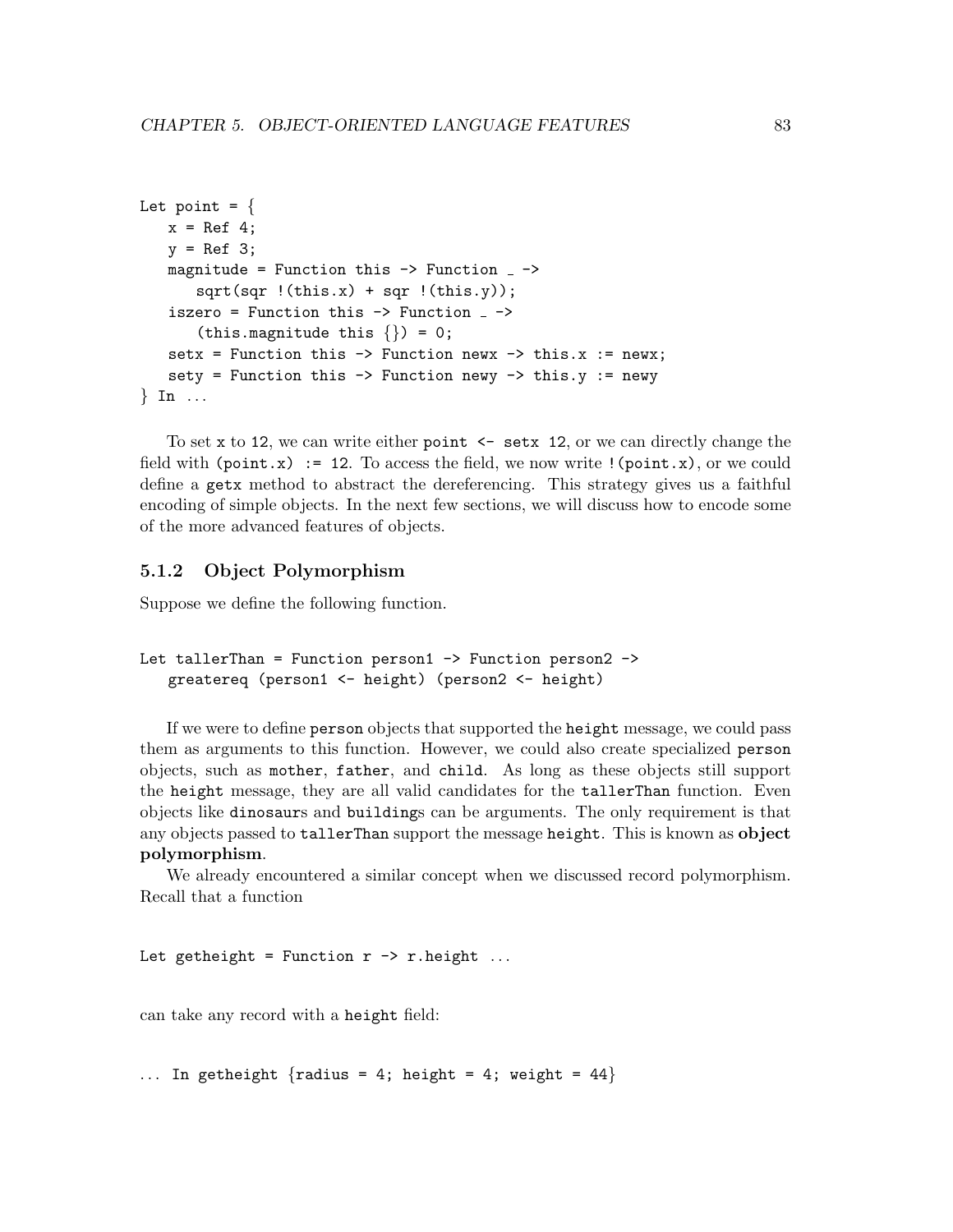Object polymorphism is really the same as record polymorphism, evidenced by how we view objects as records. So simply by using the record encoding of objects, we can easily get object polymorphism.

```
Let eqpoint = \{(* all the code from point above: x, y, magnitude \ldots *)
   equal = Function this -> Function apoint ->
       !(this.x) = !(apoint.x) And !(this.y) = !(apoint.y)\} In eqpoint \leq equal({
   x = \text{Ref } 3;y = Ref 7;(* \dots *)})
```
The object passed to equal needs only to define x and y. Object polymorphism in our embedded language is thus more powerful than in  $C^{++}$  or Java:  $C^{++}$  and Java look at the type of the arguments when deciding what is allowed to be passed to a method. Subclasses can always be passed to methods that take the superclass, but nothing else is allowed. In our encoding, which is closer to Smalltalk, any object is allowed to be passed to a function or method as long as it supports the messages needed by the function.

One potential difficulty with object polymorphism is that of dispatch: since we don't know the form of the object until runtime, we do not know exactly where the correct methods will be laid out in memory. Thus hashing may be required to look up methods in a compiled object-oriented language. This is exactly the same problem that arises when writing the record-handling code in our  $\mathbf{F} \flat \mathbf{SR}$  compiler (see Chapter [8\)](#page-137-0), again illustrating the similarities between objects and records.

#### 5.1.3 Information Hiding

Most object-oriented languages allow **information hiding** which is used to protect methods and instances variables from direct outside use. Information hiding is one of the key tools for the encapsulation of object data. In  $C++$  and Java, the public, private, and protected qualifiers are used to control the degree of information hiding for both fields and methods.

For now we will simply encode hiding in  $\mathbf{F}\triangleright$ **SR**. Note that only public and private data makes sense in  $\mathbf{F} \in \mathbf{S}$  (protected data only makes sense in the context of classes and inheritance, which we have not defined yet). In our encoding, we accomplish hiding by simply making data inaccessible. In real, typed languages, it is the type system itself (and the bytecode verifier in the case of Java) that enforces the privacy of data.

Let's begin with a partial encoding of information hiding.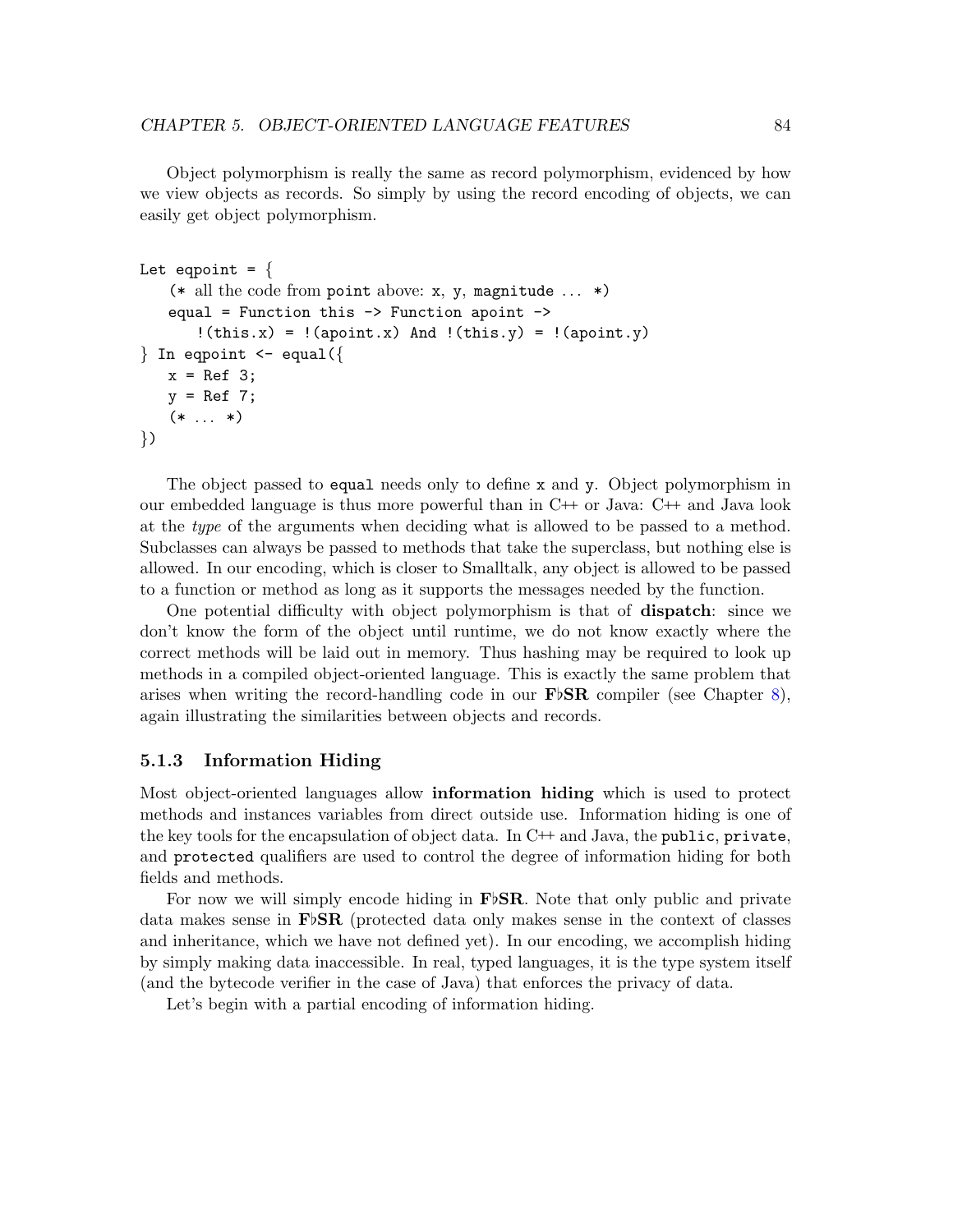```
Let pointImpl = (* point from before *) In
Let pointInterface = \{magnitude = pointImpl.magnitude pointImpl;
   setx = pointImpl.setx pointImpl;
   sety = pointImpl.sety pointImpl
\} In ...
```
In this encoding, each method is "preapplied" to pointImpl, the full point object, while pointInterface contains only public methods and instances. Methods are now invoked simply as

#### pointInterface.setx 5

This solution has a flaw, though. Methods that return this re-expose the hidden fields and methods of the full object. Consider the following example.

```
Let pointImpl = \{(* \dots *)sneaky = Function this \rightarrow Function \sim -> this
\} In Let pointInterface = {
   magnitude = pointImpl.magnitude pointImpl;
   setx = pointImpl.setx pointImpl;
   sety = pointImpl.sety pointImpl;
   sneaky = pointImpl.sneaky pointImpl
} In pointInterface.sneaky {}
```
The sneaky method returns the full pointImpl object instead of the pointInterface version. To remedy this problem, we need to change the encoding so that we don't have to pass this every time we invoke a method. Instead, we will give the object a pointer to itself from the start.

```
Let prePoint = Let privateThis = \{x = \text{Ref } 4;y = \text{Ref } 3\} In Function this \rightarrow \{magnitude = Function -sqrt !(privateThis.x) + !(privateThis.y);
   setx = Function newx \rightarrow privateThis.x := newx;
   sety = Function newy -> privateThis.y := newy;
   getThis = Function - \rightarrow this
} In Let point = prePoint prePoint In . . .
```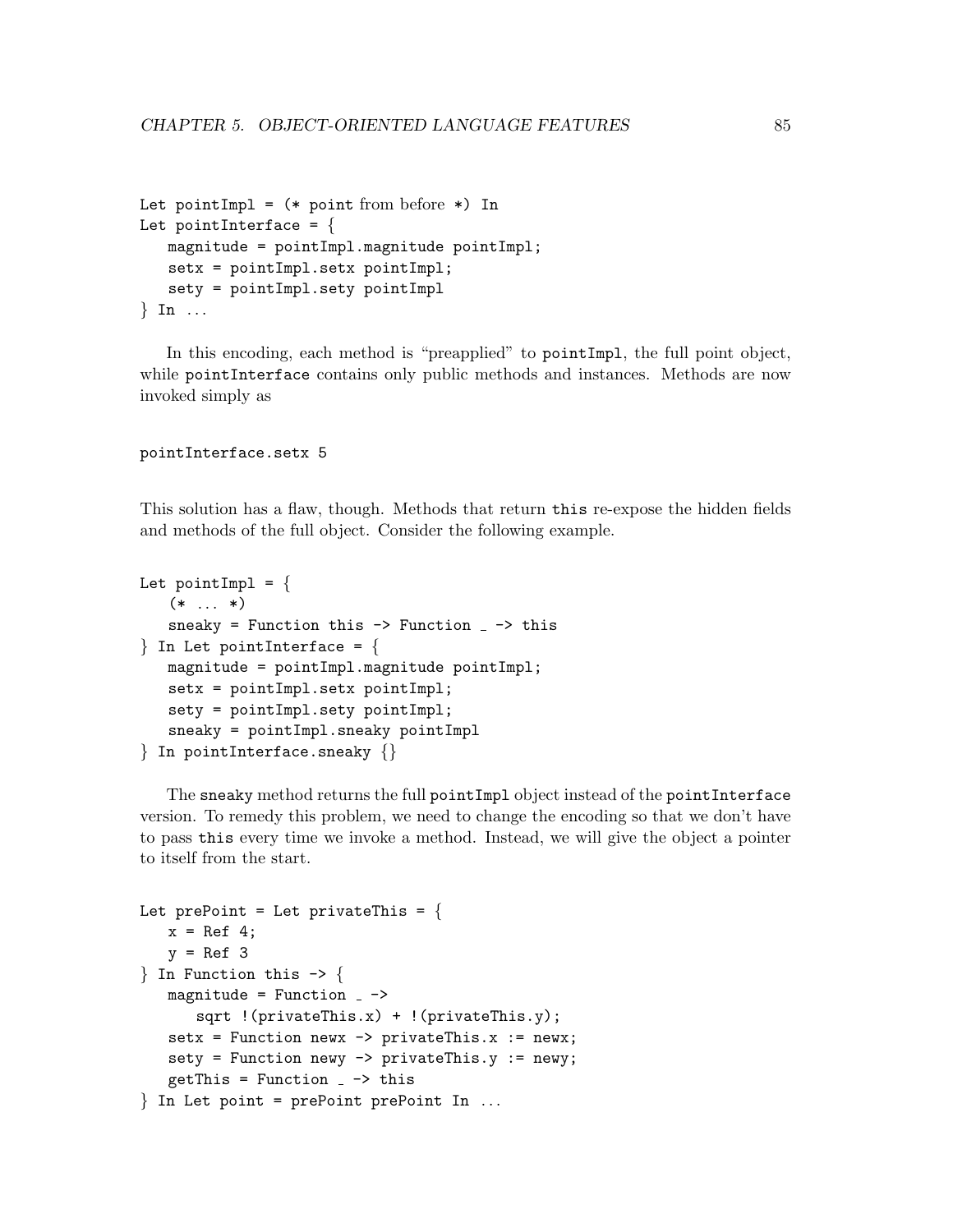Now the message send operation is just

```
point.magnitude {}
```
The method getThis still returns this, but this contains the public parts only. Note that for this encoding to work, privateThis can be used only as a target for messages, and can not be returned.

The disadvantage of this encoding is that this will need to be applied to itself every time it's used inside the object body. For example, instead of writing

```
(point.getThis {}).magnitude {}
```
we would, instead, have to write

```
((point.getThis \{\}) (point.getThis \{\})).magnitude \{\}
```
These encodings are relatively simple. Classes and inheritance are more difficult to encode, and are discussed below. Object typing is also particularly difficult, and is covered in Chapter [6.](#page-102-0)

#### 5.1.4 Classes

Classes are foremost templates for creating objects. A class is, in essence, an object factory. Each object that is created from a class must have its own unique set of instance variables (with the exception of static fields, which we will treat later).

It is relatively easy to produce a simple encoding of classes. Simply freeze the code that creates the object, and thaw to create new object. Ignoring information hiding, the encoding looks as follows.

```
Let pointClass = Function - -> {
    x = \text{Ref } 4;y = \text{Ref } 3;
   magnitude = Function this \rightarrow Function \sim ->
        sqrt !(this.x) + !(this.y);setx = Function this \rightarrow Function newx \rightarrow this.x := newx
    sety = Function this \rightarrow Function newy \rightarrow this.y := newy
\} In ...
```
We can define new pointClass to be pointClass  $\{\}$ . Some typical code which creates and uses instances might look as follows.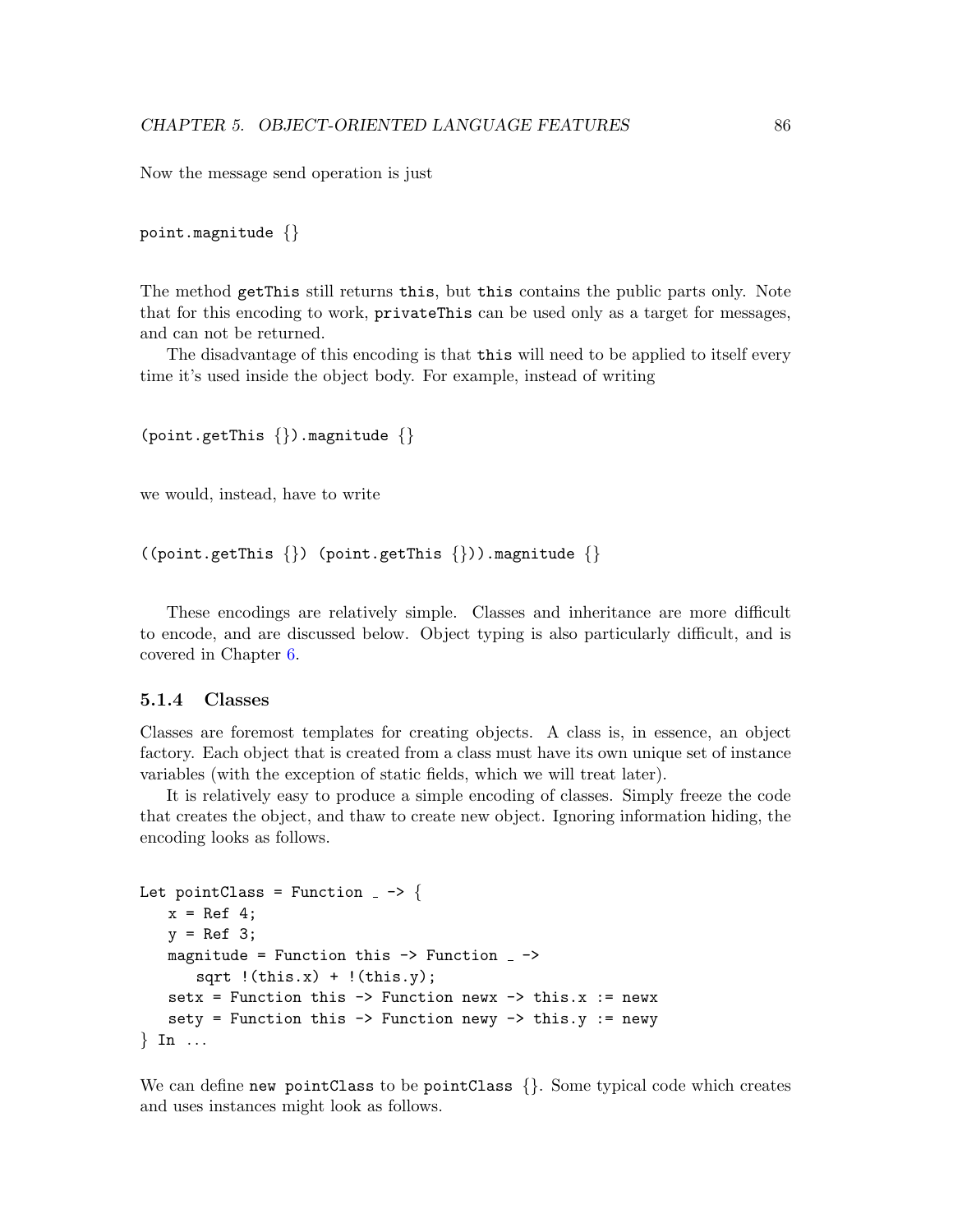```
Let point1 = pointClass \{\}\ In
Let point2 = pointClass \{\}\ In
point1 \leq setx 5 ...
```
point1 and point2 will have their own x and y values, since Ref creates new store cells each time it is thawed. The same freeze and thaw trick can be applied to our encoding of information hiding to get hiding in classes. The difficult part of encoding classes is encoding inheritance, which we discuss in the next section.

A more useful notion of class is to not just freeze an object, but make a function returning the object; the parameters to that function are analogous to the constructor values of a class.

```
Let pointClass' = Function ix \rightarrow Function iy \rightarrow {
    x = \text{Ref } ix;y = Ref iy;
    magnitude = Function this \rightarrow Function \overline{\phantom{a}} \rightarrowsqrt(this.x) + !(this.y);setx = Function this \rightarrow Function newx \rightarrow this.x := newx
    sety = Function this \rightarrow Function newy \rightarrow this.y := newy
\} In \ldots
```
Then pointClass' 0 0 creates a point object initialized to  $(0, 0)$ .

#### <span id="page-91-0"></span>5.1.5 Inheritance

As a rule, about 80 percent of the utility of objects is realized in the concepts we have talked about above, namely

- Objects that encapsulate data and code under a single name to achieve certain functionality.
- Polymorphic objects.
- Templates for generating objects (the main function of classes)

The other 20 percent of the utility comes from from inheritance. Inheritance allows related objects to be defined that share some common code. Inheritance can be encoded in  $\mathbf{F} \flat \mathbf{SR}$  by using the following scheme. In the subclass, we create an instance of the superclass object, and keep the instance around as a "slave." We use the slave to access methods and fields of the superclass object. Thus, the subclass object only contains new and overridden methods. Real object oriented languages tend not to implement inheritance this way for reasons of efficiency (imagine a long inheritance chain in which a method call has to be delegated all the way back to the top of the hierarchy before it can be invoked). Still, the encoding is good enough to illustrate the main points of inheritance. For example, consider the following encoding of ColorPoint, a subclass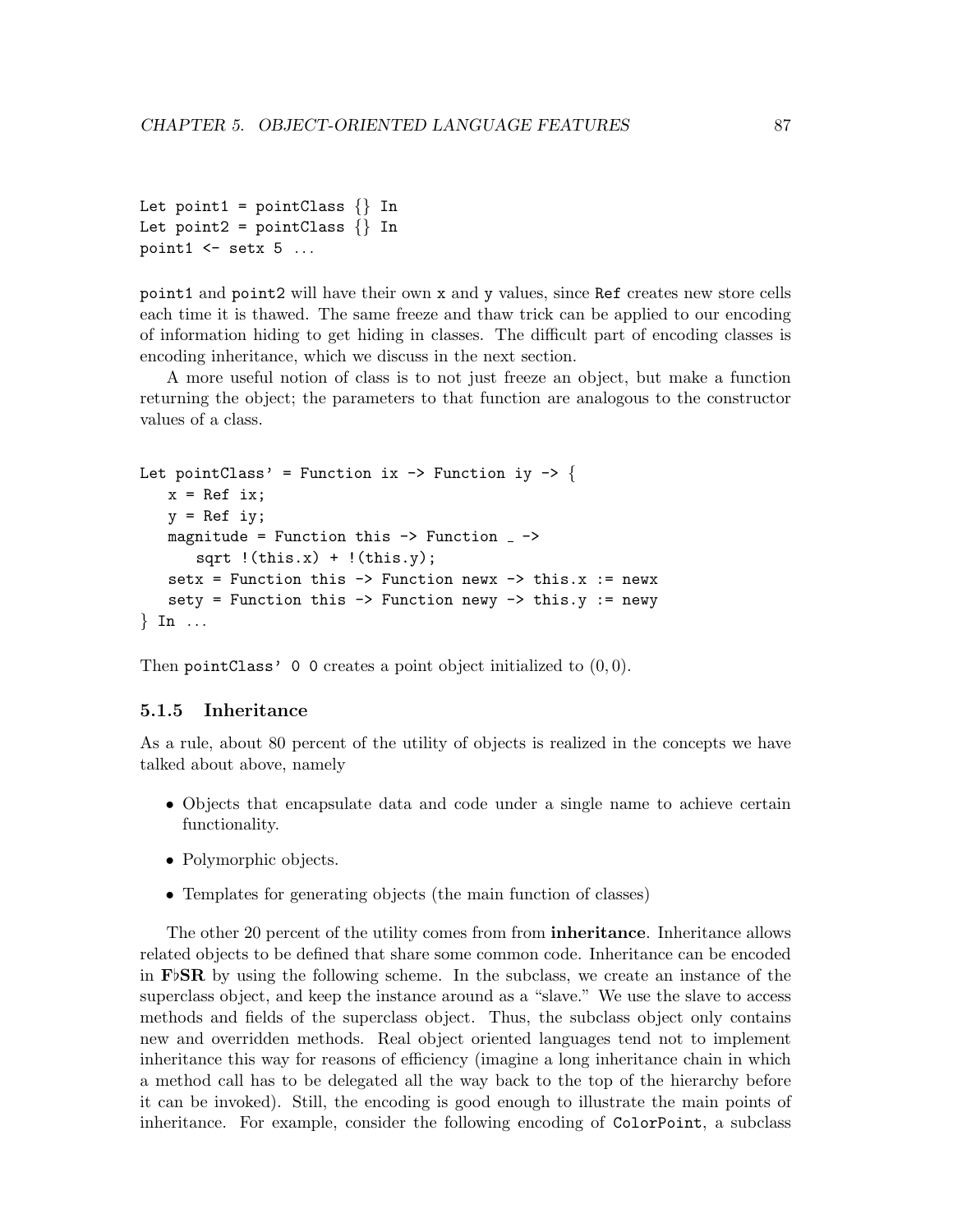

<span id="page-92-0"></span>Figure 5.3: The point, colorPoint inheritance hierarchy.

of Point, illustrated in Figure [5.3.](#page-92-0) (In this encoding we will assume there are no class constructor parameters, i.e. we will work from pointClass and not pointClass' above.)

```
Let pointClass = ... InLet colorPointClass = Function_ - \rightarrowLet super = pointClass \{\}\ In \{x = super.x; y = super.y;color = Ref \{red = 45; green = 20; blue = 20\};magnitude = Function this \rightarrow Function \overline{\phantom{a}} \rightarrowmult(super.magnitude this \{\})(this.brightness this \{\});
   brightness = Function this \rightarrow Function \rightarrow(* compute brightness. . . *)
    setx = super.setx; sety = super.sety
\} In ...
```
There are several points of interest in this encoding. First of all, notice that to inherit methods and fields from the superclass, we explicitly link them together (i.e. x, y, setx, and  $\texttt{sety}$ . To override a method in the superclass, we simply redefine it in the subclass instead of linking to the superclass; magnitude is an example of this. Also notice that we can still invoke superclass methods from the subclass. For instance, magnitude invokes super.magnitude in its body. Notice how super.magnitude is passed this instead of super as its argument. This has to do with dynamic dispatch, which we will address now.

#### <span id="page-92-1"></span>5.1.6 Dynamic Dispatch

We say that a method is dynamically dispatched if, looking at a message send  $v \leftarrow m$ , we are not sure precisely what method  $m$  will be executed at runtime. Dynamic dispatch is related to object polymorphism: a variable  $v$  could contain many different kinds of objects, so  $v<-\infty$  could be sending m to any one of those different kinds of objects. Unless we know what kind of objects  $v$  is at runtime, we cannot know which method  $m$  will be invoked.

The term **dynamic dispatch** refers to how the method invoked by a message send is not fixed at compile-time. If we had a method isNull declared in pointClass and inherited by colorPointClass with code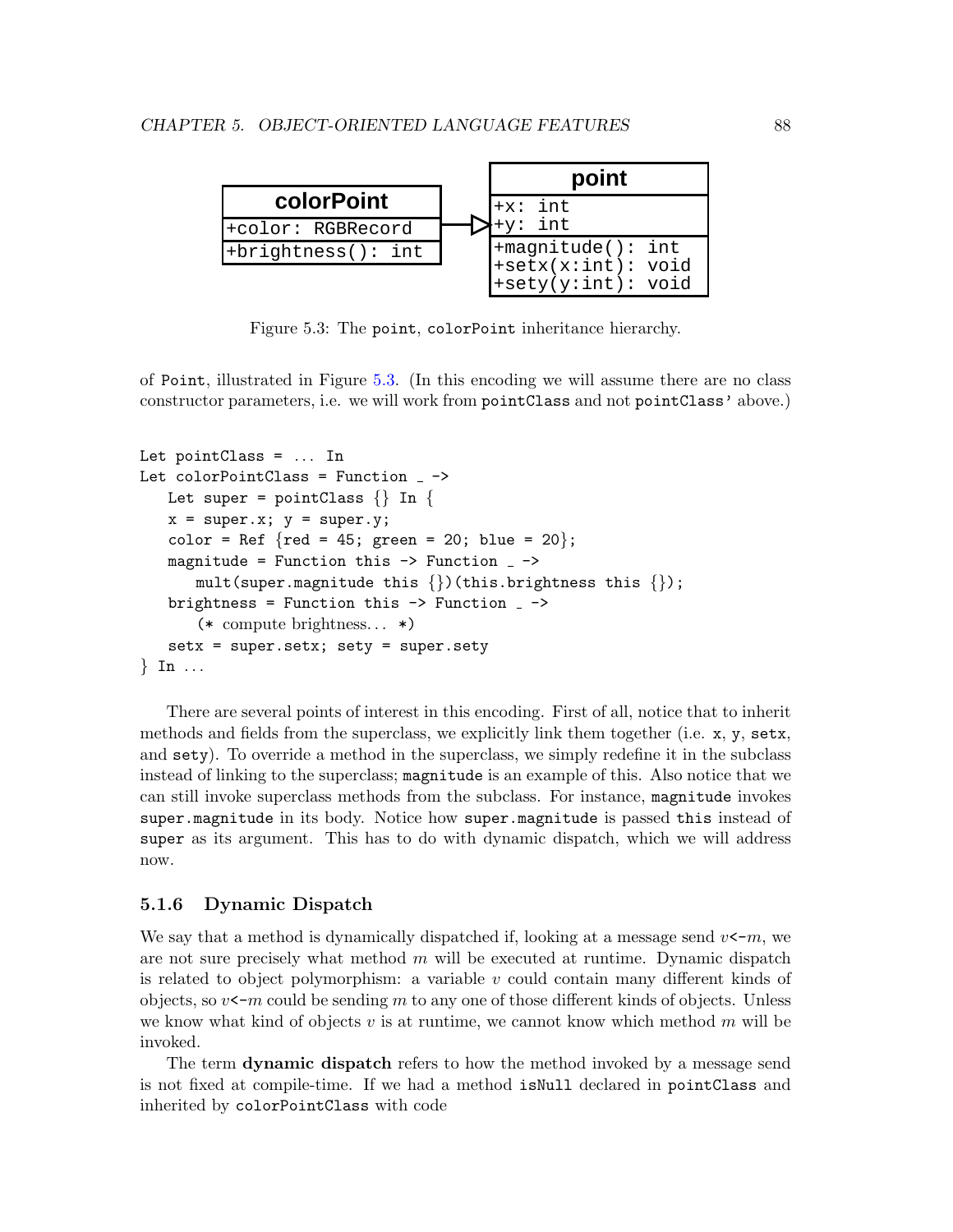```
Function this \rightarrow Function \rightarrow (this.magnitude this \{\}) = 0,
```
the magnitude method here is not fixed at compile-time. Concretely, assuming pointClass has this isNull and we execute

```
Let p = pointClass \{ \} In
Let cp = colorPointClass \{ \} In
p \leftarrow \text{isNull} \{\}; cp \leftarrow \text{isNull} \{\};
```
In p's call to isNull, this is a point, and so isNull will internally invoke point's magnitude method. On the other hand for cp, this is a colorPoint, and so colorPoint's magnitude method will be invoked. In conclusion, the magnitude method call from within  $isNull$  is dynamically dispatched.

The superclass dispatching above also now can be explained. If isNull in colorPointClass had additionally been overridden to be

```
Function this \rightarrow Function \rightarrow (super.isNull this \{\}) = 0 And (* etc *),
```
then tracing through cp's call to isNull it would have correctly called the colorPointClass magnitude, whereas if we had instead written

```
Function this \rightarrow Function \rightarrow (super.isNull super \{\}) = 0 And (* etc *),
```
(note change in bold), the pointClass magnitude would have been invoked from within isNull instead, and the brightness would mistakenly not have been taken into account in the magnitude calculation for a colorPoint.

Another example For additional clarification on this issue let us do one more example. Consider the following classes, rectClass and its subclass squareClass.

```
Let rectClass = Function w \rightarrow Function 1 -> {
  getWidth = Function this \rightarrow Function \rightarrow \rightarrow w;
  getLength = Function this \rightarrow Function \sim -> 1;
  area = Function this \rightarrow Function \sim ->
     mult ((this.getLength) this \{\}) ((this.getWidth) this \{\})
} In
Let squareClass = Function e \rightarrowLet super = rectClass 1 e In \{getLength = (super.getLength);
```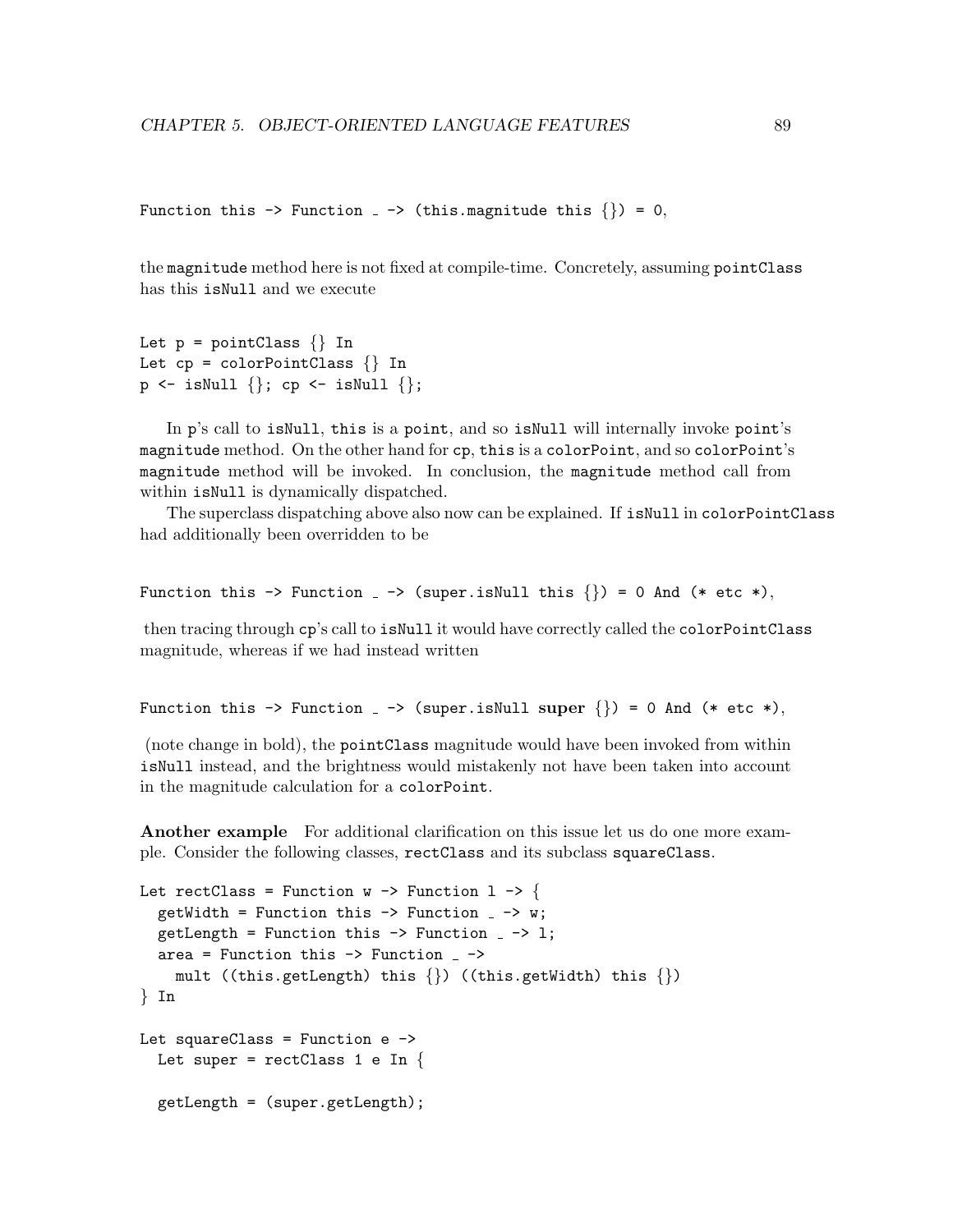```
(* We override width to be the same as length *)getWidth = (super.getLength);
  areaStatic = Function this \rightarrow Function \sim ->
    (super.area) super \{\};
  areaDynamic = Function this \rightarrow Function _{-} ->
    (super.area) this \{\}} In
Let mySquare = squareClass 10 In
mySquare <-areaDynamic {} (* returns 100 *);
mySquare <-areaStatic {} (* returns 10 *)
```
Notice that in the squareClass, getLength has been overridden to behave the same as getWidth. There are two ways to calculate the area in squareClass. areaStatic calls (super.area) super {}. This means that when rectClass's area method is invoked, it is invoked with rectClass's getLength and getWidth as well. The result is  $1 \times 10 = 10$ since the rectangle was initialized to have width 1.

On the contrary, the dynamically dispatched area method, areaDynamic is written (super.area) this {}. This time, rectClass's area method is invoked, but this is an instance of squareClass, rather than rectClass, and squareClass's overridden getLength and getWidth are used. The result is 1, the correct area for a square. The behavior of dynamic dispatch is almost always the behavior we want. The key to dynamic dispatch is that inherited methods get a revised notion of this when they are inherited. Our encoding promotes dynamic dispatch, because we explicitly pass this into our methods.

Java (and almost every other object-oriented language) uses dynamic dispatch to invoke methods by default. In C<sup>++</sup>, however, unless a method is declared as virtual, it will *not* be dynamically dispatched.

#### 5.1.7 Static Fields and Methods

Static fields and methods are found in almost all object-oriented languages, and are simply fields and methods that are not tied to a particular instance of an object, but rather to the class itself.

We can trivially encode static fields and methods by simply making our class definitions records instead of functions. The creation of the object can itself be a static method of the class. This is, in fact, how Smalltalk implements constructors. Consider the following reimplementation of pointClass in which we make use of static fields.

```
newWithXY = Function class ->
  Function newx ->
  Function newy \rightarrow {
  x = \text{Ref} \text{ new}x;y = Ref newy;
```
Let pointClass =  $\{$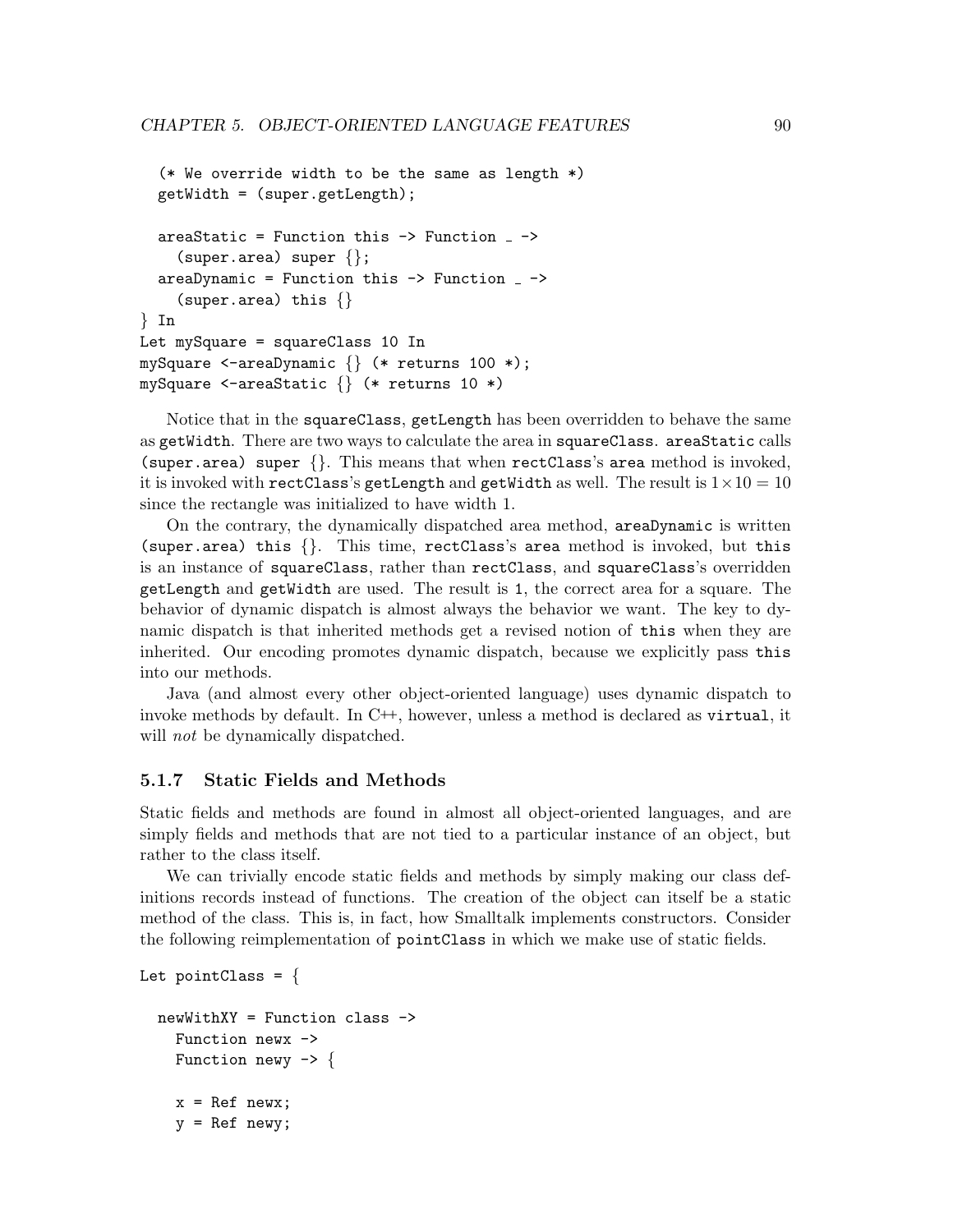```
magnitude = Function this \rightarrow Function \rightarrowsqrt (((this.x)) + ((this.y)))};
  new = Function class \rightarrow Function _{-} \rightarrow(class.newWithXY) class (class.xdefault)
                                (class.ydefault);
  xdefault = 4;
  ydefault = 3
} In
Let point = (pointClass.new) pointClass \{\}\ In
(point.magnitude) point {}
```
Notice how the class method newWithXY is actually responsible for building the point object. new simply invokes newWithXY with some default values that are stored as class fields. This is a very clean way to encode multiple constructors.

Perhaps the most interesting thing the encoding is how classes with static fields start to look like our original encoding of simple objects. Look closely—notice that class methods take an argument class as their first parameter, for the exact same reason that regular methods take this as a parameter. So in fact, pointClass is really just another primitive object that happens to be able to create objects.

Viewing classes as objects is the dominant paradigm in Smalltalk. Java has some support for looking at classes as objects through the reflection API as well. Even in languages like  $C++$  that don't view classes as objects, design patterns such as the *Factory* patterns[\[12\]](#page-159-2) capture this notion of objects creating objects.

This encoding is truly in the spirit of object-oriented programming, and it is a clean, and particularly satisfying way to think about classes and static members.

## 5.2 The FbOB Language

Now that we have looked at encodings of objects in terms of the known syntax of  $\mathbf{F}$ b**SR**, we may now study how to add these features directly to a language. We will call this language  $\mathbf{F} \uplus \mathbf{OB}$ ,  $\mathbf{F} \uplus$  with objects. Our encodings of objects were operationally correct, but not adding syntactic support for objects makes them too difficult to work with in practice. The colorPoint encoding, for example, is quite difficult to read. This readability problem only gets worse when types are introduced into the language.

 $\mathbf{F}\flat$ **OB** includes most of the features we discussed above: classes, message send, methods, fields, super, and this. We support information hiding in the same manner in which Smalltalk does: all instance variables are hidden (protected) and all methods are exposed (public).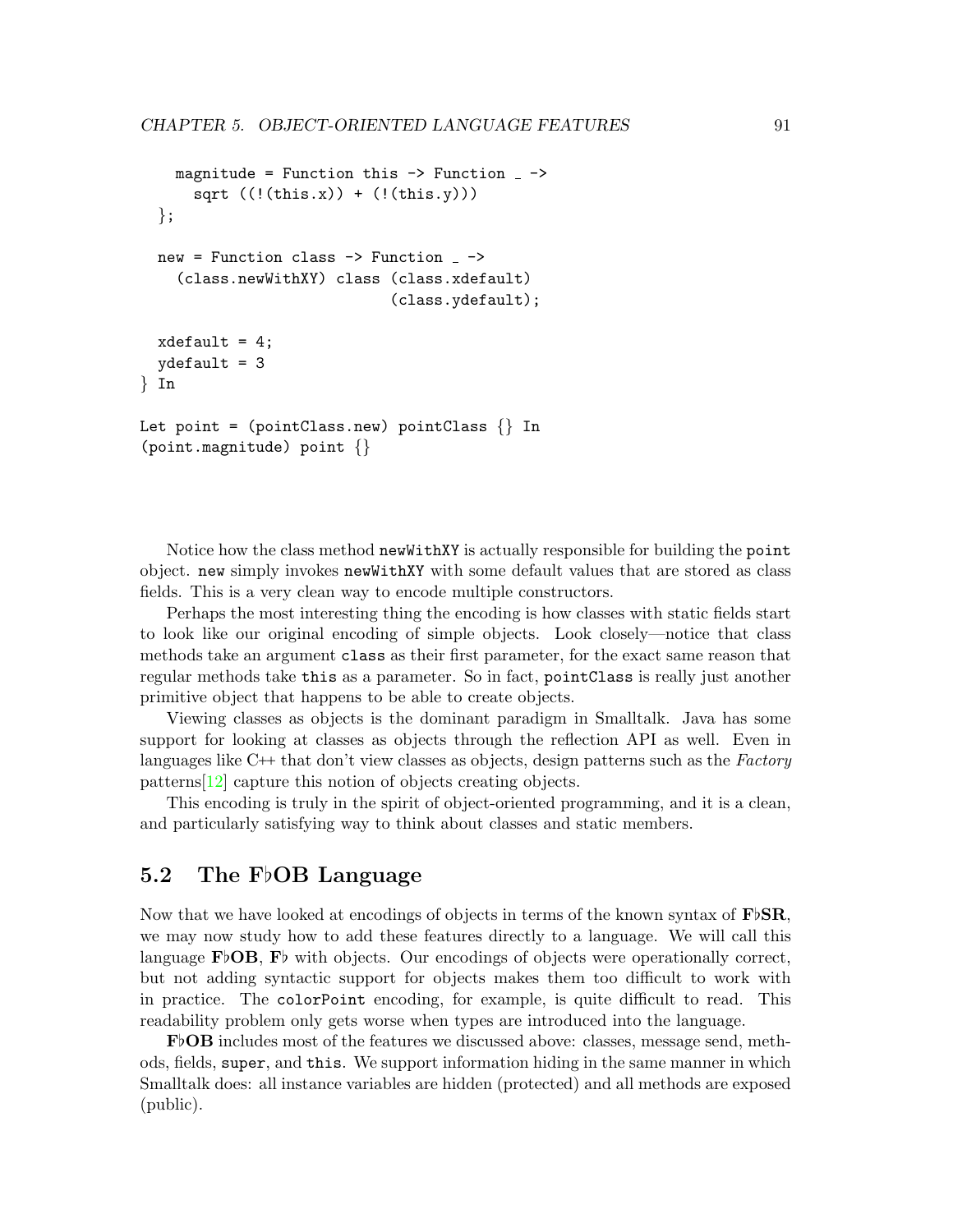$F\flat$ **OB** also supports **primitive objects**. Primitive objects are objects that are defined "inline," that is, objects that are not created from a class. They are a more lightweight form of object, and are similar to Smalltalk's blocks and Java's anonymous classes. Primitive objects aren't very common in practice, but we include them in  $\mathbf{F}\flat\mathbf{OB}$ because it requires very little work. The value returned by the expression new aClass is an object, which means that an object is a first class expression. As long as our concrete syntax allows us to directly define primitive objects, no additional work is needed in the interpreter.

An interesting consequence of having primitive objects is that we could get rid of functions entirely (not methods). Functions could simply be encoded as methods of primitive objects. For this reason, object-oriented languages that support primitive objects have many of the advantages of higher-order functions.

#### <span id="page-96-0"></span>5.2.1 Concrete Syntax

Let's introduce the  $\mathbf{F} \uplus \mathbf{OB}$  concrete syntax with an example. The following code is an implementation of the pointClass / colorPointClass hierarchy from before (Figure [5.3\)](#page-92-0). For simplicity this encoding does not include class constructor arguments.

```
Let pointClass =
 Class Extends EmptyClass
    Inst
      x = 0:
      y = 0Meth
      magnitude = Function \overline{\ } -> sqrt(x + y);
      setx = Function newx \rightarrow x := newx;
      sety = Function newy \rightarrow y := newy
In Let colorPointClass =
  Class Extends pointClass
    Inst
      x = 0;y = 0;(* A use of a primitive object: *)
      color = Object
        Inst
        Meth red = 0; green = 0; blue = 0
    Meth
      magnitude =
        Function _{-} ->
          mult(Super <- magnitude \{\})(This <- brightness \{\})
      (* An unnormalized brightness metric *)
      brightness = Function -color <- red + color <- green + color <- blue;
      setx = Super <- setx (* explicitly inherit *)
```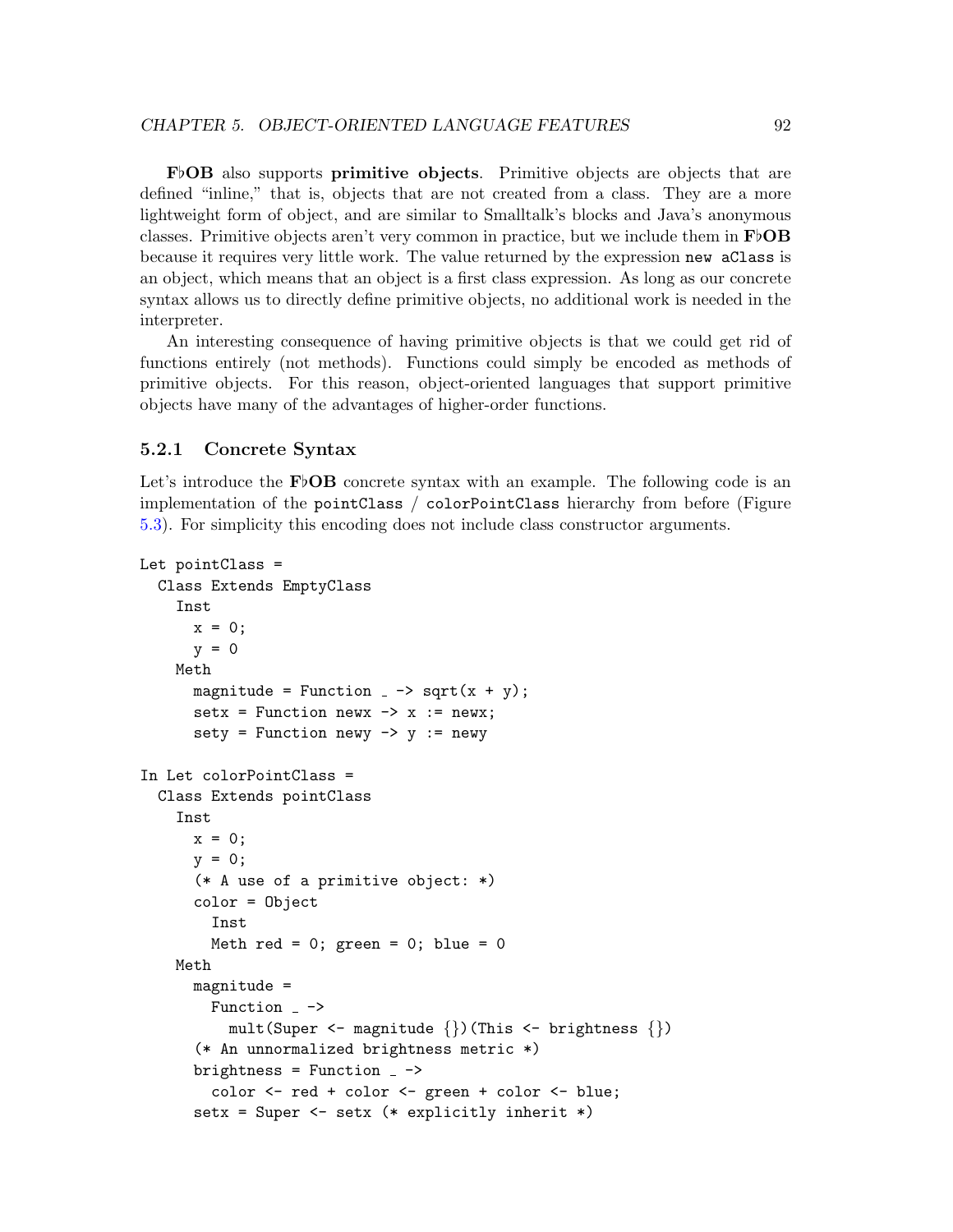```
sety = ...; setcolor = ...In Let point = New pointClass
In Let colorPoint = New colorPointClass In
  (* Some sample expressions *)
 point <- setx 4; point <- sety 7;
 point \leq magnitude\{\};
  colorpoint \leq magnitude \{\}
```
There is a lot going on with this syntax, so let's take some time to point out some of the major elements. First of all, notice that This and Super are special "reserved variables." In our  $\mathbf{F}$  b encodings, we had to write "Function this  $\rightarrow$ " and pass this as an explicit parameter. Now, self-awareness happens implicitly, and is This is a reference to self.

Note the use of a primitive object to define the color field of the colorPointClass. The red, green, and blue values are implemented as methods, since fields are always "private."

In our previous encodings we used one style when defining the base class, and another different style when defining the subclass. In  $\bf FbOB$  we use the same syntax for both by always specifying the superclass. To allow for base classes that do not inherit from any other class, we allow a class to extend EmptyClass, which is simply a special class that does not define anything.

 $\mathbf{FbOB}$  instance variables use the l/r-value form of state that was discussed in Section [4.1.3.](#page-69-0) There is no need to explicitly use the ! operator to get the value of an instance variable. F<sub>b</sub>OB instance variables are therefore mutable, not following the Caml convention that all variables are immutable. Note that method arguments are still immutable. There are thus two varieties of variable: immutable method parameters, and mutable instances. Since it is clear which variables are instances and which are not, there is no great potential for confusion. It is the job of the parser to distinguish between instance variables and regular variables. An advantage of this approach is that it keeps instance variables from being directly manipulated by outsiders.

Method bodies are generally functions, but need not be; they can be any immutable, publicly available value. For example, immutable instances can be considered methods (see the color primitive object in the example above).

Note that we still have to explicitly inherit methods. This is not the cleanest syntax, but it simplifies the interpreter, and facilitates the translation to  $\mathbf{F}\flat\mathbf{SR}$  discussed in Section [5.2.3.](#page-99-0)

Also, there is no constructor function. new is used to create new instances, and, following Smalltalk, initialization is done explicitly by writing an initialize method.

For simplicity,  $\textbf{F} \circ \textbf{OB}$  does not support static fields and methods, nor does it take the "classes as objects" view discussed in the previous section.

#### 5.2.2 A Direct Interpreter

We first consider a direct interpreter for  $\bf{FbOB}$ . The abstract syntax can be expressed by the following Caml type.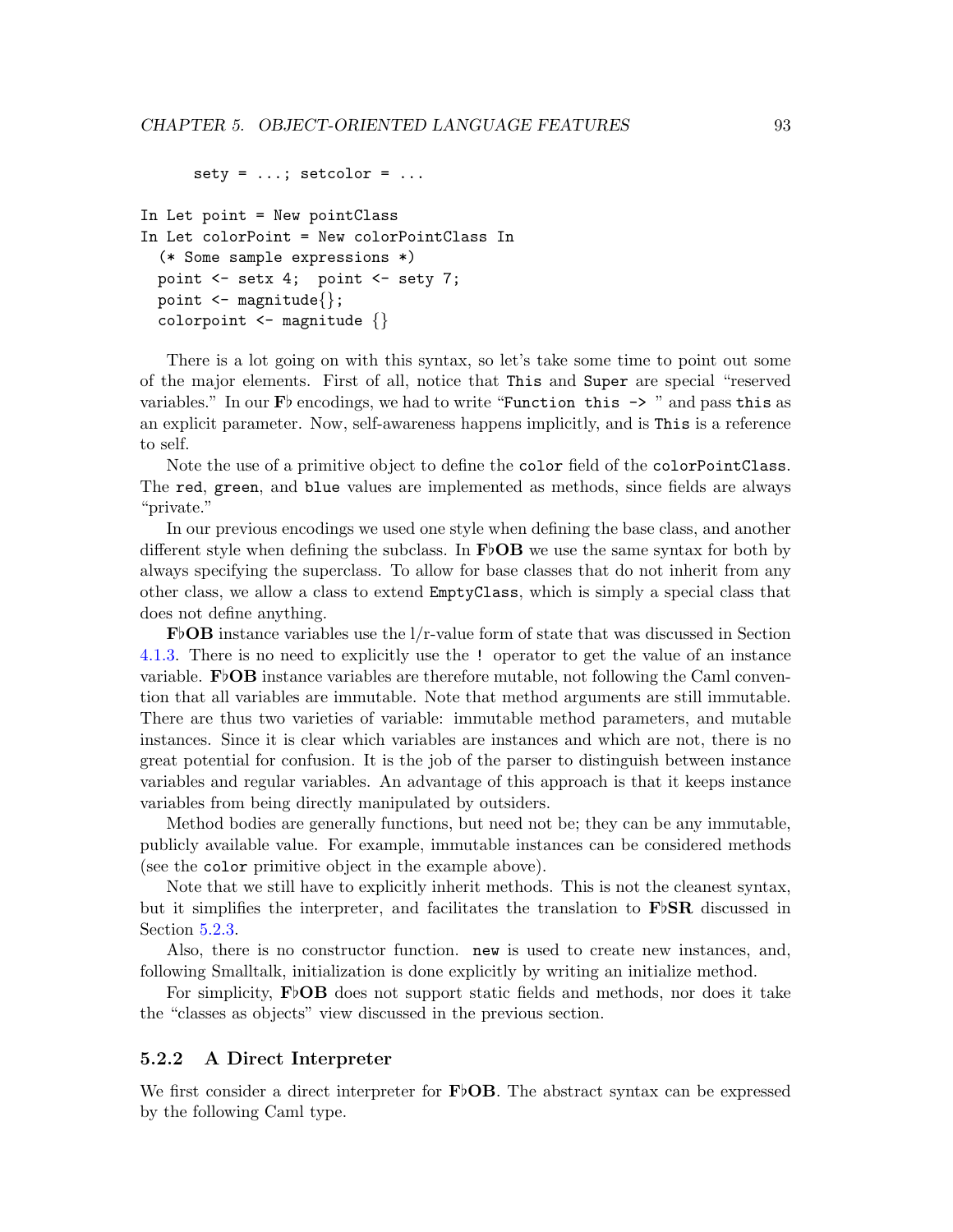```
type ide = Ide of string | This | Super
type label = Lab of string
type \exp r = (* \text{ the Fb expressions, including Let } *)(* Object holds the instance list and the method list *)
| Object of ((label * expr) list) * ((label * expr) list)
| Class of expr * ((label * expr) list) * ((label * expr) list)
| EmptyClass
| New of expr
| Send of expr * label
  (* parser has to decide if a var. is InstVar or just a Var *)
| InstVar of label
| InstSet of label * expr
```
Here is a rough sketch of the interpreter. This interpreter is not complete, but it gives a general idea of what one should look like.

```
(* Substitute "sinst" for Super in all method bodies *)
let rec subst_super sinst meth =
 match meth with
    [1 \rightarrow [1|(1, body):rest \rightarrow(l, subst(body, InstVar(sinst), Super))::
        (subst_super sinst rest)
let rec eval e =match e with
    ...
  | Object(inst, meth) -> Object(eval_insts inst, meth)
  | Send(term1, label) ->
      (match (eval term1) with
         Object(inst, meth) ->
           subst(selectMeth(meth, label),
                 Object(inst, meth), This)
         _ -> raise TypeMismatch)
  | Class(super, inst, meth) -> Class(super, inst, meth)
  | New(Class(super, inst, meth)) ->
      (match super with
         EmptyClass -> eval (Object(inst, meth))
       | s -> let sobj = eval(New super) in
              let sinst = (* A fresh instance variable label *) in
              let newinst = (sinst, sobj):: inst in
              let newmeth = subst_super sinst meth in
              eval (Object(newinst, newmeth))
```
...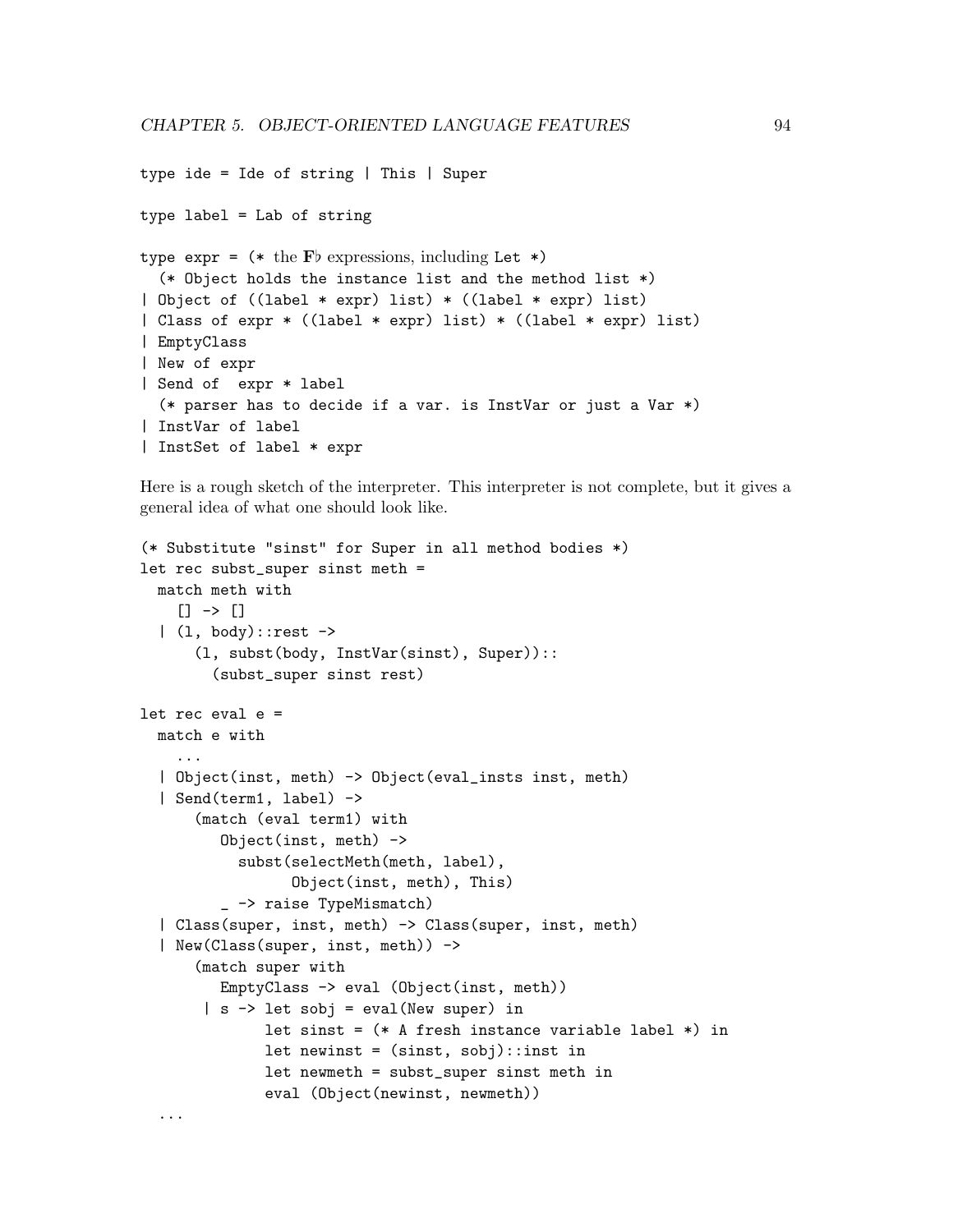```
and eval_insts inst =
  match inst with
    [] \ \rightarrow \ []| (l, body)::rest -> (l, eval(body))::(eval_insts rest)
```
This code sketch for the interpreter does a nice job of illustrating the roles of This and Super. We only substitute for this when we send a message. That's because This is a dynamic construct, and we don't know what it will be until runtime (see the discussion of dynamic dispatching in Section [5.1.6\)](#page-92-1). On the other hand, Super is a static construct, and is known at the time we write the code, which allows us to substitute for Super as soon as the Class expression is evaluated.

#### <span id="page-99-0"></span>5.2.3 Translating  $F\flat$ OB to  $F\flat$ SR

Another way to give meaning to  $\vec{F}$ OB programs is by defining a translation mapping  $\mathbf{F}\flat$ **OB** programs into  $\mathbf{F}\flat$ **SR** programs. This is a complete characterization of how objects can be encoded in  $\mathbf{F} \flat \mathbf{S} \mathbf{R}$ , the topic of Section [5.1.](#page-85-1)

In Chapter [8](#page-137-0) below, we devleop a compiler for  $\mathbf{F}\flat\mathbf{SR}$ . To obtain a compiler for  $\mathbf{F}\flat\mathbf{OB}$ , we can simply add a translation step that translates  $\mathbf{F} \uplus \mathbf{OB}$  to  $\mathbf{F} \uplus \mathbf{SR}$ , and then simply compile the F<sub>b</sub>SR using this compiler. Thus, we will have a F<sub>b</sub>OB compiler "for free" when we are all done. This section only discusses the **F**b**OB** to **F**b**SR** translation.

The translation is simply a formalization of the encodings given in Section [5.1.](#page-85-1) Although real object-oriented compilers are much more sophisticated, this section should at least provide an understandable view of what an object-oriented compiler does. The concrete syntax translation is inductively defined below in a piecewise manner.

```
to FbSR(0bject Inst x_1= e_1; ...; x_n=e_n Meth m_1=e'_1; ...; m_k=e'_k) =
    {inst = \{x_1 = \text{Ref}(toFbSR(e_1)); \ldots; x_n = \text{Ref}(toFbSR(e_n))\};meth = \{m_1= Function this -> to FbSR(e'_1); ...;
               m_k= Function this -> to FbSR(e'_k)} }
to FbSR(Class Extends e Inst x_1 = e_1; \ldots; x_n = e_nMeth m_1 = e'_1; \ldots; m_k = e'_k =
   Function \Box \rightarrow Let super = (toFbSR(e)) {} In
       {inst = \{x_1 = \text{Ref}(toFbSR(e_1))\}; \ldots; x_n = \text{Ref}(toFbSR(e_n))\};meth = \{m_1= Function this -> to FbSR(e'_1); ...;
                   m_k= Function this -> to FbSR(e'_k)} }
toFbSR(New e) = (toFbSR(e)) {}
toFbSR(EmptyClass) = Function -> {}
to FbSR(Super <- m args) = super.meth.m this args
to FbSR(e \leftarrow m \; args) =Let ob = toFbSR(e) In ob.meth. m ob args, for e not Super
to FbSR(x := e) = \text{this.insert}.x := to FbSR(e)toFbSR(x) =! (this.inst.x), for x an instance variable
toFbSR(y) = y, for y a function variable
toFbSR(anything else) = homomorphic
```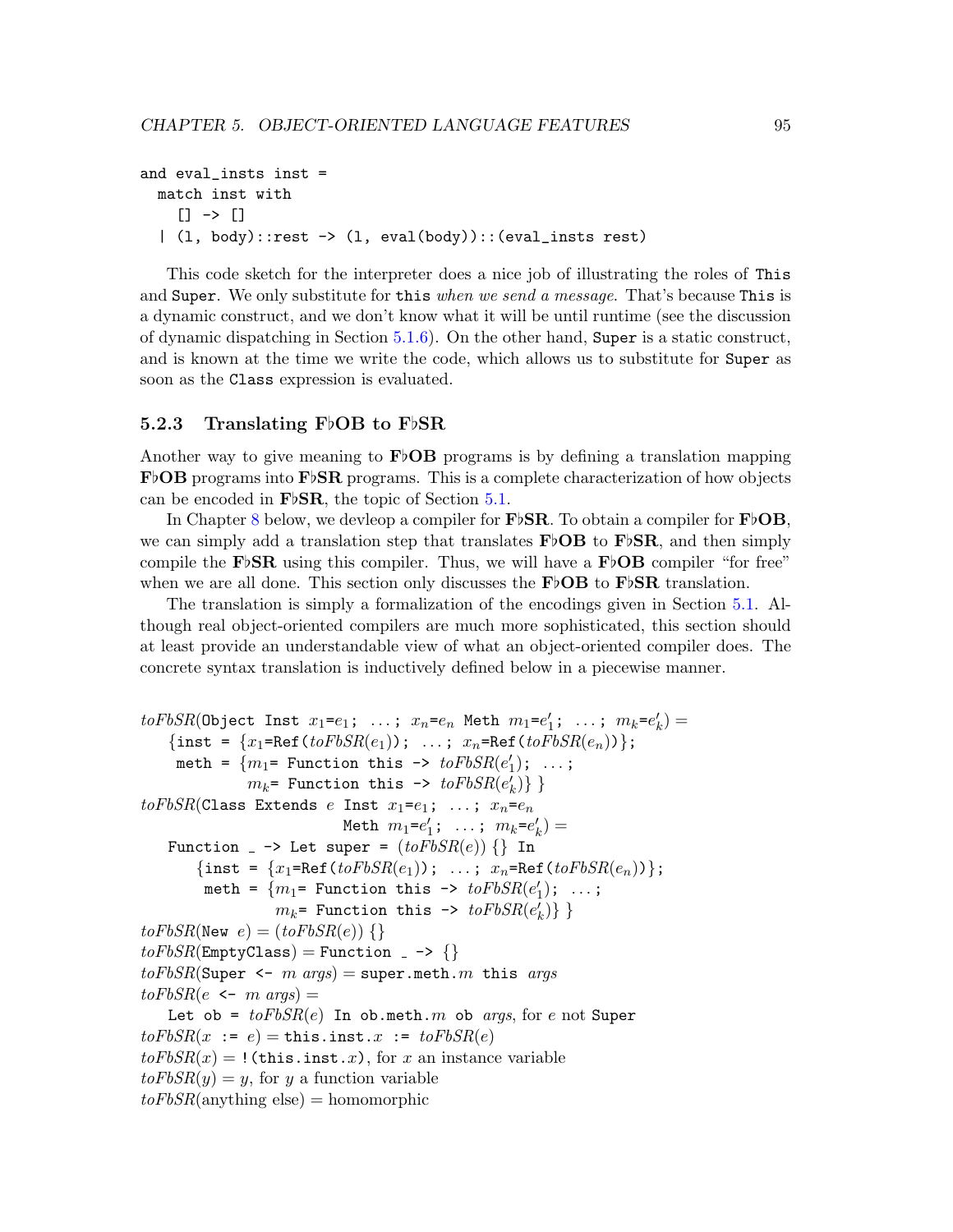The translation is fairly clean, except that messages to Super have to be handled a bit differently than other messages in order to properly implement dynamic dispatch. Notice again that instance variables are handled differently than function variables, because they are mutable. Empty function application, i.e. f (), may be written as empty record application: f {}. The "" variable in Function  $\overline{\phantom{a}}$   $\rightarrow$  e is any variable not occurring in  $e$ . The character " $\cdot$ " itself is a valid variable identifier in the FbDK implementation of FbSR, however.

As an example of how this translation works, let us perform it on the  $\bf{FbOB}$  version of the point / colorPoint classes from Section [5.2.1.](#page-96-0) The result is the following:

```
Let pointClass =
```

```
Function \Box -> Let super = (Function \Box -> {}) {} In {
    inst = \{x = \text{Ref } 3;y = Ref 4};
    meth = \{magnitude = Function this \rightarrow Function \overline{\phantom{a}} ->
         sqrt ((!(this.insert.x)) + ((this.insert.y)));setx = Function this -> Function newx ->
         (this.insert.x) := newx;sety = Function this \rightarrow Function newy \rightarrow(this.insert.y) := newy}
}
In Let colorPointClass =
  Function - > Let super = pointClass \{\}\ In \{inst = \{x = \text{Ref } 3;y = Ref 4;color = Ref (\{\text{inst} = \{\}\;;\; \text{meth} = \{\}red = Function this -> 45;
         green = Function this -> 20;
         blue = Function this -> 20
       }})
    };
    meth = \{magnitude = Function this \rightarrow Function \rightarrowmult ((super.meth.magnitude) this \{\})((this.meth.brightness) this <math>\{\});
       brightness = Function this \rightarrow Function \rightarrow(((!(this.inst.color)).meth.read) this) +(((!(this.inst.color)).meth.green) this) +
         (((!(this.inst.color)).meth.blue) this);
       setx = Function this \rightarrow Function newy \rightarrow
```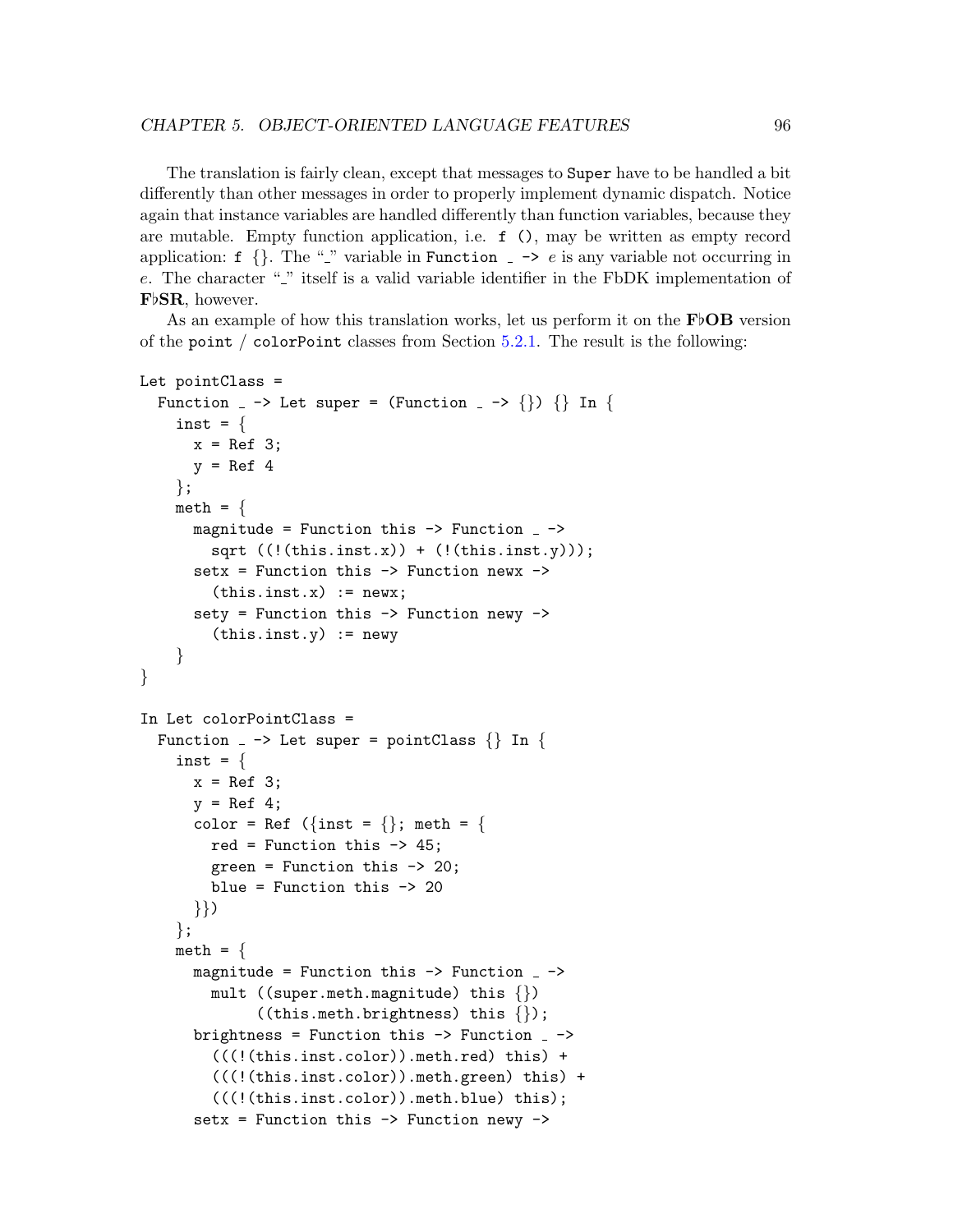```
(super.meth.setx) this newy;
      sety = Function this -> Function newy ->
        (super.meth.setx) this newy;
      setcolor = Function this -> Function c ->
        (this.inst.color) := c
    }
} In
(* Let colorPoint = New colorPointClass In
 * colorPoint <- magnitude {}
*)
Let colorPoint = colorPointClass \{\}\ In
  (colorPoint.meth.magnitude) colorPoint {};;
```
Interact with F<sub>b</sub>SR. The translated code above should run fine in F<sub>bSR</sub>, provided you define the mult and sqrt functions first. mult is easily defined as

```
Let Rec mult x = Function y \rightarrowIf y = 0 Then
    \OmegaElse
    x + (mult x (y - 1)) In ...
```
sqrt is not so easily defined. Since we're more concerned with the behavior of the objects, rather than numerical accuracy, just write a dummy sqrt function that returns its argument:

Let sqrt = Function  $x \rightarrow x$  In ...

Now, try running it with the  $\vec{F}$ SR file-based interpreter. Our dummy sqrt function returns 7 for the point version of magnitude, and the colorPoint magnitude multiplies that result by the sum of the brightness (85 in this case). The result is

```
$ FbSR fbobFBsr.fbsr
==> 595
```
After writing a Caml version of  $toFbSR$  for the abstract syntax, a FbOB compiler is trivially obtained by combining  $toFbSR$  with the functions defined in Chapter [8:](#page-137-0)

```
let FbOBcompile e = toC(hoist(atrans(clconv(toFbSR e))))
```
Finally, there are several other ways to handle these kinds of encodings. More information about encoding objects can be found in [\[10\]](#page-159-3).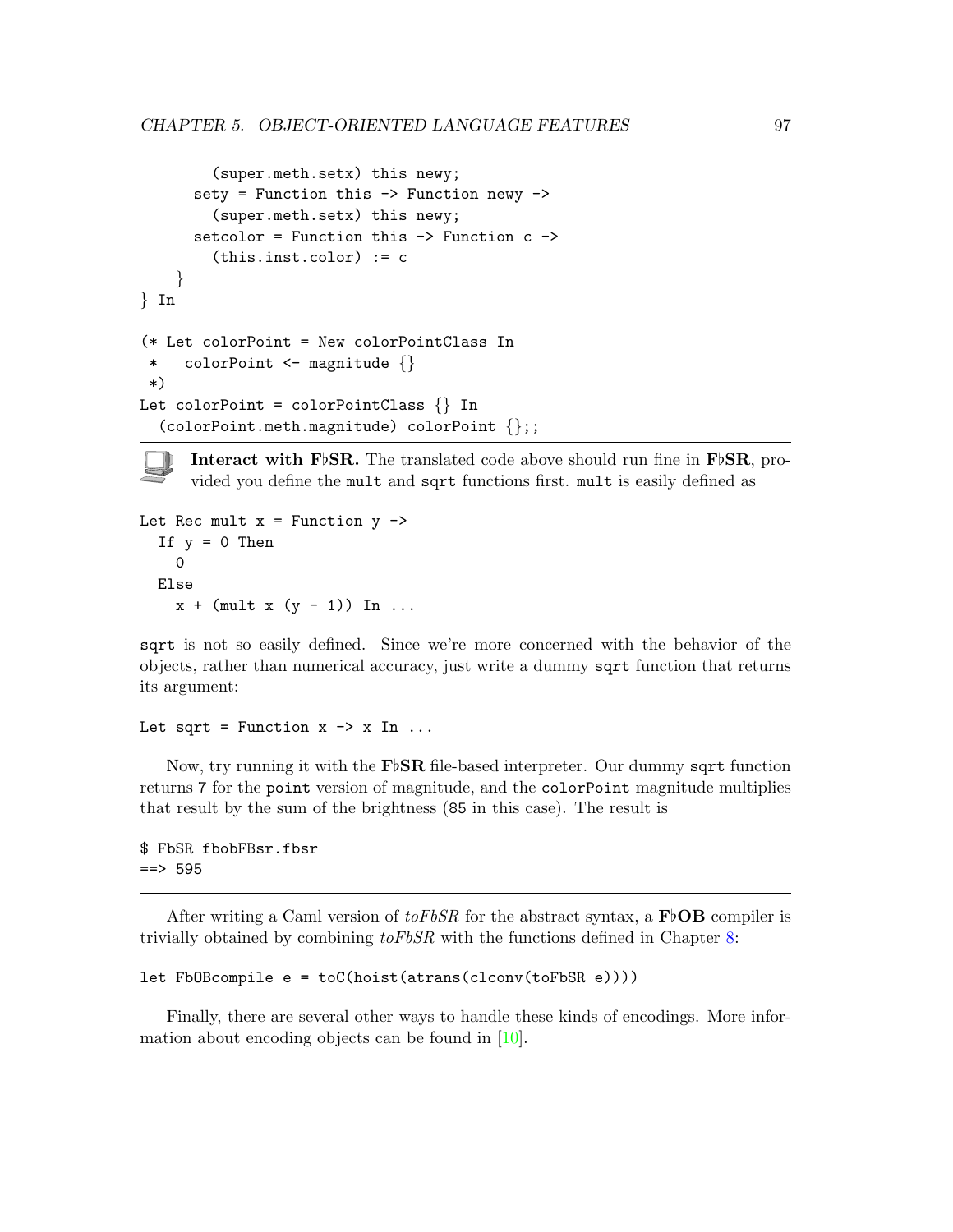# <span id="page-102-0"></span>Chapter 6

# Type Systems

In  $\mathbf{F}$ , if we evaluate the expression

3 + (If False Then 3 Else False),

we will get some kind of interpreter-specific error at runtime. If  $\mathbf{F}$  had a type system, such an expression would not have been allowed to evaluate.

In Lisp, if we define a function

 $(\text{defun } f (x) (+ x 1)),$ 

and then call (f "abc"), the result is a runtime type error. Similarly, the Smalltalk expression

String new myMessage

results in a "message not supported" exception when run. Both of these runtime errors could have been detected before runtime if the languages supported static type systems.

The C<sup>++</sup> code

int a[10]; a[123] = 5;

executes unknown and potentially harmful effects, but the equivalent Java code will throw an ArrayIndexOutOfBoundsException at runtime, because array access is checked by a dynamic type system.

These are just a few examples of the kinds of problems that type systems are designed to address. In this chapter we discuss such type systems, as well as algorithms to infer and to check types.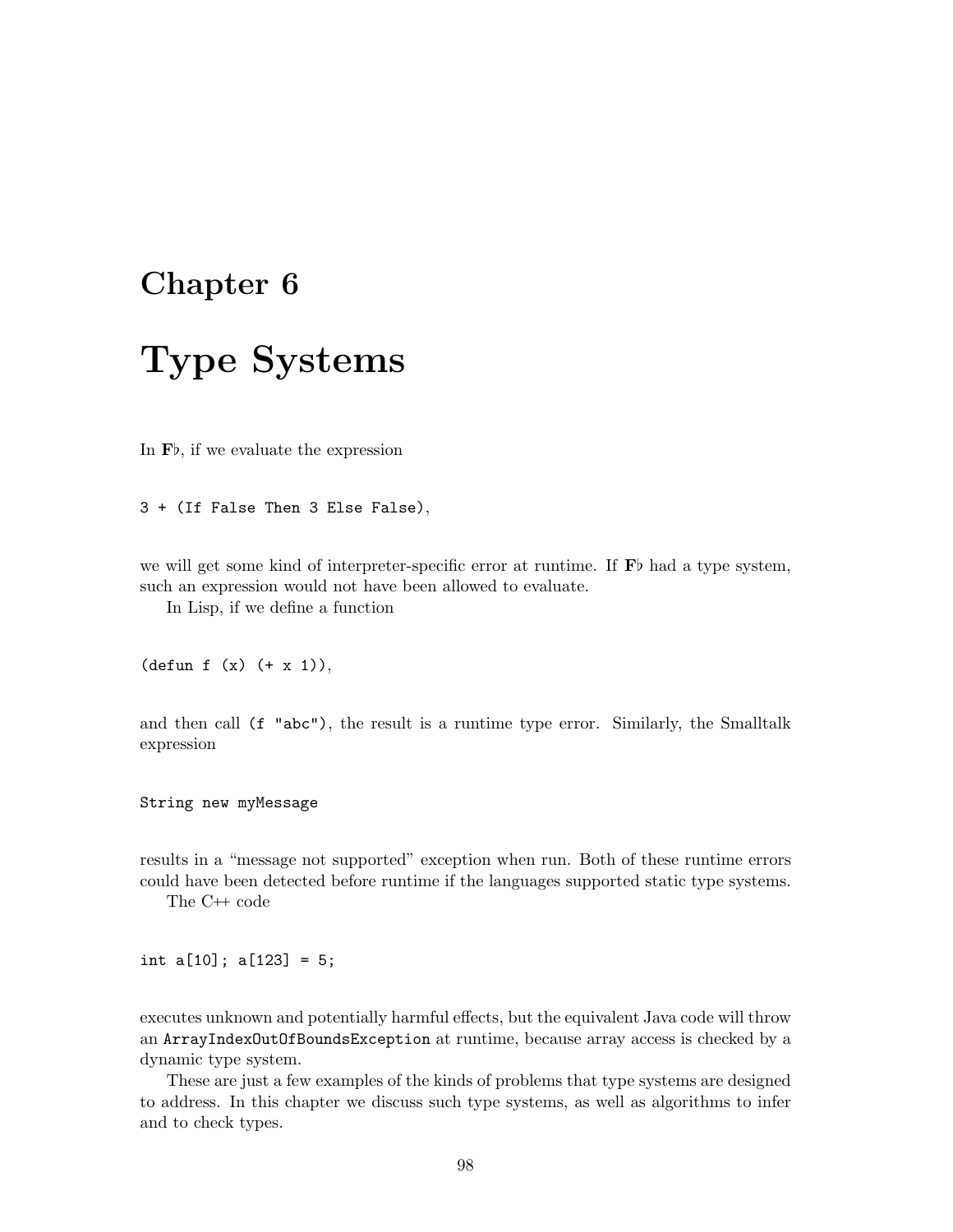### 6.1 An Overview of Types

A type is simply a property with which a program is implicitly or explicitly annotated before runtime. Type declarations are invariants that hold for all executions of a program, and can be expressed as statements such as "this variable always holds a String object," or "this function always returns a tree expression."

Types have many other advantages besides simply cutting down on runtime errors. Since types (and module signatures) specify invariant properties of the program, they serve as precise and descriptive comments on the functionality of the code. In this manner, types aid in large software development.

With a typed language, more information is known at compile-time, and this helps the compiler produce much faster code. For example, the record implementation we will use in our F<sub>b</sub>SR compiler (via hashing, see Chapter [8\)](#page-137-0) is not needed in C $+$  due to its static type system. We know the size of all records at compile-time, and therefore know where they should be laid out in memory. In contrast, Smalltalk is very slow, and the lack of a static type system counts for much of the slowness. The Strongtalk system [\[8\]](#page-159-4) attempts to bring a static type system into Smalltalk.

Finally, in an untyped language its easier to do very ugly "hacking". For instance, a list [1;true;2;false;3;true] can be written in an untyped language, but this is dangerous and it would be much preferred to represent this as  $[(1,true);(2,false);(3,true)],$ which, in OCaml, has the type (int \* bool) list.

However, untyped languages have one distinct advantage over typed ones: they are more expressive. For example, consider the  $F\flat SR$  encoding of  $F\flat OB$  from Chapter [5.](#page-82-1) This encoding would not work with OCaml as the target language, because the OCaml type system disallows record polymorphism. The Y -combinator is another example of where an untyped language really shines.  $\mathbf{F}$  could support recursion via the Y-combinator, but a simple typed version of  $\mathbf{F}$  can't since it cannot be typed. Recall from Section [2.3.5](#page-36-0) that OCaml can not type the Y -combinator, either.

All of us have seen types used in many ways. The following is a list of some of the more common dimensions of types.

- Atomic types: int, float, ...
- Type constructors, which produce types from types: 'a -> 'b, 'a \* 'b
- OCaml-style type constructor definitions via type
- C-style type definitions via struct and typedef
- Object-oriented types: class types, object types
- Module types, or signatures
- Java-style interfaces
- Exception types:  $\langle method\rangle$  throws  $\langle exception\rangle$
- Parametric polymorphism: 'a -> 'a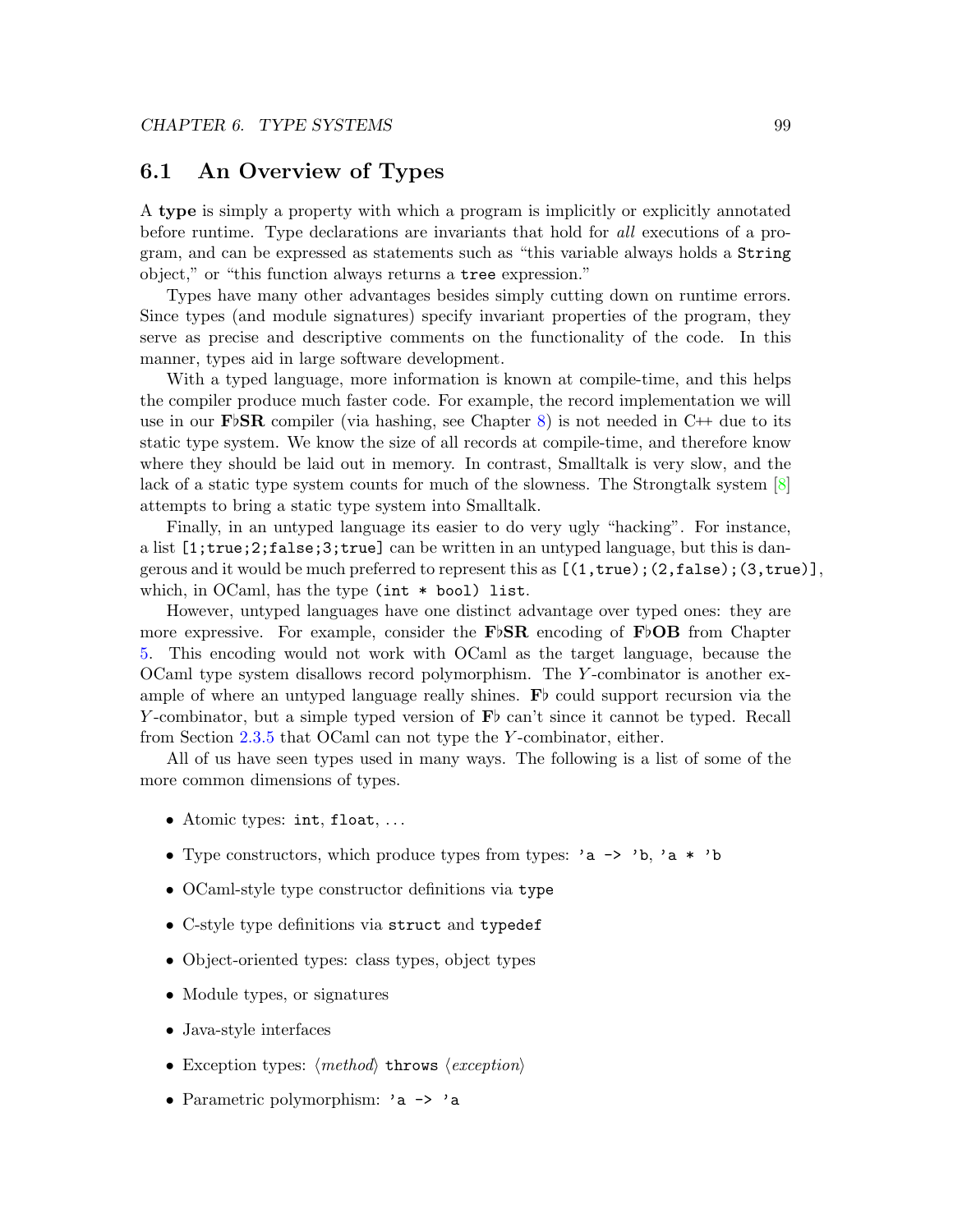• Record/Object polymorphism: pass a ColorPoint to a function which expects a Point.

There are also several newer dimensions of types that are currently active research areas.

- Effect types: the type "int  $-x, y\rightarrow int$ " indicates that variables x and y will assigned to in this function. Java's throws clauses for methods are a form of effect types.
- Concrete class analysis: for variable x:Point, a concrete class analysis produces a set such as {Point, ColorPoint, DataPoint}. This means at runtime x could either be a Point, a ColorPoint, or a DataPoint (and, nothing else). This is useful in optimization.
- Typed Assembly Language  $[3, 17]$  $[3, 17]$ : put types on assembly-level code and have a type system that guarantees no unsafe pointer operations.
- Logical assertions in types:  $int \rightarrow \{ x: int \mid odd(x) \}$  for a function returning odd numbers.

There is an important distinction that needs to be made between *static* and *dynamic* type systems. Static type systems are what we usually mean when we talk about type systems. A static type system is the standard notion of type found in  $C, C++,$  Java and OCaml. Types are checked by the compiler, and type-unsafe programs fail to compile.

Dynamic type systems, on the other hand, check type information at runtime. Lisp, Scheme, and Smalltalk are, in fact, dynamically typed. In fact,  $\mathbf{F}$  and  $\mathbf{F}$   $\beta$ SR are technically dynamically typed as well, since they will raise a typeMismatch when the type of an expression is not what it expects. Any time you use a function, the runtime environment makes sure that its a function. If you use an integer, it makes sure it's an integer, etc. These runtime type checks add a lot of overhead to the runtime environment, and thus cause programs to run slowly.

There is some dynamic typechecking that occurs in statically typed languages too. For instance, in Java, downcasts are verified at run-time and can raise exceptions. Outof-bounds array accesses are also checked at run-time in Java and OCaml, and are thus dynamically typed. Array accesses are not typed in  $C$  or  $C++$ , since no check is performed at all. Note that the *type* of an array (i.e.  $int$ , float) is statically checked, but the *size* is dynamically checked.

Finally, languages can be **untyped**. The FbSR *compiler* produces untyped code, since runtime errors cause core dumps. It is important to understand the distinction between an untyped language and a dynamically typed one. In an untyped language there is no check at all and anomalous behavior can result at runtime. In Chapter [8,](#page-137-0) we compile  $\mathbf{F} \flat \mathbf{SR}$  to untyped C code, using casts to "disable" type system. Machine language is another example of an untyped language.

To really see the difference between untyped and dynamically typed languages, consider the following two program fragments. The first is  $C^{++}$  code with the type system "disabled" via casts.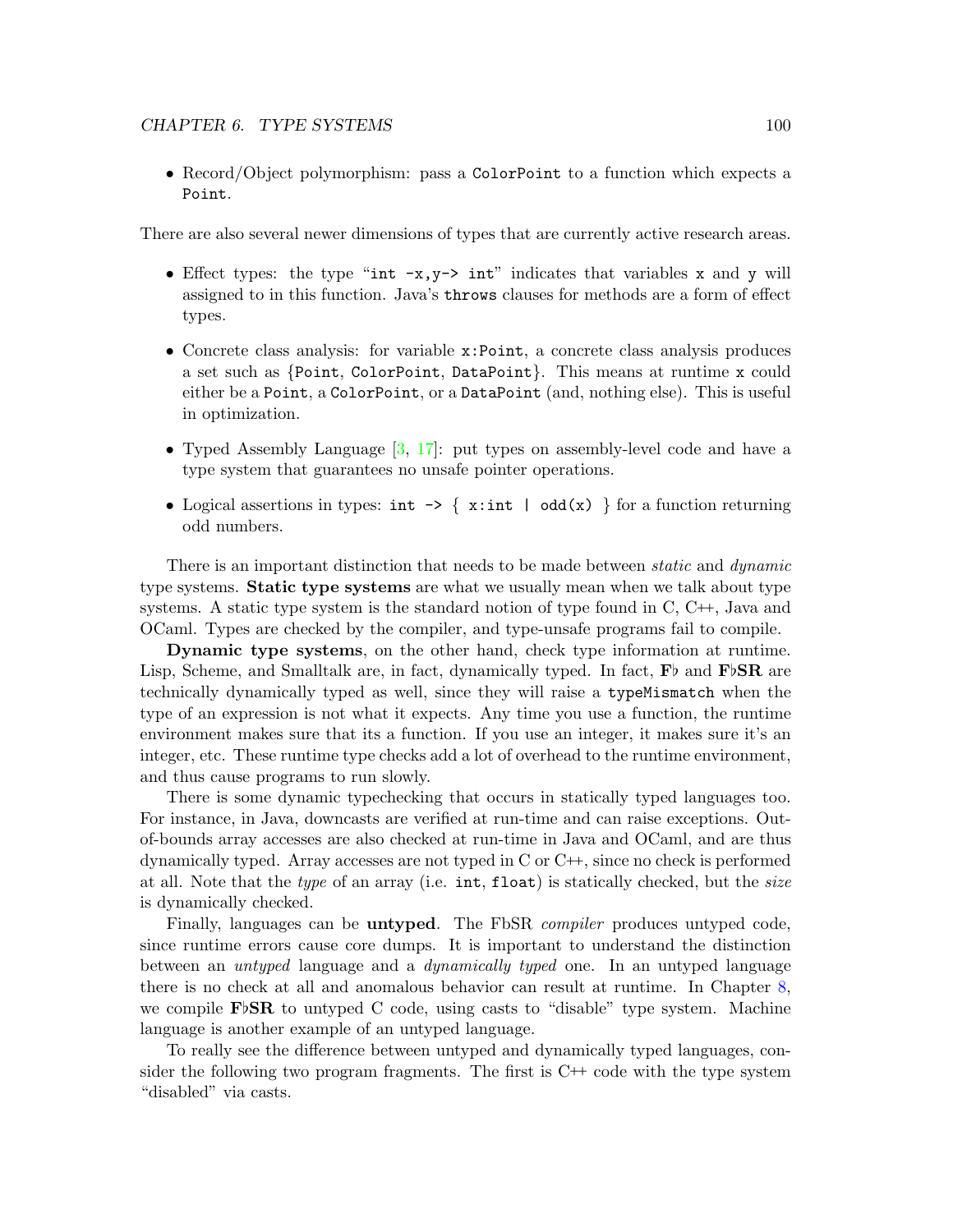```
#include <iostream>
class Calculation {
public: virtual int f(int x) \{ return x; \}};
class Person {
public: virtual char *getName() { return "Mike"; }
};
int main(int argc, char **argv) {
 void *o = new Calculation();
 cout << ((Person *)o)->getName() << endl;
 return 0;
}
```
The code compiles with no errors, but when we run it the output is " $\tilde{a}_i$ ." But if we compile it with optimization, the result is " $\tilde{A}$ à." Run it on a different computer and it may result in a segmentation fault. Use a different compiler, and the results may be completely exotic and unpredictable. The point is that because we're working with an untyped language, there are no dynamic checks in place, and meaningless code like this results in undefined behavior.

Contrast this behavior with that of the equivalent piece of Java code. Recall that Java's dynamic type system checks the type of the object when a cast is made. We will use approximately the same code:

```
class Calculation {
  public int f(int x) \{ return x; \}}
class Person {
  public String getName() { return "Mike"; }
}
class Main {
 public static void main(String[] args) {
    Object o = new Calculation();
    System.out.println(((Person) o).getName());
  }
}
```
When we run this Java code, the behavior is quite predictable.

```
Exception in thread "main" java.lang.ClassCastException: Calculation
       at Main.main(example.java:12)
```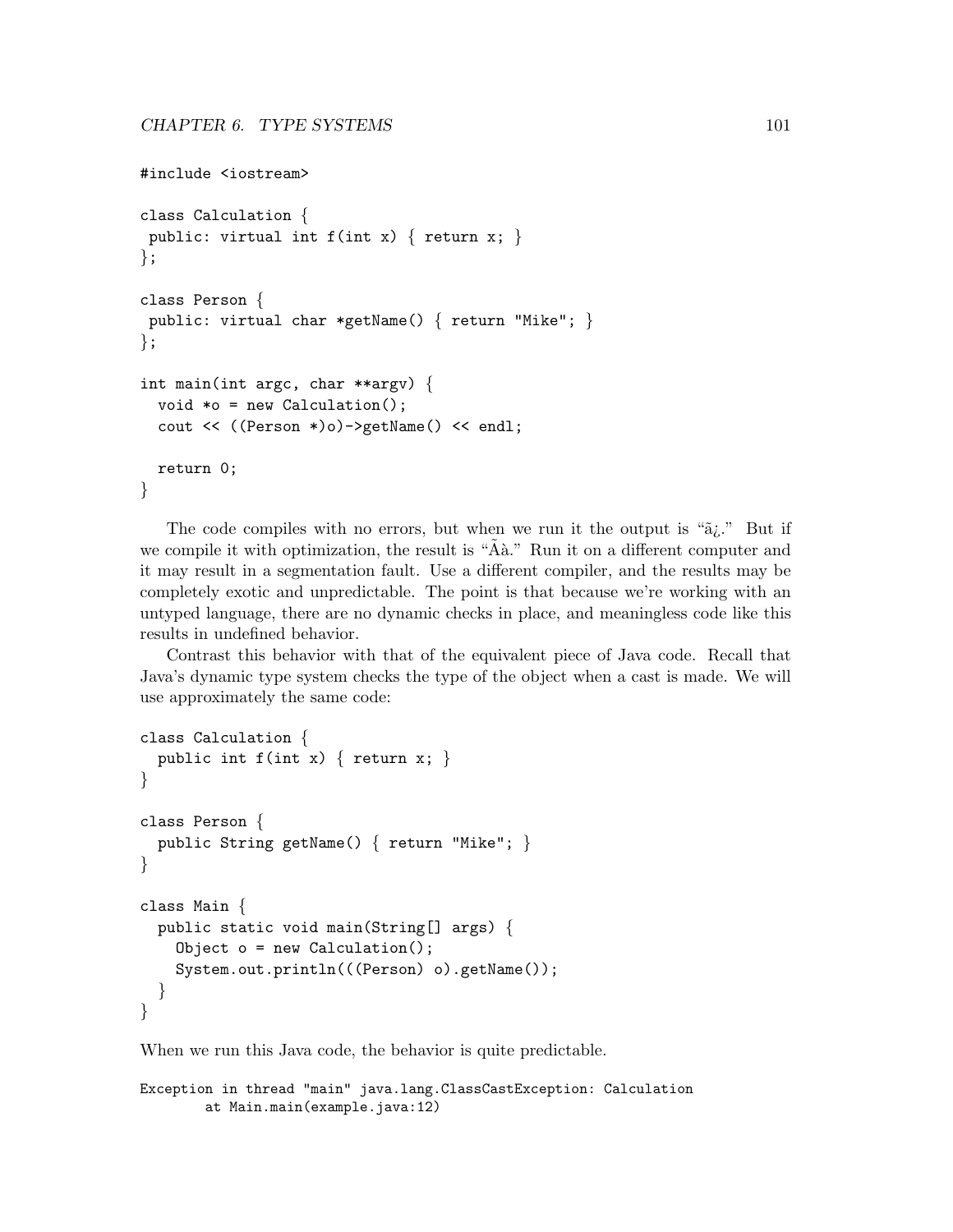The ClassCastException is an exception raised by Java's dynamic type system. The unsafe code is never executed in Java, and so the behavior of the program is consistent and well-defined. With the  $C^{++}$  version, there is no dynamic check, and the unsafe code is executed, resulting in wild and unexpected behavior.

# 6.2 TF $\flat$ : A Typed F $\flat$  Variation

We will use the prefix " $\mathbf{T}$ " to represent a typed version of a language which we have previously studied. Thus we have several possible languages:  $TF\flat$ ,  $TF\flat$ R,  $TF\flat$ S,  $TF\flat$ SR, **TF**<sub>b</sub>OB, **TF**<sub>b</sub>X, **TF**<sub>b</sub>SRX, etc. There are too many languages to consider individually, so we will first look at  $TF$  as a warm-up, and then consider full-blown  $TF$ b $SRX$ .

#### 6.2.1 Design Issues

Before we begin to investigate  $TF\bar{b}$  or any typed language, there are a few general design issues to address. We will take a moment to discuss these issues before giving the specification for  $TFb$ .

The first question to ask is how much explicit type information must our language contain? How much type information must the program be decorated with, and how much can be inferred by the compiler? A spectrum of possibilities exists.

On one end of the spectrum, we can use no decoration at all. We simply stick to our untyped language syntax, and let the compiler infer all the type information.

Alternatively, we can use limited decoration, and have the compiler do partial inference. There is a wide range of possibilities. C for instance requires function argument and return types to be specified, and declared variables to be given types. However, within the body of a function, individual expressions do not need to be typed as those types may be inferred. Some languages only require function argument types be declared, and the return values of functions is then inferred.

At the other end of the spectrum, every subexpression and its identifier must be decorated with its type. This is too extreme, however, and makes the language unusable. Instead of writing

Function  $x \rightarrow x + 1$ ,

we would need some gross syntax like

(Function  $x \rightarrow (x:int + 1:int):int)$ :(int  $\rightarrow$  int).

For  $TF\$  and  $TF\flat$   $SRX$ , we will concentrate on the C and Pascal view of explicit type information. We specify function argument and return types, and declared variable types, and allow the rest to be inferred.

We should also illustrate the difference between type checking and type inference. In any typed language, the compiler should **typecheck** the program before generating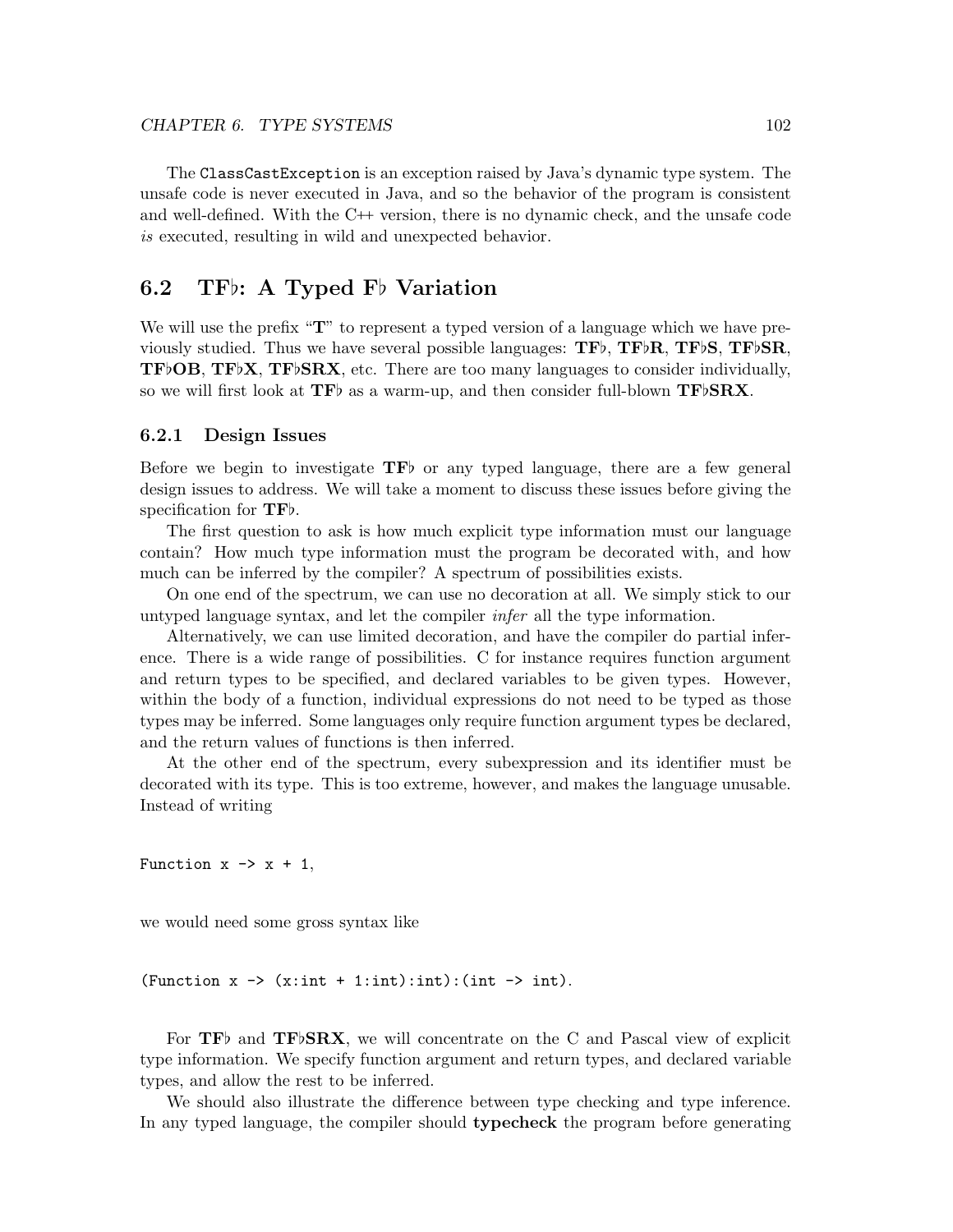code. Type inference algorithms infer types and check that the program body has no type errors. OCaml is an example of this.

A type checker generally just checks the body is well-typed given the types listed on declarations. This is how  $C, C++,$  and Java work, although technically they are also inferring some types, such as the type of 3+4.

In any case it must be possible to run the type inference or type checking algorithm quickly. OCaml in theory can take exponential time to infer types, but in practice it is linear.

#### 6.2.2 The TF $\flat$  Language

Finally, we are ready to look at  $\mathbf{TF}$ , a typed  $\mathbf{F}$  language. To simplify things, we will not include the Let Rec syntax of  $F\flat$ , but only non-recursive, anonymous functions. We will discuss typing recursion in Section [6.4.](#page-112-0)

In analogue with our development of operational semantics and interpreters, we will define two things when discussing types. First we define type systems, which are language-independent notations for assigning types to programs. Type systems are analogous to operational semantics. Secondly, we define type checkers, which are OCaml implementations of type systems analogous to interpreters. We begin with type systems.

#### Type Systems

Type systems are rule-based formal systems that are similar to operational semantics. Type systems rigorously and formally specify what program have what types, and have a strong and deep parallel with formal logic (recall our discussion of Russell's Paradox in Section [2.3.5\)](#page-36-0). Type systems are generally a set of rules about type assertions.

**Definition 6.1.** (Type Environment) A **type environment**,  $\Gamma$ , is a set  $\{x_1 : \tau_1, \ldots, x_n :$  $\tau_n$  of bindings of free variables types. If a variable x is listed twice in Γ, the rightmost (innermost) binding is the proper type. We write  $\Gamma(x) = \tau$  to indicate that  $\tau$  is the *innermost type for x in*  $\Gamma$ .

**Definition 6.2.** (Type Assertion) A type assertion,  $\Gamma \vdash e : \tau$ , indicates that in type environment  $\Gamma$ , e is of type  $\tau$ .

The  $TF\bar{b}$  types in the concrete syntax are

 $\tau$  ::= Int | Bool |  $\tau \rightarrow \tau$ .

We can represent this in a OCaml abstract syntax as

```
type fbtype = Int | Bool | Arrow of fbtype * fbtype
```
The expressions of  $TF\bar{b}$  are almost identical to those of  $\bar{F}\bar{b}$ , except that we must explicitly decorate functions with type information about the argument. For example, in the concrete syntax we write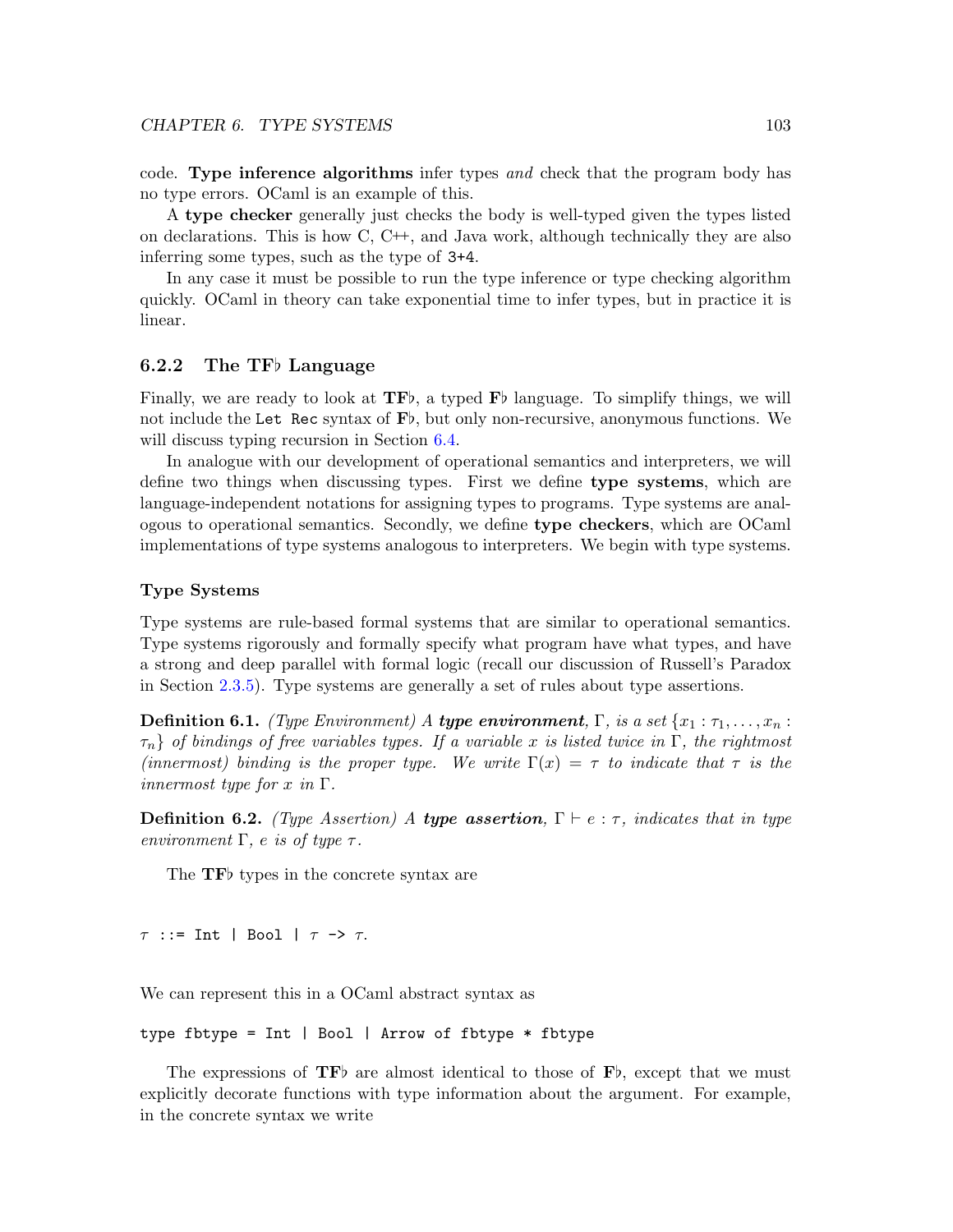Function  $x:\tau \rightarrow e$ 

where the abstract syntax representation is

Function of ide \* fbtype \* expr

### The TF<sub>b</sub> Type Rules

We are now ready to define the  $TF\$  types rules. These rules have the same structure as the operational semantics rules we have looked at before; the horizontal line reads "implies." The following three rules are the axioms for out type system (recall that an axiom is a rule that is always true, that is, a rule with nothing above the line).

(Hypothesis)  $\overline{\Gamma \vdash x : \tau \text{ for } \Gamma(x) = \tau}$  $(Int)$  $\Gamma \vdash n :$  Int for n an integer (Bool)  $\Gamma \vdash b :$  Bool for b True or False

The Hypothesis rule simply says that if a variable  $x$  contained in a type environment Γ has type τ then the assertion  $\Gamma \vdash x : \tau$  is true. The Int and Bool rules simply give types to literal expressions such as 7 and False. These rules make up the base cases of our type system.

Next, we have rules for simple expressions.

$$
(\texttt{+}) \qquad \frac{\Gamma \vdash e : \texttt{Int}, \quad \Gamma \vdash e' : \texttt{Int}}{\Gamma \vdash e + e' : \texttt{Int}}
$$

$$
(\mathsf{-}) \qquad \frac{\Gamma \vdash e : \mathtt{Int}, \quad \Gamma \vdash e' : \mathtt{Int}}{\Gamma \vdash e - e' : \mathtt{Int}}
$$

$$
(\mathsf{=}) \qquad \frac{\Gamma \vdash e : \mathtt{Int}, \quad \Gamma \vdash e' : \mathtt{Int}}{\Gamma \vdash e = e' : \mathtt{Bool}}
$$

These rules are fairly straightforward. For addition and subtraction, the operands must typecheck to Ints, and the result of the expression is an Int. Equality is similar, but typechecks to a Bool. Note that equality will only typecheck with integer operands, not boolean ones. The **And**, **Dr**, and **Not** rules are similar, and their definition should be obvious.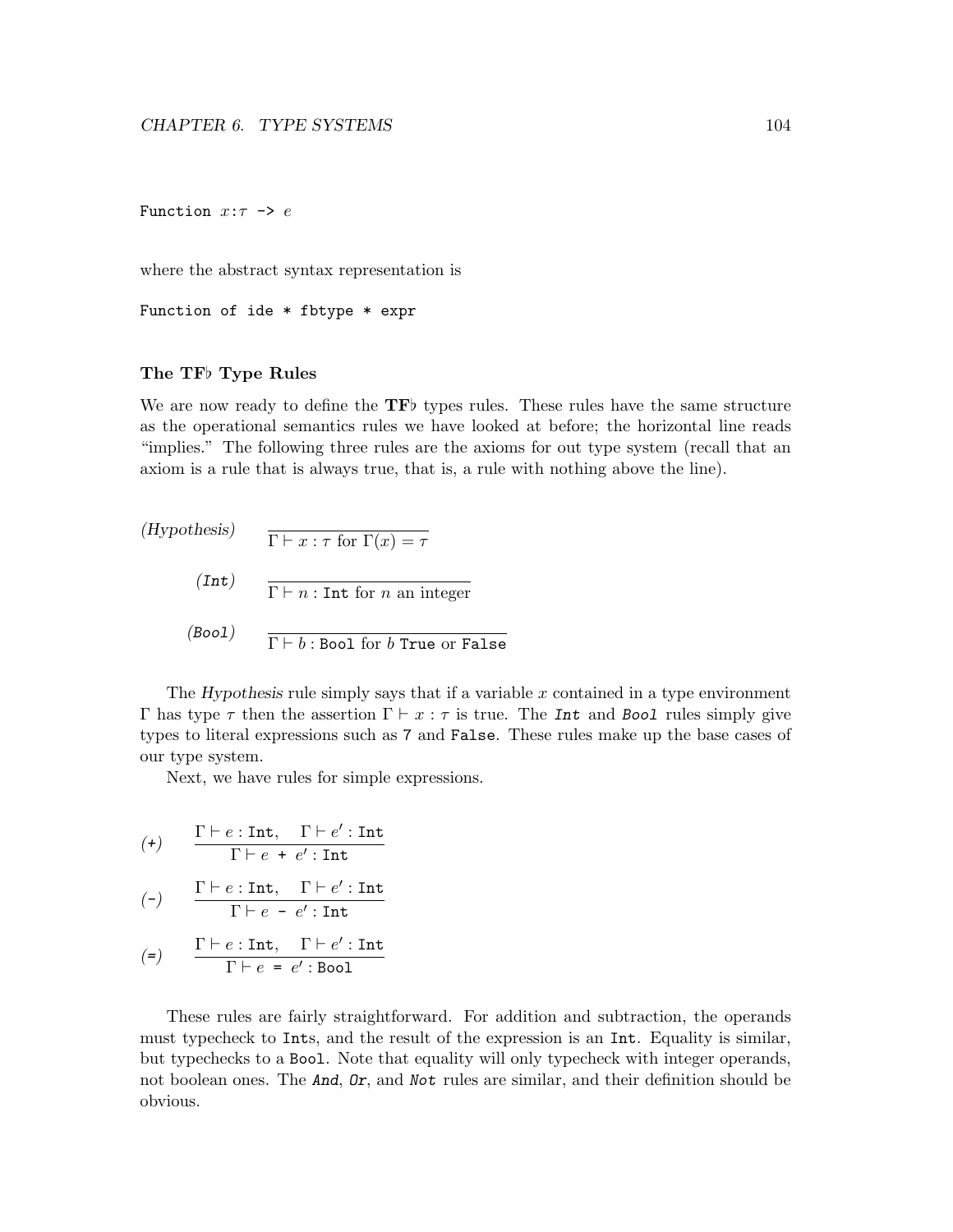The If rule is a bit more complicated. Clearly, the conditional part of the expression must typecheck to a Bool. But what about the Then and Else clauses? Consider the following expression.

### If e Then 3 Else False

Should this expression typecheck? If  $e$  evaluates to True, then the result is 3, an Int. If e is False, the result is False, a Bool. Clearly, then this expression should not typecheck, because it does not always evaluate to the same type. This tells us that for an If statement to typecheck, both clauses must typecheck to the same type, and the type of the entire expression is then the same as the two clauses. The rule is as follows.

(If) 
$$
\frac{\Gamma \vdash e : \text{Bool}, \quad \Gamma \vdash e' : \tau, \quad \Gamma \vdash e'' : \tau,}{\Gamma \vdash \text{If } e \text{ Then } e' \text{ Else } e'' : \tau}
$$

We have now covered all the important rules except for functions and application. The Function rule is a bit different from other rules, because functions introduce new variables. The type of the function body depends on the type of the variable itself, and will not typecheck unless that variable is in  $\Gamma$ , the type environment. To represent this in our rule, we need to perform the type assertion with the function's variable appended to the type environment. We do this in the following way.

(Function) 
$$
\frac{\Gamma, x : \tau \vdash e : \tau'}{\Gamma \vdash (\text{Function } x : \tau \to e) : \tau \to \tau'}
$$

Notice the use of the type constructor  $\rightarrow$  to represent the type of the entire function expression. This type constructor should be familiar, as the OCaml type system uses the same notation. In addition, the **Function** rule includes the addition of an assumption to Γ. We assume the function argument, x, is of type  $\tau$ , and add this assumption to the environment  $\Gamma$  to derive the type of e. The Application rule follows from the Function rule:

$$
(Application) \qquad \frac{\Gamma \vdash e : \tau \to \tau', \quad \Gamma \vdash e' : \tau}{\Gamma \vdash e \ e' : \tau'}
$$

Just as in operational semantics, a *derivation* of  $\Gamma \vdash e : \tau$  is a tree of rule applications where the leaves are axioms (Hypothesis, Int or Bool rules) and the root is  $\Gamma \vdash e : \tau$ .

Let's try an example derivation.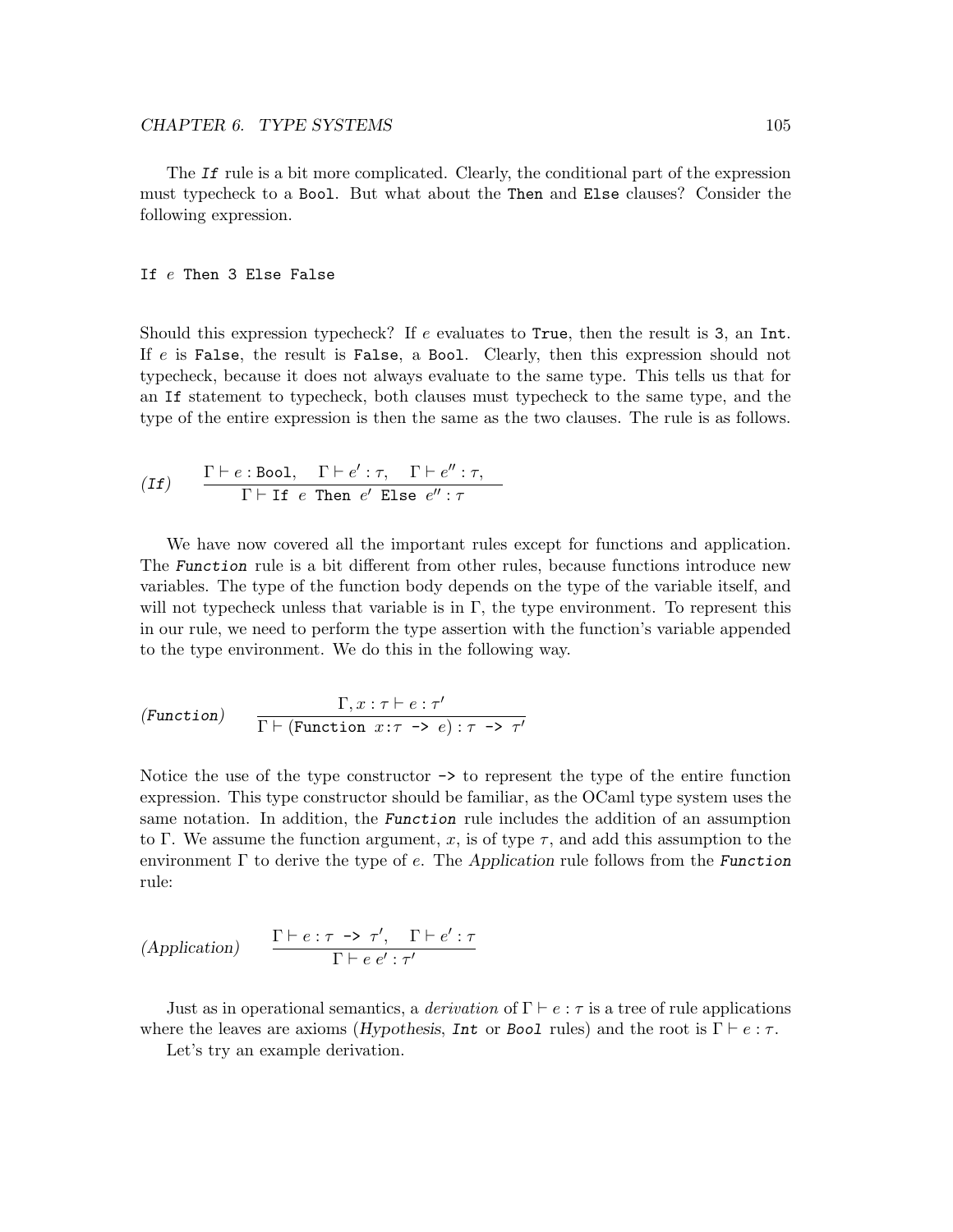```
\vdash (Function x:Int -> (Function y:Bool ->
    If y Then x Else x+1)):
       Int -> Bool -> Int
   Because by the function rule, it suffices to prove
   x : Int \vdash (Function y: Bool -> (If y Then x Else x+1)):
       Bool->Int
       Because by the function rule again, it suffices to prove
       x : Int, y : Bool \vdash If y Then x Else x+1 : IntBecause by the If rule, it suffices to prove
           x : Int, y : Bool \vdash y : Boolx : Int, y : Bool \vdash x : Intx : Int, y : Bool \vdash x+1 : Intall of which either follow by the Hypothesis rule or + and
           Hypothesis.
```
Given the above and letting

```
f = (Function x: Int \rightarrow (Function y:Bool \rightarrowIf y Then x Else x+1))
```
we then have

```
\vdash f 5 True : Int
    Because by the application rule,
    \vdash f : Int \rightarrow Bool \rightarrow Int
         (which we derived above)
    \vdash 5 : Int by the Int rule
    And thus
    \vdash f 5 : Bool \rightarrow Int by the Application rule.
    Given this and
    \vdash True : Bool by the Bool rule
    we can get
    \vdash f 5 True : Int by the Application rule.
```
As we mentioned before,  $\mathbf{TF}$  is a very weak language. No recursive functions can be defined. In fact, all programs are guaranteed to halt.  $\mathbf{TF}$  is thus normalizing. Without recursion,  $TF\$  is not very useful. Later we will add recursion to  $TF\flat SRX$  and show how to type it.

**Exercise 6.1.** Try to type the Y-combinator in  $TF\mathcal{F}$ .

Now that we have a type system for the  $\mathbf{TF}$  language, we can detect whether or not our programs are well-typed. But what does this mean? The answer comes in the form of the following type soundness theorem.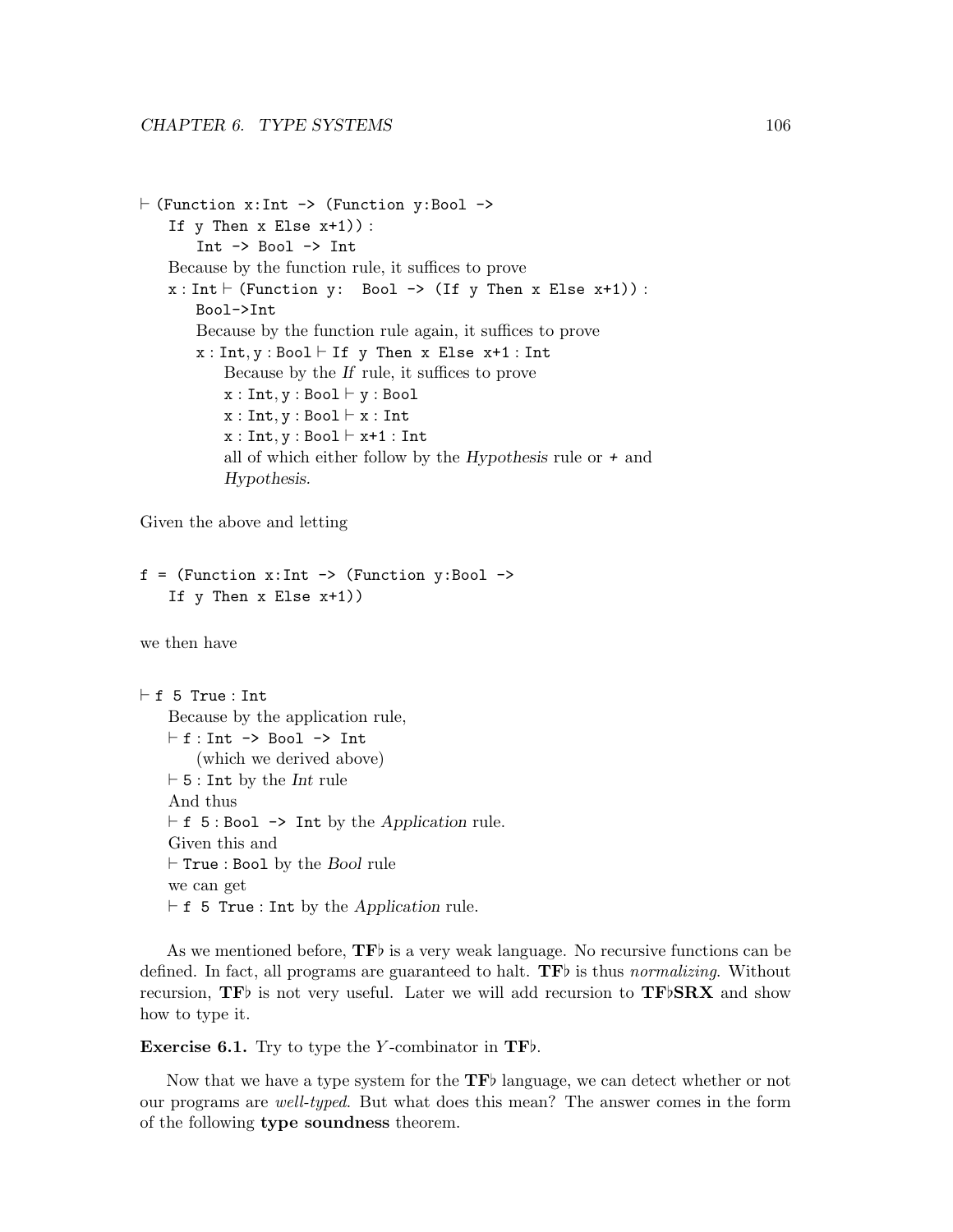**Theorem 6.1.** If  $\vdash e : \tau$ , then in the process of evaluating e, a "stuck state" is never reached.

We will not precisely define the concept of a stuck state. It is basically a point at which evaluation can not continue, such as 0 (Function  $x \rightarrow x$ ) or (Function  $x \rightarrow$  $x$ ) + 4. In terms of a F<sub>p</sub> interpreter, stuck stated are the cases that raise exceptions. This theorem asserts that a type system prevents runtime errors from occurring. Similar theorems are the goal of most type systems.

# 6.3 Type Checking

To write an *interpreter* for  $TF$ , we simply modify the F<sub>p</sub> interpreter to ignore type information at runtime. What we are really interested in is writing a type checker. This is the type system equivalent of an interpreter; given the language-independent type rules, define a type checking algorithm in a particular language, namely OCaml.

A type-checking algorithm typeCheck takes as input a type environment Γ and an expression e. It either returns the type  $\tau$  of e or it raises an exception indicating that e is not well-typed in the environment  $\Gamma$ .

Some type systems do not have an easy corresponding type-checking algorithm. In  $\mathbf{TF}$  we are fortunate in that the type checker mirrors the type rules in a nearly direct fashion. As was the case with the interpreters, the outermost structure of the expression dictates the rule that applies. The flow of the recursion is that we pass the environment Γ and expression *e down*, and return the result type  $τ$  back up.

Here is a first pass at the TFb typechecker, typecheck : envt  $\rightarrow$  expr  $\rightarrow$  fbtype.  $\Gamma$  can be implemented as a (ident  $*$  fbtype) list, with the most recent item at the front of the list.

```
let rec typecheck gamma e =
  match e with
    (* lookup returns the first mapping of x in gamma *)
    Var x -> lookup gamma x
  | Function(Ide x, t, e_1) ->
      let t' = typecheck (((\text{Ide } x), t) : \text{gamma}) e1 in
      Arrow(t, t')| Appl(e1,e2) ->
      let Arrow(t1,t2) = typecheck gamma e1 inif typecheck gamma e2 = t1 then
        t2
      else
        raise TypeError
  | Plus(e1,e2) \rightarrowif typecheck gamma e1 = Int and
         typecheck gamma e2 = Int then
        Int
      else
        raise TypeError
```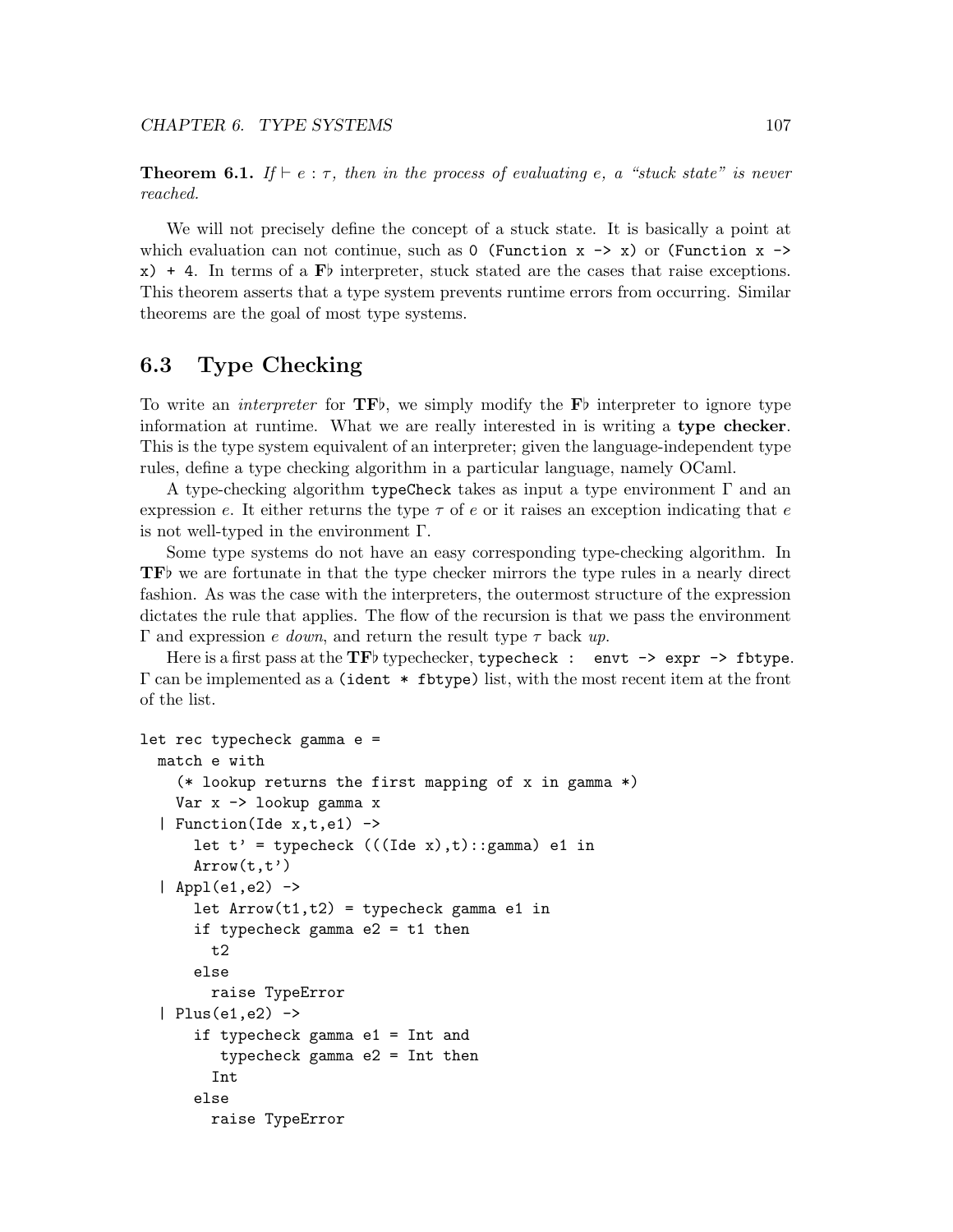$|( * \dots * )$ 

**Lemma 6.1.** typecheck faithfully implements the **TF** $\flat$  type system. That is,

- $\bullet \vdash e : \tau$  if and only if typecheck [] e returns  $\tau$ , and
- typecheck  $[]$  e raises a typeError exception if and only if  $\vdash e : \tau$  is not provable for any  $\tau$ .

Proof. Omitted (by case analysis).

 $\Box$ 

This Lemma implies the typecheck function is a sound implementation of the type system for  $TFb$ .

# 6.4 Types for an Advanced Language:  $TF\flat$ SRX

Now that we've looked at a simple type system and type checker, let us move on to a type system for a more complicated language:  $TFbSRX$ . We include just about every piece of syntax we have used up to now, except for  $\mathbf{FbOB}$ 's classes and objects and  $\mathbf{FbV}$ 's variants. Here is the abstract syntax defined in terms of a OCaml type.

```
type exnid = string
and expr =
    Var of ident
  | Function of ident * fbtype * expr
  | Letrec of ident * ident * fbtype * expr * fbtype * expr
  | Appl of expr * expr
  | Plus of expr * expr | Minus of expr * expr
  | Equal of expr * expr | And of expr * expr
  | Or of expr * expr | Not of expr
  | If of expr * expr * expr | Int of int | Bool of bool
  | Ref of expr | Set of expr * expr | Get of expr
  | Cell of int | Record of (label * expr) list
  | Select of label * expr | Raise of expr * fbtype |
  | Try of expr * exnid * ident * expr
  | Exn of exnid * expr
and fbtype =
    Int | Bool | Arrow of fbtype * fbtype
  | Rec of label * fbtype list | Rf of fbtype
```
Next, we will define the type rules for  $\mathbf{TF}\flat\mathbf{SRX}$ . All of the  $\mathbf{TF}\flat$  type rules apply, and so we can move directly to the more interesting rules. Let's begin by tackling recursion. What we're really typing is the In clause, but we need to ensure that the rest of the expression is also well-typed.

$$
\text{(Let Rec)} \qquad \frac{\Gamma, f: \tau \to \tau', x: \tau \vdash e: \tau', \qquad \Gamma, f: \tau \to \tau' \vdash e': \tau''}{\Gamma \vdash (\text{Let Rec } f x: \tau = e: \tau' \text{ In } e') : \tau''}
$$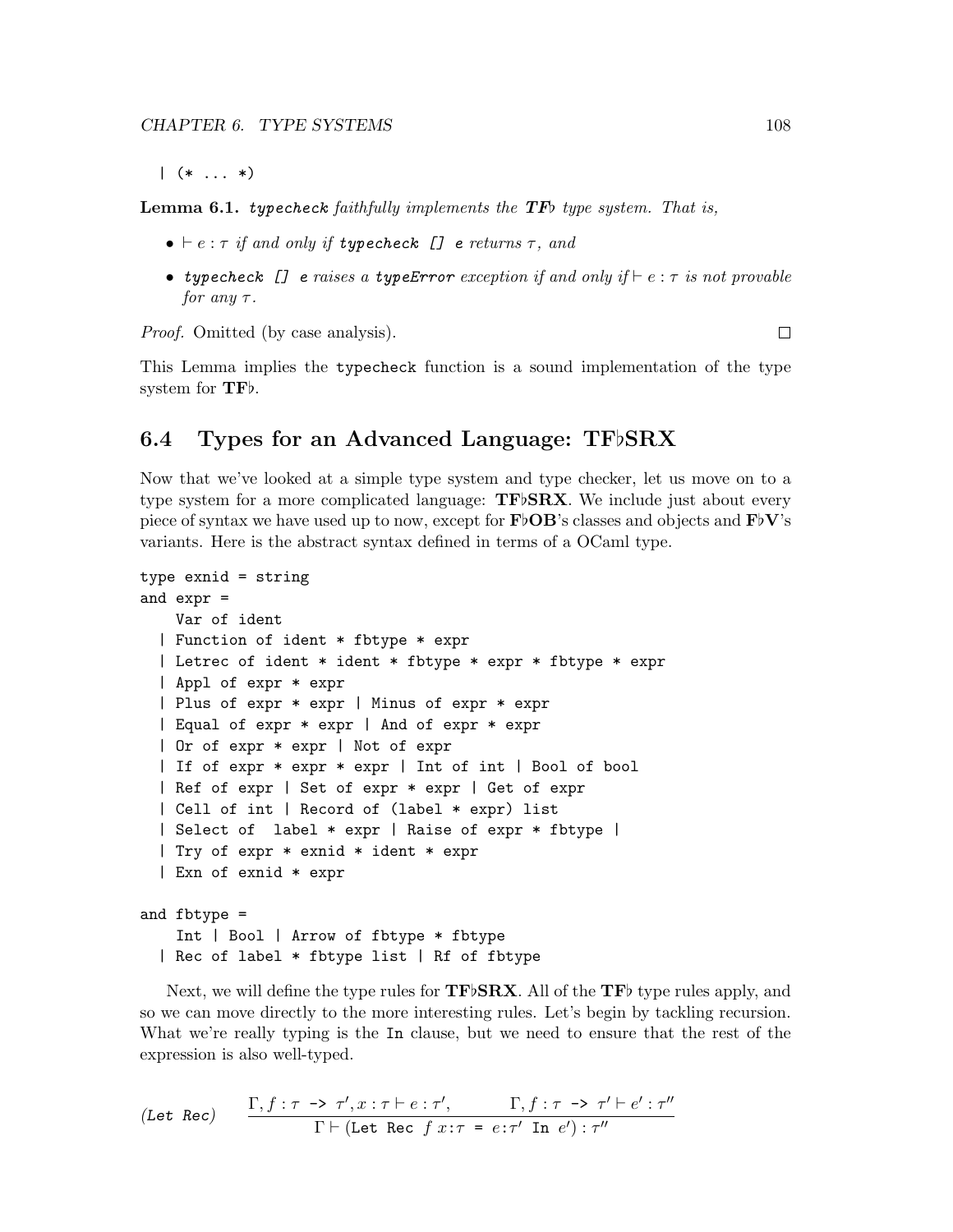Next, we move on to records and projection. The type of a record is simply a map of the field names to the types of the values associated with each field. Projection is typed as the type of the value of the field projected. The rules are

$$
\begin{array}{ll}\n\text{(Record)} & \frac{\Gamma \vdash e_1 : \tau_1, \dots, \Gamma \vdash e_n : \tau_n}{\Gamma \vdash \{l_1 = e_1; \dots; \ l_n = e_n\} : \{l_1 : \tau_1; \dots; \ l_n : \tau_n\}} \\
\text{(Projection)} & \frac{\Gamma \vdash e : \{l_1 : \tau_1; \dots; \ l_n : \tau_n\}}{\Gamma \vdash e \cdot l_i : \tau_i \text{ for } 1 \leq i \leq n}\n\end{array}
$$

We'll also need to be able to type side effects. We can type Ref expressions with the special type  $\tau$  Ref. Set and Get expressions easily follow.

$$
\text{(Ref)} \qquad \frac{\Gamma \vdash e : \tau}{\Gamma \vdash \text{Ref } e : \tau \text{ Ref}}
$$

(Set) 
$$
\frac{\Gamma \vdash e : \tau \text{ Ref, } \Gamma \vdash e' : \tau}{\Gamma \vdash e : \tau \cdot e' : \tau}
$$

$$
(Get) \qquad \frac{\Gamma \vdash e : \tau \text{ Ref}}{\Gamma \vdash !e : \tau}
$$

Finally, the other kind of side effects we need to type are exceptions. To type an exception itself, we will simply use the type Exn. This allows all exceptions to be typed in the same way. For example, the code

### If b Then Raise (#IntExn 1) Else Raise (#BoolExn False)

will typecheck, and has type **Exn**. We do this to allow maximum flexibility.

Because they alter the flow of evaluation, Raise expressions should always typecheck, provided the argument typechecks to an Exn type. It is difficult to know what type to give a raise expression, though. Consider the following example.

If b Then Raise (#Exn True) Else 4

This expression should typecheck to type Int. From our If rule, however, we know that the Then and Else clause must have the same type. We infer, therefore, that the Raise expression must have type Int for the If to typecheck. In Section [6.6.2](#page-119-0) we see how to handle this inference automatically. For now, we will simply type Raise expressions with the arbitrary type  $\tau$ . Note that this is a perfectly valid thing for a type rule to do, but it is difficult to implement in an actual typechecker.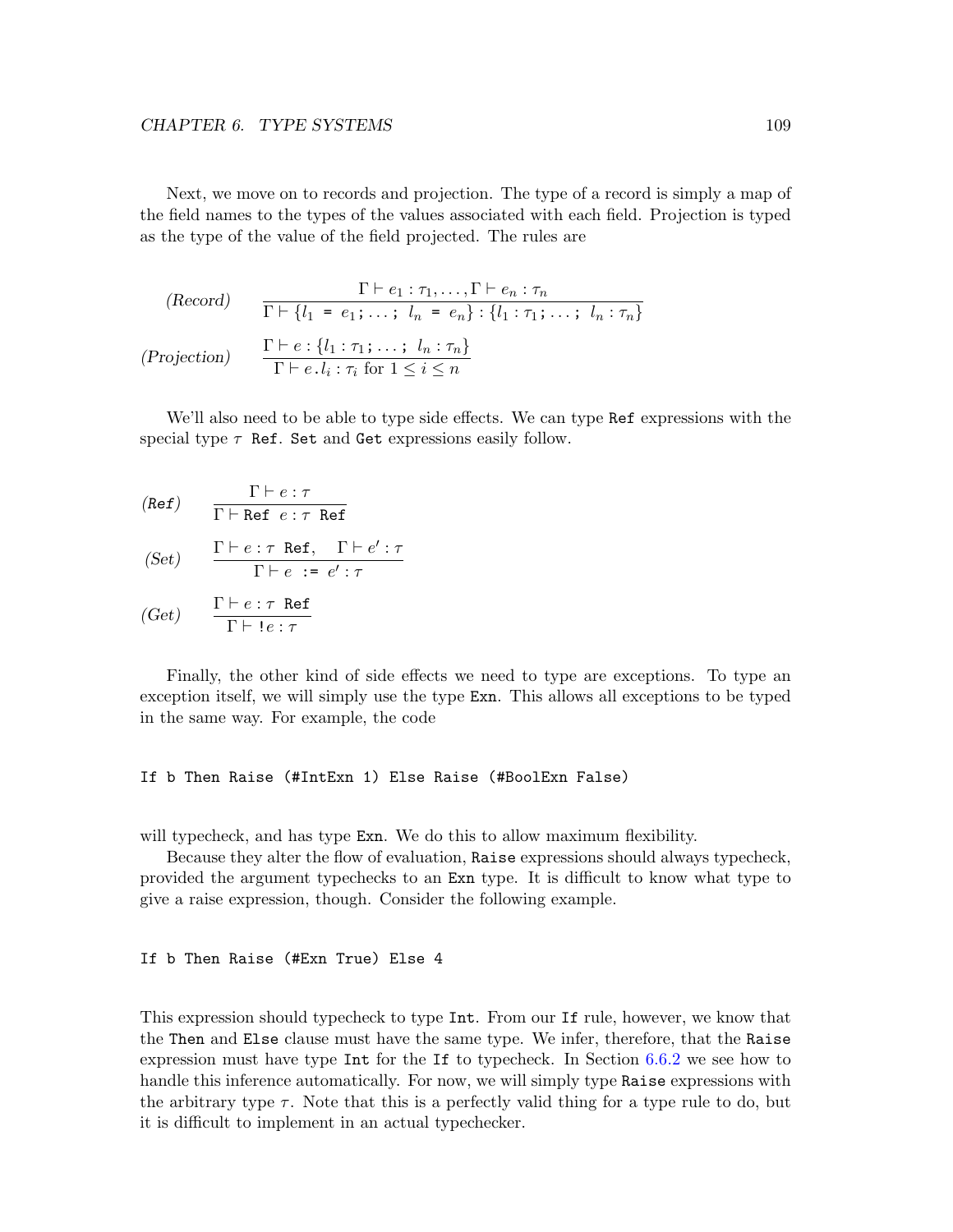Next, notice that the With clause of the Try expression is very much like a function. Just as we did with functions, we will need to decorate the identifier with type information as well. However, as we see below, this decoration can be combined with the final kind of type decoration, which we will discuss now.

Consider the expression

Try Raise (#Ex 5) With  $#Ex$  x: Int  $\rightarrow$  x + 1

The type of this expression is clearly Int. But suppose the example were modified a bit.

Try Raise (#Ex False) With  $#Ex$  x: Int  $\rightarrow$  x + 1

This expression will also type to Int. But suppose we were to evaluate the expression using our operational semantics for exceptions. When the exception is raised, False will be substituted for x, which could cause a runtime type error. The problem is that our operational semantics is ignorant of the type of the exception argument.

We can solve this problem without changing the operational semantics, however. Suppose, instead of writing #Ex False, we wrote #Ex@Bool False. The @Bool would be used by the type rules to verify that the argument is indeed a Bool, and the interpreter will simply see the string "#Ex@Boo1", which will be used to match with the With clause. This also eliminates the need for type decoration on the With clause identifier, since it serves the same purpose. In a sense, this is very much like overloading a method in Java or  $C^{++}$ . When a method is overloaded, the type and the method name are needed to uniquely identify the correct method. Our final exception syntax looks like this:

Try Raise (#Ex@Bool False) With #Ex@Int  $x \rightarrow x + 1$ 

This expression typechecks and has type Int. When evaluated, the result is Raise #Ex@Bool False, i.e. the exception is not caught by the With clause. This is the behavior we want.

Now that we've got a type-friendly syntax worked out, let's move on to the actual type rules. They are fairly straightforward.

(Raise) 
$$
\frac{\Gamma \vdash e : \tau'}{\Gamma \vdash (\text{Raise } \# \text{sn@}\tau' e) : \tau \text{ for arbitrary } \tau}
$$

$$
(Try) \qquad \frac{\Gamma \vdash e : \tau, \quad \Gamma, x : \tau' \vdash e' : \tau}{\Gamma \vdash (\text{Try } e \text{ With } \# \text{sn@}\tau' x \implies e') : \tau}
$$

Using these rules, let's type the expression from above: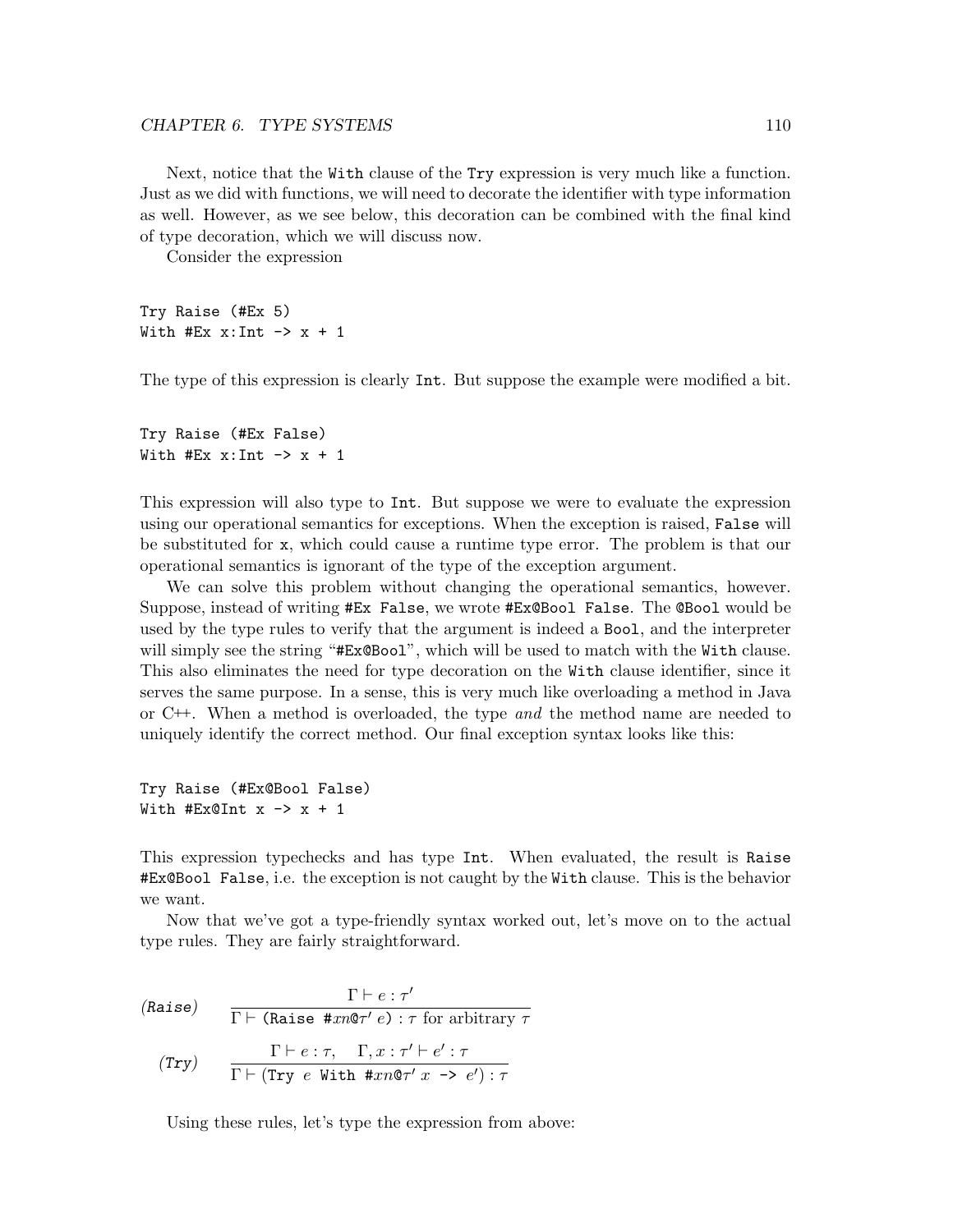```
\vdash (Try Raise (#Ex@Bool False) With #Ex@Int x -> x + 1) : Int
   Because by the Raise rule,
   \vdash Raise (#Ex@Bool False) : \tau for arbitrary \tauBecause by the Bool rule, \vdash False : Bool
    And, by the + rule
   x : Int \vdash x + 1 : IntBy application of the Int and Hypothesis rules
```
Therefore, by the Try rule, we deduce the type Int for the original expression.

Exercise 6.2. Why are there no type rules for cells?

**Exercise 6.3.** How else could we support recursive functions in  $TF\,BRX$  without using Let Rec, but still requiring that recursive functions properly typecheck? Prove that your solution typechecks.

Exercise 6.4. Attempt to type some of the untyped programs we have studied up to now, for example, the Y -combinator, Let, sequencing abbreviations, a recursive factorial function, and the encoding of lists. Are there any that can not typecheck at all?

**Exercise 6.5.** Give an example of a non-recursive  $\mathbf{F} \upbeta \mathbf{S} \mathbf{R}$  expression that evaluates properly to a value, but does not typecheck when written in  $TF/SRX$ .

# 6.5 Subtyping

The type systems that we covered above are reasonably adequate, but there are still many types of programs that have no runtime errors that will nonetheless not typecheck. The first extension to our standard type systems that we would like to consider is what is known as subtyping. The main strength of subtyping is that it allows record and object polymorphism to typecheck.

Subtypes should already be a familiar concept from Java and C++. Subclasses are subtypes, and extending or implementing an interface gives a subtype.

### 6.5.1 Motivation

Let us motivate subtypes with an example. Consider a function

Function  $x: \{1: Int\} \rightarrow (x.1 + 1): Int.$ 

This function takes as an argument a record with field l of type Int. In the untyped  $\mathbf{F}^{\dagger}\mathbf{R}$  language the record passed into the function could also include other fields besides l, and the call

(Function  $x \rightarrow x.1 + 1$ )  $\{1 = 4; m = 6\}$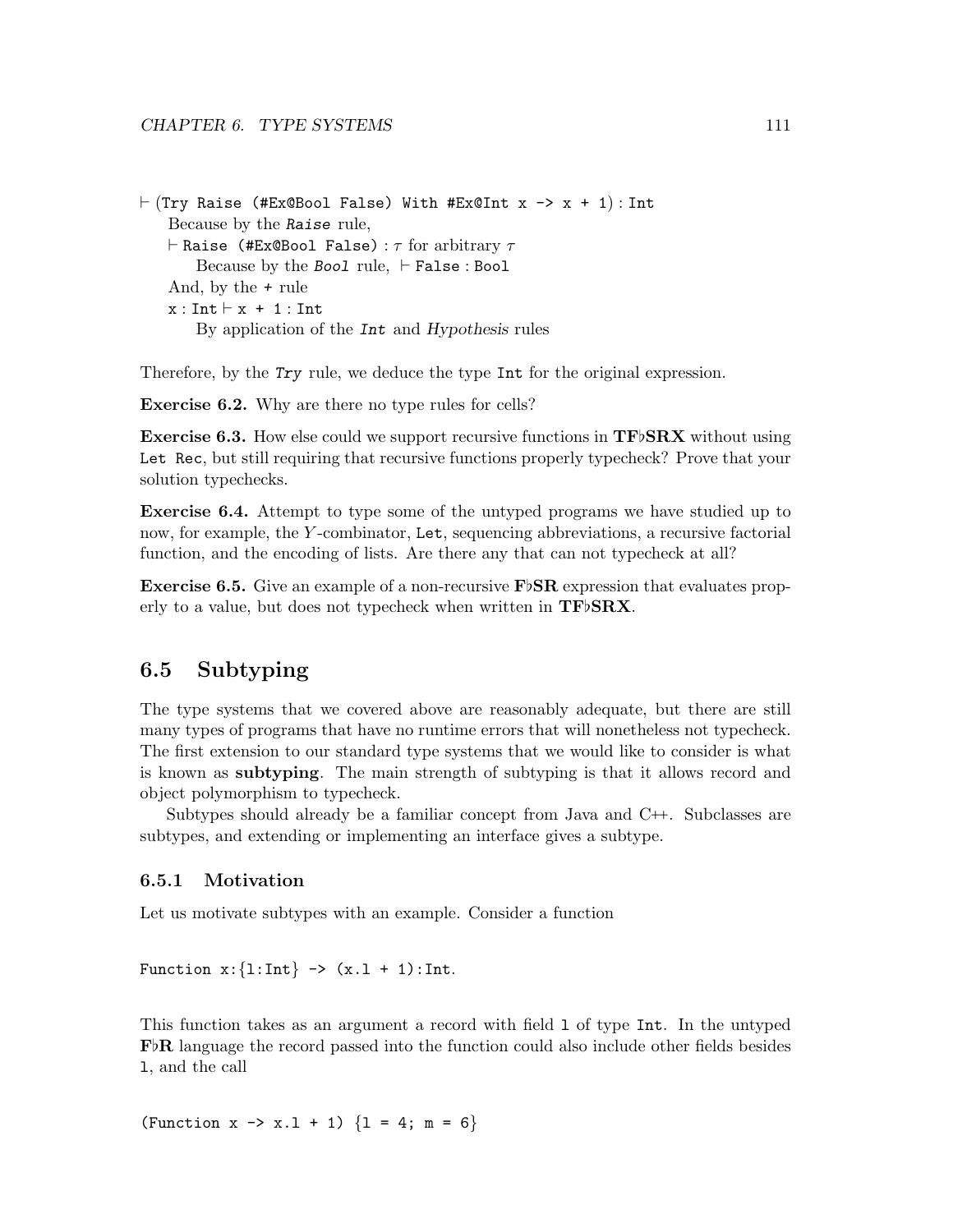would generate no run-time errors. However, this would not type-check by our  $\mathbf{TF} \delta \mathbf{R} \mathbf{X}$ rules: the function argument type is different from the type of the value passed in.

The solution is to re-consider record types such as  $\{\text{m:Int}; \text{n:Int}\}\)$  to mean a record with at least the m and n fields of type Int, but possibly other fields as well, of unknown type. Think about the previous record operations and their types: under this interpretation of record typing, the Record and Projection rules both still make sense. The old rules are still sound, but we need a new rule to reflect this new understanding of record types:

$$
(Sub\text{-}Record_0) \qquad \frac{\Gamma \vdash e : \{l_1 : \tau_1; \dots; l_n : \tau_n\}}{\Gamma \vdash e : \{l_1 : \tau_1; \dots; l_m : \tau_m\} \text{ for } m < n}
$$

This rule is valid, but it's not as good as we could do. To see why, consider another example,

 $F =$  Function f -> f ({x=5; y=6; z=3}) + f({x=6; y=4}).

Here the function f should, informally, take a record with at least x and y fields, but also should accept records where additional fields are present. Let us try to type the function F.

 $F: (\{x:Int; y:Int\} \rightarrow Int) \rightarrow Int$ 

Consider the application F G for

 $G =$  Function  $r \rightarrow r.x + r.x$ .

If we were to typecheck G, we would end up with  $G: \{x: Int\} \rightarrow Int$ , which does not exactly match F's argument,  $\{x: Int; y: Int\} \rightarrow Int$ , and so typechecking F G will fail even though it does not cause a runtime error.

In fact we could have given G a type  $\{x:\text{Int}; y:\text{Int}\} \rightarrow \text{Int}$ , but its too late to know that was the type we should have used back when we typed  $G$ . The Sub-Rec<sub>0</sub> rule is of no help here either. What we need is a rule that says that a function with a record type argument may have fields *added* to its record argument type, as those fields will be ignored:

$$
(Sub-Function0) \qquad \frac{\Gamma \vdash e : \{l_1 : \tau_1; \ldots; l_n : \tau_n\} \to \tau}{\Gamma \vdash e : \{l_1 : \tau_1; \ldots; l_n : \tau_n; \ldots; l_m : \tau_m\} \to \tau}
$$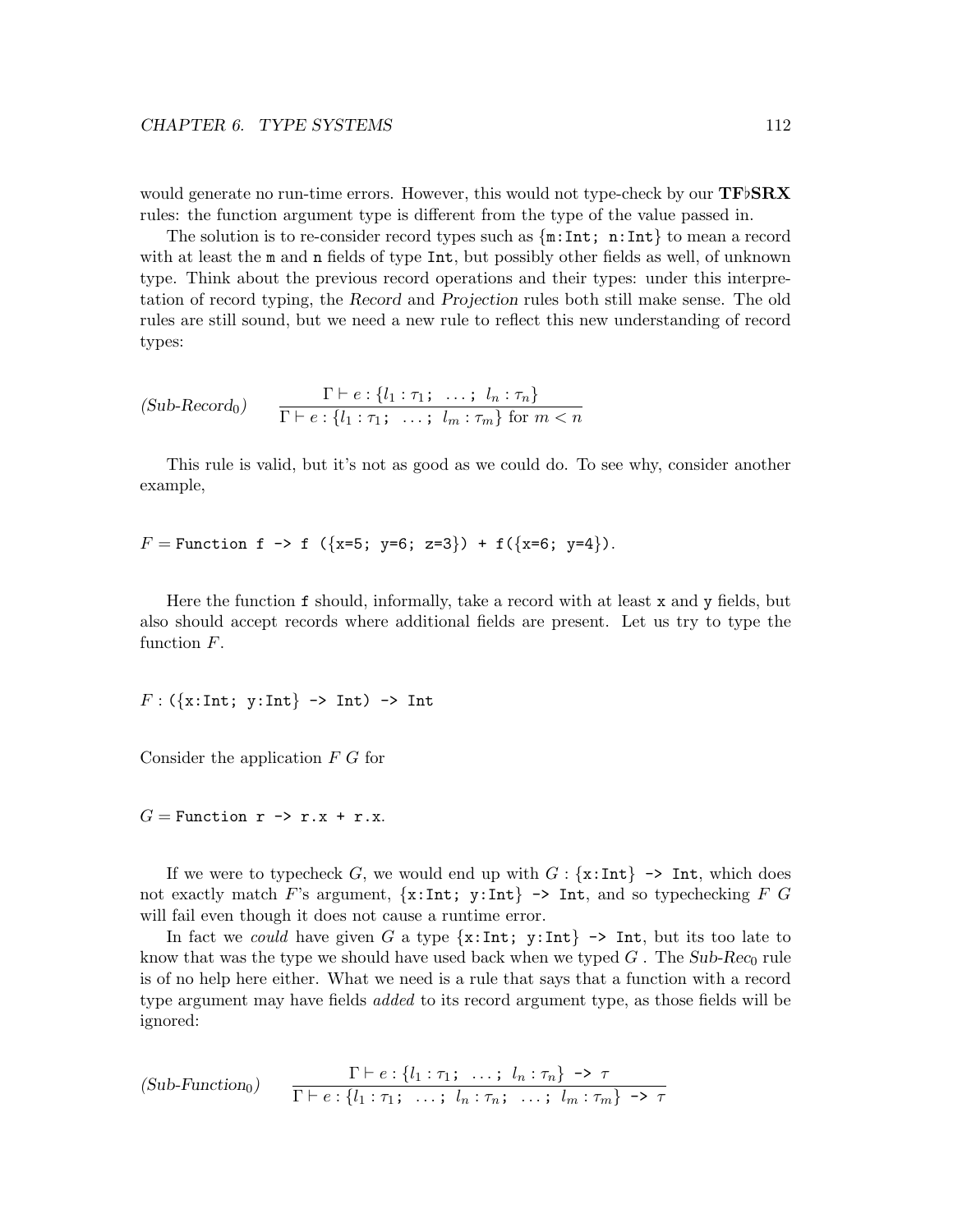Using this rule,  $F G$  will indeed typecheck. The problem is that we still need other rules. Consider records inside of records:

$$
\{pt = \{x=4; y=5\}; \text{ cl } r = 0\} : \{pt: \{x: Int\}; \text{ cl } r: Int\}
$$

should still be a valid typing since the y field will be ignored. However, there is no type rule allowing this typing either.

### 6.5.2 The STF $R$  Type System: TF $\flat$  with Records and Subtyping

By now it should be clear that the strategy we were trying to use above can never work. We would need a different type rule for every possible combination of records and functions!

The solution is to have a separate set of **subtyping** rules just to determine when one type can be used in the place of another.  $\tau \leq \tau'$  is read " $\tau$  is a subtype of  $\tau'$ ," and means that an object of type  $\tau$  may also be considered an object of type  $\tau'$ . The rule added to the TF<sub>b</sub> type system (along with the record rules of  $TFbSRX$ ) is

(Sub) 
$$
\frac{\Gamma \vdash e : \tau, \quad \vdash \tau \lt; : \tau'}{\Gamma \vdash e : \tau'}
$$

We also need to make our subtyping operator reflexive and transitive. This can be accomplished with the following two rules.

(Sub-Refl)  
\n
$$
\overline{\vdash \tau \lt; : \tau}
$$
\n(Sub-Trans)  
\n
$$
\frac{\vdash \tau \lt; : \tau', \quad \vdash \tau' \lt; : \tau''}{\vdash \tau \lt; : \tau''}
$$

Our rule for subtyping records needs to do two things. It needs to ensure that if a record B is the same as record A with some additional fields, then B is a subtype of A. It also needs to handle the case of records within records. If  $B$ 's fields are all subtypes of A's fields, then B should also be a subtype of A. We can reflect this concisely in a single rule as follows.

(Sub-Record)

$$
\vdash \tau_1 < : \tau'_1, \ldots, \tau_n < : \tau'_n \\
\vdash \{l_1 : \tau_1; \ldots; \ l_n : \tau_n; \ldots; \ l_m : \tau_m\} < : \{l_1 : \tau'_1; \ldots; \ l_n : \tau'_n\}
$$

The function rule must also do two things. If functions A and B are equivalent except that B returns a subtype of what A returns, then B is a subtype of A. However, if A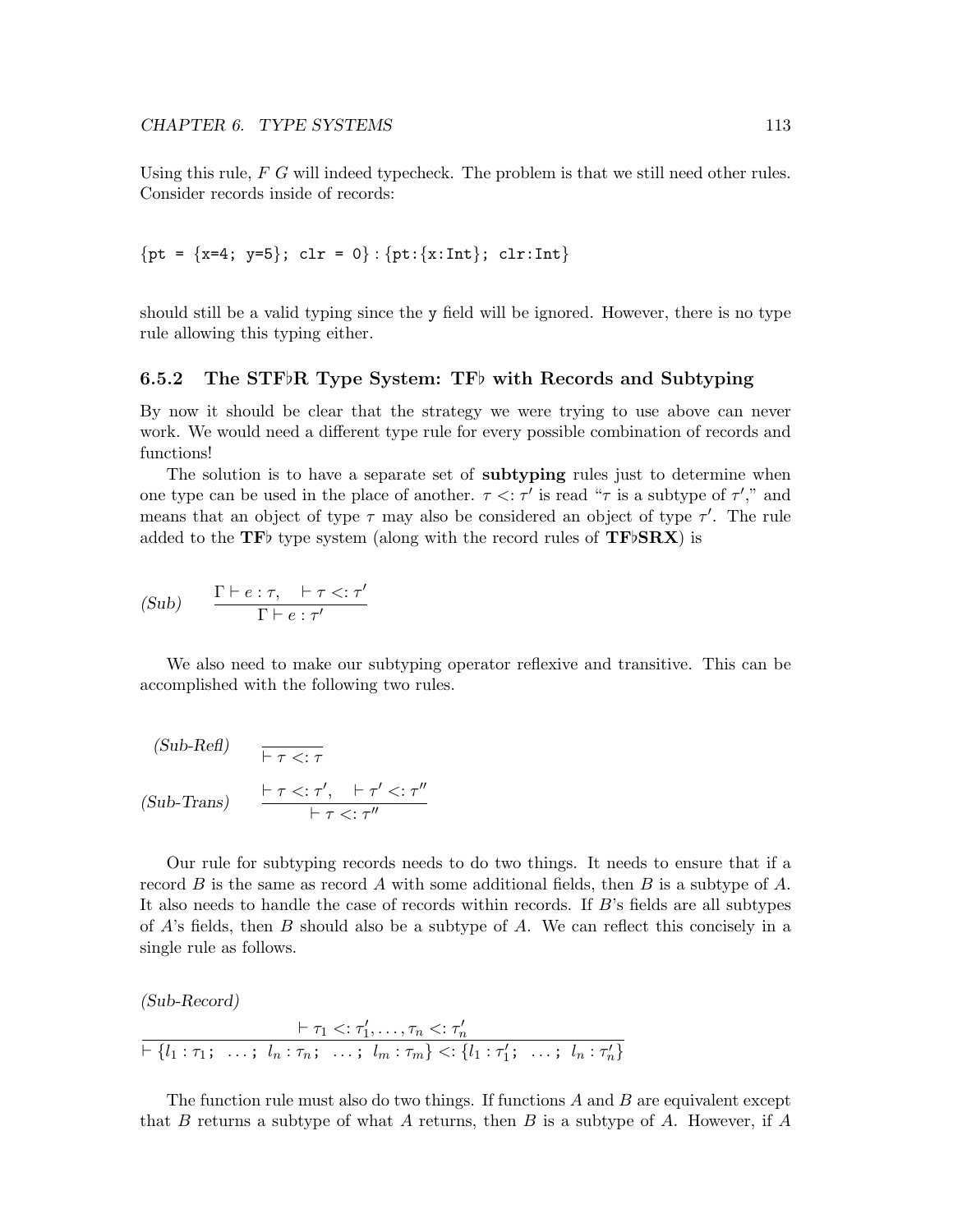and B are the same except that B's argument is a subtype of A's argument, then A is a subtype of B. Simply put, for a function to be a subtype of another function, it has to take less and give more. The rule should make this clear:

$$
(Sub-Function) \qquad \frac{\vdash \tau_0' <: \tau_0, \quad \vdash \tau_1 <: \tau_1'}{\vdash \tau_0 \ \to \ \tau_1 <: \tau_0' \ \to \ \tau_1'}
$$

From our discussions and examples in the previous section, it should be clear that this more general set of rules will work.

### 6.5.3 Implementing an STF $\flat$ R Type Checker

Automated typechecking of  $STF\flat R$  is actually quite difficult. There are two ways to make the task easier. The first is to add more explicit type decoration to help the typechecker. The second it to completely infer the types in a constraint form, a topic covered in Section [6.7.](#page-127-0)

Here, we briefly sketch how the typecheck function for  $\text{STF} \flat \text{R}$  may be written. The  $\mathbf{TF}$  typechecker requires certain types to be identical, for example, the function domain type must be identical to the type of the function argument in an application  $e e'$ .

$$
(Application) \qquad \frac{\Gamma \vdash e : \tau \to \tau', \quad \Gamma \vdash e' : \tau}{\Gamma \vdash e \ e' : \tau'}
$$

In STFbR at this point, we need to see if subtyping is possible. typecheck( $e'$ ) returns  $\tau''$  and then  $\tau'' < \tau$  is checked via a function  $\texttt{areSubtypes}(\tau'', \tau)$ . This produces a valid proof by the Sub rule. Other rules where the  $TF\bar{b}$  rules require a type match similarly are generalized to allow the Sub rule to be used.

Exercise 6.6. Implement the areSubtypes function.

### 6.5.4 Subtyping in Other Languages

It is interesting to see how subtyping is used in other languages. Consider, for example, Java and C<sup>++</sup>. In these languages, *subclassing* is the main form of subtyping. A subclass is a subtype of the class from which it extends. In Java, a class is also a subtype of any interfaces it implements.

Java and C++ are thus more restrictive. Suppose there were classes with structure  ${x:Int; y:Int; color:Int}$  and  ${x:Int; y:Int}$  that weren't one of the two cases above (that is, the prior is not a subclass of the latter, and the two share no common interface). The two classes, then, are not subtypes in Java or  $C^{++}$ , but they are in  $STF\delta R$ . Declared subtyping has the advantage, however, that subtype relationships do not have to be completely inferred.

OCaml objects are more flexible in that there is no restriction to a hierarchy, but it's also less flexible in that there is really no object polymorphism— an explicit coercion of a ColorPoint to a Point is required. There are several research languages with type inference and subtyping, but the types are often complex or hard to read [\[9\]](#page-159-0).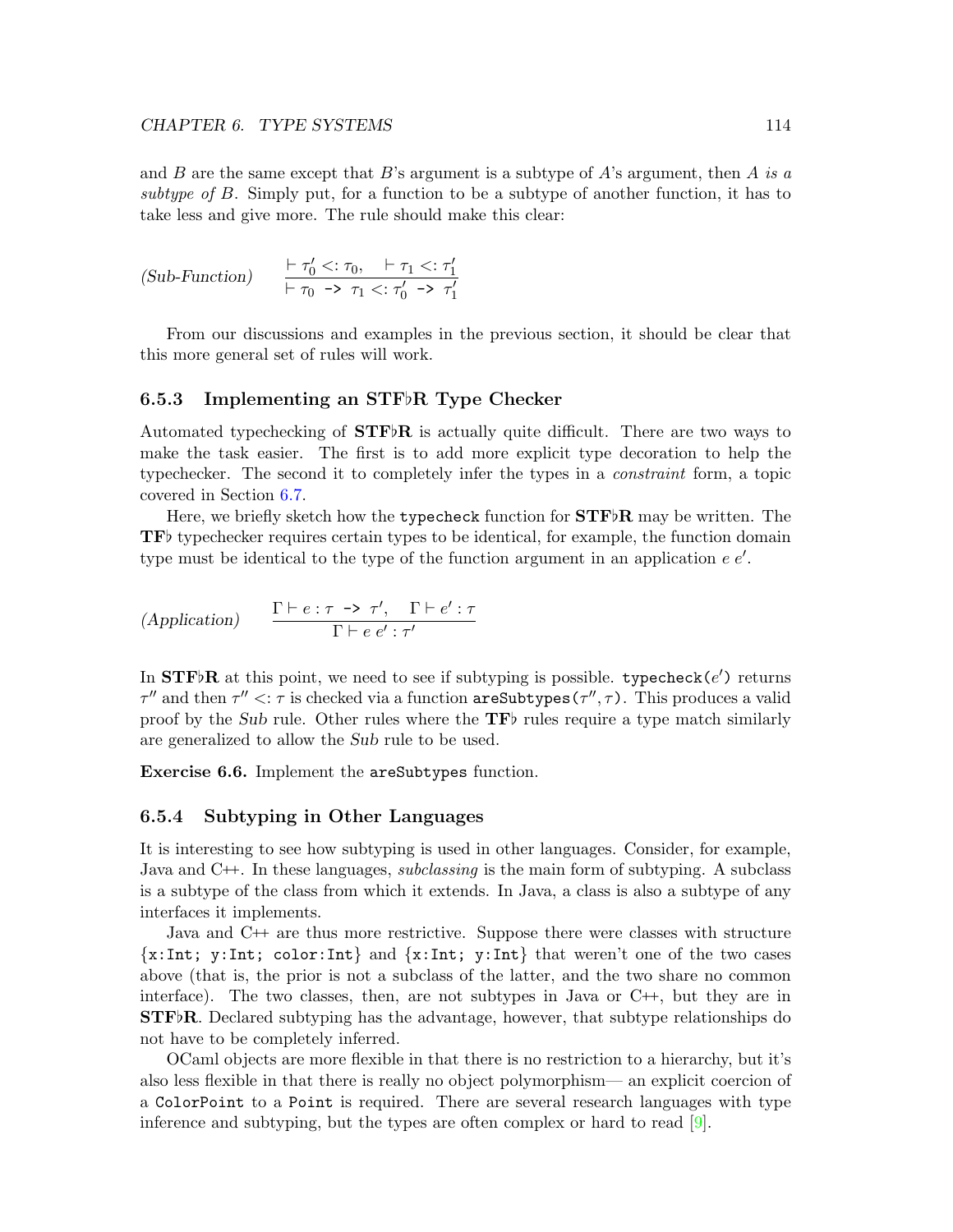## 6.6 Type Inference and Polymorphism

Type inference was originally discovered by Robin Milner, the original creator of ML, and independently by the logician J. Roger Hindley. The key idea of Milner's "Algorithm W" is to initially give all variables arbitrary types,  $\lambda$  a, and then to unify or equate the types, if indicated by the program. For example, if the application  $f \times h$  has type 'a  $\rightarrow$ 'b and x has type 'c, we may equate 'a and 'c.

We will look at full type inference, that is, type inference on programs with no explicit type information.

### 6.6.1 Type Inference and Polymorphism

Type inference goes hand-in-hand with **parametric polymorphism** (often called "**generic** types"). Consider the function Function  $x \rightarrow x$ . Without polymorphism, what type can be inferred for this function? Int  $\rightarrow$  Int is a flawed answer, because the function could be used in a context where it is passed a boolean. With type inference we need to achieve something called a principal type.

**Definition 6.3.** (Principal Type) A **principal type**  $\tau$  for expression e (where  $\vdash e : \tau$ ) has the following property. For any other type  $\tau'$  such that  $\vdash e : \tau'$ , for any context C for which  $\vdash C[e:\tau'] : \tau''$  for any  $\tau''$ , then  $\vdash C[e:\tau] : \tau'''$  as well, for some  $\tau'''$ .

What principality means is no other typing will let more uses of the program typecheck, so the principal typing will always be best. The desired property of our type inference algorithm is that it will always infer principal types. An important corollary is that with a principal-type algorithm, we know inference will never "get in the way" of the programmer by, for example, inferring Bool -> Bool for the identity function when the programmer wants to use it on Int -> Int.

OCaml infers the type 'a  $\rightarrow$  'a for the identity function, which can be shown to be a principal type for it. In fact, OCaml type inference always infers principal types.

### <span id="page-119-0"></span>6.6.2 An Equational Type System:  $EF\flat$

We are going to present type inference in a nonstandard way. Milner's "Algorithm W" eagerly unifies 'a and 'c: it replaces one with the other everywhere. We will present **equational inference**, in which we lazily accumulate equations like  $a = c$ , and then solve the system of equations at the end of the algorithm.

We will study  $E\mathbf{F}$ , a simple, equationally typed version of  $\mathbf{F}$ .  $E\mathbf{F}$  uses the same grammar for expressions as the  $\mathbf{F}^{\flat}$  language did, since  $\mathbf{EF}^{\flat}$  does not have any type decorations. The  $EF\flat$  types are

> $\tau$  ::= Int | Bool |  $\tau \rightarrow \tau$  |  $\alpha$  types  $\alpha$  ::= 'a | 'b | ... type variables

 $E\ddot{F}$  types during inference are going to include an extra set of *constraining equations*, E, which constrain the behavior of the type variables. Type judgments for  $\mathbf{EF}\flat$  are thus of the form  $\Gamma \vdash e : \tau \backslash E$ , the same as before but tacking a set of equations on the side. Each member of E is an equation like ' $a = 'c$ . Equational types will be used to aid inference. Here is an outline of the overall approach.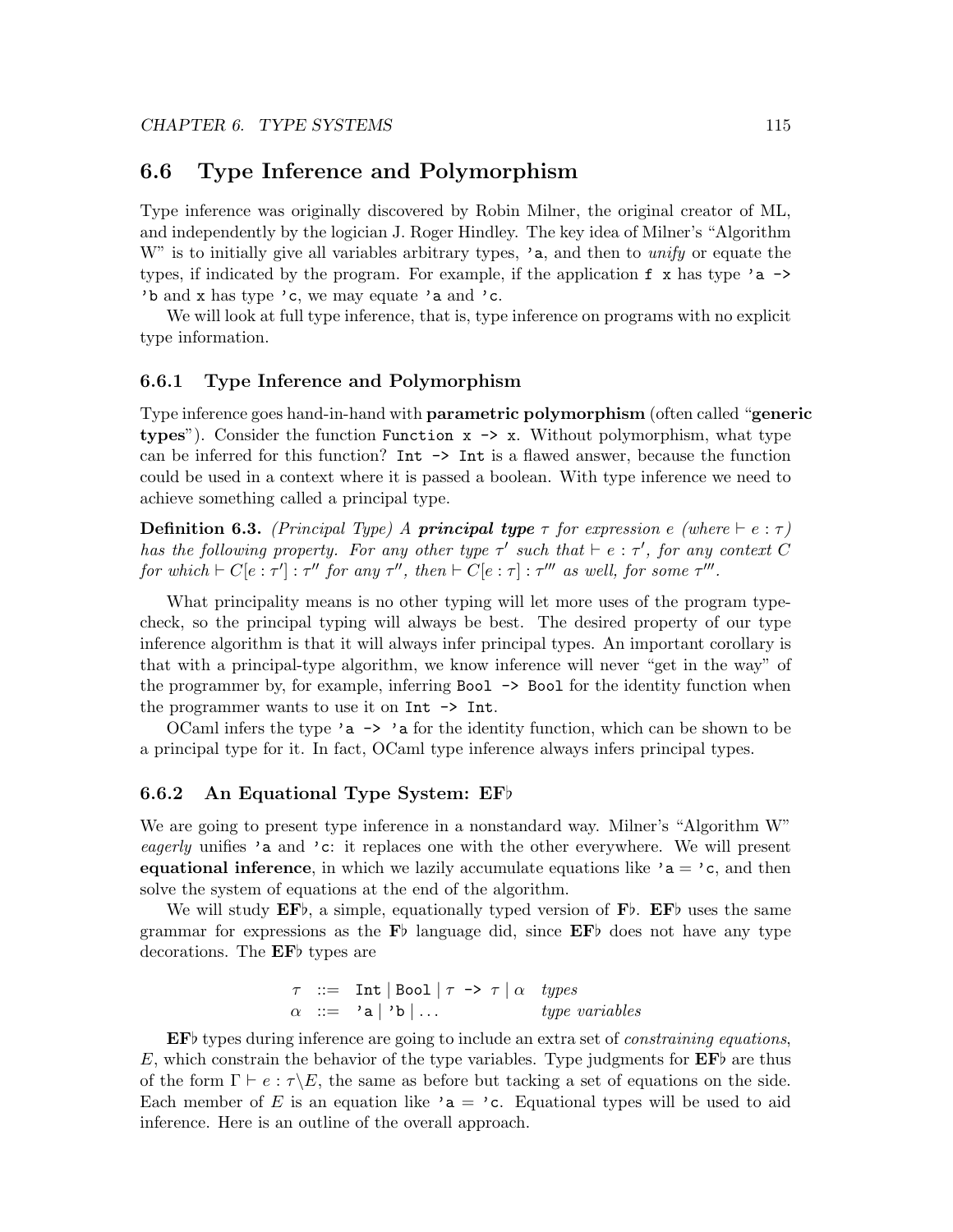- 1. Infer equational types for the whole programs.
- 2. If the equations are inconsistent, pronounce that there is a type error.
- 3. If the equations are consistent, simplify them to give an inferred type.

It is a fact that if there are no inconsistencies in the equations, they can always be simplified to give an equation-free type.

Definition 6.4. (Equational Type) An equational type is a type of the form

 $\tau \backslash \{\tau_1 = \tau_1', \ldots, \tau_n = \tau_n'\}$ 

Each  $\tau = \tau'$  is an equation on types, meaning  $\tau$  and  $\tau'$  have the same meaning as types. We will let  $E$  mean some arbitrary set of type equations. For instance,

Int  $\rightarrow$  'a $\{$ 'a = Int  $\rightarrow$  'a1, 'a1 = Bool $\}$ 

is an equational type. If you think about it, this is really the same as the type

Int  $\rightarrow$  Int  $\rightarrow$  Bool.

This is known as *equation simplification* and is a step we will perform in our type inference algorithm. It is also possible to write meaningless types such as

Int  $\rightarrow$  'a\{'a = Int  $\rightarrow$  'b,'a = Bool}

which cannot be a type since it implies that functions and booleans are the same type. Such equation sets are deemed *inconsistent*, and will be equated with failure of the type inference process. There are also possibilities for circular (self-referential) types that don't quite look inconsistent:

Int  $\rightarrow$  'a\{'a = Int -> 'a }

OCaml disallows such types, and we will also disallow them initially. These types can't be simplified away, and that is the main reason why OCaml disallows them: users of the language would have to see some type equations.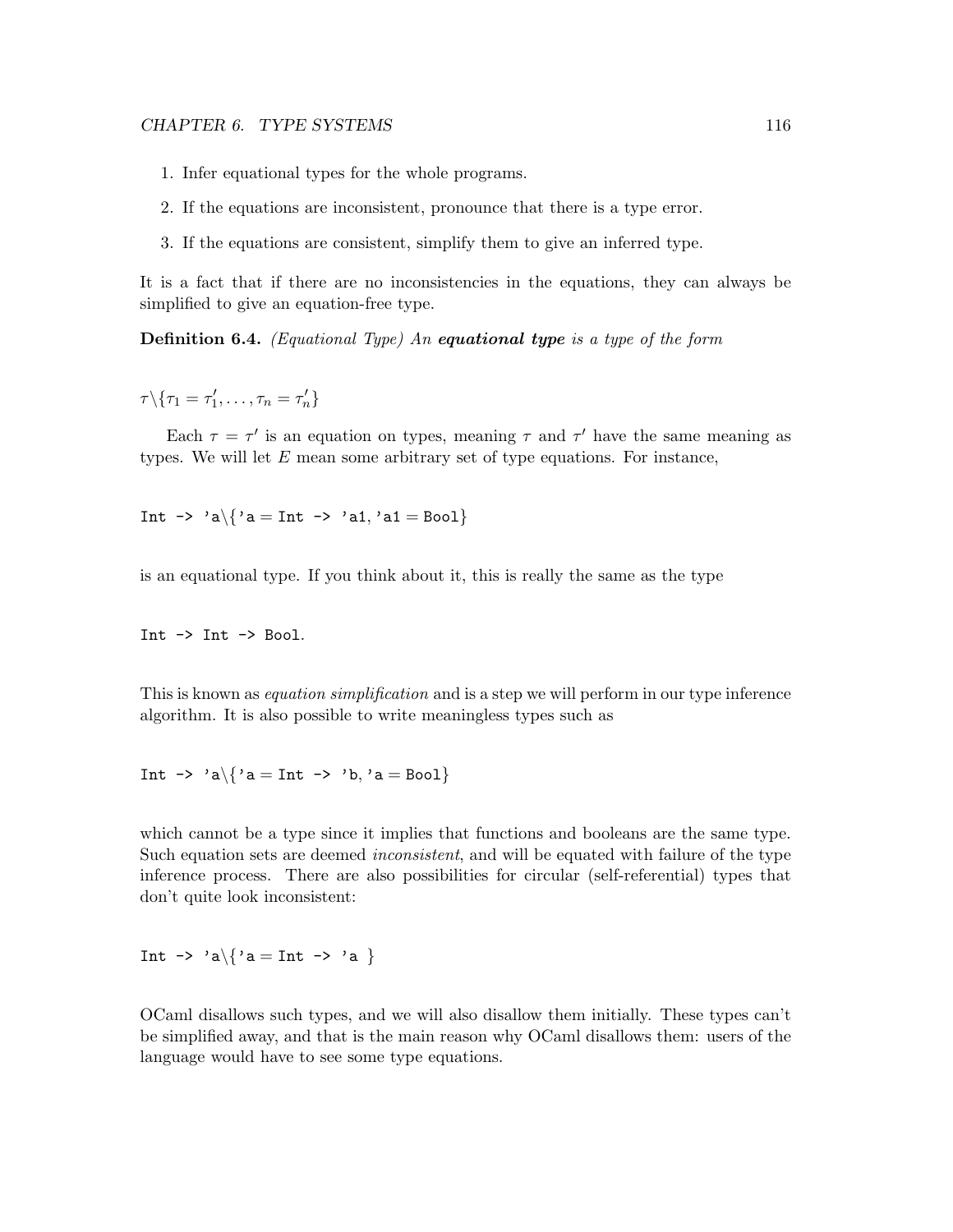### The EF<sub>b</sub> Type Rules

The EF<sub>b</sub> system is the following set of rules. Note that  $\Gamma$  serves the same role as it did in the  $TF\bar{b}$  rules. It is a type environment that binds variables to simple (non-equational) types. Our axiomatic rules look much like the  $TF\$  rules.

(Hypothesis)  $\Gamma \vdash x : \tau \backslash \emptyset$  for  $\Gamma(x) = \tau$ (Int)  $\Gamma \vdash n : \text{Int}\backslash\emptyset$  for n an integer (Bool)  $\Gamma \vdash b : \text{Bool} \setminus \emptyset$  for b a boolean

The rules for  $+$ ,  $-$ , and  $=$  also look similar to their  $\mathbf{TF}$  counterparts, but now we must take the union of the equations of each of the operands to be the set of equations for the type of the whole expression, and add an equation to reflect the type of the operands.

$$
(\texttt{+}) \qquad \frac{\Gamma \vdash e : \tau \backslash E, \quad \Gamma \vdash e' : \tau' \backslash E'}{\Gamma \vdash e + e' : \texttt{Int} \backslash E \cup E' \cup \{\tau = \texttt{Int}, \tau' = \texttt{Int}\}}
$$

$$
(\mathsf{-}) \qquad \frac{\Gamma \vdash e : \tau \backslash E, \quad \Gamma \vdash e' : \tau' \backslash E'}{\Gamma \vdash e - e' : \text{Int} \backslash E \cup E' \cup \{\tau = \text{Int}, \tau' = \text{Int}\}}
$$

$$
(\mathsf{=}) \qquad \frac{\Gamma \vdash e : \tau \backslash E, \quad \Gamma \vdash e' : \tau' \backslash E'}{\Gamma \vdash e \; = \; e' : \mathtt{Bool} \backslash E \cup E' \cup \{\tau = \mathtt{Int}, \tau' = \mathtt{Int}\}}
$$

The And, Or, and Not rules are defined in a similar way. The rule for If is also similar to the  $\mathbf{TF}$  If rule. Notice, though, that we do not immediately infer a certain type like we did in the previous rules. Instead, we infer a type  $\alpha$ , and equate  $\alpha$  to the types of the Then and Else clauses.

$$
(If)
$$

$$
\dfrac{\Gamma\vdash e:\tau\backslash E,\quad \Gamma\vdash e':\tau'\backslash E',\quad \Gamma\vdash e'':\tau''\backslash E''}{\Gamma\vdash (\texttt{If}\;\; e\;\;\texttt{Then}\;\; e'\;\;\texttt{Else}\;\; e''):\alpha\backslash E\cup E'\cup E''\cup\{\tau=\texttt{Bool},\tau'=\tau''=\alpha\}}
$$

Finally, we are ready for the function and application rules. Functions no longer have explicit type information, but we may simply choose a fresh type variable 'a as the function argument, and include it in the equations later. The application rule also picks a fresh type variable 'a type, and adds an equation with 'a as the right hand side of a function type. The rules should make this clear.

(Function)  
\n
$$
\Gamma, x : \alpha \vdash e : \tau \backslash E
$$
\n
$$
\Gamma \vdash (\text{Function } x \to e) : \alpha \to \tau \backslash E
$$
\n
$$
(Application)\n\Gamma \vdash e : \tau \backslash E, \quad \Gamma \vdash e' : \tau' \backslash E'
$$
\n
$$
\Gamma \vdash e e' : \alpha \backslash E \cup E' \cup \{\tau = \tau' \to \alpha\}
$$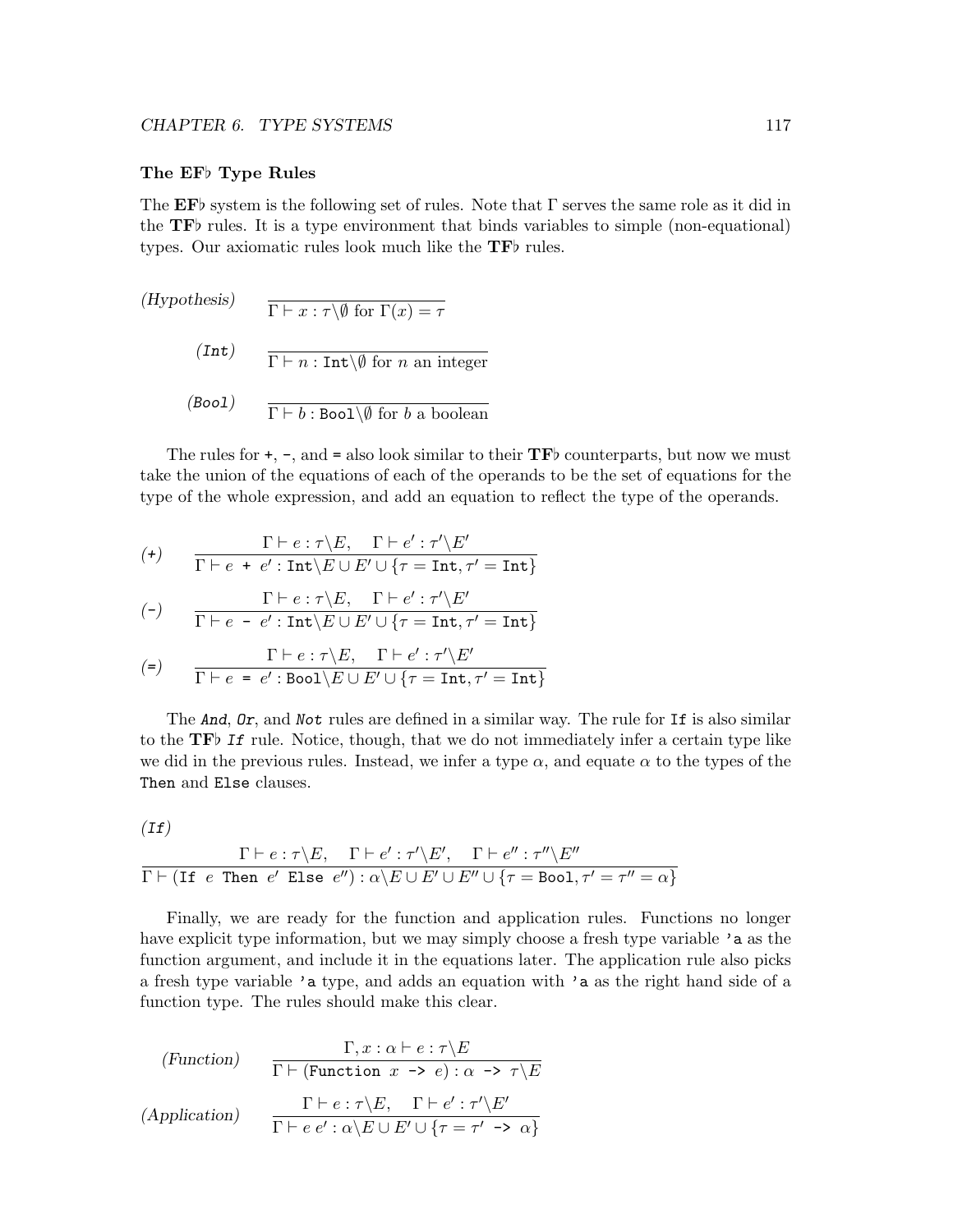These rules almost directly define the equational type inference procedure: the proof can pretty much be built from the bottom (leaves) on up. Each equation added denotes two types that should be equal.

### Solving the Equations

One thing that should be immediately clear from the  $E\mathbf{F}$  type rules is that any syntactically correct program may be typed by these rules. Whether or not a program is well-typed is not determined until we actually solve the system of equations in the equational type of the entire program. The  $E\bar{F}$  type rules are really just accumulating constraints.

Solving the equations involves two steps. First we compute the closure of the equations, producing new equations that hold by transitivity, etc. Next, we check for any inconsistent equations, such as  $Int = Bool$  that denote type errors.

The following algorithm computes the equational closure of set E.

- For each equation of the form  $\tau_0 \to \tau_0' = \tau_1 \to \tau_1'$  in E, add  $\tau_0 = \tau_1$  and  $\tau_0' = \tau_1'$ to  $E$ .
- For each set of equations  $\tau_0 = \tau_1$  and  $\tau_1 = \tau_2$  in E, add the equation  $\tau_0 = \tau_2$  to E (by transitivity).
- Repeat  $(1)$  and  $(2)$  until no more equations can be added to E.

Note that we will implicitly use the symmetric property on these equations, and so there is no need to add  $\tau_1 = \tau_0$  for every equation  $\tau_0 = \tau_1$ .

The closure serves to uncover inconsistencies. For instance,

```
Closure(\{a = Int \rightarrow b, a = Int \rightarrow Boo1, b = Int\}) =
    {a = Int \rightarrow 'b, 'a = Int \Rightarrow}b = Int, Int \rightarrow b = Int \rightarrow Bool,Int = Int, 'b = Bool, Int = Bool\},
```
directly uncovering the inconsistency  $Int = Bool$ .

The closure of E can be computed in polynomial time. After computing the closure, the constraints are consistent if

- 1. No immediate inconsistencies are uncovered, such as  $Int = Bool$ ,  $Bool = \tau \rightarrow \tau'$ , or  $\text{Int} = \tau \rightarrow \tau'.$
- 2. No self-referential equations exits (we will deal with this issue shortly).

If the equations are consistent, the next step is to solve the equational constraints. We do this by substituting type variables with actual types. The algorithm is as follows. Given  $\tau \backslash E$ ,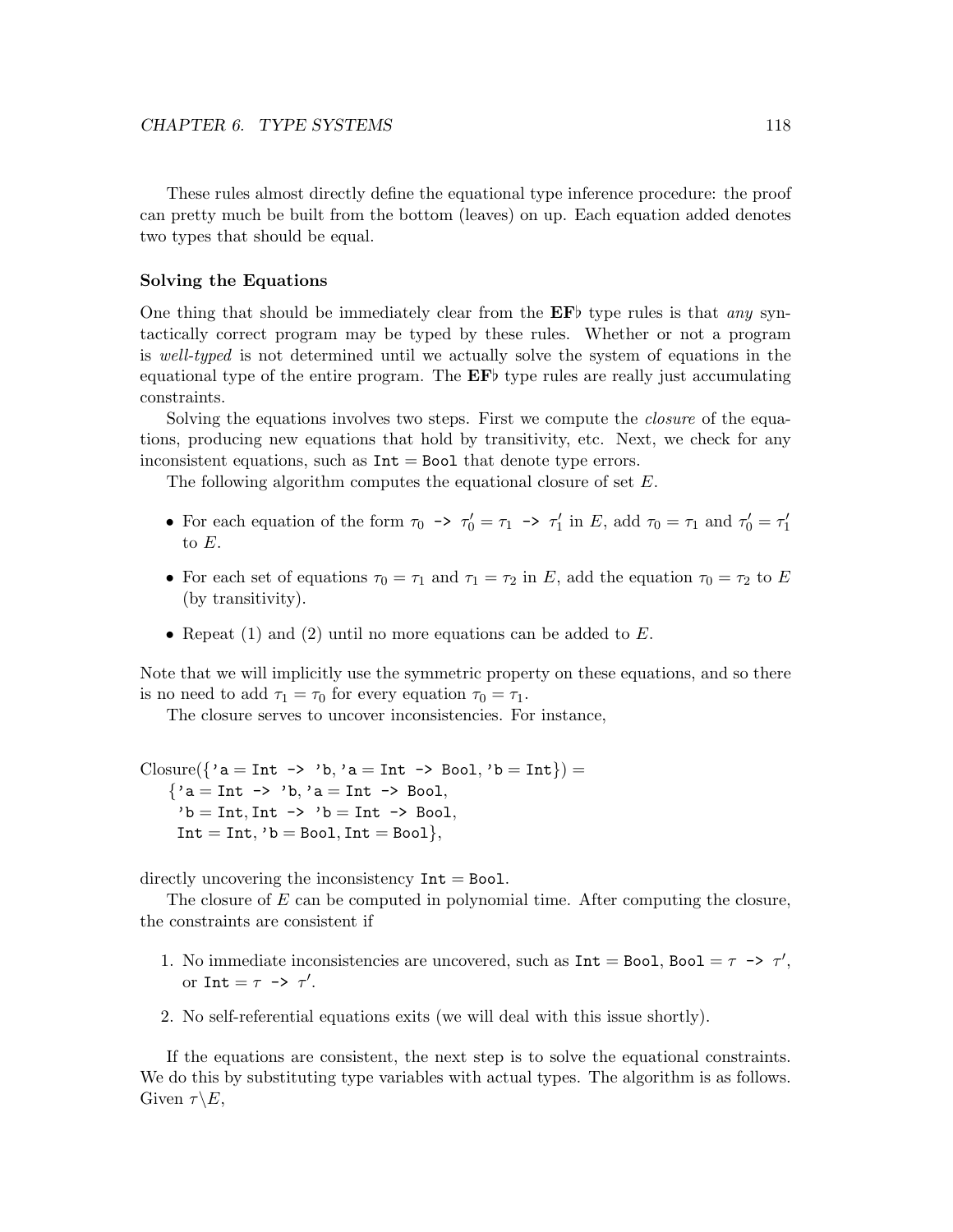- 1. Replace some type variable  $\alpha$  in  $\tau$  with  $\tau'$ , provided  $\alpha = \tau'$  or  $\tau' = \alpha$  occurs in E and either
	- $\tau'$  is not a type variable, or
	- $\tau'$  is a type variable  $\alpha'$  which lexographically succeeds  $\alpha$ .
- 2. Repeat (1) until no more such replacements are possible.

Notice that step (1) considers the symmetric equivalent of each equation, which is why we didn't include them in the closure. The algorithm has a flaw though: the replacements may continue forever. This happens when  $E$  contains a circular type. Recall the example of a self-referential type

Int  $\rightarrow$  'a\{'a = Int -> 'a}.

Trying to solve these constraints results in the nonterminating chain

Int -> Int -> 'a $\{\$ 'a = Int -> 'a $\}$ Int -> Int -> Int -> 'a\{'a = Int -> 'a} Int -> Int -> Int -> Int -> 'a\{'a = Int -> 'a} . . .

The solution is to check for such cycles before trying to solve the equations. The best way to do this it to phrase the problem in graph-theoretical context. Specifically, we define a directed graph  $G$  in which the nodes are the the type variables in  $E$ . There is a directed edge from 'a to 'b if 'a =  $\tau$  is an equation in E and 'b occurs in  $\tau$ .

We raise a type Error if there is a cycle in  $G$  for which there is at least one edge representing a constraint that isn't just between type variables ( $a = b$ ).

In summary, our entire  $\mathbf{EF}$  type inference algorithm is as follows. For expression e,

- 1. Produce a proof of  $\vdash e : \tau \backslash E$  by applying the EFb type rules. Such a proof always exists.
- 2. Extend E by computing its closure.
- 3. Check if  $E$  is immediately inconsistent. If so, raise a type Error.
- 4. Check for cycles in E using the algorithm described above. If there is a cycle, raise a typeError.
- 5. Solve E by the above equation solution algorithm. This algorithm will always terminate if there are no cycles in E.
- 6. Output: the solution type  $\tau'$  for e produced by the solution algorithm.

**Theorem 6.2.** The typings produced by the above algorithm are always principal.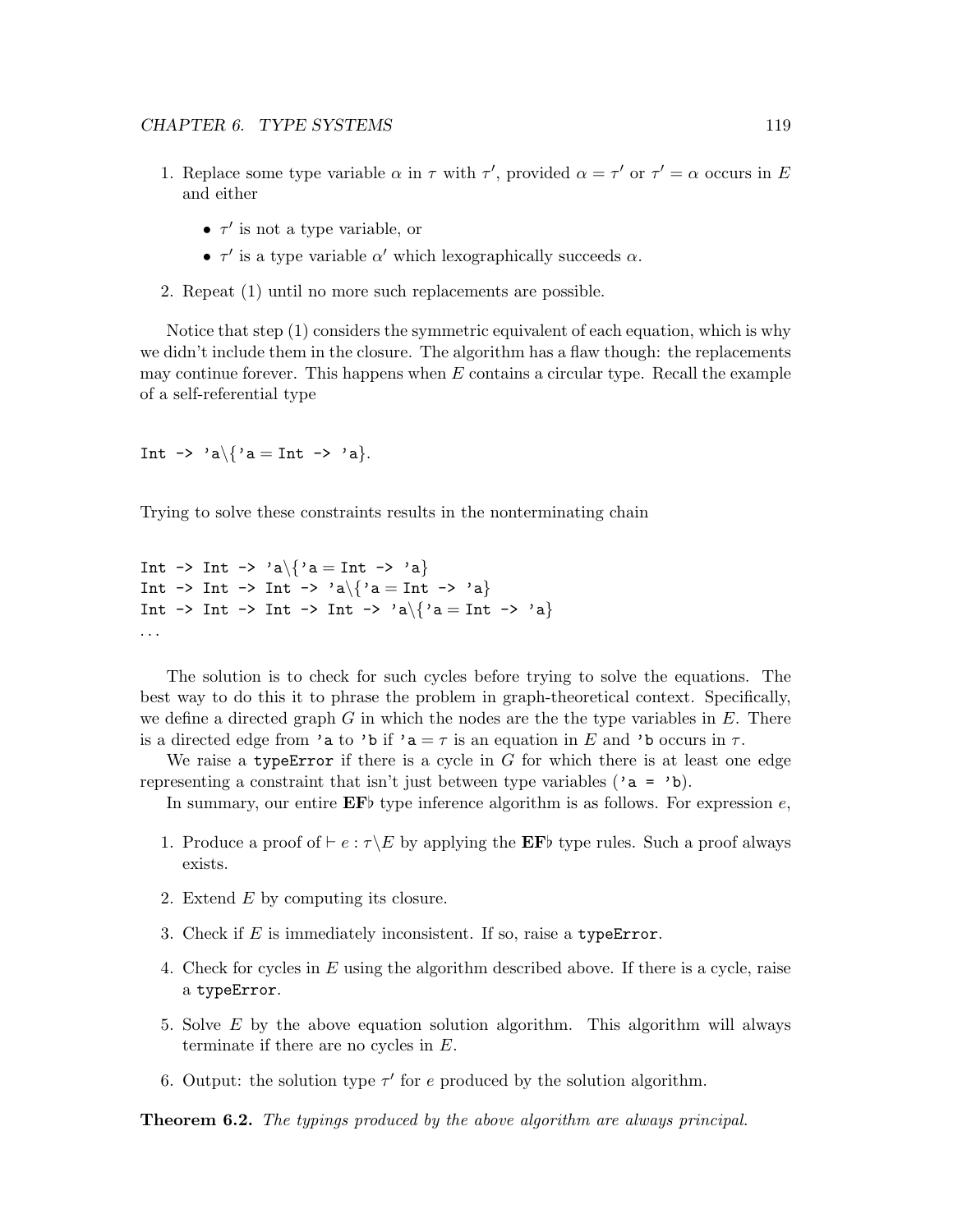The proof of this theorem is beyond the scope of this book.

Let's conclude with an example of the type inference algorithm in action. Suppose we want to infer the type of the expression

#### (Function  $x \rightarrow$  If x Then 3 Else 4) False

First we produce the following proof.

```
By the Application rule,
\vdash ((Function x -> If x Then 3 Else 4) False):
     c \setminus \{ a = \text{Bool}, \text{Int} = \{ b, \, a \rightarrow \{ b \} = \text{Bool} \rightarrow \{ c \} \}Because, by the Function rule,
     (Function x \rightarrow 1f x Then 3 Else 4):
          'a -> 'b\setminus 'a = Bool, Int = 'b}
         Because, by the If rule,
         x : 'a \vdash If x Then 3 Else 4 : 'b\{\'a = Bool, Int = 'b}
               Because by the Int and Hypothesis rules,
              x : 'a \vdash x : 'a \backslash \emptyset,
              x : 'a \vdash 3 : Int \backslash \emptyset, and
               x : 'a \vdash 4 : Int \backslash \emptysetAnd, by the Bool rule,
    \vdash False : Bool\setminus \emptyset
```
Given the proof of

 $\vdash$  ((Function x -> If x Then 3 Else 4) False):  $c \setminus \{ a = \text{Bool}, \text{Int} = \{ b, \, a \rightarrow \{ b \} = \text{Bool} \rightarrow \{ c \} \}$ 

we compute the closure of the set of equations to be

 ${a = Bool, Int = 'b, 'a -> 'b = Bool -> 'c, 'b = 'c, Int = 'c}$ 

The set is not immediately inconsistent, and does not contain any cycles. Therefore, we solve the equations. In this case,  $\tau$  contains only 'c, and we can replace 'c with Int. We output Int as the type of the expression, which is clearly correct.

### 6.6.3 PEF $\flat$ : EF $\flat$  with Let Polymorphism

After all our work on  $\mathbf{E} \mathbf{F}$ , we still don't have polymorphism, we only have type variables. To illustrate this, consider the function

Let  $x =$  Function  $y \rightarrow y$  In (x True); (x 0)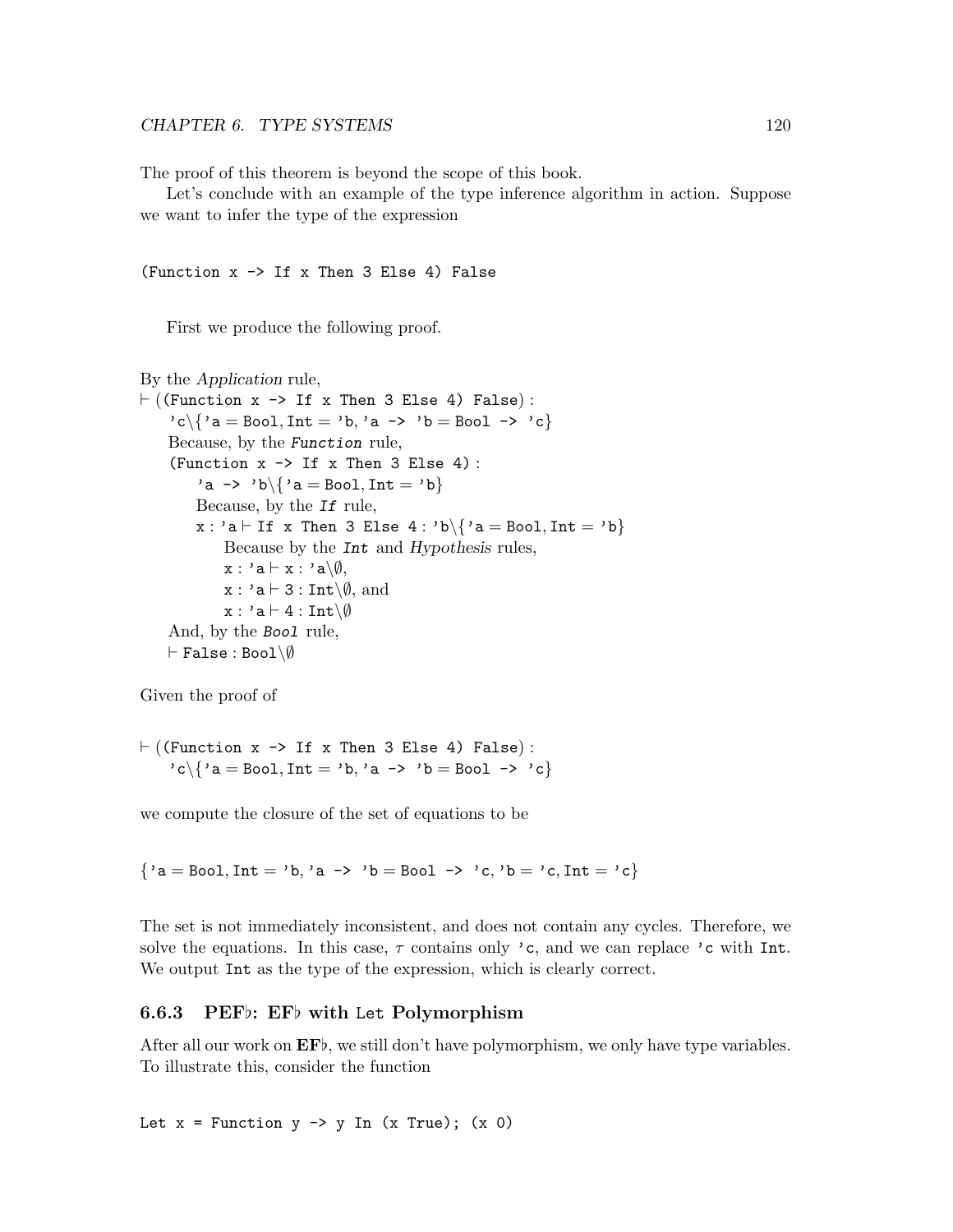Recalling our encoding of Let as a function, this expression is equivalent to

(Function  $x \rightarrow (x$  True);  $(x 0)$ ) (Function  $y \rightarrow y$ )

In OCaml, such programs typecheck fine. Different uses of Function  $y \rightarrow y$  can have different types. Consider what  $E\mathbf{F}$  would do when typing this expression, though.

```
\vdash (Function x -> (x True); (x 0)):
   'a -> 'c\{'a = Bool -> 'b,'a = Int -> 'c,...}
```
But when we compute the closure of this equational type, we get the equation  $Int =$ Bool! What went wrong? The problem in this case is that each use of x in the body used the same type variable 'a. In fact, when we type Function  $y \rightarrow y$ , we know that 'a can be anything, so for different uses, 'a can be different things. We need to build this intuition into our type system to correctly handle cases like this. We define such a type system in  $PEF\flat$ , which is  $EF\flat$  with Let and Let-polymorphism.

**PEF** $\flat$  has a special Let typing rule, in which we allow a new kind of type in Γ:  $\forall \alpha_1 \dots \alpha_n$ . This is called a **type schema**, and may only appear in Γ. An example of a type schema is  $\forall \alpha$ .  $\alpha \rightarrow \alpha$ . Note that the type variables  $\alpha_1 \dots \alpha_n$  are considered to be *bound* by this type expression.

The new rule for Let is

$$
\text{(Let)} \qquad \frac{\Gamma \vdash e : \tau \backslash E, \quad \Gamma, x : \forall \alpha_1 \dots \alpha_n. \ \tau' \vdash e' : \tau'' \backslash E'}{\Gamma \vdash (\text{Let } x = e \text{ In } e') : \tau'' \backslash E'}
$$

where  $\tau'$  is a solution of  $\vdash e : \tau \backslash E$  using the above algorithm, and  $\tau'$  has free type variables  $\alpha_1 \ldots \alpha_n$  that do not occur in Γ.

Notice that since we are invoking the simplification algorithm in this rule, it means the full algorithm is not the clean 3-pass infer-closure-simplify form give above: the rules need to call close-simplify on some sub-derivations.

We also need to add an axiom to ensure that a fresh type variable is given to each Let usage. The rule is

$$
\text{(Let Inst.)}\qquad \frac{}{\Gamma, x : \forall \alpha_1 \dots \alpha_n. \ \tau' \vdash x : R(\tau') \setminus \emptyset}
$$

where  $R(\tau')$  is a renaming of the variables  $\alpha_1 \ldots \alpha_n$  to fresh names. Since these names are fresh each time x is used, the different uses won't conflict like above.

It will help to see an example of this type system in action. Let's type the example program from above: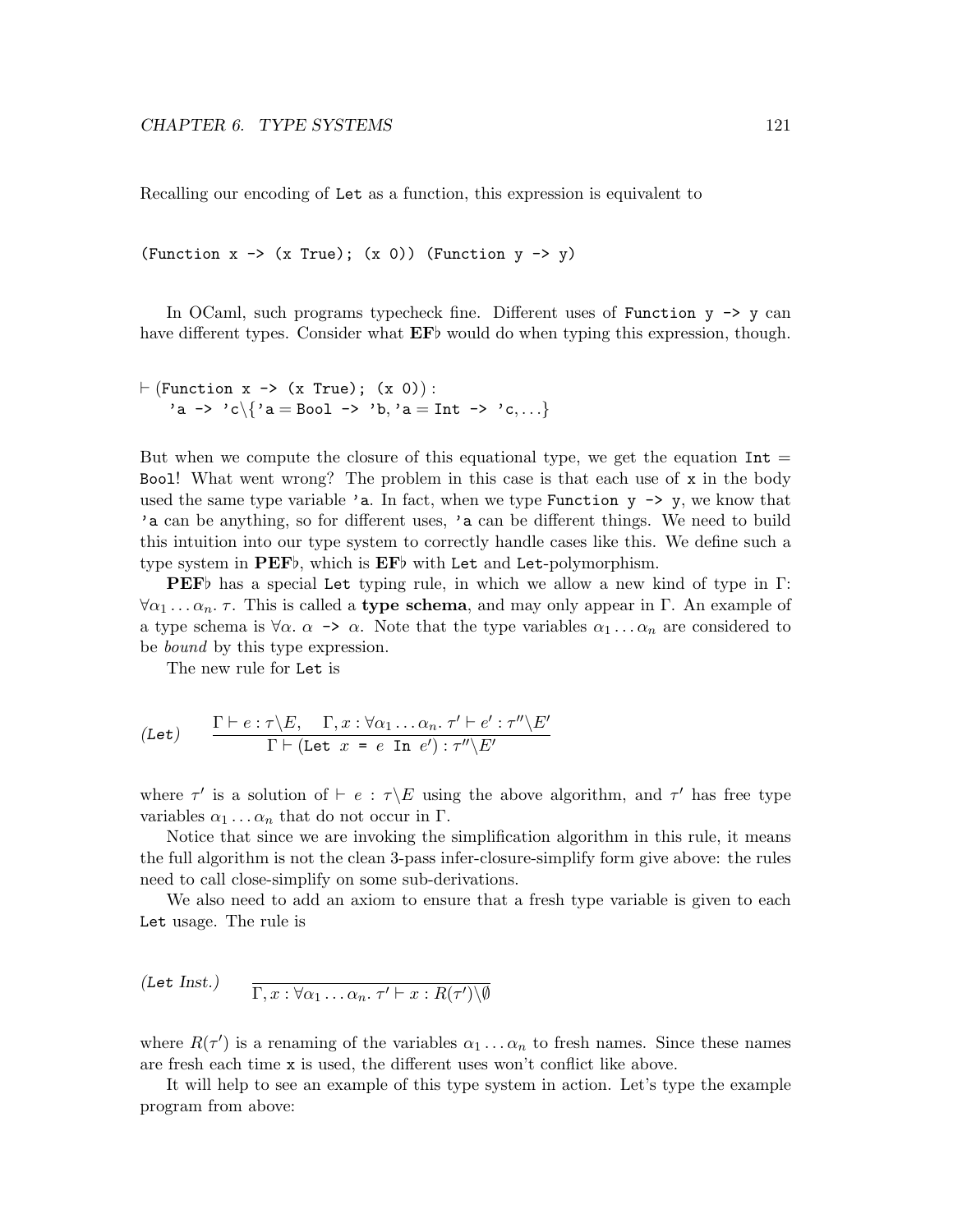Let  $x =$  Function  $y \rightarrow y$  In (x True); (x 0)

We have

 $\vdash$  Function y -> y : 'a -> 'a\Ø

This constraint set trivially has the solution type 'a  $\rightarrow$  'a. Thus, we then typecheck the Let body under the assumption that x has type  $\forall$ 'a.'a -> 'a.

 $x : \forall' a.$ 'a -> 'a  $\vdash x : 'b \rightarrow 'b\backslash \emptyset$ 

by the Let-Inst rule. Then

 $x : \forall$ 'a.'a -> 'a  $\vdash x$  True : 'c $\{\nmid b \rightharpoonup$ 'b = Bool -> 'c $\}$ 

Similarly,

 $x : \forall 'a.'a \rightarrow 'a \vdash x 0 : 'e \setminus \{ 'd \rightarrow 'd = \text{Int } \rightarrow 'e \}$ 

The important point here is that this use of  $x$  gets a different type variable,  $'d$ , by the Let-Inst rule. Putting the two together, the type is something like

 $x : \forall'$ a.'a -> 'a  $\vdash x$  True; x 0 : 'e\{'b -> 'b = Bool -> 'c,'d -> 'd = Int -> 'e}

which by the Let rule then produces

 $\vdash$  (Let x = Function y -> y In (Function x -> x True; x 0)): 'e $\{ 'b \rightarrow 'b = Bool \rightarrow 'c, 'd \rightarrow 'd = Int \rightarrow 'e \}$ 

Since 'b and 'd are different variables, we don't get the conflict we got previously.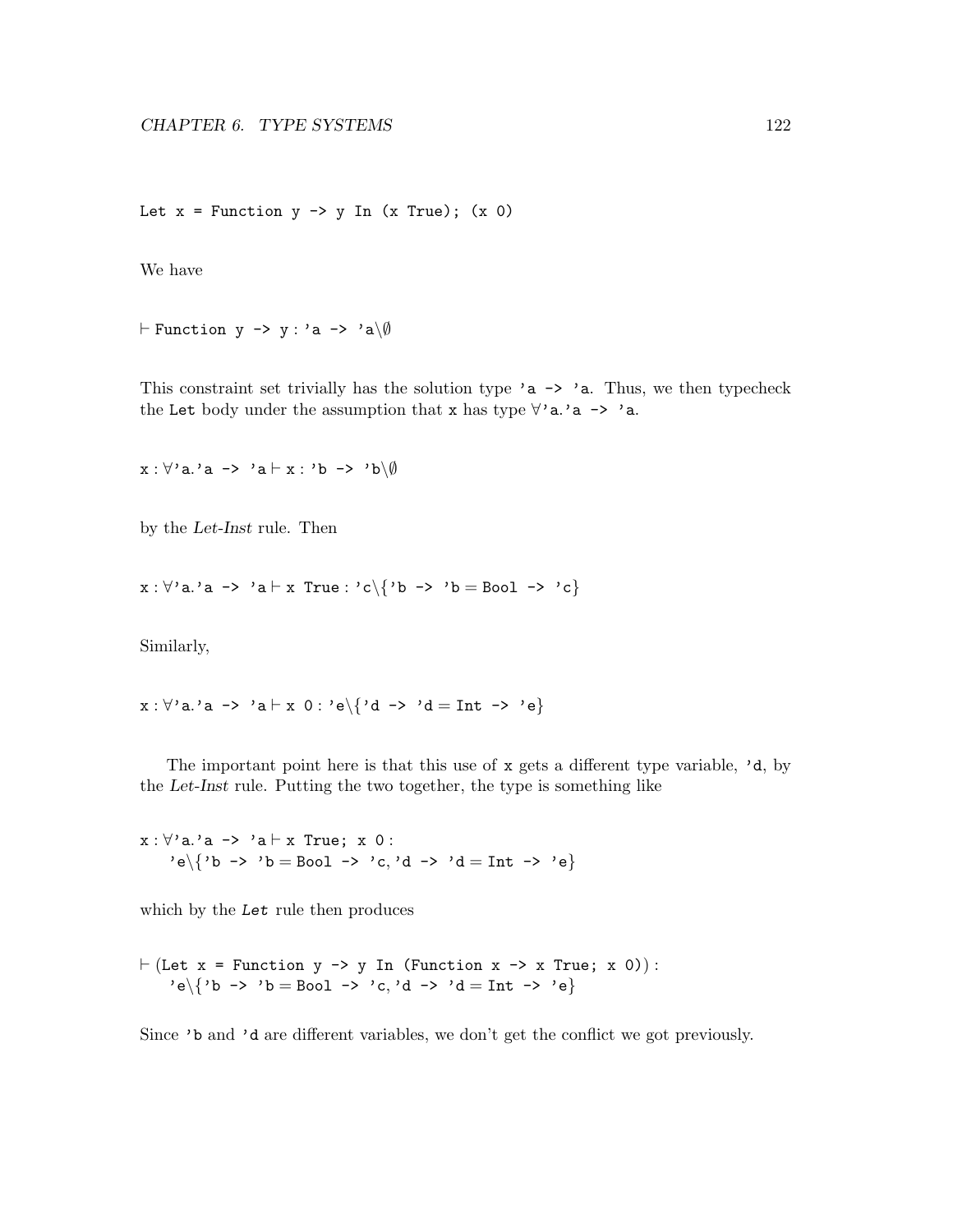# <span id="page-127-0"></span>6.7 Constrained Type Inference

There was a reason why we presented Hindley-Milner type inference in the form above: if we replace equality constraints by subtyping constraints,  $\langle \cdot \rangle$ , we can perform constrained type inference. To understand why it is useful to perform this generalization, it is easiest to just look at the rules.

 $\mathbf{F}$  is not the best system to show off the power of replacing equality with subtyping. Since the language does not have records, there is not any interesting subtyping that could happen. To show the usefulness of subtyping, we thus define the constraints in an environment where we have records,  $\mathbf{F} \flat \mathbf{R}$ . F $\flat \mathbf{R}$  plus constraints is  $\mathbf{CF} \flat \mathbf{R}$ . We can contrast  $CF\flat R$  with the  $EF\flat R$  language which we did not study but is simply  $EF\flat$  with support for records. Instead of types  $\tau \backslash E$  for a set of equations E, CFbR has types

$$
\tau \backslash \{ \tau_1 <: \tau_1', \ldots, \tau_n <: \tau_n' \}
$$

 $CFbR$  has the following set of type rules. These are direct generalizations of the  $EFb$ rules, replacing  $=$  by  $\lt$ . The  $\lt$ : is always in the direction of information flow. We let C represent a set of subtyping constraints.

(Hypothesis)  $\Gamma \vdash x : \tau \backslash \emptyset$  for  $\Gamma(x) = \tau$  $(Int)$  $\Gamma \vdash n : \text{Int} \backslash \emptyset$  for n an integer (Bool)  $\Gamma \vdash b : \text{Bool}\backslash\emptyset$  for b a boolean  $(+)$  $\Gamma \vdash e : \tau \backslash C, \quad \Gamma \vdash e' : \tau' \backslash C'$  $\Gamma \vdash e + e' : \texttt{Int} \backslash C \cup C' \cup \{\tau <: \texttt{Int}, \tau' <: \texttt{Int}\}$  $(-)$  $\Gamma \vdash e : \tau \backslash C, \quad \Gamma \vdash e' : \tau' \backslash C'$  $\Gamma \vdash e - e' : \texttt{Int} \backslash C \cup C' \cup \{\tau <: \texttt{Int}, \tau' <: \texttt{Int}\}$ (=)  $\Gamma \vdash e : \tau \backslash C, \quad \Gamma \vdash e' : \tau' \backslash C'$  $\Gamma \vdash e = e' : \texttt{Bool} \backslash C \cup C' \cup \{\tau <: \texttt{Int}, \tau' <: \texttt{Int}\}$ 

 $(If)$ 

$$
\frac{\Gamma\vdash e:\tau\backslash C,\quad \Gamma\vdash e':\tau'\backslash C',\quad \Gamma\vdash e'':\tau''\backslash C'',}{\Gamma\vdash (\texttt{If}\;\; e\;\;\texttt{Then}\;\; e'\;\;\texttt{Else}\;\; e''):\alpha\backslash C\cup C'\cup C'\cup \{\tau<:\texttt{Bool},\tau'<:\alpha,\tau''<:\alpha\}}
$$

(Function) 
$$
\frac{\Gamma, x : \alpha \vdash e : \tau \backslash C}{\Gamma \vdash (\text{Function } x \to e) : \alpha \to \tau \backslash C}
$$
  
(Application) 
$$
\frac{\Gamma \vdash e : \tau \backslash C, \quad \Gamma \vdash e' : \tau' \backslash C'}{\Gamma \vdash e e' : \alpha \backslash C \cup C' \cup \{\tau <: \tau' \to \alpha\}}
$$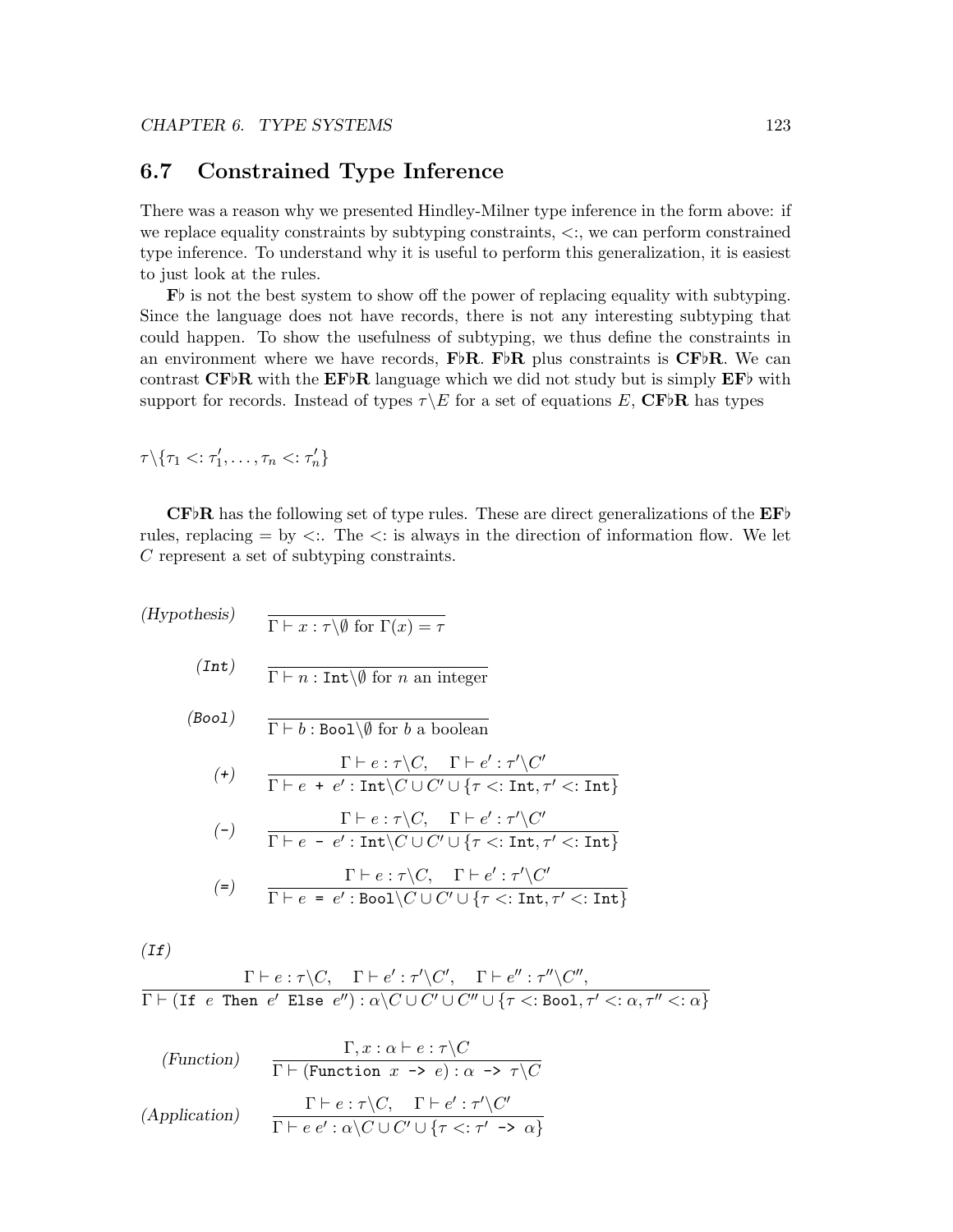The two rules we have not seen in  $\mathbf{EF}$  are the Record and Projection rules. There is nothing particularly special about these rules, however.

$$
\begin{array}{rcl}\n\text{(Record)} & \frac{\Gamma \vdash e_1 : \tau_1 \backslash C_1, \dots, \Gamma \vdash e_n : \tau_n \backslash C_n}{\Gamma \vdash \{l_1 = e_1; \dots; \ l_n = e_n\} : \{l_1 : \tau_1; \dots; \ l_n : \tau_n\} \backslash C_1 \cup \dots \cup C_n} \\
\text{(Projection)} & \frac{\Gamma \vdash e : \tau \backslash C}{\Gamma \vdash e.l : \alpha \backslash \{\tau \leq : \{l : \alpha\}\} \cup C}\n\end{array}
$$

As with  $EF_{\mathcal{P}}$ , these rules almost directly define the type inference procedure and the proof can pretty much be built from the bottom up.

The complete type inference algorithm is as follows. Given an expression  $e$ ,

- 1. Produce a proof of  $\vdash e : \tau \backslash C$  using the above type rules. Such a proof always exists.
- 2. Extend C by computing the closure as described below.
- 3. If C is immediately inconsistent, raise a typeError.
- 4. Check C for cycles as described below. If C contains a cycle, raise a typeError.
- 5. The inferred type is  $e : \tau \backslash C$ .

The algorithms for computing the closure of  $C$  and doing cycle detection are fairly obvious generalizations of the  $E\dot{F}$  algorithms. Closure is computed as follows.

- 1. For each constraint  $\{l_1 : \tau_1, \ldots, l_n : \tau_n, \ldots, l_m : \tau_m\} \leq \{l_1 : \tau'_1, \ldots, l_n : \tau'_n\}$  in C, add  $\tau_1 < \tau'_1, \ldots, \tau_n < \tau'_n$  to C.
- 2. For each constraint  $\tau_0 \to \tau_0' \lt \tau_1 \to \tau_1'$  in C, add  $\tau_1 \lt \tau_0$  and  $\tau_0' \lt \tau_1'$  to C.
- 3. For constraints  $\tau_0 \leq \tau_1$  and  $\tau_1 \leq \tau_2$ , add  $\tau_0 \leq \tau_2$  to C (by transitivity).
- 4. Repeat until no more constraints can be added.

A constraint set is *immediately inconsistent* if  $\tau < \tau'$  and  $\tau'$  and  $\tau'$  are different kinds of type (function and record,  $Int$  and function, etc), or two records are ordered by  $\lt$ : and the right record has a field the left record does not.

To perform cycle detection in C, we use the following algorithm. Define a directed graph G where nodes are type variables in C. There is an edge from a 'a node to a 'b node if there is an equation '**a**  $\lt$ :  $\tau'$  in C, and '**b** occurs in  $\tau'$ . Additionally, there is an edge from 'b to 'a if  $\tau' <$ : 'a occurs in C and 'b occurs in  $\tau'$ . C has a cycle if and only if G has a cycle.

It seems that there is a major omission in our constrained type inference algorithm: we never solve the constraints! The algorithm is correct, however. The reason we don't want to solve the constraints is that any substitution proceeds with possible loss of generality.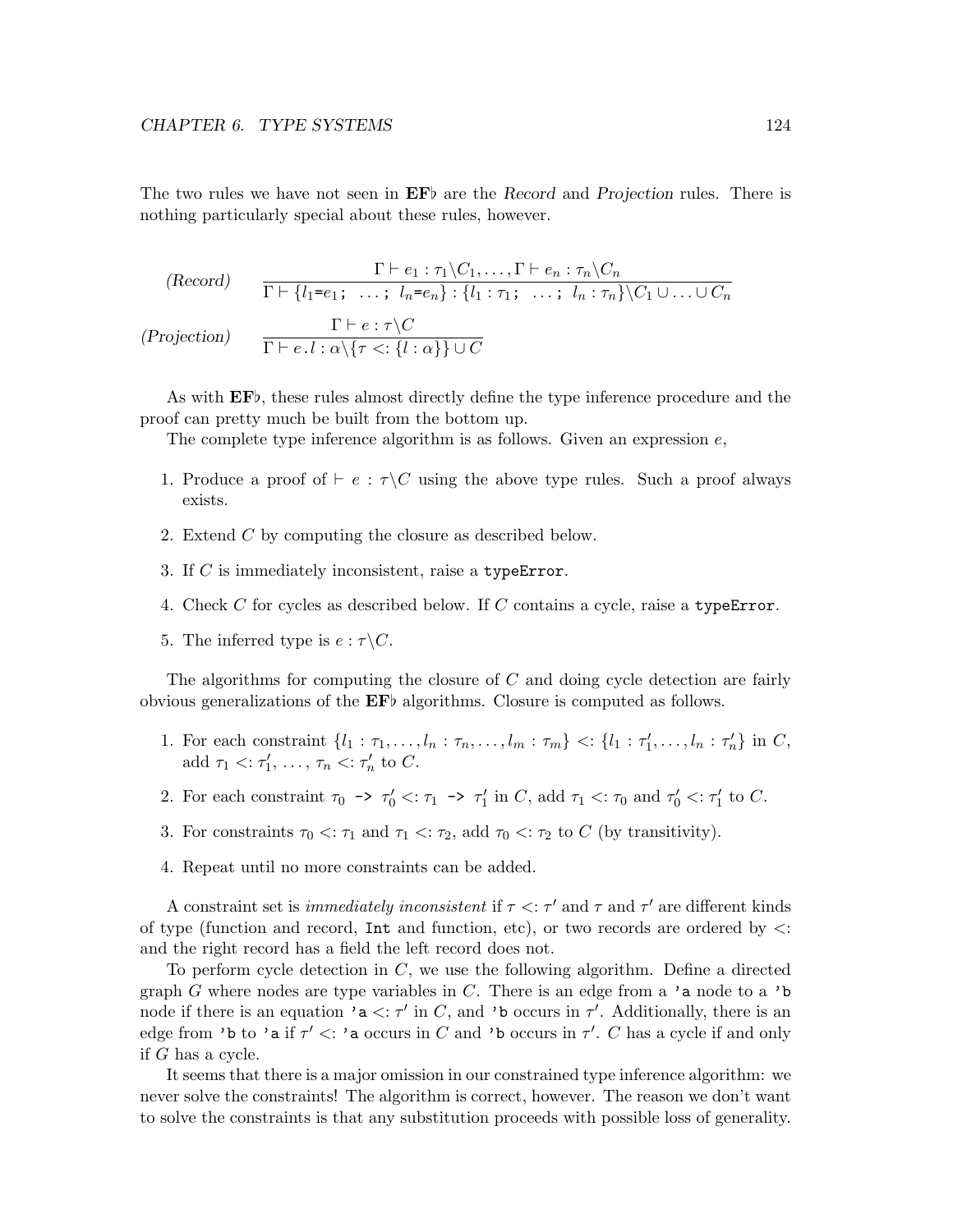Consider, for example, a constraint 'a  $\lt: \tau$ , and the possibility of substituting 'a with  $\tau$ . This precludes the possibility that the 'a position be a subtype of  $\tau$ , as the substitution in effect asserts the equality of 'a and  $\tau$ . In simpler terms, we need to keep the constraints around as part of the type. This is the main weakness of constrained type systems; the types include the constraints, and are therefore difficult to read and understand.

We have the same shortcomings as in the equational case at this point: there is as of yet no polymorphism. The solution used in the equational case won't work here, as it required the constraints to be solved.

The solution is to create constrained polymorphic types

 $\forall \alpha_1, \ldots, \alpha_n$ .  $\tau \backslash C$ 

in the assumptions  $\Gamma$ , in place of the polymorphic types (type schema) we had in the equational version. The details of this process are quite involved, and we will not go into them. Constrained polymorphic types make very good object types, since polymorphism is needed to type inheritance.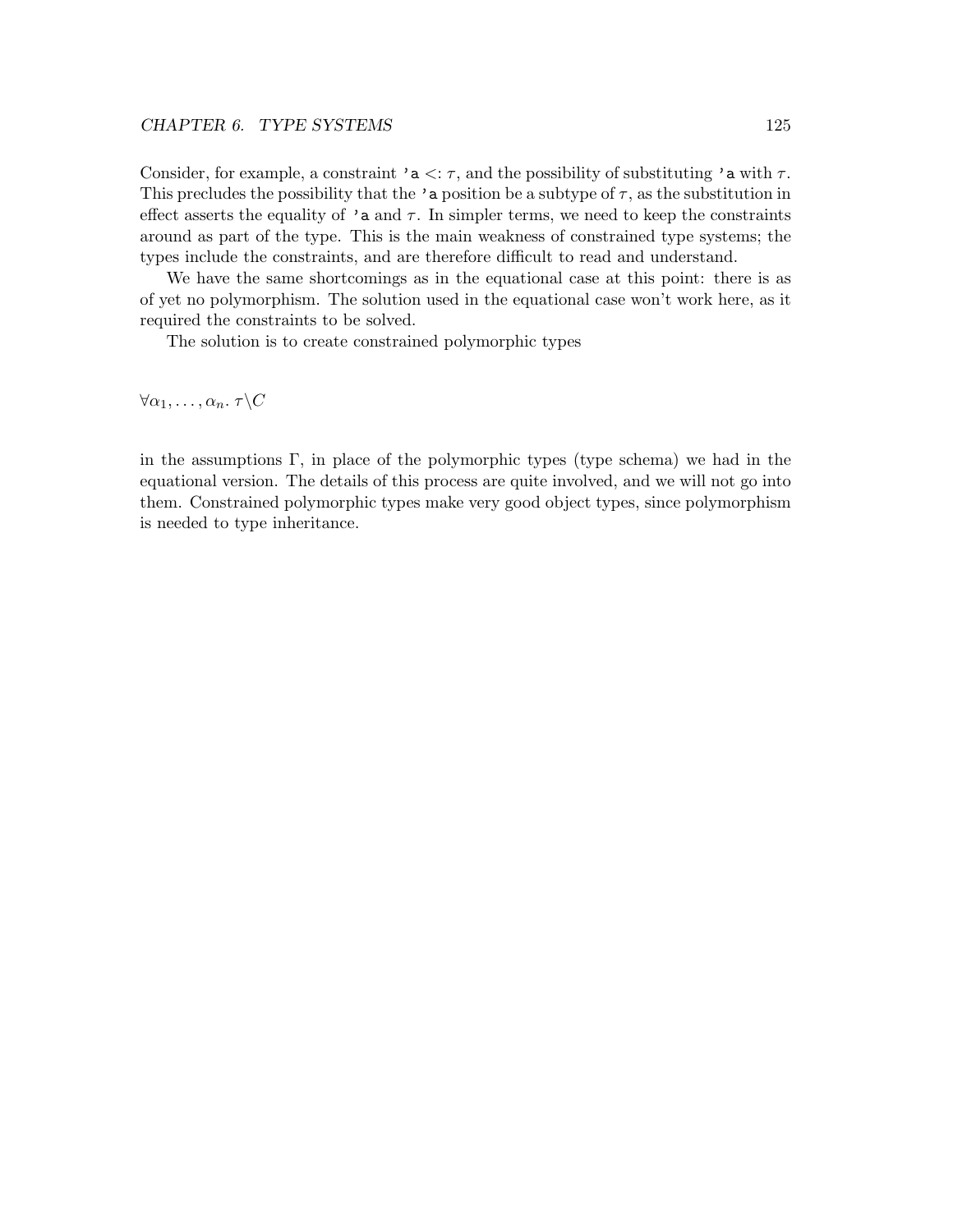# Chapter 7 **Concurrency**

A concurrent computation is working on more than one thing at once. We assume some familiarity with concurrency but provide a brief overview to get us going. The [Wikipedia](http://en.wikipedia.org/wiki/Parallel_computing) [article on parallel computing](http://en.wikipedia.org/wiki/Parallel_computing) provides a more detailed overview.

# 7.1 Overview

Concurrent execution can be loosely grouped into three implementation categories, in order of loosest to tightest coupling. *Distributed computation* is computation on multiple computers which share no memory and are sending messages between each other to communicate data. There is still a wide range of how tightly these computers can be decoupled. Grid computing is distributed computing where the Internet is the communication medium. *Cluster computing* is over a fast LAN network. Massive Parallel Processing (MPP) involves specialized communication hardware for very high communication bandwidth. *Distributed shared memory* is the case where different processes are running on different processors but sharing some special memory via a memory bus. Lastly, multithreaded computation is the case where multiple threads of execution share a single memory which is local. Multithreaded computations may run on a single (core) CPU, meaning the concurrent execution is an illusion achieved by interleaving the execution steps of two threads, or if the computer has multiple cores there can be true concurrent execution of a multithreaded program. The [Threads Wikipedia article](http://en.wikipedia.org/wiki/Thread_%28computer_science%29) clarifies how threads and processes differ.

All of the above models still support independent foci of control. That is the primary focus of our study in this chapter – it captures a wide range of models and they are the most elegant forms of concurrent architecture. There are several other models that we are not addressing. Vector processors are computers that can do an operation on a whole array in one step. These architectures used to be called SIMD (Single Instruction Multiple Data). *Stream processors* are the modern version of vector processors which can work on more than just arrays in parallel, for example sparse arrays. The GPGPU (General Purpose Graphics Processing Units) is a recent version of a stream processor which arose as a generalization of specialized graphics processors. Lastly, FPGA's are Field Programmable Circuits: you can create your own (parallel) logic circuitry on the fly.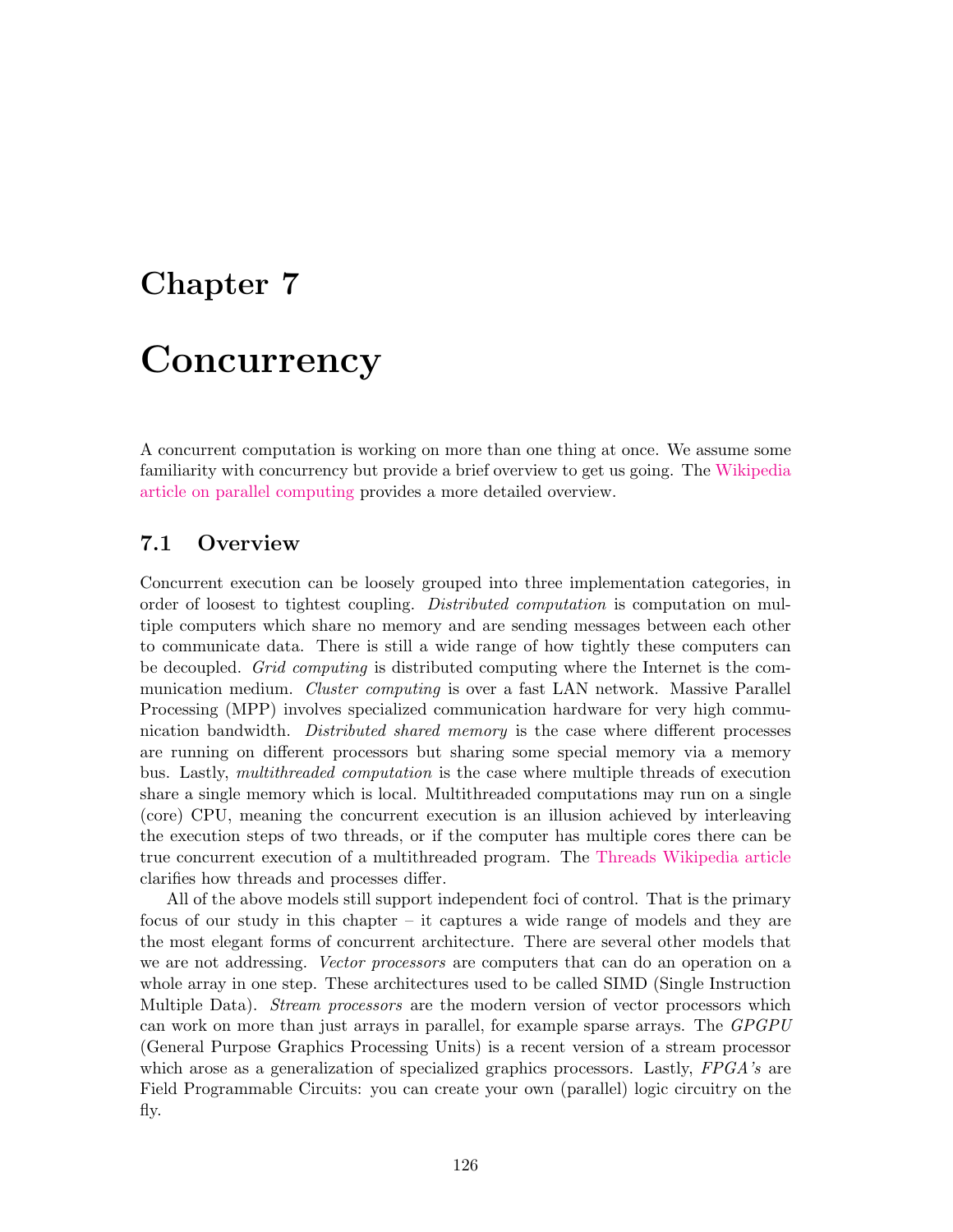Historically, concurrent programming arose as library extensions to existing languages. Early models included UNIX sockets for IPC, and process forking in C. While some concurrency is easily programmable via library extensions to an underlying sequential language, some aspects of concurrency are fundamental enough that it is important to integreate concurrency into the programming language.

The standard model these days for Java, C, etc concurrency is via multithreading. Multithreaded programming is coming on in a big way – newer CPUs have multiple cores and can run multiple threads simultaneously. Mulithreaded programming unfortunately is also a disaster waiting to happen – the programs are just too hard to debug. The root of the problem is there are too many possible cases of interleaving of the different threads that can occur when accessing the shared memory. Some of them may show up in testing, but many of them will only show up after deployment.

The primary "Bad Things" that can occur in multithreaded programming include the following. A race condition is when two operations are interleaved and leave the data in an inconsistent state. For example, a simultaneous variable update where one thread set the high word of a double and another thread set the low word due to near- simultaneous access – the double's value is not a sensible value from either thread. Deadlock is when threads may need to wait for resources to free up (they were locked to begin with to prevent race conditions), and can get in a cycle of waiting: A waits for B waits for C waits for A.

Race conditions may be avoided via the use of locks of various kinds. Monitors are regions of mutual exclusion in the source program, only one thread can execute a monitor block at any one point. They are similar to the synchronized keyword of Java. A Semaphore is a low-level locking mechanism: grab a lock before a critical operation; block if someone else has lock; once you have the lock you know you are the only one accessing; free it when you are done. General semaphores allow  $n$  threads to simultaneously access a critical region, not just one.

Atomicity is another key design concept of concurrent programming languages. An atomic region is a region of code that may have been interleaved with other thread executions, but you can't tell – it *always appears to have run atomically*, in one step. The more atomicity you can get in your language design the fewer interleavings need to be considered in debugging and the fewer bugs. The [Sun Java Concurrency Tutorial](http://java.sun.com/docs/books/tutorial/essential/concurrency/index.html) provides more details on the model.

### 7.1.1 The Java Concurrency Model

Let us briefly review the Java approach to concurrency. Java implementats the standard notion of thread: memory is shared between concurrent threads of control (i.e., each thread has its own runtime stack but only one heap). The synchronized keyword is used to declare zones of mutual exclusion; they are a form of monitor. There are several variants: synchronized methods or blocks of code can both be defined. When a synchronized method/block is running, no other synchronized method/block for that object can start from another thread - any such threads would have to wait until the currently running method/block finishes. An advantage of Java's synchronized is how it is object-based: locks are per-object and this is arguably a good level of abstraction for locking. The disadvanatge of Java however is monitors give only mutual exclusion,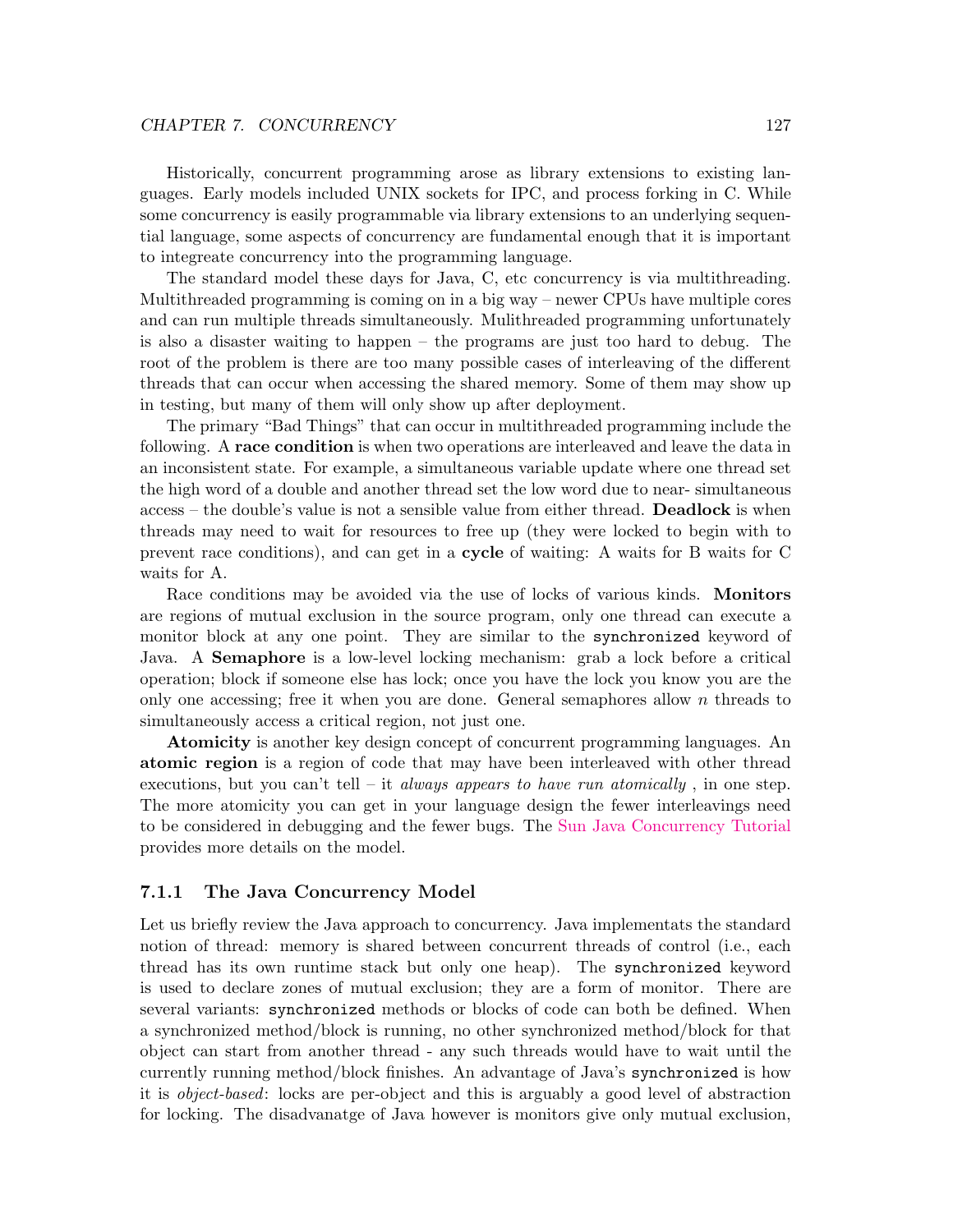not atomicity.

The Java concurrency model has some other nice features which we briefly review here. Much of this is found in the java.util.concurrent package.

- Atomic integers, floats, etc there will never be any race conditions on setting or getting the value from AtomicInteger etc.
- Locks java.util.concurrent.locks.Lock
- Concurrent collections e.g. ConcurrentHashMap which supports concurrent add/lookup atomically.

# 7.2 The Actor Model and  $AFV$

We will study one model of concurrent programming in more detail here, the **Actor** Model. Actors are a simple, elegant model of concurrent programming. It is to some degree the "functional programming" analogy in the concurrent programming world, and Actors in fact fit very well with functional programming style. The Erlang programming language [\[1\]](#page-159-1) is a real-world language with exactly that structure: a functional basis with an actor concurrency layar on top.

The actor model was originally developed by Karl Hewitt at MIT in the 1970's. The [Actor model Wikipedia entry](http://en.wikipedia.org/wiki/Actor_model) has a good historical overview and description, and we now briefly summarize the key points. Each actor is an autonomous, distributed agent, and has a name that is not forgeable. All messaging is asynchronous – sending actors never wait for a reply from the receiving actor. The arrival order of the messages is nondeterministic, they may arrive in a different order they were sent in. Actors can be thought of as a non-shared-memory model with respect to our earlier classification: all communication between actors is via explicit messaging, not by implicit communication through a shared variable in a common memory. Along with their local computation actions and sending of messages, actors can create other actors. If an actor is busy when a message arrives is it put in a message queue – only one message is processed at a time by an actor. Concurrency is achieved by the fact that many actors can be processing their messages in parallel, not by concurrent behavior of an individual actor. In our idealized model we assume there are no faults: all messages eventually arrive (but, they may take arbitrarily long to do so). Each actor is a *reactive system*: normally the actor is idle, is wakes up and process a single message in a finite amount of time, and goes back to sleep until another message comes in. This is the life of the actor, always and forever reacting to events from the outside.

One of the biggest advantages of the actor model is the built-in Atomicity: multiple actors can be running in parallel, but any interleaved run is equivalent to a run where each actor runs all of its steps in one big step. That is because actors can never accept messages in the middle of processing their original message.

In this section we define  $AF_{\nu}V$ , an actor layer on top of the F $_{\nu}V$  language. We need the "V" because we will use variants to define messages. Recall  $F\flat$ Vvariants are like OCaml's inferred variants - 'foo(4) is the variant foo with argument 4. Notice how we can also view this as the **message foo** with argument 4.  $F\flat$ Vvariants always have exactly one argument only, for simplicity.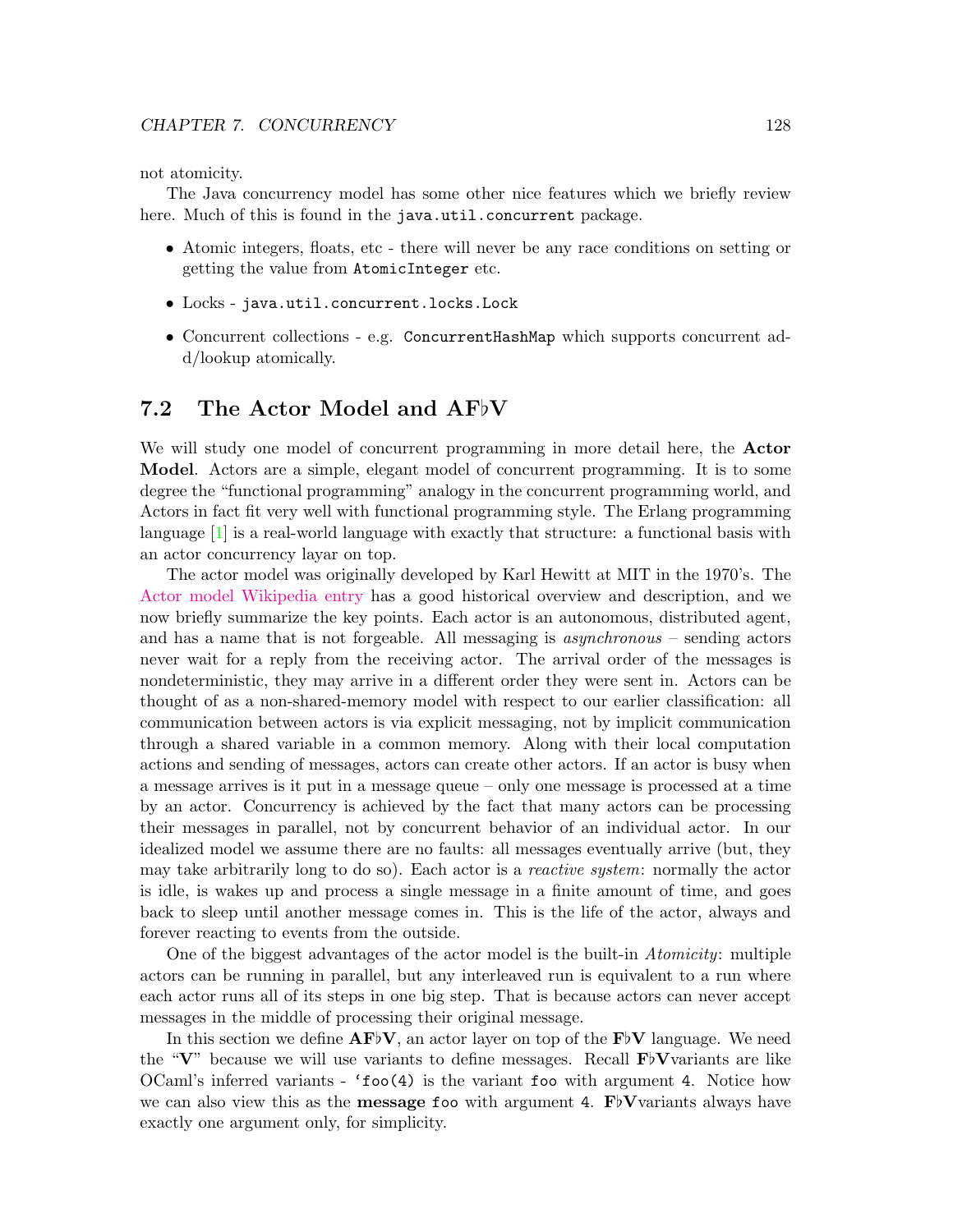### 7.2.1 Syntax of  $AF_{V}$

The  $AFV$  expressions are the following.

```
v := \dots the FbV values... | a values
e ::= ... the FbV expressions... |e \leftarrow e| Create(e, e) | a expressions
```
where  $a$  are taken from an unbounded set of actor names. They are like the cells  $c$  of  $\mathbf{F}\flat\mathbf{S}$  in that they cannnot appear in source programs but can show up at runtime, and there are infinitely many unique ones; they are just names (nonces).

 $\mathbf{AF}$ V syntax  $e \leftarrow e'$  indicates a message send; it expects e to evaluate to an actor name, and sends that actor the message which is the value of  $e'$ . Create $(e, e')$  creates an actor with behavior  $e$ , and with initial local data  $e'$ .  $e$  should evaluate to a function and that function is the (whole) code for the actor. The Create returns the (new) name of this new actor as its result.

Some features of  ${\bf AF}V$  include the following. The code of an actor is nothing but one function – there is no state within an actor in the form of fields. At the end of processing each message, the actor goes idle; the behavior it is going to have upon receiving the next message is the value at the end of the previous message send. The latter point is the key to how actors can mutate over time: each message processing is purely functional, but at the end the actor gets to pick what state it wants to mutate to before processing the next message. This is an interesting method for mixing a bit of imperative programming into a pure functional model.

In  $AFV$  you must write your own explicit message dispatch code using the Match syntax of  $F\flat V$ . We are here taking the dual approach to encoding to objects compared to the objects-as-records approach we used in  $\mathbf{F}\flat$ **OB**, here taking objects as functions and messages as variants. Lastly, in order to allow actors to know their own name, at creation time it is passed to them.

### 7.2.2 An Example

Before getting into the operational semantics lets do a simple example. Here is an actor that gets a start message and then counts down from its initial value to 0. Here, we use the term  $\gamma$  to represent the Y-combinator and the term  $\gamma$  to represent a value of no importance (as with the empty record {} before).

```
Function myaddr \rightarrowY (Function this -> Function localdata -> Function msg ->
      Match msg With
         'main(n) -> myaddr <- 'count(n); this(_)
       | 'count(n) -> If n = 0Then this(_)
           Else
               myaddr \leftarrow 'count(n-1);this(_) /* set to respond to next message */
     )
```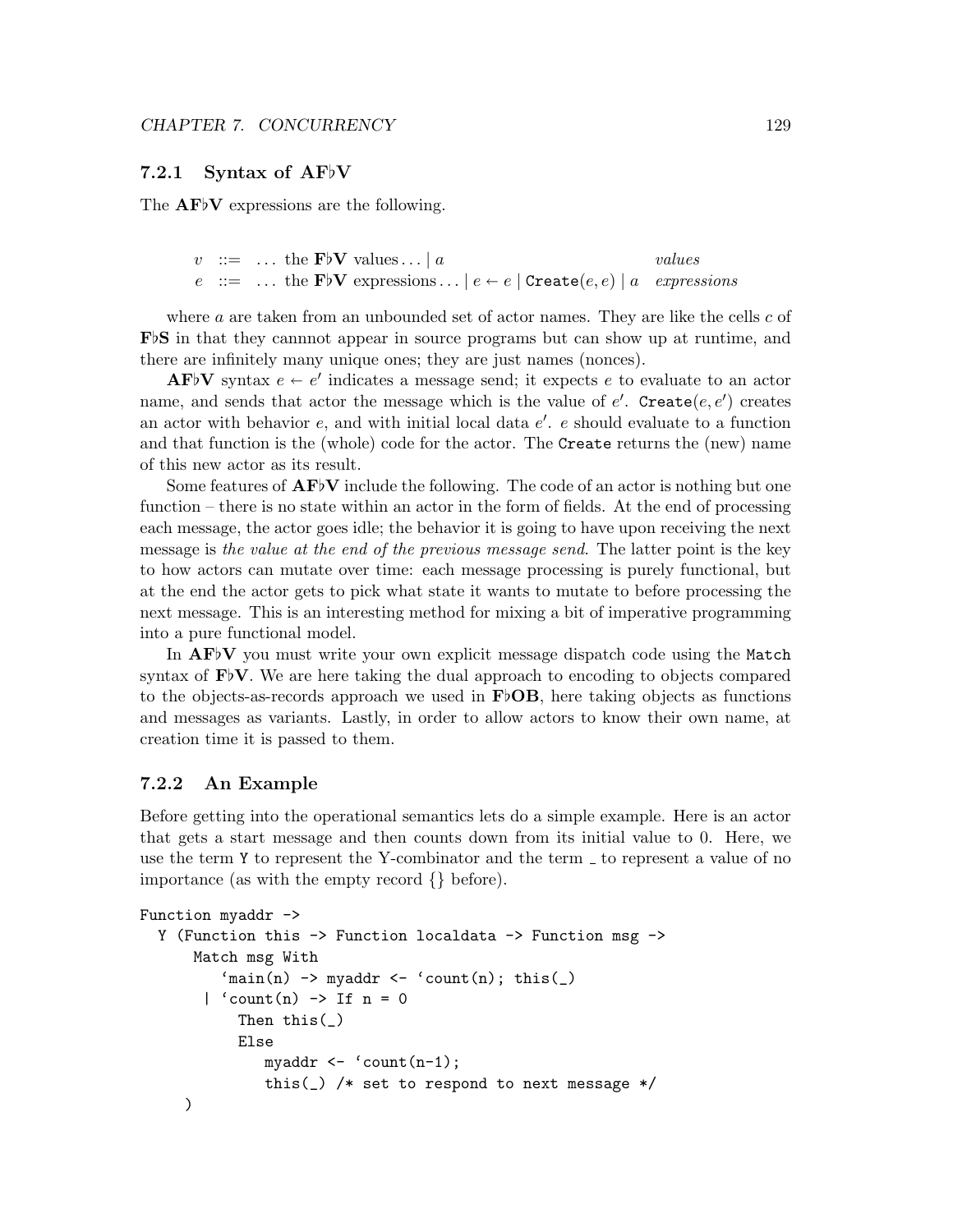Here is a code fragment that another actor could use to fire up a new actor with the above behavior and get it started. Suppose the above code we abbreviated CountTenBeh.

```
Let x = Create(CountTenBeh, _) /* _ is the localdata - unused */
  In x \leftarrow \text{main}(10)
```
Here is an alternative way to count down, where the localdata field holds the value, and its not in the message.

```
Function myaddr ->
  Y (Function this -> Function localdata -> Function msg ->
      Match msg With
         \text{^{\prime} count}(\_) \rightarrowIf localdata = 0Then _
               Else
                  myaddr \leftarrow 'count(\_);this(localdata - 1) /* set to respond to next msg */)
```
Suppose the above code was abbreviated CountTenBeh2; using it is then

```
Let x = \text{create}(\text{CountTenBeh2}, 10) /* 10 is the localdata */
  In x \leftarrow 'count()
```
The latter example is the correct way to give actors local data  $-$  in the former example the counter value had to be forwarded along every message.

Here is another usage fragment for the first example:

```
Let x = \text{create}(\text{CountTenBeh}, \_)In x \leftarrow 'main(10); x \leftarrow 'main(5)
```
In this case the actor **x** will in parallel and independently counting down from 10 ... and 5 .. 0 - these counts may also interleave in random ways. For the second example an analogue might be:

Let  $x = \text{create}(\text{CountTenBeh2}, 10)$ In  $x \leftarrow 'count(\_)$ ;  $x \leftarrow 'count(\_)$ 

This does nothing but get one more count message queued up; since the actor sends a new one out each time it gets one until 0, the effect will be to have a leftover message at the end.

### 7.2.3 Operational Semantics of Actors

The operational semantics for actors has two layers: the local computation within an actor, which is not too different than  $\mathbf{F}^{\dagger}\mathbf{V}$ , and the concurrent global stepping of all the actors. Lets start with the latter.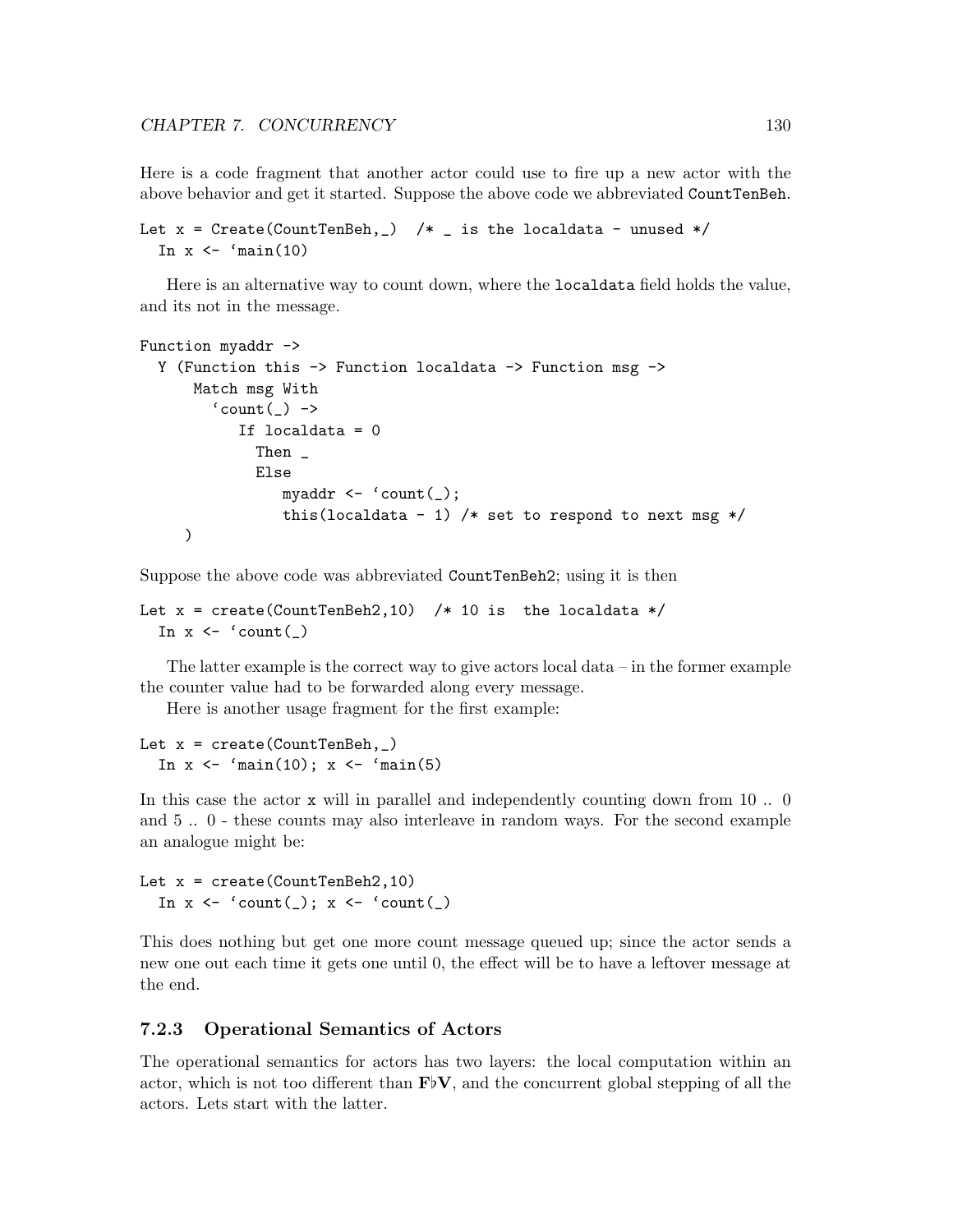A global state  $G$  is a "soup" of the active actors and sent messages:

$$
G ::= \bigcup_{\{a \in v \mid a \text{ is an actor name}, v \text{ is its behavior}\}} G ::= \bigcup_{\{a \in v \mid a \text{ is an actor name}, v \text{ is the message sent to } a\}}
$$

Actor systems can run forever, there is no notion of a final value. So, the system does small steps of computation:

$$
G_1 \to G_2 \to G_3 \to \dots
$$

– this indicates one step of computation; in each single step one actor in the soup competely processed *one* message in the soup. We will define this  $\rightarrow$  relation below.  $\rightarrow^*$ is the reflexive, transitive closure of  $\rightarrow$  – many steps of actor computation. In general this continues infinitely since actor systems may not terminate. The final meaning of a run of an actor system is this infinite stream of states.

### 7.2.4 The Local Rules

Lets start with the local rules. They are defined with a similar relation  $\Rightarrow$  in  $\mathbf{F}^{\dagger}V$ operational semantics, but the local executions additionally have side effects of the actors they create and messages they send. We will make any such side effects be labels on this arrow relation. So we make the local compuration relation be  $\stackrel{S}{\Longrightarrow}$  – S here is the soup of effects.  $S$  is in fact the same syntactic form as a  $G$ : it contains two kinds of elements,  $[a \leftarrow v]$  indicating a send to a of message v that this local actor performed over its execution, and  $\langle a, v \rangle$  indicating a new actor it created, named a, with behavior (body) v.

Now let us look at the operational semantics rules for  $\stackrel{S}{\Longrightarrow}$ . Most of the rules are very minor changes to the corresponding  $\mathbf{F}^{\dagger}V$  rule; we just give the + rule to show how the existing  $\text{FbV}$  rules must be tweaked to add the potential for side effects S:

$$
(\text{+ Rule}) \qquad \frac{e_1 \stackrel{S}{\Longrightarrow} v_1, \quad e_2 \stackrel{S'}{\Longrightarrow} v_2 \text{ where } v_1, v_2 \in \mathbb{Z}}{e_1 + e_2 \stackrel{S \cup S'}{\Longrightarrow} \text{the integer sum of } v_1 \text{ and } v_2}
$$

Since  $e$  or  $e'$  above could in theory have each created actors or sent messages, we need to append their effects to the final result. These effects are like state, they are on the side. A major difference with  $\mathbf{F}\triangleright S$  is the effects here are "write only" – they don't change the direction of local computation in any way, they are only spit out. In that sense local actor computation stays functional.

Here is the send rule:

(Send Rule) 
$$
\underbrace{e_1 \xrightarrow{S} a}_{e_1 \xrightarrow{S} \cup S' \cup \{[a \xrightarrow{v}]} v}_{e_1 \xrightarrow{S} \cup S' \cup \{\omega \xrightarrow{v} \}} v
$$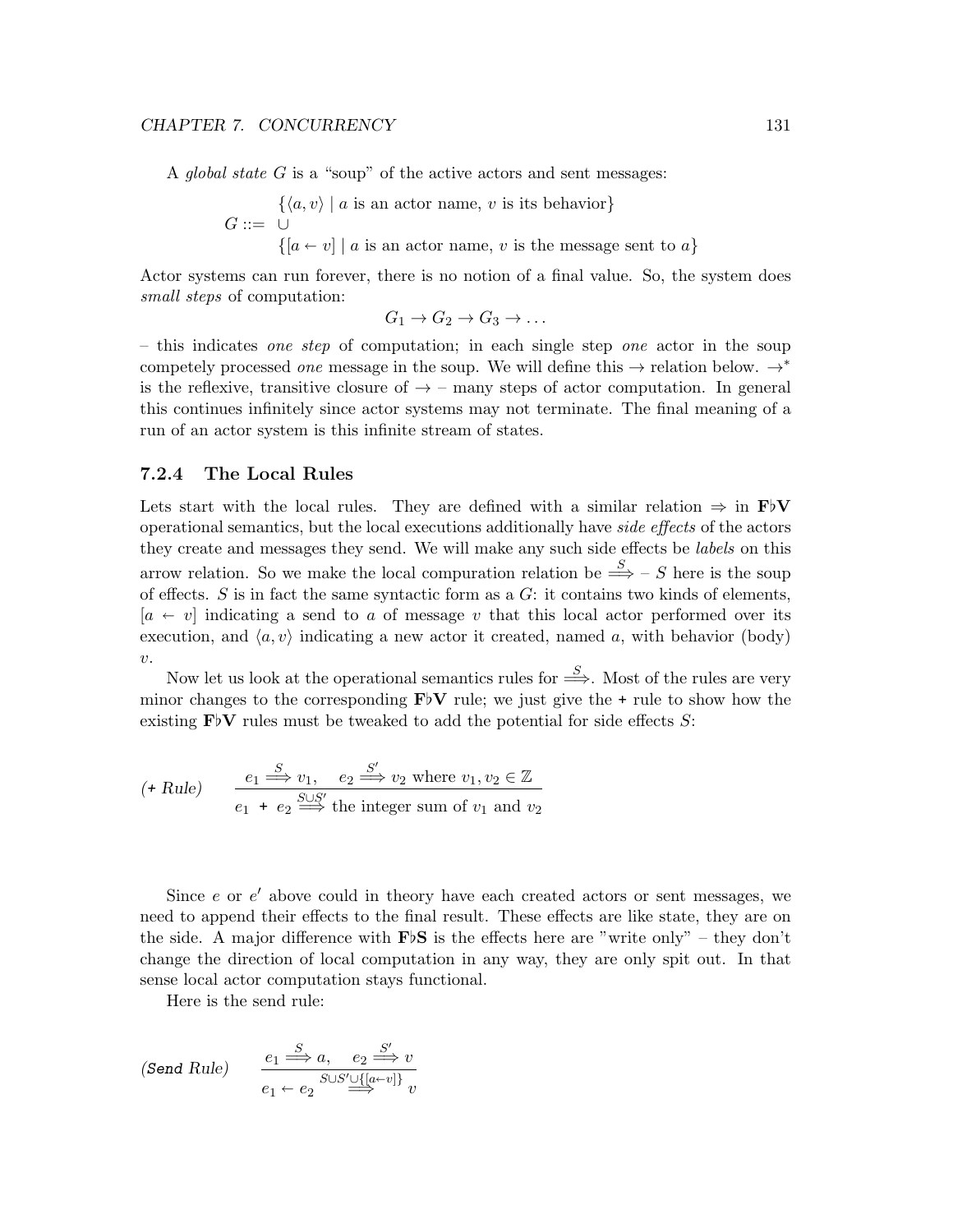The main consequence is the message  $[a \leftarrow v]$  is added to the soup. (The return result  $v$  here is largely irrelevant, the goal of a message send is to add the side effect.)

Lastly, here is the create rule:

$$
\text{(Create Rule)} \quad \xrightarrow{e_1 \xrightarrow{S} v_1, \quad e_2 \xrightarrow{S'} v_2, \quad v_1 \ a \ v_2 \xrightarrow{S''} v_3}
$$
\n
$$
\xrightarrow{\text{Create}(e_1, e_2)} \xrightarrow{S \cup S' \cup S'' \cup \{\langle a, v_3 \rangle\}} a, \text{ for } a \text{ a fresh actor name}
$$

This time the return result matters - it is the name of the new actor. The running of  $v_1$  a  $v_2$  passes the actor its own name and its initial values to initialize it, and so  $v_1$ will need to be a curried function of two arguments to accept these parameters a and  $v_2$ (in fact it needs to be a curried function of three arguments, because later the message will also be passed as a parameter; more on that very soon).

### 7.2.5 The Global Rule

Last but not least, here is the global single-step rule for one actor in the soup processing in its entirety one message:

$$
(G \cup \{ [a \leftarrow v'] \} \cup \{ \langle a, v \rangle \}) \rightarrow (G \cup \{ \langle a, v'' \rangle \} \cup S) \text{ if } (v \ v' \stackrel{S}{\Longrightarrow} v'')
$$

This is the only global rule. It matches an actor with a message in the global soup that is destined for it, uses the local semantics to run that actor (in isolation), and throws back into the soup all of the S, which contains all the messages sent by this one actor run as well as any new actors created by this one actor run. A global actor run is just the repeated application of this rule. Notice how the actor behavior which was  $v$  is changed to  $v''$ , the result of this run.

To test these rules you can run the example programs above.

### 7.2.6 The Atomicity of Actors

The above semantics has actors executing atomically: each actor runs independently to completion. However, it would be possible to make an alternative semantics in which multiple actors run in parallel Since the actors are completely local in their executions, the two semantics should be provably equivalent.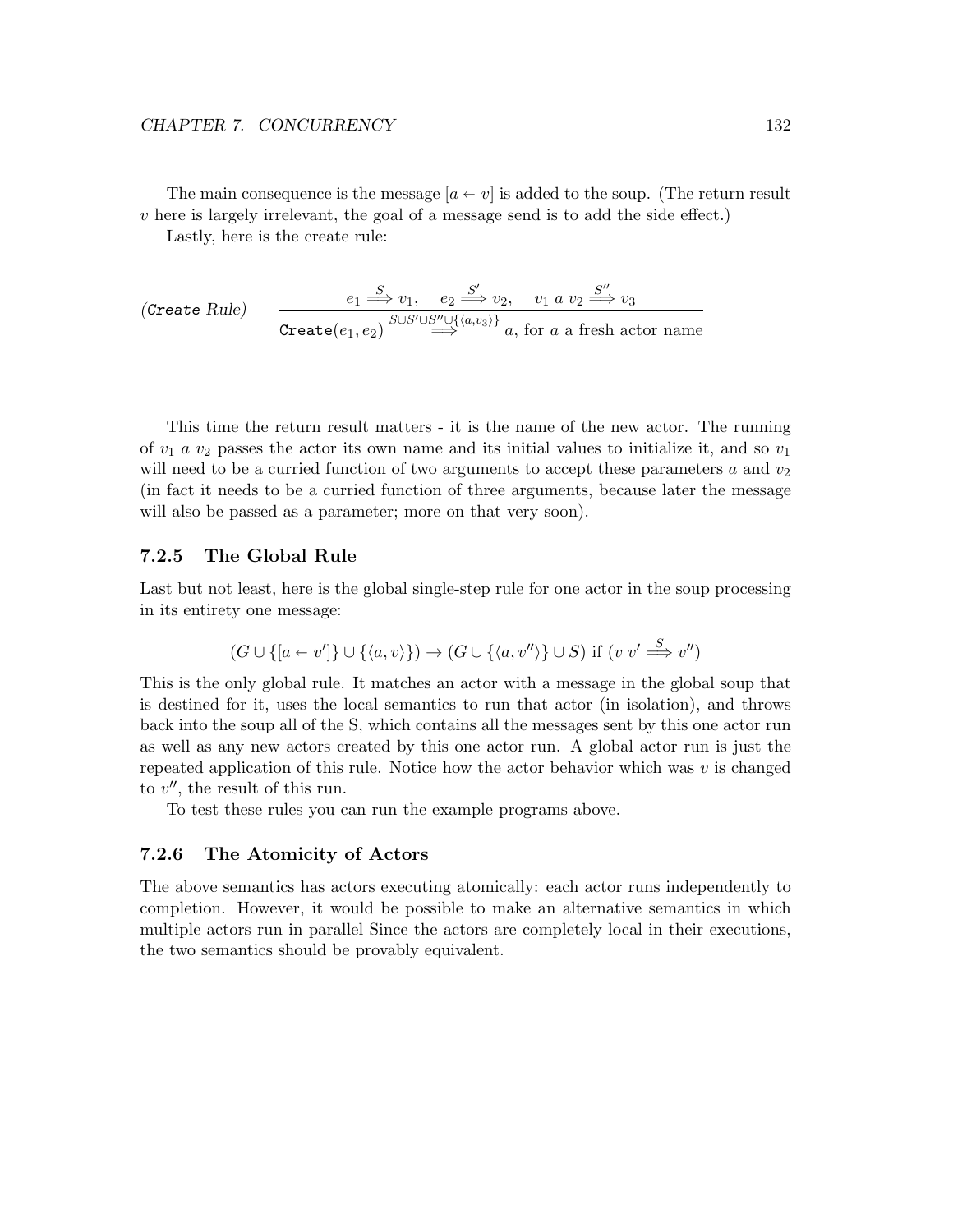# Chapter 8

# Compilation by Program Transformation

The goal of this chapter is to understand the core concepts behind compilation by writing a  $\mathbf{F}$ <sup>b</sup>SR compiler. Compilers are an important technology because code produced by a compiler is faster than interpreted code by several orders of magnitude. At least 95% of the production software running is compiled code. Compilation today is a very complex process: compilers make multiple passes on a program to get source code to target code, and perform many complex optimizing transformations. Our goals in this chapter are to understand the most basic concepts behind compilation: how a high-level program can be mapped to machine code.

We will outline a compiler of  $\mathbf{F}\flat\mathbf{SR}$  to a very limited subset of C ("pseudo-assembly"). The reader should be able to implement this compiler in Caml by filling in the holes we have left out. The compiler uses a series of *program transformations* to express the compilation process. These program transformations map  $\mathbf{F}$ <sub>b</sub> $\mathbf{S}$ **R** programs to equivalent  $\mathbf{F}$ <sub>b</sub> $\mathbf{S}$ **R** programs, removing high-level features one at a time. In particular the following transformations are performed in turn on a  $\mathbf{F} \upbeta \mathbf{S} \mathbf{R}$  program by our compiler:

- 1. Closure conversion
- 2. A-translation
- 3. Function hoisting

After a program has gone through these transformations, we have a  $\mathbf{F}$ <sub>SR</sub> program that is getting close to the structure of machine language. The last step is then the translate of this primitive  $\mathbf{F} \flat \mathbf{S} \mathbf{R}$  program to C.

Real production compilers such as gcc and Sun's javac do not use a transformation process, primarily because the speed of the compilation itself is too slow. It is in fact possible to produce very good code by transformation. The SML/NJ ML compiler uses a transformational approach [\[5\]](#page-159-2). Also, most production compilers transform the program to an intermediate form which is neither source nor target language ("intermediate language") and do numerous optimizing transformations on this intermediate code. Several textbooks cover compiler technology in detail [\[6,](#page-159-3) [4\]](#page-159-4).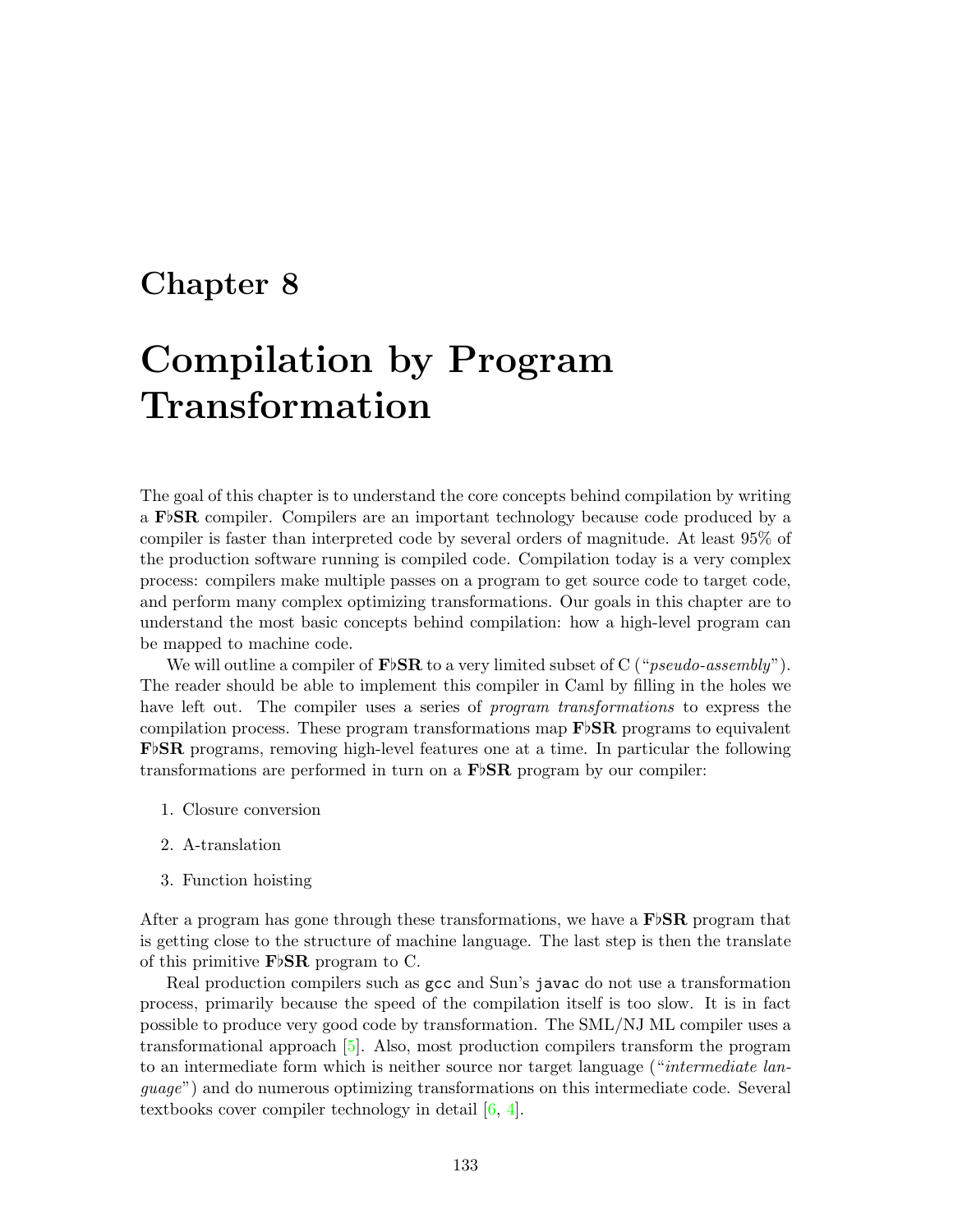Our main goal, unlike a production compiler, is understanding: to appreciate the gap between high- and low-level code, and how the gaps may be bridged. Each transformation that we define bridges one gap. Program transformations are interesting in their own right, as they give insights into the  $\mathbf{F}$ <sub>p</sub>SR language. Optimization, although a central topic in compilation, is beyond the scope of this book. Our focus is on the compilation of higher-order languages, not  $C/C\leftrightarrow$ ; some of the issues are the same but others are different. Also, our executables will not try to catch run-time type errors or garbage collect unused memory.

The desired soundness property for each  $F\flat SR$  program translation is: programs before and after translation have the same execution behavior (in our case, termination and same numerical output, but in general the same I/O behavior). Note that the programs that are output by the translation are not necessarily operationally equivalent to the originals.

The F<sub>b</sub>SR transformations are now covered in the order they are applied to the source program.

## 8.1 Closure Conversion

Closure conversion is a transformation which eliminates nonlocal variables in functions. For example, x in Function  $y \rightarrow x * y$  is a nonlocal variable: it is not the parameter and is used in the body. Via closure conversion, all such nonlocal variables can be removed, obtaining an equivalent program where all variables used in functions are parameters of the function. C and  $C^+$  have global variables (as does Java via static fields), but global variables are not problematic nonlocal variables. The problematic ones which must be removed are those that are parameters to other functions, where function definitions have been *nested.* C and  $C^+$  have no such problematic nonlocal variables since function definitions cannot be nested. In Java, inner classes are nested class definitions, and there is also an issue of nonlocal variables which must be addressed in Java compilation.

Consider for example the following curried addition function.

```
add = Function x \rightarrow Function y \rightarrow x + y
```
In the body  $x + y$  of the inner Function y, x is a nonlocal and y is a local variable for that function.

Now, we ask the question, what should add 3 return? Let us consider some obvious choices:

- Function  $y \rightarrow x + y$  wouldn't make sense because the variable x would be undefined, we don't know its value is 3.
- Function  $y \rightarrow 3 + y$  seems like the right thing, but it amounts to code substitution, something a compiler can't do since compiled code must be immutable.

Since neither of these ideas work, something new is needed. The solution is to return a closure, a pair consisting of the function and an environment which remembers the values of any nonlocal variables for later use: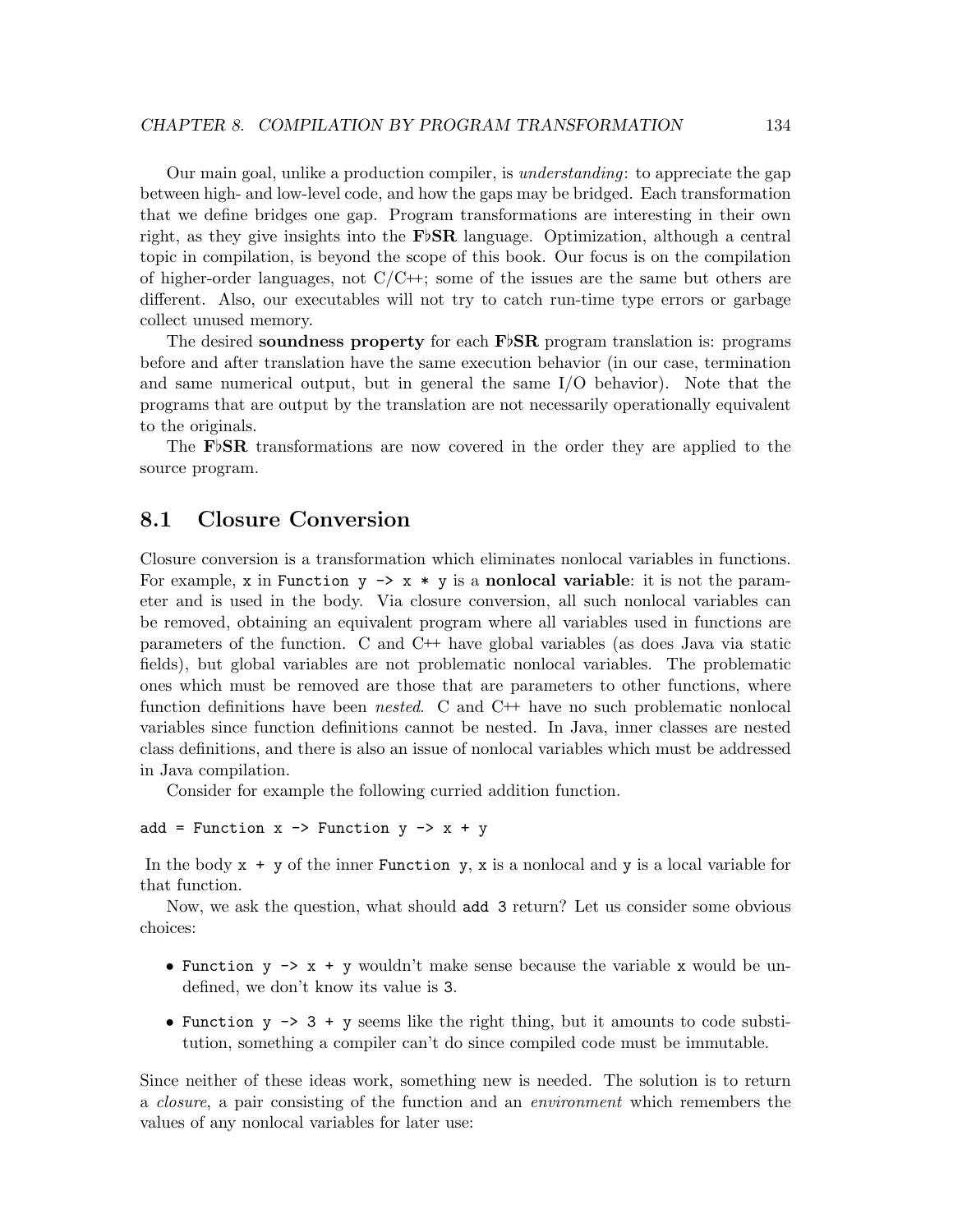(Function  $y \rightarrow x + y$ , {  $x |-> 3$  })

Function definitions are now closure definitions; to invoke such a function a new process is needed. Closure conversion is a global program transformation that explicitly performs this operation in the language itself. Function values are defined to be *closures*, i.e. tuples of the function and an environment remembering the values of nonlocal variables. When invoking a function which is defined as a closure, we must explicitly pass it the nonlocals environment which is in the closure so it can be used find values of the nonlocals.

The translation is introduced by way of example. Consider the inner Function  $y \rightarrow$  $x + y$  in add above translates to the closure

```
\{ \text{fn = Function } yy \rightarrow (yy.\text{envt.x}) + (yy.\text{arg});envt = { x = xx.argv } };
```
Let us look at the details of the translation. Closures are defined as tuples in the form of records

{  $fn = Function ...; envt = {x = ...; ...}$ }

consisting of the original function (the fn field) and the nonlocals environment (the envt field), which is itself a record. In the nonlocals environment  $\{ x = xx \text{ arg } \}$ , x was a nonlocal variable in the original function, and its value is remembered in this record using a label of the same name, x. All such nonlocal variables are placed in the environment; in this example x is the only nonlocal variable.

Functions that used to take an argument y are modified to take an argument named yy (the original variable name, doubled up). We don't really have to change the name but it helps in understanding because the role of the variable has changed: the new argument yy is expected to be a record of the form  $\{$  envt = ..; arg = ..}, passing both the environment and the original argument to the function.

If yy is indeed such a record at function invocation, then within the body we can use yy.envt.x to access what was a nonlocal variable x in the original function body, and yy.arg to access what was the argument y to the function.

The whole add function is closure-converted by converting both functions:

```
add' = \{fn = Function xx \rightarrow {
       fn = Function yy \rightarrow (yy.envt.x) + (yy.arg);
       envt = \{ x = xx.argv \}\};
   envt = \{\}}
```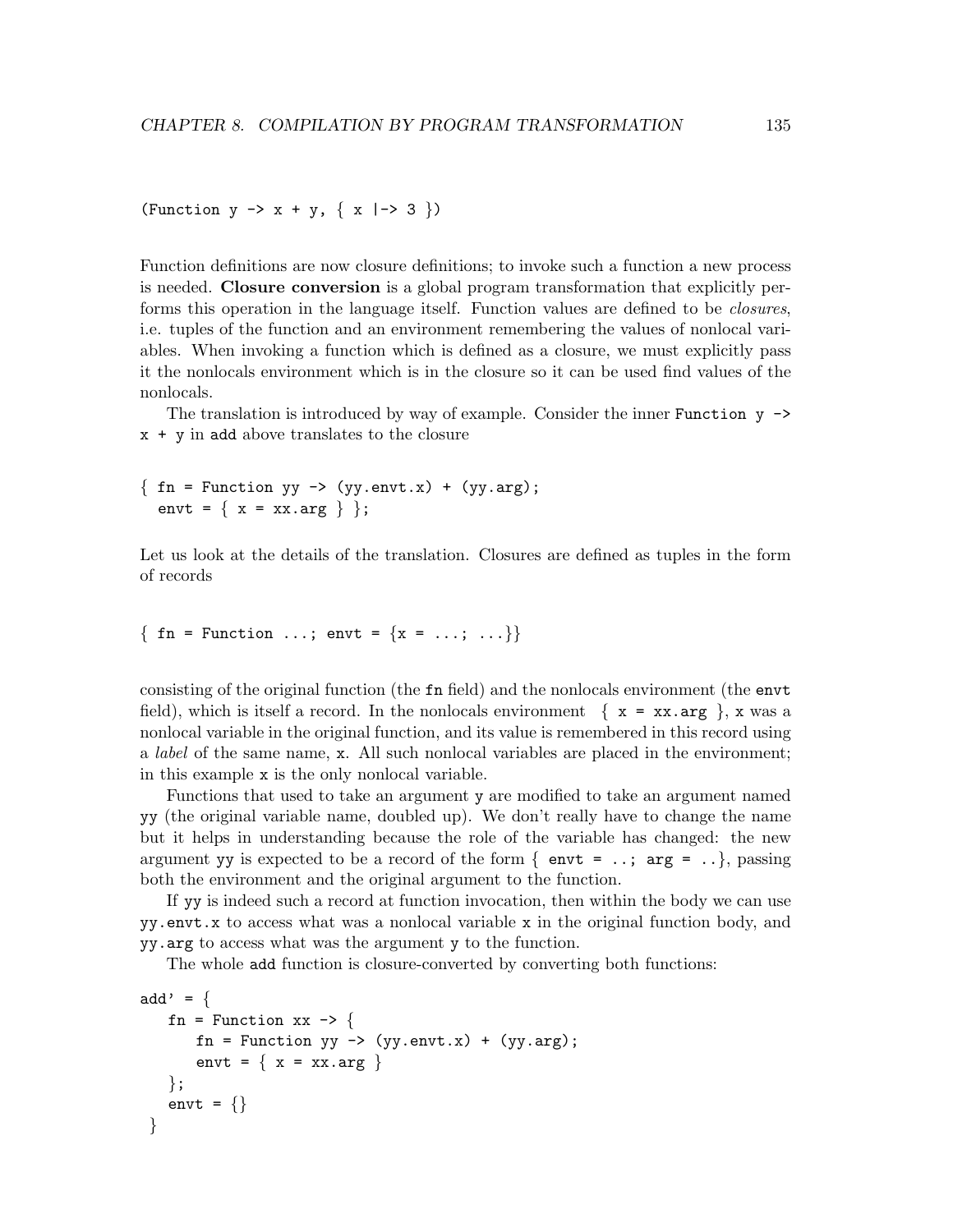The outer Function  $x \rightarrow \ldots$  arguably didn't need to be closure-converted since it had no nonlocals, but for uniformity it is best to closure convert all functions.

Translation of function application In the above example, there were no applications, and so we didn't define how closure-converted functions are to be applied. Application must change, because functions are now in fact represented as records. Function call add 3 after closure conversion then must pass in the environment since the caller needs to know it:

```
(\text{add}'.\text{fn})(\{\text{envt} = \text{add}'.\text{envt}; \text{arg} = 3\})
```
So, we first pull out the function part of the closure,  $(\text{add}'.\text{fn})$ , and then pass it a record consisting of the environment add'.envt also pulled from the closure, and the argument, 3. Translation of add 3 4 takes the result of the above, which should evaluate to a function closure  $\{ \text{fn} = \ldots \}$  envt =  $\ldots \}$ , and does the same trick to apply 4 to it:

```
Let add3' = (add'.fn) { \text{ env } t = add'.envt; arg = 3 } In(\text{add3}'.\text{fn})\{\text{envt} = \text{add3}'.\text{envt}; \text{arg} = 4\}
```
and the result would be 12, the same as the original result, confirming the soundness of the translation in this case. In general applications are converted as follows. At function call time, the remembered environment in the closure is passed to the function in the closure. Thus, for the add' 3 closure above, add3', when it is applied later to e.g. 7, the envt will know it is 3 that is to be added to 7.

One more level of nesting Closure conversion is even slightly more complicated if we consider one more level of nesting of function definitions, for example

triadd = Function  $x \rightarrow$  Function  $y \rightarrow$  Function  $z \rightarrow x + y + z$ 

The Function z needs to get x, and since that Function z is defined inside Function y, Function y has to be an intermediary to pass from the outermost function x. Here is the translation.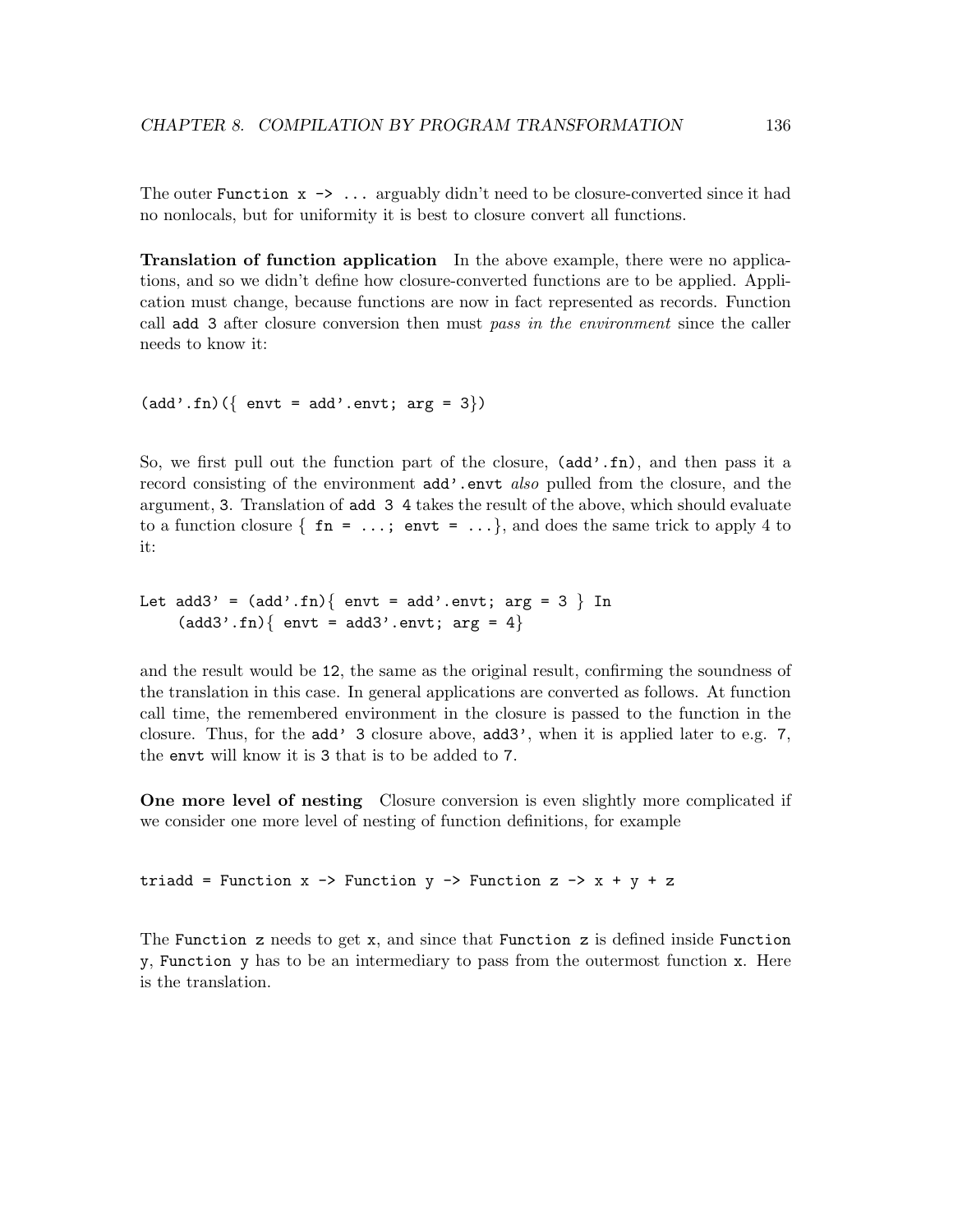```
triadd' = \{fn = Function xx \rightarrow {
        fn = Function yy \rightarrow {
            fn = Function zz ->
                 (zz.\text{envt.x}) + (zz.\text{envt.x}) + (zz.\text{arg});envt = \{ x = yy.\text{envt.x}; y = yy.\text{arg } \}\};
        envt = \{ x = xx.argv \}};
    envt = \{\}}
```
Some observations can be made. The inner z function has nonlocals x and y so both of them need to be in its environment; The y function doesn't directly use nonlocals, but it has nonlocal x because the function inside it, Function z, needs x. So its nonlocals envt has  $x$  in it. Function  $z$  can get  $x$  into its environment from  $y$ 's environment, as yy.envt.x. Thus, Function y serves as middleman to get x to Function z.

### 8.1.1 The Official Closure Conversion

With the previous example in mind, we can write out the official closure conversion translation. We will use the notation  $\text{clconv}(e)$  to express the closure conversion function, defined inductively as follows (this code is informal; it uses concrete  $\mathbf{F}$  $\beta$ **SR** syntax which in the case of e.g. records looks like Caml syntax).

Definition 8.1 (Closure Conversion).

- 1. clconv(x) =  $x$  (\* variables \*)
- 2. clconv(n) =  $n$  (\* numbers \*)
- 3. clconv(b) =  $b$  (\* booleans \*)
- 4. clconv(Function  $x \rightarrow e$ ) = letting x, x1, ..., xn be precisely the free variables in  $e$ , the result is the  $F\flat$ SR expression

 $\{ \text{fn = Function xx -> SUB[clconv(e)]};$ envt =  $\{ x1 = x1; ...; xn = xn \}$ 

where  $SUB[clconv(e)]$  is  $clconv(e)$  with substitutions  $(xxenvx1)/x1, ...,$  $(xx.\text{envt}.xn)/xn$  and  $(xx.\text{arg})/x$  performed on it, but not substituting in Function's inside clconv(e) (stop substituting when you hit a Function).

- 5. clconv(e e') = Let f = clconv(e) In  $(f.fn)$  envt = f.envt; arg = clconv(e') }
- 6. clconv(e op e') = clconv(e) op clconv(e') for all other operators in the language (the translation is homomorphic in all of the other operators). This is pretty clear in every case except maybe records which we will give just to be sure. . .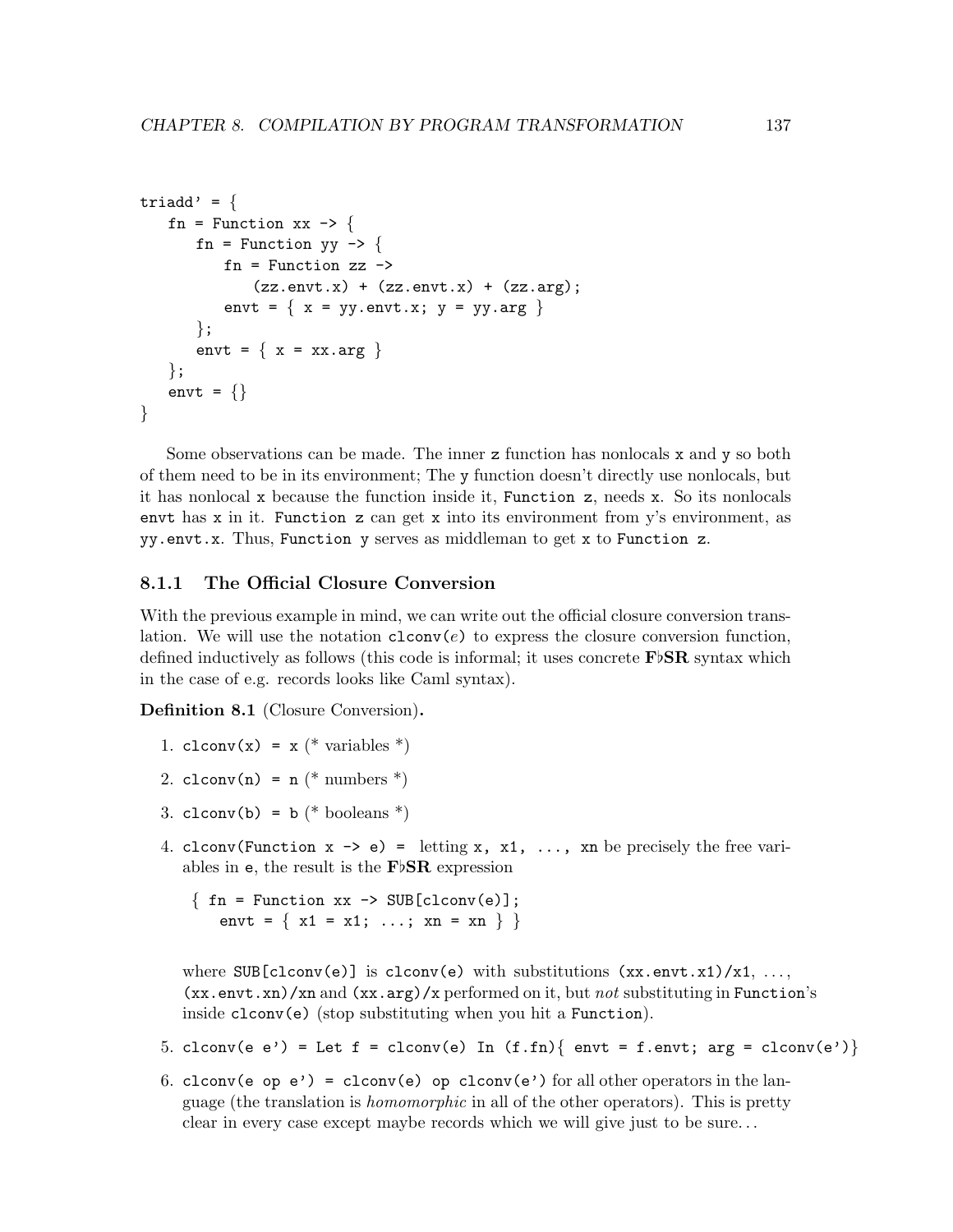7. clconv({  $11 = e1; ...; ln = en$  }) = {  $11 = clconv(e1); ...; ln = clconv(en)$ }

For the above example, clconv(add) is add'. The desired soundness result is

**Theorem 8.1.** Expression e computes to a value if and only if clconv(e) computes to a value. Additionally, if one returns numerical value n, the other returns the same numerical value n.

Closure conversion produces programs where functions have no nonlocal variables, and all functions thus could have been defined at the "top level" like in C. In fact, in Section [8.3](#page-145-0) below we will explicitly *hoist* all inner function definitions out to the top.

# 8.2 A-Translation

Machine language programs are linear sequences of atomic instructions; at most one arithmetic operation is possible per instruction, so many instructions are needed to evaluate complex arithmetic (and other) expressions. The A-translation closes the gap between expression-based programs and linear, atomic instructions, by rephrasing expressionbased programs as a sequence of atomic operations. We represent this as a sequence of Let statements, each of which performs one atomic operation.

The idea should be self-evident from the case of arithmetic expressions. Consider for instance

 $4 + (2 * (3 + 2))$ 

Our  $\textbf{F}\flat$ SR interpreter defined a tree-notion of evaluation order on such expressions. The order in which evaluation happens on this program can be made explicitly linear by using Let to factor out the parts in the order that the interpreter evaluates the program

## Let  $v1 = 3 + 2$  In Let  $v2 = 2 * v1$  In Let  $v3 = 4 + v2$  In v3

This program should give the same result as the original since all we did was to make the computation sequence more self-evident. Notice how similar this is to 3-address machine code: it is a linear sequence of atomic operations directly applied to variables or constants. The v1 etc variables are temporaries; in machine code they generally end up being assigned to registers. These temporaries are not re-used (re-assigned to) above. Register-like programming is not possible in  $\mathbf{F} \triangleright \mathbf{SR}$  but it is how real 3-address intermediate language works. In the final machine code generation temporaries are reused (via a register allocation strategy).

We are in fact going to use a more naive (but uniform) translation, that also first assigns constants and variables to other variables: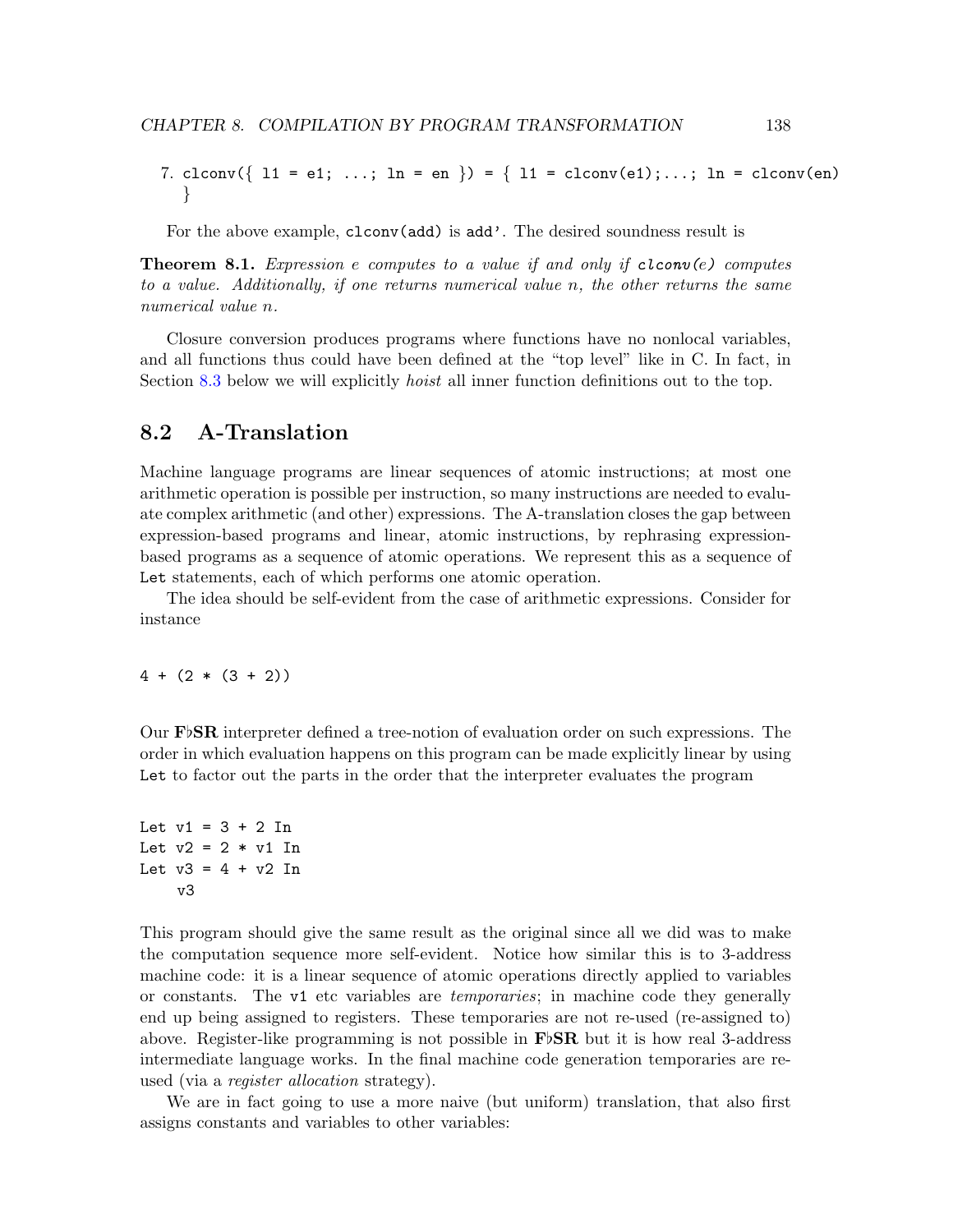```
Let v1 = 4 In
Let v2 = 2 In
Let v3 = 3 In
Let v4 = 2 In
Let v5 = v3 + v4 In
Let v6 = v2 * v5 In
Let v7 = v1 + v6 In
    v7
```
This simple translation closely corresponds to the operational semantics—every node in a derivation of  $e \Rightarrow v$  is a Let in the above.

Exercise 8.1. Write out the operational semantics derivation and compare its structure to the above.

This translation has the advantage that every operation will be between variables. In the previous example above, 4+v2 may not be low-level enough for some machine languages since there may be no add immediate instruction. One simple optimization would be to avoid making fresh variables for constants. Our emphasis at this point is on correctness as opposed to efficiency, however. Let is a primitive in  $\mathbf{F} \flat \mathbf{S} \mathbf{R}$ —this is not strictly necessary, but if Let were defined in terms of application, the A-translation results would be harder to manipulate.

Next consider  $\text{F} \flat \text{SR}$  code that uses higher-order functions.

((Function  $x \rightarrow$  Function  $y \rightarrow y$ )(4))(2)

The function to which 2 is being applied first needs to be computed. We can make this explicit via Let as well:

```
Let v1 = (Function x \rightarrow Function y \rightarrow y)(4) In
Let v2 = v1(2) In
     v2
```
The full A-translation will, as with the arithmetic example, do a full linearization of all operations:

```
Let v1 =(Function x ->
      Let v1' = (Function y -> Let v1'' = y in v1'') In v1')
   In
Let v2 = 4 In
Let v3 = v1 v2 In
Let v4 = 2 In
Let v5 = v3 v4 In
    v5
```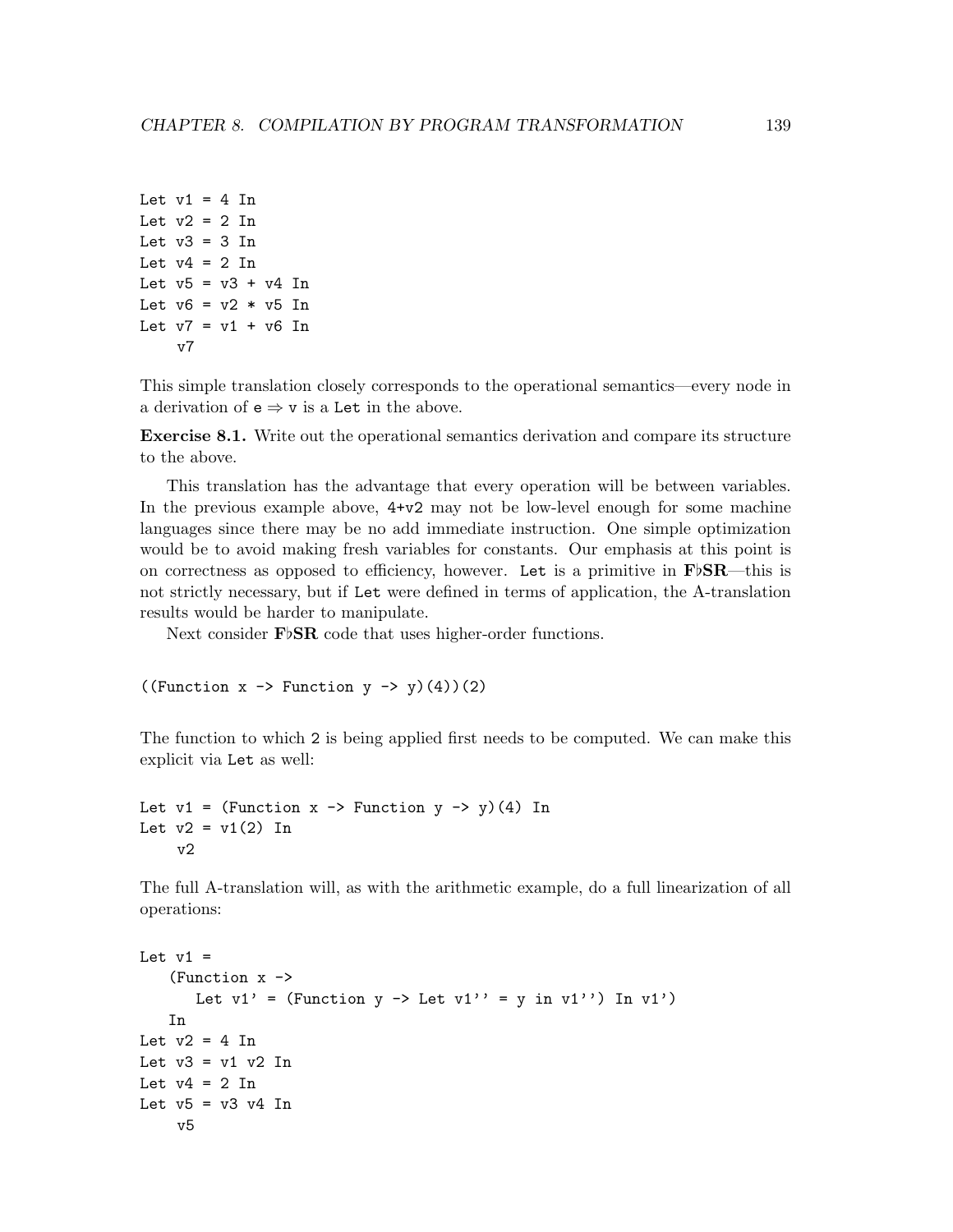All forms of FbSR expression can be linearized in similar fashion, except If:

```
If (3 = x + 2) Then 3 Else 2 * x
```
can be transformed into something like

Let  $v1 = x + 2$  In Let  $v2 = (3 = v1)$  In If v2 Then 3 Else Let  $v1 = 2 * x$  In v1

but the If still has a branch in it which cannot be linearized. Branches in machine code can be linearized via labels and jumps, a form of expression lacking in  $\mathbf{F}$ <sub>b</sub> $\mathbf{S}$ **R**. The above transformed example is still "close enough" to machine code: we can implement it as

```
v1 := x + 2v2 := 3 = v1BRANCH v2, L2
L1: v3 := 3GOTO L3
L2: v4 := 4L3:
```
## 8.2.1 The Official A-Translation

We define the A-translation as a Caml function,  $atrans(e)$ :  $term \rightarrow term$ . We will always apply A-translation to the result of closure conversion, but that fact is irrelevant for now.

The intermediate result of A-translation is a list of tuples

 $[(\text{v1},\text{e1}); \ldots; (\text{vn},\text{en})] : (\text{ide} * \text{term}) \text{list}$ 

which is intended to represent

Let  $v1 = e1$  In ... In Let  $vn = en$  In  $vn$  ...

but is a form easier to manipulate in Caml since lists of declarations will be appended together at translation time. When writing a compiler, the programmer may or may not want to use this intermediate form. It is not much harder to write the functions to work directly on the Let representation.

We now sketch the translation for the core primitives. Assume the following auxiliary functions have been defined: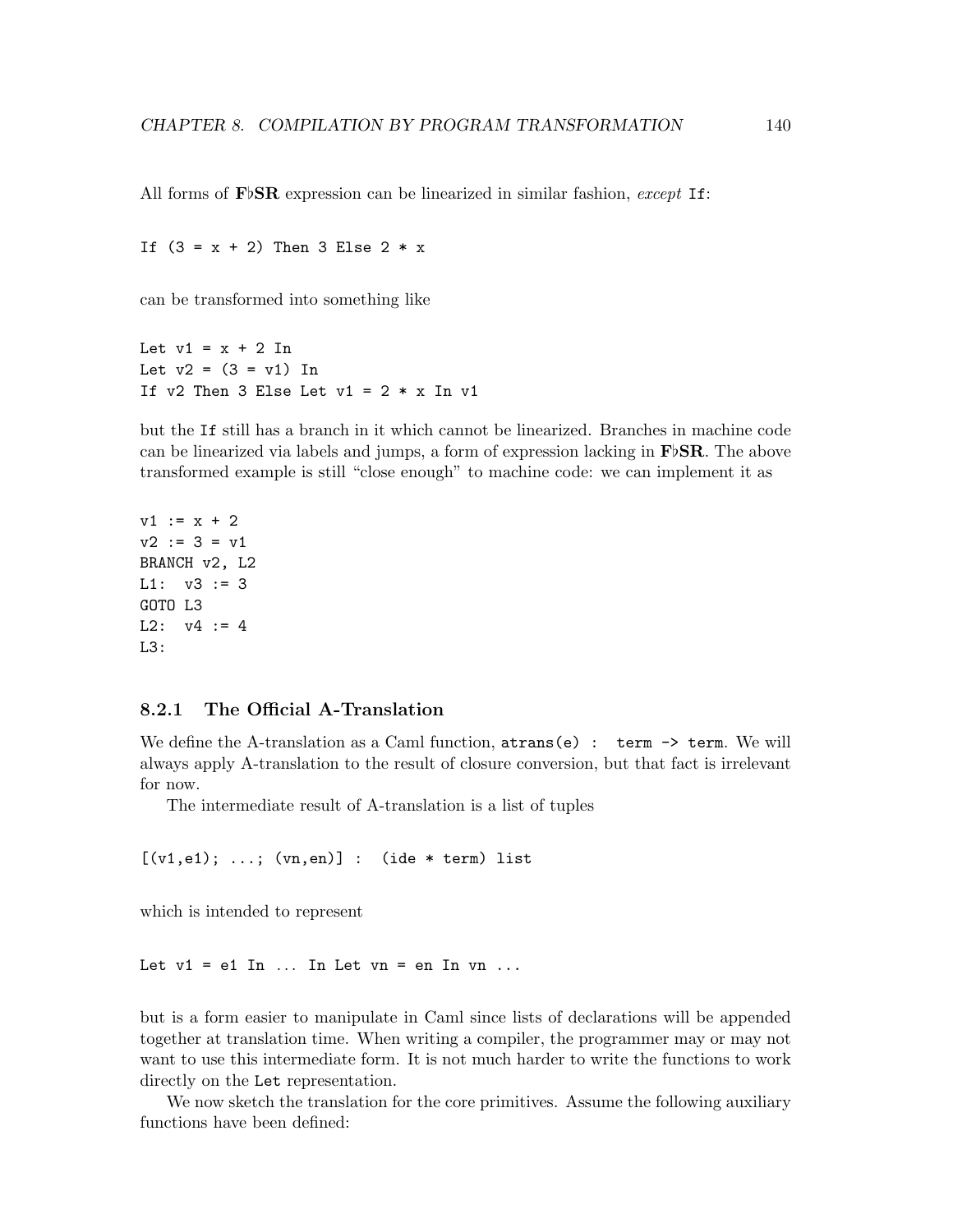- <span id="page-145-0"></span>• newid() which returns a fresh  $\text{FbSR}$  variable every time called,
- The function letize which converts from the list-of-tuples form to the actual Let form, and
- resultId, which for list  $[(\nu1, e1); \ldots; (\nu n, en)]$  returns result identifier vn.

Definition 8.2 (A Translation).

```
let atrans e = letize (atrans0 e)
and atrans0(e) = match e with(Var x) \rightarrow [(newid(), Var x)]| (Int n) -> [(newid(),Int n)]
| (Bool b) -> [(newid(),Bool b)]
| Function(x,e) \rightarrow [(newid(), Function(x, atrans e)]
| Appl(e,e') -> let a = atrans0 e in let a' = atrans0 e' in
    a @ a' @ [(newid(),Appl(resultId a,resultId a')]
(* all other D binary operators + - = AND etc. of form
 * identical to Appl
*)
| If(e1,e2,e3) \rightarrow let a1 = atrans0 e1 in
    a1 @ [(newid();If(resultId a1,atrans e2,atrans e3)]
```
 $(* \dots *)$ 

At the end of the A-translation, the code is all "linear" in the way it runs in the interpreter, not as a tree. Machine code is also linearly ordered; we are getting much closer to machine code.

**Theorem 8.2.** A-translation is sound, i.e. **e** and  $atrans(e)$  both either compute to values or both diverge.

Although we have only partially defined A-translation, the extra syntax of  $\mathbf{F}$ bSR (records, reference cells) does not provide any major complication.

## 8.3 Function Hoisting

So far, we have defined a front end of a compiler which performs closure conversion and A-translation in turn:

```
let atrans_clconv e = \arctan(c \cdot c)
```
After these two phases, functions will have no nonlocal variables. Thus, we can hoist all functions in the program body to the start of the program. This brings the program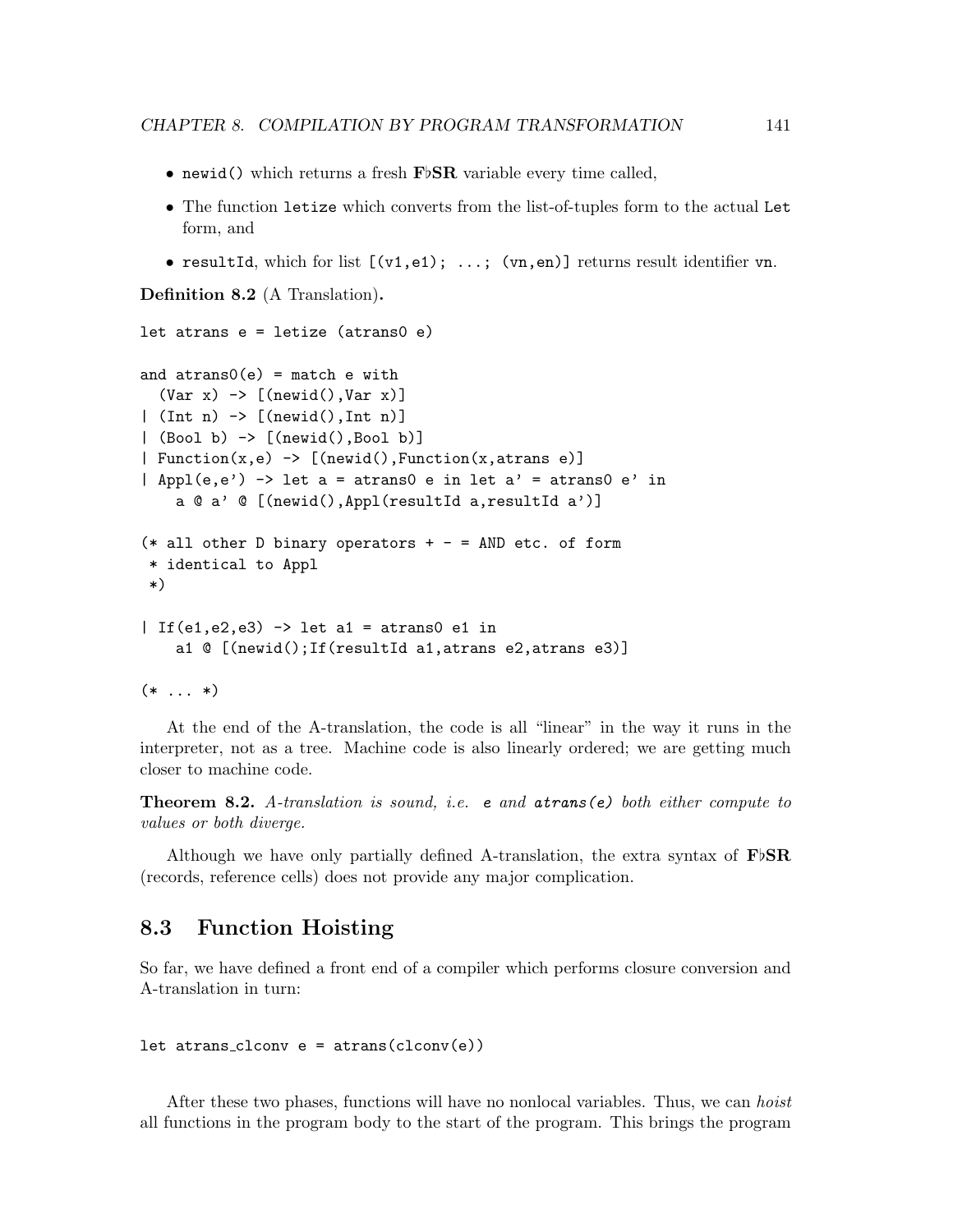structure more in line with C (and machine) code. Since our final target is C, the leftover code from which all functions were hoisted then is made the main function. A function hoist carries out this transformation. Informally, the operation is quite simple: take e.g.

4 + (Function  $x \to x + 1$ )(4)

and replace it by

Let  $f1 =$  Function  $x \rightarrow x + 1$  In  $4 + f1(4)$ 

In general, we hoist all functions to the front of the code and give them a name via Let. The transformation is always sound if there are no free variables in the function body, a property guaranteed by closure conversion. We will define this process in a simple iterative (but inefficient) manner:

Definition 8.3 (Function Hoisting).

```
let hoist e =
   if e = e1[(Function ea -> e')/f] for some e1 with f free,
       and e' itself contains no functions
       (i.e. Function ea \rightarrow e' is an innermost function)
   then
       Let f = (Function ea -> e') In hoist(e1)
   else e
```
This function hoists out innermost functions first. If functions are not hoisted out innermost-first, there will still be some nested functions in the hoisted definitions. So, the order of hoisting is important.

The definition of hoisting given above is concise, but it is too inefficient. A one-pass implementation can be used that recursively replaces functions with variables and accumulates them in a list. This implementation is left as an exercise. Resulting programs will be of the form

```
Let f_1 = Function x_1 \rightarrow e_1 In
. . .
Let f_n = Function x_n \rightarrow e_n In
e
```
where each  $e, e_1, \ldots e_n$  contain no function constants.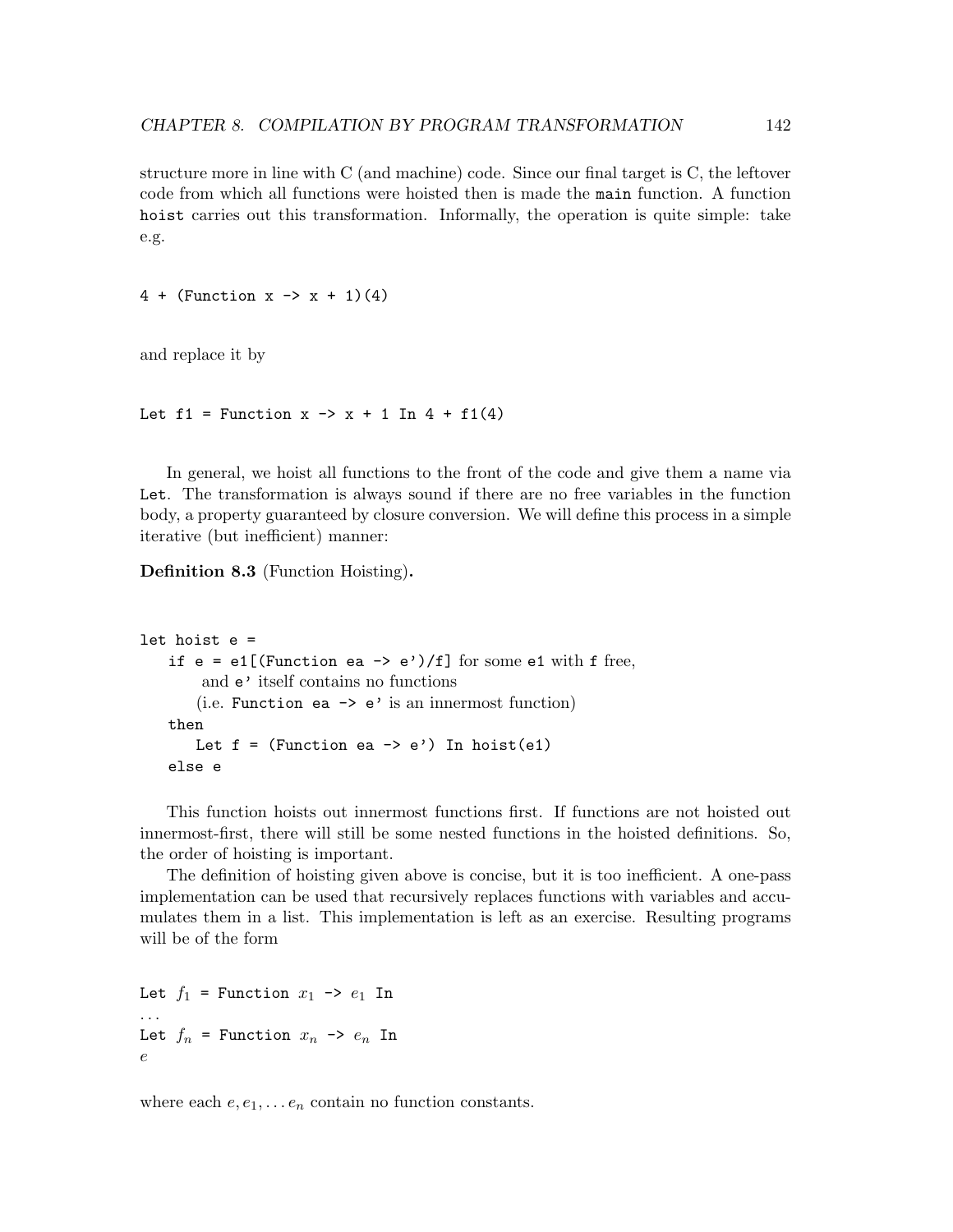<span id="page-147-0"></span>Theorem 8.3. If all functions occurring in expression e contain no nonlocal variables, then  $e \cong \textit{hoist}(e)$ .

This Theorem may be proved by iterative application of the following Lemma:

### Lemma 8.1.

 $e_1[(Function \ x \ \rightarrow e')/f] \cong$ (Let  $f = (Function \ x \ \rightarrow \ e')$  In  $e_1$ 

provided  $e'$  contains at most the variable  $x$  free.

We lastly transform the program to

```
Let f1 = Function x1 \rightarrow e1 In
     ...
       fn = Function -> Function xn -> en In
       main = Function dummy \rightarrow e In
       main(0)
```
So, the program is almost nothing but a collection of functions, with a body that just invokes main. This brings the program closer to C programs, which are nothing but a collection of functions and main is implicitly invoked at program start.

Let Rec definitions also need to be hoisted to the top level; their treatment is similar and will be left as an exercise.

## 8.4 Translation to C

We are now ready to translate into C. To summarize up to now, we have

let hoist atrans clconv e = hoist(atrans(clconv(e)))

We have done about all the translation that is possible within  $\mathbf{F} \flat \mathbf{SR}$ . Programs are indeed looking a lot more like machine code: all functions are declared at the top level, and each function body consists of a linear sequence of atomic instructions (with exception of If which is a branch). There still are a few things that are more complex than machine code: records are still implicitly allocated, and function call is atomic, no pushing of parameters is needed. Since C has function call built in, records are the only significant gap that needs to be closed.

The translation involves two main operations.

- 1. Map each function to a C function
- 2. For each function body, map each atomic tuple to a primitive C statement.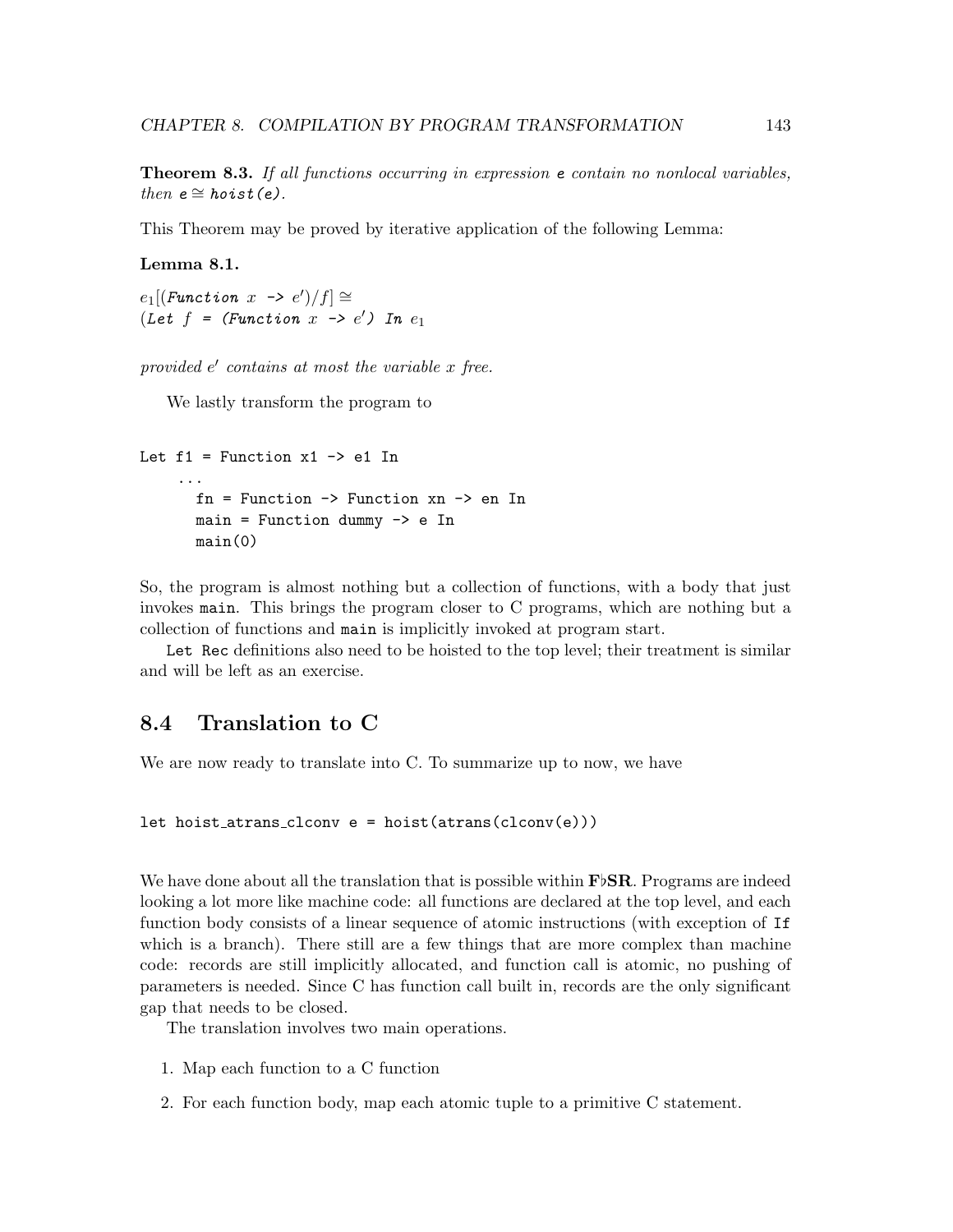<span id="page-148-0"></span>Atomic Tuples Before giving the translation, we enumerate all possible right-hand sides of Let variable assignments that come out of the A-translation (in the following vi, vj, vk, and f are variables).These are called the atomic tuples.

**Fact 8.1** (Atomic Tuples). F<sub>D</sub>SR programs that have passed through the first three phases have function bodies consisting of tuple lists where each tuple is of one of the following forms only:

- 1. x for variable x
- 2. n for number n
- 3. b for boolean b
- 4. vi vj (application)
- 5. vj + vk
- 6. vj vk
- 7. vj And vk
- 8. vj Or vk
- 9. Not vj
- 10.  $vj = vk$
- 11. Ref vj
- 12.  $vi := vk$
- 13. !vj
- 14.  $\{ 11 = v1; \ldots; 1n = vn \}$
- 15. vi.l
- 16. If vi Then tuples1 Else tuples2 where tuples1 and tuples2 are the lists of variable assignments for the Then and Else bodies.

Functions should have all been hoisted to the top so there will be none of those in the tuples. Observe that some of the records usages are from the original program, and others were added by the closure conversion process. We can view all of them as regular records. All we need to do now is generate code for each of the above tuples.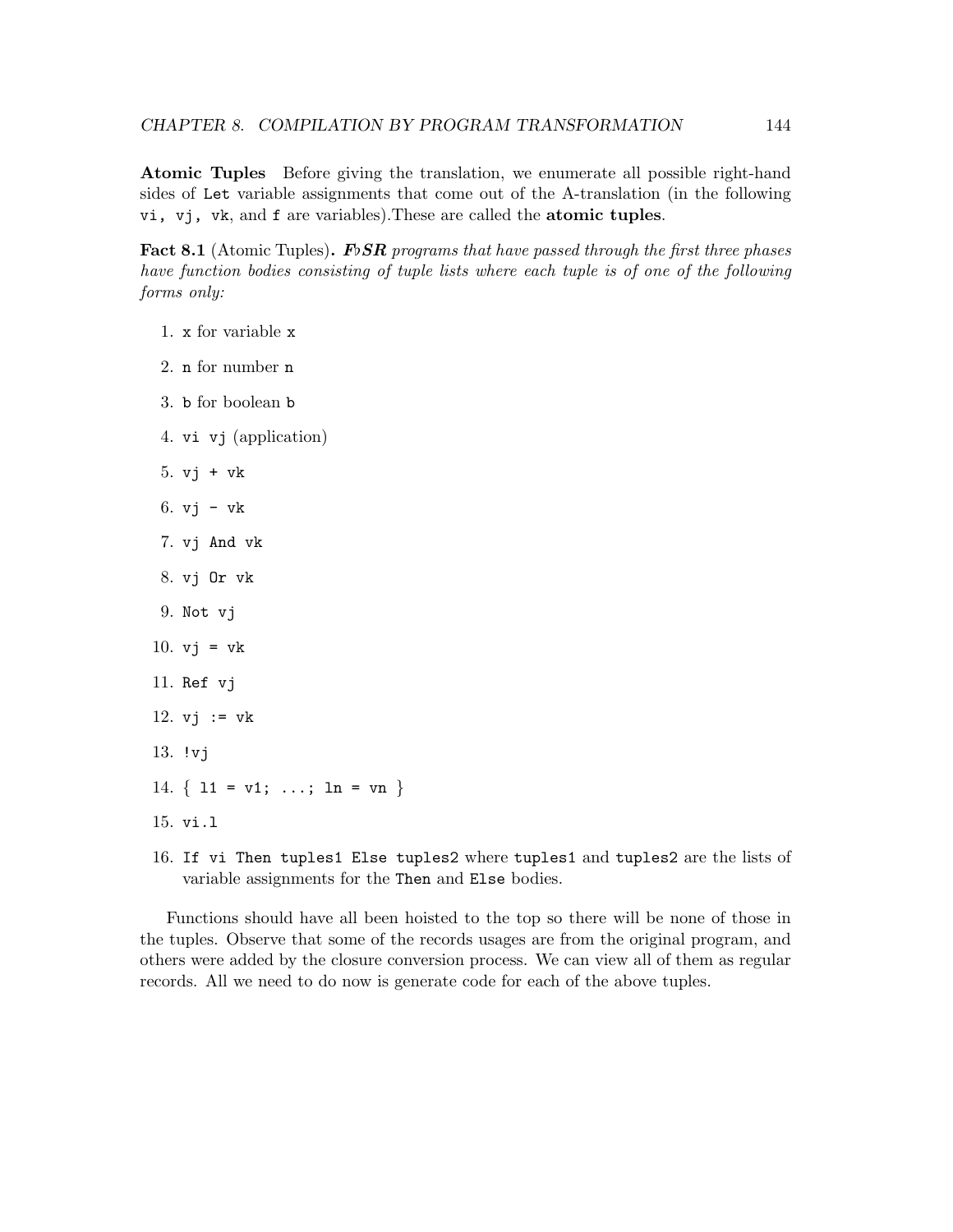#### <span id="page-149-0"></span>8.4.1 Memory Layout

Before writing any compiler, a fixed memory layout scheme for objects at run-time is needed. Since objects can be read and written from many different program points, if read and write protocols are not uniform for a given object, the code simply will not work! So, it is very important to carefully design the strategy beforehand. Simple compilers such as ours will use simple schemes, but for efficiency it is better to use a more complex scheme.

Lets consider briefly how memory is laid out in C. Values can be stored in several different ways:

- In registers: These must be temporary, as registers are generally local to each function/method. Also, registers are only one word in size (or a couple words, for floats) so can't directly hold arrays or structs.
- On the run-time stack in the function's *activation record*. The value is then referenced as the memory location at some fixed offset from the stack pointer (which is itself in a register).
- In fixed memory locations (globals).
- In dynamically allocated (malloc'ed) memory locations (on the heap).

Figure [8.1](#page-150-0) illustrates the overall model of memory we are dealing with.

To elaborate a bit more on stack storage of variables, here is some C pseudo-code to give you the idea of how the stack pointer sp is used.

```
register int sp; /* compiler assigns sp to a register */
*(sp - 5) = 33;print('"\%d", * (sp - 5));
```
Stack-stored entities are also temporary in that they will be junk when the function/method returns.

Another important issue is whether to box or unbox values.

**Definition 8.4.** A register or memory location  $v_i$ 's value is stored boxed if  $v_i$  holds a pointer to a block of memory containing the actual value. A variable's value is unboxed if it is directly in the register or memory location  $v_1$ .

Figure [8.2](#page-151-0) illustrates the difference between boxed and unboxed values.

For multi-word entities such as arrays, storing them unboxed means variables directly hold a pointer to the first word of the sequence of space. To clarify the above concepts we review C's memory layout convention. Variables may be declared either as globals, register (the register directive is a request to put in a register only), or on the call stack; all variables declared inside a function are kept on the stack. Variables directly holding ints, floats, structs, and arrays are all unboxed. (Examples: int x; float x; int arr[10]; snork x for snork a struct.) There is no such thing as a variable directly holding a function; variables in C may only hold *pointers* to functions. It is possible to write " $v = f$ " in C where f is a previously declared function and not " $v = \mathbf{\&} f$ ", but that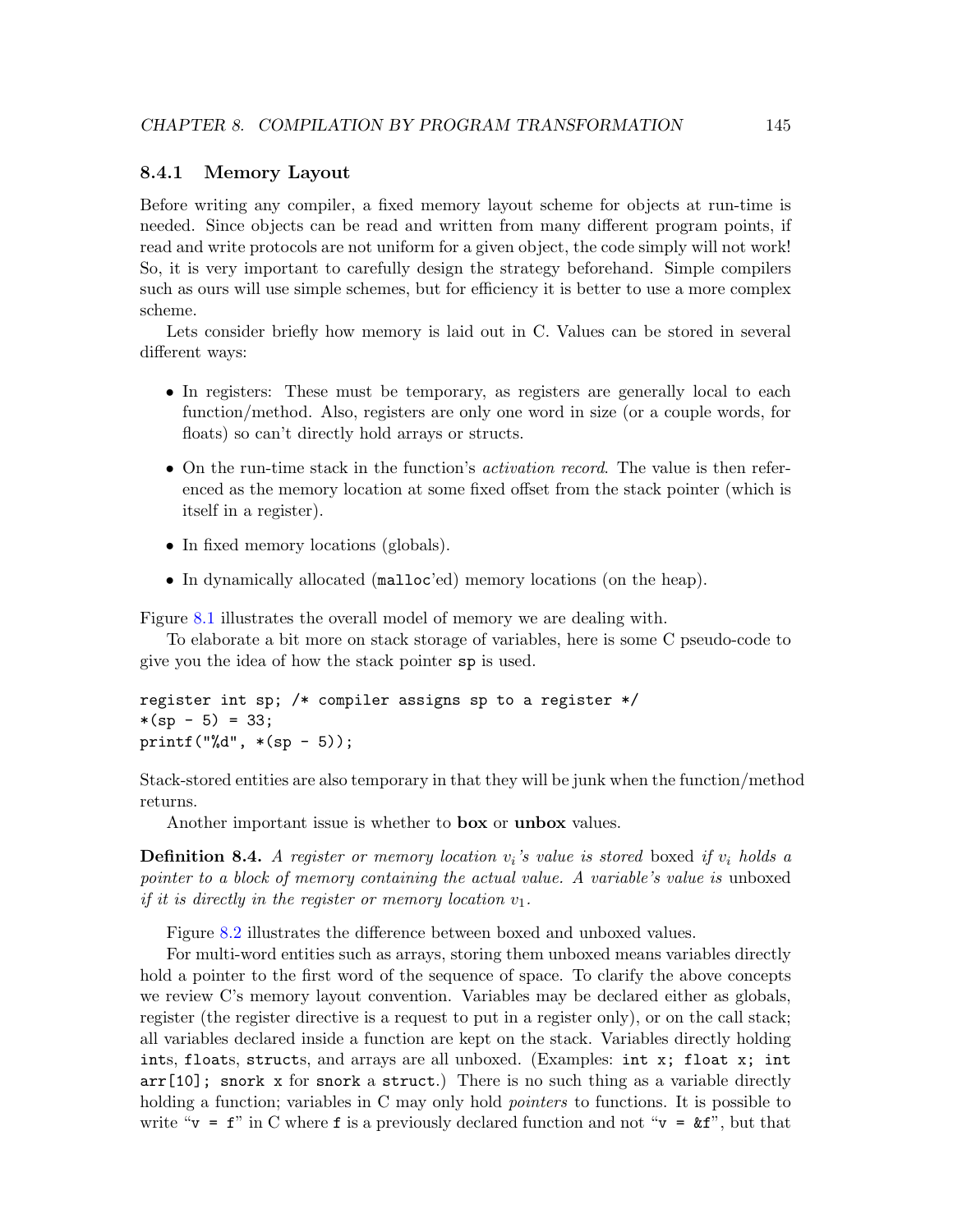

<span id="page-150-0"></span>Memory

Figure 8.1: Our model of memory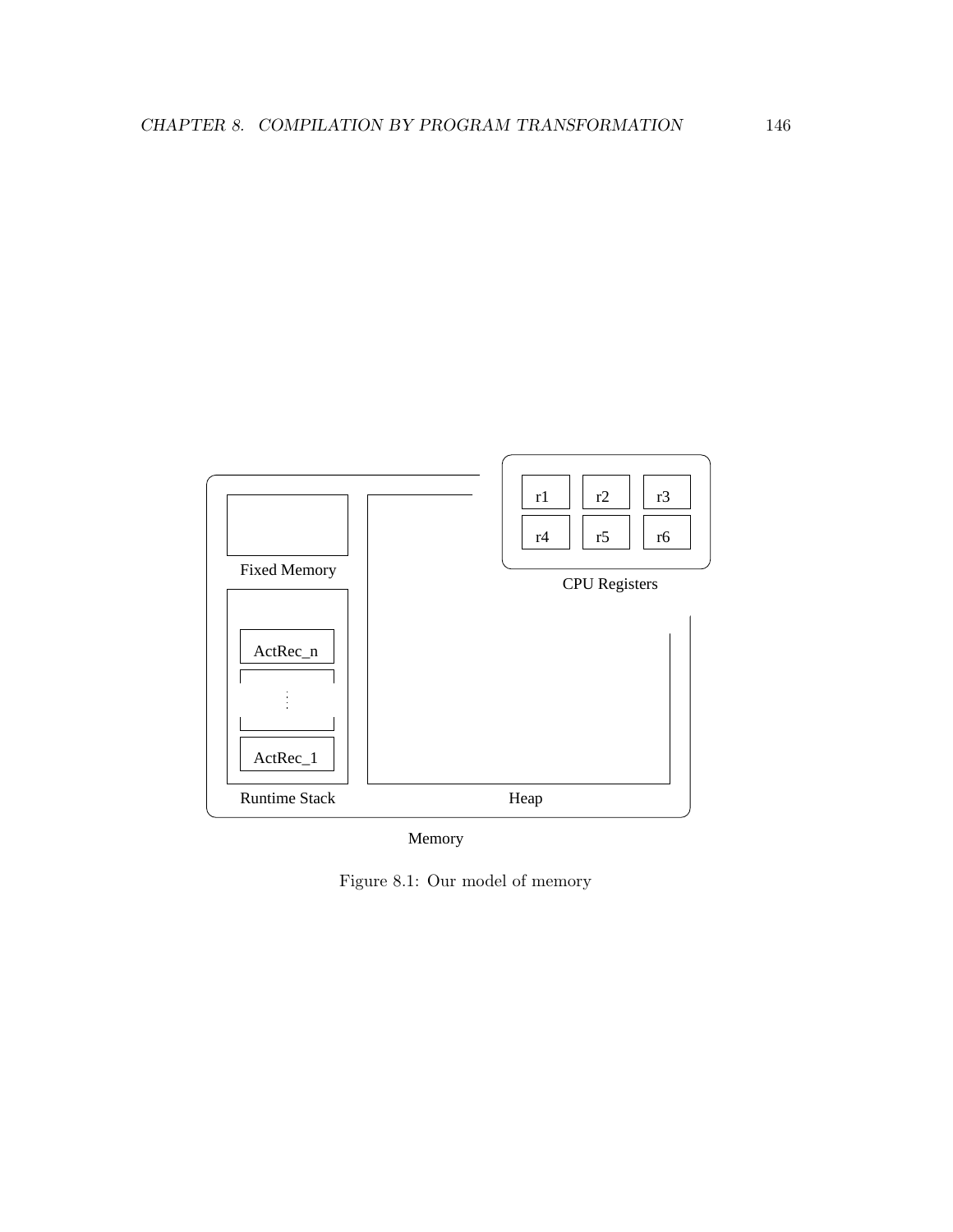

Memory

<span id="page-151-0"></span>Figure 8.2: Boxed vs. unboxed values. The integer value 123 is stored as an unboxed value, while the record  $\{x=5; y=10\}$  is stored as a boxed value.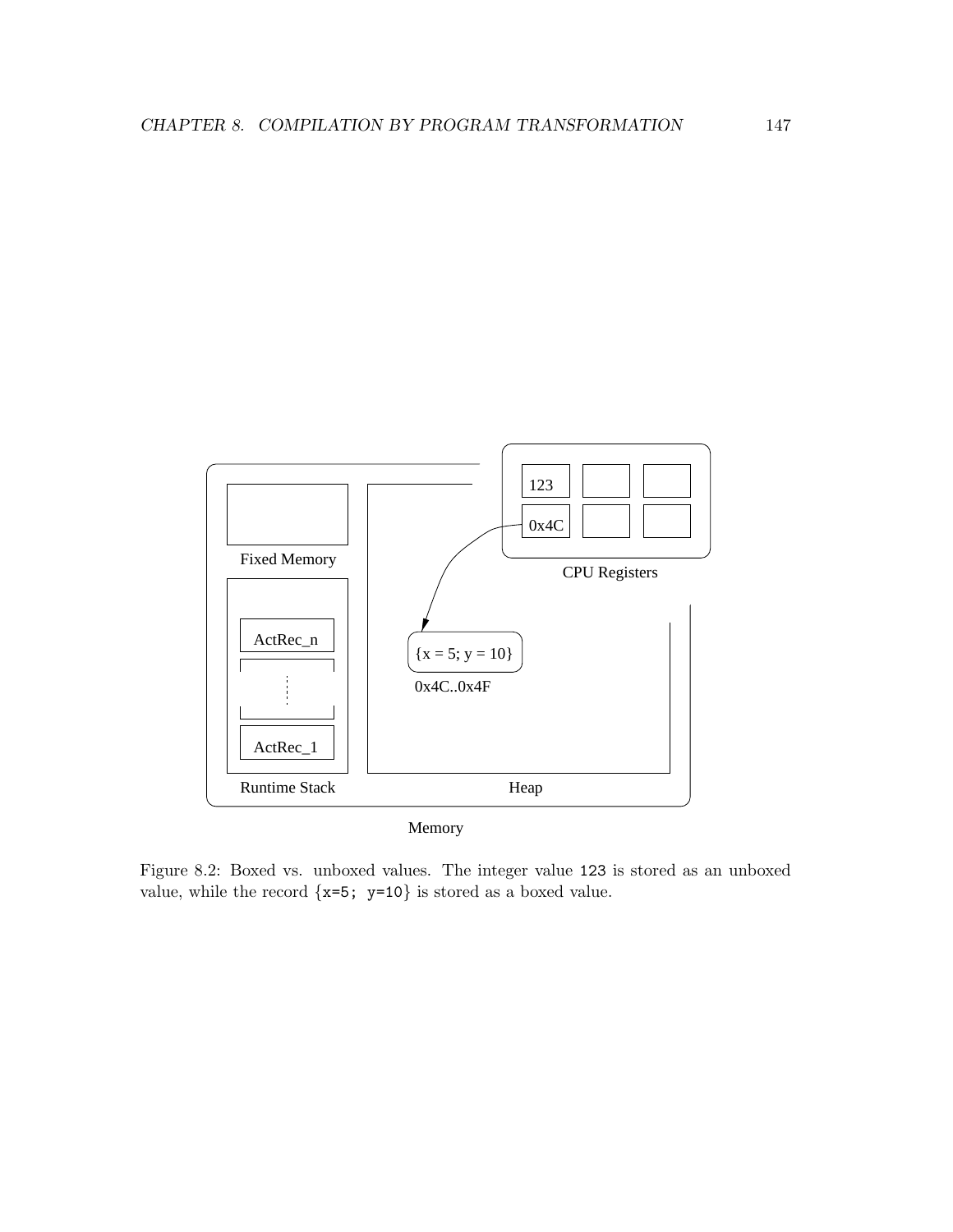is because the former is really syntactic sugar for the latter. A pointer to a function is in fact a pointer to the start of the code of the function. Boxed variables in C are declared explicitly, as pointer variables. (Examples:  $int \cdot x$ ; float  $\cdot x$ ; int  $\cdot \arctan[10]$ ; snork \*x for snork a struct.) All malloc'ed structures must be stored in a pointer variable because they are boxed: variables can't directly be heap entities. Variables are static and the heap is dynamic.

Here is an example of a simple C program and the Sun SPARC assembly output which gives some impressionistic idea of these concepts:

```
int glob;
main()
\{int x;
   register int reg;
   int* mall;
   int arr[10];
   x = glob + 1;reg = x;mall = (int *) malloc(1);x = *mail;arr[2] = 4;/* arr = arr2; --illegal: arrays are not boxed */}
```
In the assembly language, %o1 is a register, [%o0] means dereference, [%fp-24] means subtract 24 from frame pointer register %fp and dereference. The assembly representation of the above C code is as follows.

main:

```
sethi %hi(glob), %o1
    or %o1, %lo(glob), %o0 /* load global address glob into %o0 */
    ld [%o0], %o1 /* dereference */
    add %o1, 1, %o0 /* increment */
    st \frac{60}{15} (%fp-20] /* store in [%fp-20], 20 back from fp -- x */
                         /* x directly contains a number,
                         /* not a pointer */
    ld [%fp-20], %l0 /* %l0 IS reg (its in a register directly) */
    mov 1, %o0
    call malloc, 0 /* call malloc. resulting address to %o0 */
    nop
    st %o0, [%fp-24] /* put newspace location in mall [%fp-24] */
    ld [%fp-24], %o0 /* load mall into %o0 */
    1d [\% \circ 0], \% \circ 1 /* this is a malloced structure -- unbox. */
    st %01, [\frac{6}{10} - 20] /* store into x */
    mov 4, %o0
    st %o0, [%fp-56] /* array is a sequence of memory on stack */
.LL2:
```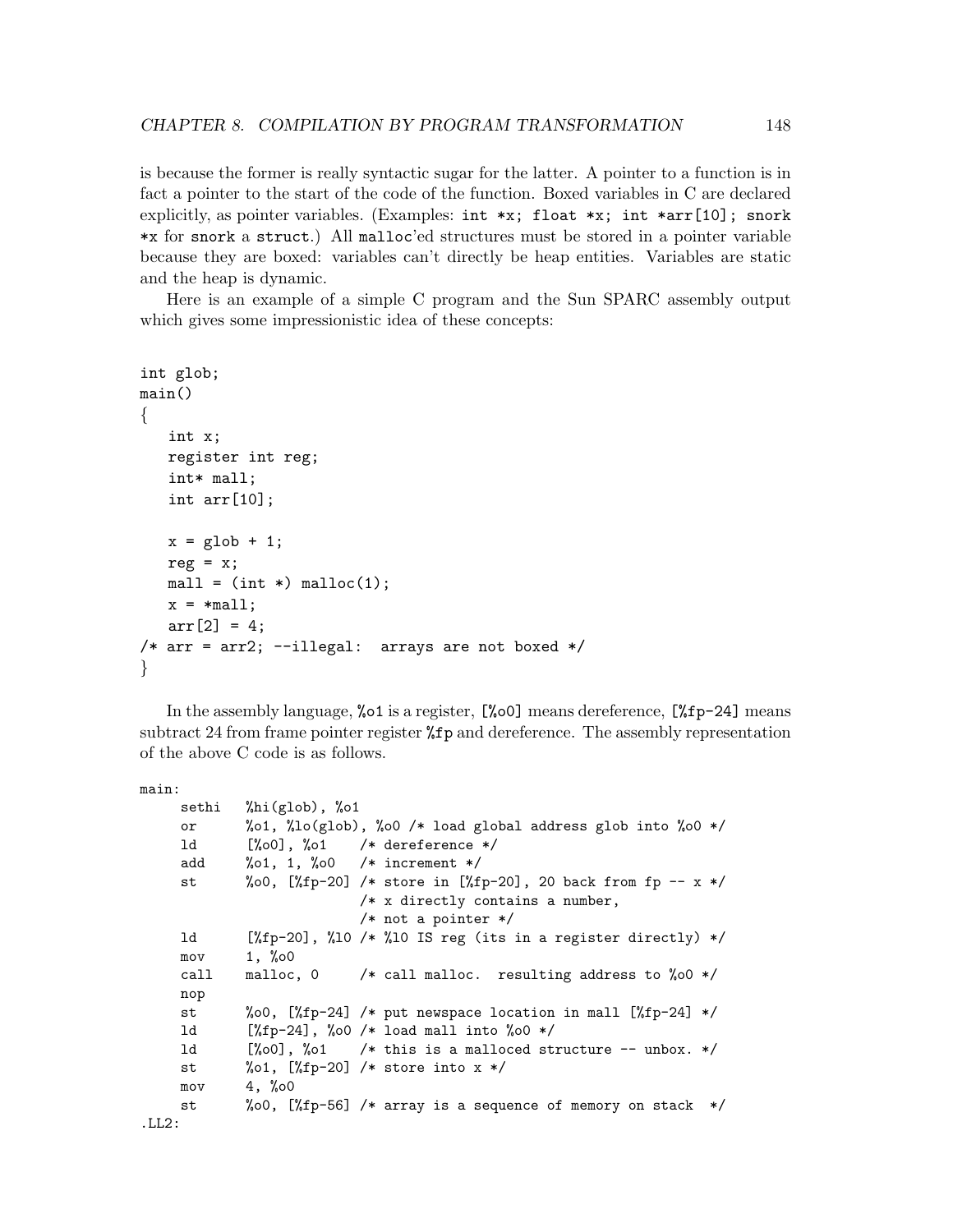#### ret restore

Our memory layout strategy is more like a higher-level language such as Java or ML. The Java JVM uses a particular, fixed, memory layout scheme: all object references are boxed pointers to heap locations; the primitive bool, byte, char, short, int, long, float, and double types are kept unboxed. Since Java arrays are objects they are also kept boxed. There is no reference  $(\&)$  or dereference  $(*)$  operator in Java. These operations occur implicitly.

Memory layout for our FbSR compiler FbSR is (mostly) a Caml subset and so its memory is also managed more implicitly than C memory. We will use a simple, uniform scheme in our compilers which is close in spirit to Java's: Box Refs and records and function values, but keep boolean values and integers unboxed. Also, as in C (and Java), all local function variables will be allocated on the stack and accessed as offsets from the stack pointer. We will achieve the latter by implementing  $\mathbf{F} \flat \mathbf{SR}$  local variables as C local variables, which will be stack allocated by the C compiler.

Since a Ref is nothing but a mutable location, there may not seem to be any reason to box it. However, if a function returns a Ref as result, and it were not boxed, it would have been allocated on the stack and thus would be deallocated. Here is an example that reflects this problem:

```
Let f = (Function x \rightarrow Ref 5) In ff(\_) + 1
```
If Ref 5 were stored on the stack, after the return it could be wiped out. All of the Let-defined entities in our tuples (the vi variables) can be either in registers or on the call stack: none of those variables are directly used outside the function due to lexical scoping, and they don't directly contain values that should stay alive after the function returns. For efficiency, they can all be declared as register Word variables:

```
register Word v1, v2, v3, v4, \ldots;
```
One other advantage of this simple scheme is every variable holds one word of data, and thus we don't need to keep track of how much data a variable is holding. This scheme is not very efficient, and real compilers optimize significantly. One example is Ref's which are known to not escape a function can unboxed and stack allocated.

All that remains is to come up with a scheme to compile each of the above atomic tuples and we are done. Records are the most difficult so we will consider them before writing out the full translation.

Compiling untyped records Recall from when we covered records that the fields present in a record cannot be known in advance if there is no type system. So, we won't know where the field that we need is exactly. Consider, for example,

(Function x -> x.1)(If  $y = 0$  Then  $\{1 = 3\}$  Else  $\{a = 4; 1 = 3\}$ )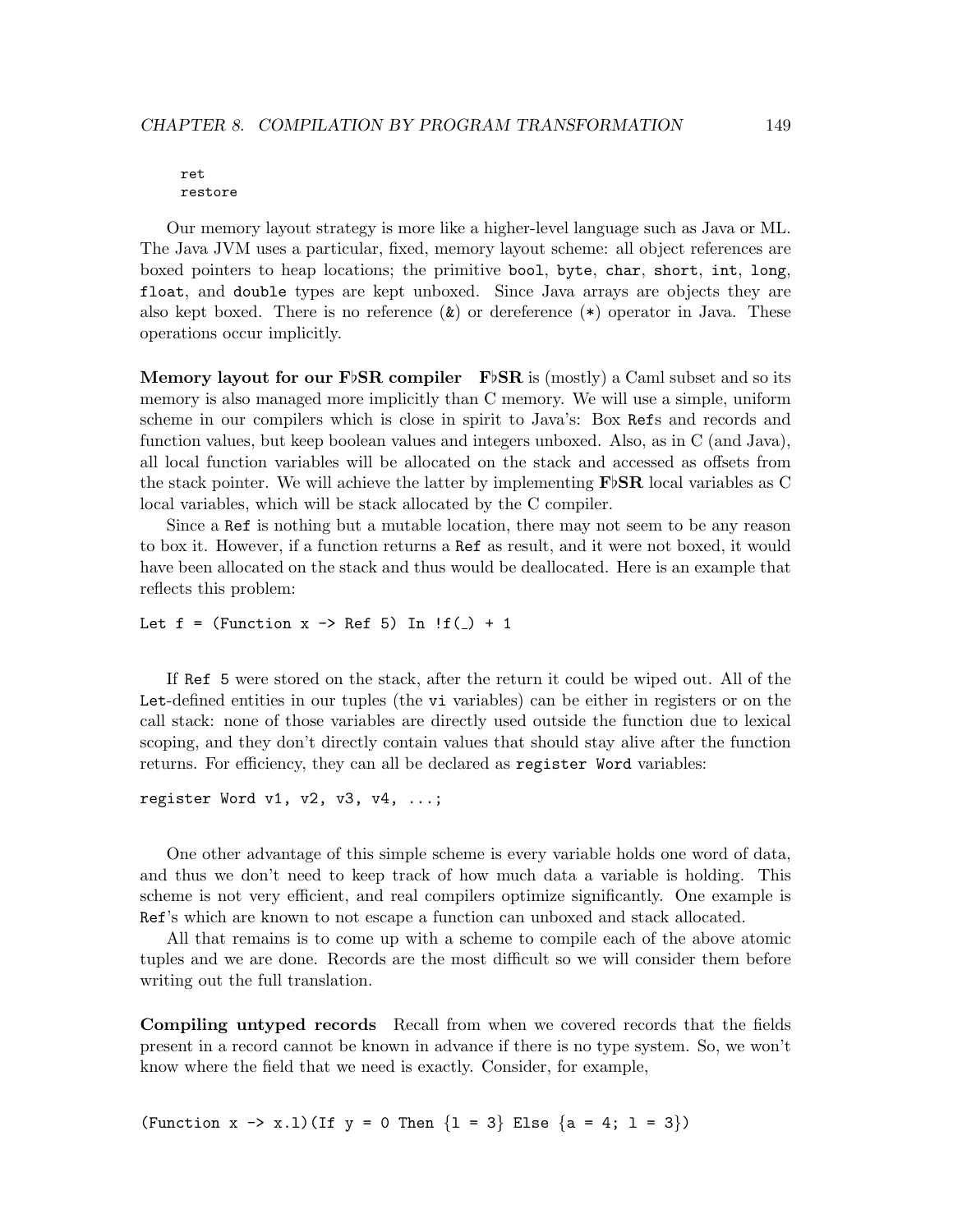Field l will be in two different positions in these records so the selection will not have a sole place it can find the field in. Thus we will need to use a hashtable for record lookup. In a typed language such as Caml this problem is avoided: the above code is not well-typed in Caml because the if-then can't be typed. Note that the problems with records are closely related to problems with objects, since objects are simply records with Refs.

This memory layout difficulty with records illustrates an important relationship between typing and compilation. Type systems impose constraints on program structure that can make compilers easier to implement. Additionally, typecheckers will obviate the need to deal with certain run-time errors. Our simple  $\mathbf{F} \flat \mathbf{SR}$  compilers are going to core dump on e.g. 4 (5); in Lisp, Smalltalk, or Scheme these errors would be caught at run-time but would slow down execution. In a typed language, the compiler would reject the program since it will not typecheck. Thus for typed languages they will both be faster and safer.

Our method for compilation of records proceeds as follows. We must give records a heavy implementation, as hash tables (i.e., a set of key-value pairs, where the keys are label names). In order to make the implementation simple, records are boxed so they take one word of memory, as mentioned above when we covered boxing. A record selection operation  $v_k$ . I is implemented by hashing on key l in the hash table pointed to by  $v_k$  at runtime. This is more or less how Smalltalk message sends are implemented, since records are similar to objects (and Smalltalk is untyped).

The above is less than optimal because space will be needed for the hashtable, and record field accessing will be *much* slower than, for example, struct access in C. Since closures are records, this will also significantly slow down function call. A simple optimization would be to treat closure records specially since the field positions will always be fixed, and use a struct implementation of closure (create a different struct type for each function).

For instance, consider

(Function  $x \to x.1$ )(If  $y = 0$  Then  $\{1 = 3\}$  Else  $\{a = 4; 1 = 3\}$ )

The code x.1 will invoke a call of approximate form hashlookup $(x, "1")$ . {a = 4; 1 = 3} will create a new hash table and add mappings of "a" to 4 and "l" to 3.

## 8.4.2 The toC translation

We are now ready to write the final translation to C, via functions

- toCTuple mapping an atomic tuple to a C statement string,
- toCTuples mapping a list of tuples to C statements,
- to CFunction mapping a primitive  $\mathbf{F}\flat\mathbf{SR}$  function to a string defining a C function,
- toC mapping a list of primitive  $\mathbf{F} \flat \mathbf{SR}$  functions to a string of C functions.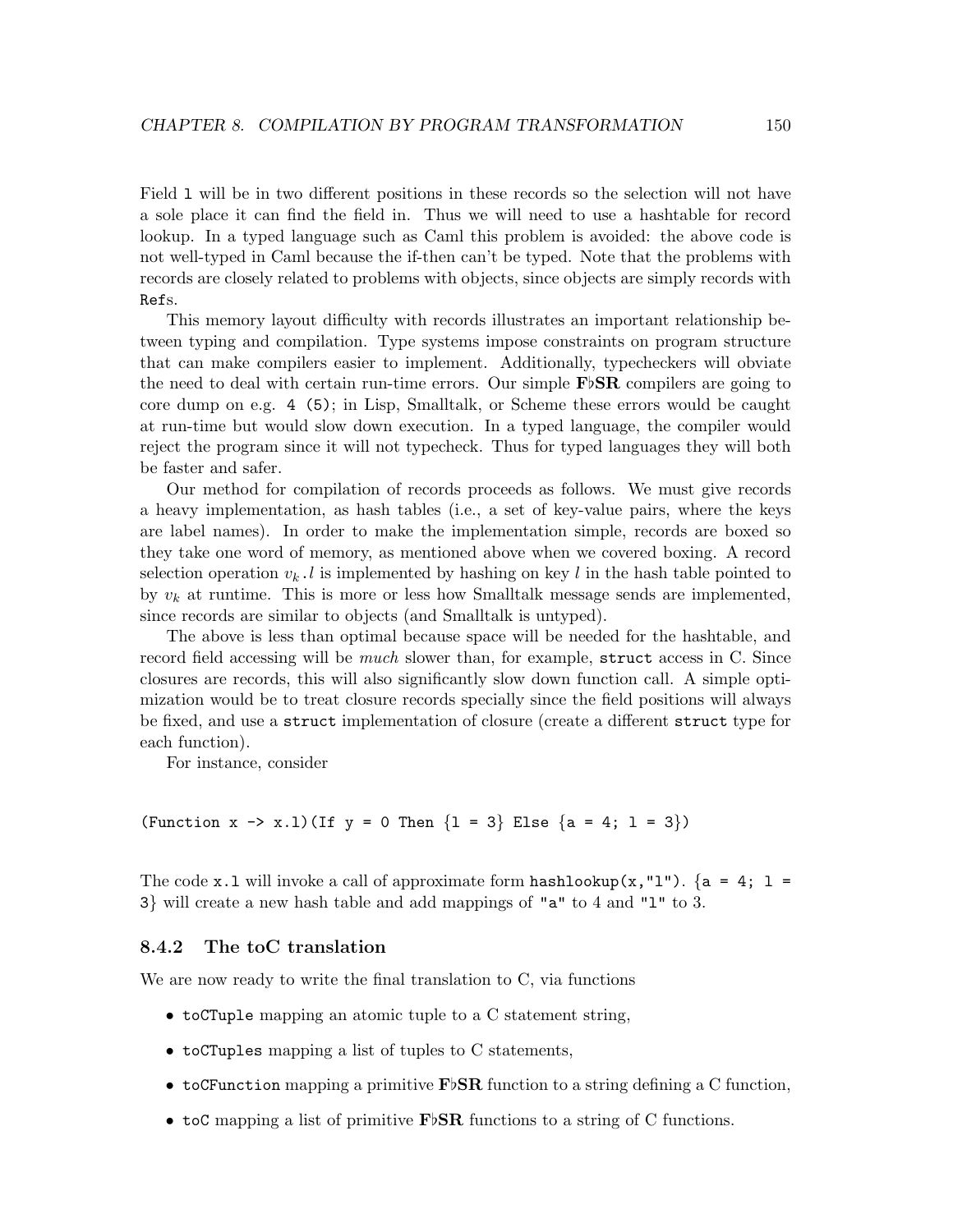The translation as informally written below takes a few liberties for simplicity. Strings "..." below are written in shorthand. For instance " $vi = x$ " is shorthand for tostring(vi)  $\gamma$ " = "  $\tau$ tostring(x). The tuples Let x1 = e1 In Let ...In Let xn = en In xn of function and then/else bodies are assumed to have been converted to lists of tuples  $[(x1,e1),\ldots,(xn,en)]$ , and similarly for the list of top-level function definitions. When writing a compiler, it probably will be easier just to simply keep them in Let form, although either strategy will work.

```
toCTuple(vi = x) = "vi = x;" (* x is a FbSR variable *)
toCTuple(vi = n) = "vi = n;"
toCTuple(vi = b) = "vi = b;"
to CTuple(vi = vj + vk) = "vi = vj + vk;"
\text{toCTuple}(vi = vj - vk) =<br>\text{``vi = vj - vk;}toCTuple(vi = vj And vk) = "vi = vj & wky'to CTuple(vi = vj \text{ Or } vk) = "vi = vj || vk;"to CTuple(vi = Not vj) = "vi = ivj;"toCTuple(vi = vj = vk) = ' "vi = (vj == vk);"
toCTuple(vi = (vj vk) = \qquad "vi = *vj(vk);"<br>toCTuple(vi = Ref vj) = \qquad "vi = malloc(WO)
                             "vi = mailloc(WORDSIZE); *vi = vj;"to CTuple(vi = vj := vk) = "vi = *vj = vk;"toCTuple(vi = 'vj) = "vi = *vj;"to CTuple(vi = \{ 11 = v1; ...; ln = vn \}) =/* 1. malloc a new hashtable at vi
            2. add mappings l1 -> v1 , ... , ln -> vn */
to CTuple(vi = vj.1) = "vi = hashlookup(vj, "l");"
toCTuple(vi = If vj Then tuples1 Else tuples2) =
  "if (vj) { toCTuples(tuples1) } else { toCTuples(tuples2) };"
toCtuples([]) = ""
toCtuples(tuple::tuples) = toCtuple(tuple) ^ toCtuples(tuples)
toCFunction(f = Function xx \rightarrow tuples) ="Word f(Word xx) \{" \hat{ } \dots declare temporaries \dotstoCtuples(tuples) ^
 "return(resultId tuples); };"
toCFunctions([]) = ""toCFunctions(Functiontuple::Functiontuples) =
  toCFunction(Functiontuple) ^ toCFunctions(Functiontuples)
(* toC then invokes toCFunctions on its list of functions. *)
```
The reader may wonder why a fresh memory location is allocated for a Ref, as opposed to simply storing the existing address of the object being referenced. This is a subtle issue, but the code  $vi = kvj$ , for example, would definitely not work for the Ref case (vj may go out of scope).

This translation sketch above leaves out many details. Here is some elaboration.

Typing issues We designed out memory layout so that every entity takes up one word. So, every variable is of some type that is one word in size. Type all variables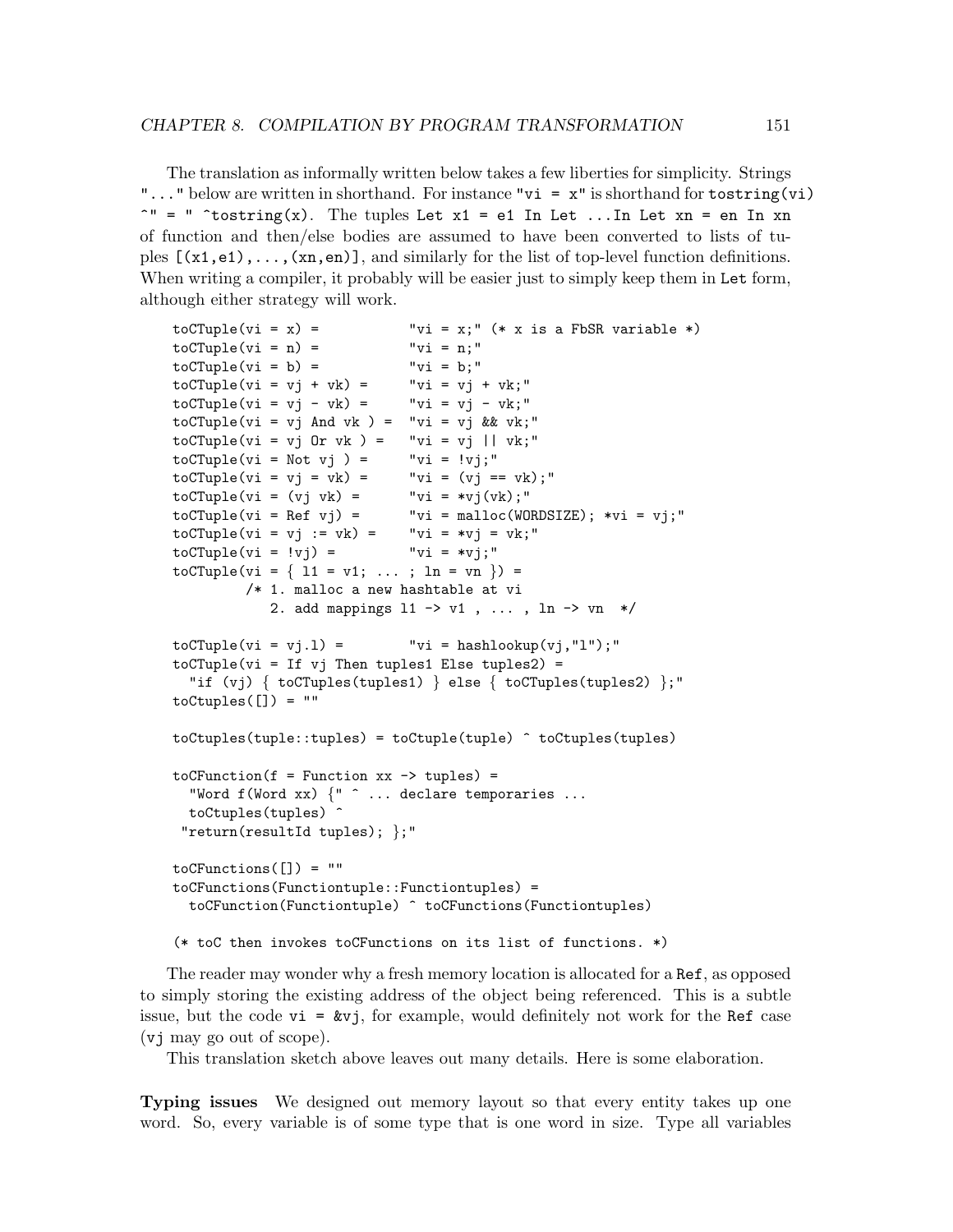as Word's, where Word is a 1-word type (defined as e.g. typedef void \*Word;). Many type casts need to be inserted; we are basically turning off the type-checking of C, but there is no "switch" that can be flicked. So, for instance  $vi = vi + vk$  will really be  $vi = (Word (int vj) + (int vk)) - cast the words to ints, do the addition, and$ cast back to a word. To cast to a function pointer is a tongue-twister: in C you can use  $(*((Word (*)()) f))(\arg)$ . The simplest way to avoid confusion when actually writing a compiler is to include the following typedefs to the resulting C code:

```
/*
 * Define the type 'Word' to be a generic one-word value.
*/
typedef void *Word;
/*
 * Define the type 'FPtr' to be a pointer to a function that
 * consumes Word and returns a Word. All translated
 * functions should be of this form.
 */
typedef Word (*FPtr)(Word);
/*
* Here is an example of how to use these typedefs in code.
*/
Word my_function(Word w) \{return w;
}
int main(int argc, char **argy) \{Word f1 = (Word) my_function;Word w1 = (Word) 123;
 Word w2 = (*(FPtr) f1) )(w1); /* Computes f1(123) */
 printf("%d\n", (int) w2); /* output is "123\n". */
 return 0;
}
```
Global Issues Some global issues you will need to deal with include the following. You will need to print out the result returned by the main function (so, you probably want the FbSR main function to be called something like FbSRmain and then write your own main() by hand which will call FbSRmain); The C functions need to declare all the temporary variables they use. One solution is to declare in the function header a C array

Word v[22]

where 22 is the number of temporaries needed in this particular function, and use names  $v[0]$ ,  $v[1]$ , etc for the temporaries. Note, this works well only if the newid() function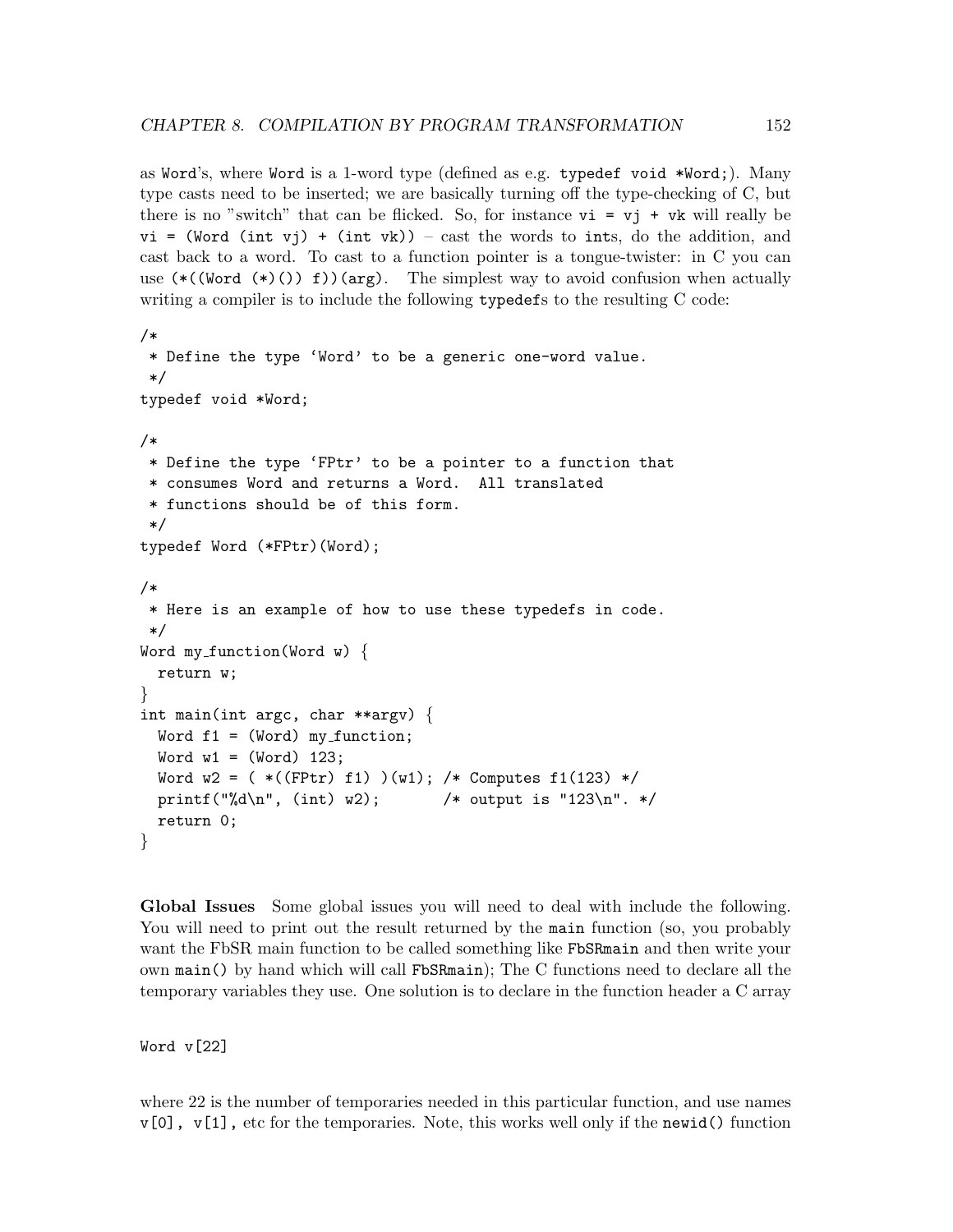is instructed to start numbering temporaries at zero again upon compiling each new function. Every compiled program is going to have to come with a standard block of C code in the header, including the record hash implementation, main() as alluded to above, etc.

Other issues that present problems include the following. Record creation is only sketched; but there are many C hash set libraries that could be used for this purpose. The final result (resultId) of the Then and Else tuples needs to be in the *same* variable vi, which is also the variable where the result of the tuple is put, for the If code to be correct. This is best handled in the A-translation phase.

There are several other issues that will arise when writing the compiler. The full implementation is left as an exercise.

### 8.4.3 Compilation to Assembly code

Now that we have covered the compilation to C, we informally consider how a compiler would compile all the way to machine code. The C code we produce above is very close to assembly code. It would be conceptually easy to translate into assembly, but we skip the topic due to the large number of cases that arise in the process (saving registers, allocating space on the stack for temporaries).

## 8.5 Summary

```
let frontend e = \text{hoist}(\text{atrans}(\text{clconv}(e)));
let translator e = \text{toC}(\text{frontend}(e));
```
We can assert the correctness of our translator.

**Theorem 8.4.** FbSR program e terminates in the  $\mathbf{F} \circ \mathbf{S} \mathbf{R}$  operational semantics (or evaluator) just when the C program translator(e) terminates, provided the C program does not run out of memory. Core dump or other run-time errors are equated with nontermination. Furthermore, if  $F\flat SR$ 's eval(e) returns a number n, the compiled  $translator(e)$  will also produce numerical output n.

## 8.6 Optimization

Optimization can be done at all phases of the translation process. The above translation is simple, but inefficient. There is always a tradeoff between simplicity and efficiency in compiler designs, both the efficiency of compilation itself, and efficiency of code produced. In the phases before C code is produced, optimizations consist of replacing chunks of the program with operationally equivalent chunks.

Some simple optimizations include the following. The special closure records  $\{fn =$  $\ldots$ , envt =  $\ldots$  } could be implemented as a pointer to a C struct with fn and envt fields, instead of using the very slow hash method,<sup>[1](#page-157-0)</sup> will significantly speed up the code

<span id="page-157-0"></span><sup>&</sup>lt;sup>1</sup>Although hash lookups are  $O(1)$ , there is still a large amount of constant overhead, whereas struct access can be done in a single load operation.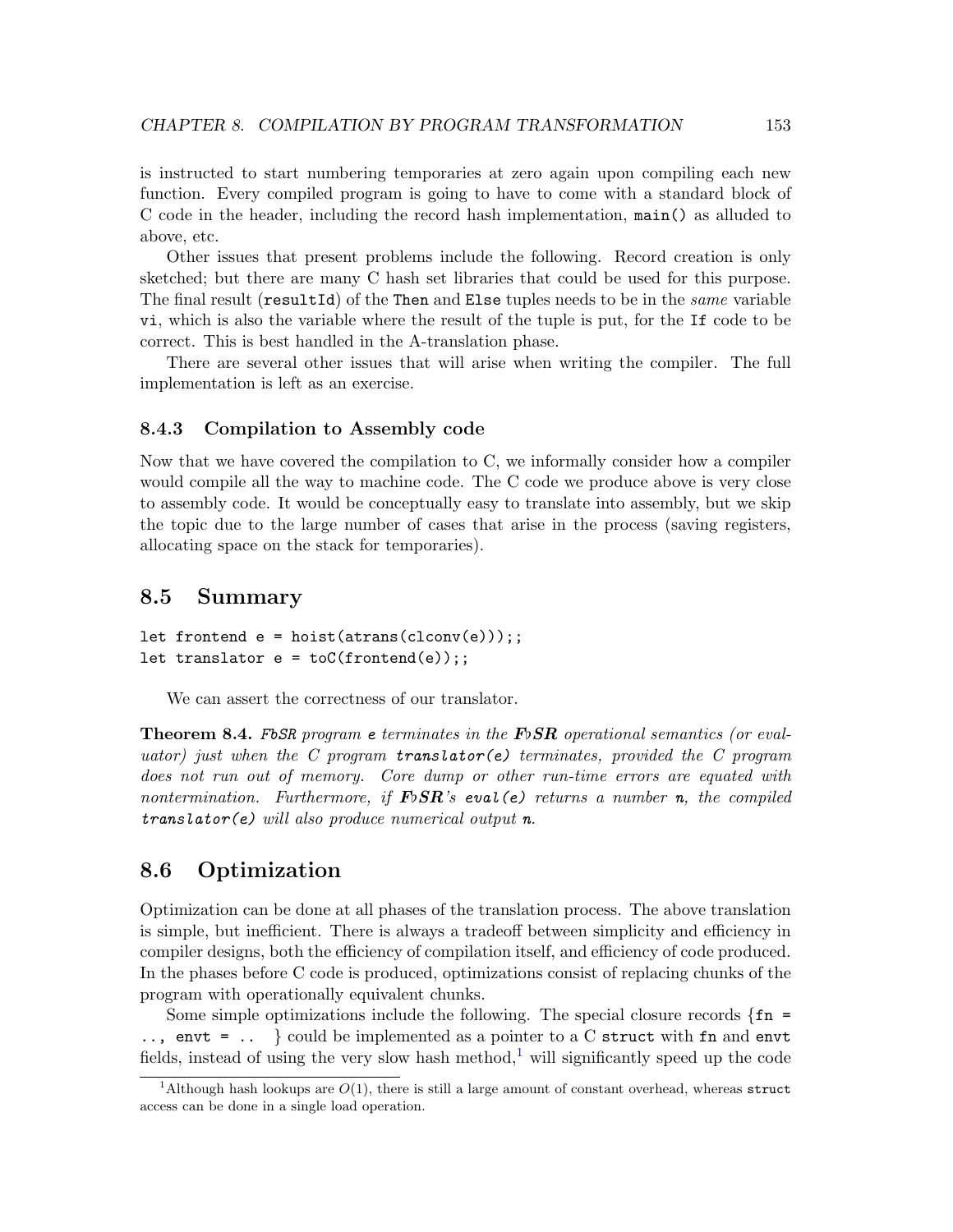<span id="page-158-0"></span>produced. Records which do not not have field names overlapping with other records can also be implemented in this manner (there can be two different records with the same fields, but not two different records with some fields the same and some different). Another optimization is to modify the A-translation to avoid making tuples for variables and constants. Constant expressions such as  $3 + 4$  can be folded to 7.

More fancy optimizations require a global **flow analysis** be performed. Simply put, a flow analysis finds all possible uses of a particular definition, and all possible definitions corresponding to a particular use.

A definition is a record, a Function, or a number or boolean, and a use is a record field selection, function application, or numerical or boolean operator.

## 8.7 Garbage Collection

Our compiled code mallocs but never frees. We will eventually run out of memory. A garbage collector is needed.

Definition: In a run-time image, memory location n is garbage if it never will be read or written to again.

There are many notions of garbage detection. The most common is to be somewhat more conservative and take garbage to be memory locations which are not pointed to by any known ("root") object.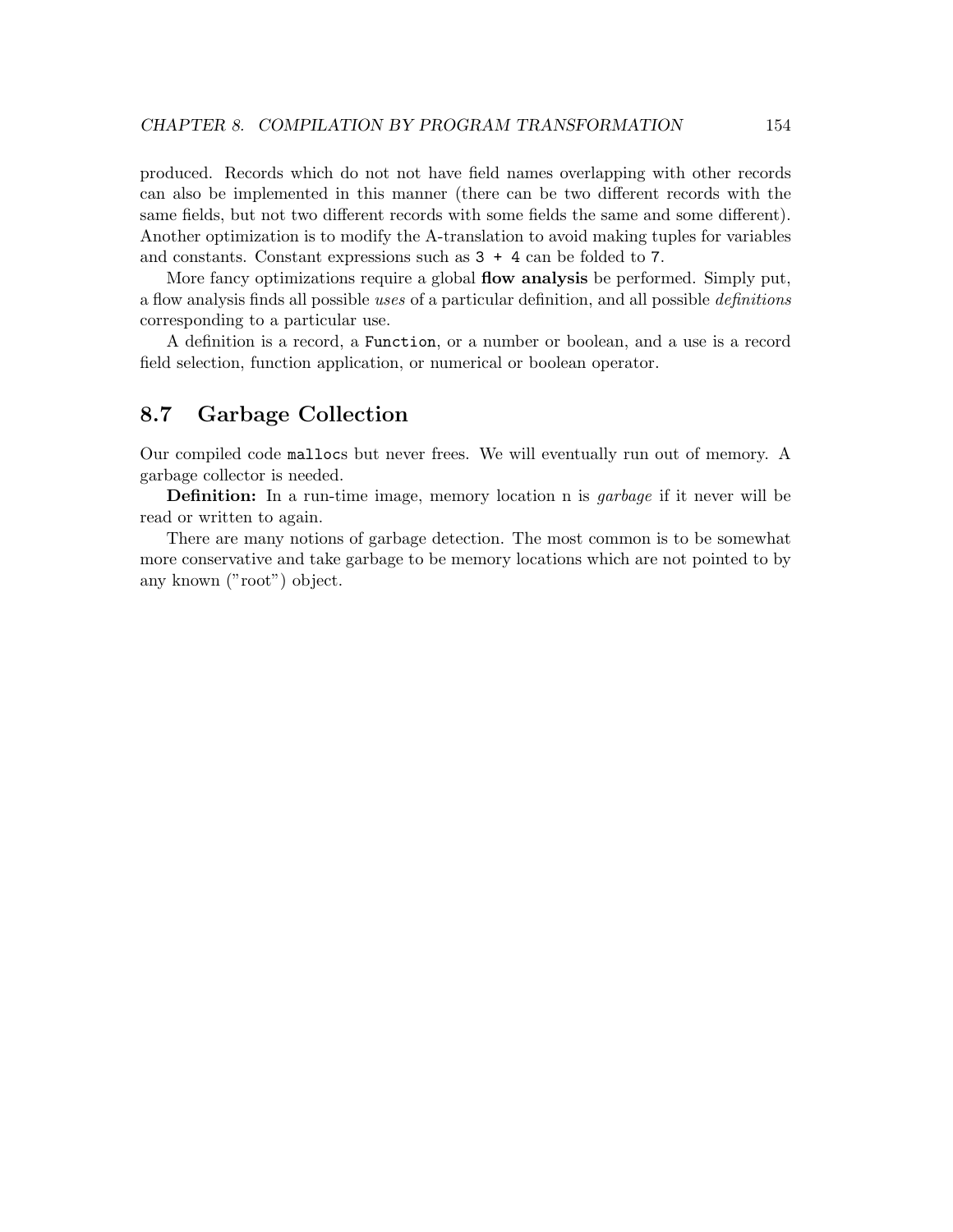# Bibliography

- [1] Open source erlang. <http://www.erlang.org/>.
- [2] The Self programming language. [http://research.sun.com/self/language.](http://research.sun.com/self/language.html) [html](http://research.sun.com/self/language.html).
- [3] Typed assembly language. <http://www.cs.cornell.edu/talc/>.
- [4] A.V. Aho, R. Sethi, and J.D. Ullman. Compilers: Principles, Techniques and Tools. Addison-Wesley, 1986.
- [5] A. Appel. Compiling with Continuations. Cambridge University Press, 1992.
- [6] Andrew Appel. Modern Compiler Implementation in ML. Cambridge University Press, 1998.
- [7] Richard Bird. Introduction to Functional Programming using Haskell. Prentice Hall, 2nd edition, 1998.
- [8] Gibblad Bracha and David Griswold. Strongtalk: Typechecking Smalltalk in a Production Environment. In Proceedings of the OOPSLA '93 Conference on Objectoriented Programming Systems, Languages and Applications, pages 215–230, 1993.
- [9] Kim Bruce. Foundations of Object-Oriented Languages: Types and Semantics. MIT Press, 2002.
- [10] Jonathan Eifrig, Scott Smith, Valery Trifonov, and Amy Zwarico. Application of OOP type theory: State, decidability, integration. In OOPSLA '94, pages 16–30, 1994.
- [11] Martin Fowler. UML Distilled. Addison Wesley, 2nd edition, 2000.
- [12] Erich Gamma, Richard Helm, Ralph Johnson, and John Vlissides. Design Patterns: Elements of Reusable Object-Oriented Software. Addison-Wesley Professional Computing Series. Addison-Wesley, 1994.
- [13] Paul Hudak, John Peterson, and Joseph Fasel. A gentle introduction to Haskell, version 98, June 2000. <http://www.haskell.org/tutorial/>.
- [14] Andrew D. Irvine. Russell's paradox. Stanford Encyclopedia of Philosophy, June 2001. <http://plato.stanford.edu/entries/russell-paradox/>.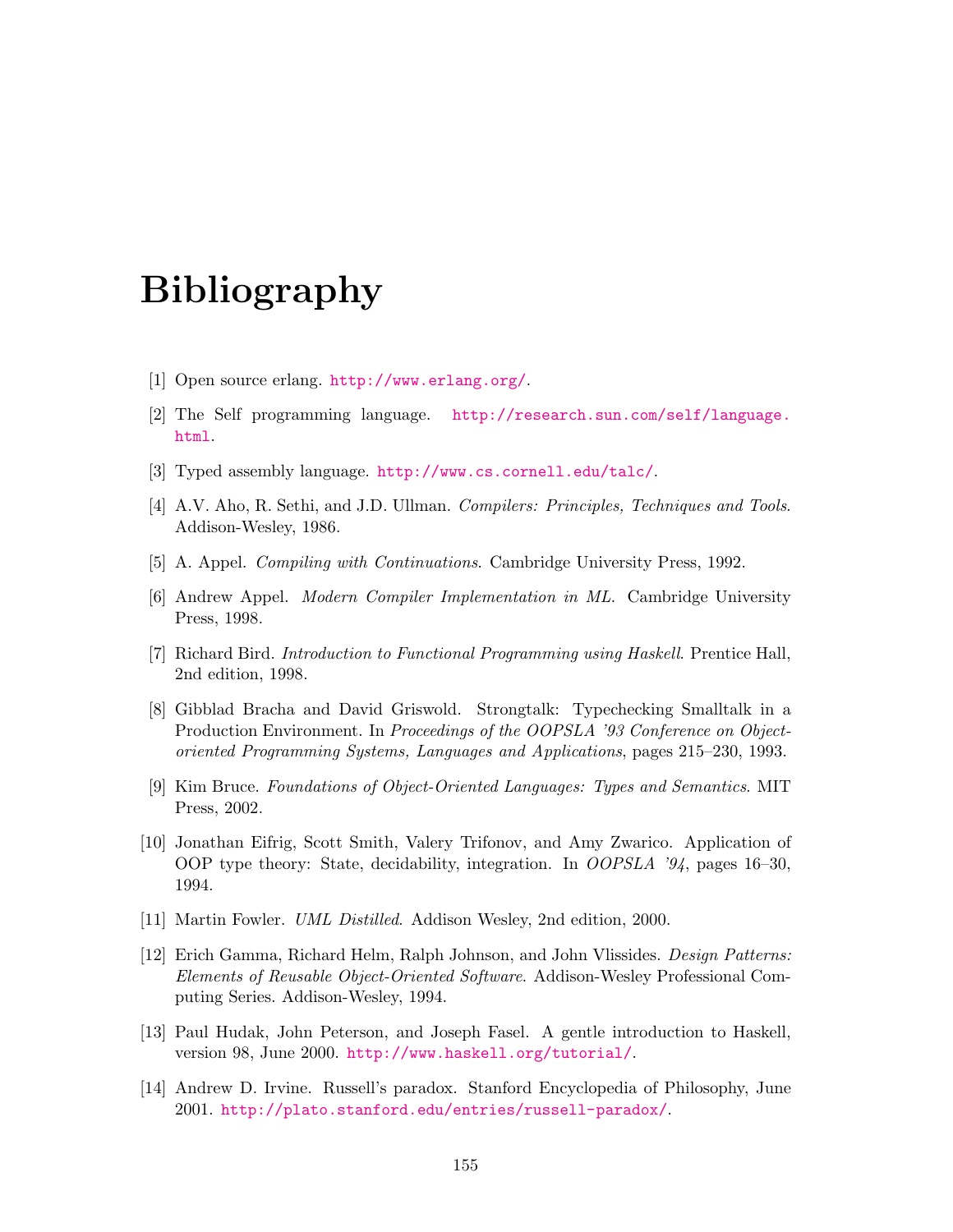- [15] Xavier Leroy. The Objective Caml system release 3.11, documentation and user's manual, November 2008. [http://caml.inria.fr/pub/docs/manual-ocaml/](http://caml.inria.fr/pub/docs/manual-ocaml/index.html) [index.html](http://caml.inria.fr/pub/docs/manual-ocaml/index.html).
- [16] Ian A. Mason, Scott F. Smith, and Carolyn L. Talcott. From operational semantics to domain theory. Information and Computation, 128(1):26–47, 1996.
- [17] Greg Morrisett, Karl Crary, Neal Glew, Dan Grossman, Richard Samuels, Frederick Smith, David Walker, Stephanie Weirich, and Steve Zdancewic. Talx86: A realistic typed assembly language. In 1999 ACM SIGPLAN Workshop on Compiler Support for System Software, pages 25–35, Atlanta, GA, USA, May 1999.
- [18] J J O'Connor and E F Robertson. Gottfried Wilhelm von Leibniz. The MacTutor History of Mathematics Archive, October 1998. [http://www-history.mcs.](http://www-history.mcs.st-andrews.ac.uk/history/Mathematicians/Leibniz.html) [st-andrews.ac.uk/history/Mathematicians/Leibniz.html](http://www-history.mcs.st-andrews.ac.uk/history/Mathematicians/Leibniz.html).
- [19] Randall B. Smith and David Ungar. Self: The power of simplicity. In Conference proceedings on Object-oriented programming systems, languages and applications, pages 227–242. ACM Press, 1987.
- [20] Randall B. Smith and David Ungar. Programming as an experience: The inspiration for Self. Lecture Notes in Computer Science, 952:303–??, 1995.
- [21] Scott Smith. Programming languages course. <http://pl.cs.jhu.edu/pl>.
- [22] J. Stoy. Denotational Semantics: The Scott-Strachey Approach to Programming Language Theory. MIT Press, 1977.
- [23] Paul R. Wilson. Uniprocessor garbage collection techniques. ACM Computing Surveys, 2002. <ftp://ftp.cs.utexas.edu/pub/garbage/bigsurv.ps>.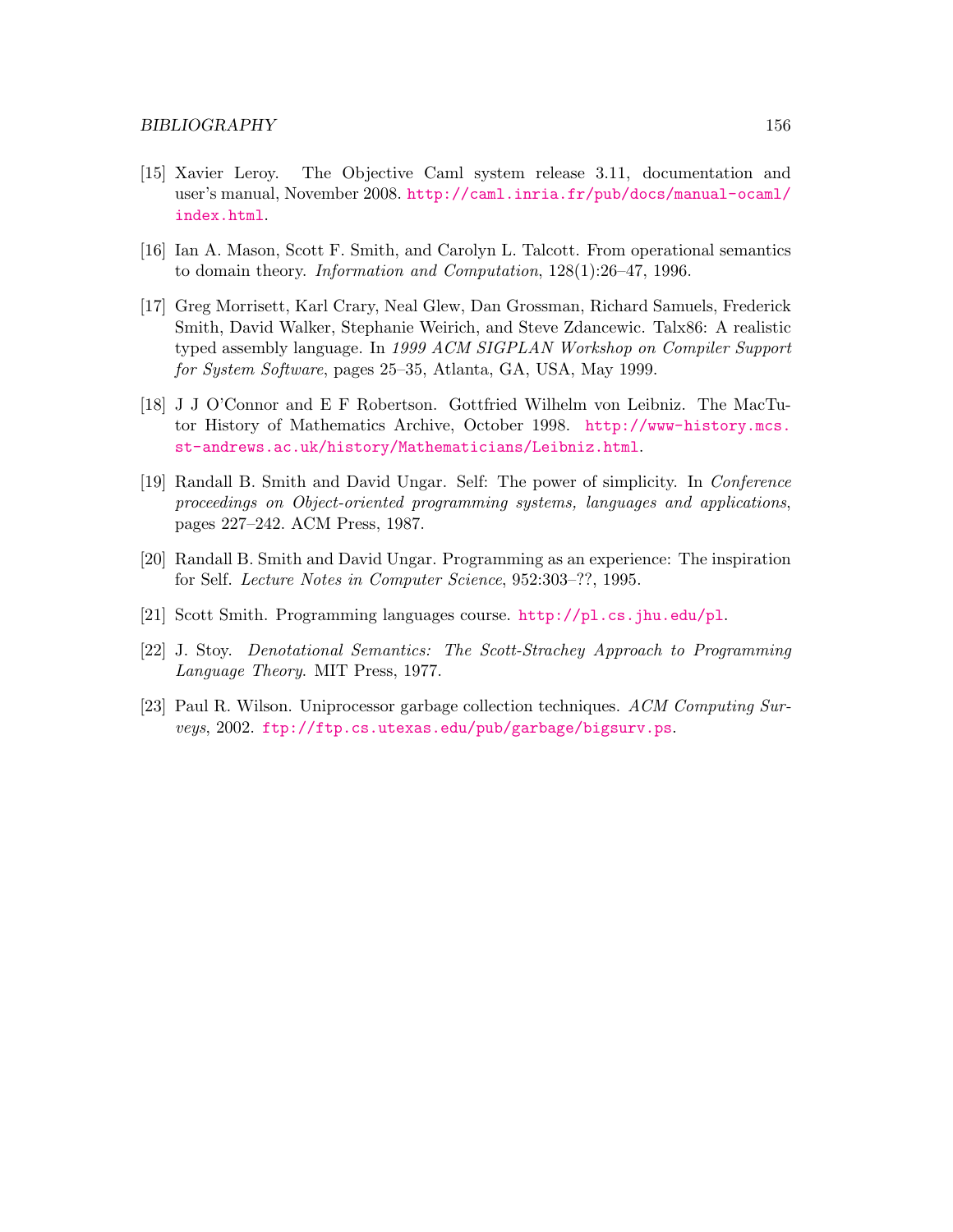# Index

A-translation, [138](#page-142-0)[–141](#page-145-0) abstract syntax, [9,](#page-13-0) [15,](#page-19-0) [39](#page-43-0) Actor Model, [128](#page-132-0) Actors, [128](#page-132-0)  $\alpha$ -equivalence, [45](#page-49-0) atomic region, [127](#page-131-0) atomic tuples, [144](#page-148-0) Atomicity, [127](#page-131-0) axiomatic semantics, [3](#page-7-0) axioms, [7](#page-11-0)

β-equivalence, see also β-reduction, [45](#page-49-0) β-reduction, [48](#page-52-0) bound occurrence, see occurrence, bound boxed values, [145](#page-149-0)

call-by-name, [38–](#page-42-0)[39](#page-43-0) call-by-need, [39](#page-43-0) capture-avoiding substitution, 48 classes, [86–](#page-90-0)[87](#page-91-0) closed expression, [18](#page-22-0) closure, [67](#page-71-0) closure conversion, [134](#page-138-0)[–138](#page-142-0) compilation, [133–](#page-137-0)[154](#page-158-0) concrete syntax, [5,](#page-9-0) [15](#page-19-0) concurrency, [126](#page-130-0)[–132](#page-136-0) congruence, [45](#page-49-0) control operations, [72](#page-76-0) cycle, [127](#page-131-0) cyclical store, [63–](#page-67-0)[65](#page-69-0)

Deadlock, [127](#page-131-0) denotational semantics, [3](#page-7-0) deterministic languages, [9,](#page-13-0) [28](#page-32-0) dispatch, [84](#page-88-0) domain theory, [45](#page-49-0)  $FbR, 52–53$  $FbR, 52–53$  $FbR, 52–53$ dynamic dispatch, [88–](#page-92-0)[90](#page-94-0)

## $EFb, 115-122$  $EFb, 115-122$

environment-based interpreters, see interpreters, environment-based equational inference, [115](#page-119-0) equational types, see types, equational equivalence, see operational equivalence  $\eta$ -conversion, [43](#page-47-0)  $\eta$ -equivalence, [45](#page-49-0) exceptions, [72–](#page-76-0)[77](#page-81-0) explicit environment interpreter, [66](#page-70-0) faithful implementation, [12,](#page-16-0) [61](#page-65-0)  $Fb, 14–39$  $Fb, 14–39$  $Fb, 14–39$ operational semantics, [20](#page-24-0)[–28](#page-32-0) syntax, [15](#page-19-0) abstract, [39](#page-43-0)  $FbOB$ ,  $91-97$  $91-97$ interpreter for, [93–](#page-97-0)[95](#page-99-0) syntax abstract, [93–](#page-97-0)[94](#page-98-0) concrete, [92–](#page-96-0)[93](#page-97-0) translating to  $FbSR$ , [95](#page-99-0)[–97](#page-101-0)  $FbS, 58–63$  $FbS, 58–63$  $FbS, 58–63$ interpreter, [61](#page-65-0)[–63](#page-67-0)  $Fb$ SR, [67](#page-71-0)[–72](#page-76-0)  $FbV, 54–56$  $FbV, 54–56$  $FbV, 54–56$  $FbX, 75–77$  $FbX, 75–77$  $FbX, 75–77$ 

flow analysis,  $154$ freezing, see also thawing, [31](#page-35-0) function hoisting, [141–](#page-145-0)[143](#page-147-0)

garbage collection, [63,](#page-67-0) [65–](#page-69-0)[66](#page-70-0) generic types, [115](#page-119-0)

Haskell, [39](#page-43-0)

information hiding, [84–](#page-88-0)[86](#page-90-0) inheritance, [87–](#page-91-0)[88](#page-92-0) interpreters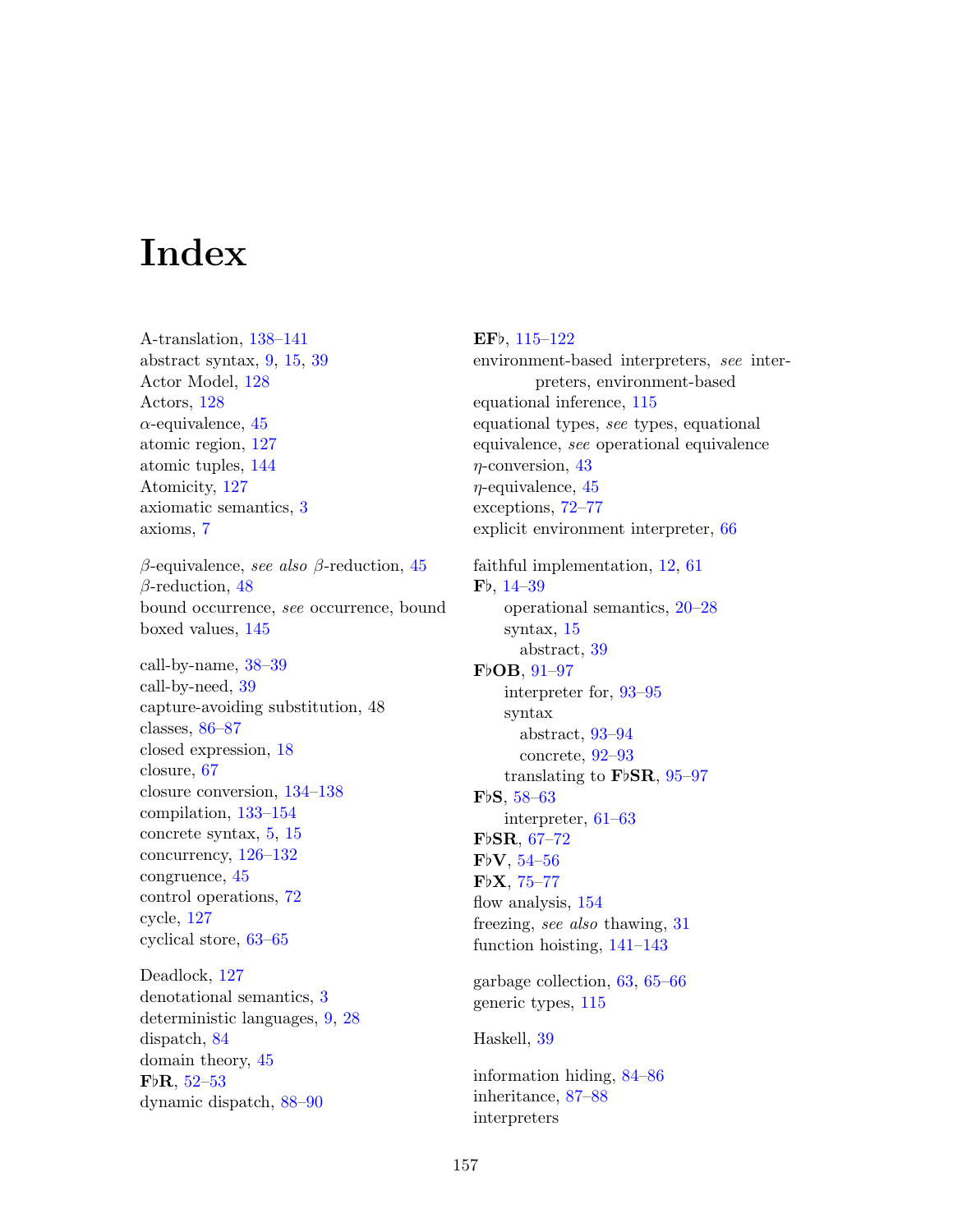environment-based, [66](#page-70-0)[–67](#page-71-0) l-value, see also r-value, [65](#page-69-0) lambda-calculus, [48](#page-52-0) lazy evaluation, [39](#page-43-0) lists encoding in  $\mathbf{F}\mathbf{b}$ , [30](#page-34-0) logical combinators, [32](#page-36-0) loops, [63](#page-67-0) message, [128](#page-132-0) metacircular interpreter, [14](#page-18-0) metavariables, [3](#page-7-0) Monitors, [127](#page-131-0) nonlocal variable, [134](#page-138-0) normalizing languages, [9,](#page-13-0) [28,](#page-32-0) [106](#page-110-0) object polymorphism, [52,](#page-56-0) [83–](#page-87-0)[84](#page-88-0) relation to record polymorphism, [83](#page-87-0) objects, [78–](#page-82-0)[97](#page-101-0) encoding as records, [50](#page-54-0) encoding in FbSR,  $81-90$  $81-90$ occurrence, [17](#page-21-0) bound, [17](#page-21-0) free, [17](#page-21-0) operational equivalence, [43–](#page-47-0)[48](#page-52-0) operational semantics, [3–](#page-7-0)[48](#page-52-0) definition, [3](#page-7-0) pairs, see tuples encoding in  $\mathbf{F}\mathbf{b}$ , [29](#page-33-0) parametric polymorphism, [115](#page-119-0) partial recursive function, [14](#page-18-0) definition, [15](#page-19-0) PEF<sub>b</sub>, [120](#page-124-0)-122

polymorphism, [51–](#page-55-0)[52](#page-56-0) on objects, see object polymorphism on records, see record polymorphism primitive objects, [92](#page-96-0) principal type, [115](#page-119-0) program context, [44](#page-48-0) proof, [8](#page-12-0) proof system, [8](#page-12-0) proof tree, [8](#page-12-0)

r-value, see also l-value, [65](#page-69-0)

race condition, [127](#page-131-0) record polymorphism, [51–](#page-55-0)[52](#page-56-0) records, [50](#page-54-0)[–53](#page-57-0) recursion encoding in  $\mathbf{F}\mathbf{b}$ , [32](#page-36-0) reflexivity, [45](#page-49-0) renaming substitution, see capture-avoiding substitution Return, [73–](#page-77-0)[75](#page-79-0) runtime environment, [66](#page-70-0) Russell's Paradox, [32–](#page-36-0)[34](#page-38-0)

self-application encoding, [82](#page-86-0) semantics, [3](#page-7-0) Semaphore, [127](#page-131-0) sequencing, [63](#page-67-0) side-effects, [57–](#page-61-0)[77](#page-81-0) state, [57](#page-61-0)[–72](#page-76-0) static fields, [90–](#page-94-0)[91](#page-95-0) static methods, [90](#page-94-0)[–91](#page-95-0) STFbR, [113](#page-117-0)-114 store, [58,](#page-62-0) [59](#page-63-0) stuck state, [107](#page-111-0) subtype polymorphism, [51](#page-55-0) subtyping, [111](#page-115-0)[–114](#page-118-0) symmetry, [45](#page-49-0) syntax, [3](#page-7-0) syntax diagram, [4](#page-8-0) syntax tree, [9](#page-13-0)

TFb, 102-[107](#page-111-0) type rules,  $104-105$  $104-105$ TFbSRX, [108](#page-112-0)-111 thawing, see also freezing, [31](#page-35-0) threading, [59](#page-63-0) touch, [47](#page-51-0) transitivity, [45](#page-49-0) tuples, [49–](#page-53-0)[50](#page-54-0) turing completeness definition, [14](#page-18-0) Turing-complete, [14,](#page-18-0) [48,](#page-52-0) [73](#page-77-0) tying the knot, [64](#page-68-0) type assertion, [103](#page-107-0) type checking, [103,](#page-107-0) [107–](#page-111-0)[108](#page-112-0) type environment, [103](#page-107-0) type inference, [102,](#page-106-0) [103,](#page-107-0) [115](#page-119-0)[–125](#page-129-0)